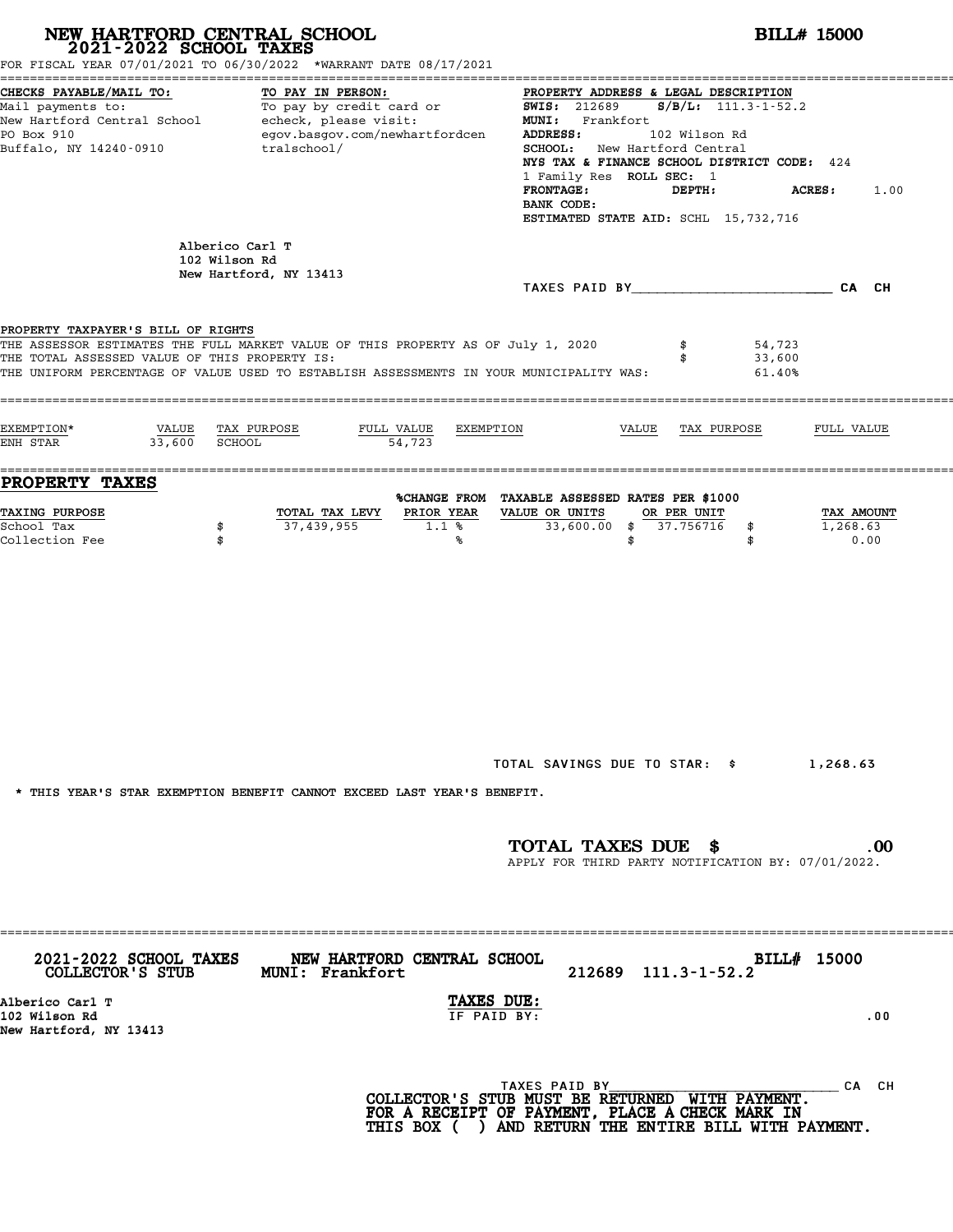| NEW HARTFORD CENTRAL SCHOOL<br>2021-2022 SCHOOL TAXES<br>FOR FISCAL YEAR 07/01/2021 TO 06/30/2022 *WARRANT DATE 08/17/2021                                                                                                                                         |                                                          |                                                                    |                      |           |                                                                                                                                                                                                                                                                                        |       |             |                                             | <b>BILL# 15001</b>     |      |
|--------------------------------------------------------------------------------------------------------------------------------------------------------------------------------------------------------------------------------------------------------------------|----------------------------------------------------------|--------------------------------------------------------------------|----------------------|-----------|----------------------------------------------------------------------------------------------------------------------------------------------------------------------------------------------------------------------------------------------------------------------------------------|-------|-------------|---------------------------------------------|------------------------|------|
| CHECKS PAYABLE/MAIL TO:<br>Mail payments to: To pay by credit card or<br>New Hartford Central School - echeck, please visit:<br>PO Box 910<br>Buffalo, NY 14240-0910                                                                                               |                                                          | TO PAY IN PERSON:<br>egov.basgov.com/newhartfordcen<br>tralschool/ |                      |           | PROPERTY ADDRESS & LEGAL DESCRIPTION<br><b>SWIS: 212689</b><br>MUNI: Frankfort<br>ADDRESS:<br><b>SCHOOL:</b> New Hartford Central<br>NYS TAX & FINANCE SCHOOL DISTRICT CODE: 424<br>1 Family Res ROLL SEC: 1<br><b>FRONTAGE:</b><br>BANK CODE:<br>ESTIMATED STATE AID: SCHL 15,732,716 |       | DEPTH:      | $S/B/L$ : 111.3-1-37<br>2646 Graffenburg Rd | ACRES:                 | 8.79 |
|                                                                                                                                                                                                                                                                    | Amodio Joseph<br>Amodio Melissa M<br>2646 Graffenburg Rd | New Hartford, NY 13413                                             |                      |           | TAXES PAID BY CA CH                                                                                                                                                                                                                                                                    |       |             |                                             |                        |      |
| PROPERTY TAXPAYER'S BILL OF RIGHTS<br>THE ASSESSOR ESTIMATES THE FULL MARKET VALUE OF THIS PROPERTY AS OF July 1, 2020<br>THE TOTAL ASSESSED VALUE OF THIS PROPERTY IS:<br>THE UNIFORM PERCENTAGE OF VALUE USED TO ESTABLISH ASSESSMENTS IN YOUR MUNICIPALITY WAS: |                                                          |                                                                    |                      |           |                                                                                                                                                                                                                                                                                        |       |             | 236,156<br>145,000<br>61.40%                |                        |      |
| EXEMPTION*<br>VALUE<br>STAR Check                                                                                                                                                                                                                                  | 19,350                                                   | TAX PURPOSE                                                        | FULL VALUE<br>31.515 | EXEMPTION |                                                                                                                                                                                                                                                                                        | VALUE | TAX PURPOSE |                                             | FULL VALUE             |      |
| <b>PROPERTY TAXES</b><br><b>TAXING PURPOSE</b><br>School Tax                                                                                                                                                                                                       | \$                                                       | TOTAL TAX LEVY PRIOR YEAR<br>37,439,955                            | 1.1%                 |           | %CHANGE FROM TAXABLE ASSESSED RATES PER \$1000<br>VALUE OR UNITS<br>145,000.00 \$ 37.756716                                                                                                                                                                                            |       | OR PER UNIT | \$                                          | TAX AMOUNT<br>5,474.72 |      |

|                                                                         |         |               | Any overpayment or underpayment can be reconciled on your next tax return or STAR credit check. |                  |  |                            |                                                    |
|-------------------------------------------------------------------------|---------|---------------|-------------------------------------------------------------------------------------------------|------------------|--|----------------------------|----------------------------------------------------|
| * THIS YEAR'S STAR EXEMPTION BENEFIT CANNOT EXCEED LAST YEAR'S BENEFIT. |         |               |                                                                                                 |                  |  |                            |                                                    |
| IF PAID BY                                                              | PENALTY | <b>AMOUNT</b> |                                                                                                 | <b>TOTAL DUE</b> |  | TOTAL TAXES DUE \$         | 5,529.47                                           |
| 09/30/2021                                                              |         | 0.00          | \$                                                                                              | 5,529.47         |  | TAXPAYER RIGHTS - SEE BACK |                                                    |
| 10/31/2021                                                              | 5.0%    | 273.74        | \$                                                                                              | 5,803.21         |  |                            |                                                    |
|                                                                         |         |               |                                                                                                 |                  |  |                            | APPLY FOR THIRD PARTY NOTIFICATION BY: 07/01/2022. |

| 2021-2022 SCHOOL TAXES<br>COLLECTOR'S STUB    | NEW HARTFORD CENTRAL SCHOOL<br>MUNI: Frankfort |                                       | 212689        | $111.3 - 1 - 37$    | BILL# 15001 |           |
|-----------------------------------------------|------------------------------------------------|---------------------------------------|---------------|---------------------|-------------|-----------|
| Amodio Joseph                                 |                                                | TAXES DUE:                            |               |                     |             |           |
| Amodio Melissa M                              |                                                | IF PAID BY: 09/30/2021                |               | 0.00                |             | 5,529.47  |
| 2646 Graffenburg Rd<br>New Hartford, NY 13413 |                                                | IF PAID BY: 10/31/2021                |               | 273.74              |             | 5,803.21  |
|                                               |                                                |                                       |               |                     |             |           |
|                                               |                                                | $COT$ הקווסזוייקס קס ישטווא מזויים וכ | TAXES PAID BY | <b>MTTU DAVMPNT</b> |             | CH.<br>CА |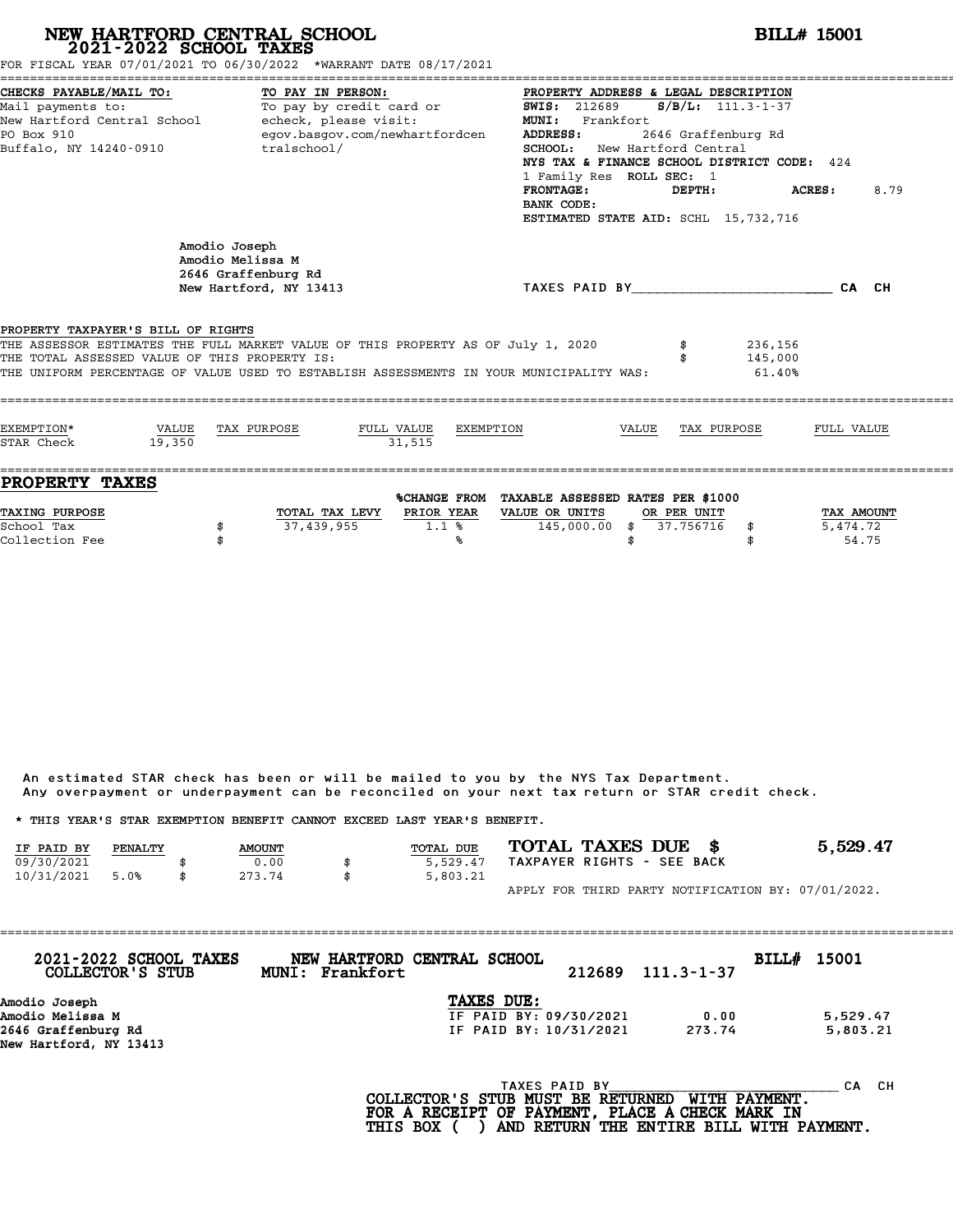|                                                                                                            | NEW HARTFORD CENTRAL SCHOOL<br>2021-2022 SCHOOL TAXES<br>FOR FISCAL YEAR 07/01/2021 TO 06/30/2022 *WARRANT DATE 08/17/2021                                                                               |                                                                                                                                                                                                                                                                                                                                     | <b>BILL# 15002</b>              |  |  |  |  |  |
|------------------------------------------------------------------------------------------------------------|----------------------------------------------------------------------------------------------------------------------------------------------------------------------------------------------------------|-------------------------------------------------------------------------------------------------------------------------------------------------------------------------------------------------------------------------------------------------------------------------------------------------------------------------------------|---------------------------------|--|--|--|--|--|
| CHECKS PAYABLE/MAIL TO:<br>PO Box 910<br>Buffalo, NY 14240-0910                                            | TO PAY IN PERSON:<br>Mail payments to:<br>Mail payments to:<br>New Hartford Central School echeck, please visit:<br>egov.basgov.com/newhartfordcen<br>tralschool/                                        | PROPERTY ADDRESS & LEGAL DESCRIPTION<br><b>SWIS: 212689</b><br>$S/B/L: 111.3-5-6$<br>MUNI: Frankfort<br>2559 Graffenburg Rd<br>ADDRESS:<br>SCHOOL: New Hartford Central<br>NYS TAX & FINANCE SCHOOL DISTRICT CODE: 424<br>1 Family Res ROLL SEC: 1<br>FRONTAGE: 265.10 DEPTH:<br>BANK CODE:<br>ESTIMATED STATE AID: SCHL 15,732,716 | 8.50<br><b>ACRES :</b>          |  |  |  |  |  |
|                                                                                                            | Barres Anthony A<br>Barres Andrea M<br>2559 Graffenburg Rd<br>New Hartford, NY 13413                                                                                                                     | TAXES PAID BY CAN CHE CAN CH                                                                                                                                                                                                                                                                                                        |                                 |  |  |  |  |  |
| PROPERTY TAXPAYER'S BILL OF RIGHTS<br>THE TOTAL ASSESSED VALUE OF THIS PROPERTY IS:<br>EXEMPTION*<br>VALUE | THE ASSESSOR ESTIMATES THE FULL MARKET VALUE OF THIS PROPERTY AS OF July 1, 2020<br>THE UNIFORM PERCENTAGE OF VALUE USED TO ESTABLISH ASSESSMENTS IN YOUR MUNICIPALITY WAS:<br>TAX PURPOSE<br>FULL VALUE | 322,476<br>198,000<br>61.40%<br>EXEMPTION<br>VALUE<br>TAX PURPOSE                                                                                                                                                                                                                                                                   | FULL VALUE                      |  |  |  |  |  |
| 19,350<br><b>BAS STAR</b><br>PROPERTY TAXES                                                                | SCHOOL<br>31,515                                                                                                                                                                                         |                                                                                                                                                                                                                                                                                                                                     |                                 |  |  |  |  |  |
| TAXING PURPOSE<br>School Tax<br>Collection Fee                                                             | PRIOR YEAR<br>TOTAL TAX LEVY<br>37,439,955<br>\$<br>$1.1*$<br>\$<br>℁                                                                                                                                    | %CHANGE FROM TAXABLE ASSESSED RATES PER \$1000<br>VALUE OR UNITS<br>OR PER UNIT<br>$198,000.00$ \$ 37.756716<br>\$<br>\$<br>\$                                                                                                                                                                                                      | TAX AMOUNT<br>7,475.83<br>67.53 |  |  |  |  |  |
|                                                                                                            | * THIS YEAR'S STAR EXEMPTION BENEFIT CANNOT EXCEED LAST YEAR'S BENEFIT.                                                                                                                                  | TOTAL SAVINGS DUE TO STAR: \$                                                                                                                                                                                                                                                                                                       | 723.00                          |  |  |  |  |  |
| IF PAID BY<br>PENALTY<br>09/30/2021<br>$10/31/2021$ 5.0%<br>\$                                             | TOTAL DUE<br><b>AMOUNT</b><br>0.00<br>6,820.36<br>\$<br>\$<br>7,158.00<br>337.64                                                                                                                         | TOTAL TAXES DUE \$<br>TAXPAYER RIGHTS - SEE BACK<br>APPLY FOR THIRD PARTY NOTIFICATION BY: 07/01/2022.                                                                                                                                                                                                                              | 6,820.36                        |  |  |  |  |  |
| 2021-2022 SCHOOL TAXES<br>COLLECTOR'S STUB                                                                 | NEW HARTFORD CENTRAL SCHOOL<br>MUNI: Frankfort                                                                                                                                                           | $212689$ $111.3-5-6$                                                                                                                                                                                                                                                                                                                | BILL# 15002                     |  |  |  |  |  |
| Barres Anthony A<br>Barres Andrea M<br>2559 Graffenburg Rd<br>New Hartford, NY 13413                       |                                                                                                                                                                                                          | TAXES DUE:<br>IF PAID BY: 09/30/2021<br>0.00<br>IF PAID BY: 10/31/2021<br>337.64                                                                                                                                                                                                                                                    | 6,820.36<br>7,158.00            |  |  |  |  |  |
|                                                                                                            |                                                                                                                                                                                                          | TAXES PAID BY<br>COLLECTOR'S STUB MUST BE RETURNED WITH PAYMENT.<br>FOR A RECEIPT OF PAYMENT, PLACE A CHECK MARK IN<br>THIS BOX ( ) AND RETURN THE ENTIRE BILL WITH PAYMENT.                                                                                                                                                        | CA CH                           |  |  |  |  |  |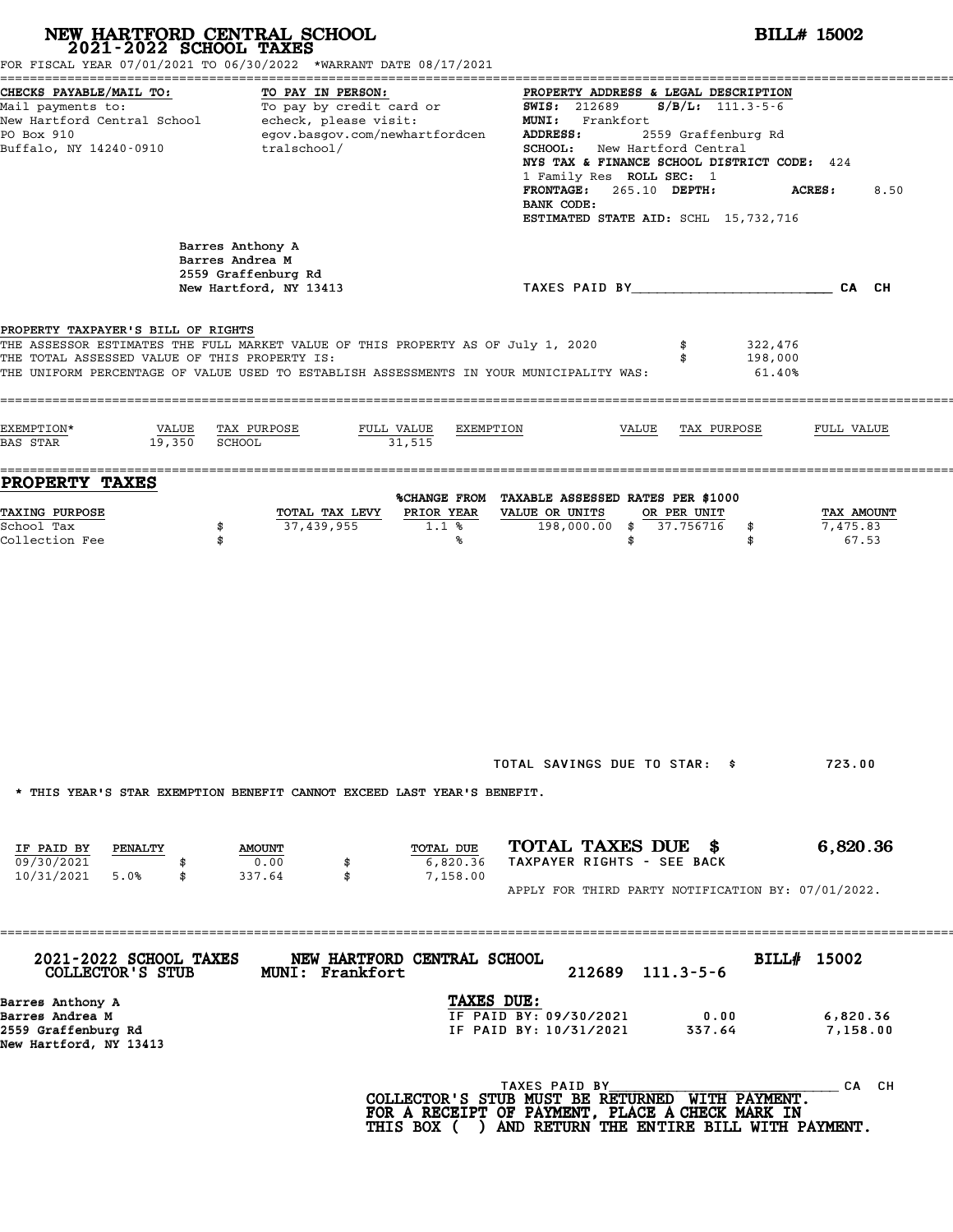|                                                                                                       | NEW HARTFORD CENTRAL SCHOOL 2021-2022 SCHOOL TAXES<br>FOR FISCAL YEAR 07/01/2021 TO 06/30/2022 *WARRANT DATE 08/17/2021                                                     | <b>BILL# 15003</b>                                                                                                                                                                                                                                                                                                                                             |                      |  |  |  |  |  |
|-------------------------------------------------------------------------------------------------------|-----------------------------------------------------------------------------------------------------------------------------------------------------------------------------|----------------------------------------------------------------------------------------------------------------------------------------------------------------------------------------------------------------------------------------------------------------------------------------------------------------------------------------------------------------|----------------------|--|--|--|--|--|
| CHECKS PAYABLE/MAIL TO:<br>PO Box 910<br>Buffalo, NY 14240-0910                                       | TO PAY IN PERSON:<br>Mail payments to:<br>Mail payments to:<br>New Hartford Central School echeck, please visit:<br>egov.basgov.com/newhartfordcen<br>tralschool/           | PROPERTY ADDRESS & LEGAL DESCRIPTION<br><b>SWIS: 212689</b><br>$S/B/L$ : 111.3-1-51.2<br>MUNI: Frankfort<br>166 Wilson Rd<br>ADDRESS:<br>SCHOOL: New Hartford Central<br>NYS TAX & FINANCE SCHOOL DISTRICT CODE: 424<br>1 Family Res ROLL SEC: 1<br><b>FRONTAGE:</b><br>DEPTH:<br><b>ACRES :</b><br>1.62<br>BANK CODE:<br>ESTIMATED STATE AID: SCHL 15,732,716 |                      |  |  |  |  |  |
|                                                                                                       | Bawarski Ellie<br>Jenks Patricia Ann<br>C/O Maria Ann Quintal<br>166 Wilson Rd<br>Frankfort, NY 13340                                                                       | TAXES PAID BY___________________________CA CH                                                                                                                                                                                                                                                                                                                  |                      |  |  |  |  |  |
| PROPERTY TAXPAYER'S BILL OF RIGHTS<br>THE TOTAL ASSESSED VALUE OF THIS PROPERTY IS:                   | THE ASSESSOR ESTIMATES THE FULL MARKET VALUE OF THIS PROPERTY AS OF July 1, 2020<br>THE UNIFORM PERCENTAGE OF VALUE USED TO ESTABLISH ASSESSMENTS IN YOUR MUNICIPALITY WAS: | 219,707<br>134,900<br>$61.40\%$                                                                                                                                                                                                                                                                                                                                |                      |  |  |  |  |  |
| EXEMPTION*<br>VALUE<br>19,350<br><b>BAS STAR</b>                                                      | TAX PURPOSE<br>FULL VALUE<br>SCHOOL<br>31,515                                                                                                                               | EXEMPTION<br>VALUE<br>TAX PURPOSE<br>FULL VALUE                                                                                                                                                                                                                                                                                                                |                      |  |  |  |  |  |
| PROPERTY TAXES<br>TAXING PURPOSE<br>School Tax<br>Collection Fee                                      | PRIOR YEAR<br>TOTAL TAX LEVY<br>37,439,955<br>\$<br>1.1%<br>\$<br>℁                                                                                                         | %CHANGE FROM TAXABLE ASSESSED RATES PER \$1000<br>VALUE OR UNITS<br>OR PER UNIT<br>134,900.00 \$ 37.756716<br>5,093.38<br>\$<br>\$<br>\$                                                                                                                                                                                                                       | TAX AMOUNT<br>43.70  |  |  |  |  |  |
|                                                                                                       | * THIS YEAR'S STAR EXEMPTION BENEFIT CANNOT EXCEED LAST YEAR'S BENEFIT.                                                                                                     | TOTAL SAVINGS DUE TO STAR: \$<br>723.00                                                                                                                                                                                                                                                                                                                        |                      |  |  |  |  |  |
|                                                                                                       | TOTAL DUE<br><b>AMOUNT</b><br>0.00<br>4,414.08<br>\$                                                                                                                        | TOTAL TAXES DUE \$<br>4,414.08<br>TAXPAYER RIGHTS - SEE BACK                                                                                                                                                                                                                                                                                                   |                      |  |  |  |  |  |
| IF PAID BY<br>PENALTY<br>09/30/2021<br>10/31/2021 5.0%<br>\$                                          | \$<br>4,632.60<br>218.52                                                                                                                                                    | APPLY FOR THIRD PARTY NOTIFICATION BY: 07/01/2022.                                                                                                                                                                                                                                                                                                             |                      |  |  |  |  |  |
| 2021-2022 SCHOOL TAXES<br>COLLECTOR'S STUB                                                            | NEW HARTFORD CENTRAL SCHOOL<br><b>MUNI: Frankfort</b>                                                                                                                       | BILL# 15003<br>212689<br>$111.3 - 1 - 51.2$                                                                                                                                                                                                                                                                                                                    |                      |  |  |  |  |  |
| Bawarski Ellie<br>Jenks Patricia Ann<br>C/O Maria Ann Quintal<br>166 Wilson Rd<br>Frankfort, NY 13340 |                                                                                                                                                                             | TAXES DUE:<br>IF PAID BY: 09/30/2021<br>0.00<br>IF PAID BY: 10/31/2021<br>218.52                                                                                                                                                                                                                                                                               | 4,414.08<br>4,632.60 |  |  |  |  |  |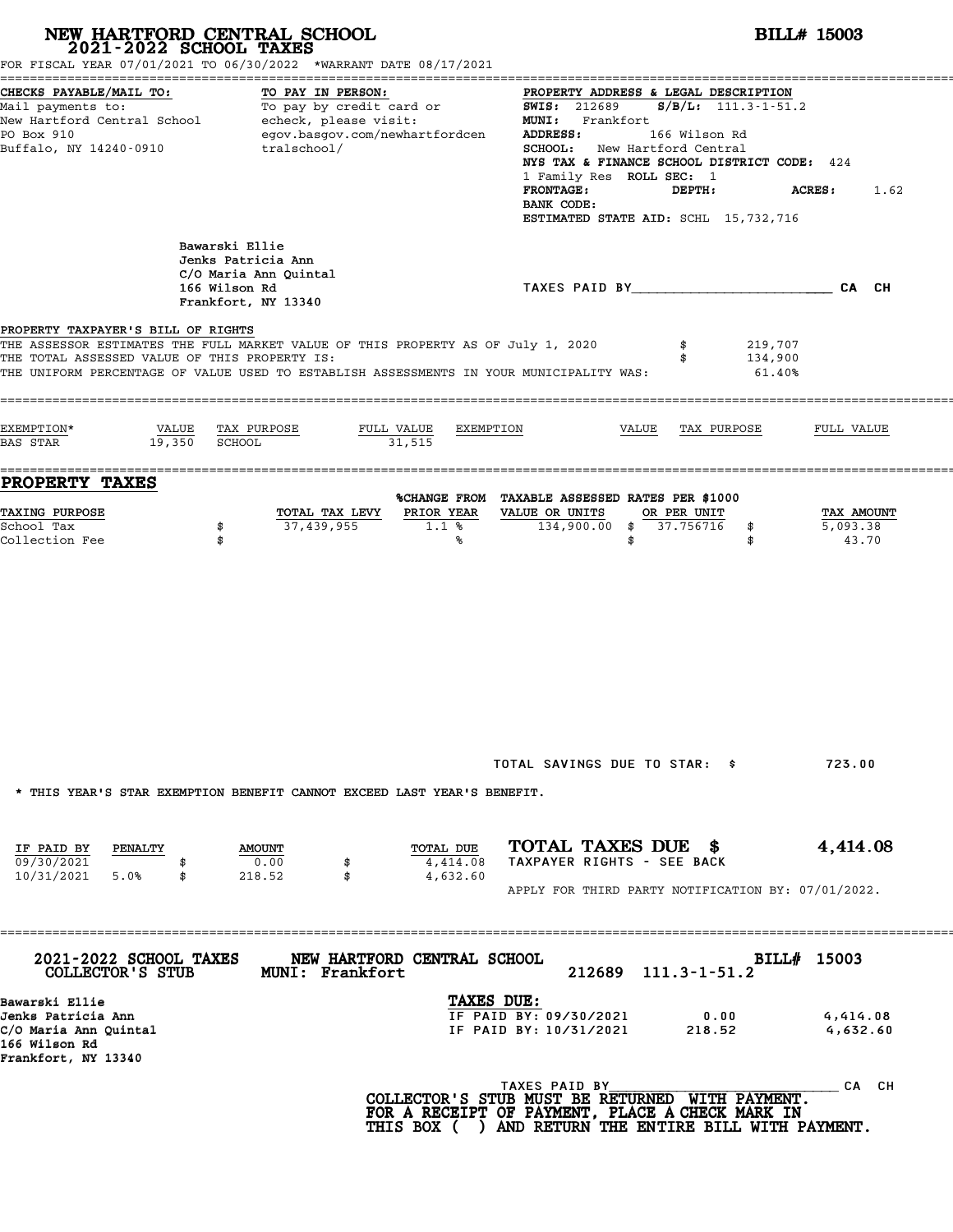| NEW HARTFORD CENTRAL SCHOOL<br>2021-2022 SCHOOL TAXES                                      | FOR FISCAL YEAR 07/01/2021 TO 06/30/2022 *WARRANT DATE 08/17/2021                                                                                                           | <b>BILL# 15004</b>                                                                                                                                                                                                                                                                                                                                                                                                                                                                                                      |                                 |  |  |  |  |
|--------------------------------------------------------------------------------------------|-----------------------------------------------------------------------------------------------------------------------------------------------------------------------------|-------------------------------------------------------------------------------------------------------------------------------------------------------------------------------------------------------------------------------------------------------------------------------------------------------------------------------------------------------------------------------------------------------------------------------------------------------------------------------------------------------------------------|---------------------------------|--|--|--|--|
| CHECKS PAYABLE/MAIL TO:<br>PO Box 910<br>Buffalo, NY 14240-0910                            | TO PAY IN PERSON:<br>egov.basgov.com/newhartfordcen<br>tralschool/                                                                                                          | PROPERTY ADDRESS & LEGAL DESCRIPTION<br>Mail payments to:<br>Mail payments to: To pay by credit card or $\frac{1.000 \text{ m/s}}{1.000 \text{ m/s}} = 212689$ S/B/L: 111.1-3-12.2<br>New Hartford Central School echeck, please visit: MUNI: Frankfort<br><b>ADDRESS:</b><br>252 Wilson Rd<br><b>SCHOOL:</b> New Hartford Central<br>NYS TAX & FINANCE SCHOOL DISTRICT CODE: 424<br>1 Family Res ROLL SEC: 1<br>FRONTAGE: 200.00 DEPTH:<br><b>ACRES:</b><br>1.50<br>BANK CODE:<br>ESTIMATED STATE AID: SCHL 15,732,716 |                                 |  |  |  |  |
|                                                                                            | Belmont Allen M<br>252 Wilson Rd<br>Frankfort, NY 13340                                                                                                                     |                                                                                                                                                                                                                                                                                                                                                                                                                                                                                                                         |                                 |  |  |  |  |
| PROPERTY TAXPAYER'S BILL OF RIGHTS<br>THE TOTAL ASSESSED VALUE OF THIS PROPERTY IS:        | THE ASSESSOR ESTIMATES THE FULL MARKET VALUE OF THIS PROPERTY AS OF July 1, 2020<br>THE UNIFORM PERCENTAGE OF VALUE USED TO ESTABLISH ASSESSMENTS IN YOUR MUNICIPALITY WAS: | 214,169<br>131,500<br>$61.40\%$                                                                                                                                                                                                                                                                                                                                                                                                                                                                                         |                                 |  |  |  |  |
| EXEMPTION*<br>$19,350$ SCHOOL<br><b>BAS STAR</b>                                           | VALUE TAX PURPOSE<br>FULL VALUE<br>EXEMPTION<br>31,515                                                                                                                      | VALUE TAX PURPOSE                                                                                                                                                                                                                                                                                                                                                                                                                                                                                                       | FULL VALUE                      |  |  |  |  |
| <b>PROPERTY TAXES</b><br><b>TAXING PURPOSE</b><br>School Tax<br>\$<br>Collection Fee<br>\$ | TOTAL TAX LEVY<br>PRIOR YEAR<br>37,439,955<br>1.1%<br>℁                                                                                                                     | %CHANGE FROM TAXABLE ASSESSED RATES PER \$1000<br>VALUE OR UNITS<br>OR PER UNIT<br>131,500.00 \$ 37.756716<br>\$<br>\$<br>\$                                                                                                                                                                                                                                                                                                                                                                                            | TAX AMOUNT<br>4,965.01<br>42.42 |  |  |  |  |
|                                                                                            | * THIS YEAR'S STAR EXEMPTION BENEFIT CANNOT EXCEED LAST YEAR'S BENEFIT.                                                                                                     | TOTAL SAVINGS DUE TO STAR: \$                                                                                                                                                                                                                                                                                                                                                                                                                                                                                           | 723.00                          |  |  |  |  |
| IF PAID BY PENALTY<br>09/30/2021<br>10/31/2021 5.0%<br>\$                                  | TOTAL DUE<br><b>AMOUNT</b><br>0.00<br>4,284.43<br>\$<br>212.10<br>\$<br>4,496.53                                                                                            | TOTAL TAXES DUE \$<br>TAXPAYER RIGHTS - SEE BACK<br>APPLY FOR THIRD PARTY NOTIFICATION BY: 07/01/2022.                                                                                                                                                                                                                                                                                                                                                                                                                  | 4,284.43                        |  |  |  |  |
| <b>2021-2022 SCHOOL TAXES</b><br>COLLECTOR'S STUB                                          | NEW HARTFORD CENTRAL SCHOOL<br><b>MUNI: Frankfort</b>                                                                                                                       | BILL# 15004<br>212689 111.1-3-12.2                                                                                                                                                                                                                                                                                                                                                                                                                                                                                      |                                 |  |  |  |  |
| Belmont Allen M<br>252 Wilson Rd<br>Frankfort, NY 13340                                    | TAXES DUE:                                                                                                                                                                  | IF PAID BY: 09/30/2021<br>0.00<br>IF PAID BY: 10/31/2021<br>212.10                                                                                                                                                                                                                                                                                                                                                                                                                                                      | 4,284.43<br>4,496.53            |  |  |  |  |
|                                                                                            |                                                                                                                                                                             | TAXES PAID BY<br>COLLECTOR'S STUB MUST BE RETURNED WITH PAYMENT.<br>FOR A RECEIPT OF PAYMENT, PLACE A CHECK MARK IN<br>THIS BOX ( ) AND RETURN THE ENTIRE BILL WITH PAYMENT.                                                                                                                                                                                                                                                                                                                                            | CA CH                           |  |  |  |  |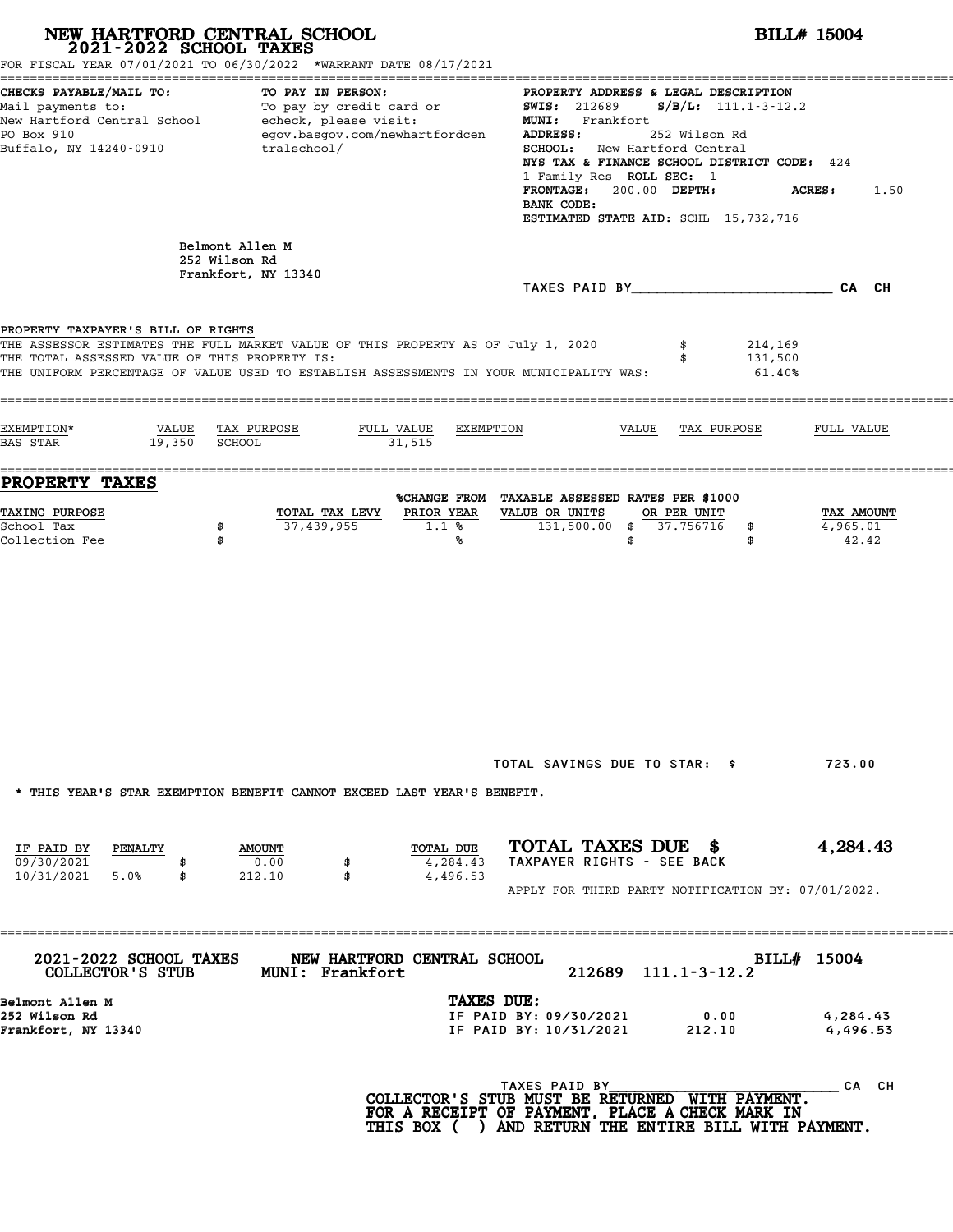| FOR FISCAL YEAR 07/01/2021 TO 06/30/2022 *WARRANT DATE 08/17/2021                                                                                                                                                                                                  |                 | NEW HARTFORD CENTRAL SCHOOL 2021-2022 SCHOOL TAXES                               |                                                            |           |                                                                                                                                                                                    |       |                          |                                                                                                                                                                                 | <b>BILL# 15005</b>              |
|--------------------------------------------------------------------------------------------------------------------------------------------------------------------------------------------------------------------------------------------------------------------|-----------------|----------------------------------------------------------------------------------|------------------------------------------------------------|-----------|------------------------------------------------------------------------------------------------------------------------------------------------------------------------------------|-------|--------------------------|---------------------------------------------------------------------------------------------------------------------------------------------------------------------------------|---------------------------------|
| CHECKS PAYABLE/MAIL TO:<br>Mail payments to:<br>New Hartford Central School - echeck, please visit:<br>PO Box 910<br>Buffalo, NY 14240-0910                                                                                                                        |                 | TO PAY IN PERSON:<br>tralschool/                                                 | To pay by credit card or<br>egov.basgov.com/newhartfordcen |           | PROPERTY ADDRESS & LEGAL DESCRIPTION<br><b>SWIS: 212689</b><br>MUNI: Frankfort<br><b>ADDRESS:</b><br><b>SCHOOL:</b> New Hartford Central<br>1 Family Res ROLL SEC: 1<br>BANK CODE: |       |                          | $S/B/L: 111.37 - 1 - 15$<br>2896 Graffenburg Rd<br>NYS TAX & FINANCE SCHOOL DISTRICT CODE: 424<br>FRONTAGE: 165.00 DEPTH: 250.00 ACRES:<br>ESTIMATED STATE AID: SCHL 15,732,716 |                                 |
|                                                                                                                                                                                                                                                                    |                 | Bies Mark A<br>Bies Amanda Lynn<br>2896 Graffenburg Rd<br>New Hartford, NY 13413 |                                                            |           |                                                                                                                                                                                    |       |                          | TAXES PAID BY CALCH                                                                                                                                                             |                                 |
| PROPERTY TAXPAYER'S BILL OF RIGHTS<br>THE ASSESSOR ESTIMATES THE FULL MARKET VALUE OF THIS PROPERTY AS OF July 1, 2020<br>THE TOTAL ASSESSED VALUE OF THIS PROPERTY IS:<br>THE UNIFORM PERCENTAGE OF VALUE USED TO ESTABLISH ASSESSMENTS IN YOUR MUNICIPALITY WAS: |                 |                                                                                  |                                                            |           |                                                                                                                                                                                    |       |                          | 184,528<br>113,300<br>61.40%                                                                                                                                                    |                                 |
| EXEMPTION*<br>STAR Check                                                                                                                                                                                                                                           | VALUE<br>19,350 | TAX PURPOSE                                                                      | FULL VALUE<br>31.515                                       | EXEMPTION |                                                                                                                                                                                    | VALUE |                          | TAX PURPOSE                                                                                                                                                                     | FULL VALUE                      |
| <b>PROPERTY TAXES</b><br>TAXING PURPOSE<br>School Tax<br>Collection Fee                                                                                                                                                                                            |                 | 37,439,955<br>\$<br>\$                                                           | TOTAL TAX LEVY PRIOR YEAR                                  | 1.1%<br>℁ | %CHANGE FROM TAXABLE ASSESSED RATES PER \$1000<br>VALUE OR UNITS<br>$113,300.00$ \$                                                                                                | \$    | OR PER UNIT<br>37.756716 | \$<br>\$                                                                                                                                                                        | TAX AMOUNT<br>4,277.84<br>42.78 |

|            |         |               | Any overpayment or underpayment can be reconciled on your next tax return or STAR credit check. |                            |                                                    |
|------------|---------|---------------|-------------------------------------------------------------------------------------------------|----------------------------|----------------------------------------------------|
|            |         |               | * THIS YEAR'S STAR EXEMPTION BENEFIT CANNOT EXCEED LAST YEAR'S BENEFIT.                         |                            |                                                    |
| IF PAID BY | PENALTY | <b>AMOUNT</b> | <b>TOTAL DUE</b>                                                                                | TOTAL TAXES DUE \$         | 4,320.62                                           |
| 09/30/2021 |         | 0.00          | 4,320.62                                                                                        | TAXPAYER RIGHTS - SEE BACK |                                                    |
| 10/31/2021 | 5.0%    | \$<br>213.89  | \$<br>4,534.51                                                                                  |                            |                                                    |
|            |         |               |                                                                                                 |                            | APPLY FOR THIRD PARTY NOTIFICATION BY: 07/01/2022. |

| 2021-2022 SCHOOL TAXES<br>COLLECTOR'S STUB | NEW HARTFORD CENTRAL SCHOOL<br>MUNI: Frankfort | 212689                                                 | $111.37 - 1 - 15$   | BILL# 15005 |
|--------------------------------------------|------------------------------------------------|--------------------------------------------------------|---------------------|-------------|
| Bies Mark A                                |                                                | TAXES DUE:                                             |                     |             |
| Bies Amanda Lynn                           |                                                | IF PAID BY: 09/30/2021                                 | 0.00                | 4,320.62    |
| 2896 Graffenburg Rd                        |                                                | IF PAID BY: 10/31/2021                                 | 213.89              | 4,534.51    |
| New Hartford, NY 13413                     |                                                |                                                        |                     |             |
|                                            |                                                |                                                        |                     |             |
|                                            |                                                | TAXES PAID BY<br>$COT$ הקווסזוייקס קס ישטווא מזויים וכ | <b>MTTU DAVMPNT</b> | CH.<br>CА   |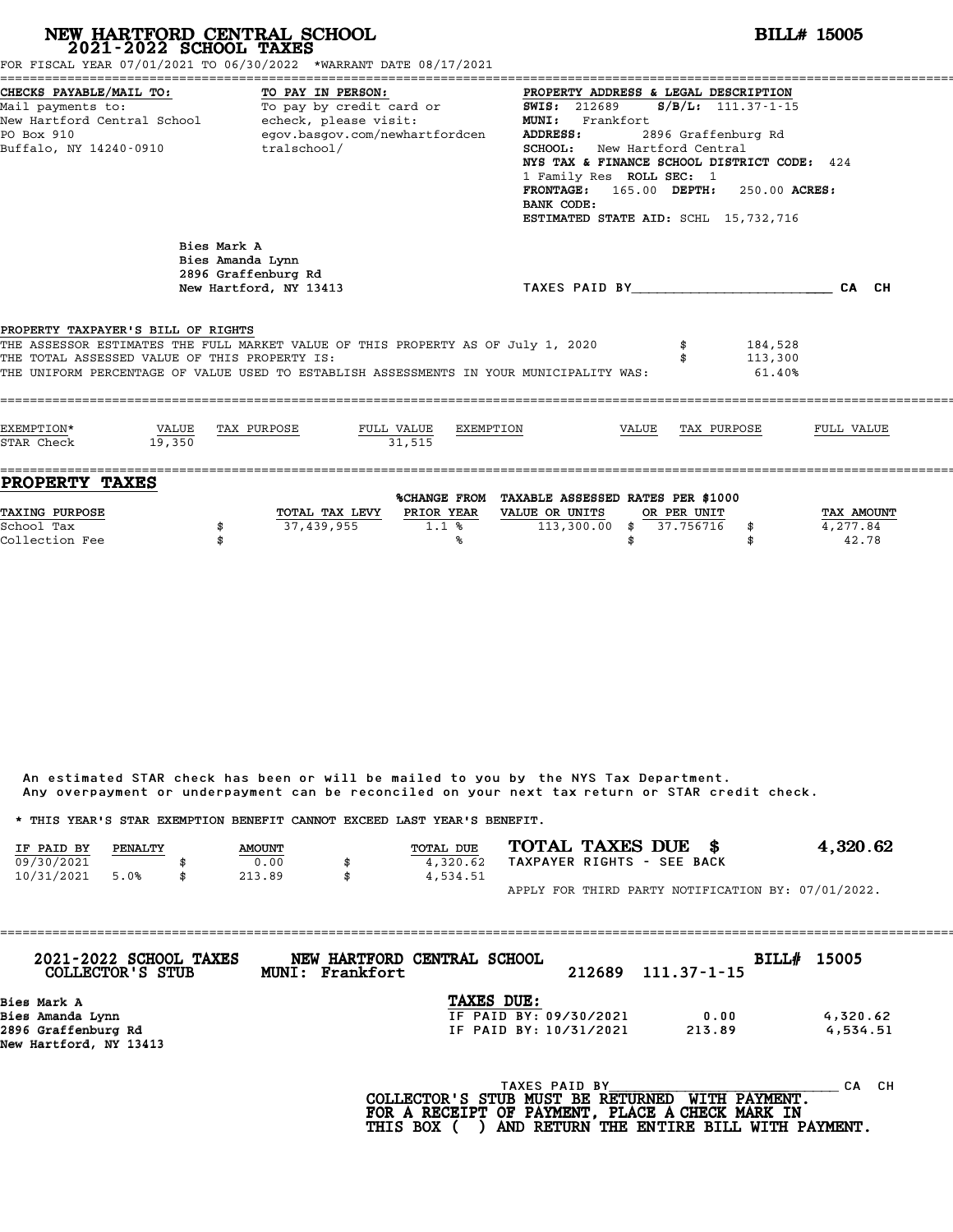| CHECKS PAYABLE/MAIL TO:<br>TO PAY IN PERSON:<br>PROPERTY ADDRESS & LEGAL DESCRIPTION<br>TO PAY IN PERSON:<br>To pay by credit card or<br><b>SWIS: 212689</b><br>$S/B/L: 111.1-2-54.1$<br>Mail payments to:<br>New Hartford Central School echeck, please visit:<br>MUNI: Frankfort<br>egov.basgov.com/newhartfordcen<br>ADDRESS:<br>PO Box 910<br>Graffenburg Rd<br>Buffalo, NY 14240-0910<br>tralschool/<br>SCHOOL: New Hartford Central<br>NYS TAX & FINANCE SCHOOL DISTRICT CODE: 424<br>Rural vac>10 ROLL SEC: 1<br>FRONTAGE: 800.00 DEPTH:<br><b>ACRES:</b><br>10.50<br>135<br>BANK CODE:<br>ESTIMATED STATE AID: SCHL 15,732,716<br>Braun Richard E<br>Braun Josephine B<br>2330 Graffenburg Rd<br>TAXES PAID BY CAN CH<br>Sauguoit, NY 13456<br>PROPERTY TAXPAYER'S BILL OF RIGHTS<br>THE ASSESSOR ESTIMATES THE FULL MARKET VALUE OF THIS PROPERTY AS OF July 1, 2020<br>\$<br>39,739<br>THE TOTAL ASSESSED VALUE OF THIS PROPERTY IS:<br>24,400<br>\$<br>THE UNIFORM PERCENTAGE OF VALUE USED TO ESTABLISH ASSESSMENTS IN YOUR MUNICIPALITY WAS:<br>61.40%<br>PROPERTY TAXES<br>%CHANGE FROM TAXABLE ASSESSED RATES PER \$1000<br>TAXING PURPOSE<br>PRIOR YEAR<br>VALUE OR UNITS<br>OR PER UNIT<br>TOTAL TAX LEVY<br>TAX AMOUNT<br>37,439,955<br>1.1%<br>24,400.00 \$<br>37.756716<br>921.26<br>School Tax<br>\$<br>\$<br>Collection Fee<br>9.21<br>\$<br>\$<br>℁<br>\$ |
|----------------------------------------------------------------------------------------------------------------------------------------------------------------------------------------------------------------------------------------------------------------------------------------------------------------------------------------------------------------------------------------------------------------------------------------------------------------------------------------------------------------------------------------------------------------------------------------------------------------------------------------------------------------------------------------------------------------------------------------------------------------------------------------------------------------------------------------------------------------------------------------------------------------------------------------------------------------------------------------------------------------------------------------------------------------------------------------------------------------------------------------------------------------------------------------------------------------------------------------------------------------------------------------------------------------------------------------------------------------------------------|
|                                                                                                                                                                                                                                                                                                                                                                                                                                                                                                                                                                                                                                                                                                                                                                                                                                                                                                                                                                                                                                                                                                                                                                                                                                                                                                                                                                                  |
|                                                                                                                                                                                                                                                                                                                                                                                                                                                                                                                                                                                                                                                                                                                                                                                                                                                                                                                                                                                                                                                                                                                                                                                                                                                                                                                                                                                  |
|                                                                                                                                                                                                                                                                                                                                                                                                                                                                                                                                                                                                                                                                                                                                                                                                                                                                                                                                                                                                                                                                                                                                                                                                                                                                                                                                                                                  |
|                                                                                                                                                                                                                                                                                                                                                                                                                                                                                                                                                                                                                                                                                                                                                                                                                                                                                                                                                                                                                                                                                                                                                                                                                                                                                                                                                                                  |
|                                                                                                                                                                                                                                                                                                                                                                                                                                                                                                                                                                                                                                                                                                                                                                                                                                                                                                                                                                                                                                                                                                                                                                                                                                                                                                                                                                                  |
|                                                                                                                                                                                                                                                                                                                                                                                                                                                                                                                                                                                                                                                                                                                                                                                                                                                                                                                                                                                                                                                                                                                                                                                                                                                                                                                                                                                  |
|                                                                                                                                                                                                                                                                                                                                                                                                                                                                                                                                                                                                                                                                                                                                                                                                                                                                                                                                                                                                                                                                                                                                                                                                                                                                                                                                                                                  |
| TOTAL TAXES DUE \$<br>930.47<br>TOTAL DUE<br>IF PAID BY<br>PENALTY<br><b>AMOUNT</b><br>TAXPAYER RIGHTS - SEE BACK<br>09/30/2021<br>0.00<br>930.47<br>\$<br>10/31/2021<br>46.06<br>976.53<br>5.0%<br>\$<br>APPLY FOR THIRD PARTY NOTIFICATION BY: 07/01/2022.                                                                                                                                                                                                                                                                                                                                                                                                                                                                                                                                                                                                                                                                                                                                                                                                                                                                                                                                                                                                                                                                                                                     |

2330 Graffenburg Rd IF PAID BY: 10/31/2021 46.06 976.53 Sauquoit, NY 13456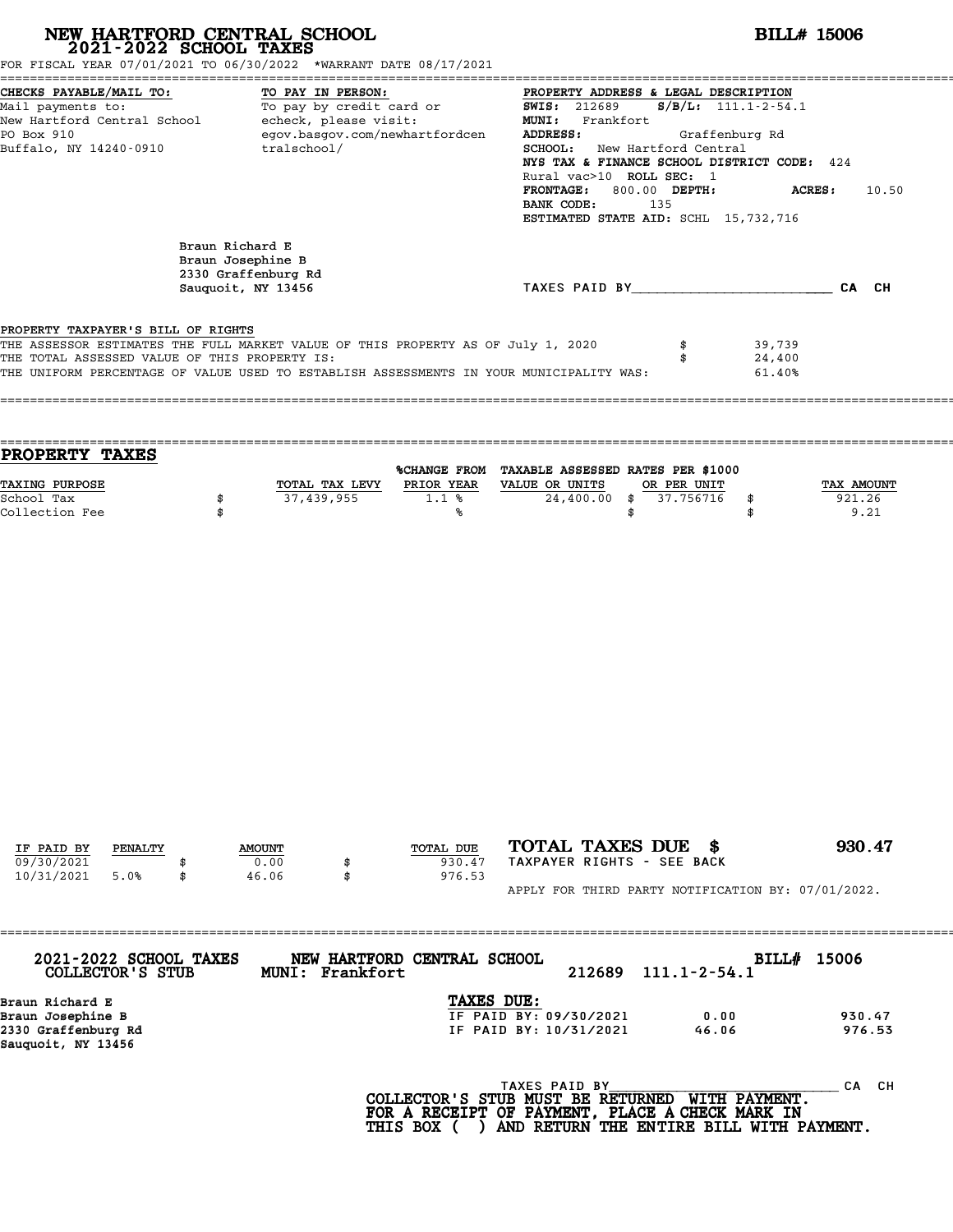| NEW HARTFORD CENTRAL SCHOOL 2021-2022 SCHOOL TAXES<br>FOR FISCAL YEAR 07/01/2021 TO 06/30/2022 *WARRANT DATE 08/17/2021                                                                                                                                            |              |                                                                                                                                                                                                                                                                                                                                                |                 |                                      |                                                                                                                     | <b>BILL# 15007</b>             |                              |                                          |  |  |  |
|--------------------------------------------------------------------------------------------------------------------------------------------------------------------------------------------------------------------------------------------------------------------|--------------|------------------------------------------------------------------------------------------------------------------------------------------------------------------------------------------------------------------------------------------------------------------------------------------------------------------------------------------------|-----------------|--------------------------------------|---------------------------------------------------------------------------------------------------------------------|--------------------------------|------------------------------|------------------------------------------|--|--|--|
| CHECKS PAYABLE/MAIL TO:<br>TO PAY IN PERSON:<br>To pay by credit card or<br>Mail payments to:<br>New Hartford Central School - echeck, please visit:<br>egov.basgov.com/newhartfordcen<br>PO Box 910<br>Buffalo, NY 14240-0910<br>tralschool/                      |              | PROPERTY ADDRESS & LEGAL DESCRIPTION<br>$S/B/L$ : 111.3-1-3.1<br><b>SWIS: 212689</b><br>MUNI: Frankfort<br>ADDRESS:<br>798 Higby Rd<br>SCHOOL: New Hartford Central<br>NYS TAX & FINANCE SCHOOL DISTRICT CODE: 424<br>1 Family Res ROLL SEC: 1<br>FRONTAGE:<br>DEPTH:<br>ACRES:<br>22.10<br>BANK CODE:<br>ESTIMATED STATE AID: SCHL 15,732,716 |                 |                                      |                                                                                                                     |                                |                              |                                          |  |  |  |
|                                                                                                                                                                                                                                                                    | 502 Court St | Brodock Craig S<br>Utica, NY 13502                                                                                                                                                                                                                                                                                                             |                 |                                      |                                                                                                                     |                                |                              |                                          |  |  |  |
|                                                                                                                                                                                                                                                                    |              |                                                                                                                                                                                                                                                                                                                                                |                 |                                      | TAXES PAID BY CA CH                                                                                                 |                                |                              |                                          |  |  |  |
| PROPERTY TAXPAYER'S BILL OF RIGHTS<br>THE ASSESSOR ESTIMATES THE FULL MARKET VALUE OF THIS PROPERTY AS OF July 1, 2020<br>THE TOTAL ASSESSED VALUE OF THIS PROPERTY IS:<br>THE UNIFORM PERCENTAGE OF VALUE USED TO ESTABLISH ASSESSMENTS IN YOUR MUNICIPALITY WAS: |              |                                                                                                                                                                                                                                                                                                                                                |                 |                                      |                                                                                                                     | \$                             | 565,147<br>347,000<br>61.40% |                                          |  |  |  |
| PROPERTY TAXES                                                                                                                                                                                                                                                     |              |                                                                                                                                                                                                                                                                                                                                                |                 |                                      | %CHANGE FROM TAXABLE ASSESSED RATES PER \$1000                                                                      |                                |                              |                                          |  |  |  |
| TAXING PURPOSE<br>School Tax<br>Collection Fee                                                                                                                                                                                                                     | \$<br>\$     |                                                                                                                                                                                                                                                                                                                                                | 37,439,955      | 1.1%<br>%ร                           | TOTAL TAX LEVY PRIOR YEAR VALUE OR UNITS<br>347,000.00 \$                                                           | OR PER UNIT<br>37.756716<br>\$ | \$<br>\$                     | <b>TAX AMOUNT</b><br>13,101.58<br>131.02 |  |  |  |
|                                                                                                                                                                                                                                                                    |              |                                                                                                                                                                                                                                                                                                                                                |                 |                                      |                                                                                                                     |                                |                              |                                          |  |  |  |
| IF PAID BY<br>PENALTY                                                                                                                                                                                                                                              |              | <b>AMOUNT</b>                                                                                                                                                                                                                                                                                                                                  |                 | TOTAL DUE                            | TOTAL TAXES DUE \$                                                                                                  |                                |                              | 13,232.60                                |  |  |  |
| 09/30/2021<br>10/31/2021<br>5.0%                                                                                                                                                                                                                                   | \$           | 0.00<br>655.08                                                                                                                                                                                                                                                                                                                                 | \$<br>\$        | 13,232.60<br>13,887.68               | TAXPAYER RIGHTS - SEE BACK<br>APPLY FOR THIRD PARTY NOTIFICATION BY: 07/01/2022.                                    |                                |                              |                                          |  |  |  |
|                                                                                                                                                                                                                                                                    |              |                                                                                                                                                                                                                                                                                                                                                |                 | :=================================== |                                                                                                                     |                                |                              |                                          |  |  |  |
| 2021-2022 SCHOOL TAXES<br>COLLECTOR'S STUB                                                                                                                                                                                                                         |              |                                                                                                                                                                                                                                                                                                                                                | MUNI: Frankfort | NEW HARTFORD CENTRAL SCHOOL          | 212689                                                                                                              | $111.3 - 1 - 3.1$              |                              | BILL# 15007                              |  |  |  |
| Brodock Craig S<br>502 Court St<br>Utica, NY 13502                                                                                                                                                                                                                 |              |                                                                                                                                                                                                                                                                                                                                                |                 | TAXES DUE:                           | IF PAID BY: 09/30/2021<br>IF PAID BY: 10/31/2021                                                                    | 655.08                         | 0.00                         | 13,232.60<br>13,887.68                   |  |  |  |
|                                                                                                                                                                                                                                                                    |              |                                                                                                                                                                                                                                                                                                                                                |                 |                                      | TAXES PAID BY<br>COLLECTOR'S STUB MUST BE RETURNED WITH PAYMENT.<br>FOR A RECEIPT OF PAYMENT, PLACE A CHECK MARK IN |                                |                              | CA CH                                    |  |  |  |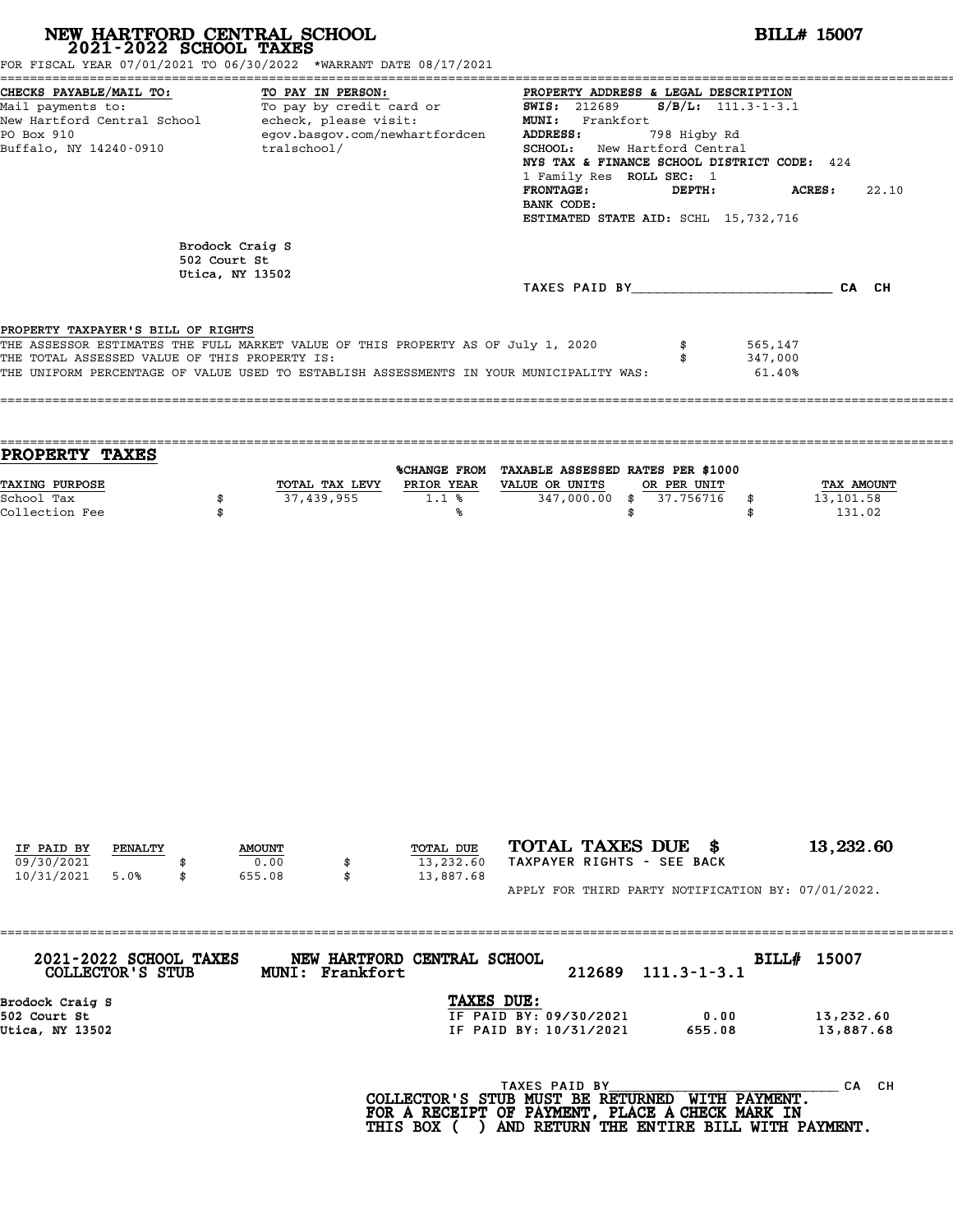# **NEW HARTFORD CENTRAL SCHOOL**<br>
2021-2022 SCHOOL TAXES<br>
FOR FISCAL YEAR 07/01/2021 TO 06/30/2022 \*WARRANT DATE 08/17/2021<br> **POR FISCAL YEAR 07/01/2021 TO 06/30/2022** \*WARRANT DATE 08/17/2021

| FOR FISCAL YEAR 07/01/2021 TO 06/30/2022 *WARRANT DATE 08/17/2021                                                                                                                                                                                                  |                                                                                                                         |                                                                                                                                                             |                                                                                                                  |                                                                                                                                                                                                                                      |                             |                                 |
|--------------------------------------------------------------------------------------------------------------------------------------------------------------------------------------------------------------------------------------------------------------------|-------------------------------------------------------------------------------------------------------------------------|-------------------------------------------------------------------------------------------------------------------------------------------------------------|------------------------------------------------------------------------------------------------------------------|--------------------------------------------------------------------------------------------------------------------------------------------------------------------------------------------------------------------------------------|-----------------------------|---------------------------------|
| CHECKS PAYABLE/MAIL TO:<br>Mail payments to:<br>New Hartford Central School<br>PO Box 910<br>Buffalo, NY 14240-0910                                                                                                                                                | TO PAY IN PERSON:<br>To pay by credit card or<br>echeck, please visit:<br>egov.basgov.com/newhartfordcen<br>tralschool/ |                                                                                                                                                             | <b>SWIS:</b> 212689<br>MUNI: Frankfort<br>ADDRESS:<br>1 Family Res ROLL SEC: 1<br><b>FRONTAGE:</b><br>BANK CODE: | PROPERTY ADDRESS & LEGAL DESCRIPTION<br>$S/B/L$ : 111.3-1-23<br>2482 Graffenburg Rd<br>SCHOOL: New Hartford Central<br>NYS TAX & FINANCE SCHOOL DISTRICT CODE: 424<br>$100.00$ DEPTH:<br>074<br>ESTIMATED STATE AID: SCHL 15,732,716 | 262.18 ACRES:               |                                 |
|                                                                                                                                                                                                                                                                    | Burth Kyle J<br>Burth Clare M<br>2482 Graffenburg Rd<br>New Hartford, NY 13413                                          |                                                                                                                                                             |                                                                                                                  | TAXES PAID BY AND AN AND AN ALL AND ANY                                                                                                                                                                                              |                             | CA CH                           |
| PROPERTY TAXPAYER'S BILL OF RIGHTS<br>THE ASSESSOR ESTIMATES THE FULL MARKET VALUE OF THIS PROPERTY AS OF July 1, 2020<br>THE TOTAL ASSESSED VALUE OF THIS PROPERTY IS:<br>THE UNIFORM PERCENTAGE OF VALUE USED TO ESTABLISH ASSESSMENTS IN YOUR MUNICIPALITY WAS: |                                                                                                                         |                                                                                                                                                             |                                                                                                                  | \$                                                                                                                                                                                                                                   | 139,577<br>85,700<br>61.40% |                                 |
| EXEMPTION*<br>VALUE<br>19,350<br><b>BAS STAR</b>                                                                                                                                                                                                                   | FULL VALUE<br>TAX PURPOSE<br>SCHOOL                                                                                     | EXEMPTION<br>31,515                                                                                                                                         |                                                                                                                  | VALUE<br>TAX PURPOSE                                                                                                                                                                                                                 |                             | FULL VALUE                      |
| <b>PROPERTY TAXES</b><br>TAXING PURPOSE<br>School Tax<br>Collection Fee                                                                                                                                                                                            | TOTAL TAX LEVY<br>37,439,955<br>\$<br>\$                                                                                | %CHANGE FROM TAXABLE ASSESSED RATES PER \$1000<br>PRIOR YEAR<br>1.1%<br>℁                                                                                   | VALUE OR UNITS<br>85,700.00<br>\$<br>\$                                                                          | OR PER UNIT<br>37.756716                                                                                                                                                                                                             | \$<br>\$                    | TAX AMOUNT<br>3,235.75<br>25.13 |
|                                                                                                                                                                                                                                                                    |                                                                                                                         |                                                                                                                                                             | TOTAL SAVINGS DUE TO STAR: \$                                                                                    |                                                                                                                                                                                                                                      |                             | 723.00                          |
| IF PAID BY<br>PENALTY<br>09/30/2021<br>10/31/2021<br>5.0%<br>\$                                                                                                                                                                                                    | * THIS YEAR'S STAR EXEMPTION BENEFIT CANNOT EXCEED LAST YEAR'S BENEFIT.<br><b>AMOUNT</b><br>0.00<br>\$<br>125.64<br>\$  | TOTAL DUE<br>2,537.88<br>2,663.52                                                                                                                           | TOTAL TAXES DUE \$<br>TAXPAYER RIGHTS - SEE BACK                                                                 | APPLY FOR THIRD PARTY NOTIFICATION BY: 07/01/2022.                                                                                                                                                                                   |                             | 2,537.88                        |
| 2021-2022 SCHOOL TAXES<br>COLLECTOR'S STUB                                                                                                                                                                                                                         | -------------------------------<br>NEW HARTFORD CENTRAL SCHOOL<br><b>MUNI: Frankfort</b>                                |                                                                                                                                                             | 212689                                                                                                           | $111.3 - 1 - 23$                                                                                                                                                                                                                     | BILL# 15008                 |                                 |
| Burth Kyle J<br>Burth Clare M<br>2482 Graffenburg Rd<br>New Hartford, NY 13413                                                                                                                                                                                     |                                                                                                                         | TAXES DUE:                                                                                                                                                  | IF PAID BY: 09/30/2021<br>IF PAID BY: 10/31/2021                                                                 | 0.00<br>125.64                                                                                                                                                                                                                       |                             | 2,537.88<br>2,663.52            |
|                                                                                                                                                                                                                                                                    |                                                                                                                         | COLLECTOR'S STUB MUST BE RETURNED WITH PAYMENT.<br>FOR A RECEIPT OF PAYMENT, PLACE A CHECK MARK IN<br>THIS BOX ( ) AND RETURN THE ENTIRE BILL WITH PAYMENT. | TAXES PAID BY                                                                                                    |                                                                                                                                                                                                                                      |                             | CA CH                           |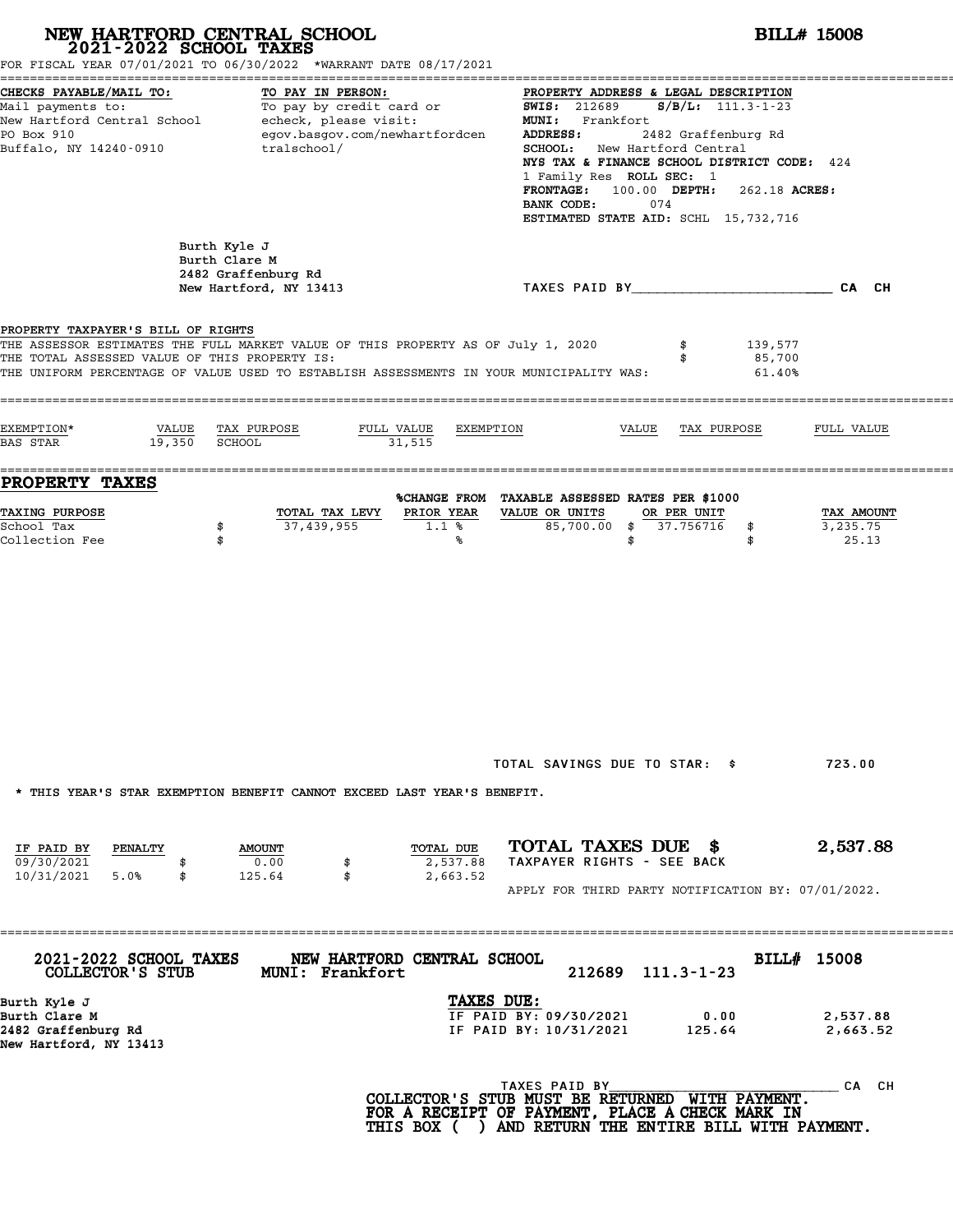|                                                                                     | NEW HARTFORD CENTRAL SCHOOL 2021-2022 SCHOOL TAXES<br>FOR FISCAL YEAR 07/01/2021 TO 06/30/2022 *WARRANT DATE 08/17/2021                                                     |                                                                |                                                                                                                                                                                                                                                                                                                          | <b>BILL# 15009</b>                          |      |
|-------------------------------------------------------------------------------------|-----------------------------------------------------------------------------------------------------------------------------------------------------------------------------|----------------------------------------------------------------|--------------------------------------------------------------------------------------------------------------------------------------------------------------------------------------------------------------------------------------------------------------------------------------------------------------------------|---------------------------------------------|------|
| CHECKS PAYABLE/MAIL TO:<br>PO Box 910<br>Buffalo, NY 14240-0910                     | TO PAY IN PERSON:<br>Mail payments to: To pay by credit card or<br>New Hartford Central School echeck, please visit:<br>egov.basgov.com/newhartfordcen<br>tralschool/       | ADDRESS:<br>BANK CODE:                                         | PROPERTY ADDRESS & LEGAL DESCRIPTION<br><b>SWIS: 212689</b><br>$S/B/L: 111.1 - 3 - 14.2$<br>MUNI: Frankfort<br>226 Wilson Rd<br><b>SCHOOL:</b> New Hartford Central<br>NYS TAX & FINANCE SCHOOL DISTRICT CODE: 424<br>1 Family Res ROLL SEC: 1<br>FRONTAGE: 200.00 DEPTH:<br>135<br>ESTIMATED STATE AID: SCHL 15,732,716 | <b>ACRES :</b>                              | 6.08 |
|                                                                                     | Butler Randolph<br>Butler Dawn M<br>226 Wilson Rd<br>Frankfort, NY 13340                                                                                                    |                                                                | TAXES PAID BY CAN CHE CAN CH                                                                                                                                                                                                                                                                                             |                                             |      |
| PROPERTY TAXPAYER'S BILL OF RIGHTS<br>THE TOTAL ASSESSED VALUE OF THIS PROPERTY IS: | THE ASSESSOR ESTIMATES THE FULL MARKET VALUE OF THIS PROPERTY AS OF July 1, 2020<br>THE UNIFORM PERCENTAGE OF VALUE USED TO ESTABLISH ASSESSMENTS IN YOUR MUNICIPALITY WAS: |                                                                | \$<br>\$                                                                                                                                                                                                                                                                                                                 | 253,257<br>155,500<br>$61.40\%$             |      |
| EXEMPTION*<br>VALUE<br>19,350 SCHOOL<br>BAS STAR                                    | TAX PURPOSE<br>FULL VALUE<br>31,515                                                                                                                                         | EXEMPTION                                                      | VALUE<br>TAX PURPOSE                                                                                                                                                                                                                                                                                                     | FULL VALUE                                  |      |
| PROPERTY TAXES<br><b>TAXING PURPOSE</b><br>School Tax<br>Collection Fee             | TOTAL TAX LEVY<br>37,439,955<br>\$<br>\$                                                                                                                                    | PRIOR YEAR<br>VALUE OR UNITS<br>1.1%<br>℁                      | %CHANGE FROM TAXABLE ASSESSED RATES PER \$1000<br>OR PER UNIT<br>155,500.00 \$ 37.756716<br>\$                                                                                                                                                                                                                           | TAX AMOUNT<br>5,871.17<br>\$<br>51.48<br>\$ |      |
| IF PAID BY<br>PENALTY                                                               | * THIS YEAR'S STAR EXEMPTION BENEFIT CANNOT EXCEED LAST YEAR'S BENEFIT.<br><b>AMOUNT</b>                                                                                    | TOTAL DUE                                                      | TOTAL SAVINGS DUE TO STAR: \$<br>TOTAL TAXES DUE \$                                                                                                                                                                                                                                                                      | 723.00<br>5,199.65                          |      |
| 09/30/2021<br>5.0%<br>10/31/2021<br>\$                                              | 0.00<br>257.41<br>\$                                                                                                                                                        | 5,199.65<br>5,457.06                                           | TAXPAYER RIGHTS - SEE BACK<br>APPLY FOR THIRD PARTY NOTIFICATION BY: 07/01/2022.                                                                                                                                                                                                                                         |                                             |      |
| 2021-2022 SCHOOL TAXES<br>COLLECTOR'S STUB                                          | NEW HARTFORD CENTRAL SCHOOL<br><b>MUNI: Frankfort</b>                                                                                                                       |                                                                | 212689<br>$111.1 - 3 - 14.2$                                                                                                                                                                                                                                                                                             | <b>BILL# 15009</b>                          |      |
| Butler Randolph<br>Butler Dawn M<br>226 Wilson Rd<br>Frankfort, NY 13340            |                                                                                                                                                                             | TAXES DUE:<br>IF PAID BY: 09/30/2021<br>IF PAID BY: 10/31/2021 | 0.00<br>257.41                                                                                                                                                                                                                                                                                                           | 5,199.65<br>5,457.06                        |      |
|                                                                                     |                                                                                                                                                                             | TAXES PAID BY                                                  | COLLECTOR'S STUB MUST BE RETURNED WITH PAYMENT.<br>FOR A RECEIPT OF PAYMENT, PLACE A CHECK MARK IN<br>THIS BOX ( ) AND RETURN THE ENTIRE BILL WITH PAYMENT.                                                                                                                                                              | CA CH                                       |      |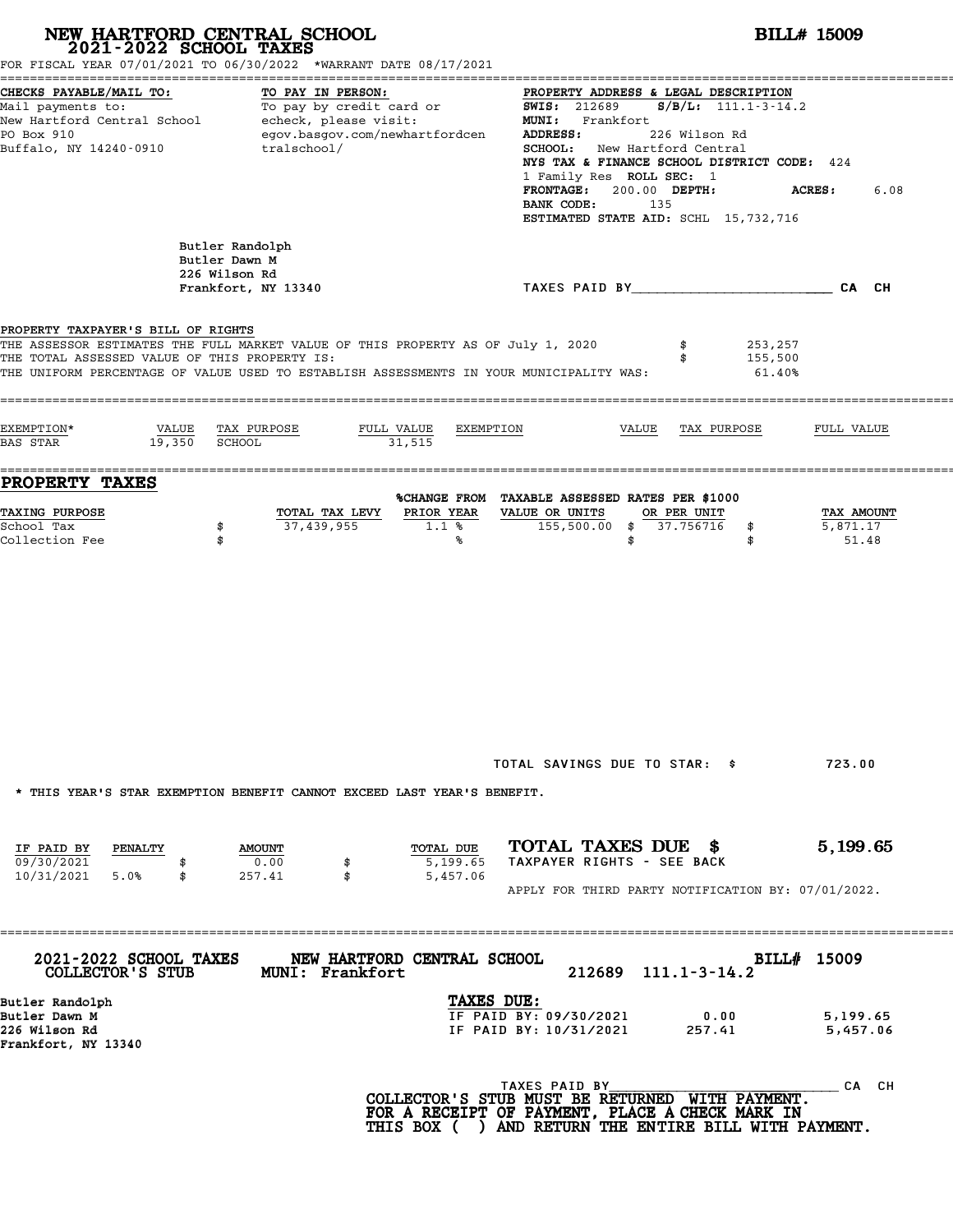|                                                                                                       | NEW HARTFORD CENTRAL SCHOOL 2021-2022 SCHOOL TAXES<br>FOR FISCAL YEAR 07/01/2021 TO 06/30/2022 *WARRANT DATE 08/17/2021                                                     | <b>BILL# 15010</b>                                                                                                                                                                                                                                                                                                                                                                                                                                                                                                                 |
|-------------------------------------------------------------------------------------------------------|-----------------------------------------------------------------------------------------------------------------------------------------------------------------------------|------------------------------------------------------------------------------------------------------------------------------------------------------------------------------------------------------------------------------------------------------------------------------------------------------------------------------------------------------------------------------------------------------------------------------------------------------------------------------------------------------------------------------------|
| CHECKS PAYABLE/MAIL TO:<br>PO Box 910<br>Buffalo, NY 14240-0910                                       | TO PAY IN PERSON:<br>egov.basgov.com/newhartfordcen<br>tralschool/                                                                                                          | PROPERTY ADDRESS & LEGAL DESCRIPTION<br>Mail payments to:<br>Mail payments to:<br>New Hartford Central School echeck, please visit:<br>New Hartford Central School echeck, please visit:<br>MMI: Frankfort<br>MMI: Frankfort<br>MMI: Frankfort<br>2007 Guilding Payments<br>ADDRESS:<br>2897 Graffenburg Rd<br>SCHOOL: New Hartford Central<br>NYS TAX & FINANCE SCHOOL DISTRICT CODE: 424<br>ROLL SEC: 1<br>Rural res<br>FRONTAGE: 2348.00 DEPTH:<br><b>ACRES:</b><br>76.70<br>BANK CODE:<br>ESTIMATED STATE AID: SCHL 15,732,716 |
|                                                                                                       | Butternut Farms II LLC<br>PO Box 522<br>Utica, NY 13503                                                                                                                     | TAXES PAID BY CA CH                                                                                                                                                                                                                                                                                                                                                                                                                                                                                                                |
| PROPERTY TAXPAYER'S BILL OF RIGHTS<br>THE TOTAL ASSESSED VALUE OF THIS PROPERTY IS:                   | THE ASSESSOR ESTIMATES THE FULL MARKET VALUE OF THIS PROPERTY AS OF July 1, 2020<br>THE UNIFORM PERCENTAGE OF VALUE USED TO ESTABLISH ASSESSMENTS IN YOUR MUNICIPALITY WAS: | 266,775<br>163,800<br>61.40%                                                                                                                                                                                                                                                                                                                                                                                                                                                                                                       |
| EXEMPTION<br>AG MKTS                                                                                  | VALUE TAX PURPOSE<br>FULL VALUE<br>$22,148$ $CO/TOWN/SCH$<br>36,072                                                                                                         | EXEMPTION<br>VALUE TAX PURPOSE<br>FULL VALUE                                                                                                                                                                                                                                                                                                                                                                                                                                                                                       |
| <b>PROPERTY TAXES</b><br><b>TAXING PURPOSE</b><br>School Tax<br>Collection Fee                        | TOTAL TAX LEVY<br>PRIOR YEAR<br>37,439,955<br>1.1%<br>\$<br>\$<br>℁                                                                                                         | %CHANGE FROM TAXABLE ASSESSED RATES PER \$1000<br>VALUE OR UNITS<br>OR PER UNIT<br>TAX AMOUNT<br>141,652.00 \$ 37.756716<br>5,348.31<br>\$<br>53.48<br>\$<br>\$                                                                                                                                                                                                                                                                                                                                                                    |
| IF PAID BY<br>PENALTY<br>09/30/2021<br>5.0%<br>10/31/2021<br>\$                                       | TOTAL DUE<br><b>AMOUNT</b><br>0.00<br>5,401.79<br>267.42<br>5,669.21<br>\$                                                                                                  | TOTAL TAXES DUE \$<br>5,401.79<br>TAXPAYER RIGHTS - SEE BACK<br>APPLY FOR THIRD PARTY NOTIFICATION BY: 07/01/2022.                                                                                                                                                                                                                                                                                                                                                                                                                 |
| 2021-2022 SCHOOL TAXES<br>COLLECTOR'S STUB<br>Butternut Farms II LLC<br>PO Box 522<br>Utica, NY 13503 | NEW HARTFORD CENTRAL SCHOOL<br>MUNI: Frankfort                                                                                                                              | BILL# 15010<br>212689<br>$111.1 - 2 - 62.1$<br>TAXES DUE:<br>IF PAID BY: 09/30/2021<br>0.00<br>5,401.79<br>IF PAID BY: 10/31/2021<br>267.42<br>5,669.21                                                                                                                                                                                                                                                                                                                                                                            |
|                                                                                                       |                                                                                                                                                                             | TAXES PAID BY<br>CA CH<br>COLLECTOR'S STUB MUST BE RETURNED WITH PAYMENT.<br>FOR A RECEIPT OF PAYMENT, PLACE A CHECK MARK IN<br>THIS BOX ( ) AND RETURN THE ENTIRE BILL WITH PAYMENT.                                                                                                                                                                                                                                                                                                                                              |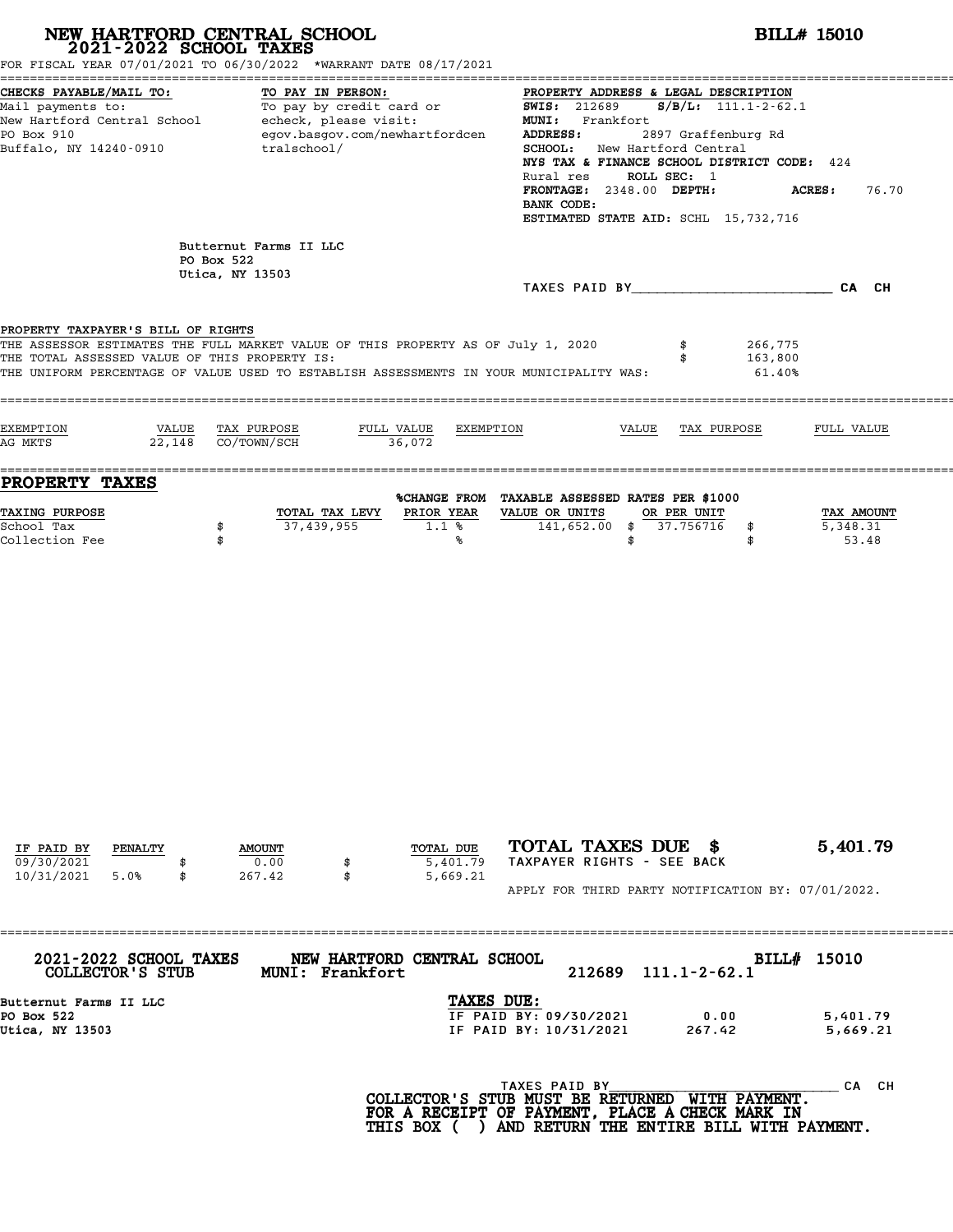|                                                                                     | NEW HARTFORD CENTRAL SCHOOL 2021-2022 SCHOOL TAXES<br>FOR FISCAL YEAR 07/01/2021 TO 06/30/2022 *WARRANT DATE 08/17/2021                                                     |                                                                                                                                                                                                                                                                                                                                             | <b>BILL# 15011</b>              |
|-------------------------------------------------------------------------------------|-----------------------------------------------------------------------------------------------------------------------------------------------------------------------------|---------------------------------------------------------------------------------------------------------------------------------------------------------------------------------------------------------------------------------------------------------------------------------------------------------------------------------------------|---------------------------------|
| CHECKS PAYABLE/MAIL TO:<br>PO Box 910<br>Buffalo, NY 14240-0910                     | TO PAY IN PERSON:<br>Mail payments to:<br>New Hartford Central School echeck, please visit:<br>egov.basgov.com/newhartfordcen<br>tralschool/                                | PROPERTY ADDRESS & LEGAL DESCRIPTION<br><b>SWIS: 212689</b><br>$S/B/L: 111.1 - 2 - 51.2$<br>MUNI: Frankfort<br>2866 Graffenburg Rd<br>ADDRESS:<br>SCHOOL: New Hartford Central<br>NYS TAX & FINANCE SCHOOL DISTRICT CODE: 424<br>Rural res&ag ROLL SEC: 1<br>FRONTAGE: 1367.00 DEPTH:<br>BANK CODE:<br>ESTIMATED STATE AID: SCHL 15,732,716 | <b>ACRES:</b> 211.90            |
|                                                                                     | Butternut Farms LLC<br>6 Rhoads Dr<br>Utica, NY 13502                                                                                                                       | TAXES PAID BY CA CH                                                                                                                                                                                                                                                                                                                         |                                 |
| PROPERTY TAXPAYER'S BILL OF RIGHTS<br>THE TOTAL ASSESSED VALUE OF THIS PROPERTY IS: | THE ASSESSOR ESTIMATES THE FULL MARKET VALUE OF THIS PROPERTY AS OF July 1, 2020<br>THE UNIFORM PERCENTAGE OF VALUE USED TO ESTABLISH ASSESSMENTS IN YOUR MUNICIPALITY WAS: | 492,671<br>302,500<br>$61.40\%$                                                                                                                                                                                                                                                                                                             |                                 |
| EXEMPTION*<br>VALUE<br>AG MKTS                                                      | TAX PURPOSE<br>FULL VALUE EXEMPTION<br>$48,756$ $CO/TOWN/SCH$<br>79,407 BAS STAR                                                                                            | <u>VALUE</u> TAX PURPOSE<br>19,350<br>SCHOOL                                                                                                                                                                                                                                                                                                | FULL VALUE<br>31,515            |
| <b>PROPERTY TAXES</b><br>TAXING PURPOSE<br>School Tax<br>Collection Fee             | TOTAL TAX LEVY<br>PRIOR YEAR<br>37,439,955<br>1.1%<br>\$<br>\$<br>℁                                                                                                         | %CHANGE FROM TAXABLE ASSESSED RATES PER \$1000<br>VALUE OR UNITS<br>OR PER UNIT<br>253,744.00<br>\$37.756716<br>\$<br>\$<br>\$                                                                                                                                                                                                              | TAX AMOUNT<br>9,580.54<br>88.58 |
| IF PAID BY<br>PENALTY                                                               | * THIS YEAR'S STAR EXEMPTION BENEFIT CANNOT EXCEED LAST YEAR'S BENEFIT.<br>TOTAL DUE<br><b>AMOUNT</b>                                                                       | TOTAL SAVINGS DUE TO STAR: \$<br>TOTAL TAXES DUE \$                                                                                                                                                                                                                                                                                         | 723.00<br>8,946.12              |
| 09/30/2021<br>10/31/2021<br>5.0%<br>\$                                              | 0.00<br>8,946.12<br>\$<br>442.88<br>\$<br>9,389.00                                                                                                                          | TAXPAYER RIGHTS - SEE BACK<br>APPLY FOR THIRD PARTY NOTIFICATION BY: 07/01/2022.                                                                                                                                                                                                                                                            |                                 |
| 2021-2022 SCHOOL TAXES<br>COLLECTOR'S STUB                                          | NEW HARTFORD CENTRAL SCHOOL<br><b>MUNI: Frankfort</b>                                                                                                                       | 212689<br>$111.1 - 2 - 51.2$                                                                                                                                                                                                                                                                                                                | BILL# 15011                     |
| Butternut Farms LLC<br>6 Rhoads Dr<br>Utica, NY 13502                               |                                                                                                                                                                             | TAXES DUE:<br>IF PAID BY: 09/30/2021<br>0.00<br>IF PAID BY: 10/31/2021<br>442.88                                                                                                                                                                                                                                                            | 8,946.12<br>9,389.00            |
|                                                                                     |                                                                                                                                                                             | TAXES PAID BY<br>COLLECTOR'S STUB MUST BE RETURNED WITH PAYMENT.<br>FOR A RECEIPT OF PAYMENT, PLACE A CHECK MARK IN<br>THIS BOX ( ) AND RETURN THE ENTIRE BILL WITH PAYMENT.                                                                                                                                                                | CA CH                           |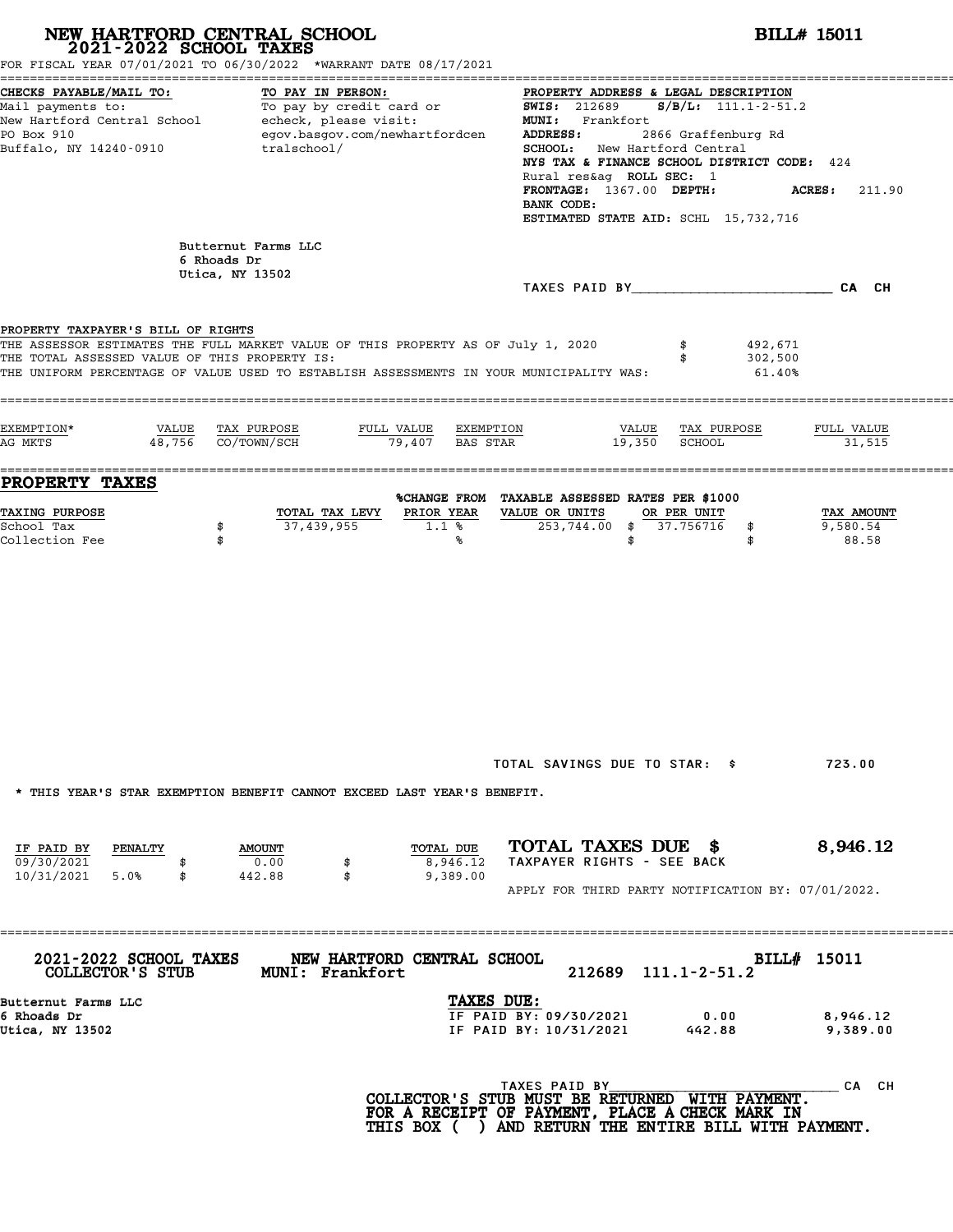| NEW HARTFORD CENTRAL SCHOOL 2021-2022 SCHOOL TAXES<br>FOR FISCAL YEAR 07/01/2021 TO 06/30/2022 *WARRANT DATE 08/17/2021                                                                                                                                            |                 |                     |                   |                                |                                                                                                                                                                                                                                                                                                  |                                                                       | <b>BILL# 15012</b>         |                              |
|--------------------------------------------------------------------------------------------------------------------------------------------------------------------------------------------------------------------------------------------------------------------|-----------------|---------------------|-------------------|--------------------------------|--------------------------------------------------------------------------------------------------------------------------------------------------------------------------------------------------------------------------------------------------------------------------------------------------|-----------------------------------------------------------------------|----------------------------|------------------------------|
| CHECKS PAYABLE/MAIL TO:<br>Mail payments to:<br>New Hartford Central School - echeck, please visit:<br>PO Box 910<br>Buffalo, NY 14240-0910 tralschool/                                                                                                            |                 |                     | TO PAY IN PERSON: | egov.basgov.com/newhartfordcen | TO: TO PAY IN PERSON: TO PAY IN PERSON:<br>To pay by credit card or TO 12689<br>MUNI: Frankfort<br>ADDRESS:<br>SCHOOL: New Hartford Central<br>NYS TAX & FINANCE SCHOOL DISTRICT CODE: 424<br>1 Family Res ROLL SEC: 1<br><b>FRONTAGE:</b><br>BANK CODE:<br>ESTIMATED STATE AID: SCHL 15,732,716 | PROPERTY ADDRESS & LEGAL DESCRIPTION<br>2832 Graffenburg Rd<br>DEPTH: | $S/B/L$ : 111.1-2-52.2     | <b>ACRES:</b><br>.30         |
|                                                                                                                                                                                                                                                                    | PO Box 522      | Butternut Farms LLC |                   |                                |                                                                                                                                                                                                                                                                                                  |                                                                       |                            |                              |
|                                                                                                                                                                                                                                                                    | Utica, NY 13503 |                     |                   |                                | TAXES PAID BY CA CH                                                                                                                                                                                                                                                                              |                                                                       |                            |                              |
| PROPERTY TAXPAYER'S BILL OF RIGHTS<br>THE ASSESSOR ESTIMATES THE FULL MARKET VALUE OF THIS PROPERTY AS OF July 1, 2020<br>THE TOTAL ASSESSED VALUE OF THIS PROPERTY IS:<br>THE UNIFORM PERCENTAGE OF VALUE USED TO ESTABLISH ASSESSMENTS IN YOUR MUNICIPALITY WAS: |                 |                     |                   |                                |                                                                                                                                                                                                                                                                                                  | \$<br>\$                                                              | 16,287<br>10,000<br>61.40% |                              |
| <b>PROPERTY TAXES</b><br>TAXING PURPOSE<br>School Tax<br>Collection Fee                                                                                                                                                                                            | \$<br>\$        |                     | 37,439,955        | 1.1%<br>℁                      | %CHANGE FROM TAXABLE ASSESSED RATES PER \$1000<br>TOTAL TAX LEVY PRIOR YEAR VALUE OR UNITS<br>$10,000.00$ \$                                                                                                                                                                                     | OR PER UNIT<br>37.756716<br>\$                                        | \$<br>\$                   | TAX AMOUNT<br>377.57<br>3.78 |
|                                                                                                                                                                                                                                                                    |                 |                     |                   |                                |                                                                                                                                                                                                                                                                                                  |                                                                       |                            |                              |
| IF PAID BY<br>PENALTY                                                                                                                                                                                                                                              |                 | <b>AMOUNT</b>       |                   | TOTAL DUE                      | TOTAL TAXES DUE \$                                                                                                                                                                                                                                                                               |                                                                       |                            | 381.35                       |
| 09/30/2021<br>10/31/2021<br>5.0%                                                                                                                                                                                                                                   | \$              | 0.00<br>18.88       | \$<br>\$          | 381.35<br>400.23               | TAXPAYER RIGHTS - SEE BACK<br>APPLY FOR THIRD PARTY NOTIFICATION BY: 07/01/2022.                                                                                                                                                                                                                 |                                                                       |                            |                              |
|                                                                                                                                                                                                                                                                    |                 |                     |                   |                                |                                                                                                                                                                                                                                                                                                  |                                                                       |                            |                              |
| 2021-2022 SCHOOL TAXES<br>COLLECTOR'S STUB                                                                                                                                                                                                                         |                 |                     | MUNI: Frankfort   | NEW HARTFORD CENTRAL SCHOOL    | 212689                                                                                                                                                                                                                                                                                           | $111.1 - 2 - 52.2$                                                    | BILL# 15012                |                              |
| Butternut Farms LLC<br>PO Box 522<br>Utica, NY 13503                                                                                                                                                                                                               |                 |                     |                   | TAXES DUE:                     | IF PAID BY: 09/30/2021<br>IF PAID BY: 10/31/2021                                                                                                                                                                                                                                                 | 0.00<br>18.88                                                         |                            | 381.35<br>400.23             |
|                                                                                                                                                                                                                                                                    |                 |                     |                   |                                | TAXES PAID BY<br>COLLECTOR'S STUB MUST BE RETURNED WITH PAYMENT.<br>FOR A RECEIPT OF PAYMENT, PLACE A CHECK MARK IN                                                                                                                                                                              |                                                                       |                            | CA CH                        |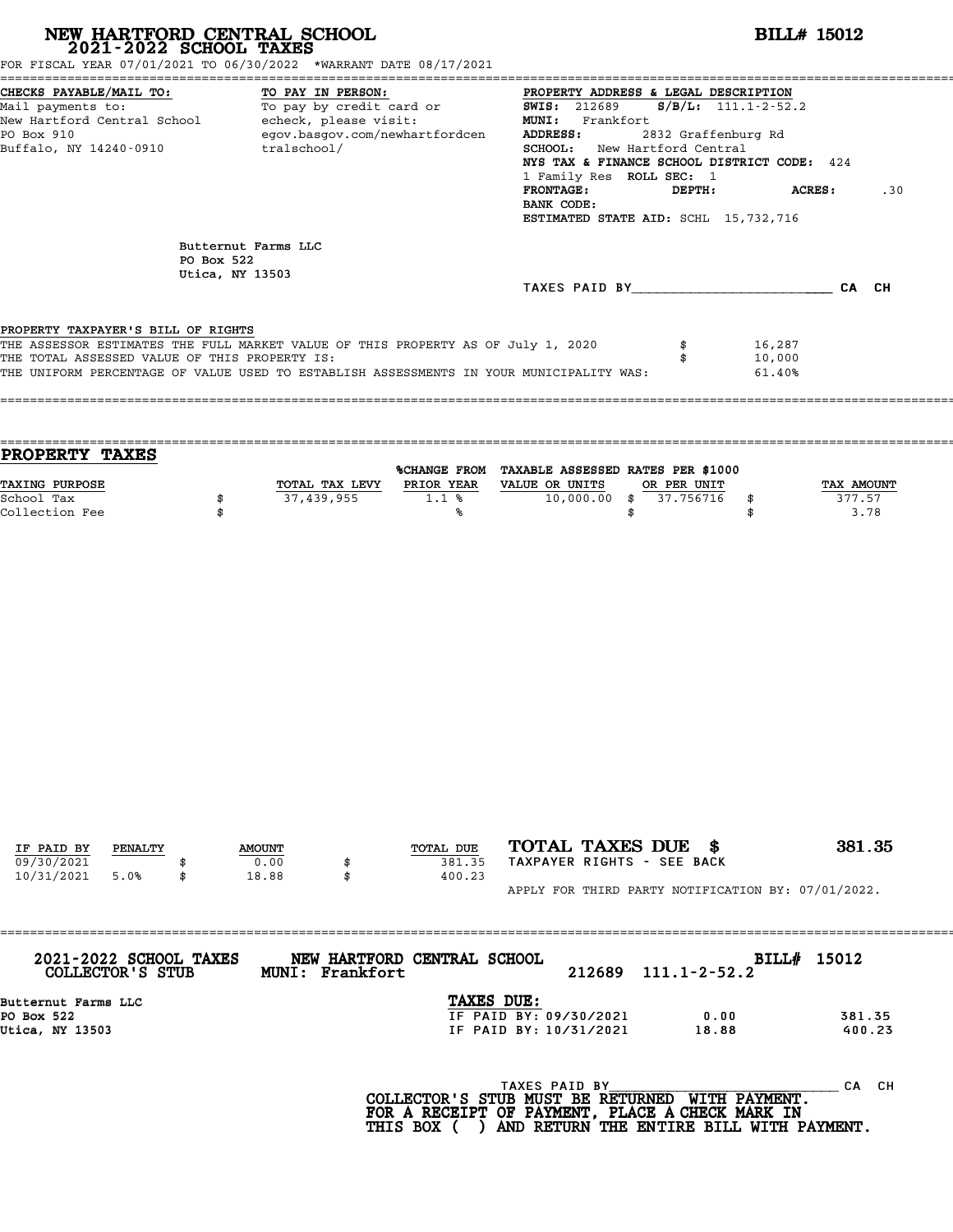| FOR FISCAL YEAR 07/01/2021 TO 06/30/2022 *WARRANT DATE 08/17/2021                                                                                                                                                                                                  |                 | NEW HARTFORD CENTRAL SCHOOL 2021-2022 SCHOOL TAXES              |                                               |           |                                                                                     |                                                                                                                                                                                                                                                                                                                                             |                          |                               | <b>BILL# 15013</b>              |  |  |
|--------------------------------------------------------------------------------------------------------------------------------------------------------------------------------------------------------------------------------------------------------------------|-----------------|-----------------------------------------------------------------|-----------------------------------------------|-----------|-------------------------------------------------------------------------------------|---------------------------------------------------------------------------------------------------------------------------------------------------------------------------------------------------------------------------------------------------------------------------------------------------------------------------------------------|--------------------------|-------------------------------|---------------------------------|--|--|
| CHECKS PAYABLE/MAIL TO:<br>Mail payments to: To pay by credit card or<br>New Hartford Central School - echeck, please visit:<br>PO Box 910<br>Buffalo, NY 14240-0910                                                                                               |                 | TO PAY IN PERSON:                                               | egov.basgov.com/newhartfordcen<br>tralschool/ |           | <b>ADDRESS:</b>                                                                     | PROPERTY ADDRESS & LEGAL DESCRIPTION<br><b>SWIS: 212689</b><br>$S/B/L$ : 111.37-1-1<br>MUNI: Frankfort<br>2938 Graffenburg Rd<br><b>SCHOOL:</b> New Hartford Central<br>NYS TAX & FINANCE SCHOOL DISTRICT CODE: 424<br>Rural res ROLL SEC: 1<br>FRONTAGE: 249.15 DEPTH: 173.00 ACRES:<br>BANK CODE:<br>ESTIMATED STATE AID: SCHL 15,732,716 |                          |                               |                                 |  |  |
|                                                                                                                                                                                                                                                                    | Calli Lisa K    | Calli Robert R<br>2938 Graffenburg Rd<br>New Hartford, NY 13413 |                                               |           |                                                                                     |                                                                                                                                                                                                                                                                                                                                             |                          | TAXES PAID BY CAN CHE CAN CHE |                                 |  |  |
| PROPERTY TAXPAYER'S BILL OF RIGHTS<br>THE ASSESSOR ESTIMATES THE FULL MARKET VALUE OF THIS PROPERTY AS OF July 1, 2020<br>THE TOTAL ASSESSED VALUE OF THIS PROPERTY IS:<br>THE UNIFORM PERCENTAGE OF VALUE USED TO ESTABLISH ASSESSMENTS IN YOUR MUNICIPALITY WAS: |                 |                                                                 |                                               |           |                                                                                     |                                                                                                                                                                                                                                                                                                                                             |                          | 271,010<br>166,400<br>61.40%  |                                 |  |  |
| EXEMPTION*<br>STAR Check                                                                                                                                                                                                                                           | VALUE<br>19,350 | TAX PURPOSE                                                     | FULL VALUE<br>31.515                          | EXEMPTION |                                                                                     | VALUE                                                                                                                                                                                                                                                                                                                                       |                          | TAX PURPOSE                   | FULL VALUE                      |  |  |
| <b>PROPERTY TAXES</b><br>TAXING PURPOSE<br>School Tax<br>Collection Fee                                                                                                                                                                                            | \$              | 37,439,955                                                      | TOTAL TAX LEVY PRIOR YEAR                     | 1.1%<br>℁ | %CHANGE FROM TAXABLE ASSESSED RATES PER \$1000<br>VALUE OR UNITS<br>$166,400.00$ \$ | \$                                                                                                                                                                                                                                                                                                                                          | OR PER UNIT<br>37.756716 | \$<br>\$                      | TAX AMOUNT<br>6,282.72<br>62.83 |  |  |

|            |         |               |                                                                         | Any overpayment or underpayment can be reconciled on your next tax return or STAR credit check. |          |
|------------|---------|---------------|-------------------------------------------------------------------------|-------------------------------------------------------------------------------------------------|----------|
|            |         |               | * THIS YEAR'S STAR EXEMPTION BENEFIT CANNOT EXCEED LAST YEAR'S BENEFIT. |                                                                                                 |          |
| IF PAID BY | PENALTY | <b>AMOUNT</b> | TOTAL DUE                                                               | TOTAL TAXES DUE \$                                                                              | 6,345.55 |
| 09/30/2021 |         | 0.00          | 6,345.55                                                                | TAXPAYER RIGHTS - SEE BACK                                                                      |          |
| 10/31/2021 | 5.0%    | \$<br>314.14  | \$<br>6,659.69                                                          |                                                                                                 |          |
|            |         |               |                                                                         | APPLY FOR THIRD PARTY NOTIFICATION BY: 07/01/2022.                                              |          |

| 2021-2022 SCHOOL TAXES<br>COLLECTOR'S STUB | NEW HARTFORD CENTRAL SCHOOL<br>MUNI: Frankfort |                        | 212689        | $111.37 - 1 - 1$ | BILL# 15013 |           |
|--------------------------------------------|------------------------------------------------|------------------------|---------------|------------------|-------------|-----------|
| Calli Robert R                             |                                                | <b>TAXES DUE:</b>      |               |                  |             |           |
| Calli Lisa K                               |                                                | IF PAID BY: 09/30/2021 |               | 0.00             |             | 6,345.55  |
| 2938 Graffenburg Rd                        |                                                | IF PAID BY: 10/31/2021 |               | 314.14           |             | 6,659.69  |
| New Hartford, NY 13413                     |                                                |                        |               |                  |             |           |
|                                            |                                                |                        | TAXES PAID BY |                  |             | CH.<br>CА |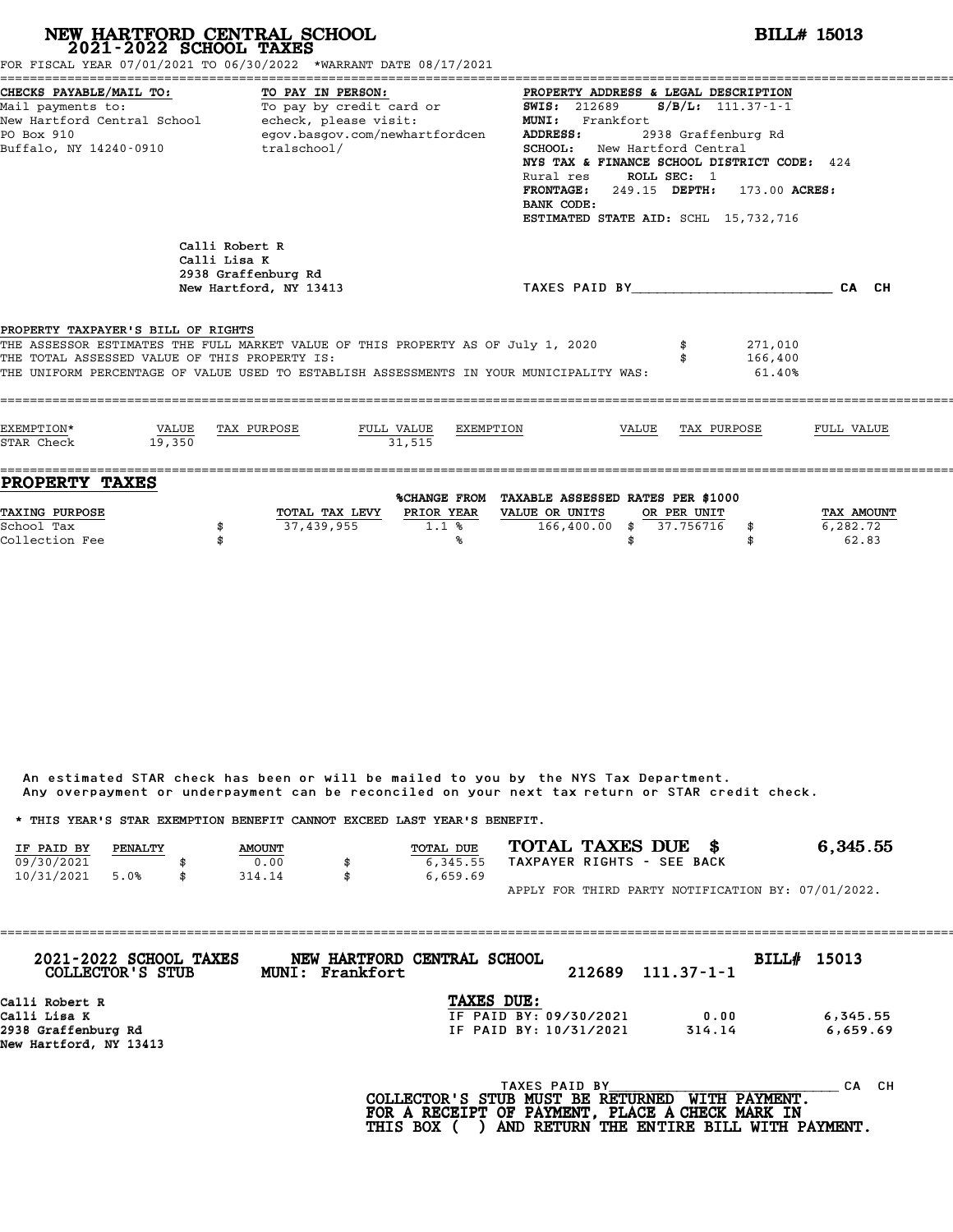| NEW HARTFORD CENTRAL SCHOOL 2021-2022 SCHOOL TAXES<br>FOR FISCAL YEAR 07/01/2021 TO 06/30/2022 *WARRANT DATE 08/17/2021                                                                                                                                                                        |                                                                         |                                  |          |                                           |                                                                                                                                                                                                                                              |                   | <b>BILL# 15014</b>                                   |                                 |
|------------------------------------------------------------------------------------------------------------------------------------------------------------------------------------------------------------------------------------------------------------------------------------------------|-------------------------------------------------------------------------|----------------------------------|----------|-------------------------------------------|----------------------------------------------------------------------------------------------------------------------------------------------------------------------------------------------------------------------------------------------|-------------------|------------------------------------------------------|---------------------------------|
| CHECKS PAYABLE/MAIL TO:<br>CHECKS PAYABLE/MAIL TO: TO PAY IN PERSON: TO PAY IN PROPERTY ADDRESS &<br>Mail payments to: To pay by credit card or SWIS: 212689<br>New Hartford Central School echeck, please visit: To Pay MUNI: Frankfort<br>PO Pay 910<br>PO Box 910<br>Buffalo, NY 14240-0910 |                                                                         | TO PAY IN PERSON:<br>tralschool/ |          | egov.basgov.com/newhartfordcen            | PROPERTY ADDRESS & LEGAL DESCRIPTION<br>ADDRESS:<br>SCHOOL: New Hartford Central<br>NYS TAX & FINANCE SCHOOL DISTRICT CODE: 424<br>Golf course ROLL SEC: 1<br>FRONTAGE: 2338.00 DEPTH:<br>BANK CODE:<br>ESTIMATED STATE AID: SCHL 15,732,716 |                   | $S/B/L$ : 111.3-1-5.1<br>Graffenburg/Higby<br>ACRES: | 50.90                           |
|                                                                                                                                                                                                                                                                                                | Carcone Eugene<br>Michael Chalos<br>430 Cathreine St<br>Utica, NY 13501 |                                  |          |                                           | TAXES PAID BY CAN CH                                                                                                                                                                                                                         |                   |                                                      |                                 |
| PROPERTY TAXPAYER'S BILL OF RIGHTS<br>THE ASSESSOR ESTIMATES THE FULL MARKET VALUE OF THIS PROPERTY AS OF July 1, 2020<br>THE TOTAL ASSESSED VALUE OF THIS PROPERTY IS:<br>THE UNIFORM PERCENTAGE OF VALUE USED TO ESTABLISH ASSESSMENTS IN YOUR MUNICIPALITY WAS:                             |                                                                         |                                  |          |                                           |                                                                                                                                                                                                                                              | \$<br>\$          | 50,326<br>30,900<br>61.40%                           |                                 |
| PROPERTY TAXES                                                                                                                                                                                                                                                                                 |                                                                         |                                  |          |                                           |                                                                                                                                                                                                                                              |                   |                                                      |                                 |
| TAXING PURPOSE<br>School Tax<br>Collection Fee                                                                                                                                                                                                                                                 | \$<br>\$                                                                | 37,439,955                       |          | 1.1%<br>℁                                 | %CHANGE FROM TAXABLE ASSESSED RATES PER \$1000<br>TOTAL TAX LEVY PRIOR YEAR VALUE OR UNITS<br>30,900.00 \$ 37.756716                                                                                                                         | \$<br>OR PER UNIT | \$<br>\$                                             | TAX AMOUNT<br>1,166.68<br>11.67 |
| IF PAID BY<br>PENALTY<br>09/30/2021<br>10/31/2021<br>5.0%                                                                                                                                                                                                                                      |                                                                         | <b>AMOUNT</b><br>0.00<br>58.33   | \$<br>\$ | TOTAL DUE<br>1,178.35<br>1,236.68         | TOTAL TAXES DUE \$<br>TAXPAYER RIGHTS - SEE BACK                                                                                                                                                                                             |                   |                                                      | 1,178.35                        |
|                                                                                                                                                                                                                                                                                                |                                                                         |                                  |          |                                           | APPLY FOR THIRD PARTY NOTIFICATION BY: 07/01/2022.                                                                                                                                                                                           |                   |                                                      |                                 |
| 2021-2022 SCHOOL TAXES<br>COLLECTOR'S STUB                                                                                                                                                                                                                                                     |                                                                         | MUNI: Frankfort                  |          | NEW HARTFORD CENTRAL SCHOOL<br>TAXES DUE: | 212689                                                                                                                                                                                                                                       | $111.3 - 1 - 5.1$ | BILL# 15014                                          |                                 |
| Carcone Eugene<br>Michael Chalos<br>430 Cathreine St<br>Utica, NY 13501                                                                                                                                                                                                                        |                                                                         |                                  |          |                                           | IF PAID BY: 09/30/2021<br>IF PAID BY: 10/31/2021                                                                                                                                                                                             | 0.00<br>58.33     |                                                      | 1,178.35<br>1,236.68            |
|                                                                                                                                                                                                                                                                                                |                                                                         |                                  |          |                                           | TAXES PAID BY<br>COLLECTOR'S STUB MUST BE RETURNED WITH PAYMENT.<br>FOR A RECEIPT OF PAYMENT, PLACE A CHECK MARK IN                                                                                                                          |                   |                                                      | CA CH                           |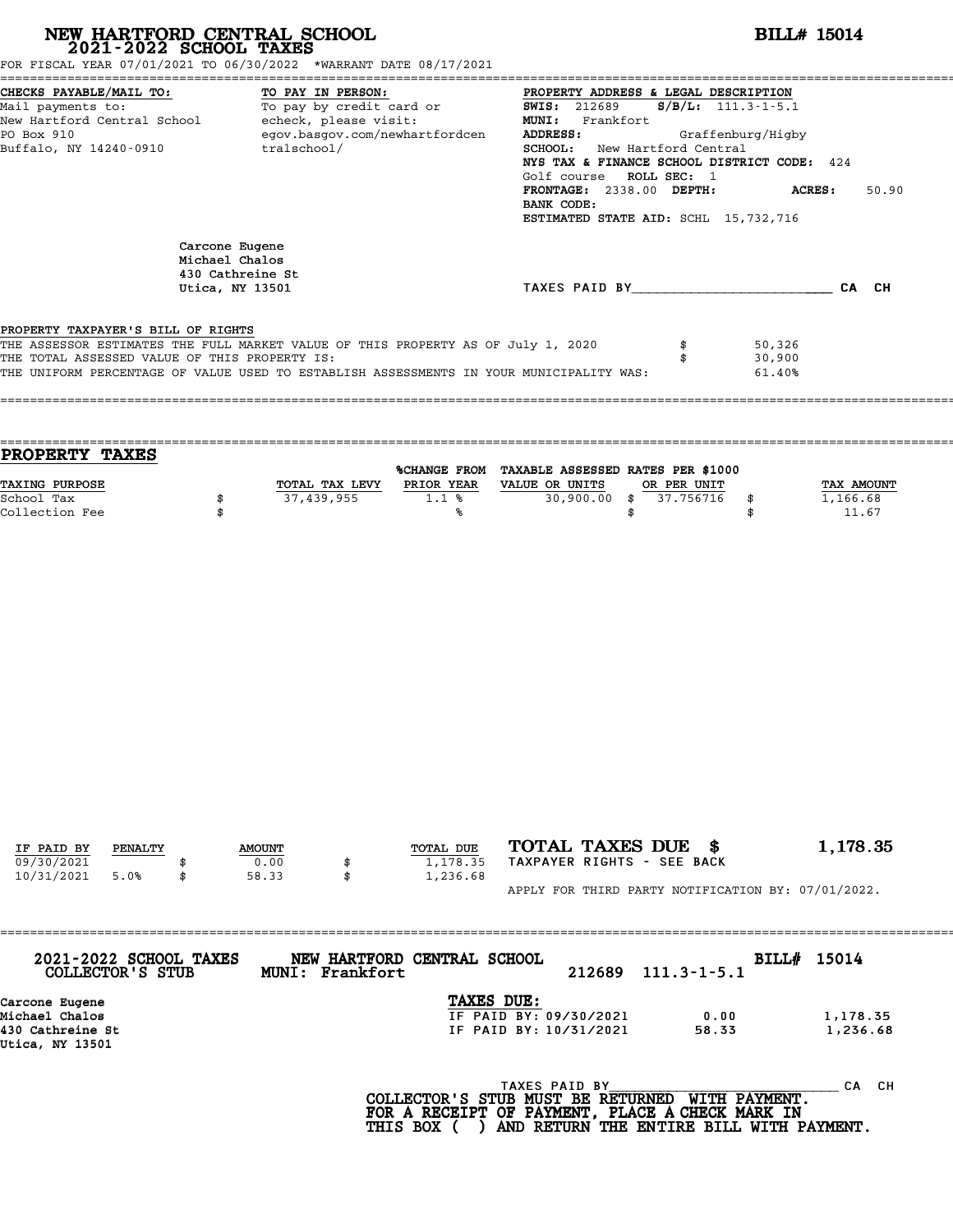| NEW HARTFORD CENTRAL SCHOOL<br>2021-2022 SCHOOL TAXES                                                                                                              | FOR FISCAL YEAR 07/01/2021 TO 06/30/2022 *WARRANT DATE 08/17/2021                                                                                                           |                                                                                                                                                                                                                                                                                                                                     | <b>BILL# 15015</b>              |
|--------------------------------------------------------------------------------------------------------------------------------------------------------------------|-----------------------------------------------------------------------------------------------------------------------------------------------------------------------------|-------------------------------------------------------------------------------------------------------------------------------------------------------------------------------------------------------------------------------------------------------------------------------------------------------------------------------------|---------------------------------|
| CHECKS PAYABLE/MAIL TO:<br>Mail payments to: To pay by credit card or<br>New Hartford Central School echeck, please visit:<br>PO Box 910<br>Buffalo, NY 14240-0910 | TO PAY IN PERSON:<br>egov.basgov.com/newhartfordcen<br>tralschool/                                                                                                          | PROPERTY ADDRESS & LEGAL DESCRIPTION<br>$S/B/L$ : 111.3-1-5.8<br><b>SWIS:</b> 212689<br>MUNI: Frankfort<br>ADDRESS:<br>908 Higby<br><b>SCHOOL:</b> New Hartford Central<br>NYS TAX & FINANCE SCHOOL DISTRICT CODE: 424<br>1 Family Res ROLL SEC: 1<br>FRONTAGE: 180.00 DEPTH:<br>BANK CODE:<br>ESTIMATED STATE AID: SCHL 15,732,716 | <b>ACRES:</b><br>1.70           |
| Casale Douglas K<br>908 Higby Rd                                                                                                                                   | Dudley Brittney B<br>New Hartford, NY 13413                                                                                                                                 | TAXES PAID BY___________________________CA CH                                                                                                                                                                                                                                                                                       |                                 |
| PROPERTY TAXPAYER'S BILL OF RIGHTS<br>THE TOTAL ASSESSED VALUE OF THIS PROPERTY IS:                                                                                | THE ASSESSOR ESTIMATES THE FULL MARKET VALUE OF THIS PROPERTY AS OF July 1, 2020<br>THE UNIFORM PERCENTAGE OF VALUE USED TO ESTABLISH ASSESSMENTS IN YOUR MUNICIPALITY WAS: | 196,580<br>120,700<br>61.40%                                                                                                                                                                                                                                                                                                        |                                 |
| EXEMPTION*<br>VALUE TAX PURPOSE<br>19,350<br><b>BAS STAR</b><br>SCHOOL                                                                                             | FULL VALUE<br>EXEMPTION<br>31,515                                                                                                                                           | VALUE<br>TAX PURPOSE                                                                                                                                                                                                                                                                                                                | FULL VALUE                      |
| <b>PROPERTY TAXES</b><br><b>TAXING PURPOSE</b><br>School Tax<br>\$<br>Collection Fee<br>\$                                                                         | TOTAL TAX LEVY<br>PRIOR YEAR<br>37,439,955<br>1.1%<br>%                                                                                                                     | %CHANGE FROM TAXABLE ASSESSED RATES PER \$1000<br>VALUE OR UNITS<br>OR PER UNIT<br>120,700.00 \$ 37.756716<br>\$<br>\$<br>\$                                                                                                                                                                                                        | TAX AMOUNT<br>4,557.24<br>38.34 |
|                                                                                                                                                                    | * THIS YEAR'S STAR EXEMPTION BENEFIT CANNOT EXCEED LAST YEAR'S BENEFIT.                                                                                                     | TOTAL SAVINGS DUE TO STAR: \$                                                                                                                                                                                                                                                                                                       | 723.00                          |
| IF PAID BY<br>PENALTY<br>09/30/2021<br>10/31/2021 5.0%<br>\$                                                                                                       | TOTAL DUE<br><b>AMOUNT</b><br>0.00<br>3,872.58<br>4,064.29<br>191.71<br>\$                                                                                                  | TOTAL TAXES DUE \$<br>TAXPAYER RIGHTS - SEE BACK<br>APPLY FOR THIRD PARTY NOTIFICATION BY: 07/01/2022.                                                                                                                                                                                                                              | 3,872.58                        |
| 2021-2022 SCHOOL TAXES<br>COLLECTOR'S STUB                                                                                                                         | NEW HARTFORD CENTRAL SCHOOL<br>MUNI: Frankfort                                                                                                                              | 212689<br>$111.3 - 1 - 5.8$                                                                                                                                                                                                                                                                                                         | BILL# 15015                     |
| Casale Douglas K<br>Dudley Brittney B<br>908 Higby Rd<br>New Hartford, NY 13413                                                                                    | TAXES DUE:                                                                                                                                                                  | IF PAID BY: 09/30/2021<br>0.00<br>IF PAID BY: 10/31/2021<br>191.71                                                                                                                                                                                                                                                                  | 3,872.58<br>4,064.29            |
|                                                                                                                                                                    |                                                                                                                                                                             | TAXES PAID BY<br>COLLECTOR'S STUB MUST BE RETURNED WITH PAYMENT.<br>FOR A RECEIPT OF PAYMENT, PLACE A CHECK MARK IN                                                                                                                                                                                                                 | CA CH                           |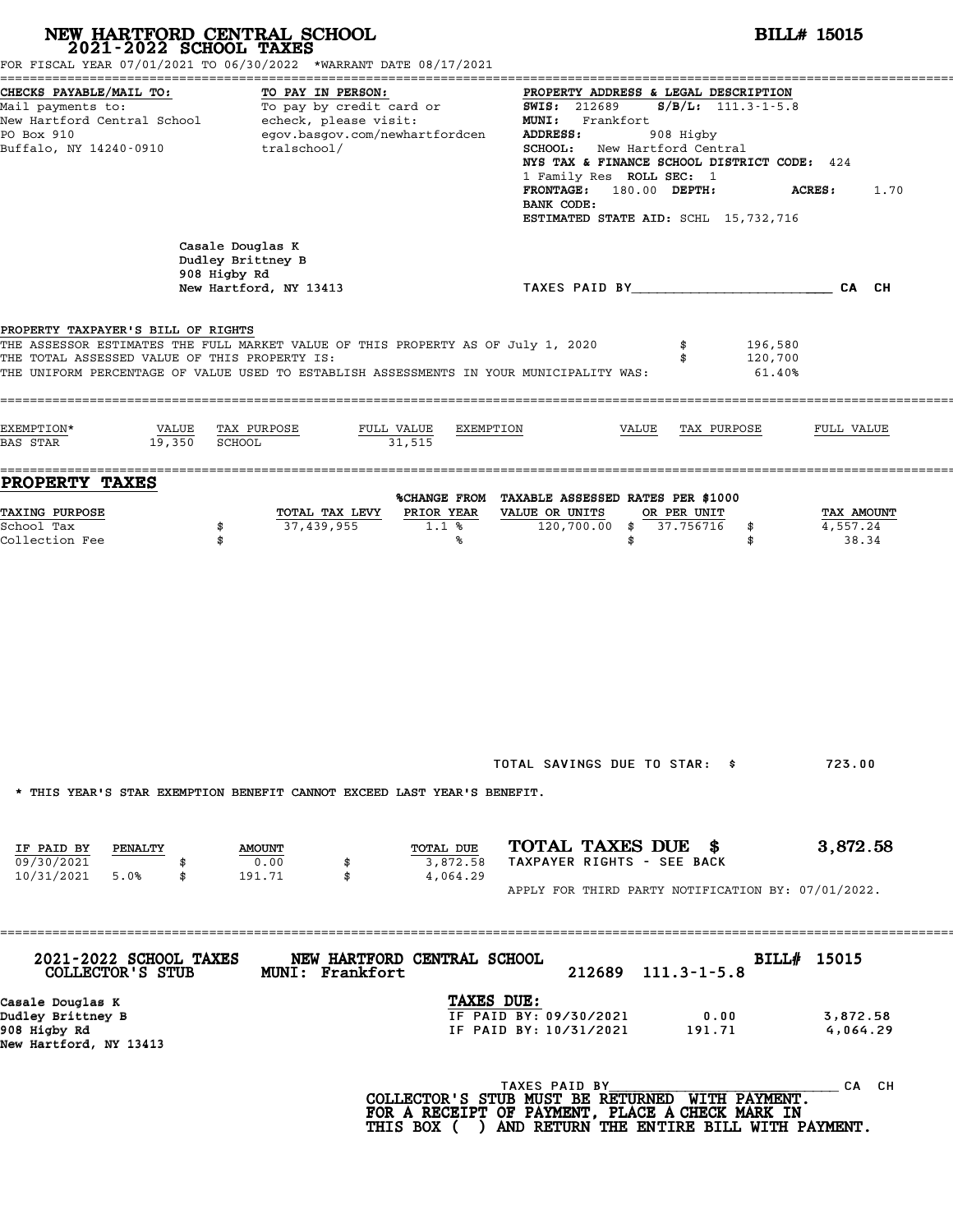| NEW HARTFORD CENTRAL SCHOOL<br>2021-2022 SCHOOL TAXES                                                                                | FOR FISCAL YEAR 07/01/2021 TO 06/30/2022 *WARRANT DATE 08/17/2021                                                                                                           |                                                                                                                                                                                                                                                                                                                                        | <b>BILL# 15016</b>              |
|--------------------------------------------------------------------------------------------------------------------------------------|-----------------------------------------------------------------------------------------------------------------------------------------------------------------------------|----------------------------------------------------------------------------------------------------------------------------------------------------------------------------------------------------------------------------------------------------------------------------------------------------------------------------------------|---------------------------------|
| CHECKS PAYABLE/MAIL TO:<br>PO Box 910<br>Buffalo, NY 14240-0910                                                                      | TO PAY IN PERSON:<br>Mail payments to:<br>Mail payments to:<br>New Hartford Central School echeck, please visit:<br>egov.basgov.com/newhartfordcen<br>tralschool/           | PROPERTY ADDRESS & LEGAL DESCRIPTION<br><b>SWIS: 212689</b><br>$S/B/L: 111.3-3-5$<br>MUNI: Frankfort<br>ADDRESS:<br>755 Higby Rd<br>SCHOOL: New Hartford Central<br>NYS TAX & FINANCE SCHOOL DISTRICT CODE: 424<br>1 Family Res ROLL SEC: 1<br>254.60 DEPTH:<br><b>FRONTAGE:</b><br>BANK CODE:<br>ESTIMATED STATE AID: SCHL 15,732,716 | <b>ACRES:</b><br>18.20          |
|                                                                                                                                      | Casale Living Trust Daniel J<br>Casale Living Trust Pamela L<br>C/O Daniel & Pamela Casale<br>755 Higby Rd<br>New Hartford, NY 13413                                        | TAXES PAID BY CAN CH                                                                                                                                                                                                                                                                                                                   |                                 |
| PROPERTY TAXPAYER'S BILL OF RIGHTS<br>THE TOTAL ASSESSED VALUE OF THIS PROPERTY IS:                                                  | THE ASSESSOR ESTIMATES THE FULL MARKET VALUE OF THIS PROPERTY AS OF July 1, 2020<br>THE UNIFORM PERCENTAGE OF VALUE USED TO ESTABLISH ASSESSMENTS IN YOUR MUNICIPALITY WAS: | 215,147<br>132,100<br>$61.40\%$                                                                                                                                                                                                                                                                                                        |                                 |
| EXEMPTION*<br>VALUE<br>19,350<br><b>BAS STAR</b>                                                                                     | TAX PURPOSE<br>FULL VALUE<br>SCHOOL<br>31,515                                                                                                                               | EXEMPTION<br>VALUE<br>TAX PURPOSE                                                                                                                                                                                                                                                                                                      | FULL VALUE                      |
| PROPERTY TAXES                                                                                                                       |                                                                                                                                                                             |                                                                                                                                                                                                                                                                                                                                        |                                 |
| TAXING PURPOSE<br>School Tax<br>Collection Fee                                                                                       | PRIOR YEAR<br>TOTAL TAX LEVY<br>37,439,955<br>\$<br>$1.1*$<br>\$<br>℁                                                                                                       | %CHANGE FROM TAXABLE ASSESSED RATES PER \$1000<br>VALUE OR UNITS<br>OR PER UNIT<br>132,100.00 \$ 37.756716<br>\$<br>\$<br>\$                                                                                                                                                                                                           | TAX AMOUNT<br>4,987.66<br>42.65 |
| IF PAID BY<br>PENALTY<br>09/30/2021<br>10/31/2021<br>5.0%<br>\$                                                                      | * THIS YEAR'S STAR EXEMPTION BENEFIT CANNOT EXCEED LAST YEAR'S BENEFIT.<br>TOTAL DUE<br><b>AMOUNT</b><br>0.00<br>4,307.31<br>\$<br>4,520.54<br>213.23<br>\$                 | TOTAL SAVINGS DUE TO STAR: \$<br>TOTAL TAXES DUE \$<br>TAXPAYER RIGHTS - SEE BACK<br>APPLY FOR THIRD PARTY NOTIFICATION BY: 07/01/2022.                                                                                                                                                                                                | 723.00<br>4,307.31              |
| 2021-2022 SCHOOL TAXES<br>COLLECTOR'S STUB                                                                                           | NEW HARTFORD CENTRAL SCHOOL<br>MUNI: Frankfort                                                                                                                              | 212689<br>$111.3 - 3 - 5$                                                                                                                                                                                                                                                                                                              | BILL# 15016                     |
| Casale Living Trust Daniel J<br>Casale Living Trust Pamela L<br>C/O Daniel & Pamela Casale<br>755 Higby Rd<br>New Hartford, NY 13413 |                                                                                                                                                                             | TAXES DUE:<br>IF PAID BY: 09/30/2021<br>0.00<br>IF PAID BY: 10/31/2021<br>213.23                                                                                                                                                                                                                                                       | 4,307.31<br>4,520.54            |
|                                                                                                                                      |                                                                                                                                                                             | TAXES PAID BY<br>COLLECTOR'S STUB MUST BE RETURNED WITH PAYMENT.<br>FOR A RECEIPT OF PAYMENT, PLACE A CHECK MARK IN<br>THIS BOX ( ) AND RETURN THE ENTIRE BILL WITH PAYMENT.                                                                                                                                                           | CA CH                           |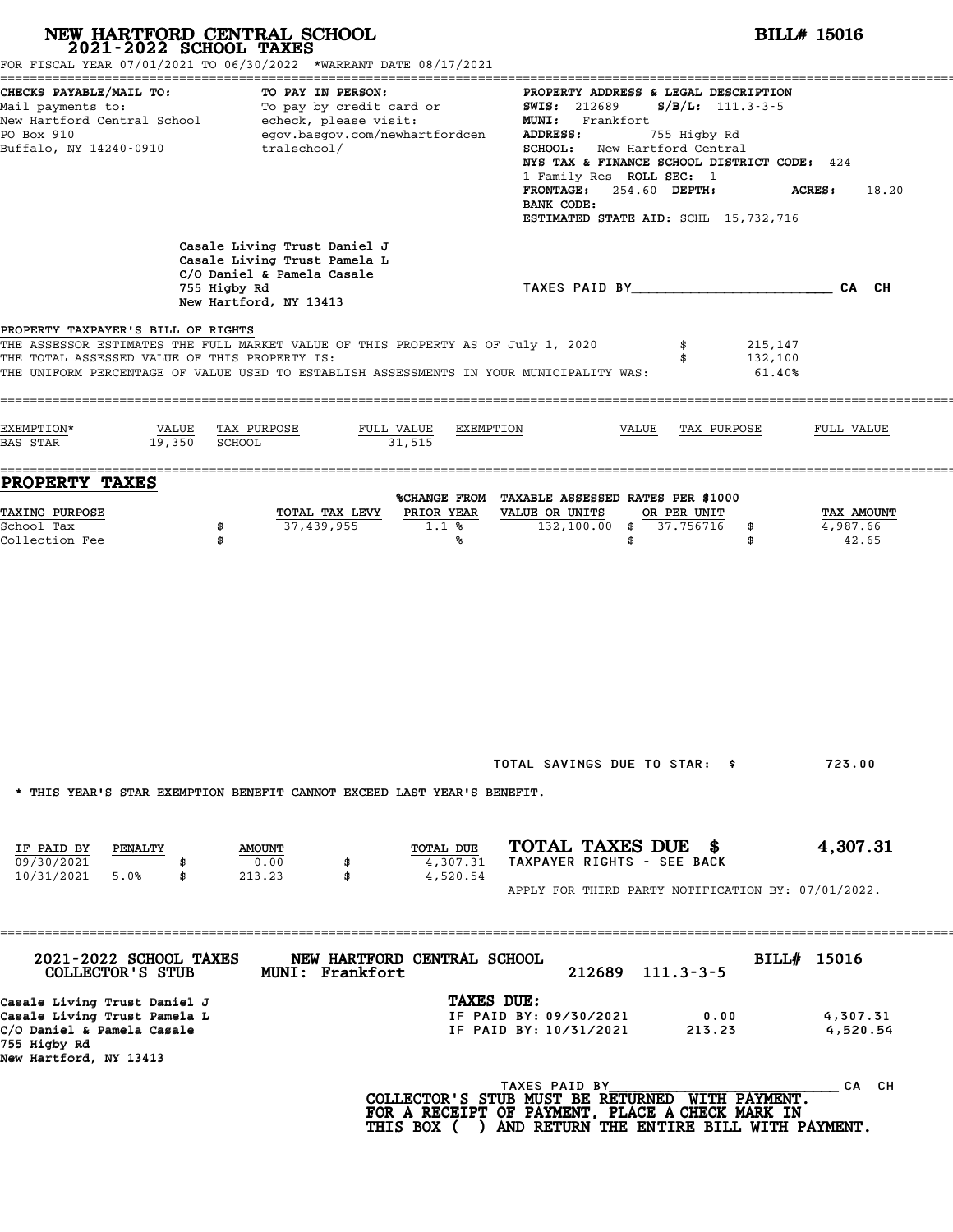| NEW HARTFORD CENTRAL SCHOOL 2021-2022 SCHOOL TAXES                                  | FOR FISCAL YEAR 07/01/2021 TO 06/30/2022 *WARRANT DATE 08/17/2021                                                                                                           |                                                                                                                                                                                                                                                                                                                                                 | <b>BILL# 15017</b>              |
|-------------------------------------------------------------------------------------|-----------------------------------------------------------------------------------------------------------------------------------------------------------------------------|-------------------------------------------------------------------------------------------------------------------------------------------------------------------------------------------------------------------------------------------------------------------------------------------------------------------------------------------------|---------------------------------|
| CHECKS PAYABLE/MAIL TO:<br>PO Box 910<br>Buffalo, NY 14240-0910                     | TO PAY IN PERSON:<br>Mail payments to: To pay by credit card or<br>New Hartford Central School echeck, please visit:<br>egov.basgov.com/newhartfordcen<br>tralschool/       | PROPERTY ADDRESS & LEGAL DESCRIPTION<br>SWIS: 212689<br>$S/B/L: 111.37 - 1 - 18$<br>MUNI: Frankfort<br>ADDRESS:<br>113 Hays Rd<br><b>SCHOOL:</b> New Hartford Central<br>NYS TAX & FINANCE SCHOOL DISTRICT CODE: 424<br>1 Family Res ROLL SEC: 1<br>FRONTAGE: 130.00 DEPTH: 264.05 ACRES:<br>BANK CODE:<br>ESTIMATED STATE AID: SCHL 15,732,716 |                                 |
| 39 Pearl St                                                                         | Catera John P<br>New Hartford, NY 13413                                                                                                                                     | TAXES PAID BY CA CH                                                                                                                                                                                                                                                                                                                             |                                 |
| PROPERTY TAXPAYER'S BILL OF RIGHTS<br>THE TOTAL ASSESSED VALUE OF THIS PROPERTY IS: | THE ASSESSOR ESTIMATES THE FULL MARKET VALUE OF THIS PROPERTY AS OF July 1, 2020<br>THE UNIFORM PERCENTAGE OF VALUE USED TO ESTABLISH ASSESSMENTS IN YOUR MUNICIPALITY WAS: | 149,837<br>\$<br>92,000<br>\$<br>61.40%                                                                                                                                                                                                                                                                                                         |                                 |
| EXEMPTION*<br>19,350 SCHOOL<br>BAS STAR                                             | VALUE TAX PURPOSE<br>FULL VALUE<br>EXEMPTION<br>31,515                                                                                                                      | VALUE<br>TAX PURPOSE                                                                                                                                                                                                                                                                                                                            | FULL VALUE                      |
| PROPERTY TAXES<br><b>TAXING PURPOSE</b><br>School Tax<br>Collection Fee             | PRIOR YEAR<br>TOTAL TAX LEVY<br>37,439,955<br>1.1%<br>\$<br>\$<br>℁                                                                                                         | %CHANGE FROM TAXABLE ASSESSED RATES PER \$1000<br>VALUE OR UNITS<br>OR PER UNIT<br>92,000.00 \$ 37.756716<br>\$<br>\$<br>\$                                                                                                                                                                                                                     | TAX AMOUNT<br>3,473.62<br>27.51 |
|                                                                                     | * THIS YEAR'S STAR EXEMPTION BENEFIT CANNOT EXCEED LAST YEAR'S BENEFIT.                                                                                                     | TOTAL SAVINGS DUE TO STAR: \$                                                                                                                                                                                                                                                                                                                   | 723.00                          |
| IF PAID BY<br><b>PENALTY</b><br>09/30/2021<br>10/31/2021<br>5.0%<br>\$              | TOTAL DUE<br><b>AMOUNT</b><br>0.00<br>2,778.13<br>\$<br>137.53<br>\$<br>2,915.66                                                                                            | TOTAL TAXES DUE \$<br>TAXPAYER RIGHTS - SEE BACK<br>APPLY FOR THIRD PARTY NOTIFICATION BY: 07/01/2022.                                                                                                                                                                                                                                          | 2,778.13                        |
| 2021-2022 SCHOOL TAXES<br>COLLECTOR'S STUB                                          | NEW HARTFORD CENTRAL SCHOOL<br><b>MUNI: Frankfort</b>                                                                                                                       | 212689 111.37-1-18                                                                                                                                                                                                                                                                                                                              | BILL# 15017                     |
| Catera John P<br>39 Pearl St<br>New Hartford, NY 13413                              | TAXES DUE:                                                                                                                                                                  | IF PAID BY: 09/30/2021<br>0.00<br>IF PAID BY: 10/31/2021<br>137.53                                                                                                                                                                                                                                                                              | 2,778.13<br>2,915.66            |
|                                                                                     |                                                                                                                                                                             | TAXES PAID BY<br>COLLECTOR'S STUB MUST BE RETURNED WITH PAYMENT.<br>FOR A RECEIPT OF PAYMENT, PLACE A CHECK MARK IN<br>THIS BOX ( ) AND RETURN THE ENTIRE BILL WITH PAYMENT.                                                                                                                                                                    | CA CH                           |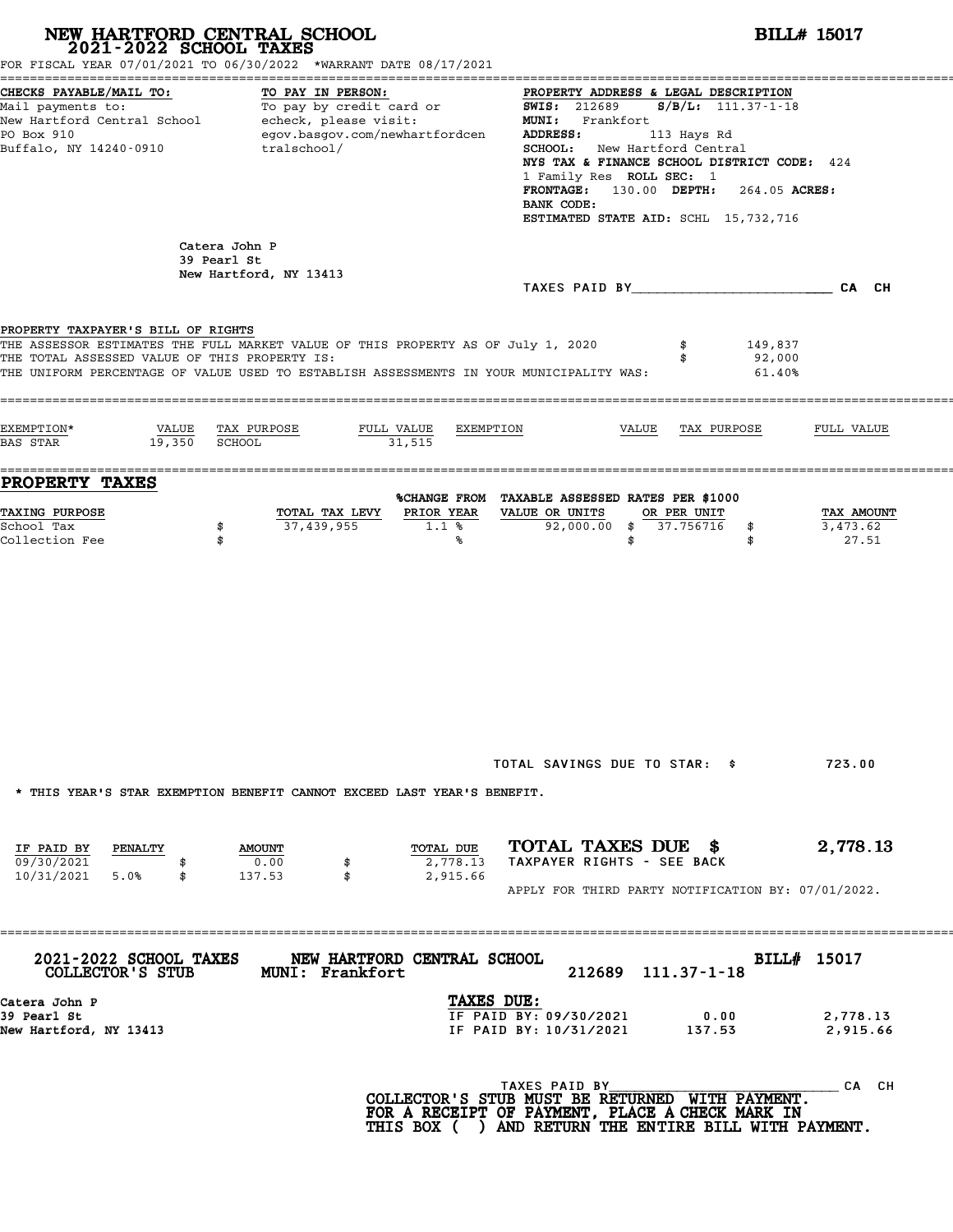# **NEW HARTFORD CENTRAL SCHOOL**<br>
2021-2022 SCHOOL TAXES<br>
FOR FISCAL YEAR 07/01/2021 TO 06/30/2022 \*WARRANT DATE 08/17/2021<br> **2021-2022** TO 06/30/2022 \*WARRANT DATE 08/17/2021

|                                                                                                                                             | FOR FISCAL YEAR 07/01/2021 TO 06/30/2022 *WARRANT DATE 08/17/2021                                                                                 |                                                                                                                                                                                                                                                                                                                                |                                 |
|---------------------------------------------------------------------------------------------------------------------------------------------|---------------------------------------------------------------------------------------------------------------------------------------------------|--------------------------------------------------------------------------------------------------------------------------------------------------------------------------------------------------------------------------------------------------------------------------------------------------------------------------------|---------------------------------|
| CHECKS PAYABLE/MAIL TO:<br>Mail payments to:<br>New Hartford Central School - echeck, please visit:<br>PO Box 910<br>Buffalo, NY 14240-0910 | TO PAY IN PERSON:<br>To pay by credit card or<br>egov.basgov.com/newhartfordcen<br>tralschool/                                                    | PROPERTY ADDRESS & LEGAL DESCRIPTION<br><b>SWIS:</b> 212689 <b>S/B/L:</b> 111.3-1-4<br>MUNI: Frankfort<br>ADDRESS:<br>824 Higby Rd<br>SCHOOL: New Hartford Central<br>NYS TAX & FINANCE SCHOOL DISTRICT CODE: 424<br>1 Family Res ROLL SEC: 1<br>FRONTAGE: 500.00 DEPTH:<br>BANK CODE:<br>ESTIMATED STATE AID: SCHL 15,732,716 | 6.80<br><b>ACRES:</b>           |
| 824 Higby Rd<br>PROPERTY TAXPAYER'S BILL OF RIGHTS<br>THE TOTAL ASSESSED VALUE OF THIS PROPERTY IS:                                         | Chazin Richard S<br>Chazin Rosa Ana<br>New Hartford, NY 13413<br>THE ASSESSOR ESTIMATES THE FULL MARKET VALUE OF THIS PROPERTY AS OF July 1, 2020 | TAXES PAID BY CA CH<br>211,726<br>130,000                                                                                                                                                                                                                                                                                      |                                 |
| EXEMPTION*<br>VALUE TAX PURPOSE<br>STAR Check<br>19.350                                                                                     | THE UNIFORM PERCENTAGE OF VALUE USED TO ESTABLISH ASSESSMENTS IN YOUR MUNICIPALITY WAS:<br>FULL VALUE EXEMPTION<br>31.515                         | 61.40%<br>VALUE TAX PURPOSE                                                                                                                                                                                                                                                                                                    | FULL VALUE                      |
| <b>PROPERTY TAXES</b><br><b>TAXING PURPOSE</b><br>School Tax<br>\$<br>Collection Fee                                                        | TOTAL TAX LEVY PRIOR YEAR<br>37,439,955<br>1.1%<br>℁                                                                                              | %CHANGE FROM TAXABLE ASSESSED RATES PER \$1000<br>VALUE OR UNITS<br>OR PER UNIT<br>130,000.00 \$ 37.756716 \$<br>\$                                                                                                                                                                                                            | TAX AMOUNT<br>4,908.37<br>49.08 |

An estimated STAR check has been or will be mailed to you by the NYS Tax Department. An estimated STAR check has been or will be mailed to you by the NYS Tax Department.<br>Any overpayment or underpayment can be reconciled on your next tax return or STAR credit check.

|            |         |               | Any overpayment or underpayment can be reconciled on your next tax return or STAR credit check. |                            |                                                    |
|------------|---------|---------------|-------------------------------------------------------------------------------------------------|----------------------------|----------------------------------------------------|
|            |         |               | * THIS YEAR'S STAR EXEMPTION BENEFIT CANNOT EXCEED LAST YEAR'S BENEFIT.                         |                            |                                                    |
| IF PAID BY | PENALTY | <b>AMOUNT</b> | <b>TOTAL DUE</b>                                                                                | TOTAL TAXES DUE \$         | 4,957.45                                           |
| 09/30/2021 |         | 0.00          | 4.957.45                                                                                        | TAXPAYER RIGHTS - SEE BACK |                                                    |
| 10/31/2021 | 5.0%    | \$<br>245.42  | \$<br>5,202.87                                                                                  |                            |                                                    |
|            |         |               |                                                                                                 |                            | APPLY FOR THIRD PARTY NOTIFICATION BY: 07/01/2022. |

| 2021-2022 SCHOOL TAXES<br>COLLECTOR'S STUB | Frankfort<br><b>MUNI:</b> | NEW HARTFORD CENTRAL SCHOOL | 212689 | $111.3 - 1 - 4$ | BILL# 15018 |           |
|--------------------------------------------|---------------------------|-----------------------------|--------|-----------------|-------------|-----------|
| Chazin Richard S                           |                           | TAXES DUE:                  |        |                 |             |           |
| Chazin Rosa Ana                            |                           | IF PAID BY: 09/30/2021      |        | 0.00            |             | 4,957.45  |
| 824 Higby Rd                               |                           | IF PAID BY: 10/31/2021      |        | 245.42          |             | 5,202.87  |
| New Hartford, NY 13413                     |                           |                             |        |                 |             |           |
|                                            |                           | TAXES PAID BY               |        |                 |             | CH.<br>CА |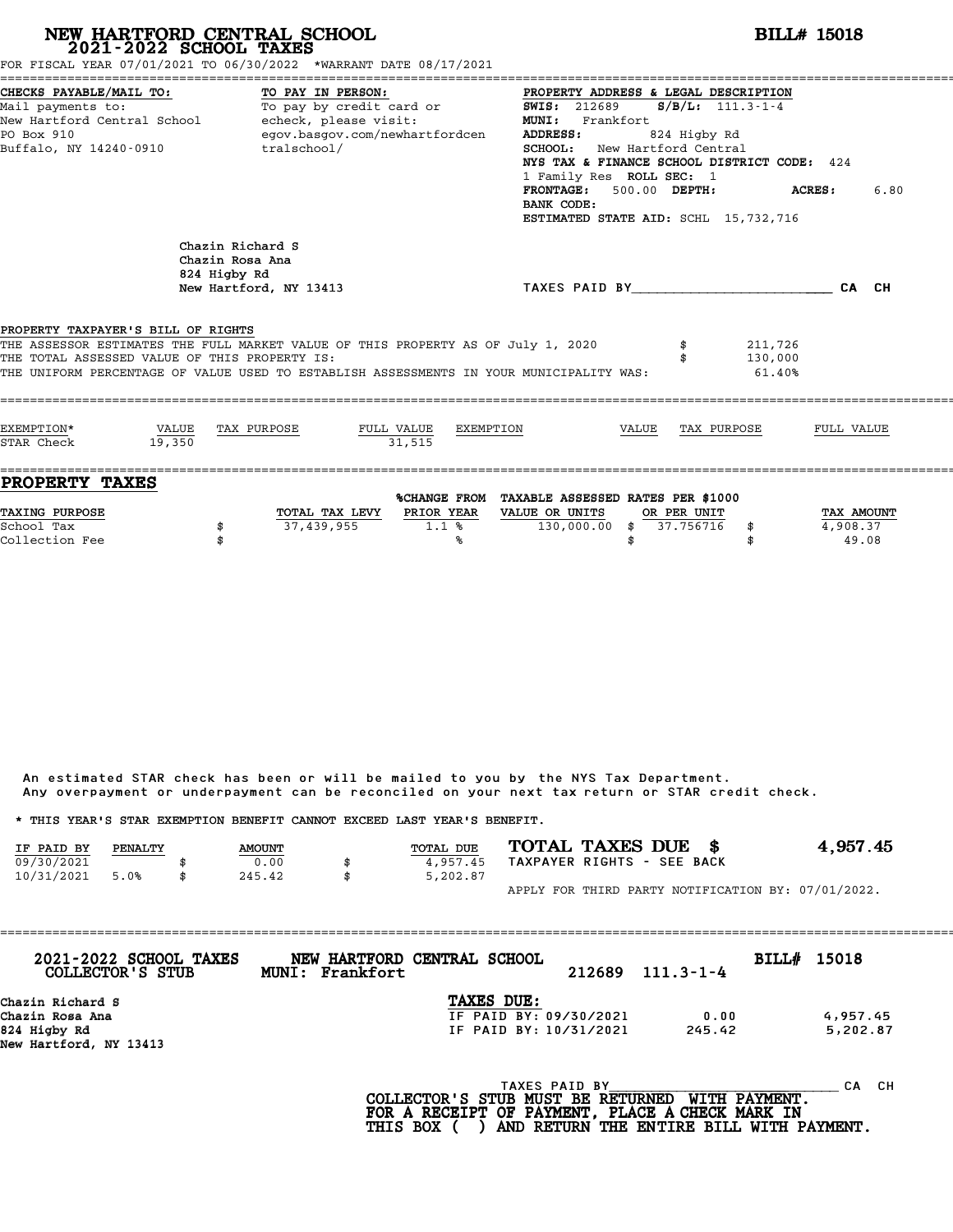| FOR FISCAL YEAR 07/01/2021 TO 06/30/2022 *WARRANT DATE 08/17/2021                                                                                                                                                                                                  |                  | NEW HARTFORD CENTRAL SCHOOL 2021-2022 SCHOOL TAXES                                             |                                   |                                                                                                                                                                                                                                                                                        |                                              | <b>BILL# 15019</b>              |
|--------------------------------------------------------------------------------------------------------------------------------------------------------------------------------------------------------------------------------------------------------------------|------------------|------------------------------------------------------------------------------------------------|-----------------------------------|----------------------------------------------------------------------------------------------------------------------------------------------------------------------------------------------------------------------------------------------------------------------------------------|----------------------------------------------|---------------------------------|
| CHECKS PAYABLE/MAIL TO:<br>Mail payments to:<br>New Hartford Central School - echeck, please visit:<br>PO Box 910<br>Buffalo, NY 14240-0910                                                                                                                        |                  | TO PAY IN PERSON:<br>To pay by credit card or<br>egov.basgov.com/newhartfordcen<br>tralschool/ |                                   | PROPERTY ADDRESS & LEGAL DESCRIPTION<br><b>SWIS: 212689</b><br>MUNI: Frankfort<br>ADDRESS:<br>SCHOOL: New Hartford Central<br>NYS TAX & FINANCE SCHOOL DISTRICT CODE: 424<br>1 Family Res ROLL SEC: 1<br>FRONTAGE: 138.00 DEPTH:<br>BANK CODE:<br>ESTIMATED STATE AID: SCHL 15,732,716 | $S/B/L$ : 111.37-1-25<br>2939 Graffenburg Rd | ACRES:<br>1.10                  |
|                                                                                                                                                                                                                                                                    | Cinque Shannon D | Cinque Donald E Jr<br>2939 Graffenburg Rd<br>New Hartford, NY 13413                            |                                   | TAXES PAID BY CAN CH                                                                                                                                                                                                                                                                   |                                              |                                 |
| PROPERTY TAXPAYER'S BILL OF RIGHTS<br>THE ASSESSOR ESTIMATES THE FULL MARKET VALUE OF THIS PROPERTY AS OF July 1, 2020<br>THE TOTAL ASSESSED VALUE OF THIS PROPERTY IS:<br>THE UNIFORM PERCENTAGE OF VALUE USED TO ESTABLISH ASSESSMENTS IN YOUR MUNICIPALITY WAS: |                  |                                                                                                |                                   |                                                                                                                                                                                                                                                                                        | \$                                           | 220,847<br>135,600<br>61.40%    |
| PROPERTY TAXES                                                                                                                                                                                                                                                     |                  |                                                                                                |                                   | %CHANGE FROM TAXABLE ASSESSED RATES PER \$1000                                                                                                                                                                                                                                         |                                              |                                 |
| TAXING PURPOSE<br>School Tax<br>Collection Fee                                                                                                                                                                                                                     | \$<br>\$         | TOTAL TAX LEVY PRIOR YEAR<br>37,439,955                                                        | $1.1$ %<br>%ร                     | VALUE OR UNITS<br>$135,600.00$ \$<br>\$                                                                                                                                                                                                                                                | OR PER UNIT<br>37.756716<br>\$<br>\$         | TAX AMOUNT<br>5,119.81<br>51.20 |
|                                                                                                                                                                                                                                                                    |                  |                                                                                                |                                   |                                                                                                                                                                                                                                                                                        |                                              |                                 |
| IF PAID BY<br>PENALTY<br>09/30/2021<br>10/31/2021<br>5.0%                                                                                                                                                                                                          | \$               | <b>AMOUNT</b><br>0.00<br>\$<br>255.99<br>\$                                                    | TOTAL DUE<br>5,171.01<br>5,427.00 | TOTAL TAXES DUE \$<br>TAXPAYER RIGHTS - SEE BACK<br>APPLY FOR THIRD PARTY NOTIFICATION BY: 07/01/2022.                                                                                                                                                                                 |                                              | 5,171.01                        |
| 2021-2022 SCHOOL TAXES<br><b>COLLECTOR'S STUB</b>                                                                                                                                                                                                                  |                  | MUNI: Frankfort                                                                                | NEW HARTFORD CENTRAL SCHOOL       | 212689                                                                                                                                                                                                                                                                                 | $111.37 - 1 - 25$                            | BILL# 15019                     |
| Cinque Donald E Jr<br>Cinque Shannon D<br>2939 Graffenburg Rd<br>New Hartford, NY 13413                                                                                                                                                                            |                  |                                                                                                | TAXES DUE:                        | IF PAID BY: 09/30/2021<br>IF PAID BY: 10/31/2021                                                                                                                                                                                                                                       | 0.00<br>255.99                               | 5,171.01<br>5,427.00            |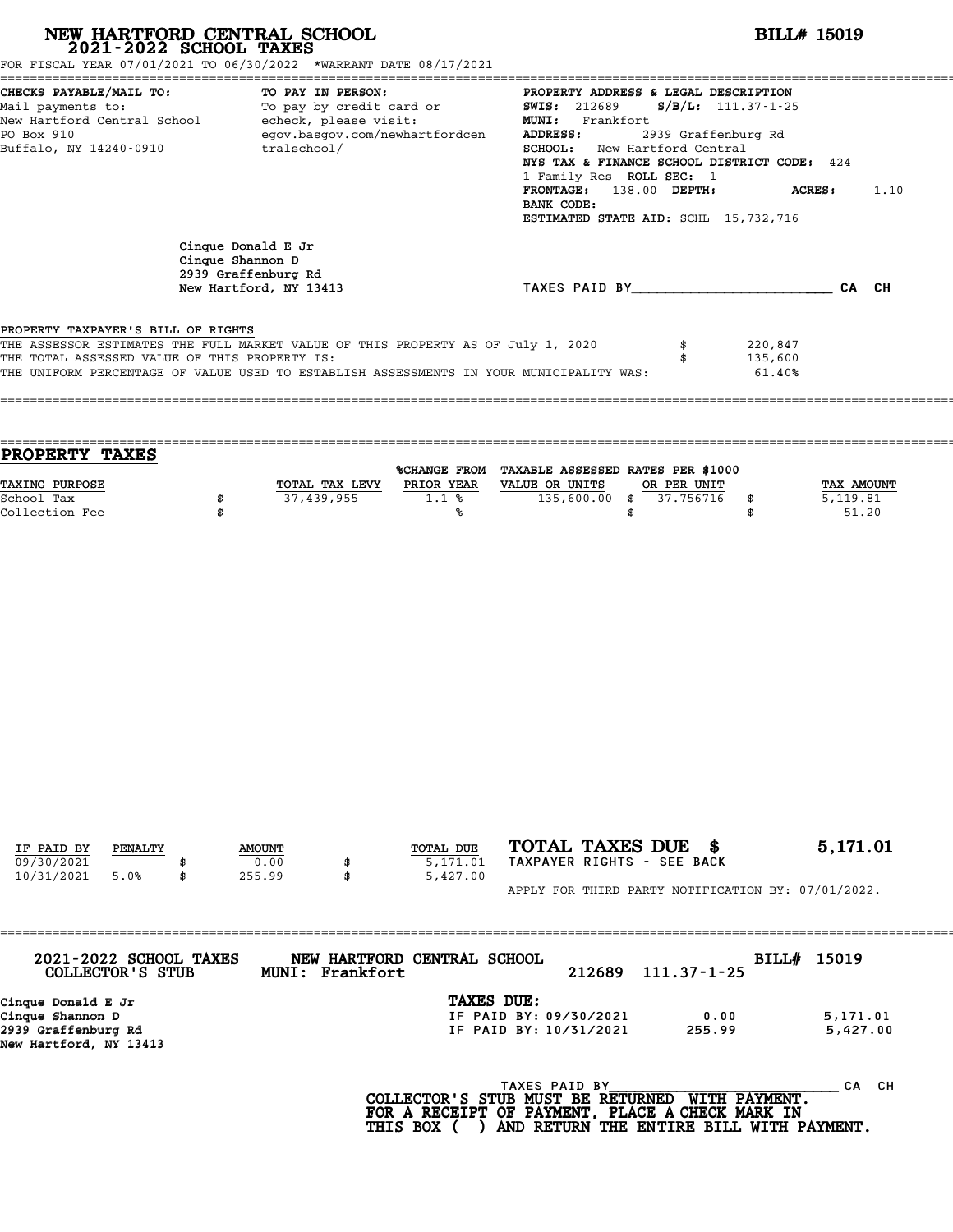|                                                                                      | NEW HARTFORD CENTRAL SCHOOL<br>2021-2022 SCHOOL TAXES<br>FOR FISCAL YEAR 07/01/2021 TO 06/30/2022 *WARRANT DATE 08/17/2021                                                  |                                                                                                                                                                                                                                                                                                                                                    | <b>BILL# 15020</b>              |
|--------------------------------------------------------------------------------------|-----------------------------------------------------------------------------------------------------------------------------------------------------------------------------|----------------------------------------------------------------------------------------------------------------------------------------------------------------------------------------------------------------------------------------------------------------------------------------------------------------------------------------------------|---------------------------------|
| CHECKS PAYABLE/MAIL TO:<br>Mail payments to:<br>PO Box 910<br>Buffalo, NY 14240-0910 | TO PAY IN PERSON:<br>To pay by credit card or<br>New Hartford Central School - echeck, please visit:<br>egov.basgov.com/newhartfordcen<br>tralschool/                       | PROPERTY ADDRESS & LEGAL DESCRIPTION<br>$S/B/L: 111.37-1-19$<br><b>SWIS: 212689</b><br>MUNI: Frankfort<br><b>ADDRESS:</b><br>121 Hays Rd<br>SCHOOL: New Hartford Central<br>NYS TAX & FINANCE SCHOOL DISTRICT CODE: 424<br>1 Family Res ROLL SEC: 1<br>FRONTAGE: 130.00 DEPTH: 264.05 ACRES:<br>BANK CODE:<br>ESTIMATED STATE AID: SCHL 15,732,716 |                                 |
|                                                                                      | Circelli Mark F<br>Circelli Patricia A<br>121 Hays Rd<br>New Hartford, NY 13413                                                                                             | TAXES PAID BY CAN CH                                                                                                                                                                                                                                                                                                                               |                                 |
| PROPERTY TAXPAYER'S BILL OF RIGHTS<br>THE TOTAL ASSESSED VALUE OF THIS PROPERTY IS:  | THE ASSESSOR ESTIMATES THE FULL MARKET VALUE OF THIS PROPERTY AS OF July 1, 2020<br>THE UNIFORM PERCENTAGE OF VALUE USED TO ESTABLISH ASSESSMENTS IN YOUR MUNICIPALITY WAS: | 182,410<br>112,000<br>61.40%                                                                                                                                                                                                                                                                                                                       |                                 |
| EXEMPTION*<br>VALUE<br>STAR Check<br>19,350                                          | FULL VALUE<br>EXEMPTION<br>TAX PURPOSE<br>31,515                                                                                                                            | TAX PURPOSE<br>VALUE                                                                                                                                                                                                                                                                                                                               | FULL VALUE                      |
| <b>PROPERTY TAXES</b><br>TAXING PURPOSE<br>School Tax<br>Collection Fee              | TOTAL TAX LEVY PRIOR YEAR<br>37,439,955<br>1.1%<br>\$<br>\$<br>℁                                                                                                            | %CHANGE FROM TAXABLE ASSESSED RATES PER \$1000<br>VALUE OR UNITS<br>OR PER UNIT<br>112,000.00<br>\$<br>37.756716<br>\$<br>\$<br>\$                                                                                                                                                                                                                 | TAX AMOUNT<br>4,228.75<br>42.29 |

|                                                                         |         |               | Any overpayment or underpayment can be reconciled on your next tax return or STAR credit check. |                  |                            |  |                                                    |
|-------------------------------------------------------------------------|---------|---------------|-------------------------------------------------------------------------------------------------|------------------|----------------------------|--|----------------------------------------------------|
| * THIS YEAR'S STAR EXEMPTION BENEFIT CANNOT EXCEED LAST YEAR'S BENEFIT. |         |               |                                                                                                 |                  |                            |  |                                                    |
| IF PAID BY                                                              | PENALTY | <b>AMOUNT</b> |                                                                                                 | <b>TOTAL DUE</b> | TOTAL TAXES DUE \$         |  | 4,271.04                                           |
| 09/30/2021                                                              |         | 0.00          | \$                                                                                              | 4,271.04         | TAXPAYER RIGHTS - SEE BACK |  |                                                    |
| 10/31/2021                                                              | 5.0%    | 211.44        | \$                                                                                              | 4,482.48         |                            |  |                                                    |
|                                                                         |         |               |                                                                                                 |                  |                            |  | APPLY FOR THIRD PARTY NOTIFICATION BY: 07/01/2022. |

| 2021-2022 SCHOOL TAXES<br>COLLECTOR'S STUB | NEW HARTFORD CENTRAL SCHOOL<br>Frankfort<br><b>MUNI:</b> |                        | 212689 | 111.37-1-19 | BILL# 15020 |           |
|--------------------------------------------|----------------------------------------------------------|------------------------|--------|-------------|-------------|-----------|
| Circelli Mark F                            |                                                          | TAXES DUE:             |        |             |             |           |
| Circelli Patricia A                        |                                                          | IF PAID BY: 09/30/2021 |        | 0.00        |             | 4,271.04  |
| 121 Hays Rd                                |                                                          | IF PAID BY: 10/31/2021 |        | 211.44      |             | 4,482.48  |
| New Hartford, NY 13413                     |                                                          |                        |        |             |             |           |
|                                            |                                                          | TAXES PAID BY          |        |             |             | CH.<br>CА |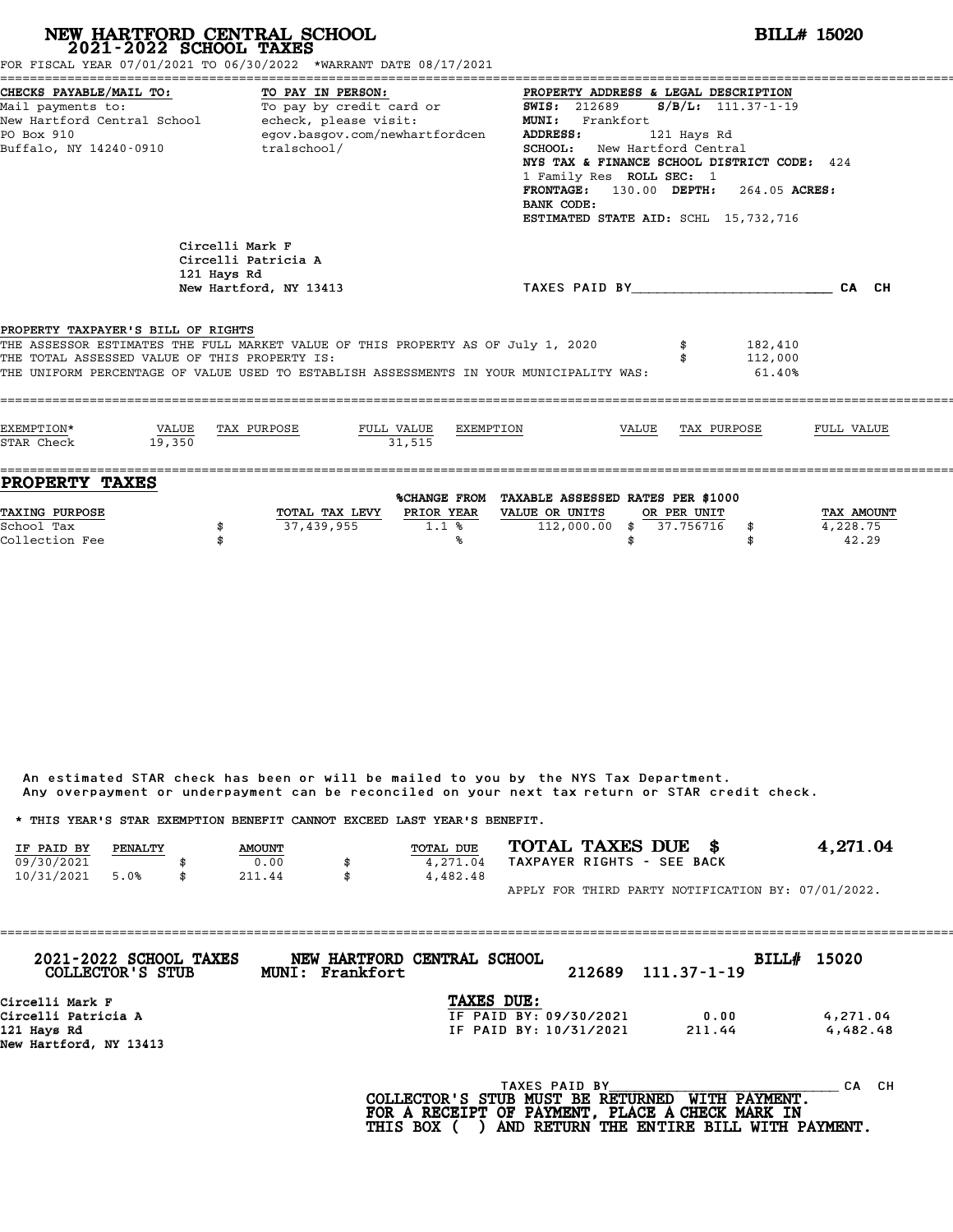# **NEW HARTFORD CENTRAL SCHOOL**<br>
2021-2022 SCHOOL TAXES<br>
FOR FISCAL YEAR 07/01/2021 TO 06/30/2022 \*WARRANT DATE 08/17/2021<br> **POR FISCAL YEAR 07/01/2021** TO 06/30/2022 \*WARRANT DATE 08/17/2021

|                                                                                      | FOR FISCAL YEAR 07/01/2021 TO 06/30/2022 *WARRANT DATE 08/17/2021                                                                                                           |                                                                                            |                                                                                                                                                                                                                                                                   |                              |            |
|--------------------------------------------------------------------------------------|-----------------------------------------------------------------------------------------------------------------------------------------------------------------------------|--------------------------------------------------------------------------------------------|-------------------------------------------------------------------------------------------------------------------------------------------------------------------------------------------------------------------------------------------------------------------|------------------------------|------------|
| CHECKS PAYABLE/MAIL TO:<br>Mail payments to:<br>PO Box 910<br>Buffalo, NY 14240-0910 | TO PAY IN PERSON:<br>To pay by credit card or<br>New Hartford Central School - echeck, please visit:<br>egov.basgov.com/newhartfordcen<br>tralschool/                       | <b>SWIS:</b> 212689<br>MUNI: Frankfort<br><b>ADDRESS:</b><br>BANK CODE:                    | PROPERTY ADDRESS & LEGAL DESCRIPTION<br>$S/B/L: 111.1-3-22$<br>267 Wilson Rd<br><b>SCHOOL:</b> New Hartford Central<br>NYS TAX & FINANCE SCHOOL DISTRICT CODE: 424<br>1 Family Res ROLL SEC: 1<br>FRONTAGE: 267.70 DEPTH:<br>ESTIMATED STATE AID: SCHL 15,732,716 | <b>ACRES:</b>                | 5.00       |
|                                                                                      | Clark John<br>Clark Colleen<br>267 Wilson Rd<br>Frankfort, NY 13340                                                                                                         |                                                                                            | TAXES PAID BY CA CH                                                                                                                                                                                                                                               |                              |            |
| PROPERTY TAXPAYER'S BILL OF RIGHTS<br>THE TOTAL ASSESSED VALUE OF THIS PROPERTY IS:  | THE ASSESSOR ESTIMATES THE FULL MARKET VALUE OF THIS PROPERTY AS OF July 1, 2020<br>THE UNIFORM PERCENTAGE OF VALUE USED TO ESTABLISH ASSESSMENTS IN YOUR MUNICIPALITY WAS: |                                                                                            |                                                                                                                                                                                                                                                                   | 260,749<br>160,100<br>61.40% |            |
| <b>PROPERTY TAXES</b><br>TAXING PURPOSE                                              |                                                                                                                                                                             | %CHANGE FROM TAXABLE ASSESSED RATES PER \$1000<br>TOTAL TAX LEVY PRIOR YEAR VALUE OR UNITS | OR PER UNIT                                                                                                                                                                                                                                                       |                              | TAX AMOUNT |

| IF PAID BY | PENALTY | <b>AMOUNT</b> | TOTAL DUE | TOTAL TAXES DUE \$                                 | 6,105.30 |
|------------|---------|---------------|-----------|----------------------------------------------------|----------|
| 09/30/2021 |         | 0.00          | 6,105.30  | TAXPAYER RIGHTS - SEE BACK                         |          |
| 10/31/2021 | 5.0%    | 302.24        | 6,407.54  |                                                    |          |
|            |         |               |           | APPLY FOR THIRD PARTY NOTIFICATION BY: 07/01/2022. |          |

| 2021-2022 SCHOOL TAXES<br>COLLECTOR'S STUB | NEW HARTFORD CENTRAL SCHOOL<br>Frankfort<br><b>MUNI:</b> | 212689                 | $111.1 - 3 - 22$ | BILL# 15021 |
|--------------------------------------------|----------------------------------------------------------|------------------------|------------------|-------------|
| Clark John                                 |                                                          | TAXES DUE:             |                  |             |
| Clark Colleen                              |                                                          | IF PAID BY: 09/30/2021 | 0.00             | 6, 105.30   |
| 267 Wilson Rd                              |                                                          | IF PAID BY: 10/31/2021 | 302.24           | 6,407.54    |
| Frankfort, NY 13340                        |                                                          |                        |                  |             |
|                                            |                                                          | TAXES PAID BY          |                  | CА          |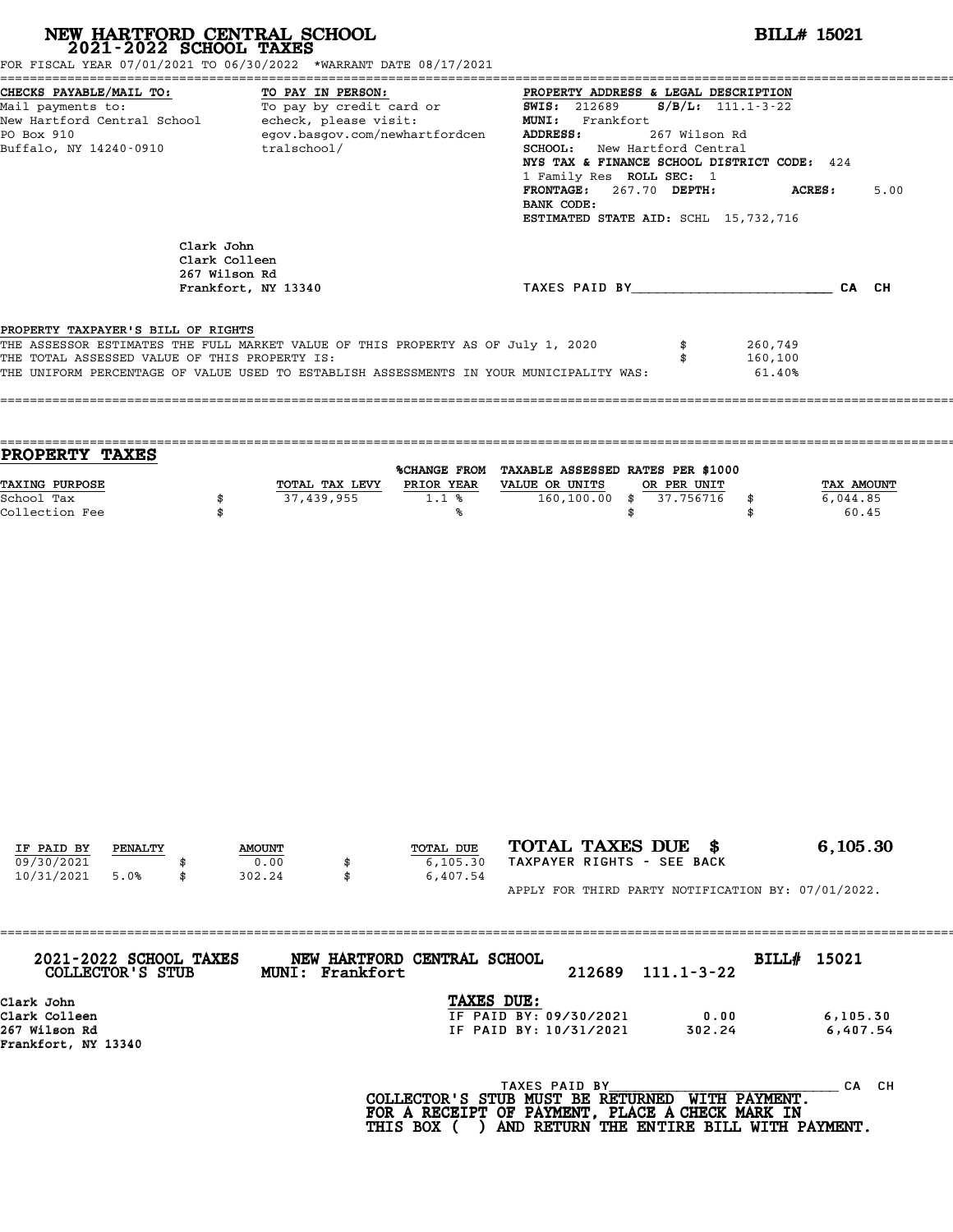| FOR FISCAL YEAR 07/01/2021 TO 06/30/2022 *WARRANT DATE 08/17/2021                                                                                                                                                                                                  |                                              | NEW HARTFORD CENTRAL SCHOOL 2021-2022 SCHOOL TAXES |                                                       |                                                                                                                                                                                                                                                                                                                                                                                                                                                | <b>BILL# 15022</b>                                                 |                              |
|--------------------------------------------------------------------------------------------------------------------------------------------------------------------------------------------------------------------------------------------------------------------|----------------------------------------------|----------------------------------------------------|-------------------------------------------------------|------------------------------------------------------------------------------------------------------------------------------------------------------------------------------------------------------------------------------------------------------------------------------------------------------------------------------------------------------------------------------------------------------------------------------------------------|--------------------------------------------------------------------|------------------------------|
| CHECKS PAYABLE/MAIL TO:<br>PO Box 910<br>Buffalo, NY 14240-0910                                                                                                                                                                                                    |                                              | TO PAY IN PERSON:<br>tralschool/                   | egov.basgov.com/newhartfordcen                        | PROPERTY ADDRESS & LEGAL DESCRIPTION<br>CHECKS PAYABLE/MAIL TO:<br>Mail payments to:<br>Mail payments to:<br>New Hartford Central School echeck, please visit:<br>New Hartford Central School echeck, please visit:<br>MUNI: Frankfort<br>MUNI: Frankfort<br>MUNI: Frankfort<br>MUNI:<br>ADDRESS:<br>SCHOOL: New Hartford Central<br>Rural vac<10 ROLL SEC: 1<br>FRONTAGE: 316.20 DEPTH:<br>BANK CODE:<br>ESTIMATED STATE AID: SCHL 15,732,716 | Wilson Rd<br>NYS TAX & FINANCE SCHOOL DISTRICT CODE: 424<br>ACRES: | 5.00                         |
|                                                                                                                                                                                                                                                                    | Clark John<br>Clark Colleen<br>267 Wilson Rd | Frankfort, NY 13340                                |                                                       |                                                                                                                                                                                                                                                                                                                                                                                                                                                | TAXES PAID BY CAN CH                                               |                              |
| PROPERTY TAXPAYER'S BILL OF RIGHTS<br>THE ASSESSOR ESTIMATES THE FULL MARKET VALUE OF THIS PROPERTY AS OF July 1, 2020<br>THE TOTAL ASSESSED VALUE OF THIS PROPERTY IS:<br>THE UNIFORM PERCENTAGE OF VALUE USED TO ESTABLISH ASSESSMENTS IN YOUR MUNICIPALITY WAS: |                                              |                                                    |                                                       |                                                                                                                                                                                                                                                                                                                                                                                                                                                | \$<br>28,990<br>17,800<br>\$<br>61.40%                             |                              |
| PROPERTY TAXES                                                                                                                                                                                                                                                     |                                              |                                                    |                                                       |                                                                                                                                                                                                                                                                                                                                                                                                                                                |                                                                    |                              |
| TAXING PURPOSE<br>School Tax<br>Collection Fee                                                                                                                                                                                                                     | \$<br>\$                                     | 37,439,955                                         | TOTAL TAX LEVY PRIOR YEAR VALUE OR UNITS<br>1.1%<br>℁ | %CHANGE FROM TAXABLE ASSESSED RATES PER \$1000<br>17,800.00 \$ 37.756716<br>\$                                                                                                                                                                                                                                                                                                                                                                 | OR PER UNIT<br>\$<br>\$                                            | TAX AMOUNT<br>672.07<br>6.72 |
| IF PAID BY<br>PENALTY<br>09/30/2021<br>10/31/2021<br>5.0%                                                                                                                                                                                                          |                                              | <b>AMOUNT</b><br>0.00<br>33.60<br>\$               | TOTAL DUE<br>678.79<br>712.39                         | TOTAL TAXES DUE \$<br>TAXPAYER RIGHTS - SEE BACK                                                                                                                                                                                                                                                                                                                                                                                               |                                                                    | 678.79                       |
|                                                                                                                                                                                                                                                                    |                                              |                                                    |                                                       |                                                                                                                                                                                                                                                                                                                                                                                                                                                | APPLY FOR THIRD PARTY NOTIFICATION BY: 07/01/2022.                 |                              |
| 2021-2022 SCHOOL TAXES<br>COLLECTOR'S STUB<br>Clark John                                                                                                                                                                                                           |                                              | MUNI: Frankfort                                    | NEW HARTFORD CENTRAL SCHOOL<br>TAXES DUE:             | 212689                                                                                                                                                                                                                                                                                                                                                                                                                                         | BILL# 15022<br>$111.1 - 3 - 23$                                    |                              |
| Clark Colleen<br>267 Wilson Rd<br>Frankfort, NY 13340                                                                                                                                                                                                              |                                              |                                                    |                                                       | IF PAID BY: 09/30/2021<br>IF PAID BY: 10/31/2021                                                                                                                                                                                                                                                                                                                                                                                               | 0.00<br>33.60                                                      | 678.79<br>712.39             |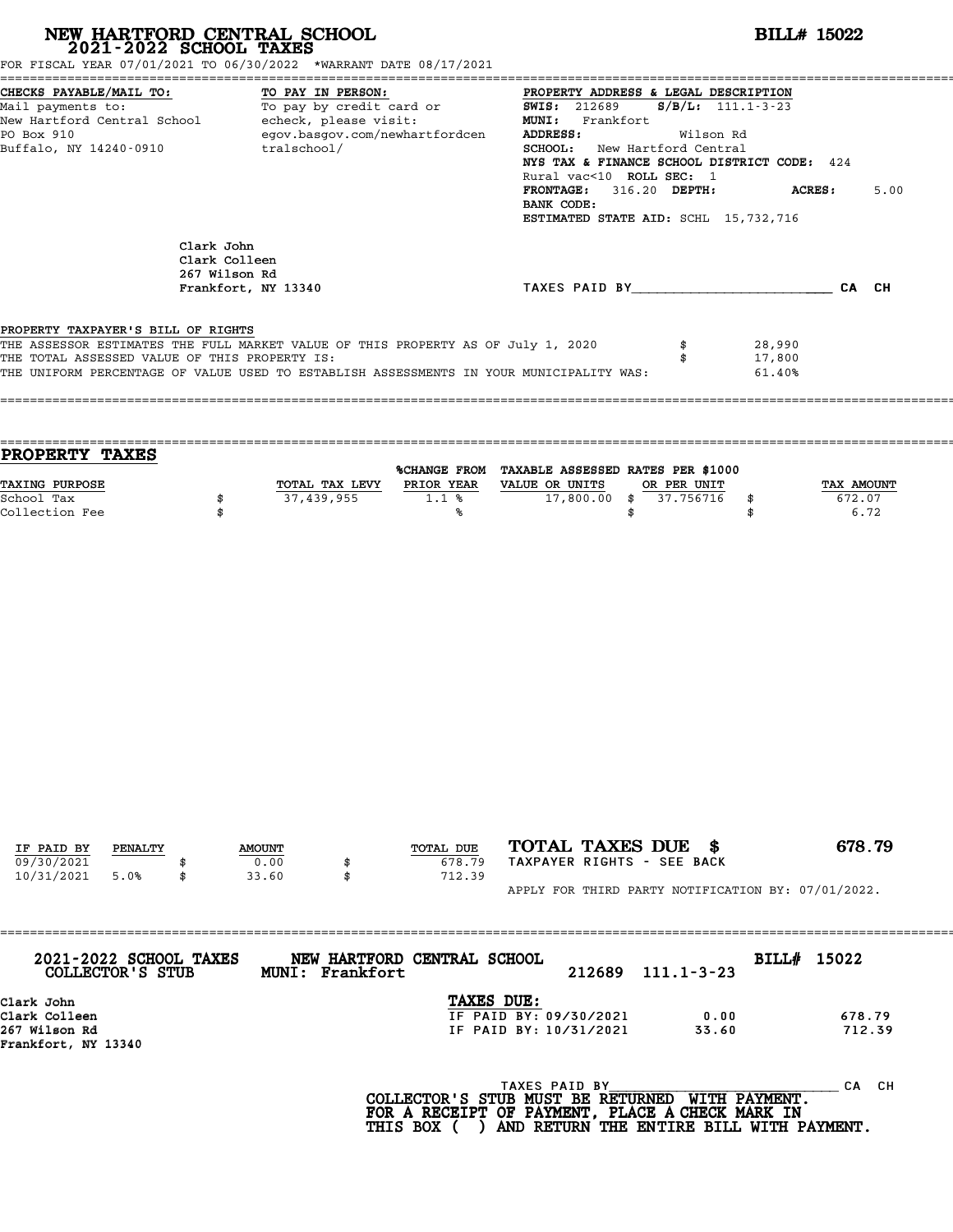|                                                                                                                                                                                                                                                                    | NEW HARTFORD CENTRAL SCHOOL<br>2021-2022 SCHOOL TAXES<br>FOR FISCAL YEAR 07/01/2021 TO 06/30/2022 *WARRANT DATE 08/17/2021 |                                   |                                                                                                                                                                                                                                                                                        | <b>BILL# 15023</b>                            |                                 |
|--------------------------------------------------------------------------------------------------------------------------------------------------------------------------------------------------------------------------------------------------------------------|----------------------------------------------------------------------------------------------------------------------------|-----------------------------------|----------------------------------------------------------------------------------------------------------------------------------------------------------------------------------------------------------------------------------------------------------------------------------------|-----------------------------------------------|---------------------------------|
| CHECKS PAYABLE/MAIL TO:<br>Mail payments to:<br>Mail payments to:<br>New Hartford Central School echeck, please visit:<br>PO Box 910<br>Buffalo, NY 14240-0910                                                                                                     | TO PAY IN PERSON:<br>egov.basgov.com/newhartfordcen<br>tralschool/                                                         |                                   | PROPERTY ADDRESS & LEGAL DESCRIPTION<br><b>SWIS: 212689</b><br>MUNI: Frankfort<br>ADDRESS:<br>SCHOOL: New Hartford Central<br>NYS TAX & FINANCE SCHOOL DISTRICT CODE: 424<br>ROLL SEC: 1<br>Rural res<br>FRONTAGE: 700.00 DEPTH:<br>BANK CODE:<br>ESTIMATED STATE AID: SCHL 15,732,716 | $S/B/L$ : 111.3-1-52.3<br>2594 Graffenburg Rd | 6.50<br><b>ACRES:</b>           |
|                                                                                                                                                                                                                                                                    | Collver Timothy A<br>Collver Charlotte M<br>2594 Graffenburg Rd<br>New Hartford, NY 13413                                  |                                   | TAXES PAID BY___________________________CA CH                                                                                                                                                                                                                                          |                                               |                                 |
| PROPERTY TAXPAYER'S BILL OF RIGHTS<br>THE ASSESSOR ESTIMATES THE FULL MARKET VALUE OF THIS PROPERTY AS OF July 1, 2020<br>THE TOTAL ASSESSED VALUE OF THIS PROPERTY IS:<br>THE UNIFORM PERCENTAGE OF VALUE USED TO ESTABLISH ASSESSMENTS IN YOUR MUNICIPALITY WAS: |                                                                                                                            |                                   | \$<br>\$                                                                                                                                                                                                                                                                               | 132,248<br>81,200<br>61.40%                   |                                 |
| EXEMPTION*<br>VALUE<br>19,350<br><b>BAS STAR</b>                                                                                                                                                                                                                   | TAX PURPOSE<br>FULL VALUE<br>SCHOOL                                                                                        | EXEMPTION<br>31,515               | VALUE                                                                                                                                                                                                                                                                                  | TAX PURPOSE                                   | FULL VALUE                      |
| PROPERTY TAXES                                                                                                                                                                                                                                                     |                                                                                                                            |                                   | %CHANGE FROM TAXABLE ASSESSED RATES PER \$1000                                                                                                                                                                                                                                         |                                               |                                 |
| TAXING PURPOSE<br>School Tax<br>Collection Fee                                                                                                                                                                                                                     | TOTAL TAX LEVY<br>37,439,955<br>\$<br>\$                                                                                   | PRIOR YEAR<br>1.1%<br>℁           | VALUE OR UNITS<br>OR PER UNIT<br>$81,200.00$ \$<br>37.756716<br>\$                                                                                                                                                                                                                     | \$<br>\$                                      | TAX AMOUNT<br>3,065.85<br>23.43 |
|                                                                                                                                                                                                                                                                    |                                                                                                                            |                                   |                                                                                                                                                                                                                                                                                        |                                               |                                 |
| * THIS YEAR'S STAR EXEMPTION BENEFIT CANNOT EXCEED LAST YEAR'S BENEFIT.<br>IF PAID BY<br>PENALTY<br>09/30/2021<br>10/31/2021<br>5.0%<br>\$                                                                                                                         | <b>AMOUNT</b><br>0.00<br>\$<br>117.14<br>\$                                                                                | TOTAL DUE<br>2,366.28<br>2,483.42 | TOTAL SAVINGS DUE TO STAR: \$<br>TOTAL TAXES DUE \$<br>TAXPAYER RIGHTS - SEE BACK<br>APPLY FOR THIRD PARTY NOTIFICATION BY: 07/01/2022.                                                                                                                                                |                                               | 723.00<br>2,366.28              |
| 2021-2022 SCHOOL TAXES<br>COLLECTOR'S STUB                                                                                                                                                                                                                         | NEW HARTFORD CENTRAL SCHOOL<br>MUNI: Frankfort                                                                             |                                   | 212689<br>$111.3 - 1 - 52.3$                                                                                                                                                                                                                                                           | BILL# 15023                                   |                                 |
| Collver Timothy A<br>Collver Charlotte M<br>2594 Graffenburg Rd<br>New Hartford, NY 13413                                                                                                                                                                          |                                                                                                                            | TAXES DUE:                        | IF PAID BY: 09/30/2021<br>IF PAID BY: 10/31/2021                                                                                                                                                                                                                                       | 0.00<br>117.14                                | 2,366.28<br>2,483.42            |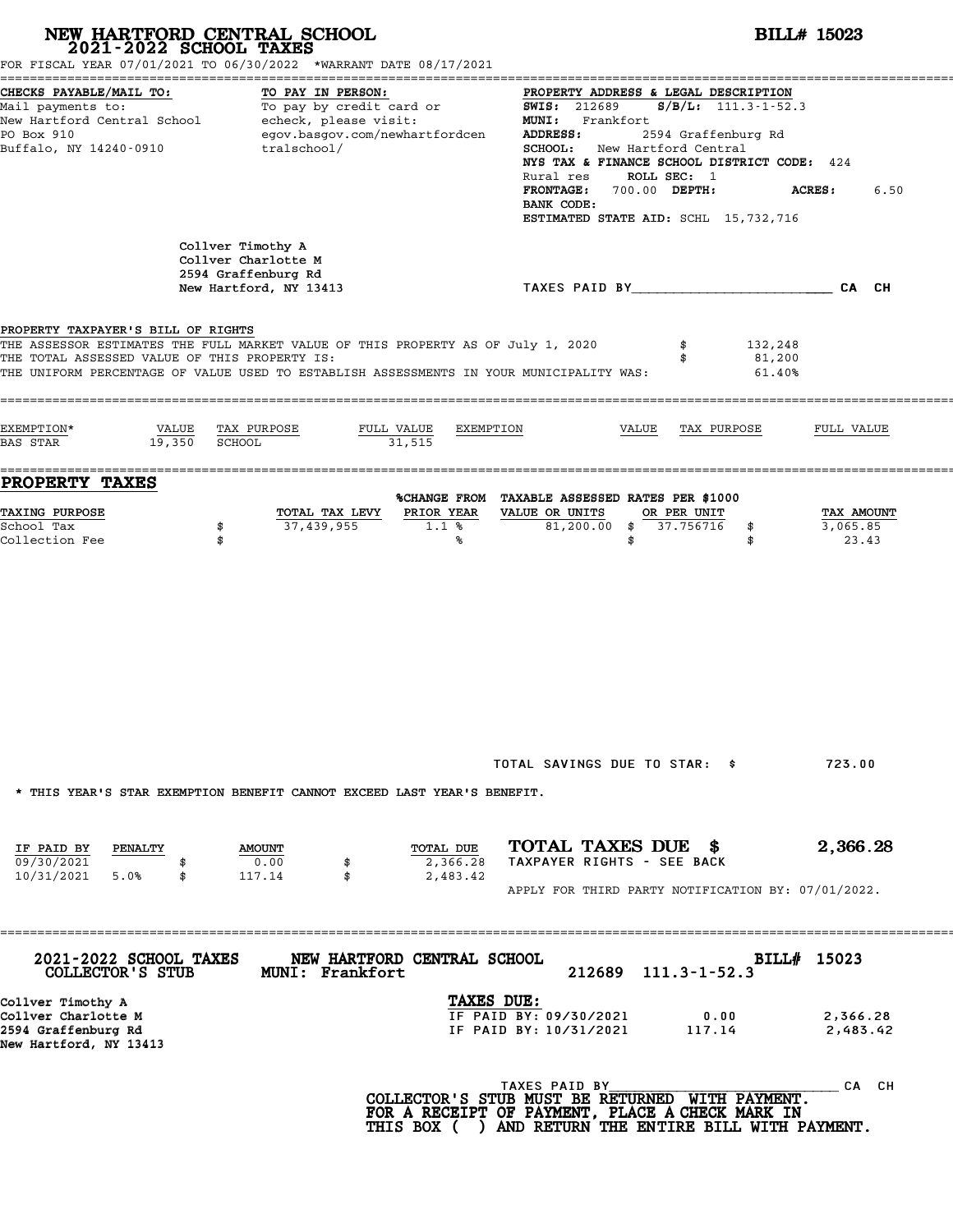| Conte John E<br>LaGrange Barbara<br>20 Slatenbush Ln<br>Utica, NY 13501                                                                                                                                                                                            |                                                         | TAXES PAID BY CA CH                                             |                                          |
|--------------------------------------------------------------------------------------------------------------------------------------------------------------------------------------------------------------------------------------------------------------------|---------------------------------------------------------|-----------------------------------------------------------------|------------------------------------------|
| PROPERTY TAXPAYER'S BILL OF RIGHTS<br>THE ASSESSOR ESTIMATES THE FULL MARKET VALUE OF THIS PROPERTY AS OF July 1, 2020<br>THE TOTAL ASSESSED VALUE OF THIS PROPERTY IS:<br>THE UNIFORM PERCENTAGE OF VALUE USED TO ESTABLISH ASSESSMENTS IN YOUR MUNICIPALITY WAS: |                                                         |                                                                 |                                          |
|                                                                                                                                                                                                                                                                    |                                                         | \$<br>\$                                                        | 16,938<br>10,400<br>61.40%               |
| <b>PROPERTY TAXES</b>                                                                                                                                                                                                                                              |                                                         | %CHANGE FROM TAXABLE ASSESSED RATES PER \$1000                  |                                          |
| TAXING PURPOSE<br>\$<br>School Tax<br>Collection Fee<br>\$                                                                                                                                                                                                         | TOTAL TAX LEVY<br>PRIOR YEAR<br>37,439,955<br>1.1%<br>℁ | VALUE OR UNITS<br>OR PER UNIT<br>10,400.00<br>\$37.756716<br>\$ | TAX AMOUNT<br>392.67<br>\$<br>\$<br>3.93 |
|                                                                                                                                                                                                                                                                    |                                                         |                                                                 |                                          |

| 2021-2022 SCHOOL TAXES |                |               | NEW HARTFORD CENTRAL SCHOOL |           |                            |  | BILL# 15024 |                                                    |
|------------------------|----------------|---------------|-----------------------------|-----------|----------------------------|--|-------------|----------------------------------------------------|
| 10/31/2021             | 5.0%           | 19.63         |                             | 416.23    |                            |  |             | APPLY FOR THIRD PARTY NOTIFICATION BY: 07/01/2022. |
| 09/30/2021             |                | 0.00          |                             | 396.60    | TAXPAYER RIGHTS - SEE BACK |  |             |                                                    |
| IF PAID BY             | <b>PENALTY</b> | <b>AMOUNT</b> |                             | TOTAL DUE | TOTAL TAXES DUE \$         |  |             | 396.60                                             |

| TAXES DUE:<br>Conte John E<br>IF PAID BY: 09/30/2021<br>LaGrange Barbara<br>0.00<br>IF PAID BY: 10/31/2021<br>19.63 | COLLECTOR'S STUB | BILL# 15024 |
|---------------------------------------------------------------------------------------------------------------------|------------------|-------------|
|                                                                                                                     |                  |             |
|                                                                                                                     |                  | 396.60      |
| Utica, NY 13501                                                                                                     | 20 Slatenbush Ln | 416.23      |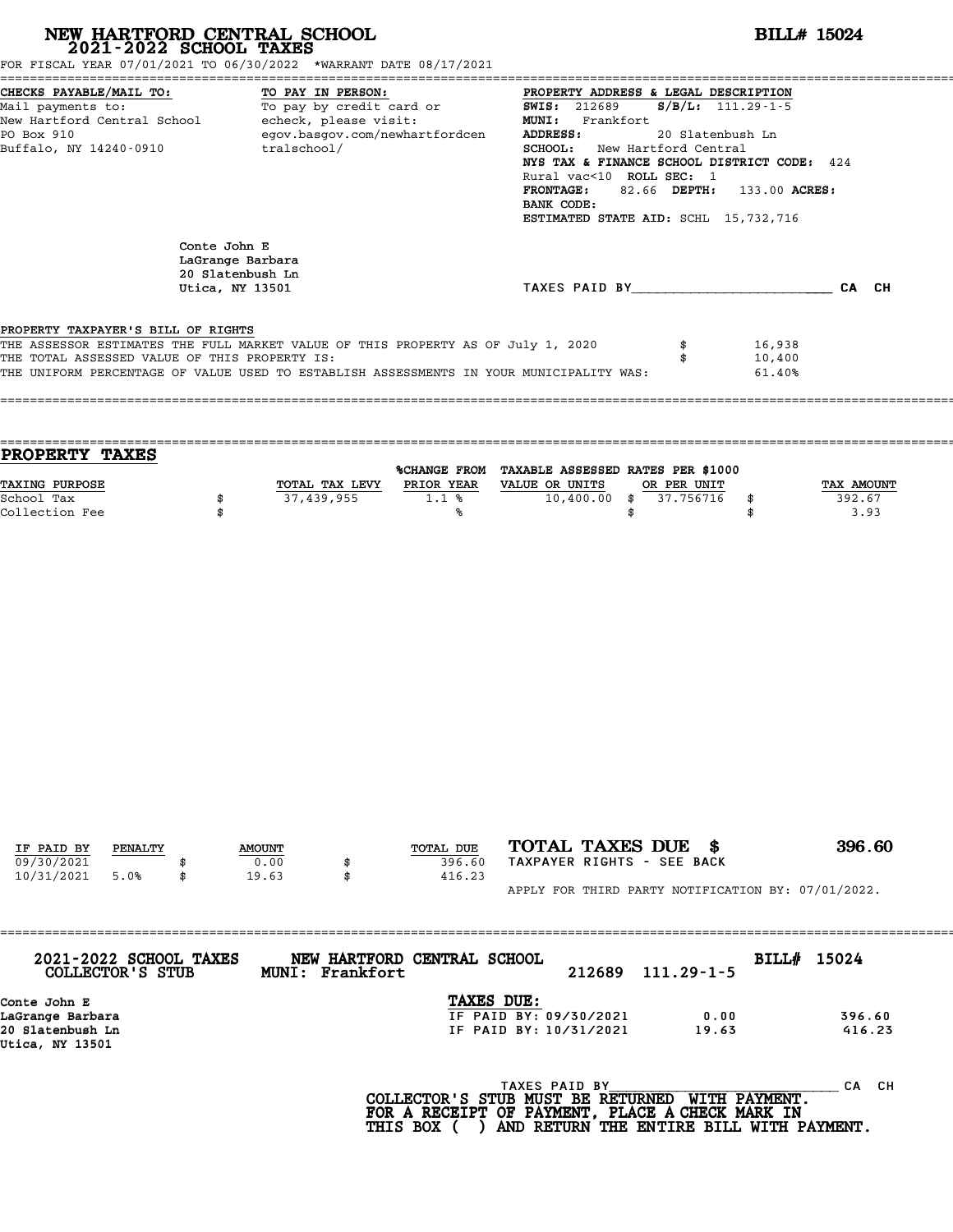| NEW HARTFORD CENTRAL SCHOOL 2021-2022 SCHOOL TAXES<br>FOR FISCAL YEAR 07/01/2021 TO 06/30/2022 *WARRANT DATE 08/17/2021                                                                                                                                              |                                                          |                                            |                                         |                                                                                                                                                                                                  | <b>BILL# 15025</b>                    |                            |                    |  |  |
|----------------------------------------------------------------------------------------------------------------------------------------------------------------------------------------------------------------------------------------------------------------------|----------------------------------------------------------|--------------------------------------------|-----------------------------------------|--------------------------------------------------------------------------------------------------------------------------------------------------------------------------------------------------|---------------------------------------|----------------------------|--------------------|--|--|
| CHECKS PAYABLE/MAIL TO:<br>Mail payments to:<br>Mail payments to:<br>New Hartford Central School echeck, please visit:<br>MINI: Frankfort MONI: Frankfort Migby Rd<br>PO Box 910 eqov.basgov.com/newhartfordcen ADDRESS: Higby Rd<br>MINI:<br>Buffalo, NY 14240-0910 |                                                          | TO PAY IN PERSON:<br>tralschool/           |                                         | <b>SCHOOL:</b> New Hartford Central<br>NYS TAX & FINANCE SCHOOL DISTRICT CODE: 424<br>Rural vac<10 ROLL SEC: 1<br>FRONTAGE: 2338.00 DEPTH:<br>BANK CODE:<br>ESTIMATED STATE AID: SCHL 15,732,716 |                                       | ACRES:                     | 3.70               |  |  |
|                                                                                                                                                                                                                                                                      | County of Herkimer<br>108 Court St<br>Herkimer, NY 13350 |                                            |                                         |                                                                                                                                                                                                  |                                       |                            |                    |  |  |
|                                                                                                                                                                                                                                                                      |                                                          |                                            |                                         |                                                                                                                                                                                                  |                                       | TAXES PAID BY CA CH        |                    |  |  |
| PROPERTY TAXPAYER'S BILL OF RIGHTS<br>THE ASSESSOR ESTIMATES THE FULL MARKET VALUE OF THIS PROPERTY AS OF July 1, 2020<br>THE TOTAL ASSESSED VALUE OF THIS PROPERTY IS:<br>THE UNIFORM PERCENTAGE OF VALUE USED TO ESTABLISH ASSESSMENTS IN YOUR MUNICIPALITY WAS:   |                                                          |                                            |                                         |                                                                                                                                                                                                  | \$<br>\$                              | 34,528<br>21,200<br>61.40% |                    |  |  |
| PROPERTY TAXES                                                                                                                                                                                                                                                       |                                                          |                                            |                                         |                                                                                                                                                                                                  |                                       |                            |                    |  |  |
| TAXING PURPOSE<br>School Tax<br>Collection Fee                                                                                                                                                                                                                       | \$<br>\$                                                 | 37,439,955                                 | TOTAL TAX LEVY PRIOR YEAR<br>1.1%<br>%ร | %CHANGE FROM TAXABLE ASSESSED RATES PER \$1000<br>VALUE OR UNITS<br>\$                                                                                                                           | OR PER UNIT<br>21,200.00 \$ 37.756716 | 800.44<br>\$<br>\$         | TAX AMOUNT<br>8.00 |  |  |
|                                                                                                                                                                                                                                                                      |                                                          |                                            |                                         |                                                                                                                                                                                                  |                                       |                            |                    |  |  |
| IF PAID BY<br>PENALTY<br>09/30/2021<br>10/31/2021<br>5.0%<br>\$                                                                                                                                                                                                      |                                                          | <b>AMOUNT</b><br>0.00<br>\$<br>40.02<br>\$ | TOTAL DUE<br>808.44<br>848.46           | TOTAL TAXES DUE \$<br>TAXPAYER RIGHTS - SEE BACK                                                                                                                                                 |                                       |                            | 808.44             |  |  |
|                                                                                                                                                                                                                                                                      |                                                          |                                            |                                         | APPLY FOR THIRD PARTY NOTIFICATION BY: 07/01/2022.                                                                                                                                               |                                       |                            |                    |  |  |
| 2021-2022 SCHOOL TAXES<br>COLLECTOR'S STUB                                                                                                                                                                                                                           |                                                          | MUNI: Frankfort                            | NEW HARTFORD CENTRAL SCHOOL             | 212689                                                                                                                                                                                           | $111.3 - 1 - 5.7$                     | BILL# 15025                |                    |  |  |
| County of Herkimer<br>108 Court St<br>Herkimer, NY 13350                                                                                                                                                                                                             |                                                          |                                            |                                         | TAXES DUE:<br>IF PAID BY: 09/30/2021<br>IF PAID BY: 10/31/2021                                                                                                                                   | 0.00<br>40.02                         |                            | 808.44<br>848.46   |  |  |
|                                                                                                                                                                                                                                                                      |                                                          |                                            |                                         |                                                                                                                                                                                                  |                                       |                            |                    |  |  |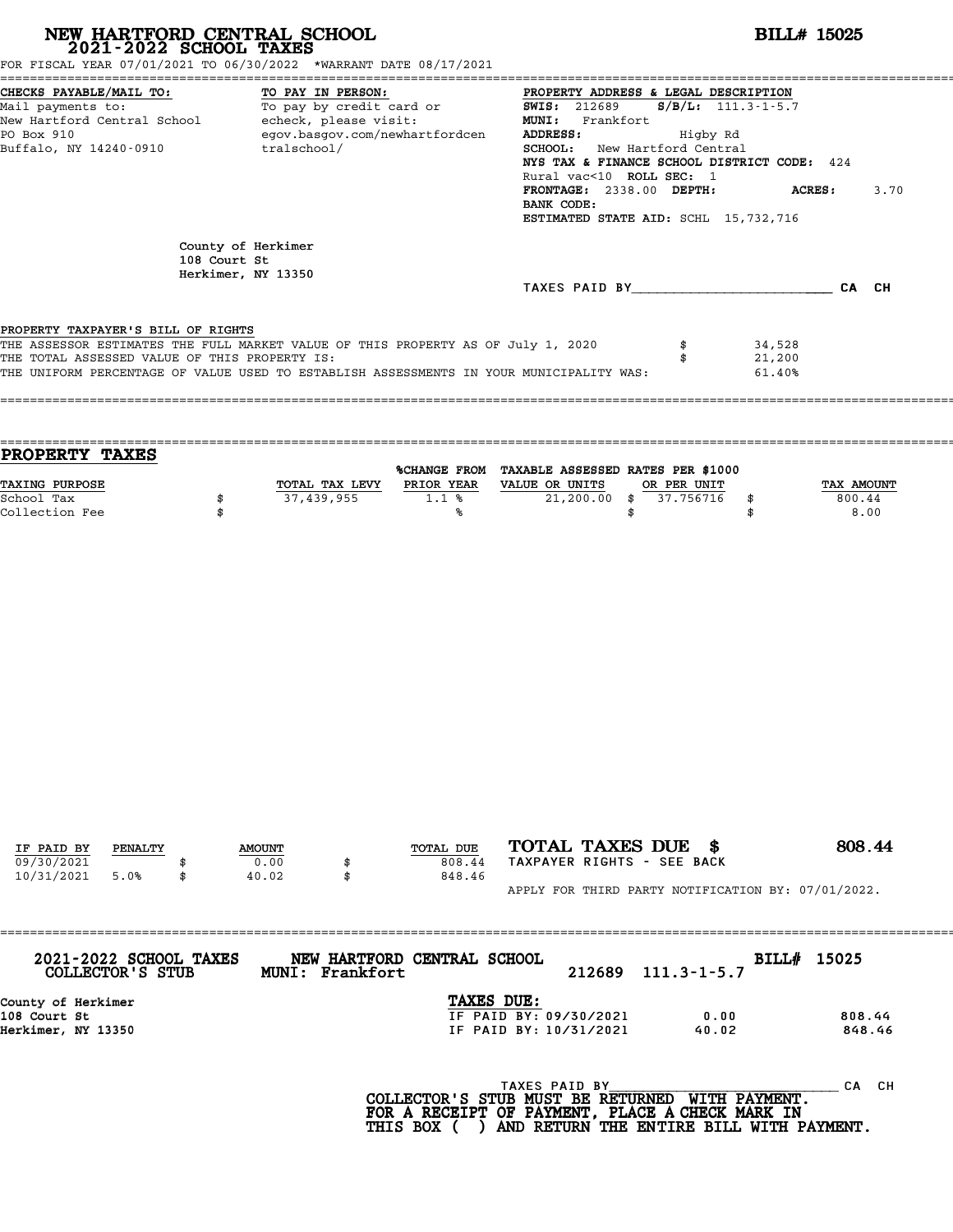| FOR FISCAL YEAR 07/01/2021 TO 06/30/2022 *WARRANT DATE 08/17/2021                                                                                                       |          | NEW HARTFORD CENTRAL SCHOOL 2021-2022 SCHOOL TAXES                                                                  |              | <b>BILL# 15026</b>                                                                                                                                                                                                                                                                                                                                               |  |  |  |  |
|-------------------------------------------------------------------------------------------------------------------------------------------------------------------------|----------|---------------------------------------------------------------------------------------------------------------------|--------------|------------------------------------------------------------------------------------------------------------------------------------------------------------------------------------------------------------------------------------------------------------------------------------------------------------------------------------------------------------------|--|--|--|--|
| CHECKS PAYABLE/MAIL TO:<br>Mail payments to:<br>New Hartford Central School - echeck, please visit:<br>PO Box 910<br>Buffalo, NY 14240-0910                             |          | TO PAY IN PERSON:<br>TO PAI IN PERSON:<br>To pay by credit card or<br>egov.basgov.com/newhartfordcen<br>tralschool/ |              | PROPERTY ADDRESS & LEGAL DESCRIPTION<br>$S/B/L: 111.3 - 1 - 53.1$<br><b>SWIS: 212689</b><br>MUNI: Frankfort<br>ADDRESS:<br>945 Higby Rd<br>SCHOOL: New Hartford Central<br>NYS TAX & FINANCE SCHOOL DISTRICT CODE: 424<br>ROLL SEC: 1<br>Rural res<br><b>FRONTAGE:</b><br><b>ACRES :</b><br>DEPTH:<br>1.07<br>BANK CODE:<br>ESTIMATED STATE AID: SCHL 15,732,716 |  |  |  |  |
|                                                                                                                                                                         |          | Cowburn Dougla S<br>Cowburn Patricia L<br>2066 Redwood Circle NE<br>Palm Bay, FL 32905                              |              | TAXES PAID BY CAN CH                                                                                                                                                                                                                                                                                                                                             |  |  |  |  |
| PROPERTY TAXPAYER'S BILL OF RIGHTS<br>THE ASSESSOR ESTIMATES THE FULL MARKET VALUE OF THIS PROPERTY AS OF July 1, 2020<br>THE TOTAL ASSESSED VALUE OF THIS PROPERTY IS: |          |                                                                                                                     |              | \$<br>125,407<br>77,000<br>\$<br>THE UNIFORM PERCENTAGE OF VALUE USED TO ESTABLISH ASSESSMENTS IN YOUR MUNICIPALITY WAS:<br>61.40%                                                                                                                                                                                                                               |  |  |  |  |
| PROPERTY TAXES                                                                                                                                                          |          |                                                                                                                     |              |                                                                                                                                                                                                                                                                                                                                                                  |  |  |  |  |
| TAXING PURPOSE<br>School Tax<br>Collection Fee                                                                                                                          | \$<br>\$ | 37,439,955                                                                                                          | $1.1$ %<br>℁ | %CHANGE FROM TAXABLE ASSESSED RATES PER \$1000<br>TOTAL TAX LEVY PRIOR YEAR VALUE OR UNITS<br>OR PER UNIT<br>TAX AMOUNT<br>$77,000.00$ \$<br>37.756716<br>2,907.27<br>\$<br>29.07<br>\$<br>\$                                                                                                                                                                    |  |  |  |  |
|                                                                                                                                                                         |          |                                                                                                                     |              |                                                                                                                                                                                                                                                                                                                                                                  |  |  |  |  |
|                                                                                                                                                                         |          |                                                                                                                     |              |                                                                                                                                                                                                                                                                                                                                                                  |  |  |  |  |

Cowburn Dougla S<br>Cowburn Patricia L<br>2066 Redwood Circle NE<br>Palm Bay, FL 32905

COLLECTOR'S STUB MUNI: Frankfort 212689 111.3-1-53.1<br>
Cowburn Dougla S<br>
Cowburn Patricia L<br>
2,936.34<br>
2066 Pedwood Circle NF (2,936) 2013 US (2,936) 165.36 (3,081 70 2066 Redwood Circle NE IF PAID BY: 10/31/2021 145.36 3,081.70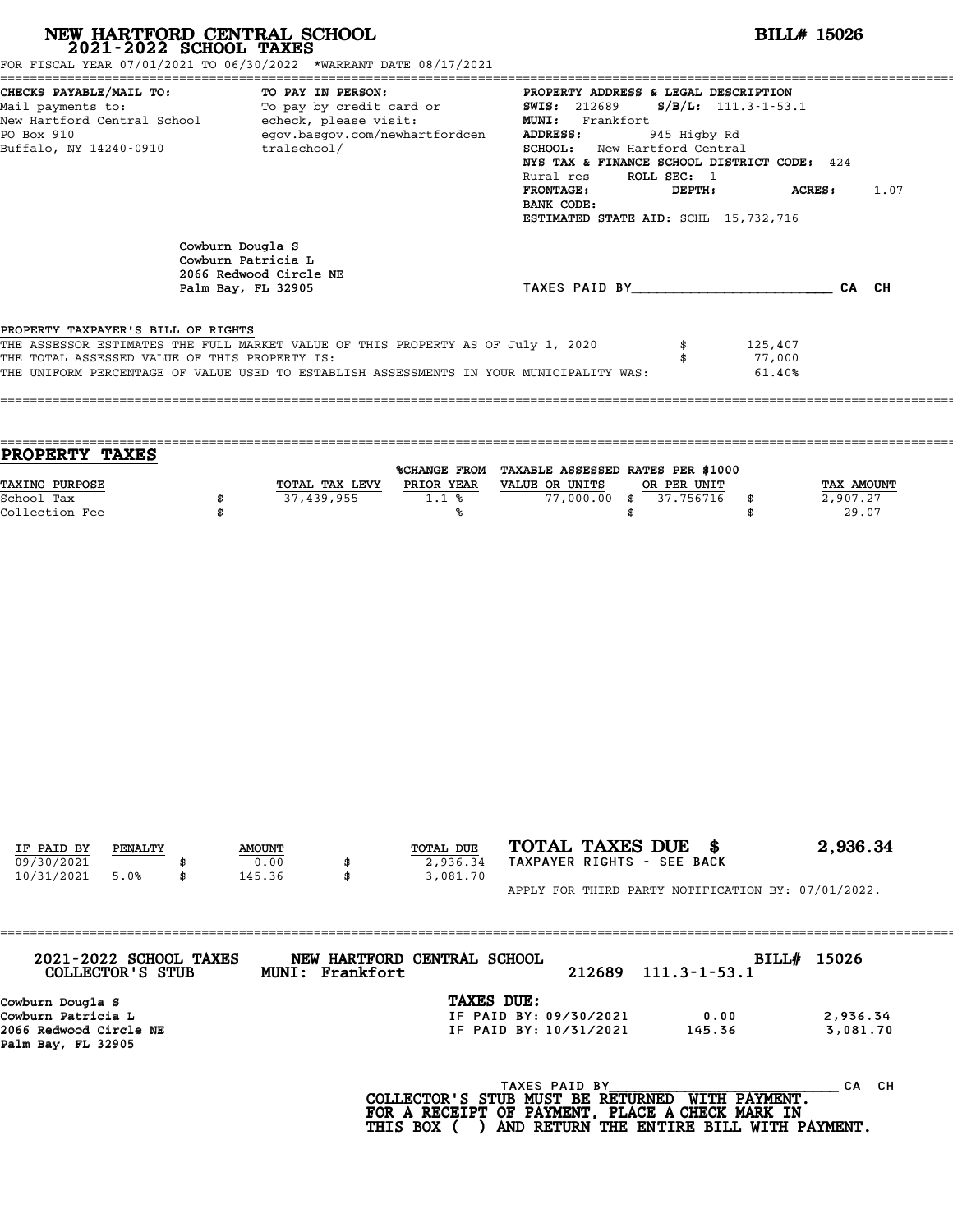|                                                                                                                                         | NEW HARTFORD CENTRAL SCHOOL<br>2021-2022 SCHOOL TAXES<br>FOR FISCAL YEAR 07/01/2021 TO 06/30/2022 *WARRANT DATE 08/17/2021                       |                                                                                                                                                                                                                                                                                                                                                             | <b>BILL# 15027</b>                          |  |  |  |  |
|-----------------------------------------------------------------------------------------------------------------------------------------|--------------------------------------------------------------------------------------------------------------------------------------------------|-------------------------------------------------------------------------------------------------------------------------------------------------------------------------------------------------------------------------------------------------------------------------------------------------------------------------------------------------------------|---------------------------------------------|--|--|--|--|
| CHECKS PAYABLE/MAIL TO:<br>Mail payments to:<br>New Hartford Central School<br>PO Box 910<br>Buffalo, NY 14240-0910                     | TO PAY IN PERSON:<br>To pay by credit card<br>echeck, please visit:<br>To pay by credit card or<br>egov.basgov.com/newhartfordcen<br>tralschool/ | PROPERTY ADDRESS & LEGAL DESCRIPTION<br>$S/B/L$ : 111.37-1-14<br><b>SWIS: 212689</b><br>MUNI: Frankfort<br>2890 Graffenburg Rd<br>ADDRESS:<br>SCHOOL: New Hartford Central<br>NYS TAX & FINANCE SCHOOL DISTRICT CODE: 424<br>1 Family Res ROLL SEC: 1<br>FRONTAGE: 235.40 DEPTH: 328.60 ACRES:<br>BANK CODE:<br>720<br>ESTIMATED STATE AID: SCHL 15,732,716 |                                             |  |  |  |  |
|                                                                                                                                         | Dalessandro Anthony F<br>Dalessandro Phyllis<br>2890 Graffenburg Rd<br>New Hartford, NY 13413                                                    | TAXES PAID BY___________________________CA CH                                                                                                                                                                                                                                                                                                               |                                             |  |  |  |  |
| PROPERTY TAXPAYER'S BILL OF RIGHTS<br>THE TOTAL ASSESSED VALUE OF THIS PROPERTY IS:<br>EXEMPTION*<br>VALUE<br>19,350<br><b>BAS STAR</b> | THE ASSESSOR ESTIMATES THE FULL MARKET VALUE OF THIS PROPERTY AS OF July 1, 2020<br>TAX PURPOSE<br>FULL VALUE<br>SCHOOL<br>31,515                | \$<br>\$<br>THE UNIFORM PERCENTAGE OF VALUE USED TO ESTABLISH ASSESSMENTS IN YOUR MUNICIPALITY WAS:<br>EXEMPTION<br>VALUE<br>TAX PURPOSE                                                                                                                                                                                                                    | 257,166<br>157,900<br>61.40%<br>FULL VALUE  |  |  |  |  |
| <b>PROPERTY TAXES</b>                                                                                                                   |                                                                                                                                                  |                                                                                                                                                                                                                                                                                                                                                             |                                             |  |  |  |  |
| TAXING PURPOSE<br>School Tax<br>Collection Fee                                                                                          | TOTAL TAX LEVY<br>37,439,955<br>\$<br>\$                                                                                                         | %CHANGE FROM TAXABLE ASSESSED RATES PER \$1000<br>PRIOR YEAR<br>VALUE OR UNITS<br>OR PER UNIT<br>157,900.00 \$<br>37.756716<br>1.1%<br>\$<br>℁                                                                                                                                                                                                              | TAX AMOUNT<br>5,961.79<br>\$<br>52.39<br>\$ |  |  |  |  |
|                                                                                                                                         | * THIS YEAR'S STAR EXEMPTION BENEFIT CANNOT EXCEED LAST YEAR'S BENEFIT.                                                                          | TOTAL SAVINGS DUE TO STAR: \$                                                                                                                                                                                                                                                                                                                               | 723.00                                      |  |  |  |  |
| IF PAID BY<br>PENALTY<br>09/30/2021<br>10/31/2021<br>5.0%<br>\$                                                                         | <b>AMOUNT</b><br>0.00<br>\$<br>261.94<br>\$                                                                                                      | TOTAL TAXES DUE \$<br>TOTAL DUE<br>TAXPAYER RIGHTS - SEE BACK<br>5,291.18<br>5,553.12<br>APPLY FOR THIRD PARTY NOTIFICATION BY: 07/01/2022.                                                                                                                                                                                                                 | 5,291.18                                    |  |  |  |  |
| 2021-2022 SCHOOL TAXES<br>COLLECTOR'S STUB                                                                                              | NEW HARTFORD CENTRAL SCHOOL<br>MUNI: Frankfort                                                                                                   | 212689<br>$111.37 - 1 - 14$                                                                                                                                                                                                                                                                                                                                 | BILL# 15027                                 |  |  |  |  |
| Dalessandro Anthony F<br>Dalessandro Phyllis<br>2890 Graffenburg Rd<br>New Hartford, NY 13413                                           |                                                                                                                                                  | TAXES DUE:<br>IF PAID BY: 09/30/2021<br>0.00<br>IF PAID BY: 10/31/2021<br>261.94                                                                                                                                                                                                                                                                            | 5,291.18<br>5,553.12                        |  |  |  |  |
|                                                                                                                                         | COLLECTOR'S STUB MUST BE RETURNED WITH PAYMENT.                                                                                                  | TAXES PAID BY                                                                                                                                                                                                                                                                                                                                               | CA CH                                       |  |  |  |  |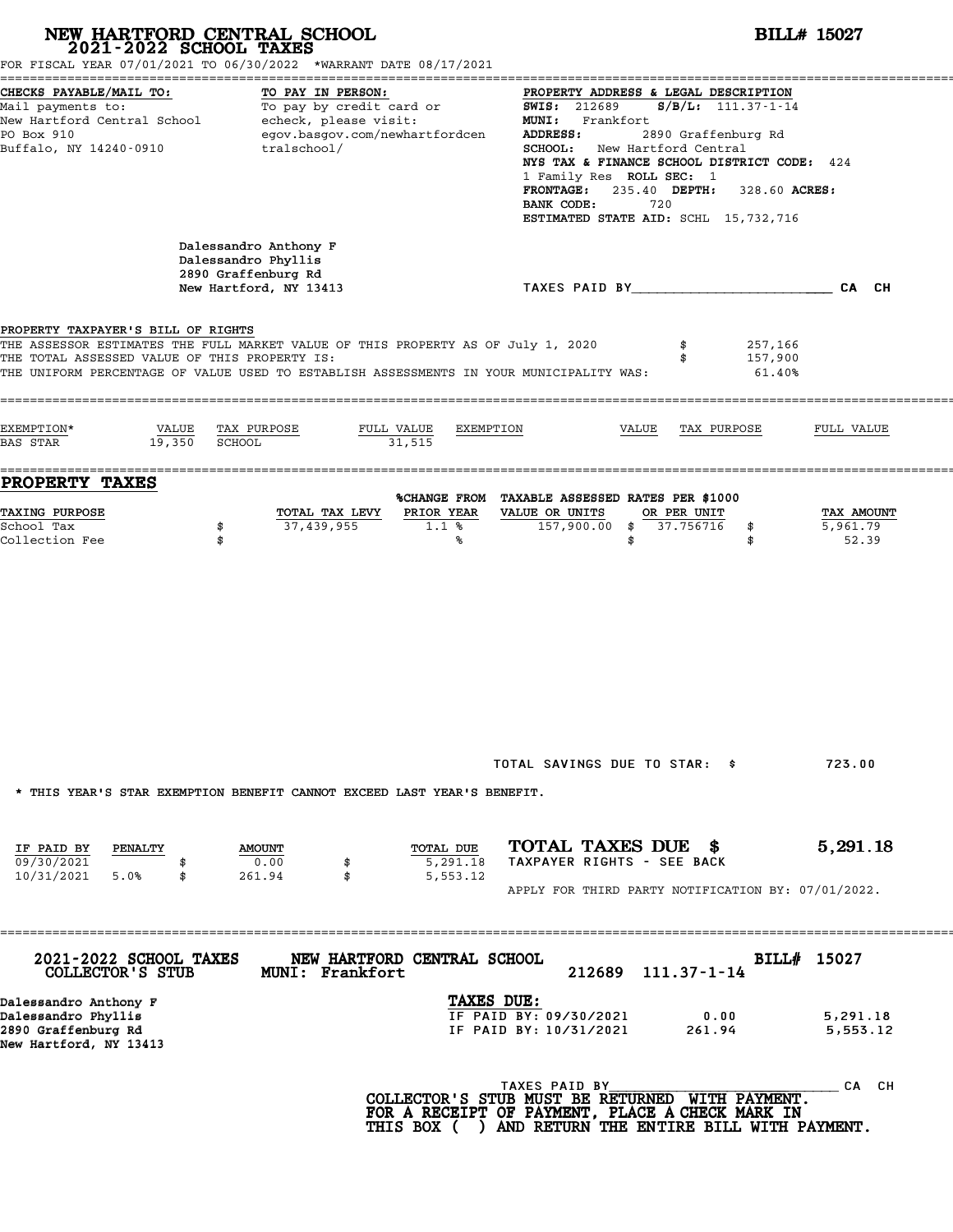| NEW HARTFORD CENTRAL SCHOOL 2021-2022 SCHOOL TAXES<br>FOR FISCAL YEAR 07/01/2021 TO 06/30/2022 *WARRANT DATE 08/17/2021                                                                                                                                            |                                                   |                                  |                                                            | <b>BILL# 15028</b>                                                                                                                                                                                                                                                                     |                                    |                              |                                 |  |
|--------------------------------------------------------------------------------------------------------------------------------------------------------------------------------------------------------------------------------------------------------------------|---------------------------------------------------|----------------------------------|------------------------------------------------------------|----------------------------------------------------------------------------------------------------------------------------------------------------------------------------------------------------------------------------------------------------------------------------------------|------------------------------------|------------------------------|---------------------------------|--|
| CHECKS PAYABLE/MAIL TO:<br>Mail payments to:<br>New Hartford Central School - echeck, please visit:<br>PO Box 910<br>Buffalo, NY 14240-0910                                                                                                                        |                                                   | TO PAY IN PERSON:<br>tralschool/ | To pay by credit card or<br>egov.basgov.com/newhartfordcen | PROPERTY ADDRESS & LEGAL DESCRIPTION<br><b>SWIS: 212689</b><br>MUNI: Frankfort<br>ADDRESS:<br>SCHOOL: New Hartford Central<br>NYS TAX & FINANCE SCHOOL DISTRICT CODE: 424<br>1 Family Res ROLL SEC: 1<br>FRONTAGE: 254.60 DEPTH:<br>BANK CODE:<br>ESTIMATED STATE AID: SCHL 15,732,716 | $S/B/L: 111.3-3-4$<br>743 Higby Rd | <b>ACRES:</b>                | 7.80                            |  |
|                                                                                                                                                                                                                                                                    | Darche John P<br>Darche Catherine<br>743 Higby Rd | New Hartford, NY 13413           |                                                            | TAXES PAID BY____________________________CA CH                                                                                                                                                                                                                                         |                                    |                              |                                 |  |
| PROPERTY TAXPAYER'S BILL OF RIGHTS<br>THE ASSESSOR ESTIMATES THE FULL MARKET VALUE OF THIS PROPERTY AS OF July 1, 2020<br>THE TOTAL ASSESSED VALUE OF THIS PROPERTY IS:<br>THE UNIFORM PERCENTAGE OF VALUE USED TO ESTABLISH ASSESSMENTS IN YOUR MUNICIPALITY WAS: |                                                   |                                  |                                                            |                                                                                                                                                                                                                                                                                        | \$<br>\$                           | 414,007<br>254,200<br>61.40% |                                 |  |
| PROPERTY TAXES                                                                                                                                                                                                                                                     |                                                   |                                  |                                                            | %CHANGE FROM TAXABLE ASSESSED RATES PER \$1000                                                                                                                                                                                                                                         |                                    |                              |                                 |  |
| TAXING PURPOSE<br>School Tax<br>Collection Fee                                                                                                                                                                                                                     | \$<br>\$                                          | 37,439,955                       | TOTAL TAX LEVY PRIOR YEAR VALUE OR UNITS<br>1.1%<br>%      | $254, 200.00$ \$<br>\$                                                                                                                                                                                                                                                                 | OR PER UNIT<br>37.756716           | \$<br>\$                     | TAX AMOUNT<br>9,597.76<br>95.98 |  |
| IF PAID BY<br><b>PENALTY</b>                                                                                                                                                                                                                                       |                                                   | <b>AMOUNT</b>                    | TOTAL DUE                                                  | TOTAL TAXES DUE \$                                                                                                                                                                                                                                                                     |                                    |                              | 9,693.74                        |  |
| 09/30/2021<br>10/31/2021<br>5.0%                                                                                                                                                                                                                                   | \$                                                | 0.00<br>479.89<br>\$             | 9,693.74<br>10,173.63                                      | TAXPAYER RIGHTS - SEE BACK<br>APPLY FOR THIRD PARTY NOTIFICATION BY: 07/01/2022.                                                                                                                                                                                                       |                                    |                              |                                 |  |
| 2021-2022 SCHOOL TAXES<br>COLLECTOR'S STUB                                                                                                                                                                                                                         |                                                   | MUNI: Frankfort                  | NEW HARTFORD CENTRAL SCHOOL                                | 212689                                                                                                                                                                                                                                                                                 | $111.3 - 3 - 4$                    | BILL# 15028                  |                                 |  |
| Darche John P<br>Darche Catherine<br>743 Higby Rd<br>New Hartford, NY 13413                                                                                                                                                                                        |                                                   |                                  | TAXES DUE:                                                 | IF PAID BY: 09/30/2021<br>IF PAID BY: 10/31/2021                                                                                                                                                                                                                                       | 0.00<br>479.89                     |                              | 9,693.74<br>10,173.63           |  |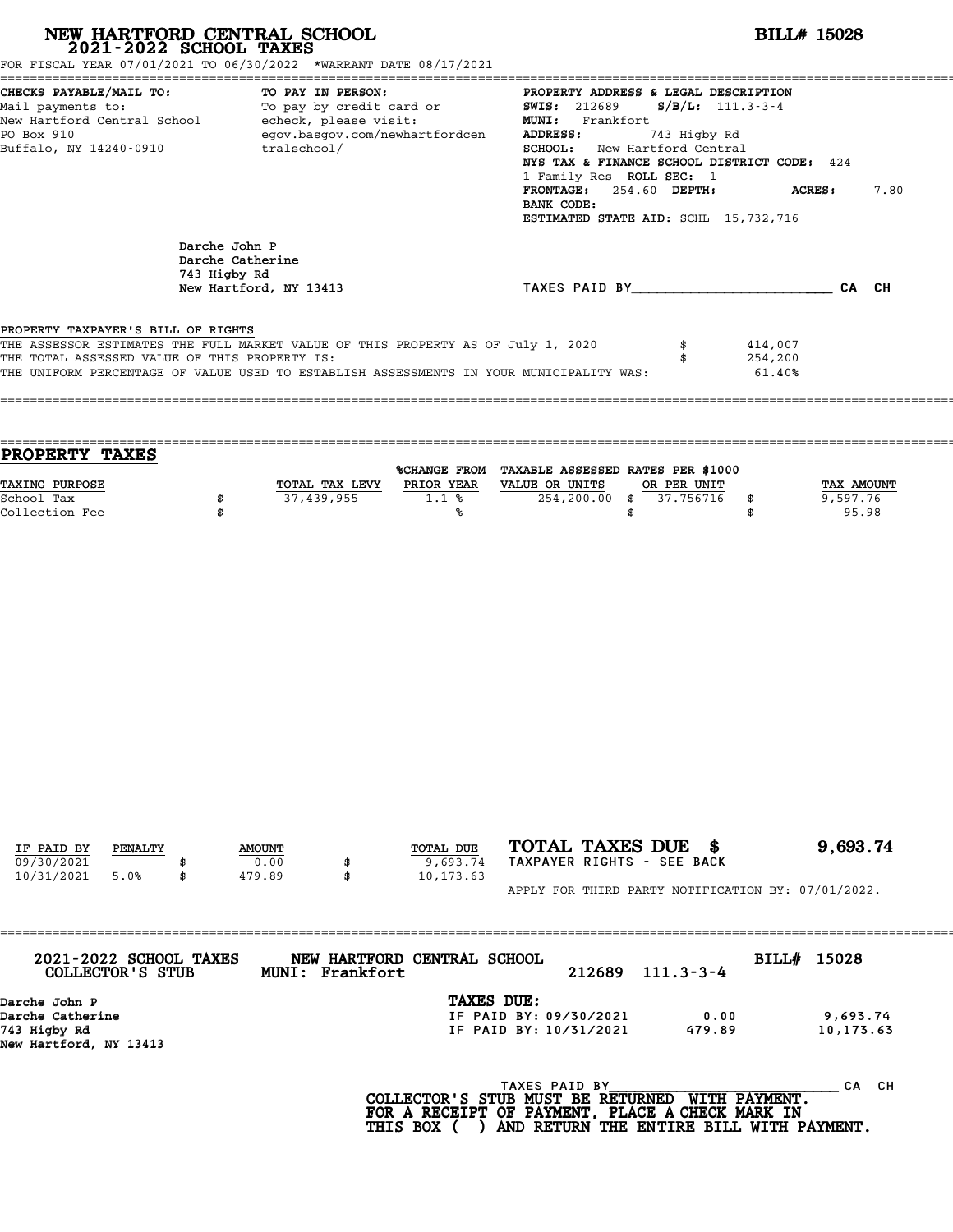| NEW HARTFORD CENTRAL SCHOOL 2021-2022 SCHOOL TAXES<br>FOR FISCAL YEAR 07/01/2021 TO 06/30/2022 *WARRANT DATE 08/17/2021                                                                                                                                            |                                                            |                              |                                                                                     | <b>BILL# 15029</b>                                                                                                  |                                                                                                                                                                                                             |                            |                                        |  |
|--------------------------------------------------------------------------------------------------------------------------------------------------------------------------------------------------------------------------------------------------------------------|------------------------------------------------------------|------------------------------|-------------------------------------------------------------------------------------|---------------------------------------------------------------------------------------------------------------------|-------------------------------------------------------------------------------------------------------------------------------------------------------------------------------------------------------------|----------------------------|----------------------------------------|--|
| CHECKS PAYABLE/MAIL TO:<br>Mail payments to:<br>New Hartford Central School - echeck, please visit:<br>PO Box 910<br>Buffalo, NY 14240-0910                                                                                                                        | tralschool/                                                | TO PAY IN PERSON:            | TO: TO PAY IN PERSON:<br>To pay by credit card or<br>egov.basgov.com/newhartfordcen | <b>SWIS:</b> 212689<br>MUNI: Frankfort<br>ADDRESS:<br>Vac w/imprv ROLL SEC: 1<br><b>FRONTAGE:</b><br>BANK CODE:     | PROPERTY ADDRESS & LEGAL DESCRIPTION<br>$S/B/L$ : 111.3-1-53.2<br>Higby Rd<br>SCHOOL: New Hartford Central<br>NYS TAX & FINANCE SCHOOL DISTRICT CODE: 424<br>DEPTH:<br>ESTIMATED STATE AID: SCHL 15,732,716 |                            | <b>ACRES :</b><br>1.60                 |  |
|                                                                                                                                                                                                                                                                    | Dewhurst Heather<br>987 Higby Rd<br>New Hartford, NY 13413 |                              |                                                                                     |                                                                                                                     | TAXES PAID BY CA CH                                                                                                                                                                                         |                            |                                        |  |
| PROPERTY TAXPAYER'S BILL OF RIGHTS<br>THE ASSESSOR ESTIMATES THE FULL MARKET VALUE OF THIS PROPERTY AS OF July 1, 2020<br>THE TOTAL ASSESSED VALUE OF THIS PROPERTY IS:<br>THE UNIFORM PERCENTAGE OF VALUE USED TO ESTABLISH ASSESSMENTS IN YOUR MUNICIPALITY WAS: |                                                            |                              |                                                                                     |                                                                                                                     | \$<br>\$                                                                                                                                                                                                    | 72,801<br>44,700<br>61.40% |                                        |  |
| <b>PROPERTY TAXES</b>                                                                                                                                                                                                                                              |                                                            |                              |                                                                                     | %CHANGE FROM TAXABLE ASSESSED RATES PER \$1000                                                                      |                                                                                                                                                                                                             |                            |                                        |  |
| TAXING PURPOSE<br>School Tax<br>Collection Fee                                                                                                                                                                                                                     | \$<br>\$                                                   | TOTAL TAX LEVY<br>37,439,955 | 1.1%<br>℁                                                                           | PRIOR YEAR VALUE OR UNITS<br>44,700.00 \$                                                                           | OR PER UNIT<br>37.756716<br>\$                                                                                                                                                                              | \$<br>\$                   | <b>TAX AMOUNT</b><br>1,687.73<br>16.88 |  |
| IF PAID BY<br>PENALTY<br>09/30/2021<br>10/31/2021<br>5.0%                                                                                                                                                                                                          | \$<br><b>AMOUNT</b><br>0.00<br>84.39                       | \$<br>\$                     | TOTAL DUE<br>1,704.61<br>1,789.00                                                   | TOTAL TAXES DUE \$<br>TAXPAYER RIGHTS - SEE BACK<br>APPLY FOR THIRD PARTY NOTIFICATION BY: 07/01/2022.              |                                                                                                                                                                                                             |                            | 1,704.61                               |  |
| 2021-2022 SCHOOL TAXES<br>COLLECTOR'S STUB                                                                                                                                                                                                                         |                                                            | MUNI: Frankfort              | NEW HARTFORD CENTRAL SCHOOL                                                         | 212689                                                                                                              | $111.3 - 1 - 53.2$                                                                                                                                                                                          | BILL# 15029                |                                        |  |
| Dewhurst Heather<br>987 Higby Rd<br>New Hartford, NY 13413                                                                                                                                                                                                         |                                                            |                              | TAXES DUE:                                                                          | IF PAID BY: 09/30/2021<br>IF PAID BY: 10/31/2021                                                                    | 0.00<br>84.39                                                                                                                                                                                               |                            | 1,704.61<br>1,789.00                   |  |
|                                                                                                                                                                                                                                                                    |                                                            |                              |                                                                                     | TAXES PAID BY<br>COLLECTOR'S STUB MUST BE RETURNED WITH PAYMENT.<br>FOR A RECEIPT OF PAYMENT, PLACE A CHECK MARK IN |                                                                                                                                                                                                             |                            | CA CH                                  |  |

COLLECTOR'S STUB MUST BE RETURNED WITH PAYMENT. HTTP CANNON BUST BE RETURNED WITH PAYMENT. THE CANNO<br>FOR A RECEIPT OF PAYMENT, PLACE A CHECK MARK IN<br>THIS BOX ( ) AND RETURN THE ENTIRE BILL WITH PAYMENT.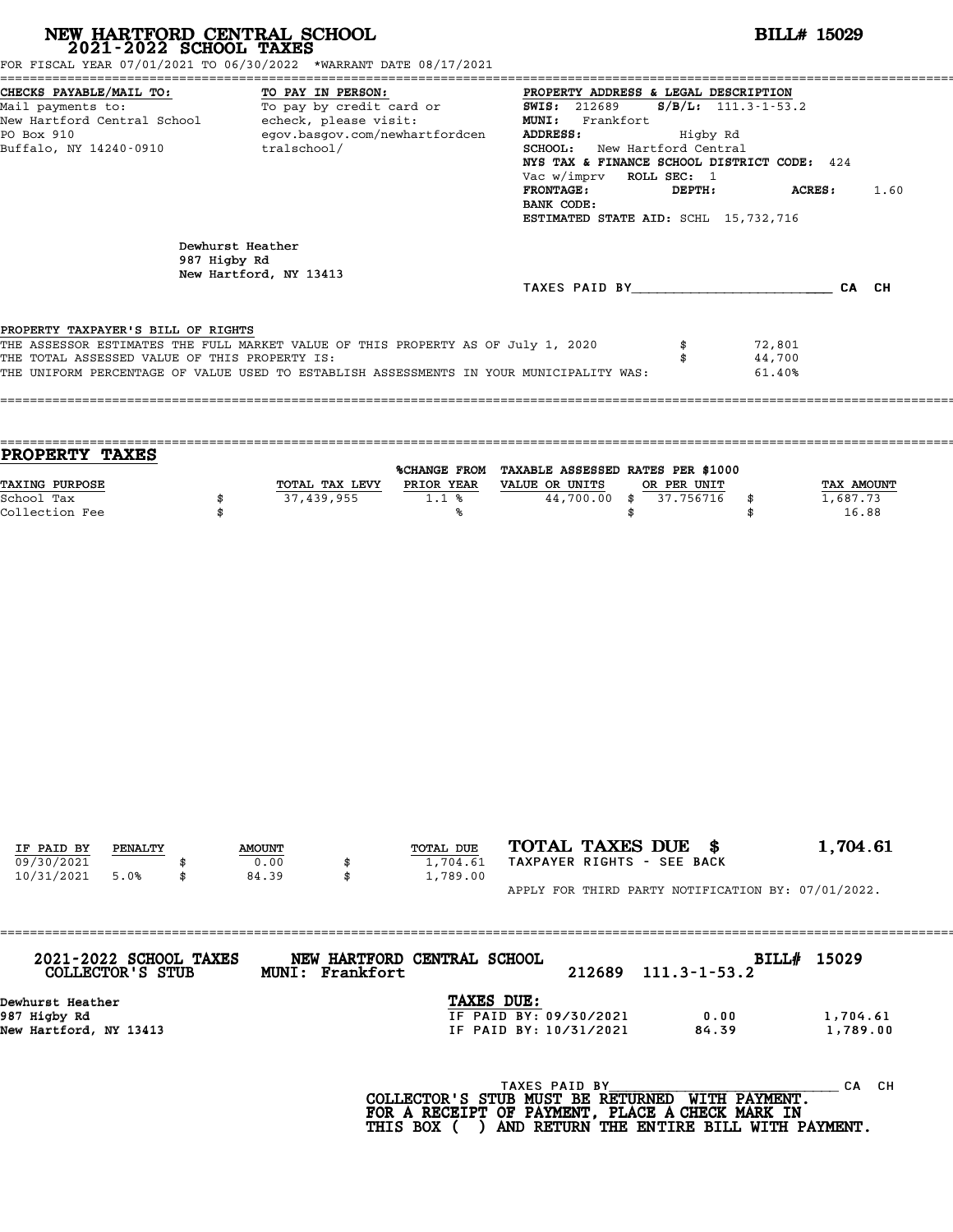| FOR FISCAL YEAR 07/01/2021 TO 06/30/2022 *WARRANT DATE 08/17/2021                                                                                                                                                                                                  | NEW HARTFORD CENTRAL SCHOOL 2021-2022 SCHOOL TAXES                      |                                   | <b>BILL# 15030</b>                                                                                                                                                                                                                                                                                                                                            |                                             |                             |                                 |  |
|--------------------------------------------------------------------------------------------------------------------------------------------------------------------------------------------------------------------------------------------------------------------|-------------------------------------------------------------------------|-----------------------------------|---------------------------------------------------------------------------------------------------------------------------------------------------------------------------------------------------------------------------------------------------------------------------------------------------------------------------------------------------------------|---------------------------------------------|-----------------------------|---------------------------------|--|
| CHECKS PAYABLE/MAIL TO:<br>TO PAY IN PERSON:<br>Mail payments to:<br>Mail payments to: To pay by credit card or<br>New Hartford Central School echeck, please visit:<br>egov.basgov.com/newhartfordcen<br>PO Box 910<br>Buffalo, NY 14240-0910<br>tralschool/      |                                                                         |                                   | PROPERTY ADDRESS & LEGAL DESCRIPTION<br><b>SWIS: 212689</b><br>$S/B/L$ : 111.3-1-55<br>MUNI: Frankfort<br>ADDRESS:<br>987 Higby Rd<br><b>SCHOOL:</b> New Hartford Central<br>NYS TAX & FINANCE SCHOOL DISTRICT CODE: 424<br>1 Family Res ROLL SEC: 1<br>FRONTAGE: 151.88 DEPTH:<br>200.00 ACRES:<br>.60<br>BANK CODE:<br>ESTIMATED STATE AID: SCHL 15,732,716 |                                             |                             |                                 |  |
|                                                                                                                                                                                                                                                                    | Dewhurst Heather<br>987 Higby Rd<br>New Hartford, NY 13413              |                                   |                                                                                                                                                                                                                                                                                                                                                               |                                             |                             |                                 |  |
| PROPERTY TAXPAYER'S BILL OF RIGHTS<br>THE ASSESSOR ESTIMATES THE FULL MARKET VALUE OF THIS PROPERTY AS OF July 1, 2020<br>THE TOTAL ASSESSED VALUE OF THIS PROPERTY IS:<br>THE UNIFORM PERCENTAGE OF VALUE USED TO ESTABLISH ASSESSMENTS IN YOUR MUNICIPALITY WAS: |                                                                         |                                   |                                                                                                                                                                                                                                                                                                                                                               | \$<br>\$                                    | 141,531<br>86,900<br>61.40% |                                 |  |
| EXEMPTION*<br>VALUE<br>19,350 SCHOOL<br>BAS STAR                                                                                                                                                                                                                   | TAX PURPOSE<br>FULL VALUE                                               | EXEMPTION<br>31,515               |                                                                                                                                                                                                                                                                                                                                                               | VALUE<br>TAX PURPOSE                        |                             | FULL VALUE                      |  |
| PROPERTY TAXES<br><b>TAXING PURPOSE</b><br>School Tax<br>Collection Fee                                                                                                                                                                                            | TOTAL TAX LEVY<br>37,439,955<br>\$<br>\$                                | PRIOR YEAR<br>1.1%<br>℁           | %CHANGE FROM TAXABLE ASSESSED RATES PER \$1000<br>VALUE OR UNITS                                                                                                                                                                                                                                                                                              | OR PER UNIT<br>86,900.00 \$ 37.756716<br>\$ | \$<br>\$                    | TAX AMOUNT<br>3,281.06<br>25.58 |  |
|                                                                                                                                                                                                                                                                    | * THIS YEAR'S STAR EXEMPTION BENEFIT CANNOT EXCEED LAST YEAR'S BENEFIT. |                                   | TOTAL SAVINGS DUE TO STAR: \$                                                                                                                                                                                                                                                                                                                                 |                                             |                             | 723.00                          |  |
| IF PAID BY<br>PENALTY<br>09/30/2021<br>5.0%<br>10/31/2021<br>\$                                                                                                                                                                                                    | <b>AMOUNT</b><br>0.00<br>\$<br>127.90<br>\$                             | TOTAL DUE<br>2,583.64<br>2,711.54 | TOTAL TAXES DUE \$<br>TAXPAYER RIGHTS - SEE BACK<br>APPLY FOR THIRD PARTY NOTIFICATION BY: 07/01/2022.                                                                                                                                                                                                                                                        |                                             |                             | 2,583.64                        |  |
| 2021-2022 SCHOOL TAXES<br>COLLECTOR'S STUB                                                                                                                                                                                                                         | NEW HARTFORD CENTRAL SCHOOL<br>MUNI: Frankfort                          |                                   |                                                                                                                                                                                                                                                                                                                                                               | 212689 111.3-1-55                           | BILL# 15030                 |                                 |  |
| Dewhurst Heather<br>987 Higby Rd<br>New Hartford, NY 13413                                                                                                                                                                                                         |                                                                         | TAXES DUE:                        | IF PAID BY: 09/30/2021<br>IF PAID BY: 10/31/2021                                                                                                                                                                                                                                                                                                              | 0.00<br>127.90                              |                             | 2,583.64<br>2,711.54            |  |
|                                                                                                                                                                                                                                                                    |                                                                         |                                   | TAXES PAID BY<br>COLLECTOR'S STUB MUST BE RETURNED WITH PAYMENT.<br>FOR A RECEIPT OF PAYMENT, PLACE A CHECK MARK IN<br>THIS BOX ( ) AND RETURN THE ENTIRE BILL WITH PAYMENT.                                                                                                                                                                                  |                                             |                             | CA CH                           |  |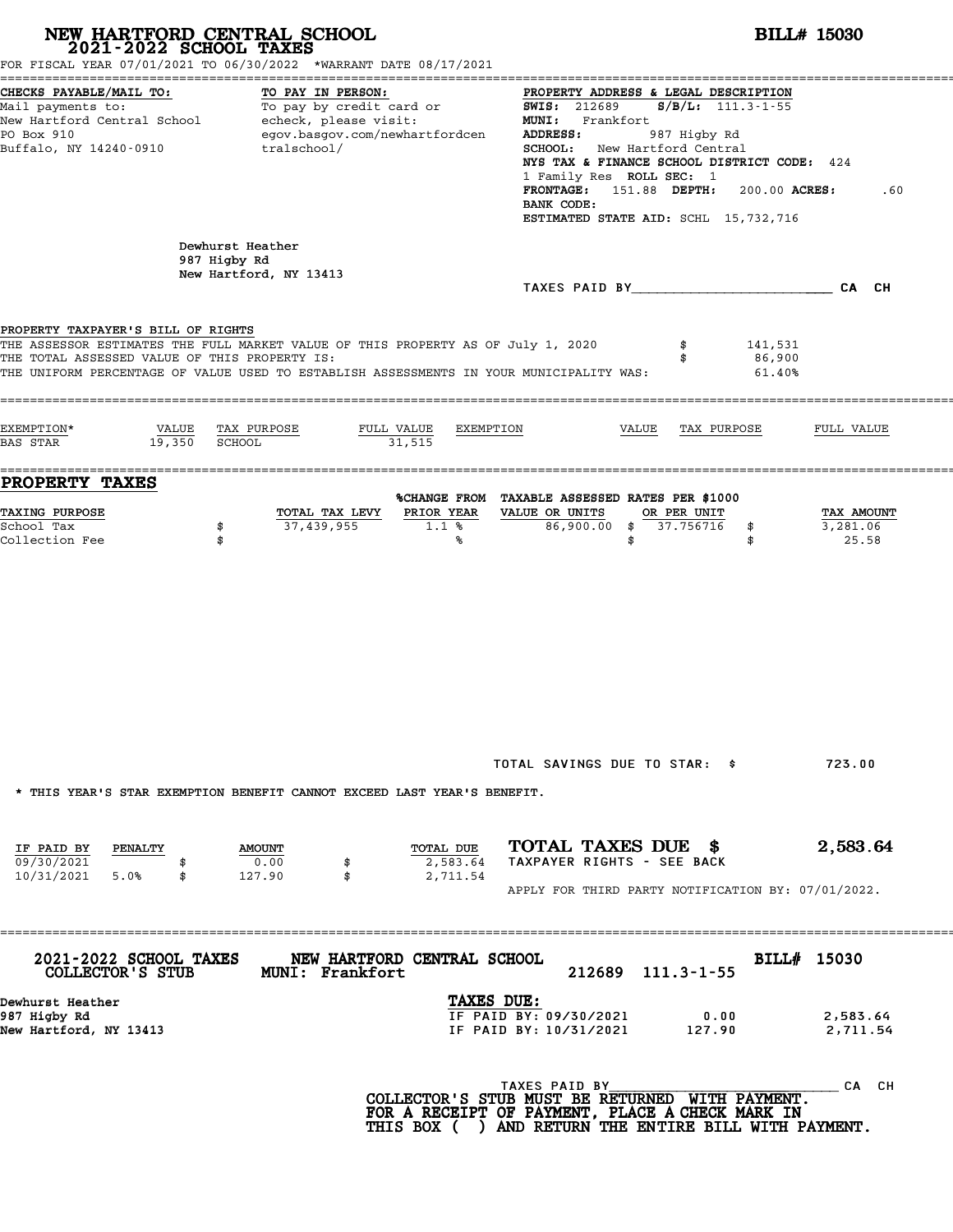| NEW HARTFORD CENTRAL SCHOOL 2021-2022 SCHOOL TAXES<br>FOR FISCAL YEAR 07/01/2021 TO 06/30/2022 *WARRANT DATE 08/17/2021                                                                                                                                                                                 |                                                                          |                                  |                                                       | <b>BILL# 15031</b>                                                                                            |                                                                                                                                                                  |                              |  |
|---------------------------------------------------------------------------------------------------------------------------------------------------------------------------------------------------------------------------------------------------------------------------------------------------------|--------------------------------------------------------------------------|----------------------------------|-------------------------------------------------------|---------------------------------------------------------------------------------------------------------------|------------------------------------------------------------------------------------------------------------------------------------------------------------------|------------------------------|--|
| CHECKS PAYABLE/MAIL TO:<br>CHECKS PAYABLE/MAIL TO: TO PAY IN PERSON: PROPERTY ADDRESS &<br>Mail payments to: To pay by credit card or SWIS: 212689<br>New Hartford Central School echeck, please visit: "ADDRESS &<br>New Hartford Central School echeck, pleas<br>PO Box 910<br>Buffalo, NY 14240-0910 |                                                                          | TO PAY IN PERSON:<br>tralschool/ | egov.basgov.com/newhartfordcen                        | ADDRESS:<br>SCHOOL: New Hartford Central<br>Rural vac>10 ROLL SEC: 1<br>FRONTAGE: 400.00 DEPTH:<br>BANK CODE: | PROPERTY ADDRESS & LEGAL DESCRIPTION<br>$S/B/L$ : 111.1-3-16<br>Wilson Rd<br>NYS TAX & FINANCE SCHOOL DISTRICT CODE: 424<br>ESTIMATED STATE AID: SCHL 15,732,716 | ACRES:<br>11.80              |  |
|                                                                                                                                                                                                                                                                                                         | Dilberto Joseph<br>Dilberto Tina<br>118 Wilson Rd<br>Frankfort, NY 13340 |                                  |                                                       | TAXES PAID BY CAN CH                                                                                          |                                                                                                                                                                  |                              |  |
| PROPERTY TAXPAYER'S BILL OF RIGHTS<br>THE ASSESSOR ESTIMATES THE FULL MARKET VALUE OF THIS PROPERTY AS OF July 1, 2020<br>THE TOTAL ASSESSED VALUE OF THIS PROPERTY IS:<br>THE UNIFORM PERCENTAGE OF VALUE USED TO ESTABLISH ASSESSMENTS IN YOUR MUNICIPALITY WAS:                                      |                                                                          |                                  |                                                       |                                                                                                               | \$<br>29,642<br>\$<br>18,200<br>61.40%                                                                                                                           |                              |  |
| PROPERTY TAXES                                                                                                                                                                                                                                                                                          |                                                                          |                                  |                                                       |                                                                                                               |                                                                                                                                                                  |                              |  |
| TAXING PURPOSE<br>School Tax<br>Collection Fee                                                                                                                                                                                                                                                          | \$<br>\$                                                                 | 37,439,955                       | TOTAL TAX LEVY PRIOR YEAR VALUE OR UNITS<br>1.1%<br>℁ | %CHANGE FROM TAXABLE ASSESSED RATES PER \$1000<br>$18,200.00 \quad $37.756716$<br>\$                          | OR PER UNIT<br>\$<br>\$                                                                                                                                          | TAX AMOUNT<br>687.17<br>6.87 |  |
| IF PAID BY<br>PENALTY                                                                                                                                                                                                                                                                                   |                                                                          | <b>AMOUNT</b>                    | TOTAL DUE                                             | TOTAL TAXES DUE \$                                                                                            |                                                                                                                                                                  | 694.04                       |  |
| 09/30/2021<br>10/31/2021<br>5.0%                                                                                                                                                                                                                                                                        |                                                                          | 0.00<br>34.36<br>\$              | 694.04<br>728.40                                      | TAXPAYER RIGHTS - SEE BACK<br>APPLY FOR THIRD PARTY NOTIFICATION BY: 07/01/2022.                              |                                                                                                                                                                  |                              |  |
| 2021-2022 SCHOOL TAXES<br>COLLECTOR'S STUB                                                                                                                                                                                                                                                              |                                                                          | MUNI: Frankfort                  | NEW HARTFORD CENTRAL SCHOOL                           | 212689                                                                                                        | $111.1 - 3 - 16$                                                                                                                                                 | BILL# 15031                  |  |
| Dilberto Joseph<br>Dilberto Tina<br>118 Wilson Rd<br>Frankfort, NY 13340                                                                                                                                                                                                                                |                                                                          |                                  | TAXES DUE:                                            | IF PAID BY: 09/30/2021<br>IF PAID BY: 10/31/2021                                                              | 0.00<br>34.36                                                                                                                                                    | 694.04<br>728.40             |  |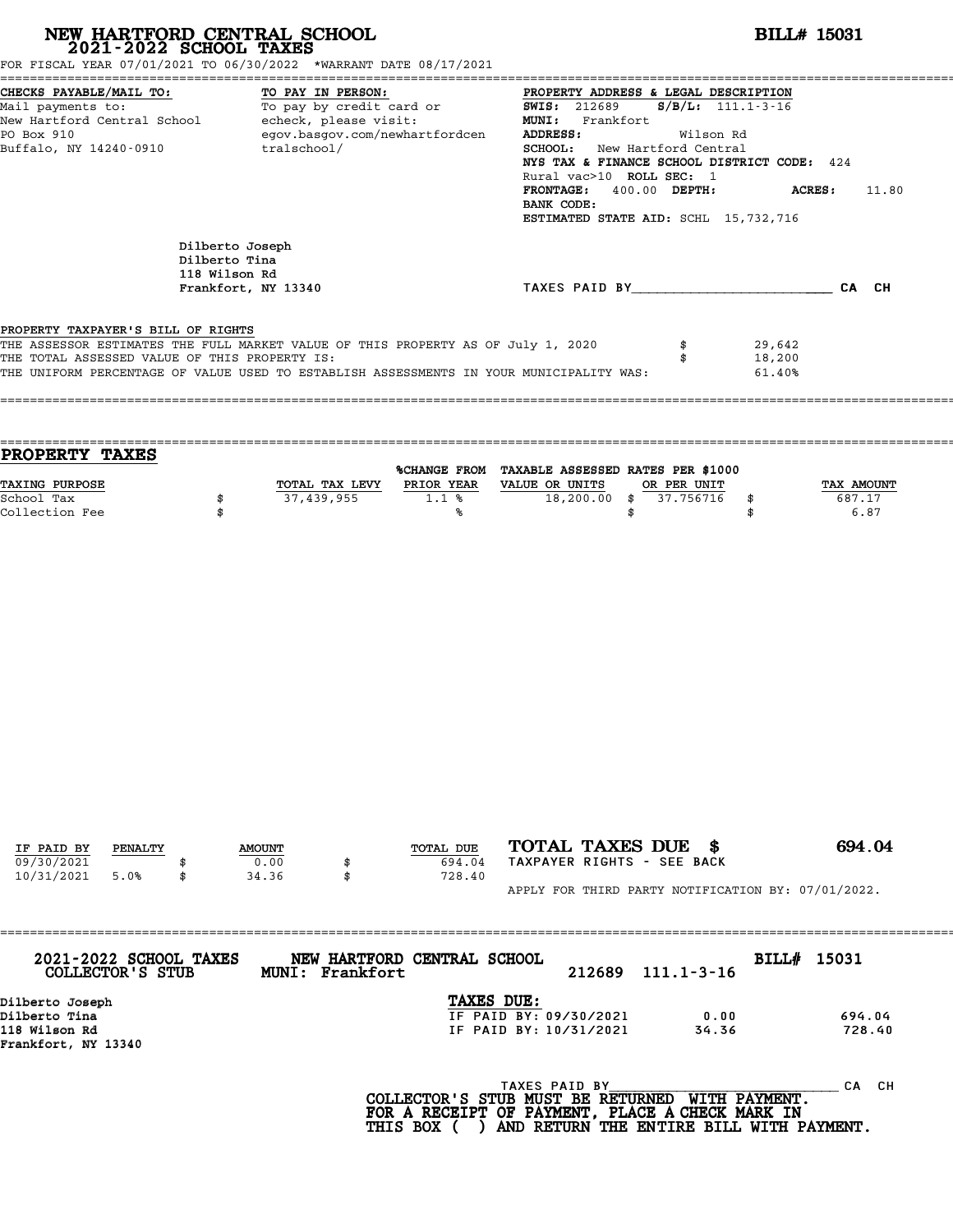| NEW HARTFORD CENTRAL SCHOOL 2021-2022 SCHOOL TAXES                                  | FOR FISCAL YEAR 07/01/2021 TO 06/30/2022 *WARRANT DATE 08/17/2021                                                                                                                          | <b>BILL# 15032</b>                                                                                                                                                                                                                                                                                                                       |                                 |  |  |  |
|-------------------------------------------------------------------------------------|--------------------------------------------------------------------------------------------------------------------------------------------------------------------------------------------|------------------------------------------------------------------------------------------------------------------------------------------------------------------------------------------------------------------------------------------------------------------------------------------------------------------------------------------|---------------------------------|--|--|--|
| CHECKS PAYABLE/MAIL TO:<br>PO Box 910<br>Buffalo, NY 14240-0910                     | TO PAY IN PERSON:<br>Mail payments to:<br>Mail payments to: To pay by credit card or<br>New Hartford Central School echeck, please visit:<br>egov.basgov.com/newhartfordcen<br>tralschool/ | PROPERTY ADDRESS & LEGAL DESCRIPTION<br>$S/B/L$ : 111.1-3-18.1<br><b>SWIS:</b> 212689<br>MUNI: Frankfort<br>ADDRESS:<br>188 Wilson Rd<br><b>SCHOOL:</b> New Hartford Central<br>NYS TAX & FINANCE SCHOOL DISTRICT CODE: 424<br>1 Family Res ROLL SEC: 1<br>FRONTAGE: 215.00 DEPTH:<br>BANK CODE:<br>ESTIMATED STATE AID: SCHL 15,732,716 | 8.20<br><b>ACRES :</b>          |  |  |  |
|                                                                                     | Dilberto Joseph<br>Dilberto Tina<br>188 Wilson Rd<br>Frankfort, NY 13340                                                                                                                   | TAXES PAID BY CAN CHE CAN CH                                                                                                                                                                                                                                                                                                             |                                 |  |  |  |
| PROPERTY TAXPAYER'S BILL OF RIGHTS<br>THE TOTAL ASSESSED VALUE OF THIS PROPERTY IS: | THE ASSESSOR ESTIMATES THE FULL MARKET VALUE OF THIS PROPERTY AS OF July 1, 2020<br>THE UNIFORM PERCENTAGE OF VALUE USED TO ESTABLISH ASSESSMENTS IN YOUR MUNICIPALITY WAS:                | 251,303<br>\$<br>154,300<br>\$<br>$61.40\%$                                                                                                                                                                                                                                                                                              |                                 |  |  |  |
| EXEMPTION*<br>VALUE<br>19,350 SCHOOL<br>BAS STAR                                    | TAX PURPOSE<br>FULL VALUE<br>EXEMPTION<br>31,515                                                                                                                                           | VALUE<br>TAX PURPOSE                                                                                                                                                                                                                                                                                                                     | FULL VALUE                      |  |  |  |
| <b>PROPERTY TAXES</b><br>TAXING PURPOSE<br>School Tax<br>Collection Fee             | PRIOR YEAR<br>TOTAL TAX LEVY<br>37,439,955<br>\$<br>$1.1$ %<br>\$<br>℁                                                                                                                     | %CHANGE FROM TAXABLE ASSESSED RATES PER \$1000<br>VALUE OR UNITS<br>OR PER UNIT<br>154,300.00 \$ 37.756716<br>\$<br>\$<br>\$                                                                                                                                                                                                             | TAX AMOUNT<br>5,825.86<br>51.03 |  |  |  |
|                                                                                     | * THIS YEAR'S STAR EXEMPTION BENEFIT CANNOT EXCEED LAST YEAR'S BENEFIT.                                                                                                                    | TOTAL SAVINGS DUE TO STAR: \$                                                                                                                                                                                                                                                                                                            | 723.00                          |  |  |  |
| IF PAID BY<br><b>PENALTY</b><br>09/30/2021<br>10/31/2021 5.0%<br>\$                 | TOTAL DUE<br><b>AMOUNT</b><br>0.00<br>5,153.89<br>\$<br>255.14<br>\$<br>5,409.03                                                                                                           | TOTAL TAXES DUE \$<br>TAXPAYER RIGHTS - SEE BACK<br>APPLY FOR THIRD PARTY NOTIFICATION BY: 07/01/2022.                                                                                                                                                                                                                                   | 5,153.89                        |  |  |  |
| 2021-2022 SCHOOL TAXES<br>COLLECTOR'S STUB                                          | ================<br>NEW HARTFORD CENTRAL SCHOOL<br><b>MUNI: Frankfort</b>                                                                                                                  | BILL# 15032<br>212689 111.1-3-18.1                                                                                                                                                                                                                                                                                                       |                                 |  |  |  |
| Dilberto Joseph<br>Dilberto Tina<br>188 Wilson Rd<br>Frankfort, NY 13340            | TAXES DUE:                                                                                                                                                                                 | IF PAID BY: 09/30/2021<br>0.00<br>IF PAID BY: 10/31/2021<br>255.14                                                                                                                                                                                                                                                                       | 5,153.89<br>5,409.03            |  |  |  |
|                                                                                     |                                                                                                                                                                                            | TAXES PAID BY<br>COLLECTOR'S STUB MUST BE RETURNED WITH PAYMENT.<br>FOR A RECEIPT OF PAYMENT, PLACE A CHECK MARK IN<br>THIS BOX ( ) AND RETURN THE ENTIRE BILL WITH PAYMENT.                                                                                                                                                             | CA CH                           |  |  |  |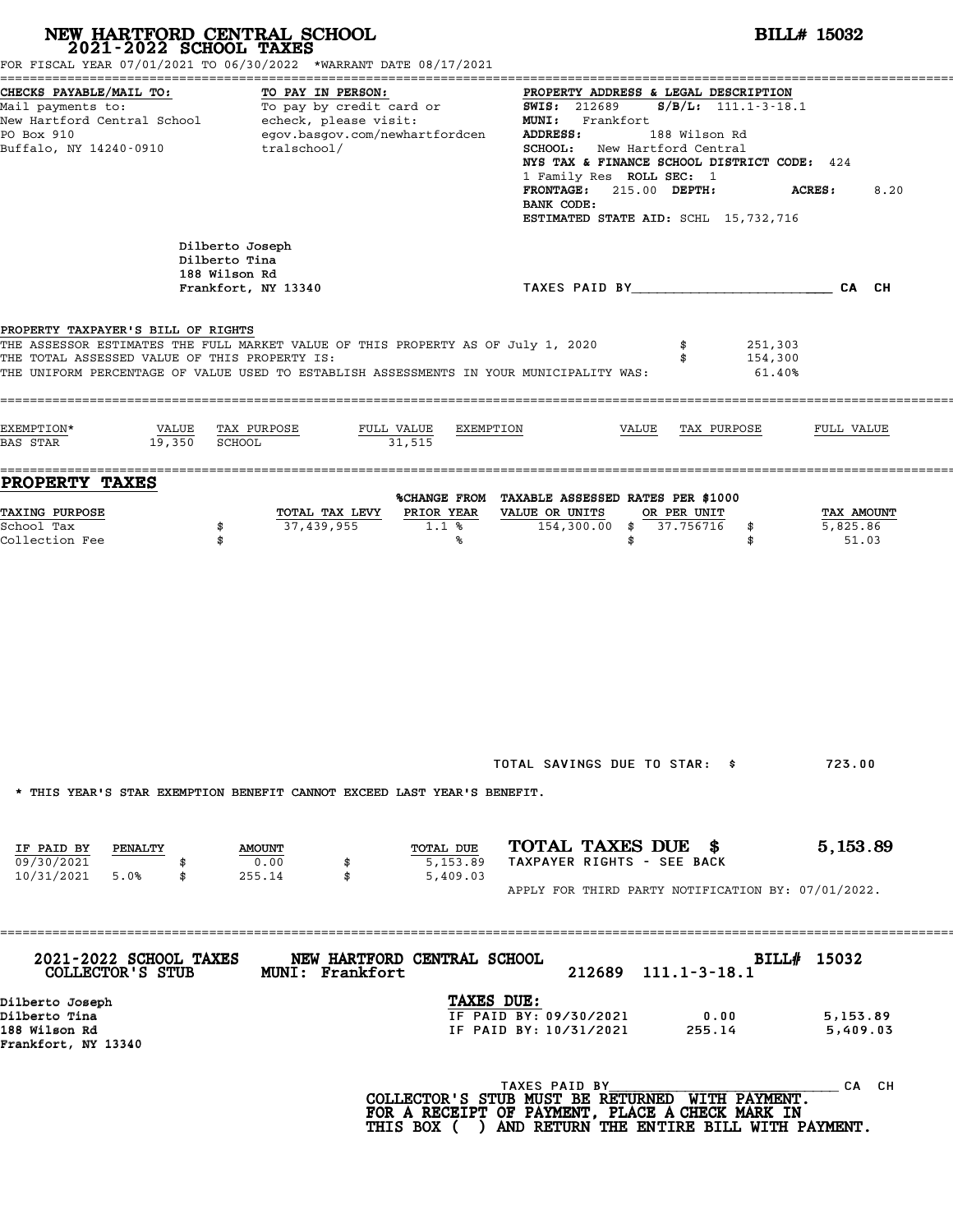# **NEW HARTFORD CENTRAL SCHOOL**<br>
2021-2022 SCHOOL TAXES<br>
FOR FISCAL YEAR 07/01/2021 TO 06/30/2022 \*WARRANT DATE 08/17/2021<br> **2021-2022** TO 06/30/2022 \*WARRANT DATE 08/17/2021

|                                                                                                                                                                                                                                                                    | FOR FISCAL YEAR 07/01/2021 TO 06/30/2022 *WARRANT DATE 08/17/2021                                                       |                                                                                                                                                                                                                                                                                                                                                                     |                                     |
|--------------------------------------------------------------------------------------------------------------------------------------------------------------------------------------------------------------------------------------------------------------------|-------------------------------------------------------------------------------------------------------------------------|---------------------------------------------------------------------------------------------------------------------------------------------------------------------------------------------------------------------------------------------------------------------------------------------------------------------------------------------------------------------|-------------------------------------|
| CHECKS PAYABLE/MAIL TO:<br>Mail payments to:<br>New Hartford Central School<br>PO Box 910<br>Buffalo, NY 14240-0910                                                                                                                                                | TO PAY IN PERSON:<br>To pay by credit card or<br>echeck, please visit:<br>egov.basgov.com/newhartfordcen<br>tralschool/ | PROPERTY ADDRESS & LEGAL DESCRIPTION<br><b>SWIS:</b> 212689<br>$S/B/L$ : 111.37-1-4<br>MUNI: Frankfort<br>ADDRESS:<br>123 Harts Dr<br><b>SCHOOL:</b><br>New Hartford Central<br>NYS TAX & FINANCE SCHOOL DISTRICT CODE: 424<br>1 Family Res ROLL SEC: 1<br><b>FRONTAGE:</b><br>160.00 DEPTH:<br>165.00 ACRES:<br>BANK CODE:<br>ESTIMATED STATE AID: SCHL 15,732,716 |                                     |
| Drake James S<br>Drake Susan M<br>123 Harts Dr                                                                                                                                                                                                                     | New Hartford, NY 13413                                                                                                  | TAXES PAID BY TAND AND TAXES PAID BY                                                                                                                                                                                                                                                                                                                                | CA CH                               |
| PROPERTY TAXPAYER'S BILL OF RIGHTS<br>THE ASSESSOR ESTIMATES THE FULL MARKET VALUE OF THIS PROPERTY AS OF July 1, 2020<br>THE TOTAL ASSESSED VALUE OF THIS PROPERTY IS:<br>THE UNIFORM PERCENTAGE OF VALUE USED TO ESTABLISH ASSESSMENTS IN YOUR MUNICIPALITY WAS: |                                                                                                                         | 179,153<br>110,000<br>61.40%                                                                                                                                                                                                                                                                                                                                        |                                     |
| EXEMPTION*<br>VALUE<br>19,350<br>BAS STAR<br><b>SCHOOL</b>                                                                                                                                                                                                         | TAX PURPOSE<br>FULL VALUE<br>EXEMPTION<br>31,515                                                                        | VALUE<br>TAX PURPOSE                                                                                                                                                                                                                                                                                                                                                | FULL VALUE                          |
| <b>PROPERTY TAXES</b><br>TAXING PURPOSE<br>School Tax<br>\$<br>Collection Fee<br>\$                                                                                                                                                                                | TOTAL TAX LEVY<br>PRIOR YEAR<br>37,439,955<br>1.1%<br>℁                                                                 | %CHANGE FROM TAXABLE ASSESSED RATES PER \$1000<br>VALUE OR UNITS<br>OR PER UNIT<br>110,000.00<br>37.756716<br>\$<br>\$<br>\$<br>\$                                                                                                                                                                                                                                  | TAX AMOUNT<br>4,153.24<br>34.30     |
|                                                                                                                                                                                                                                                                    | * THIS YEAR'S STAR EXEMPTION BENEFIT CANNOT EXCEED LAST YEAR'S BENEFIT.                                                 | TOTAL SAVINGS DUE TO STAR: \$                                                                                                                                                                                                                                                                                                                                       | 723.00                              |
| IF PAID BY<br>PENALTY<br>09/30/2021<br>$10/31/2021$ 5.0%<br>\$                                                                                                                                                                                                     | TOTAL DUE<br><b>AMOUNT</b><br>0.00<br>\$<br>3,464.54<br>\$<br>171.51<br>3,636.05                                        | TOTAL TAXES DUE \$<br>TAXPAYER RIGHTS - SEE BACK<br>APPLY FOR THIRD PARTY NOTIFICATION BY: 07/01/2022.                                                                                                                                                                                                                                                              | 3,464.54                            |
| 2021-2022 SCHOOL TAXES<br>COLLECTOR'S STUB<br>Drake James S<br>Drake Susan M<br>123 Harts Dr                                                                                                                                                                       | ===================================<br>NEW HARTFORD CENTRAL SCHOOL<br><b>MUNI: Frankfort</b><br>TAXES DUE:              | 212689 111.37-1-4<br>IF PAID BY: 09/30/2021<br>0.00<br>IF PAID BY: 10/31/2021<br>171.51                                                                                                                                                                                                                                                                             | BILL# 15033<br>3,464.54<br>3,636.05 |
| New Hartford, NY 13413                                                                                                                                                                                                                                             |                                                                                                                         | TAXES PAID BY<br>COLLECTOR'S STUB MUST BE RETURNED WITH PAYMENT.<br>FOR A RECEIPT OF PAYMENT, PLACE A CHECK MARK IN<br>THIS BOX ( ) AND RETURN THE ENTIRE BILL WITH PAYMENT.                                                                                                                                                                                        | $\overline{\phantom{a}}$ CA CH      |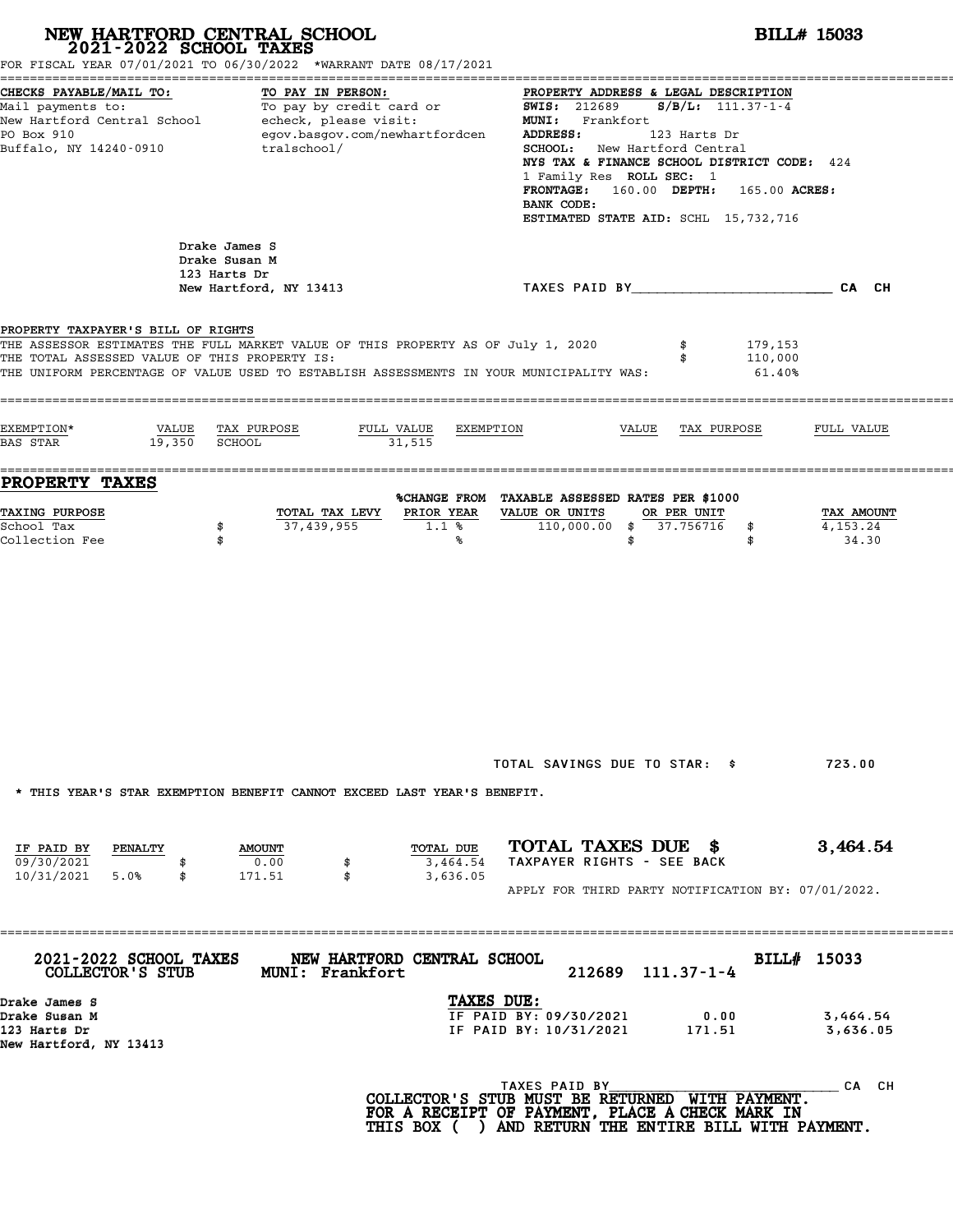| 2021-2022 SCHOOL TAXES                                                              | NEW HARTFORD CENTRAL SCHOOL<br>FOR FISCAL YEAR 07/01/2021 TO 06/30/2022 *WARRANT DATE 08/17/2021                                                                            |                                                                                                                                                             | <b>BILL# 15034</b>                                                                                                                                                                                                                                                                                                                                                                                                                                                                                                                     |                                                |                             |                                 |  |  |
|-------------------------------------------------------------------------------------|-----------------------------------------------------------------------------------------------------------------------------------------------------------------------------|-------------------------------------------------------------------------------------------------------------------------------------------------------------|----------------------------------------------------------------------------------------------------------------------------------------------------------------------------------------------------------------------------------------------------------------------------------------------------------------------------------------------------------------------------------------------------------------------------------------------------------------------------------------------------------------------------------------|------------------------------------------------|-----------------------------|---------------------------------|--|--|
| CHECKS PAYABLE/MAIL TO:<br>PO Box 910<br>Buffalo, NY 14240-0910                     | TO PAY IN PERSON:<br>egov.basgov.com/newhartfordcen<br>tralschool/                                                                                                          |                                                                                                                                                             | PROPERTY ADDRESS & LEGAL DESCRIPTION<br>Nail payments to:<br>Mail payments to:<br>New Hartford Central School echeck, please visit: WERE MORE 212689 S/B/L: 111.37-1-20<br>New Hartford Central School echeck, please visit: Frankfort<br>MUNI: Frankfort<br>MUNI: Frankfort<br>MU<br><b>ADDRESS:</b><br>130 Harts Dr<br><b>SCHOOL:</b> New Hartford Central<br>NYS TAX & FINANCE SCHOOL DISTRICT CODE: 424<br>1 Family Res ROLL SEC: 1<br>FRONTAGE: 131.19 DEPTH: 163.10 ACRES:<br>BANK CODE:<br>ESTIMATED STATE AID: SCHL 15,732,716 |                                                |                             |                                 |  |  |
|                                                                                     | Drake John E<br>130 Harts Dr<br>New Hartford, NY 13413                                                                                                                      |                                                                                                                                                             | TAXES PAID BY CA CH                                                                                                                                                                                                                                                                                                                                                                                                                                                                                                                    |                                                |                             |                                 |  |  |
| PROPERTY TAXPAYER'S BILL OF RIGHTS<br>THE TOTAL ASSESSED VALUE OF THIS PROPERTY IS: | THE ASSESSOR ESTIMATES THE FULL MARKET VALUE OF THIS PROPERTY AS OF July 1, 2020<br>THE UNIFORM PERCENTAGE OF VALUE USED TO ESTABLISH ASSESSMENTS IN YOUR MUNICIPALITY WAS: |                                                                                                                                                             |                                                                                                                                                                                                                                                                                                                                                                                                                                                                                                                                        |                                                | 138,274<br>84,900<br>61.40% |                                 |  |  |
| EXEMPTION*<br>BAS STAR 19,350 SCHOOL                                                | VALUE TAX PURPOSE<br>FULL VALUE<br>31,515                                                                                                                                   | EXEMPTION                                                                                                                                                   |                                                                                                                                                                                                                                                                                                                                                                                                                                                                                                                                        | VALUE TAX PURPOSE                              |                             | FULL VALUE                      |  |  |
| <b>PROPERTY TAXES</b><br><b>TAXING PURPOSE</b><br>School Tax<br>Collection Fee      | TOTAL TAX LEVY<br>37,439,955<br>\$<br>\$                                                                                                                                    | %CHANGE FROM TAXABLE ASSESSED RATES PER \$1000<br>PRIOR YEAR<br>1.1%<br>℁                                                                                   | VALUE OR UNITS                                                                                                                                                                                                                                                                                                                                                                                                                                                                                                                         | OR PER UNIT<br>84,900.00 \$ 37.756716 \$<br>\$ | \$                          | TAX AMOUNT<br>3,205.55<br>24.83 |  |  |
|                                                                                     | * THIS YEAR'S STAR EXEMPTION BENEFIT CANNOT EXCEED LAST YEAR'S BENEFIT.                                                                                                     |                                                                                                                                                             | TOTAL SAVINGS DUE TO STAR: \$ 723.00                                                                                                                                                                                                                                                                                                                                                                                                                                                                                                   |                                                |                             |                                 |  |  |
| IF PAID BY PENALTY<br>09/30/2021<br>10/31/2021 5.0%<br>\$                           | <b>AMOUNT</b><br>0.00<br>\$<br>124.13<br>\$                                                                                                                                 | TOTAL DUE<br>2,507.38<br>2,631.51                                                                                                                           | TOTAL TAXES DUE \$<br>TAXPAYER RIGHTS - SEE BACK<br>APPLY FOR THIRD PARTY NOTIFICATION BY: 07/01/2022.                                                                                                                                                                                                                                                                                                                                                                                                                                 |                                                |                             | 2,507.38                        |  |  |
| <b>2021-2022 SCHOOL TAXES</b><br>COLLECTOR'S STUB                                   | NEW HARTFORD CENTRAL SCHOOL<br><b>MUNI: Frankfort</b>                                                                                                                       |                                                                                                                                                             |                                                                                                                                                                                                                                                                                                                                                                                                                                                                                                                                        | 212689 111.37-1-20                             |                             | BILL# 15034                     |  |  |
| Drake John E<br>130 Harts Dr<br>New Hartford, NY 13413                              |                                                                                                                                                                             | TAXES DUE:                                                                                                                                                  | IF PAID BY: 09/30/2021<br>IF PAID BY: 10/31/2021 124.13                                                                                                                                                                                                                                                                                                                                                                                                                                                                                |                                                | 0.00                        | 2,507.38<br>2,631.51            |  |  |
|                                                                                     |                                                                                                                                                                             | COLLECTOR'S STUB MUST BE RETURNED WITH PAYMENT.<br>FOR A RECEIPT OF PAYMENT, PLACE A CHECK MARK IN<br>THIS BOX ( ) AND RETURN THE ENTIRE BILL WITH PAYMENT. | TAXES PAID BY                                                                                                                                                                                                                                                                                                                                                                                                                                                                                                                          |                                                |                             | _ CA CH                         |  |  |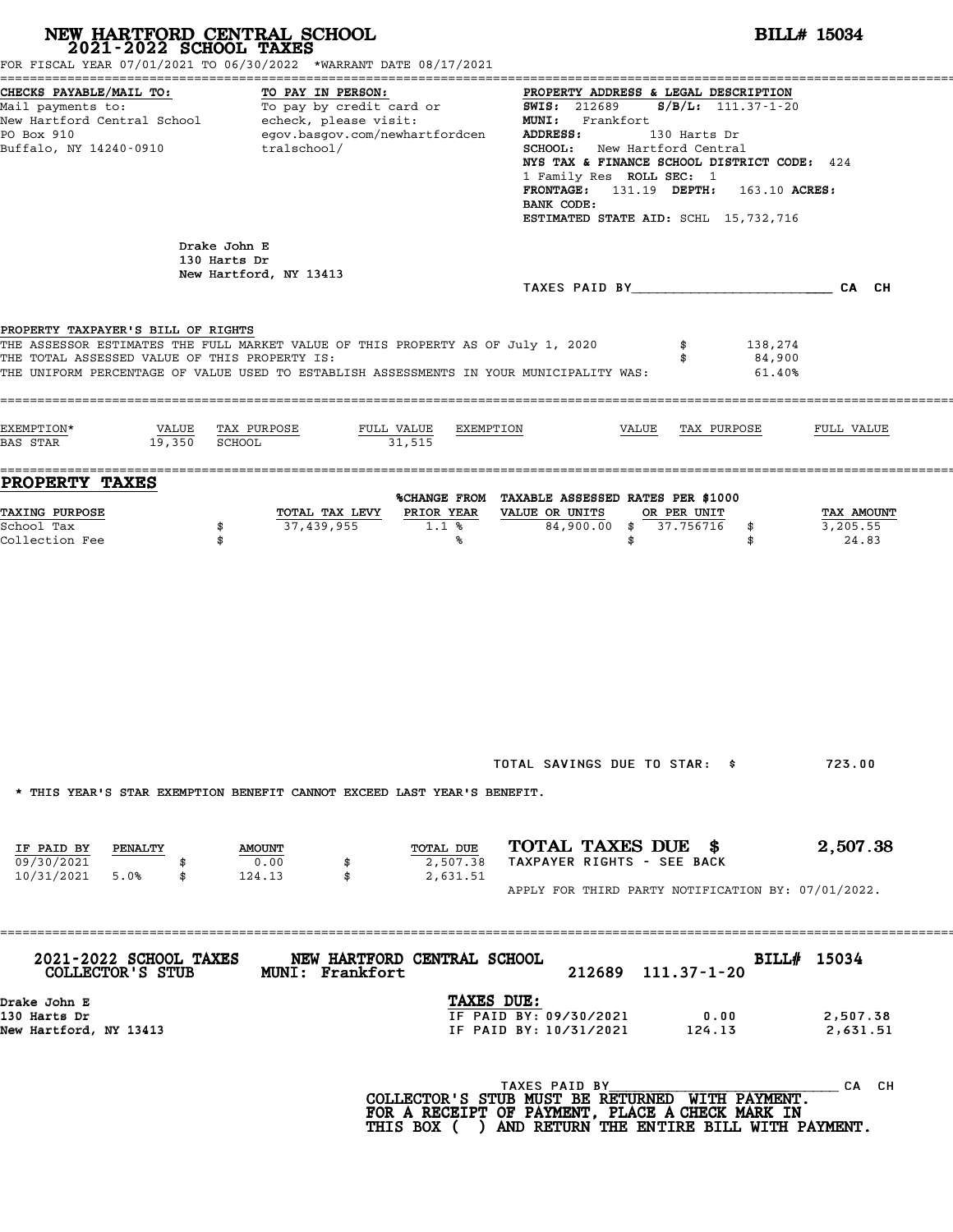| FOR FISCAL YEAR 07/01/2021 TO 06/30/2022 *WARRANT DATE 08/17/2021                                                   |                 | NEW HARTFORD CENTRAL SCHOOL 2021-2022 SCHOOL TAXES                                                                      |                           |                                                                                                                                                                                                                                                                                                                                                                            |       |                          |                              | <b>BILL# 15035</b>     |  |
|---------------------------------------------------------------------------------------------------------------------|-----------------|-------------------------------------------------------------------------------------------------------------------------|---------------------------|----------------------------------------------------------------------------------------------------------------------------------------------------------------------------------------------------------------------------------------------------------------------------------------------------------------------------------------------------------------------------|-------|--------------------------|------------------------------|------------------------|--|
| CHECKS PAYABLE/MAIL TO:<br>Mail payments to:<br>New Hartford Central School<br>PO Box 910<br>Buffalo, NY 14240-0910 |                 | TO PAY IN PERSON:<br>To pay by credit card or<br>echeck, please visit:<br>egov.basgov.com/newhartfordcen<br>tralschool/ |                           | PROPERTY ADDRESS & LEGAL DESCRIPTION<br><b>SWIS: 212689</b><br>$S/B/L: 111.3-1-51.5$<br>MUNI: Frankfort<br><b>ADDRESS:</b><br>2618 Graffenburg Rd<br><b>SCHOOL:</b> New Hartford Central<br>NYS TAX & FINANCE SCHOOL DISTRICT CODE: 424<br>ROLL SEC: 1<br>Rural res<br>FRONTAGE: 232.50 DEPTH:<br><b>ACRES:</b> 1.30<br>BANK CODE:<br>ESTIMATED STATE AID: SCHL 15,732,716 |       |                          |                              |                        |  |
|                                                                                                                     |                 | Eisenhut Clifford C<br>Eisenhut Allison M<br>2618 Graffenburg Rd<br>New Hartford, NY 13413                              |                           |                                                                                                                                                                                                                                                                                                                                                                            |       |                          | TAXES PAID BY CALCH          |                        |  |
| PROPERTY TAXPAYER'S BILL OF RIGHTS<br>THE TOTAL ASSESSED VALUE OF THIS PROPERTY IS:                                 |                 |                                                                                                                         |                           | THE ASSESSOR ESTIMATES THE FULL MARKET VALUE OF THIS PROPERTY AS OF July 1, 2020<br>THE UNIFORM PERCENTAGE OF VALUE USED TO ESTABLISH ASSESSMENTS IN YOUR MUNICIPALITY WAS:                                                                                                                                                                                                |       |                          | 276,873<br>170,000<br>61.40% |                        |  |
| EXEMPTION*<br>STAR Check                                                                                            | VALUE<br>19,350 | TAX PURPOSE                                                                                                             | FULL VALUE<br>31.515      | EXEMPTION                                                                                                                                                                                                                                                                                                                                                                  | VALUE | TAX PURPOSE              |                              | FULL VALUE             |  |
| <b>PROPERTY TAXES</b><br>TAXING PURPOSE<br>School Tax                                                               |                 | TOTAL TAX LEVY<br>37,439,955<br>\$                                                                                      | <b>PRIOR YEAR</b><br>1.1% | %CHANGE FROM TAXABLE ASSESSED RATES PER \$1000<br>VALUE OR UNITS<br>170,000.00                                                                                                                                                                                                                                                                                             | \$    | OR PER UNIT<br>37.756716 | \$                           | TAX AMOUNT<br>6,418.64 |  |

|            |         |               |                                                                         | Any overpayment or underpayment can be reconciled on your next tax return or STAR credit check. |                                                    |
|------------|---------|---------------|-------------------------------------------------------------------------|-------------------------------------------------------------------------------------------------|----------------------------------------------------|
|            |         |               | * THIS YEAR'S STAR EXEMPTION BENEFIT CANNOT EXCEED LAST YEAR'S BENEFIT. |                                                                                                 |                                                    |
| IF PAID BY | PENALTY | <b>AMOUNT</b> | TOTAL DUE                                                               | TOTAL TAXES DUE \$                                                                              | 6,482.83                                           |
| 09/30/2021 |         | 0.00          | 6,482.83                                                                | TAXPAYER RIGHTS - SEE BACK                                                                      |                                                    |
| 10/31/2021 | 5.0%    | \$<br>320.93  | \$<br>6,803.76                                                          |                                                                                                 |                                                    |
|            |         |               |                                                                         |                                                                                                 | APPLY FOR THIRD PARTY NOTIFICATION BY: 07/01/2022. |

| 2021-2022 SCHOOL TAXES<br>COLLECTOR'S STUB | MUNI: Frankfort | NEW HARTFORD CENTRAL SCHOOL | 212689 | $111.3 - 1 - 51.5$ | BILL# 15035 |
|--------------------------------------------|-----------------|-----------------------------|--------|--------------------|-------------|
| Eisenhut Clifford C                        |                 | TAXES DUE:                  |        |                    |             |
| Eisenhut Allison M                         |                 | IF PAID BY: 09/30/2021      |        | 0.00               | 6,482.83    |
| 2618 Graffenburg Rd                        |                 | IF PAID BY: 10/31/2021      |        | 320.93             | 6,803.76    |
| New Hartford, NY 13413                     |                 |                             |        |                    |             |
|                                            |                 | TAXES PAID BY               |        |                    | CH.<br>CА   |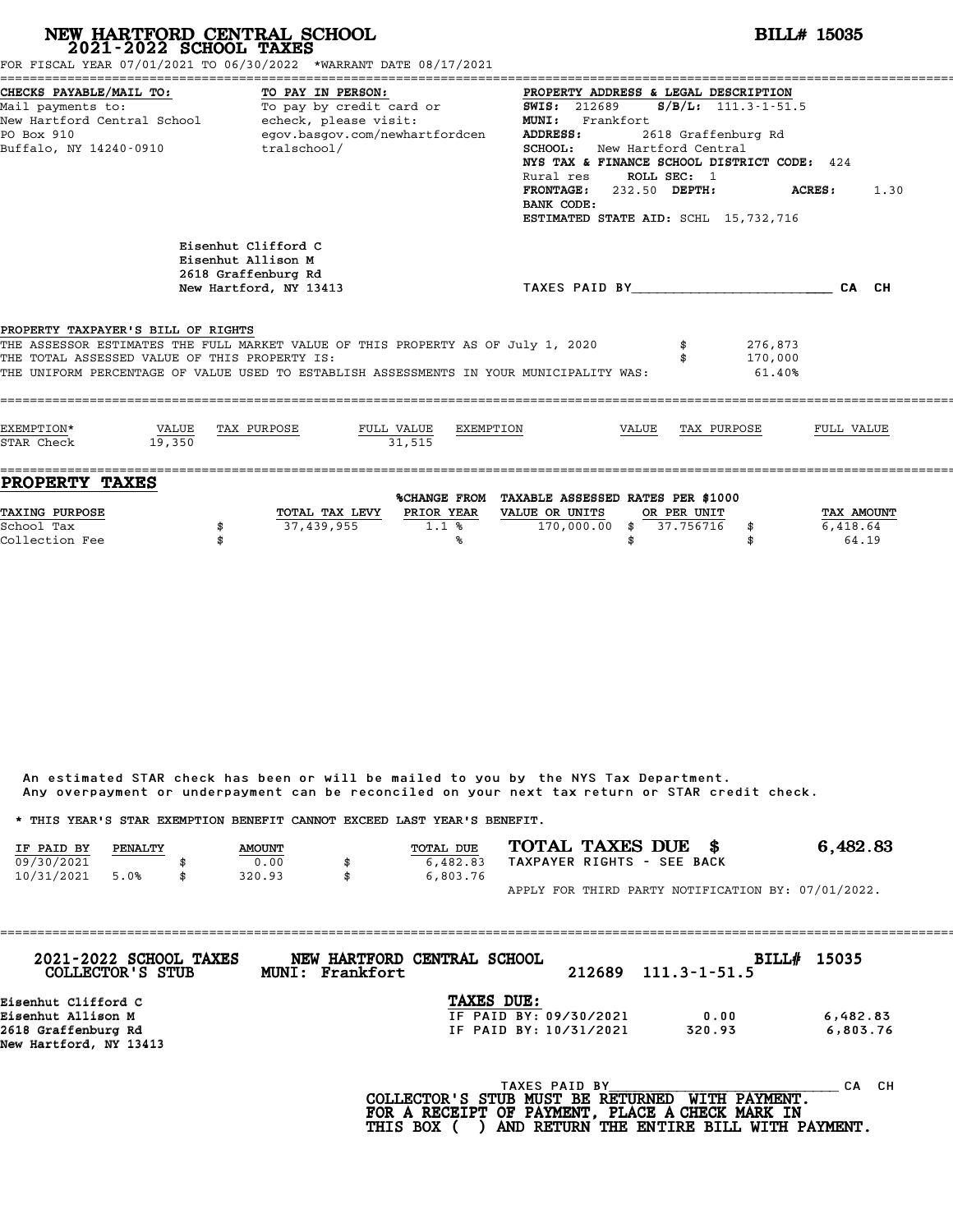| NEW HARTFORD CENTRAL SCHOOL 2021-2022 SCHOOL TAXES                                       | FOR FISCAL YEAR 07/01/2021 TO 06/30/2022 *WARRANT DATE 08/17/2021                                                                                                           |                                                                                                                                                                                                                                                                                                                                                | <b>BILL# 15036</b>              |
|------------------------------------------------------------------------------------------|-----------------------------------------------------------------------------------------------------------------------------------------------------------------------------|------------------------------------------------------------------------------------------------------------------------------------------------------------------------------------------------------------------------------------------------------------------------------------------------------------------------------------------------|---------------------------------|
| CHECKS PAYABLE/MAIL TO:<br>PO Box 910<br>Buffalo, NY 14240-0910                          | TO PAY IN PERSON:<br>Mail payments to: To pay by credit card or<br>New Hartford Central School echeck, please visit:<br>egov.basgov.com/newhartfordcen<br>tralschool/       | PROPERTY ADDRESS & LEGAL DESCRIPTION<br><b>SWIS: 212689</b><br>$S/B/L: 111.3-1-22$<br>MUNI: Frankfort<br>ADDRESS:<br>2470 Graffenburg Rd<br>SCHOOL: New Hartford Central<br>NYS TAX & FINANCE SCHOOL DISTRICT CODE: 424<br>1 Family Res ROLL SEC: 1<br><b>FRONTAGE:</b><br>DEPTH:<br>822<br>BANK CODE:<br>ESTIMATED STATE AID: SCHL 15,732,716 | ACRES :<br>1.00                 |
|                                                                                          | Faulkner David H<br>Faulkner Christie L<br>2470 Graffenburg Rd<br>New Hartford, NY 13413                                                                                    | TAXES PAID BY CA CH                                                                                                                                                                                                                                                                                                                            |                                 |
| PROPERTY TAXPAYER'S BILL OF RIGHTS<br>THE TOTAL ASSESSED VALUE OF THIS PROPERTY IS:      | THE ASSESSOR ESTIMATES THE FULL MARKET VALUE OF THIS PROPERTY AS OF July 1, 2020<br>THE UNIFORM PERCENTAGE OF VALUE USED TO ESTABLISH ASSESSMENTS IN YOUR MUNICIPALITY WAS: | 175,896<br>\$<br>108,000<br>\$<br>61.40%                                                                                                                                                                                                                                                                                                       |                                 |
| EXEMPTION*<br>19,350 SCHOOL<br>BAS STAR                                                  | VALUE TAX PURPOSE<br>FULL VALUE<br>EXEMPTION<br>31,515                                                                                                                      | VALUE<br>TAX PURPOSE                                                                                                                                                                                                                                                                                                                           | FULL VALUE                      |
| PROPERTY TAXES<br><b>TAXING PURPOSE</b><br>School Tax<br>Collection Fee                  | PRIOR YEAR<br>TOTAL TAX LEVY<br>37,439,955<br>1.1%<br>\$<br>\$<br>℁                                                                                                         | %CHANGE FROM TAXABLE ASSESSED RATES PER \$1000<br>VALUE OR UNITS<br>OR PER UNIT<br>108,000.00 \$ 37.756716<br>\$<br>\$<br>\$                                                                                                                                                                                                                   | TAX AMOUNT<br>4,077.73<br>33.55 |
|                                                                                          |                                                                                                                                                                             | TOTAL SAVINGS DUE TO STAR: \$                                                                                                                                                                                                                                                                                                                  | 723.00                          |
| IF PAID BY<br>PENALTY<br>09/30/2021<br>10/31/2021<br>5.0%<br>\$                          | * THIS YEAR'S STAR EXEMPTION BENEFIT CANNOT EXCEED LAST YEAR'S BENEFIT.<br>TOTAL DUE<br><b>AMOUNT</b><br>0.00<br>3,388.28<br>167.74<br>\$<br>3,556.02                       | TOTAL TAXES DUE \$<br>TAXPAYER RIGHTS - SEE BACK<br>APPLY FOR THIRD PARTY NOTIFICATION BY: 07/01/2022.                                                                                                                                                                                                                                         | 3,388.28                        |
| 2021-2022 SCHOOL TAXES<br>COLLECTOR'S STUB                                               | NEW HARTFORD CENTRAL SCHOOL<br><b>MUNI: Frankfort</b>                                                                                                                       | 212689 111.3-1-22                                                                                                                                                                                                                                                                                                                              | BILL# 15036                     |
| Faulkner David H<br>Faulkner Christie L<br>2470 Graffenburg Rd<br>New Hartford, NY 13413 | TAXES DUE:                                                                                                                                                                  | IF PAID BY: 09/30/2021<br>0.00<br>IF PAID BY: 10/31/2021<br>167.74                                                                                                                                                                                                                                                                             | 3,388.28<br>3,556.02            |
|                                                                                          |                                                                                                                                                                             | TAXES PAID BY<br>COLLECTOR'S STUB MUST BE RETURNED WITH PAYMENT.<br>FOR A RECEIPT OF PAYMENT, PLACE A CHECK MARK IN<br>THIS BOX ( ) AND RETURN THE ENTIRE BILL WITH PAYMENT.                                                                                                                                                                   | CA CH                           |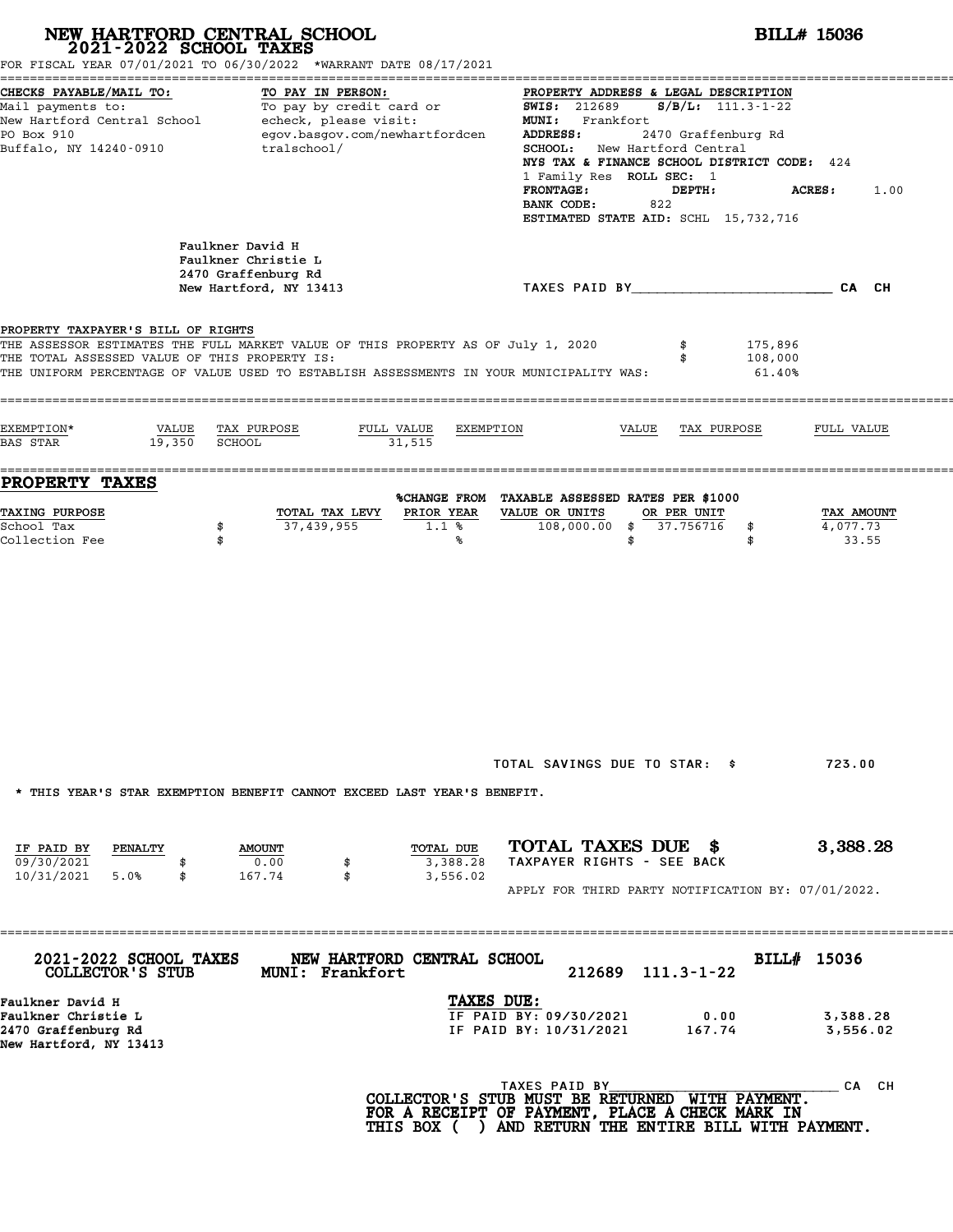# **NEW HARTFORD CENTRAL SCHOOL**<br>
2021-2022 SCHOOL TAXES<br>
FOR FISCAL YEAR 07/01/2021 TO 06/30/2022 \*WARRANT DATE 08/17/2021<br> **2021-2022 5CHOOL TAXES**

|                                                                                                                     | FOR FISCAL YEAR 07/01/2021 TO 06/30/2022 *WARRANT DATE 08/17/2021                                                                                                           |                                                                                                                                                             |                                                                                                                  |                                                                                                                                                                                                              |                              |                                 |
|---------------------------------------------------------------------------------------------------------------------|-----------------------------------------------------------------------------------------------------------------------------------------------------------------------------|-------------------------------------------------------------------------------------------------------------------------------------------------------------|------------------------------------------------------------------------------------------------------------------|--------------------------------------------------------------------------------------------------------------------------------------------------------------------------------------------------------------|------------------------------|---------------------------------|
| CHECKS PAYABLE/MAIL TO:<br>Mail payments to:<br>New Hartford Central School<br>PO Box 910<br>Buffalo, NY 14240-0910 | TO PAY IN PERSON:<br>To pay by credit card or<br>echeck, please visit:<br>egov.basgov.com/newhartfordcen<br>tralschool/                                                     |                                                                                                                                                             | <b>SWIS: 212689</b><br>MUNI: Frankfort<br>ADDRESS:<br>1 Family Res ROLL SEC: 1<br><b>FRONTAGE:</b><br>BANK CODE: | PROPERTY ADDRESS & LEGAL DESCRIPTION<br>$S/B/L: 111.3-1-28$<br>855 Higby Rd<br>SCHOOL: New Hartford Central<br>NYS TAX & FINANCE SCHOOL DISTRICT CODE: 424<br>DEPTH:<br>ESTIMATED STATE AID: SCHL 15,732,716 | ACRES:                       | 1.00                            |
|                                                                                                                     | Fernalld Eileen M<br>855 Higby Rd<br>New Hartford, NY 13413                                                                                                                 |                                                                                                                                                             |                                                                                                                  | TAXES PAID BY TAXES PAID BY                                                                                                                                                                                  |                              | CA CH                           |
| PROPERTY TAXPAYER'S BILL OF RIGHTS<br>THE TOTAL ASSESSED VALUE OF THIS PROPERTY IS:                                 | THE ASSESSOR ESTIMATES THE FULL MARKET VALUE OF THIS PROPERTY AS OF July 1, 2020<br>THE UNIFORM PERCENTAGE OF VALUE USED TO ESTABLISH ASSESSMENTS IN YOUR MUNICIPALITY WAS: |                                                                                                                                                             |                                                                                                                  |                                                                                                                                                                                                              | 185,342<br>113,800<br>61.40% |                                 |
| EXEMPTION*<br>VALUE<br>45,600<br>ENH STAR                                                                           | TAX PURPOSE<br>FULL VALUE<br>74,267<br>SCHOOL                                                                                                                               | EXEMPTION                                                                                                                                                   |                                                                                                                  | VALUE<br>TAX PURPOSE                                                                                                                                                                                         |                              | FULL VALUE                      |
| =====<br><b>PROPERTY TAXES</b><br><b>TAXING PURPOSE</b><br>School Tax<br>Collection Fee                             | TOTAL TAX LEVY<br>37,439,955<br>\$<br>\$                                                                                                                                    | %CHANGE FROM TAXABLE ASSESSED RATES PER \$1000<br>PRIOR YEAR<br>1.1%<br>%                                                                                   | VALUE OR UNITS<br>$113,800.00$ \$<br>\$                                                                          | OR PER UNIT<br>37.756716                                                                                                                                                                                     | \$<br>\$                     | TAX AMOUNT<br>4,296.71<br>28.48 |
| IF PAID BY<br>PENALTY<br>09/30/2021                                                                                 | * THIS YEAR'S STAR EXEMPTION BENEFIT CANNOT EXCEED LAST YEAR'S BENEFIT.<br><b>AMOUNT</b><br>0.00                                                                            | TOTAL DUE<br>2,876.19                                                                                                                                       | TAXPAYER RIGHTS - SEE BACK                                                                                       | TOTAL SAVINGS DUE TO STAR: \$<br>TOTAL TAXES DUE \$                                                                                                                                                          |                              | 1,449.00<br>2,876.19            |
| 10/31/2021 5.0%<br>\$<br><b>2021-2022 SCHOOL TAXES</b>                                                              | 142.39<br>\$<br>NEW HARTFORD CENTRAL SCHOOL                                                                                                                                 | 3,018.58                                                                                                                                                    |                                                                                                                  | APPLY FOR THIRD PARTY NOTIFICATION BY: 07/01/2022.                                                                                                                                                           | BILL# 15037                  |                                 |
| COLLECTOR'S STUB<br>Fernalld Eileen M<br>855 Higby Rd<br>New Hartford, NY 13413                                     | <b>MUNI: Frankfort</b>                                                                                                                                                      | TAXES DUE:                                                                                                                                                  | IF PAID BY: 09/30/2021<br>IF PAID BY: 10/31/2021                                                                 | 212689 111.3-1-28<br>0.00<br>142.39                                                                                                                                                                          |                              | 2,876.19<br>3,018.58            |
|                                                                                                                     |                                                                                                                                                                             | COLLECTOR'S STUB MUST BE RETURNED WITH PAYMENT.<br>FOR A RECEIPT OF PAYMENT, PLACE A CHECK MARK IN<br>THIS BOX ( ) AND RETURN THE ENTIRE BILL WITH PAYMENT. | TAXES PAID BY                                                                                                    |                                                                                                                                                                                                              |                              | _CA CH                          |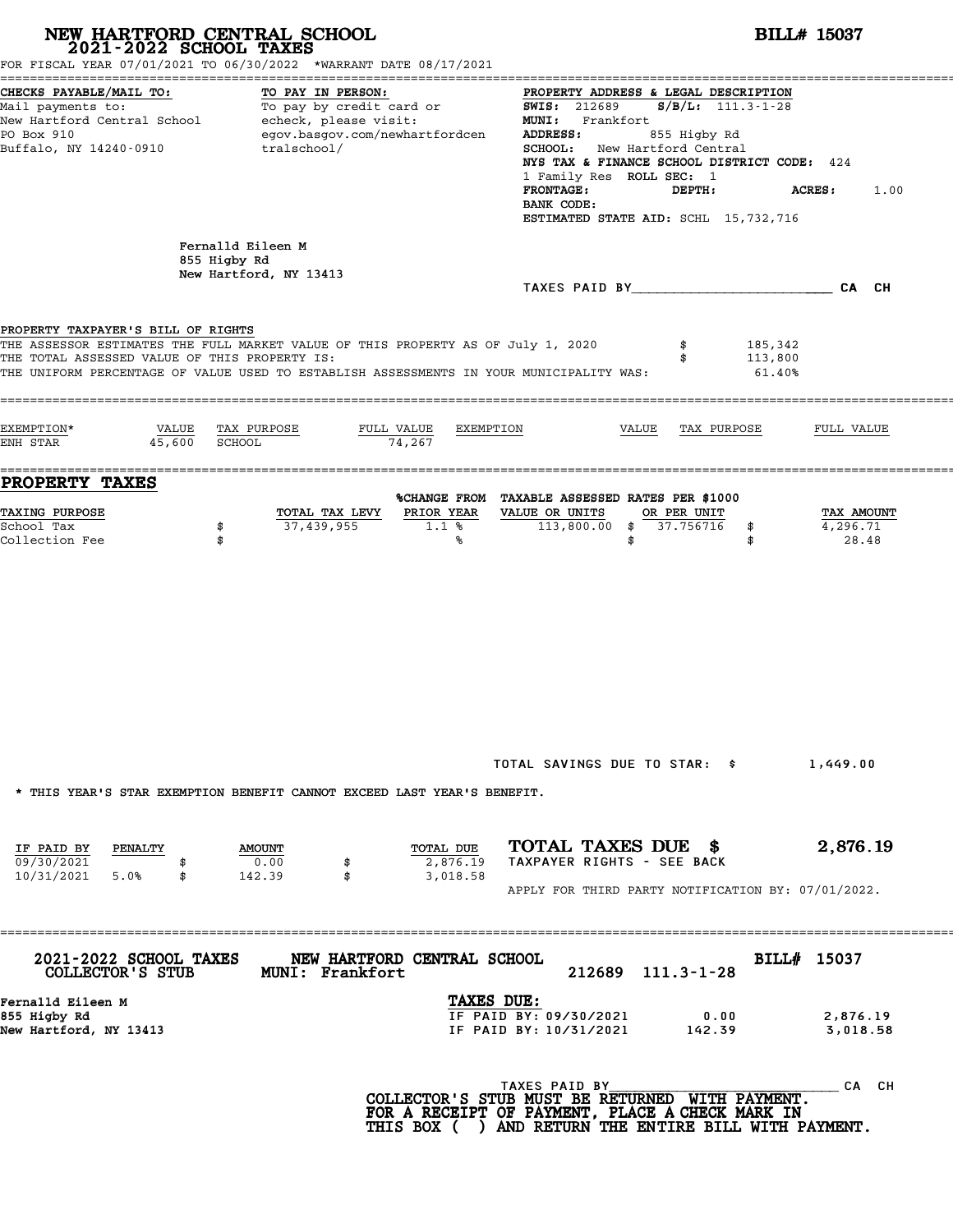| FOR FISCAL YEAR 07/01/2021 TO 06/30/2022 *WARRANT DATE 08/17/2021                                                                                                                                                                                                  |                                  | NEW HARTFORD CENTRAL SCHOOL 2021-2022 SCHOOL TAXES                                                                  |                               |                                                                                                                                                                                                                                                                                        | <b>BILL# 15038</b>                |                            |                              |
|--------------------------------------------------------------------------------------------------------------------------------------------------------------------------------------------------------------------------------------------------------------------|----------------------------------|---------------------------------------------------------------------------------------------------------------------|-------------------------------|----------------------------------------------------------------------------------------------------------------------------------------------------------------------------------------------------------------------------------------------------------------------------------------|-----------------------------------|----------------------------|------------------------------|
| CHECKS PAYABLE/MAIL TO:<br>Mail payments to:<br>New Hartford Central School echeck, please visit:<br>PO Box 910<br>Buffalo, NY 14240-0910                                                                                                                          |                                  | TO PAY IN PERSON:<br>TO PAY IN PERSON:<br>To pay by credit card or<br>egov.basgov.com/newhartfordcen<br>tralschool/ |                               | PROPERTY ADDRESS & LEGAL DESCRIPTION<br><b>SWIS:</b> 212689<br>MUNI: Frankfort<br>ADDRESS:<br>SCHOOL: New Hartford Central<br>NYS TAX & FINANCE SCHOOL DISTRICT CODE: 424<br>Rural vac<10 ROLL SEC: 1<br>FRONTAGE: 200.00 DEPTH:<br>BANK CODE:<br>ESTIMATED STATE AID: SCHL 15,732,716 | $S/B/L$ : 111.1-3-15<br>Wilson Rd |                            | <b>ACRES :</b><br>6.60       |
|                                                                                                                                                                                                                                                                    | Firsching David<br>227 Wilson Rd | Frankfort, NY 13340                                                                                                 |                               | TAXES PAID BY CA CH                                                                                                                                                                                                                                                                    |                                   |                            |                              |
| PROPERTY TAXPAYER'S BILL OF RIGHTS<br>THE ASSESSOR ESTIMATES THE FULL MARKET VALUE OF THIS PROPERTY AS OF July 1, 2020<br>THE TOTAL ASSESSED VALUE OF THIS PROPERTY IS:<br>THE UNIFORM PERCENTAGE OF VALUE USED TO ESTABLISH ASSESSMENTS IN YOUR MUNICIPALITY WAS: |                                  |                                                                                                                     |                               |                                                                                                                                                                                                                                                                                        | \$<br>\$                          | 32,085<br>19,700<br>61.40% |                              |
| PROPERTY TAXES                                                                                                                                                                                                                                                     |                                  |                                                                                                                     |                               | %CHANGE FROM TAXABLE ASSESSED RATES PER \$1000                                                                                                                                                                                                                                         |                                   |                            |                              |
| TAXING PURPOSE<br>School Tax<br>Collection Fee                                                                                                                                                                                                                     | \$<br>\$                         | TOTAL TAX LEVY<br>37,439,955                                                                                        | 1.1%<br>℁                     | PRIOR YEAR VALUE OR UNITS<br>19,700.00 \$                                                                                                                                                                                                                                              | OR PER UNIT<br>37.756716<br>\$    | \$<br>\$                   | TAX AMOUNT<br>743.81<br>7.44 |
|                                                                                                                                                                                                                                                                    |                                  |                                                                                                                     |                               |                                                                                                                                                                                                                                                                                        |                                   |                            |                              |
|                                                                                                                                                                                                                                                                    |                                  |                                                                                                                     |                               |                                                                                                                                                                                                                                                                                        |                                   |                            |                              |
| IF PAID BY<br>PENALTY<br>09/30/2021<br>10/31/2021<br>5.0%                                                                                                                                                                                                          | \$                               | <b>AMOUNT</b><br>0.00<br>\$<br>37.19<br>\$                                                                          | TOTAL DUE<br>751.25<br>788.44 | TOTAL TAXES DUE \$<br>TAXPAYER RIGHTS - SEE BACK                                                                                                                                                                                                                                       |                                   |                            | 751.25                       |
| 2021-2022 SCHOOL TAXES                                                                                                                                                                                                                                             |                                  | NEW HARTFORD CENTRAL SCHOOL                                                                                         |                               | APPLY FOR THIRD PARTY NOTIFICATION BY: 07/01/2022.                                                                                                                                                                                                                                     |                                   | BILL# 15038                |                              |
| <b>COLLECTOR'S STUB</b><br>Firsching David                                                                                                                                                                                                                         |                                  | MUNI: Frankfort                                                                                                     | TAXES DUE:                    | 212689                                                                                                                                                                                                                                                                                 | $111.1 - 3 - 15$                  |                            |                              |
| 227 Wilson Rd<br>Frankfort, NY 13340                                                                                                                                                                                                                               |                                  |                                                                                                                     |                               | IF PAID BY: 09/30/2021<br>IF PAID BY: 10/31/2021                                                                                                                                                                                                                                       | 0.00<br>37.19                     |                            | 751.25<br>788.44             |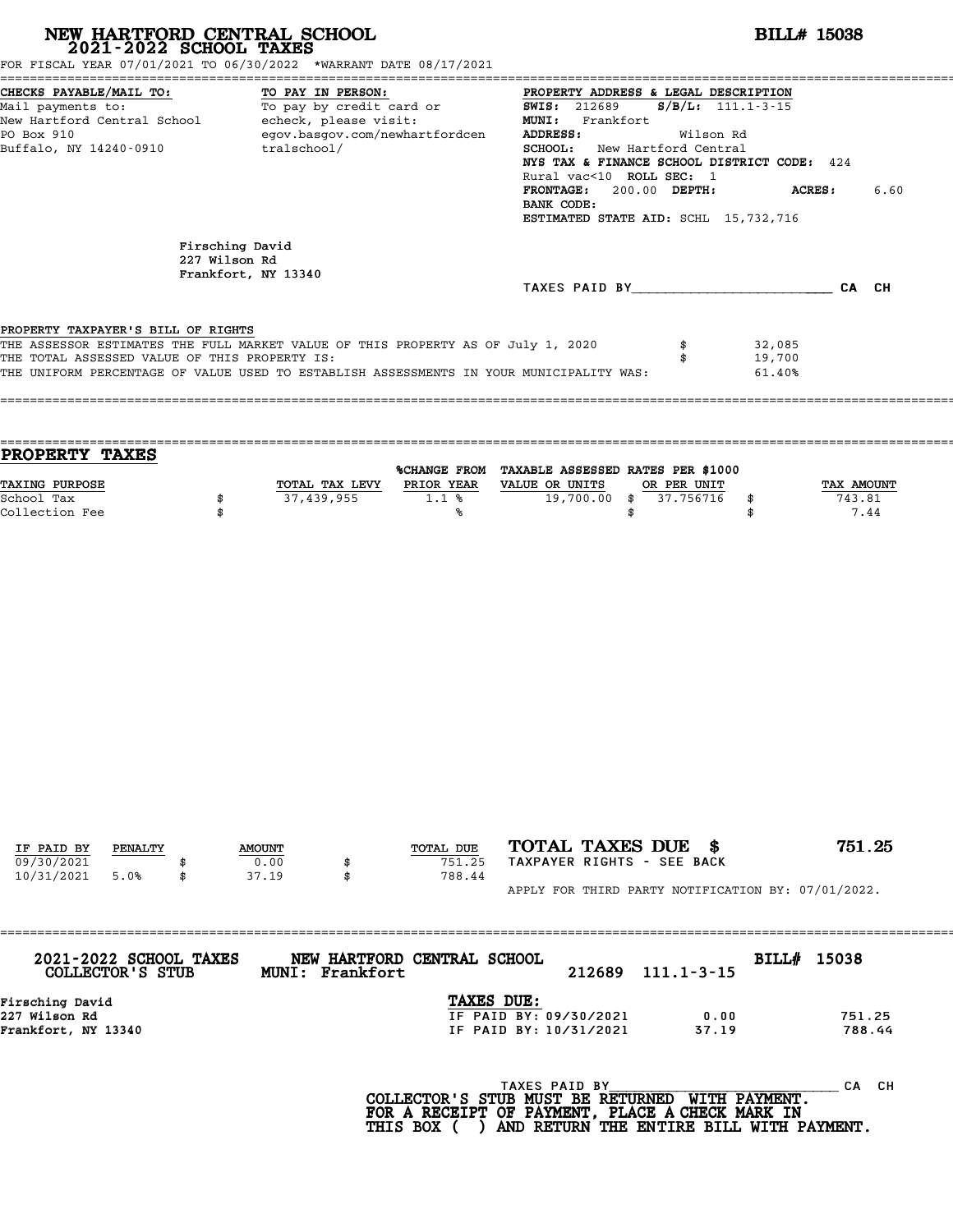|                                                                                     |               | NEW HARTFORD CENTRAL SCHOOL 2021-2022 SCHOOL TAXES                                                                                                                                                                                                                                                                                                                                                                    |                                    |                                                                                                                                                                                                                                                            | <b>BILL# 15039</b>                          |                            |                              |  |
|-------------------------------------------------------------------------------------|---------------|-----------------------------------------------------------------------------------------------------------------------------------------------------------------------------------------------------------------------------------------------------------------------------------------------------------------------------------------------------------------------------------------------------------------------|------------------------------------|------------------------------------------------------------------------------------------------------------------------------------------------------------------------------------------------------------------------------------------------------------|---------------------------------------------|----------------------------|------------------------------|--|
|                                                                                     |               | FOR FISCAL YEAR 07/01/2021 TO 06/30/2022 *WARRANT DATE 08/17/2021                                                                                                                                                                                                                                                                                                                                                     |                                    |                                                                                                                                                                                                                                                            |                                             |                            |                              |  |
| CHECKS PAYABLE/MAIL TO:<br>PO Box 910<br>Buffalo, NY 14240-0910                     |               | TO PAY IN PERSON:<br>Mail payments to:<br>Mail payments to: To pay by credit card or $\frac{F_{\text{NO}}F_{\text{NMS}}}{\text{MW}}$ and $\frac{F_{\text{NO}}F_{\text{NMS}}}{\text{MW}}$ and $\frac{F_{\text{NO}}F_{\text{NMS}}}{\text{MW}}$ and $\frac{F_{\text{NO}}F_{\text{NMS}}}{\text{MW}}$ and $\frac{F_{\text{NO}}F_{\text{NMS}}}{\text{MW}}$ and $\frac{F_{$<br>egov.basgov.com/newhartfordcen<br>tralschool/ |                                    | PROPERTY ADDRESS & LEGAL DESCRIPTION<br><b>ADDRESS:</b><br><b>SCHOOL:</b> New Hartford Central<br>NYS TAX & FINANCE SCHOOL DISTRICT CODE: 424<br>Rural vac<10 ROLL SEC: 1<br>FRONTAGE: 270.00 DEPTH:<br>BANK CODE:<br>ESTIMATED STATE AID: SCHL 15,732,716 | Wilson Rd                                   |                            | <b>ACRES:</b><br>5.00        |  |
|                                                                                     | 227 Wilson Rd | Firsching David C<br>Firsching Suzanne J<br>Frankfort, NY 13340                                                                                                                                                                                                                                                                                                                                                       |                                    | TAXES PAID BY CA CH                                                                                                                                                                                                                                        |                                             |                            |                              |  |
| PROPERTY TAXPAYER'S BILL OF RIGHTS<br>THE TOTAL ASSESSED VALUE OF THIS PROPERTY IS: |               | THE ASSESSOR ESTIMATES THE FULL MARKET VALUE OF THIS PROPERTY AS OF July 1, 2020<br>THE UNIFORM PERCENTAGE OF VALUE USED TO ESTABLISH ASSESSMENTS IN YOUR MUNICIPALITY WAS:                                                                                                                                                                                                                                           |                                    |                                                                                                                                                                                                                                                            | \$<br>\$                                    | 28,990<br>17,800<br>61.40% |                              |  |
| PROPERTY TAXES                                                                      |               |                                                                                                                                                                                                                                                                                                                                                                                                                       |                                    | %CHANGE FROM TAXABLE ASSESSED RATES PER \$1000                                                                                                                                                                                                             |                                             |                            |                              |  |
| <b>TAXING PURPOSE</b><br>School Tax<br>Collection Fee                               | \$<br>\$      | TOTAL TAX LEVY<br>37,439,955                                                                                                                                                                                                                                                                                                                                                                                          | <b>PRIOR YEAR</b><br>$1.1$ %<br>°∝ | VALUE OR UNITS                                                                                                                                                                                                                                             | OR PER UNIT<br>17,800.00 \$ 37.756716<br>\$ | \$<br>\$                   | TAX AMOUNT<br>672.07<br>6.72 |  |
|                                                                                     |               |                                                                                                                                                                                                                                                                                                                                                                                                                       |                                    |                                                                                                                                                                                                                                                            |                                             |                            |                              |  |
| IF PAID BY<br>PENALTY<br>09/30/2021<br>10/31/2021<br>5.0%                           | \$            | <b>AMOUNT</b><br>0.00<br>\$<br>33.60<br>\$                                                                                                                                                                                                                                                                                                                                                                            | TOTAL DUE<br>678.79<br>712.39      | TOTAL TAXES DUE \$<br>TAXPAYER RIGHTS - SEE BACK                                                                                                                                                                                                           |                                             |                            | 678.79                       |  |

APPLY FOR THIRD PARTY NOTIFICATION BY: 07/01/2022.

| 2021-2022 SCHOOL TAXES | NEW HARTFORD CENTRAL SCHOOL |                                             |               |                       | BILL# 15039 |           |  |
|------------------------|-----------------------------|---------------------------------------------|---------------|-----------------------|-------------|-----------|--|
| COLLECTOR'S STUB       | MUNI: Frankfort             |                                             | 212689        | $111.1 - 3 - 20$      |             |           |  |
| Firsching David C      |                             | TAXES DUE:                                  |               |                       |             |           |  |
| Firsching Suzanne J    |                             | IF PAID BY: 09/30/2021                      |               | 0.00                  |             | 678.79    |  |
| 227 Wilson Rd          |                             | IF PAID BY: 10/31/2021                      |               | 33.60                 |             | 712.39    |  |
| Frankfort, NY 13340    |                             |                                             |               |                       |             |           |  |
|                        |                             |                                             | TAXES PAID BY |                       |             | CH.<br>CА |  |
|                        |                             | $COT$ מסורתים כן ספר מידותים מחיים וכתחים ז |               | <b>MITTLE DAVMENT</b> |             |           |  |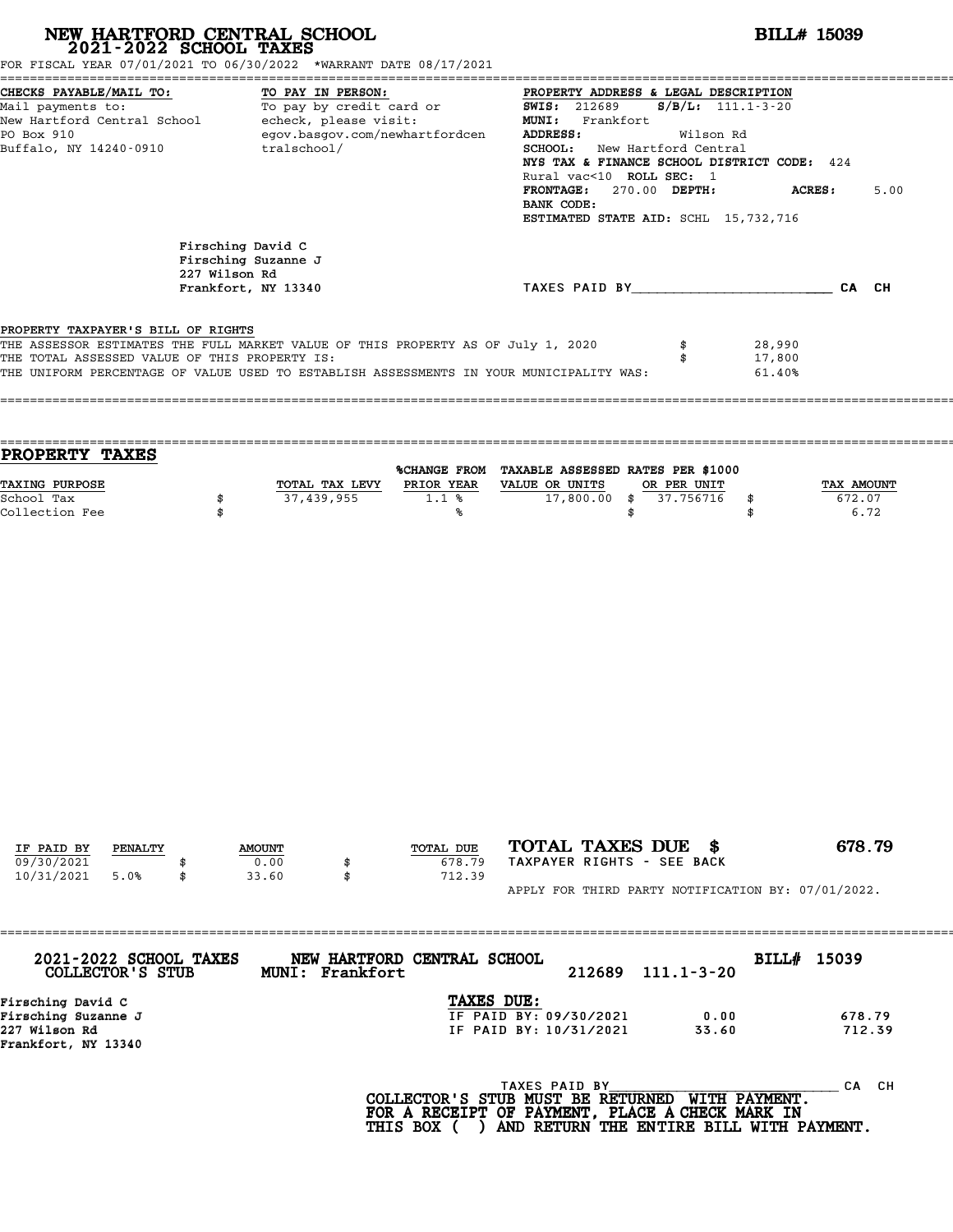| NEW HARTFORD CENTRAL SCHOOL 2021-2022 SCHOOL TAXES<br>FOR FISCAL YEAR 07/01/2021 TO 06/30/2022 *WARRANT DATE 08/17/2021                                                 |                                                                                                                                                                                                                                                                                                                                         |                                                                 |                                                                                                                                                                                                                                                                                                  | <b>BILL# 15040</b>                                                                                              |                            |                              |  |
|-------------------------------------------------------------------------------------------------------------------------------------------------------------------------|-----------------------------------------------------------------------------------------------------------------------------------------------------------------------------------------------------------------------------------------------------------------------------------------------------------------------------------------|-----------------------------------------------------------------|--------------------------------------------------------------------------------------------------------------------------------------------------------------------------------------------------------------------------------------------------------------------------------------------------|-----------------------------------------------------------------------------------------------------------------|----------------------------|------------------------------|--|
| CHECKS PAYABLE/MAIL TO:<br>PO Box 910                                                                                                                                   | TO PAY IN PERSON:<br>Mail payments to: To pay by credit card or MUNI: Frankfort<br>New Hartford Central School echeck, please visit: MUNI: Frankfort<br>New Hartford Central School echeck, please visit: MUNI: Frankfort<br>New Hartford Central School ech<br>egov.basgov.com/newhartfordcen<br>Buffalo, NY 14240-0910<br>tralschool/ |                                                                 | PROPERTY ADDRESS & LEGAL DESCRIPTION<br><b>ADDRESS:</b><br>Wilson Rd<br><b>SCHOOL:</b> New Hartford Central<br>NYS TAX & FINANCE SCHOOL DISTRICT CODE: 424<br>Rural vac<10 ROLL SEC: 1<br>FRONTAGE: 235.00 DEPTH:<br><b>ACRES:</b><br>5.00<br>BANK CODE:<br>ESTIMATED STATE AID: SCHL 15,732,716 |                                                                                                                 |                            |                              |  |
|                                                                                                                                                                         | 227 Wilson Rd                                                                                                                                                                                                                                                                                                                           | Firsching David C<br>Firsching Suzanne J<br>Frankfort, NY 13340 |                                                                                                                                                                                                                                                                                                  | TAXES PAID BY CA CH                                                                                             |                            |                              |  |
| PROPERTY TAXPAYER'S BILL OF RIGHTS<br>THE ASSESSOR ESTIMATES THE FULL MARKET VALUE OF THIS PROPERTY AS OF July 1, 2020<br>THE TOTAL ASSESSED VALUE OF THIS PROPERTY IS: |                                                                                                                                                                                                                                                                                                                                         |                                                                 |                                                                                                                                                                                                                                                                                                  | \$<br>\$<br>THE UNIFORM PERCENTAGE OF VALUE USED TO ESTABLISH ASSESSMENTS IN YOUR MUNICIPALITY WAS:             | 28,990<br>17,800<br>61.40% |                              |  |
| PROPERTY TAXES<br><b>TAXING PURPOSE</b><br>School Tax<br>Collection Fee                                                                                                 | \$<br>\$                                                                                                                                                                                                                                                                                                                                | TOTAL TAX LEVY<br>37,439,955                                    | <b>PRIOR YEAR</b><br>$1.1$ %<br>°∝                                                                                                                                                                                                                                                               | %CHANGE FROM TAXABLE ASSESSED RATES PER \$1000<br>VALUE OR UNITS<br>OR PER UNIT<br>17,800.00 \$ 37.756716<br>\$ | \$<br>\$                   | TAX AMOUNT<br>672.07<br>6.72 |  |
|                                                                                                                                                                         |                                                                                                                                                                                                                                                                                                                                         |                                                                 |                                                                                                                                                                                                                                                                                                  |                                                                                                                 |                            |                              |  |

| TAXES DUE:<br>Firsching David C<br>Firsching Suzanne J<br>IF PAID BY: 09/30/2021 | $111.1 - 3 - 21$ |
|----------------------------------------------------------------------------------|------------------|
|                                                                                  |                  |
|                                                                                  | 678.79<br>0.00   |
| 227 Wilson Rd<br>IF PAID BY: 10/31/2021<br>33.60                                 | 712.39           |
| Frankfort, NY 13340                                                              |                  |
| TAXES PAID BY                                                                    | CА               |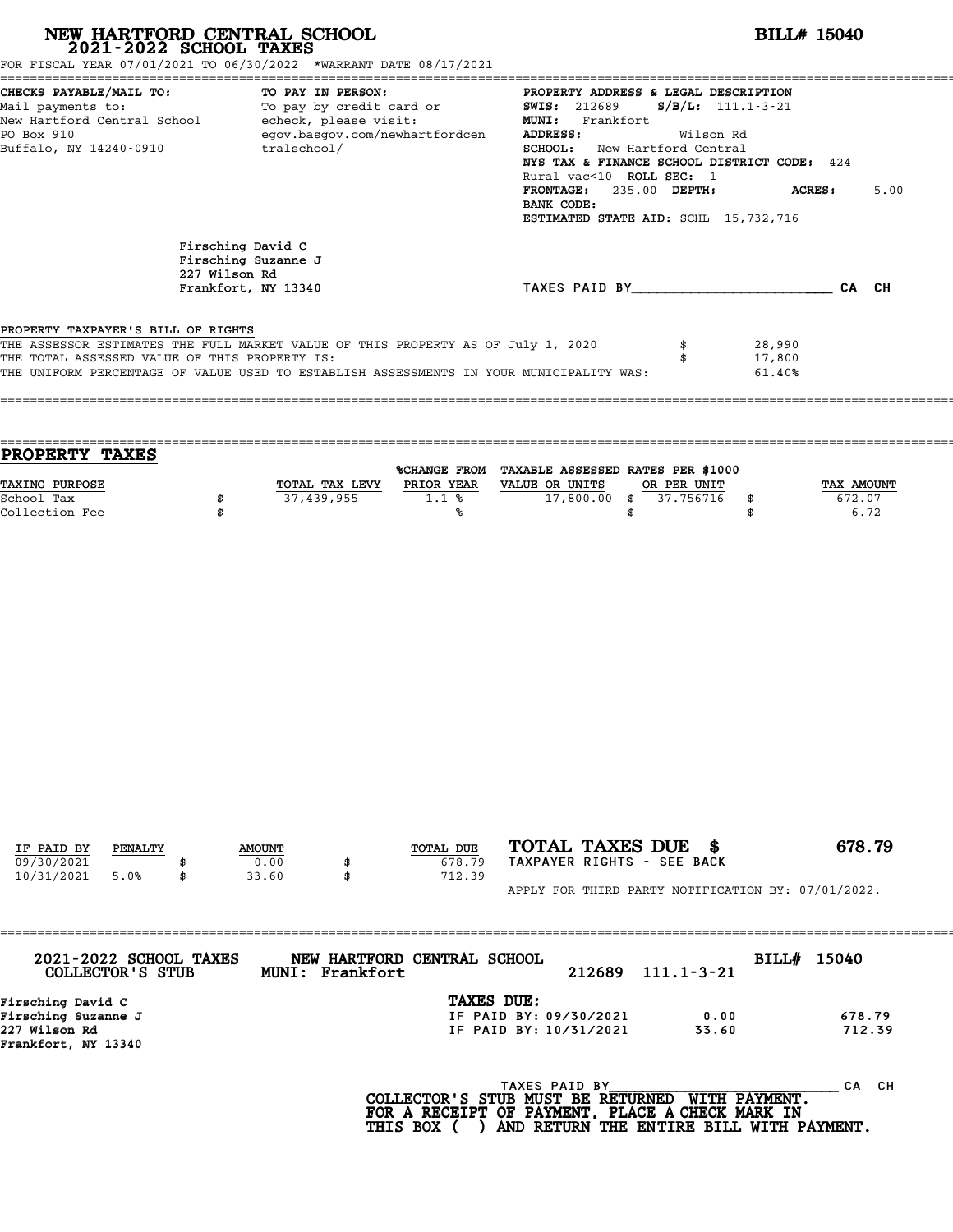|                                                                                                                                            | NEW HARTFORD CENTRAL SCHOOL<br>2021-2022 SCHOOL TAXES<br>FOR FISCAL YEAR 07/01/2021 TO 06/30/2022 *WARRANT DATE 08/17/2021                                                  |                                                                                                                                                                                                                                                                                                                                                | <b>BILL# 15041</b>              |
|--------------------------------------------------------------------------------------------------------------------------------------------|-----------------------------------------------------------------------------------------------------------------------------------------------------------------------------|------------------------------------------------------------------------------------------------------------------------------------------------------------------------------------------------------------------------------------------------------------------------------------------------------------------------------------------------|---------------------------------|
| CHECKS PAYABLE/MAIL TO:<br>Mail payments to:<br>New Hartford Central School becheck, please visit:<br>PO Box 910<br>Buffalo, NY 14240-0910 | TO PAY IN PERSON:<br>To pay by credit card or<br>egov.basgov.com/newhartfordcen<br>tralschool/                                                                              | PROPERTY ADDRESS & LEGAL DESCRIPTION<br>$S/B/L: 111.3 - 1 - 38.2$<br><b>SWIS:</b> 212689<br>MUNI: Frankfort<br>ADDRESS:<br>227 Wilson Rd<br><b>SCHOOL:</b> New Hartford Central<br>NYS TAX & FINANCE SCHOOL DISTRICT CODE: 424<br>1 Family Res ROLL SEC: 1<br><b>FRONTAGE:</b><br>DEPTH:<br>BANK CODE:<br>ESTIMATED STATE AID: SCHL 15,732,716 | <b>ACRES:</b><br>5.08           |
| 227 Wilson Rd                                                                                                                              | Firsching David C<br>Firsching Suzanne<br>Frankfort, NY 13340                                                                                                               | TAXES PAID BY CA CH                                                                                                                                                                                                                                                                                                                            |                                 |
| PROPERTY TAXPAYER'S BILL OF RIGHTS<br>THE TOTAL ASSESSED VALUE OF THIS PROPERTY IS:                                                        | THE ASSESSOR ESTIMATES THE FULL MARKET VALUE OF THIS PROPERTY AS OF July 1, 2020<br>THE UNIFORM PERCENTAGE OF VALUE USED TO ESTABLISH ASSESSMENTS IN YOUR MUNICIPALITY WAS: | 296,743<br>182,200<br>61.40%                                                                                                                                                                                                                                                                                                                   |                                 |
| EXEMPTION*<br>VALUE<br>19,350<br><b>BAS STAR</b>                                                                                           | TAX PURPOSE<br>FULL VALUE<br>EXEMPTION<br>SCHOOL<br>31,515                                                                                                                  | VALUE<br>TAX PURPOSE                                                                                                                                                                                                                                                                                                                           | FULL VALUE                      |
| <b>PROPERTY TAXES</b><br><b>TAXING PURPOSE</b><br>School Tax<br>\$<br>Collection Fee<br>\$                                                 | TOTAL TAX LEVY<br>PRIOR YEAR<br>37,439,955<br>1.1%<br>%                                                                                                                     | %CHANGE FROM TAXABLE ASSESSED RATES PER \$1000<br>VALUE OR UNITS<br>OR PER UNIT<br>182,200.00 \$ 37.756716<br>\$<br>\$<br>\$                                                                                                                                                                                                                   | TAX AMOUNT<br>6,879.27<br>61.56 |
|                                                                                                                                            |                                                                                                                                                                             |                                                                                                                                                                                                                                                                                                                                                |                                 |
|                                                                                                                                            | * THIS YEAR'S STAR EXEMPTION BENEFIT CANNOT EXCEED LAST YEAR'S BENEFIT.                                                                                                     | TOTAL SAVINGS DUE TO STAR: \$                                                                                                                                                                                                                                                                                                                  | 723.00                          |
| IF PAID BY<br>PENALTY<br>09/30/2021<br>10/31/2021 5.0%<br>\$                                                                               | TOTAL DUE<br><b>AMOUNT</b><br>0.00<br>6,217.83<br>307.81<br>\$<br>6,525.64                                                                                                  | TOTAL TAXES DUE \$<br>TAXPAYER RIGHTS - SEE BACK                                                                                                                                                                                                                                                                                               | 6,217.83                        |
|                                                                                                                                            |                                                                                                                                                                             | APPLY FOR THIRD PARTY NOTIFICATION BY: 07/01/2022.                                                                                                                                                                                                                                                                                             |                                 |
| 2021-2022 SCHOOL TAXES<br>COLLECTOR'S STUB                                                                                                 | NEW HARTFORD CENTRAL SCHOOL<br>MUNI: Frankfort<br>TAXES DUE:                                                                                                                | 212689<br>$111.3 - 1 - 38.2$                                                                                                                                                                                                                                                                                                                   | BILL# 15041                     |
|                                                                                                                                            |                                                                                                                                                                             |                                                                                                                                                                                                                                                                                                                                                | 6,217.83                        |
| Firsching David C<br>Firsching Suzanne<br>227 Wilson Rd<br>Frankfort, NY 13340                                                             |                                                                                                                                                                             | IF PAID BY: 09/30/2021<br>0.00<br>IF PAID BY: 10/31/2021<br>307.81                                                                                                                                                                                                                                                                             | 6,525.64                        |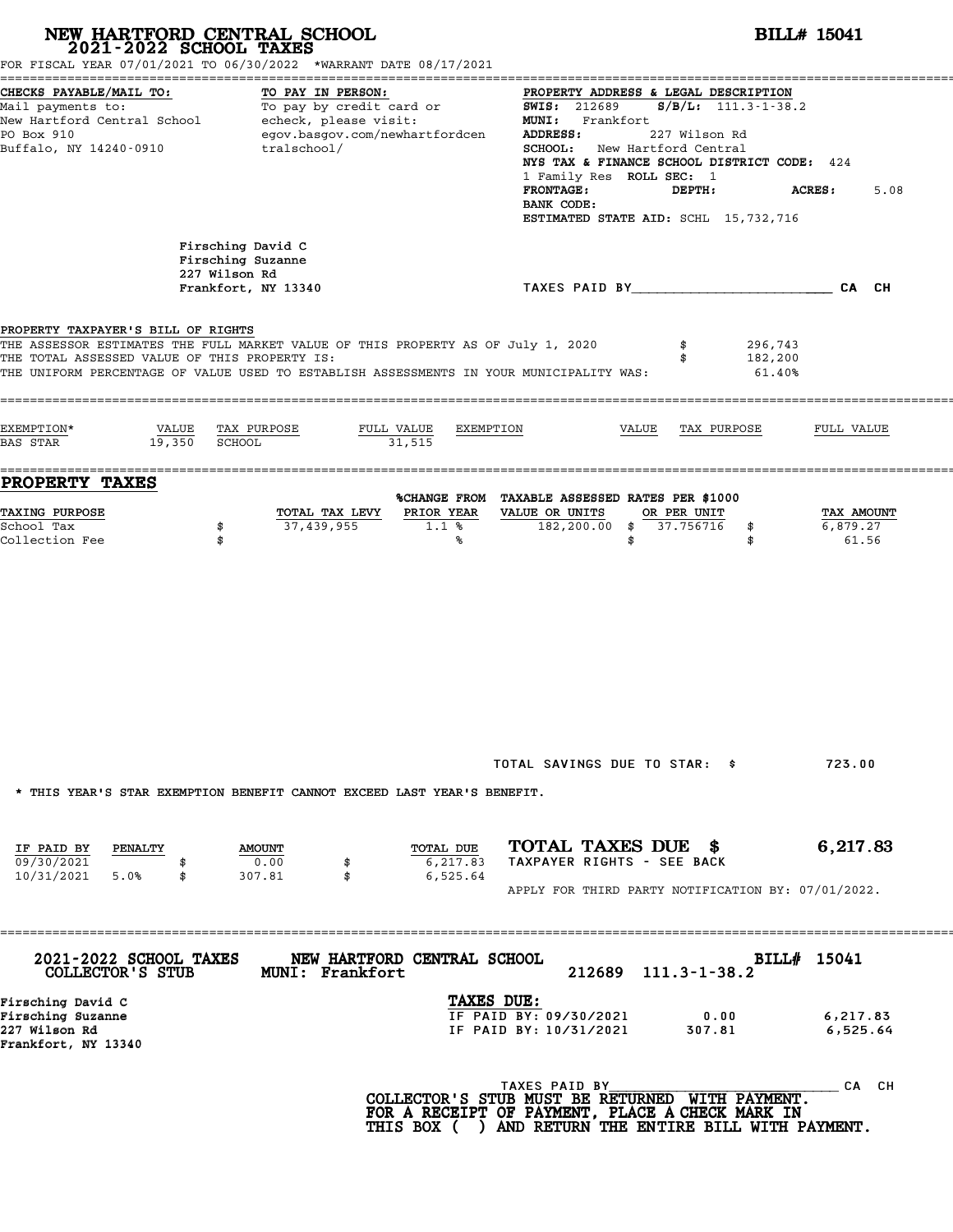| FOR FISCAL YEAR 07/01/2021 TO 06/30/2022 *WARRANT DATE 08/17/2021                                                                                                                                                                                                  | NEW HARTFORD CENTRAL SCHOOL 2021-2022 SCHOOL TAXES                                    |                                                        | <b>BILL# 15042</b>                                                                                                                                                                                                                                                                                                                                                                                                                          |                          |                              |
|--------------------------------------------------------------------------------------------------------------------------------------------------------------------------------------------------------------------------------------------------------------------|---------------------------------------------------------------------------------------|--------------------------------------------------------|---------------------------------------------------------------------------------------------------------------------------------------------------------------------------------------------------------------------------------------------------------------------------------------------------------------------------------------------------------------------------------------------------------------------------------------------|--------------------------|------------------------------|
| Buffalo, NY 14240-0910                                                                                                                                                                                                                                             | tralschool/                                                                           |                                                        | CHECKS PAYABLE/MAIL TO:<br>Mail payments to:<br>Mail payments to:<br>New Hartford Central School echeck, please visit:<br>To pay by credit card or any same and the series of the mail school echeck, please visit:<br>MUNI: Frankfort a<br><b>SCHOOL:</b> New Hartford Central<br>NYS TAX & FINANCE SCHOOL DISTRICT CODE: 424<br>Rural vac<10 ROLL SEC: 1<br>FRONTAGE: 100.00 DEPTH:<br>BANK CODE:<br>ESTIMATED STATE AID: SCHL 15,732,716 | 200.00 ACRES:            |                              |
|                                                                                                                                                                                                                                                                    | Fragetta Ronald<br>Fragetta Kimberly<br>2651 Graffenburg Rd<br>New Hartford, NY 13413 |                                                        | TAXES PAID BY CAN CH                                                                                                                                                                                                                                                                                                                                                                                                                        |                          |                              |
| PROPERTY TAXPAYER'S BILL OF RIGHTS<br>THE ASSESSOR ESTIMATES THE FULL MARKET VALUE OF THIS PROPERTY AS OF July 1, 2020<br>THE TOTAL ASSESSED VALUE OF THIS PROPERTY IS:<br>THE UNIFORM PERCENTAGE OF VALUE USED TO ESTABLISH ASSESSMENTS IN YOUR MUNICIPALITY WAS: |                                                                                       |                                                        | \$                                                                                                                                                                                                                                                                                                                                                                                                                                          | 5,700<br>3,500<br>61.40% |                              |
| PROPERTY TAXES<br><b>TAXING PURPOSE</b><br>School Tax<br>Collection Fee                                                                                                                                                                                            | 37,439,955<br>\$<br>\$                                                                | TOTAL TAX LEVY PRIOR YEAR VALUE OR UNITS<br>1.1%<br>°∝ | %CHANGE FROM TAXABLE ASSESSED RATES PER \$1000<br>OR PER UNIT<br>3,500.00 \$ 37.756716<br>\$                                                                                                                                                                                                                                                                                                                                                | \$<br>\$                 | TAX AMOUNT<br>132.15<br>1.32 |
|                                                                                                                                                                                                                                                                    |                                                                                       |                                                        |                                                                                                                                                                                                                                                                                                                                                                                                                                             |                          |                              |
|                                                                                                                                                                                                                                                                    |                                                                                       |                                                        |                                                                                                                                                                                                                                                                                                                                                                                                                                             |                          |                              |
|                                                                                                                                                                                                                                                                    |                                                                                       |                                                        |                                                                                                                                                                                                                                                                                                                                                                                                                                             |                          |                              |

| 2021-2022 SCHOOL TAXES<br>COLLECTOR'S STUB | NEW HARTFORD CENTRAL SCHOOL<br>MUNI: Frankfort |                        | 212689 | $111.3 - 1 - 33.3$ | BILLH 15042 |
|--------------------------------------------|------------------------------------------------|------------------------|--------|--------------------|-------------|
| Fragetta Ronald                            |                                                | <b>TAXES DUE:</b>      |        |                    |             |
| Fragetta Kimberly                          |                                                | IF PAID BY: 09/30/2021 |        | 0.00               | 133.47      |
| 2651 Graffenburg Rd                        |                                                | IF PAID BY: 10/31/2021 |        | 6.61               | 140.08      |
| New Hartford, NY 13413                     |                                                |                        |        |                    |             |
|                                            |                                                | TAXES PAID BY          |        |                    | CH.<br>CА   |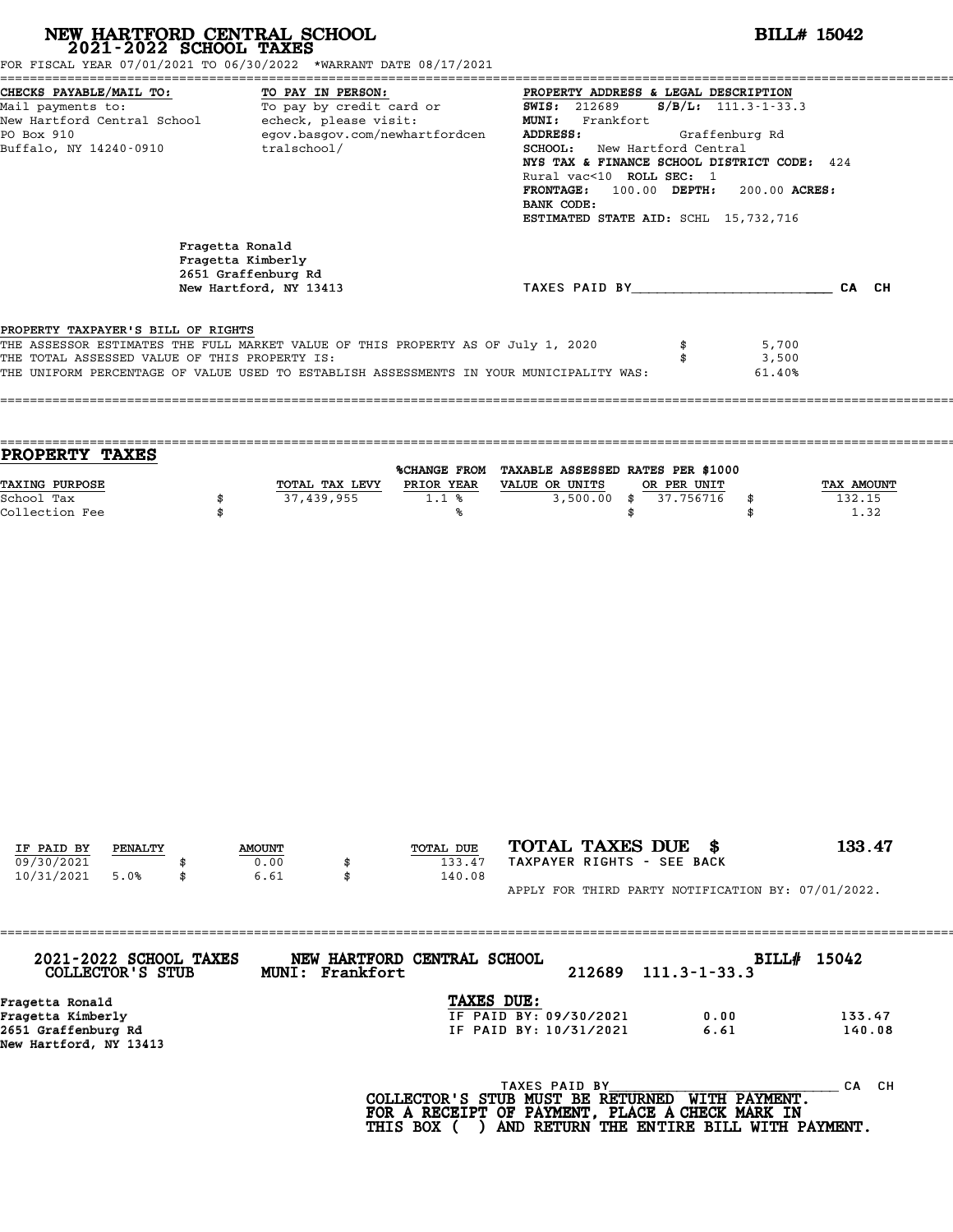| CHECKS PAYABLE/MAIL TO:<br>TO PAY IN PERSON:<br>PROPERTY ADDRESS & LEGAL DESCRIPTION<br>CHECKS PAYABLE/MAIL TO: TO PAY IN PERSON: PROPERTY ADDRESS & LEGAL DESCRIPTION<br>Mail payments to: To pay by credit card or FONIS: 212689 S/B/L: 111.3-1-35<br>New Hartford Central School echck, please visit: MUNI: Frankfort<br>New<br>egov.basgov.com/newhartfordcen<br>PO Box 910<br>ADDRESS:<br>Graffenburg Rd<br>Buffalo, NY 14240-0910<br>tralschool/<br><b>SCHOOL:</b> New Hartford Central<br>NYS TAX & FINANCE SCHOOL DISTRICT CODE: 424<br>Rural vac<10 ROLL SEC: 1<br>FRONTAGE: 100.00 DEPTH:<br>200.00 ACRES:<br>BANK CODE:<br>ESTIMATED STATE AID: SCHL 15,732,716<br>Fragetta Ronald<br>Fragetta Kimberly<br>2651 Graffenburg Rd<br>TAXES PAID BY CAN CH<br>New Hartford, NY 13413<br>PROPERTY TAXPAYER'S BILL OF RIGHTS<br>THE ASSESSOR ESTIMATES THE FULL MARKET VALUE OF THIS PROPERTY AS OF July 1, 2020<br>5,700<br>THE TOTAL ASSESSED VALUE OF THIS PROPERTY IS:<br>3,500<br>\$<br>THE UNIFORM PERCENTAGE OF VALUE USED TO ESTABLISH ASSESSMENTS IN YOUR MUNICIPALITY WAS:<br>61.40%<br>PROPERTY TAXES<br>%CHANGE FROM TAXABLE ASSESSED RATES PER \$1000<br><b>TAXING PURPOSE</b><br>TOTAL TAX LEVY PRIOR YEAR VALUE OR UNITS<br>OR PER UNIT<br>TAX AMOUNT<br>37,439,955<br>1.1%<br>3,500.00 \$ 37.756716<br>132.15<br>School Tax<br>\$<br>\$<br>Collection Fee<br>1.32<br>\$<br>\$<br>\$<br>°∝ |
|----------------------------------------------------------------------------------------------------------------------------------------------------------------------------------------------------------------------------------------------------------------------------------------------------------------------------------------------------------------------------------------------------------------------------------------------------------------------------------------------------------------------------------------------------------------------------------------------------------------------------------------------------------------------------------------------------------------------------------------------------------------------------------------------------------------------------------------------------------------------------------------------------------------------------------------------------------------------------------------------------------------------------------------------------------------------------------------------------------------------------------------------------------------------------------------------------------------------------------------------------------------------------------------------------------------------------------------------------------------------------------------------------------------|
|                                                                                                                                                                                                                                                                                                                                                                                                                                                                                                                                                                                                                                                                                                                                                                                                                                                                                                                                                                                                                                                                                                                                                                                                                                                                                                                                                                                                                |
|                                                                                                                                                                                                                                                                                                                                                                                                                                                                                                                                                                                                                                                                                                                                                                                                                                                                                                                                                                                                                                                                                                                                                                                                                                                                                                                                                                                                                |
|                                                                                                                                                                                                                                                                                                                                                                                                                                                                                                                                                                                                                                                                                                                                                                                                                                                                                                                                                                                                                                                                                                                                                                                                                                                                                                                                                                                                                |
|                                                                                                                                                                                                                                                                                                                                                                                                                                                                                                                                                                                                                                                                                                                                                                                                                                                                                                                                                                                                                                                                                                                                                                                                                                                                                                                                                                                                                |
|                                                                                                                                                                                                                                                                                                                                                                                                                                                                                                                                                                                                                                                                                                                                                                                                                                                                                                                                                                                                                                                                                                                                                                                                                                                                                                                                                                                                                |
|                                                                                                                                                                                                                                                                                                                                                                                                                                                                                                                                                                                                                                                                                                                                                                                                                                                                                                                                                                                                                                                                                                                                                                                                                                                                                                                                                                                                                |
|                                                                                                                                                                                                                                                                                                                                                                                                                                                                                                                                                                                                                                                                                                                                                                                                                                                                                                                                                                                                                                                                                                                                                                                                                                                                                                                                                                                                                |
| TOTAL TAXES DUE \$<br>133.47<br>IF PAID BY<br>TOTAL DUE<br>PENALTY<br><b>AMOUNT</b><br>TAXPAYER RIGHTS - SEE BACK<br>09/30/2021<br>0.00<br>133.47<br>\$<br>6.61<br>10/31/2021<br>5.0%<br>\$<br>\$<br>140.08                                                                                                                                                                                                                                                                                                                                                                                                                                                                                                                                                                                                                                                                                                                                                                                                                                                                                                                                                                                                                                                                                                                                                                                                    |

Fragetta Ronald<br>Fragetta Kimberly<br>2651 Graffenburg Rd<br>New Hartford, NY 13413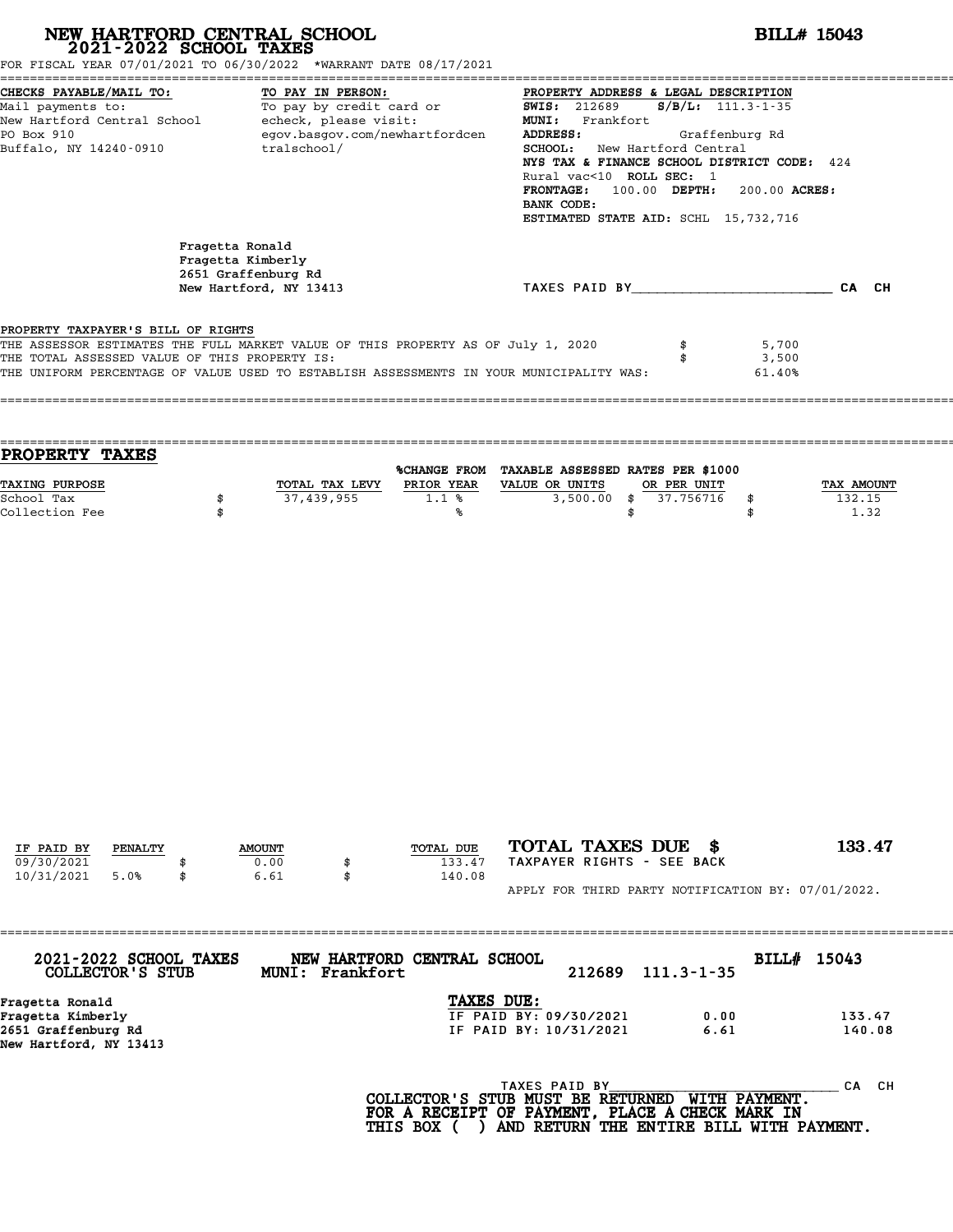|                                                                                            | NEW HARTFORD CENTRAL SCHOOL<br>2021-2022 SCHOOL TAXES<br>FOR FISCAL YEAR 07/01/2021 TO 06/30/2022 *WARRANT DATE 08/17/2021                                                  |                                                                                                                                                                                                                                                                                                                                                      | <b>BILL# 15044</b>              |
|--------------------------------------------------------------------------------------------|-----------------------------------------------------------------------------------------------------------------------------------------------------------------------------|------------------------------------------------------------------------------------------------------------------------------------------------------------------------------------------------------------------------------------------------------------------------------------------------------------------------------------------------------|---------------------------------|
| CHECKS PAYABLE/MAIL TO:<br>Mail payments to:<br>PO Box 910<br>Buffalo, NY 14240-0910       | TO PAY IN PERSON:<br>To pay by credit card or<br>New Hartford Central School - echeck, please visit:<br>egov.basgov.com/newhartfordcen<br>tralschool/                       | PROPERTY ADDRESS & LEGAL DESCRIPTION<br><b>SWIS: 212689</b><br>$S/B/L$ : 111.3-1-33.2<br>MUNI: Frankfort<br>2651 Graffenburg Rd<br>ADDRESS:<br>New Hartford Central<br><b>SCHOOL:</b><br>NYS TAX & FINANCE SCHOOL DISTRICT CODE: 424<br>1 Family Res ROLL SEC: 1<br><b>FRONTAGE:</b><br>DEPTH:<br>BANK CODE:<br>ESTIMATED STATE AID: SCHL 15,732,716 | <b>ACRES:</b><br>2.64           |
|                                                                                            | Fragetta Ronald J<br>Fragetta Kimberley W<br>2651 Graffenburg Rd<br>New Hartford, NY 13413                                                                                  | TAXES PAID BY CAN CH                                                                                                                                                                                                                                                                                                                                 |                                 |
| PROPERTY TAXPAYER'S BILL OF RIGHTS<br>THE TOTAL ASSESSED VALUE OF THIS PROPERTY IS:        | THE ASSESSOR ESTIMATES THE FULL MARKET VALUE OF THIS PROPERTY AS OF July 1, 2020<br>THE UNIFORM PERCENTAGE OF VALUE USED TO ESTABLISH ASSESSMENTS IN YOUR MUNICIPALITY WAS: | 175,896<br>108,000<br>61.40%                                                                                                                                                                                                                                                                                                                         |                                 |
| EXEMPTION*<br>VALUE<br>19,350<br><b>BAS STAR</b>                                           | FULL VALUE<br>TAX PURPOSE<br><b>SCHOOL</b><br>31,515                                                                                                                        | EXEMPTION<br>VALUE<br>TAX PURPOSE                                                                                                                                                                                                                                                                                                                    | FULL VALUE                      |
| PROPERTY TAXES                                                                             |                                                                                                                                                                             | %CHANGE FROM TAXABLE ASSESSED RATES PER \$1000                                                                                                                                                                                                                                                                                                       |                                 |
| TAXING PURPOSE<br>School Tax<br>Collection Fee                                             | PRIOR YEAR<br>TOTAL TAX LEVY<br>37,439,955<br>1.1%<br>\$<br>\$<br>℁                                                                                                         | VALUE OR UNITS<br>OR PER UNIT<br>108,000.00<br>\$37.756716<br>\$<br>\$<br>\$                                                                                                                                                                                                                                                                         | TAX AMOUNT<br>4,077.73<br>33.55 |
| IF PAID BY<br>PENALTY                                                                      | * THIS YEAR'S STAR EXEMPTION BENEFIT CANNOT EXCEED LAST YEAR'S BENEFIT.<br>TOTAL DUE<br><b>AMOUNT</b>                                                                       | TOTAL SAVINGS DUE TO STAR: \$<br>TOTAL TAXES DUE \$                                                                                                                                                                                                                                                                                                  | 723.00<br>3,388.28              |
| 09/30/2021<br>10/31/2021<br>5.0%<br>\$                                                     | 0.00<br>3,388.28<br>\$<br>167.74<br>\$<br>3,556.02                                                                                                                          | TAXPAYER RIGHTS - SEE BACK<br>APPLY FOR THIRD PARTY NOTIFICATION BY: 07/01/2022.                                                                                                                                                                                                                                                                     |                                 |
| 2021-2022 SCHOOL TAXES<br>COLLECTOR'S STUB                                                 | NEW HARTFORD CENTRAL SCHOOL<br>MUNI: Frankfort                                                                                                                              | 212689<br>$111.3 - 1 - 33.2$                                                                                                                                                                                                                                                                                                                         | BILL# 15044                     |
| Fragetta Ronald J<br>Fragetta Kimberley W<br>2651 Graffenburg Rd<br>New Hartford, NY 13413 |                                                                                                                                                                             | TAXES DUE:<br>IF PAID BY: 09/30/2021<br>0.00<br>IF PAID BY: 10/31/2021<br>167.74                                                                                                                                                                                                                                                                     | 3,388.28<br>3,556.02            |
|                                                                                            |                                                                                                                                                                             | TAXES PAID BY<br>COLLECTOR'S STUB MUST BE RETURNED WITH PAYMENT.<br>FOR A RECEIPT OF PAYMENT, PLACE A CHECK MARK IN<br>THIS BOX ( ) AND RETURN THE ENTIRE BILL WITH PAYMENT.                                                                                                                                                                         | CA CH                           |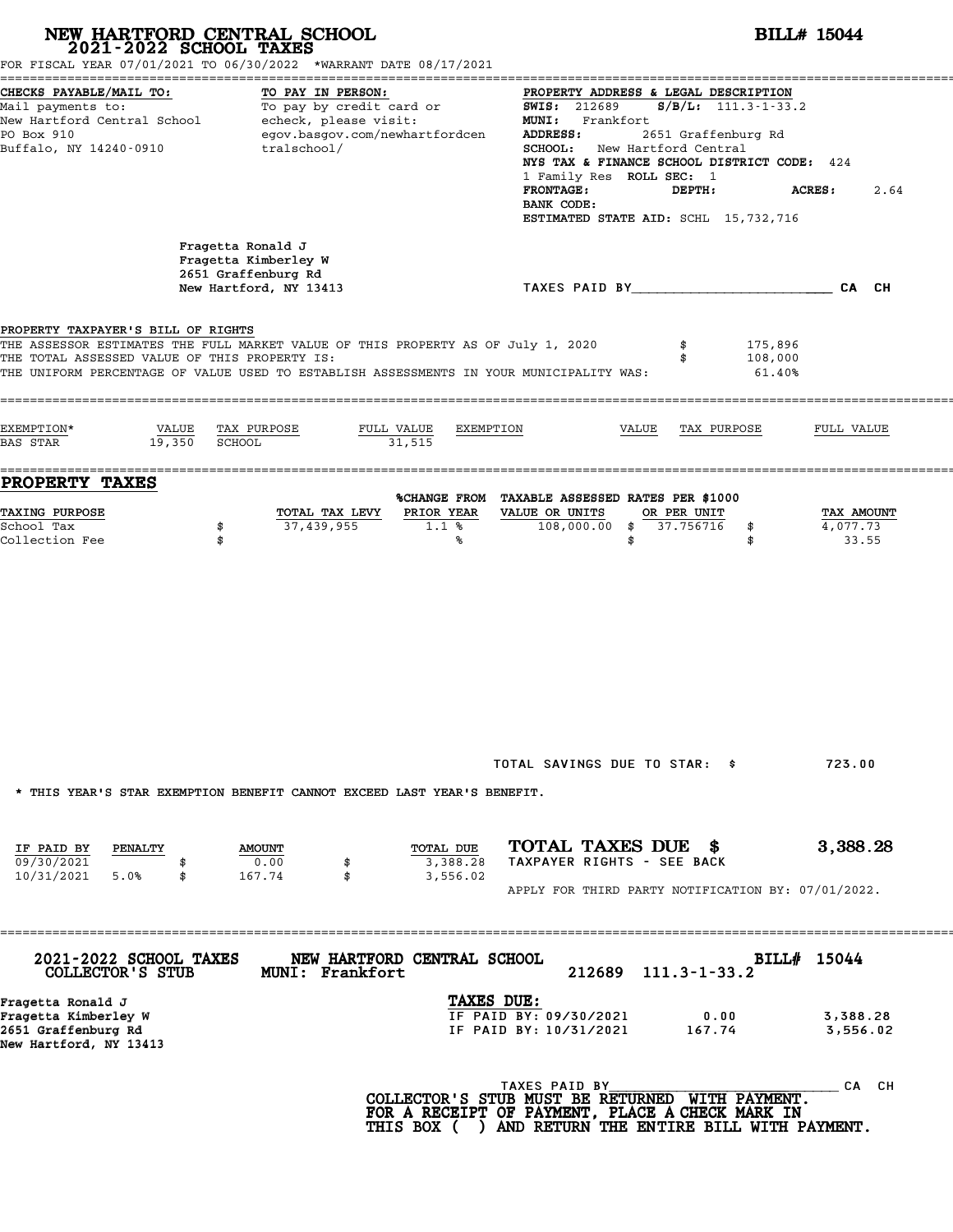# **NEW HARTFORD CENTRAL SCHOOL**<br>
2021-2022 SCHOOL TAXES<br>
FOR FISCAL YEAR 07/01/2021 TO 06/30/2022 \*WARRANT DATE 08/17/2021<br> **2021-2022** TO 06/30/2022 \*WARRANT DATE 08/17/2021

| CHECKS PAYABLE/MAIL TO: TO PAY IN PERSON:                                        | PROPERTY ADDRESS & LEGAL DESCRIPTION           |
|----------------------------------------------------------------------------------|------------------------------------------------|
| Mail payments to: To pay by credit card or                                       | <b>SWIS:</b> 212689 <b>S/B/L:</b> 111.29-1-4   |
| New Hartford Central School - echeck, please visit:                              | MUNI: Frankfort                                |
| PO Box 910<br>egov.basgov.com/newhartfordcen                                     | <b>ADDRESS:</b><br>Slatenbush Ln               |
| Buffalo, NY 14240-0910 tralschool/                                               | SCHOOL: New Hartford Central                   |
|                                                                                  | NYS TAX & FINANCE SCHOOL DISTRICT CODE: 424    |
|                                                                                  | Rural vac<10 ROLL SEC: 1                       |
|                                                                                  | FRONTAGE: 235.00 DEPTH:<br>55.00 ACRES:<br>.42 |
|                                                                                  | BANK CODE:                                     |
|                                                                                  | ESTIMATED STATE AID: SCHL 15,732,716           |
| France Todd                                                                      |                                                |
| 17 Slaytonbush Ln                                                                |                                                |
| New Hartford, NY 13413                                                           |                                                |
|                                                                                  | TAXES PAID BY<br>CA CH                         |
|                                                                                  |                                                |
| PROPERTY TAXPAYER'S BILL OF RIGHTS                                               |                                                |
| THE ASSESSOR ESTIMATES THE FULL MARKET VALUE OF THIS PROPERTY AS OF July 1, 2020 | 22,313                                         |
| THE TOTAL ASSESSED VALUE OF THIS PROPERTY IS:                                    | 13,700                                         |
|                                                                                  |                                                |

|                | %CHANGE FROM |                |              |                                                               |
|----------------|--------------|----------------|--------------|---------------------------------------------------------------|
| TOTAL TAX LEVY | PRIOR YEAR   | VALUE OR UNITS |              | <b>TAX AMOUNT</b>                                             |
| 37,439,955     | 1.1%         |                |              | 517.27                                                        |
|                |              |                |              | 5.17                                                          |
|                |              |                | 13,700.00 \$ | TAXABLE ASSESSED RATES PER \$1000<br>OR PER UNIT<br>37.756716 |

| IF PAID BY | PENALTY | <b>AMOUNT</b> | TOTAL DUE | TOTAL TAXES DUE \$                                 | 522.44 |
|------------|---------|---------------|-----------|----------------------------------------------------|--------|
| 09/30/2021 |         | 0.00          | 522.44    | TAXPAYER RIGHTS - SEE BACK                         |        |
| 10/31/2021 | 5.0%    | 25.86         | 548.30    |                                                    |        |
|            |         |               |           | APPLY FOR THIRD PARTY NOTIFICATION BY: 07/01/2022. |        |

| 2021-2022 SCHOOL TAXES<br>COLLECTOR'S STUB | NEW HARTFORD CENTRAL SCHOOL<br><b>MUNI: Frankfort</b> | 212689 | $111.29 - 1 - 4$ | BILL# 15045 |        |
|--------------------------------------------|-------------------------------------------------------|--------|------------------|-------------|--------|
| France Todd                                | TAXES DUE:                                            |        |                  |             |        |
| 17 Slaytonbush Ln                          | IF PAID BY: 09/30/2021                                |        | 0.00             |             | 522.44 |
| New Hartford, NY 13413                     | IF PAID BY: 10/31/2021                                |        | 25.86            |             | 548.30 |
|                                            |                                                       |        |                  |             |        |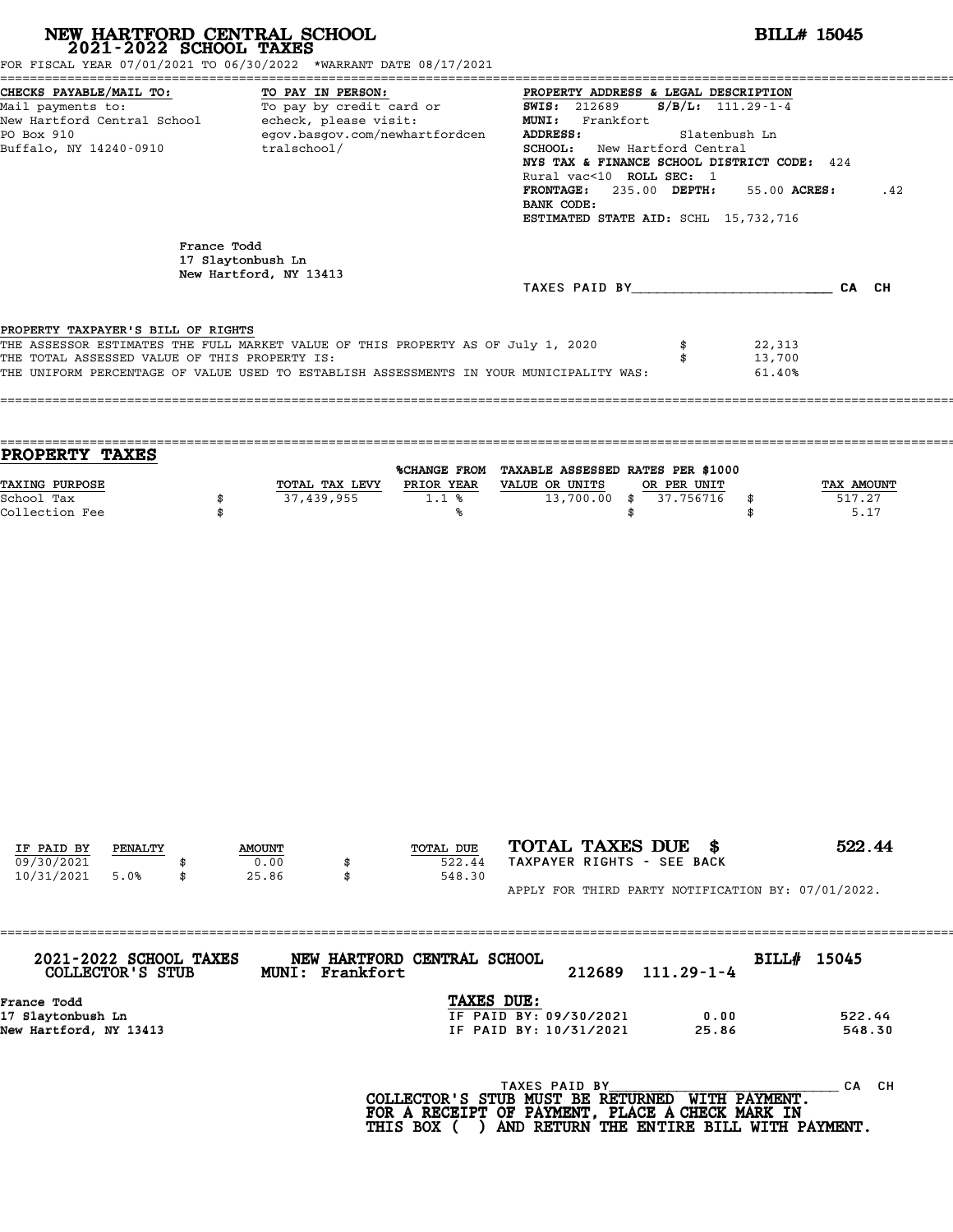|                                                                                                                                                                                                                                               |                             | NEW HARTFORD CENTRAL SCHOOL<br>2021-2022 SCHOOL TAXES<br>FOR FISCAL YEAR 07/01/2021 TO 06/30/2022 *WARRANT DATE 08/17/2021                                                  |                                               |                                                                                                                                                                                                                                                                                                      |                          | <b>BILL# 15046</b>          |                                 |  |  |
|-----------------------------------------------------------------------------------------------------------------------------------------------------------------------------------------------------------------------------------------------|-----------------------------|-----------------------------------------------------------------------------------------------------------------------------------------------------------------------------|-----------------------------------------------|------------------------------------------------------------------------------------------------------------------------------------------------------------------------------------------------------------------------------------------------------------------------------------------------------|--------------------------|-----------------------------|---------------------------------|--|--|
| CHECKS PAYABLE/MAIL TO:<br>TO PAY IN PERSON:<br>To pay by credit card or<br>Mail payments to:<br>New Hartford Central School - echeck, please visit:<br>egov.basgov.com/newhartfordcen<br>PO Box 910<br>Buffalo, NY 14240-0910<br>tralschool/ |                             |                                                                                                                                                                             | <b>SWIS: 212689</b><br>ADDRESS:<br>BANK CODE: | PROPERTY ADDRESS & LEGAL DESCRIPTION<br>$S/B/L: 111.37 - 1-29$<br>MUNI: Frankfort<br>2967 Graffenburg Rd<br>SCHOOL: New Hartford Central<br>NYS TAX & FINANCE SCHOOL DISTRICT CODE: 424<br>1 Family Res ROLL SEC: 1<br>FRONTAGE: 100.00 DEPTH: 161.00 ACRES:<br>ESTIMATED STATE AID: SCHL 15,732,716 |                          |                             |                                 |  |  |
|                                                                                                                                                                                                                                               | Gage Jason P<br>Gage Dawn R | 2967 Graffenburg Rd<br>New Hartford, NY 13413                                                                                                                               |                                               | TAXES PAID BY CAN CH                                                                                                                                                                                                                                                                                 |                          |                             |                                 |  |  |
| PROPERTY TAXPAYER'S BILL OF RIGHTS<br>THE TOTAL ASSESSED VALUE OF THIS PROPERTY IS:                                                                                                                                                           |                             | THE ASSESSOR ESTIMATES THE FULL MARKET VALUE OF THIS PROPERTY AS OF July 1, 2020<br>THE UNIFORM PERCENTAGE OF VALUE USED TO ESTABLISH ASSESSMENTS IN YOUR MUNICIPALITY WAS: |                                               |                                                                                                                                                                                                                                                                                                      | \$<br>\$                 | 155,863<br>95,700<br>61.40% |                                 |  |  |
| <b>PROPERTY TAXES</b>                                                                                                                                                                                                                         |                             |                                                                                                                                                                             |                                               | %CHANGE FROM TAXABLE ASSESSED RATES PER \$1000                                                                                                                                                                                                                                                       |                          |                             |                                 |  |  |
| <b>TAXING PURPOSE</b><br>School Tax<br>Collection Fee                                                                                                                                                                                         | \$<br>\$                    | TOTAL TAX LEVY PRIOR YEAR VALUE OR UNITS<br>37,439,955                                                                                                                      | 1.1%<br>%ร                                    | $95,700.00$ \$<br>\$                                                                                                                                                                                                                                                                                 | OR PER UNIT<br>37.756716 | \$<br>\$                    | TAX AMOUNT<br>3,613.32<br>36.13 |  |  |
|                                                                                                                                                                                                                                               |                             |                                                                                                                                                                             |                                               |                                                                                                                                                                                                                                                                                                      |                          |                             |                                 |  |  |
|                                                                                                                                                                                                                                               |                             |                                                                                                                                                                             |                                               |                                                                                                                                                                                                                                                                                                      |                          |                             |                                 |  |  |
| IF PAID BY<br>PENALTY<br>09/30/2021<br>10/31/2021<br>5.0%                                                                                                                                                                                     | \$                          | <b>AMOUNT</b><br>0.00<br>\$<br>180.67<br>\$                                                                                                                                 | TOTAL DUE<br>3,649.45<br>3,830.12             | TOTAL TAXES DUE \$<br>TAXPAYER RIGHTS - SEE BACK<br>APPLY FOR THIRD PARTY NOTIFICATION BY: 07/01/2022.                                                                                                                                                                                               |                          |                             | 3,649.45                        |  |  |
| 2021-2022 SCHOOL TAXES<br>COLLECTOR'S STUB                                                                                                                                                                                                    |                             | ;====================================<br>MUNI: Frankfort                                                                                                                    | NEW HARTFORD CENTRAL SCHOOL                   | 212689                                                                                                                                                                                                                                                                                               | $111.37 - 1 - 29$        | BILL# 15046                 |                                 |  |  |
| Gage Jason P<br>Gage Dawn R<br>2967 Graffenburg Rd<br>New Hartford, NY 13413                                                                                                                                                                  |                             |                                                                                                                                                                             | TAXES DUE:                                    | IF PAID BY: 09/30/2021<br>IF PAID BY: 10/31/2021                                                                                                                                                                                                                                                     | 0.00<br>180.67           |                             | 3,649.45<br>3,830.12            |  |  |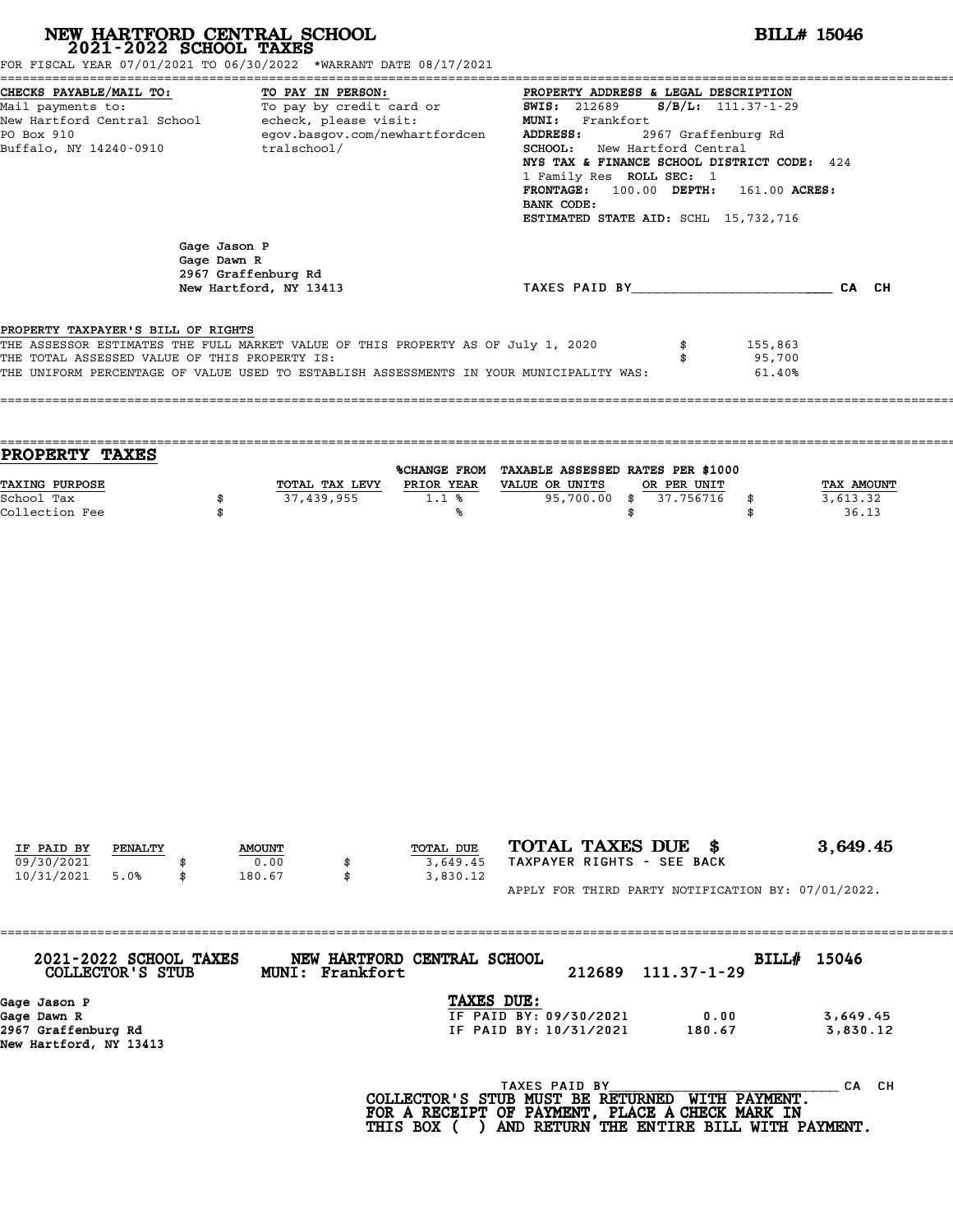|                                                                                     | NEW HARTFORD CENTRAL SCHOOL<br>2021-2022 SCHOOL TAXES<br>FOR FISCAL YEAR 07/01/2021 TO 06/30/2022 *WARRANT DATE 08/17/2021                                                  |                                                                |                                                                                                                                                                                                                                                                                  | <b>BILL# 15047</b>              |  |  |
|-------------------------------------------------------------------------------------|-----------------------------------------------------------------------------------------------------------------------------------------------------------------------------|----------------------------------------------------------------|----------------------------------------------------------------------------------------------------------------------------------------------------------------------------------------------------------------------------------------------------------------------------------|---------------------------------|--|--|
| CHECKS PAYABLE/MAIL TO:<br>PO Box 910<br>Buffalo, NY 14240-0910                     | TO PAY IN PERSON:<br>Mail payments to: To pay by credit card or<br>New Hartford Central School echeck, please visit:<br>egov.basgov.com/newhartfordcen<br>tralschool/       | <b>SWIS: 212689</b><br>ADDRESS:<br>BANK CODE:                  | PROPERTY ADDRESS & LEGAL DESCRIPTION<br>MUNI: Frankfort<br>2502 Graffenburg Rd<br>SCHOOL: New Hartford Central<br>NYS TAX & FINANCE SCHOOL DISTRICT CODE: 424<br>1 Family Res ROLL SEC: 1<br>$FRONTAGE: 109.00$ $DEPTH: 217.20$ $ACRES:$<br>ESTIMATED STATE AID: SCHL 15,732,716 | $S/B/L$ : 111.3-1-26.1<br>.50   |  |  |
|                                                                                     | Galiley Stephen<br>Galilet Deborah<br>2502 Graffenburg Rd<br>New Hartford, NY 13413                                                                                         |                                                                | TAXES PAID BY CAN CHE CAN CH                                                                                                                                                                                                                                                     |                                 |  |  |
| PROPERTY TAXPAYER'S BILL OF RIGHTS<br>THE TOTAL ASSESSED VALUE OF THIS PROPERTY IS: | THE ASSESSOR ESTIMATES THE FULL MARKET VALUE OF THIS PROPERTY AS OF July 1, 2020<br>THE UNIFORM PERCENTAGE OF VALUE USED TO ESTABLISH ASSESSMENTS IN YOUR MUNICIPALITY WAS: |                                                                | 92,345<br>56,700<br>\$                                                                                                                                                                                                                                                           | 61.40%                          |  |  |
| EXEMPTION*<br>VALUE<br>CLERGY                                                       | TAX PURPOSE<br>$1,500$ CO/TOWN/SCH                                                                                                                                          | FULL VALUE EXEMPTION<br>2,443 BAS STAR                         | VALUE<br>TAX PURPOSE<br>19,350<br><b>SCHOOL</b>                                                                                                                                                                                                                                  | FULL VALUE<br>31,515            |  |  |
| PROPERTY TAXES<br>TAXING PURPOSE<br>School Tax<br>Collection Fee                    | TOTAL TAX LEVY<br>37,439,955<br>\$<br>\$                                                                                                                                    | PRIOR YEAR<br>VALUE OR UNITS<br>1.1 <sup>8</sup><br>℁          | %CHANGE FROM TAXABLE ASSESSED RATES PER \$1000<br>OR PER UNIT<br>55,200.00 \$ 37.756716<br>\$<br>\$<br>\$                                                                                                                                                                        | TAX AMOUNT<br>2,084.17<br>13.61 |  |  |
|                                                                                     |                                                                                                                                                                             |                                                                |                                                                                                                                                                                                                                                                                  |                                 |  |  |
|                                                                                     |                                                                                                                                                                             |                                                                |                                                                                                                                                                                                                                                                                  |                                 |  |  |
|                                                                                     | * THIS YEAR'S STAR EXEMPTION BENEFIT CANNOT EXCEED LAST YEAR'S BENEFIT.                                                                                                     |                                                                | TOTAL SAVINGS DUE TO STAR: \$                                                                                                                                                                                                                                                    | 723.00                          |  |  |
| IF PAID BY<br>PENALTY<br>09/30/2021<br>10/31/2021<br>5.0%<br>\$                     | <b>AMOUNT</b><br>0.00<br>\$<br>68.06<br>\$                                                                                                                                  | TOTAL DUE<br>1,374.78<br>1,442.84                              | TOTAL TAXES DUE \$<br>TAXPAYER RIGHTS - SEE BACK<br>APPLY FOR THIRD PARTY NOTIFICATION BY: 07/01/2022.                                                                                                                                                                           | 1,374.78                        |  |  |
| 2021-2022 SCHOOL TAXES<br>COLLECTOR'S STUB                                          | NEW HARTFORD CENTRAL SCHOOL<br>MUNI: Frankfort                                                                                                                              |                                                                | 212689<br>$111.3 - 1 - 26.1$                                                                                                                                                                                                                                                     | BILL# 15047                     |  |  |
| Galiley Stephen<br>Galilet Deborah<br>2502 Graffenburg Rd<br>New Hartford, NY 13413 |                                                                                                                                                                             | TAXES DUE:<br>IF PAID BY: 09/30/2021<br>IF PAID BY: 10/31/2021 | 0.00<br>68.06                                                                                                                                                                                                                                                                    | 1,374.78<br>1,442.84            |  |  |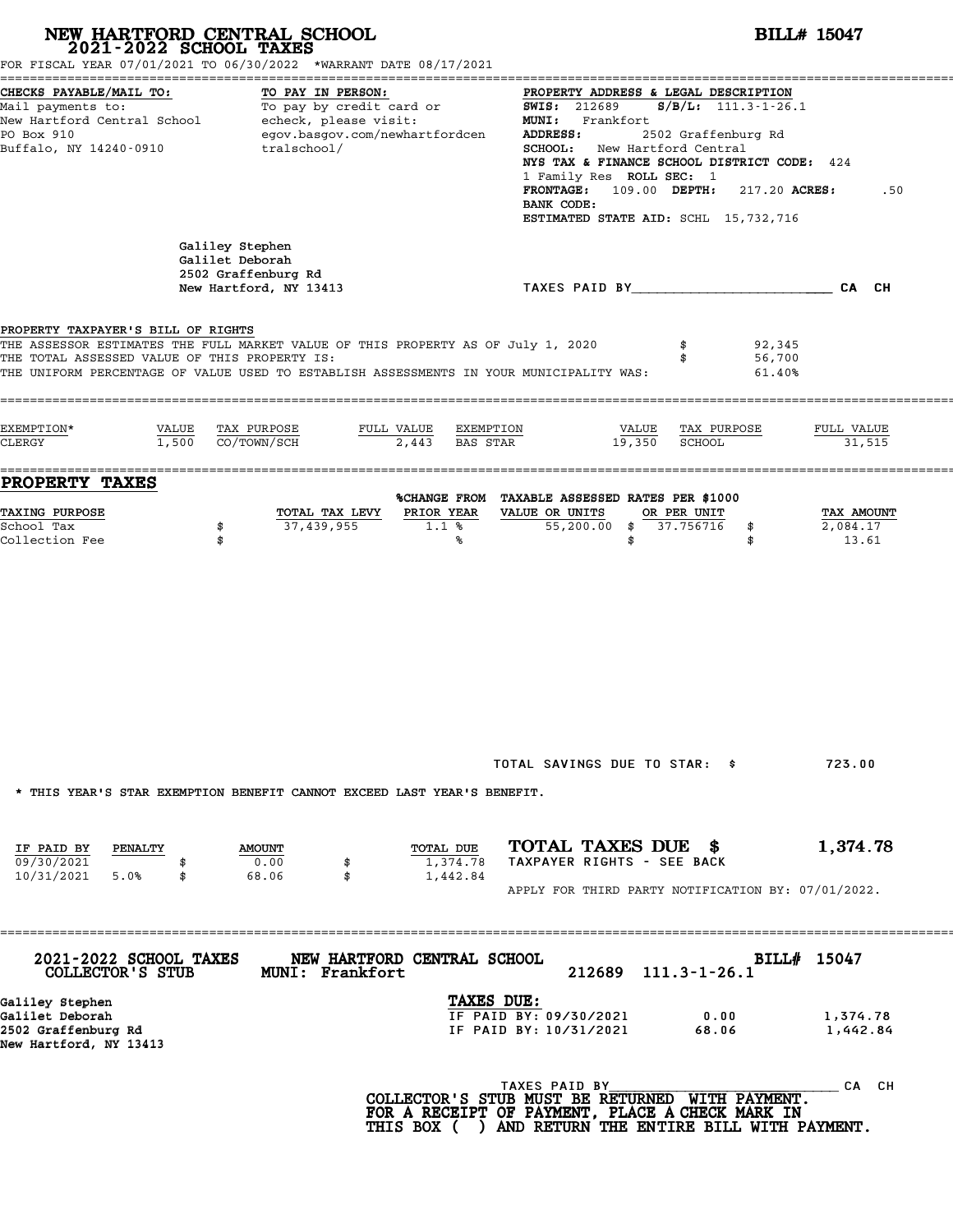| FOR FISCAL YEAR 07/01/2021 TO 06/30/2022 *WARRANT DATE 08/17/2021                                                                                                                                                                                                  |                                                                                                                                                                         | NEW HARTFORD CENTRAL SCHOOL 2021-2022 SCHOOL TAXES                                   |                           |           | <b>BILL# 15048</b>                                                                  |                                                                                                                         |                          |                                                                                                                                                                                                                         |                                 |  |  |
|--------------------------------------------------------------------------------------------------------------------------------------------------------------------------------------------------------------------------------------------------------------------|-------------------------------------------------------------------------------------------------------------------------------------------------------------------------|--------------------------------------------------------------------------------------|---------------------------|-----------|-------------------------------------------------------------------------------------|-------------------------------------------------------------------------------------------------------------------------|--------------------------|-------------------------------------------------------------------------------------------------------------------------------------------------------------------------------------------------------------------------|---------------------------------|--|--|
| CHECKS PAYABLE/MAIL TO:<br>PO Box 910<br>Buffalo, NY 14240-0910                                                                                                                                                                                                    | TO PAY IN PERSON:<br>Mail payments to: To pay by credit card or<br>New Hartford Central School - echeck, please visit:<br>egov.basgov.com/newhartfordcen<br>tralschool/ |                                                                                      |                           |           |                                                                                     | <b>SWIS: 212689</b><br>MUNI: Frankfort<br><b>SCHOOL:</b> New Hartford Central<br>1 Family Res ROLL SEC: 1<br>BANK CODE: |                          | PROPERTY ADDRESS & LEGAL DESCRIPTION<br>$S/B/L: 111.37 - 1 - 24$<br>2930 Graffenburg Rd<br>NYS TAX & FINANCE SCHOOL DISTRICT CODE: 424<br>FRONTAGE: 125.00 DEPTH: 173.00 ACRES:<br>ESTIMATED STATE AID: SCHL 15,732,716 |                                 |  |  |
|                                                                                                                                                                                                                                                                    |                                                                                                                                                                         | Gehrke Charles R<br>Gehrke Amanda M<br>2930 Graffenburg Rd<br>New Hartford, NY 13413 |                           |           |                                                                                     |                                                                                                                         |                          | TAXES PAID BY CALCULATE CALCH                                                                                                                                                                                           |                                 |  |  |
| PROPERTY TAXPAYER'S BILL OF RIGHTS<br>THE ASSESSOR ESTIMATES THE FULL MARKET VALUE OF THIS PROPERTY AS OF July 1, 2020<br>THE TOTAL ASSESSED VALUE OF THIS PROPERTY IS:<br>THE UNIFORM PERCENTAGE OF VALUE USED TO ESTABLISH ASSESSMENTS IN YOUR MUNICIPALITY WAS: |                                                                                                                                                                         |                                                                                      |                           |           |                                                                                     |                                                                                                                         |                          | 187,296<br>115,000<br>61.40%                                                                                                                                                                                            |                                 |  |  |
| EXEMPTION*<br>STAR Check                                                                                                                                                                                                                                           | VALUE<br>19,350                                                                                                                                                         | TAX PURPOSE                                                                          | FULL VALUE<br>31.515      | EXEMPTION |                                                                                     | VALUE                                                                                                                   |                          | TAX PURPOSE                                                                                                                                                                                                             | FULL VALUE                      |  |  |
| PROPERTY TAXES<br>TAXING PURPOSE<br>School Tax<br>Collection Fee                                                                                                                                                                                                   |                                                                                                                                                                         | 37,439,955<br>\$<br>\$                                                               | TOTAL TAX LEVY PRIOR YEAR | 1.1%<br>℁ | %CHANGE FROM TAXABLE ASSESSED RATES PER \$1000<br>VALUE OR UNITS<br>$115,000.00$ \$ | \$                                                                                                                      | OR PER UNIT<br>37.756716 | \$<br>\$                                                                                                                                                                                                                | TAX AMOUNT<br>4,342.02<br>43.42 |  |  |

| Any overpayment or underpayment can be reconciled on your next tax return or STAR credit check. |         |               |    |                  |  |                            |                                                    |
|-------------------------------------------------------------------------------------------------|---------|---------------|----|------------------|--|----------------------------|----------------------------------------------------|
| * THIS YEAR'S STAR EXEMPTION BENEFIT CANNOT EXCEED LAST YEAR'S BENEFIT.                         |         |               |    |                  |  |                            |                                                    |
| IF PAID BY                                                                                      | PENALTY | <b>AMOUNT</b> |    | <b>TOTAL DUE</b> |  | TOTAL TAXES DUE \$         | 4,385.44                                           |
| 09/30/2021                                                                                      |         | 0.00          | \$ | 4,385.44         |  | TAXPAYER RIGHTS - SEE BACK |                                                    |
| 10/31/2021                                                                                      | 5.0%    | 217.10        | \$ | 4,602.54         |  |                            |                                                    |
|                                                                                                 |         |               |    |                  |  |                            | APPLY FOR THIRD PARTY NOTIFICATION BY: 07/01/2022. |

| 2021-2022 SCHOOL TAXES<br>COLLECTOR'S STUB | MUNI: Frankfort | NEW HARTFORD CENTRAL SCHOOL | 212689 | 111.37-1-24 | BILL# 15048 |
|--------------------------------------------|-----------------|-----------------------------|--------|-------------|-------------|
| Gehrke Charles R                           |                 | <b>TAXES DUE:</b>           |        |             |             |
| Gehrke Amanda M                            |                 | IF PAID BY: 09/30/2021      |        | 0.00        | 4,385.44    |
| 2930 Graffenburg Rd                        |                 | IF PAID BY: 10/31/2021      |        | 217.10      | 4,602.54    |
| New Hartford, NY 13413                     |                 |                             |        |             |             |
|                                            |                 | TAXES PAID BY               |        |             | CА          |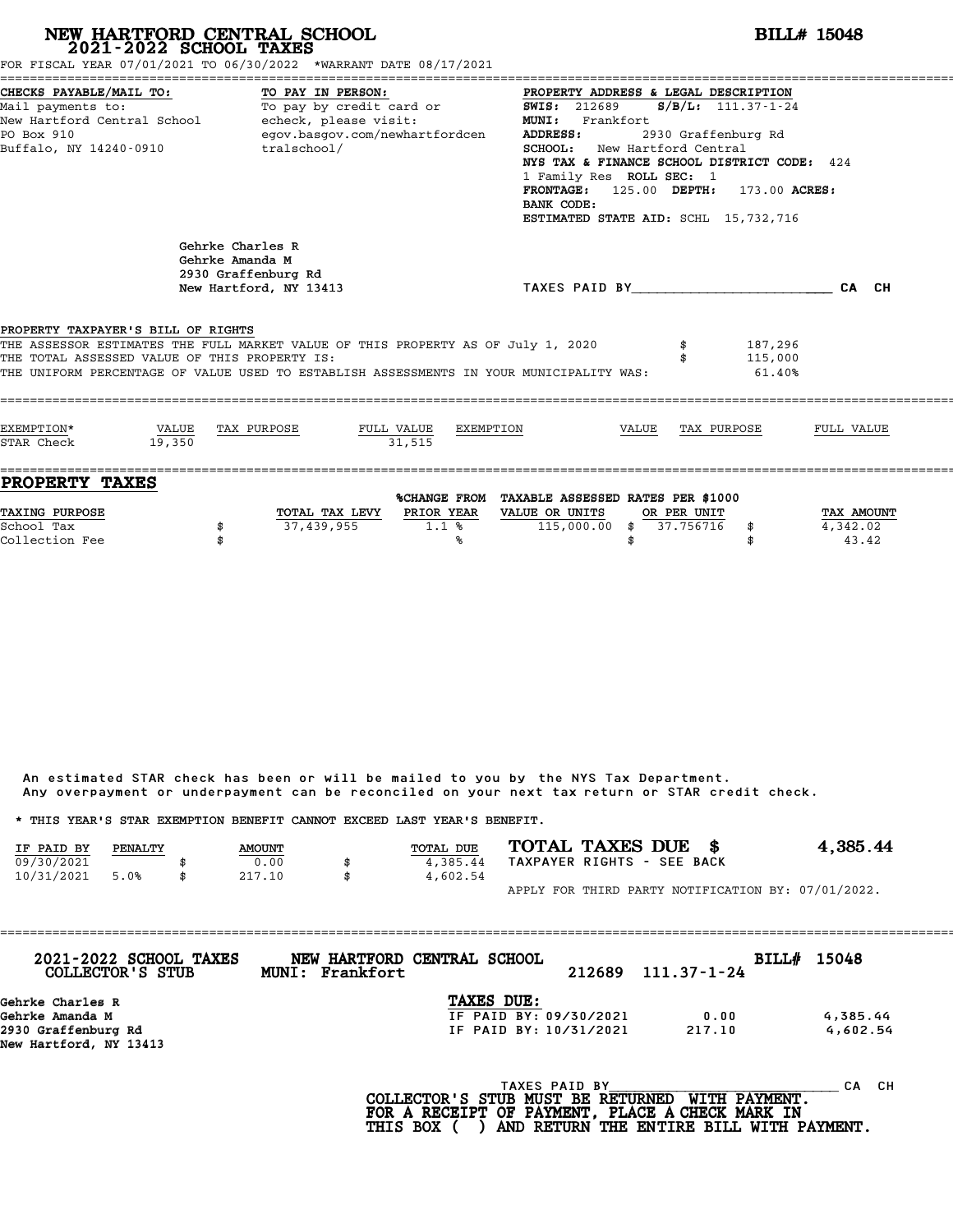| FOR FISCAL YEAR 07/01/2021 TO 06/30/2022 *WARRANT DATE 08/17/2021                                                                                                                                                                                                  | NEW HARTFORD CENTRAL SCHOOL 2021-2022 SCHOOL TAXES                                                                      |                                   |                                                                                                                                                                                                                                                                                                                                                                    |                                      | <b>BILL# 15049</b>              |  |  |
|--------------------------------------------------------------------------------------------------------------------------------------------------------------------------------------------------------------------------------------------------------------------|-------------------------------------------------------------------------------------------------------------------------|-----------------------------------|--------------------------------------------------------------------------------------------------------------------------------------------------------------------------------------------------------------------------------------------------------------------------------------------------------------------------------------------------------------------|--------------------------------------|---------------------------------|--|--|
| CHECKS PAYABLE/MAIL TO:<br>Mail payments to:<br>New Hartford Central School<br>PO Box 910<br>Buffalo, NY 14240-0910                                                                                                                                                | TO PAY IN PERSON:<br>To pay by credit card or<br>echeck, please visit:<br>egov.basgov.com/newhartfordcen<br>tralschool/ |                                   | PROPERTY ADDRESS & LEGAL DESCRIPTION<br>$S/B/L$ : 111.37-1-16<br><b>SWIS:</b> 212689<br>MUNI: Frankfort<br>2904 Graffenburg Rd<br>ADDRESS:<br>SCHOOL: New Hartford Central<br>NYS TAX & FINANCE SCHOOL DISTRICT CODE: 424<br>1 Family Res ROLL SEC: 1<br>115.00 DEPTH:<br><b>FRONTAGE :</b><br>173.00 ACRES:<br>BANK CODE:<br>ESTIMATED STATE AID: SCHL 15,732,716 |                                      |                                 |  |  |
|                                                                                                                                                                                                                                                                    | Giacovelli Suzanne<br>Phillip&Elizabeth Giacovelli<br>2904 Graffenburg Rd<br>New Hartford, NY 13413                     |                                   | TAXES PAID BY CA CH                                                                                                                                                                                                                                                                                                                                                |                                      |                                 |  |  |
| PROPERTY TAXPAYER'S BILL OF RIGHTS<br>THE ASSESSOR ESTIMATES THE FULL MARKET VALUE OF THIS PROPERTY AS OF July 1, 2020<br>THE TOTAL ASSESSED VALUE OF THIS PROPERTY IS:<br>THE UNIFORM PERCENTAGE OF VALUE USED TO ESTABLISH ASSESSMENTS IN YOUR MUNICIPALITY WAS: |                                                                                                                         |                                   |                                                                                                                                                                                                                                                                                                                                                                    | 227,199<br>139,500<br>$61.40\%$      |                                 |  |  |
| EXEMPTION*<br>VALUE<br><b>BAS STAR</b><br>19,350                                                                                                                                                                                                                   | TAX PURPOSE<br>SCHOOL                                                                                                   | FULL VALUE<br>EXEMPTION<br>31,515 | VALUE                                                                                                                                                                                                                                                                                                                                                              | TAX PURPOSE                          | FULL VALUE                      |  |  |
| <b>PROPERTY TAXES</b>                                                                                                                                                                                                                                              |                                                                                                                         |                                   |                                                                                                                                                                                                                                                                                                                                                                    |                                      |                                 |  |  |
| TAXING PURPOSE<br>School Tax<br>Collection Fee                                                                                                                                                                                                                     | TOTAL TAX LEVY<br>37,439,955<br>\$<br>\$                                                                                | PRIOR YEAR<br>1.1%<br>℁           | %CHANGE FROM TAXABLE ASSESSED RATES PER \$1000<br>VALUE OR UNITS<br>139,500.00<br>\$<br>\$                                                                                                                                                                                                                                                                         | OR PER UNIT<br>37.756716<br>\$<br>\$ | TAX AMOUNT<br>5,267.06<br>45.44 |  |  |
| * THIS YEAR'S STAR EXEMPTION BENEFIT CANNOT EXCEED LAST YEAR'S BENEFIT.                                                                                                                                                                                            |                                                                                                                         |                                   | TOTAL SAVINGS DUE TO STAR: \$                                                                                                                                                                                                                                                                                                                                      |                                      | 723.00                          |  |  |
| IF PAID BY<br>PENALTY<br>09/30/2021                                                                                                                                                                                                                                | <b>AMOUNT</b><br>0.00<br>\$<br>227.20<br>\$                                                                             | TOTAL DUE<br>4,589.50<br>4,816.70 | TOTAL TAXES DUE \$<br>TAXPAYER RIGHTS - SEE BACK<br>APPLY FOR THIRD PARTY NOTIFICATION BY: 07/01/2022.                                                                                                                                                                                                                                                             |                                      | 4,589.50                        |  |  |
| 10/31/2021<br>5.0%<br>\$                                                                                                                                                                                                                                           |                                                                                                                         |                                   |                                                                                                                                                                                                                                                                                                                                                                    |                                      |                                 |  |  |
| 2021-2022 SCHOOL TAXES<br>COLLECTOR'S STUB                                                                                                                                                                                                                         | MUNI: Frankfort                                                                                                         | NEW HARTFORD CENTRAL SCHOOL       | 212689                                                                                                                                                                                                                                                                                                                                                             | $111.37 - 1 - 16$                    | BILL# 15049                     |  |  |
| Giacovelli Suzanne<br>Phillip&Elizabeth Giacovelli<br>2904 Graffenburg Rd<br>New Hartford, NY 13413                                                                                                                                                                |                                                                                                                         | TAXES DUE:                        | IF PAID BY: 09/30/2021<br>IF PAID BY: 10/31/2021                                                                                                                                                                                                                                                                                                                   | 0.00<br>227.20                       | 4,589.50<br>4,816.70            |  |  |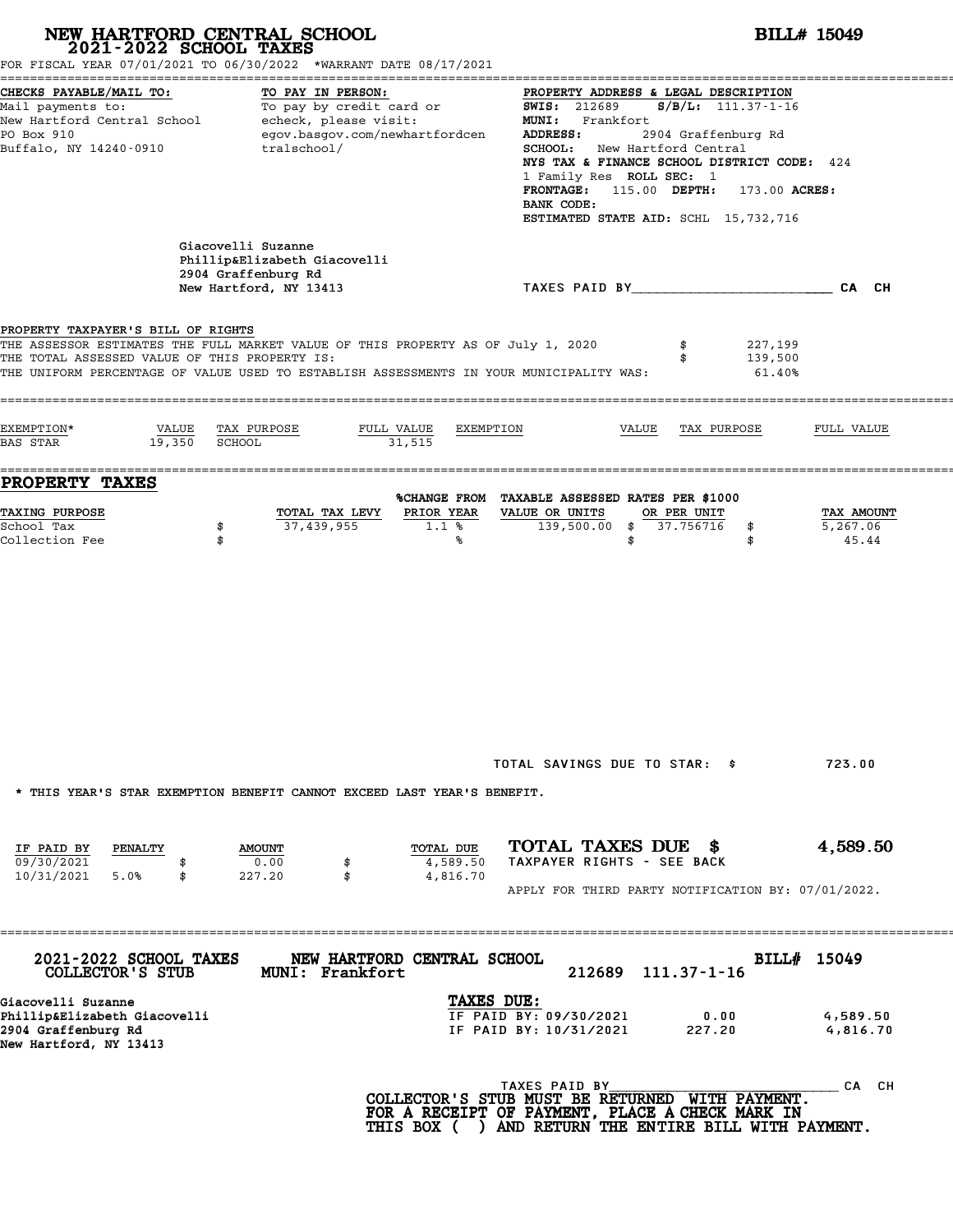|                                                                                                                                                                                                                                                                    | NEW HARTFORD CENTRAL SCHOOL 2021-2022 SCHOOL TAXES<br>FOR FISCAL YEAR 07/01/2021 TO 06/30/2022 *WARRANT DATE 08/17/2021 |                                   | <b>BILL# 15050</b>                                                                                                                                                                                                                                                                                                                                                 |                                 |  |  |  |  |
|--------------------------------------------------------------------------------------------------------------------------------------------------------------------------------------------------------------------------------------------------------------------|-------------------------------------------------------------------------------------------------------------------------|-----------------------------------|--------------------------------------------------------------------------------------------------------------------------------------------------------------------------------------------------------------------------------------------------------------------------------------------------------------------------------------------------------------------|---------------------------------|--|--|--|--|
| CHECKS PAYABLE/MAIL TO:<br>Mail payments to:<br>New Hartford Central School - echeck, please visit:<br>PO Box 910<br>Buffalo, NY 14240-0910                                                                                                                        | TO PAY IN PERSON:<br>To pay by credit card or<br>egov.basgov.com/newhartfordcen<br>tralschool/                          |                                   | PROPERTY ADDRESS & LEGAL DESCRIPTION<br>$S/B/L: 111.3 - 1 - 26.2$<br><b>SWIS:</b> 212689<br>MUNI: Frankfort<br>ADDRESS:<br>936 Higby Rd<br>SCHOOL: New Hartford Central<br>NYS TAX & FINANCE SCHOOL DISTRICT CODE: 424<br>1 Family Res ROLL SEC: 1<br>150.00 DEPTH: 212.80 ACRES:<br><b>FRONTAGE:</b><br>.73<br>BANK CODE:<br>ESTIMATED STATE AID: SCHL 15,732,716 |                                 |  |  |  |  |
|                                                                                                                                                                                                                                                                    | Giambra James S<br>Giambra Geraldine R<br>936 Higby Rd<br>New Hartford, NY 13413                                        |                                   | TAXES PAID BY_____________________________CA CH                                                                                                                                                                                                                                                                                                                    |                                 |  |  |  |  |
| PROPERTY TAXPAYER'S BILL OF RIGHTS<br>THE ASSESSOR ESTIMATES THE FULL MARKET VALUE OF THIS PROPERTY AS OF July 1, 2020<br>THE TOTAL ASSESSED VALUE OF THIS PROPERTY IS:<br>THE UNIFORM PERCENTAGE OF VALUE USED TO ESTABLISH ASSESSMENTS IN YOUR MUNICIPALITY WAS: |                                                                                                                         |                                   |                                                                                                                                                                                                                                                                                                                                                                    | 164,007<br>100,700<br>$61.40\%$ |  |  |  |  |
| EXEMPTION*<br>VALUE<br>ENH STAR<br>45,600                                                                                                                                                                                                                          | TAX PURPOSE<br>FULL VALUE<br>SCHOOL                                                                                     | EXEMPTION<br>74,267               | VALUE<br>TAX PURPOSE                                                                                                                                                                                                                                                                                                                                               | FULL VALUE                      |  |  |  |  |
| <b>PROPERTY TAXES</b>                                                                                                                                                                                                                                              |                                                                                                                         |                                   |                                                                                                                                                                                                                                                                                                                                                                    |                                 |  |  |  |  |
| TAXING PURPOSE<br>School Tax<br>Collection Fee                                                                                                                                                                                                                     | TOTAL TAX LEVY<br>37,439,955<br>\$<br>\$                                                                                | PRIOR YEAR<br>1.1%<br>℁           | %CHANGE FROM TAXABLE ASSESSED RATES PER \$1000<br>VALUE OR UNITS<br>OR PER UNIT<br>100,700.00<br>37.756716<br>\$<br>\$<br>\$<br>\$                                                                                                                                                                                                                                 | TAX AMOUNT<br>3,802.10<br>23.53 |  |  |  |  |
|                                                                                                                                                                                                                                                                    |                                                                                                                         |                                   |                                                                                                                                                                                                                                                                                                                                                                    |                                 |  |  |  |  |
| IF PAID BY<br>PENALTY<br>09/30/2021<br>10/31/2021<br>5.0%<br>\$                                                                                                                                                                                                    | * THIS YEAR'S STAR EXEMPTION BENEFIT CANNOT EXCEED LAST YEAR'S BENEFIT.<br><b>AMOUNT</b><br>0.00<br>\$<br>117.66<br>\$  | TOTAL DUE<br>2,376.63<br>2,494.29 | TOTAL SAVINGS DUE TO STAR: \$<br>TOTAL TAXES DUE \$<br>TAXPAYER RIGHTS - SEE BACK<br>APPLY FOR THIRD PARTY NOTIFICATION BY: 07/01/2022.                                                                                                                                                                                                                            | 1,449.00                        |  |  |  |  |
| 2021-2022 SCHOOL TAXES                                                                                                                                                                                                                                             | NEW HARTFORD CENTRAL SCHOOL                                                                                             |                                   |                                                                                                                                                                                                                                                                                                                                                                    | 2,376.63<br>BILL# 15050         |  |  |  |  |
| COLLECTOR'S STUB<br>Giambra James S<br>Giambra Geraldine R<br>936 Higby Rd<br>New Hartford, NY 13413                                                                                                                                                               | <b>MUNI: Frankfort</b>                                                                                                  | TAXES DUE:                        | $111.3 - 1 - 26.2$<br>212689<br>IF PAID BY: 09/30/2021<br>0.00<br>IF PAID BY: 10/31/2021<br>117.66                                                                                                                                                                                                                                                                 | 2,376.63<br>2,494.29            |  |  |  |  |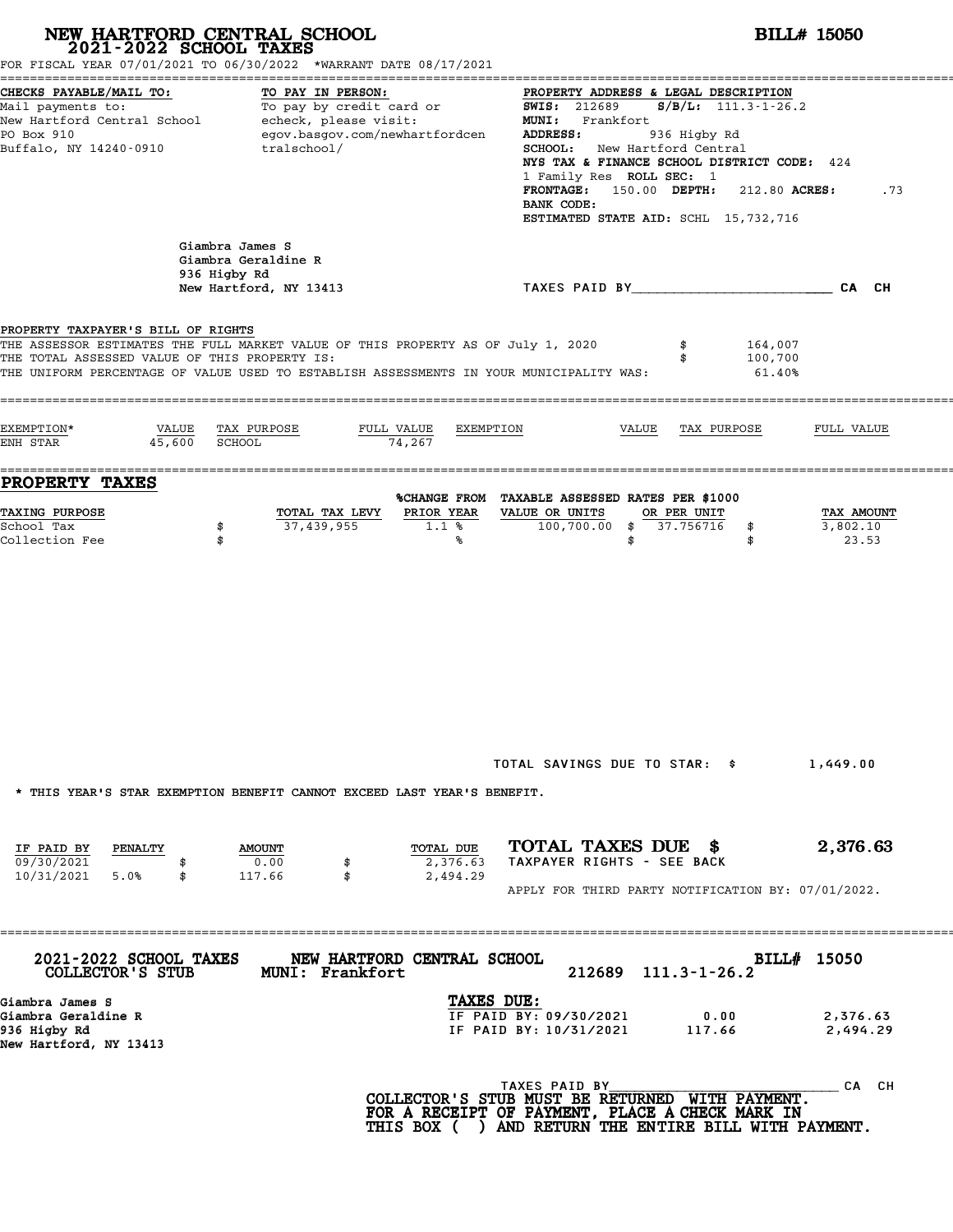| FOR FISCAL YEAR 07/01/2021 TO 06/30/2022 *WARRANT DATE 08/17/2021                                                                                                                                                                                                  | 2021-2022 SCHOOL TAXES                                                                                                                                                                                     | NEW HARTFORD CENTRAL SCHOOL                                                  |                                   |           | <b>BILL# 15051</b>                                                                |                                                                                                                                                                                                                                                                                                                                                              |                          |                              |                                 |  |  |
|--------------------------------------------------------------------------------------------------------------------------------------------------------------------------------------------------------------------------------------------------------------------|------------------------------------------------------------------------------------------------------------------------------------------------------------------------------------------------------------|------------------------------------------------------------------------------|-----------------------------------|-----------|-----------------------------------------------------------------------------------|--------------------------------------------------------------------------------------------------------------------------------------------------------------------------------------------------------------------------------------------------------------------------------------------------------------------------------------------------------------|--------------------------|------------------------------|---------------------------------|--|--|
| Mail payments to:<br>PO Box 910                                                                                                                                                                                                                                    | CHECKS PAYABLE/MAIL TO:<br>TO PAY IN PERSON:<br>To pay by credit card or<br>New Hartford Central School - echeck, please visit:<br>egov.basgov.com/newhartfordcen<br>tralschool/<br>Buffalo, NY 14240-0910 |                                                                              |                                   |           |                                                                                   | PROPERTY ADDRESS & LEGAL DESCRIPTION<br><b>SWIS: 212689</b><br>$S/B/L: 111.3 - 1 - 53.5$<br>MUNI: Frankfort<br><b>ADDRESS:</b><br>963 Higby Rd<br>SCHOOL: New Hartford Central<br>NYS TAX & FINANCE SCHOOL DISTRICT CODE: 424<br>1 Family Res ROLL SEC: 1<br>FRONTAGE: 270.00 DEPTH:<br>ACRES:<br>2.92<br>BANK CODE:<br>ESTIMATED STATE AID: SCHL 15,732,716 |                          |                              |                                 |  |  |
|                                                                                                                                                                                                                                                                    |                                                                                                                                                                                                            | Giglio Francis P<br>Giglio Laura V<br>963 Higby Rd<br>New Hartford, NY 13413 |                                   |           | TAXES PAID BY                                                                     |                                                                                                                                                                                                                                                                                                                                                              |                          |                              | CA CH                           |  |  |
| PROPERTY TAXPAYER'S BILL OF RIGHTS<br>THE ASSESSOR ESTIMATES THE FULL MARKET VALUE OF THIS PROPERTY AS OF July 1, 2020<br>THE TOTAL ASSESSED VALUE OF THIS PROPERTY IS:<br>THE UNIFORM PERCENTAGE OF VALUE USED TO ESTABLISH ASSESSMENTS IN YOUR MUNICIPALITY WAS: |                                                                                                                                                                                                            |                                                                              |                                   |           |                                                                                   |                                                                                                                                                                                                                                                                                                                                                              |                          | 252,443<br>155,000<br>61.40% |                                 |  |  |
| EXEMPTION*<br>STAR Check                                                                                                                                                                                                                                           | VALUE<br>19,350                                                                                                                                                                                            | TAX PURPOSE                                                                  | FULL VALUE<br>31.515              | EXEMPTION |                                                                                   | VALUE                                                                                                                                                                                                                                                                                                                                                        | TAX PURPOSE              |                              | FULL VALUE                      |  |  |
| <b>PROPERTY TAXES</b><br>TAXING PURPOSE<br>School Tax<br>Collection Fee                                                                                                                                                                                            | \$<br>\$                                                                                                                                                                                                   | 37,439,955                                                                   | TOTAL TAX LEVY PRIOR YEAR<br>1.1% | ℁         | %CHANGE FROM TAXABLE ASSESSED RATES PER \$1000<br>VALUE OR UNITS<br>155,000.00 \$ | \$                                                                                                                                                                                                                                                                                                                                                           | OR PER UNIT<br>37.756716 | \$<br>\$                     | TAX AMOUNT<br>5,852.29<br>58.52 |  |  |

| Any overpayment or underpayment can be reconciled on your next tax return or STAR credit check. |         |               |    |                  |                            |  |  |                                                    |
|-------------------------------------------------------------------------------------------------|---------|---------------|----|------------------|----------------------------|--|--|----------------------------------------------------|
| * THIS YEAR'S STAR EXEMPTION BENEFIT CANNOT EXCEED LAST YEAR'S BENEFIT.                         |         |               |    |                  |                            |  |  |                                                    |
| IF PAID BY                                                                                      | PENALTY | <b>AMOUNT</b> |    | <b>TOTAL DUE</b> | TOTAL TAXES DUE \$         |  |  | 5,910.81                                           |
| 09/30/2021                                                                                      |         | 0.00          | \$ | 5,910.81         | TAXPAYER RIGHTS - SEE BACK |  |  |                                                    |
| 10/31/2021                                                                                      | 5.0%    | 292.61        | \$ | 6, 203, 42       |                            |  |  |                                                    |
|                                                                                                 |         |               |    |                  |                            |  |  | APPLY FOR THIRD PARTY NOTIFICATION BY: 07/01/2022. |

| 2021-2022 SCHOOL TAXES<br>COLLECTOR'S STUB | NEW HARTFORD CENTRAL SCHOOL<br>MUNI: Frankfort |                        | 212689 | $111.3 - 1 - 53.5$ | BILL# 15051 |
|--------------------------------------------|------------------------------------------------|------------------------|--------|--------------------|-------------|
| Giglio Francis P                           |                                                | TAXES DUE:             |        |                    |             |
| Giglio Laura V                             |                                                | IF PAID BY: 09/30/2021 |        | 0.00               | 5,910.81    |
| 963 Higby Rd                               |                                                | IF PAID BY: 10/31/2021 |        | 292.61             | 6, 203.42   |
| New Hartford, NY 13413                     |                                                |                        |        |                    |             |
|                                            |                                                | TAXES PAID BY          |        |                    | CH.<br>CА   |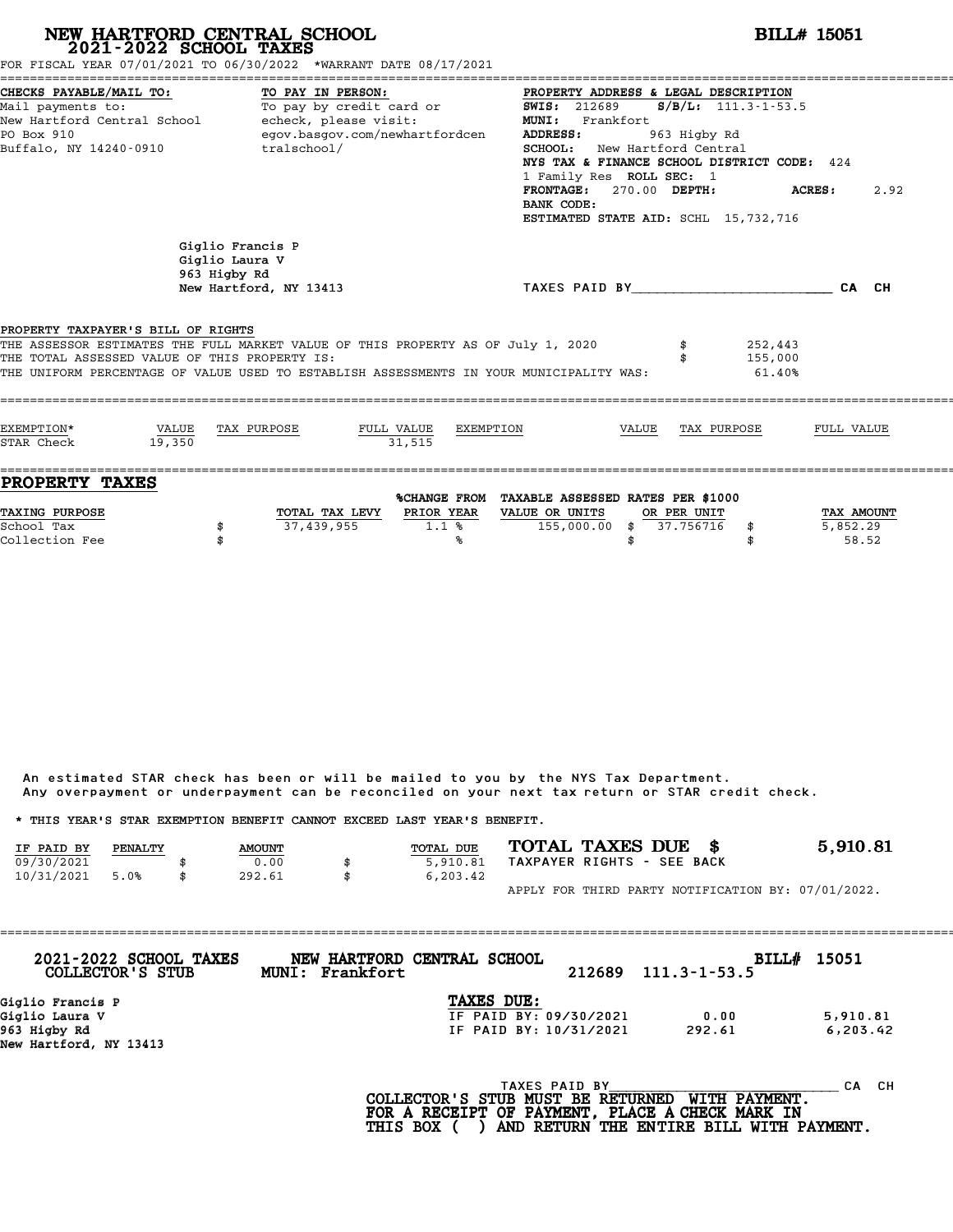| NEW HARTFORD CENTRAL SCHOOL<br>2021-2022 SCHOOL TAXES<br>FOR FISCAL YEAR 07/01/2021 TO 06/30/2022 *WARRANT DATE 08/17/2021                                                                                                                                                                 |                                               | <b>BILL# 15052</b>                                                                                                                                                                                                                                                          |                                 |  |  |  |  |
|--------------------------------------------------------------------------------------------------------------------------------------------------------------------------------------------------------------------------------------------------------------------------------------------|-----------------------------------------------|-----------------------------------------------------------------------------------------------------------------------------------------------------------------------------------------------------------------------------------------------------------------------------|---------------------------------|--|--|--|--|
| CHECKS PAYABLE/MAIL TO:<br>TO PAY IN PERSON:<br>Mail payments to:<br>Mail payments to: To pay by credit card or $\frac{1}{100}$ SWIS: 212689 S/B/L: 111.1-3-24<br>New Hartford Central School echeck, please visit: MUNI: Frankfort<br>PO Box 910<br>Buffalo, NY 14240-0910<br>tralschool/ | egov.basgov.com/newhartfordcen                | PROPERTY ADDRESS & LEGAL DESCRIPTION<br><b>ADDRESS:</b><br>297 Wilson Rd<br><b>SCHOOL:</b> New Hartford Central<br>NYS TAX & FINANCE SCHOOL DISTRICT CODE: 424<br>1 Family Res ROLL SEC: 1<br>FRONTAGE: 658.80 DEPTH:<br>BANK CODE:<br>ESTIMATED STATE AID: SCHL 15,732,716 | <b>ACRES:</b><br>5.10           |  |  |  |  |
| Greco Anne<br>297 Wilson Rd<br>Frankfort, NY 13340                                                                                                                                                                                                                                         |                                               |                                                                                                                                                                                                                                                                             |                                 |  |  |  |  |
|                                                                                                                                                                                                                                                                                            |                                               |                                                                                                                                                                                                                                                                             |                                 |  |  |  |  |
| PROPERTY TAXPAYER'S BILL OF RIGHTS<br>THE ASSESSOR ESTIMATES THE FULL MARKET VALUE OF THIS PROPERTY AS OF July 1, 2020<br>THE TOTAL ASSESSED VALUE OF THIS PROPERTY IS:<br>THE UNIFORM PERCENTAGE OF VALUE USED TO ESTABLISH ASSESSMENTS IN YOUR MUNICIPALITY WAS:                         |                                               |                                                                                                                                                                                                                                                                             | 244,300<br>150,000<br>61.40%    |  |  |  |  |
| EXEMPTION*<br>VALUE TAX PURPOSE<br>45,600 SCHOOL<br>ENH STAR                                                                                                                                                                                                                               | FULL VALUE<br>EXEMPTION<br>74,267             | VALUE TAX PURPOSE                                                                                                                                                                                                                                                           | FULL VALUE                      |  |  |  |  |
| <b>PROPERTY TAXES</b><br><b>TAXING PURPOSE</b><br>37,439,955<br>School Tax<br>\$<br>Collection Fee<br>\$                                                                                                                                                                                   | TOTAL TAX LEVY<br>PRIOR YEAR<br>1.1%<br>℁     | %CHANGE FROM TAXABLE ASSESSED RATES PER \$1000<br>VALUE OR UNITS<br>OR PER UNIT<br>150,000.00 \$ 37.756716<br>\$<br>\$<br>\$                                                                                                                                                | TAX AMOUNT<br>5,663.51<br>42.15 |  |  |  |  |
| * THIS YEAR'S STAR EXEMPTION BENEFIT CANNOT EXCEED LAST YEAR'S BENEFIT.                                                                                                                                                                                                                    |                                               | TOTAL SAVINGS DUE TO STAR: \$                                                                                                                                                                                                                                               | 1,449.00                        |  |  |  |  |
| IF PAID BY PENALTY<br><b>AMOUNT</b><br>09/30/2021<br>0.00<br>10/31/2021 5.0%<br>210.73<br>\$                                                                                                                                                                                               | TOTAL DUE<br>4,256.66<br>\$<br>\$<br>4,467.39 | TOTAL TAXES DUE \$<br>TAXPAYER RIGHTS - SEE BACK<br>APPLY FOR THIRD PARTY NOTIFICATION BY: 07/01/2022.                                                                                                                                                                      | 4,256.66                        |  |  |  |  |
| ===========<br><b>2021-2022 SCHOOL TAXES</b><br>COLLECTOR'S STUB<br><b>MUNI: Frankfort</b>                                                                                                                                                                                                 | NEW HARTFORD CENTRAL SCHOOL                   | 212689 111.1-3-24                                                                                                                                                                                                                                                           | BILL# 15052                     |  |  |  |  |
| Greco Anne<br>297 Wilson Rd<br>Frankfort, NY 13340                                                                                                                                                                                                                                         | TAXES DUE:                                    | IF PAID BY: 09/30/2021<br>0.00<br>IF PAID BY: 10/31/2021<br>210.73                                                                                                                                                                                                          | 4,256.66<br>4,467.39            |  |  |  |  |
|                                                                                                                                                                                                                                                                                            |                                               | TAXES PAID BY<br>COLLECTOR'S STUB MUST BE RETURNED WITH PAYMENT.<br>FOR A RECEIPT OF PAYMENT, PLACE A CHECK MARK IN<br>THIS BOX ( ) AND RETURN THE ENTIRE BILL WITH PAYMENT.                                                                                                | _ CA CH                         |  |  |  |  |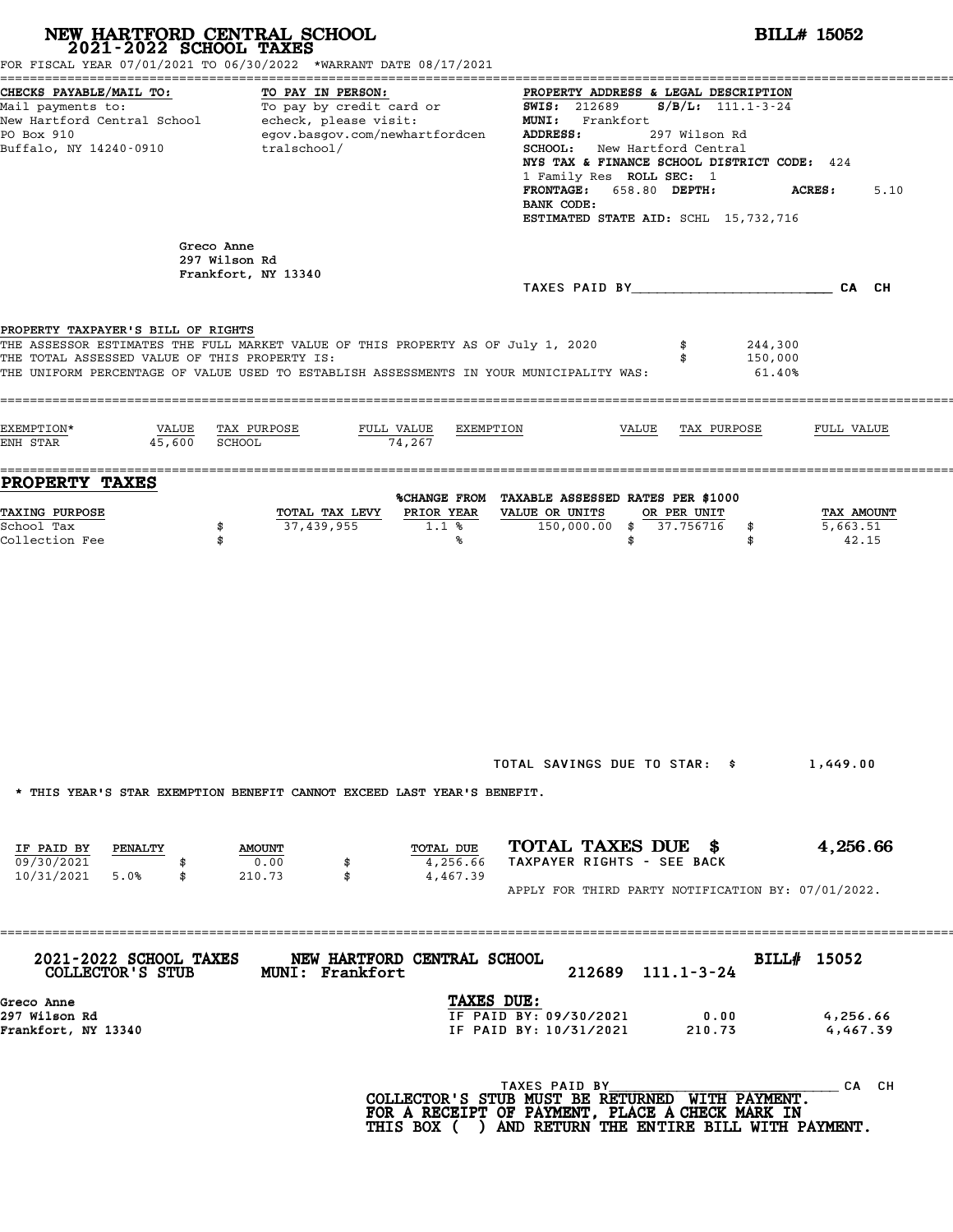|                                                                                      |                             | NEW HARTFORD CENTRAL SCHOOL<br>2021-2022 SCHOOL TAXES<br>FOR FISCAL YEAR 07/01/2021 TO 06/30/2022 *WARRANT DATE 08/17/2021                                                  |                                                                                                                                                                                                                                                                                                                                                       | <b>BILL# 15053</b>           |                        |  |  |  |  |
|--------------------------------------------------------------------------------------|-----------------------------|-----------------------------------------------------------------------------------------------------------------------------------------------------------------------------|-------------------------------------------------------------------------------------------------------------------------------------------------------------------------------------------------------------------------------------------------------------------------------------------------------------------------------------------------------|------------------------------|------------------------|--|--|--|--|
| CHECKS PAYABLE/MAIL TO:<br>Mail payments to:<br>PO Box 910<br>Buffalo, NY 14240-0910 |                             | TO PAY IN PERSON:<br>To pay by credit card or<br>New Hartford Central School - echeck, please visit:<br>egov.basgov.com/newhartfordcen<br>tralschool/                       | PROPERTY ADDRESS & LEGAL DESCRIPTION<br><b>SWIS: 212689</b><br>$S/B/L: 111.3-5-2$<br>MUNI: Frankfort<br><b>ADDRESS:</b><br>879 Higby Rd<br>SCHOOL: New Hartford Central<br>NYS TAX & FINANCE SCHOOL DISTRICT CODE: 424<br>1 Family Res ROLL SEC: 1<br>FRONTAGE: 305.40 DEPTH:<br>ACRES:<br>5.00<br>BANK CODE:<br>ESTIMATED STATE AID: SCHL 15,732,716 |                              |                        |  |  |  |  |
|                                                                                      | Green Elena<br>879 Higby Rd | New Hartford, NY 13413                                                                                                                                                      | TAXES PAID BY CA CH                                                                                                                                                                                                                                                                                                                                   |                              |                        |  |  |  |  |
| PROPERTY TAXPAYER'S BILL OF RIGHTS<br>THE TOTAL ASSESSED VALUE OF THIS PROPERTY IS:  |                             | THE ASSESSOR ESTIMATES THE FULL MARKET VALUE OF THIS PROPERTY AS OF July 1, 2020<br>THE UNIFORM PERCENTAGE OF VALUE USED TO ESTABLISH ASSESSMENTS IN YOUR MUNICIPALITY WAS: |                                                                                                                                                                                                                                                                                                                                                       | 216,124<br>132,700<br>61.40% |                        |  |  |  |  |
| EXEMPTION*<br>STAR Check                                                             | VALUE<br>19,350             | TAX PURPOSE<br>FULL VALUE<br>31.515                                                                                                                                         | EXEMPTION<br>VALUE                                                                                                                                                                                                                                                                                                                                    | TAX PURPOSE                  | FULL VALUE             |  |  |  |  |
| PROPERTY TAXES<br>TAXING PURPOSE                                                     | \$                          | TOTAL TAX LEVY PRIOR YEAR<br>37,439,955<br>1.1%                                                                                                                             | %CHANGE FROM TAXABLE ASSESSED RATES PER \$1000<br>VALUE OR UNITS<br>OR PER UNIT<br>132,700.00 \$<br>37.756716                                                                                                                                                                                                                                         | \$                           | TAX AMOUNT<br>5,010.32 |  |  |  |  |

|            |         |               |                                                                         | Any overpayment or underpayment can be reconciled on your next tax return or STAR credit check. |                                                    |
|------------|---------|---------------|-------------------------------------------------------------------------|-------------------------------------------------------------------------------------------------|----------------------------------------------------|
|            |         |               | * THIS YEAR'S STAR EXEMPTION BENEFIT CANNOT EXCEED LAST YEAR'S BENEFIT. |                                                                                                 |                                                    |
| IF PAID BY | PENALTY | <b>AMOUNT</b> | TOTAL DUE                                                               | TOTAL TAXES DUE \$                                                                              | 5,060.42                                           |
| 09/30/2021 |         | 0.00          | 5,060.42                                                                | TAXPAYER RIGHTS - SEE BACK                                                                      |                                                    |
| 10/31/2021 | 5.0%    | \$<br>250.52  | \$<br>5,310.94                                                          |                                                                                                 |                                                    |
|            |         |               |                                                                         |                                                                                                 | APPLY FOR THIRD PARTY NOTIFICATION BY: 07/01/2022. |

| 2021-2022 SCHOOL TAXES<br>COLLECTOR'S STUB | NEW HARTFORD CENTRAL SCHOOL<br>MUNI: Frankfort | 212689                 | $111.3 - 5 - 2$ | <b>BILL# 15053</b> |  |
|--------------------------------------------|------------------------------------------------|------------------------|-----------------|--------------------|--|
| Green Elena<br>879 Higby Rd                | TAXES DUE:                                     | IF PAID BY: 09/30/2021 | 0.00            | 5,060.42           |  |
| New Hartford, NY 13413                     |                                                | IF PAID BY: 10/31/2021 | 250.52          | 5,310.94           |  |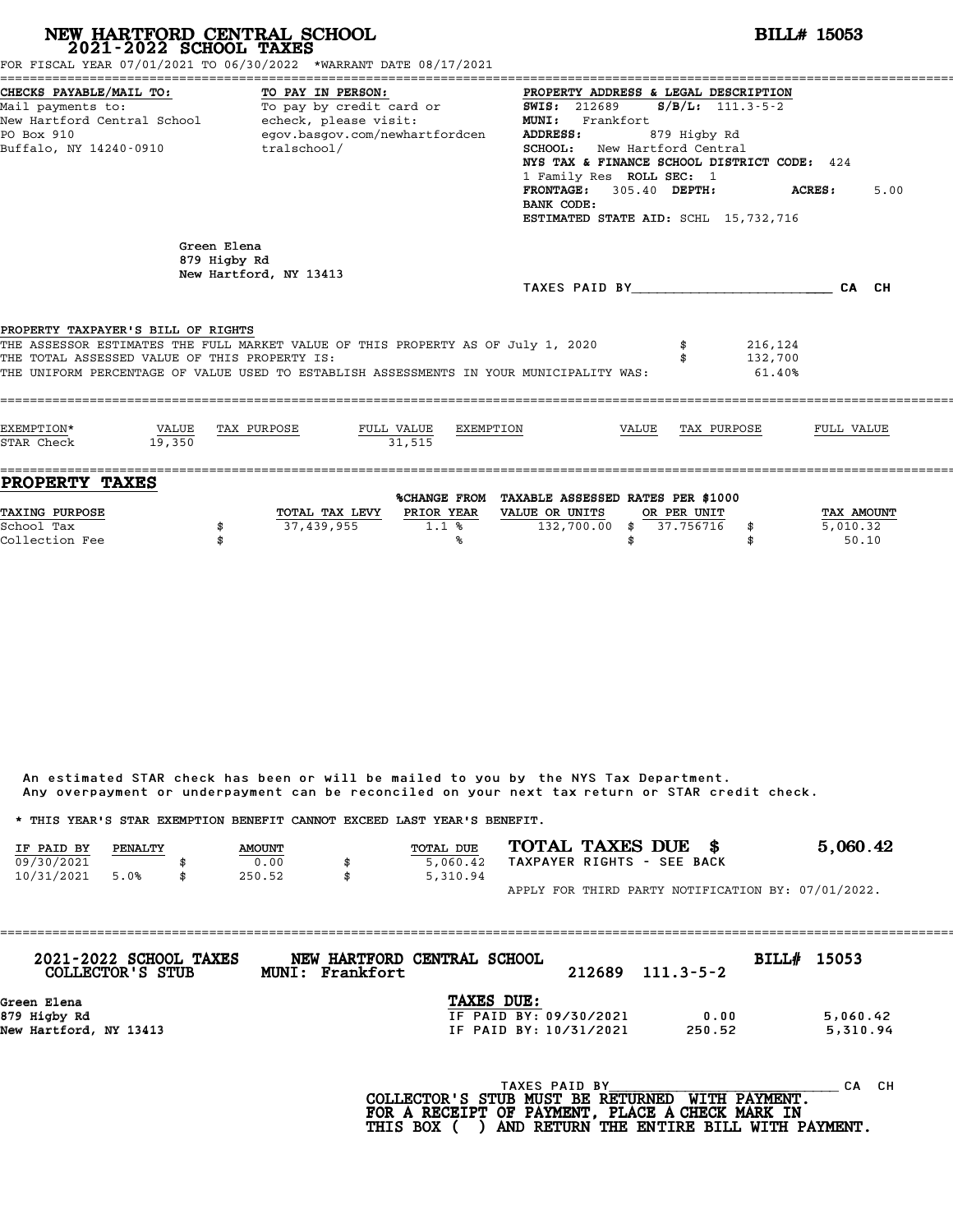# **NEW HARTFORD CENTRAL SCHOOL**<br>
2021-2022 SCHOOL TAXES<br>
FOR FISCAL YEAR 07/01/2021 TO 06/30/2022 \*WARRANT DATE 08/17/2021<br> **2021-2022** TO 06/30/2022 \*WARRANT DATE 08/17/2021

|                                                                                                                                            | FOR FISCAL YEAR 07/01/2021 TO 06/30/2022 *WARRANT DATE 08/17/2021                                                                                                           |                                                                                                                                                                                                                                                                                                                                |                                 |
|--------------------------------------------------------------------------------------------------------------------------------------------|-----------------------------------------------------------------------------------------------------------------------------------------------------------------------------|--------------------------------------------------------------------------------------------------------------------------------------------------------------------------------------------------------------------------------------------------------------------------------------------------------------------------------|---------------------------------|
| CHECKS PAYABLE/MAIL TO:<br>Mail payments to:<br>New Hartford Central School becheck, please visit:<br>PO Box 910<br>Buffalo, NY 14240-0910 | TO PAY IN PERSON:<br>To pay by credit card or<br>egov.basgov.com/newhartfordcen<br>tralschool/                                                                              | PROPERTY ADDRESS & LEGAL DESCRIPTION<br><b>SWIS:</b> 212689 <b>S/B/L:</b> 111.3-5-3<br>MUNI: Frankfort<br>ADDRESS:<br>905 Higby Rd<br>SCHOOL: New Hartford Central<br>NYS TAX & FINANCE SCHOOL DISTRICT CODE: 424<br>1 Family Res ROLL SEC: 1<br>FRONTAGE: 305.40 DEPTH:<br>BANK CODE:<br>ESTIMATED STATE AID: SCHL 15,732,716 | 5.10<br>ACRES:                  |
|                                                                                                                                            | Griffith Dale H<br>905 Higby Rd<br>New Hartford, NY 13413                                                                                                                   | TAXES PAID BY CA CH                                                                                                                                                                                                                                                                                                            |                                 |
| PROPERTY TAXPAYER'S BILL OF RIGHTS<br>THE TOTAL ASSESSED VALUE OF THIS PROPERTY IS:                                                        | THE ASSESSOR ESTIMATES THE FULL MARKET VALUE OF THIS PROPERTY AS OF July 1, 2020<br>THE UNIFORM PERCENTAGE OF VALUE USED TO ESTABLISH ASSESSMENTS IN YOUR MUNICIPALITY WAS: | 274,919<br>168,800<br>61.40%                                                                                                                                                                                                                                                                                                   |                                 |
| EXEMPTION*<br>VALUE TAX PURPOSE<br>STAR Check<br>19.350                                                                                    | FULL VALUE EXEMPTION<br>31.515                                                                                                                                              | VALUE TAX PURPOSE                                                                                                                                                                                                                                                                                                              | FULL VALUE                      |
| <b>PROPERTY TAXES</b><br><b>TAXING PURPOSE</b><br>School Tax<br>\$<br>Collection Fee                                                       | PRIOR YEAR<br>TOTAL TAX LEVY<br>37,439,955<br>1.1%<br>℁                                                                                                                     | %CHANGE FROM TAXABLE ASSESSED RATES PER \$1000<br>VALUE OR UNITS<br>OR PER UNIT<br>168,800.00 \$ 37.756716 \$<br>\$                                                                                                                                                                                                            | TAX AMOUNT<br>6,373.33<br>63.73 |

An estimated STAR check has been or will be mailed to you by the NYS Tax Department. An estimated STAR check has been or will be mailed to you by the NYS Tax Department.<br>Any overpayment or underpayment can be reconciled on your next tax return or STAR credit check.

|            |         |               |                                                                         | Any overpayment or underpayment can be reconciled on your next tax return or STAR credit check. |          |
|------------|---------|---------------|-------------------------------------------------------------------------|-------------------------------------------------------------------------------------------------|----------|
|            |         |               | * THIS YEAR'S STAR EXEMPTION BENEFIT CANNOT EXCEED LAST YEAR'S BENEFIT. |                                                                                                 |          |
| IF PAID BY | PENALTY | <b>AMOUNT</b> | TOTAL DUE                                                               | TOTAL TAXES DUE \$                                                                              | 6,437.06 |
| 09/30/2021 |         | 0.00          | 6,437.06                                                                | TAXPAYER RIGHTS - SEE BACK                                                                      |          |
| 10/31/2021 | 5.0%    | \$<br>318.67  | \$<br>6,755.73                                                          |                                                                                                 |          |
|            |         |               |                                                                         | APPLY FOR THIRD PARTY NOTIFICATION BY: 07/01/2022.                                              |          |

| TAXES DUE:<br>Griffith Dale H                                          | 2021-2022 SCHOOL TAXES<br>COLLECTOR'S STUB | NEW HARTFORD CENTRAL SCHOOL<br>MUNI: Frankfort | 212689 | $111.3 - 5 - 3$ | BILL# 15054 |  |
|------------------------------------------------------------------------|--------------------------------------------|------------------------------------------------|--------|-----------------|-------------|--|
|                                                                        |                                            |                                                |        |                 |             |  |
|                                                                        |                                            |                                                |        |                 |             |  |
| 905 Higby Rd<br>IF PAID BY: 09/30/2021<br>6,437.06<br>0.00             |                                            |                                                |        |                 |             |  |
| New Hartford, NY 13413<br>318.67<br>6,755.73<br>IF PAID BY: 10/31/2021 |                                            |                                                |        |                 |             |  |
|                                                                        |                                            |                                                |        |                 |             |  |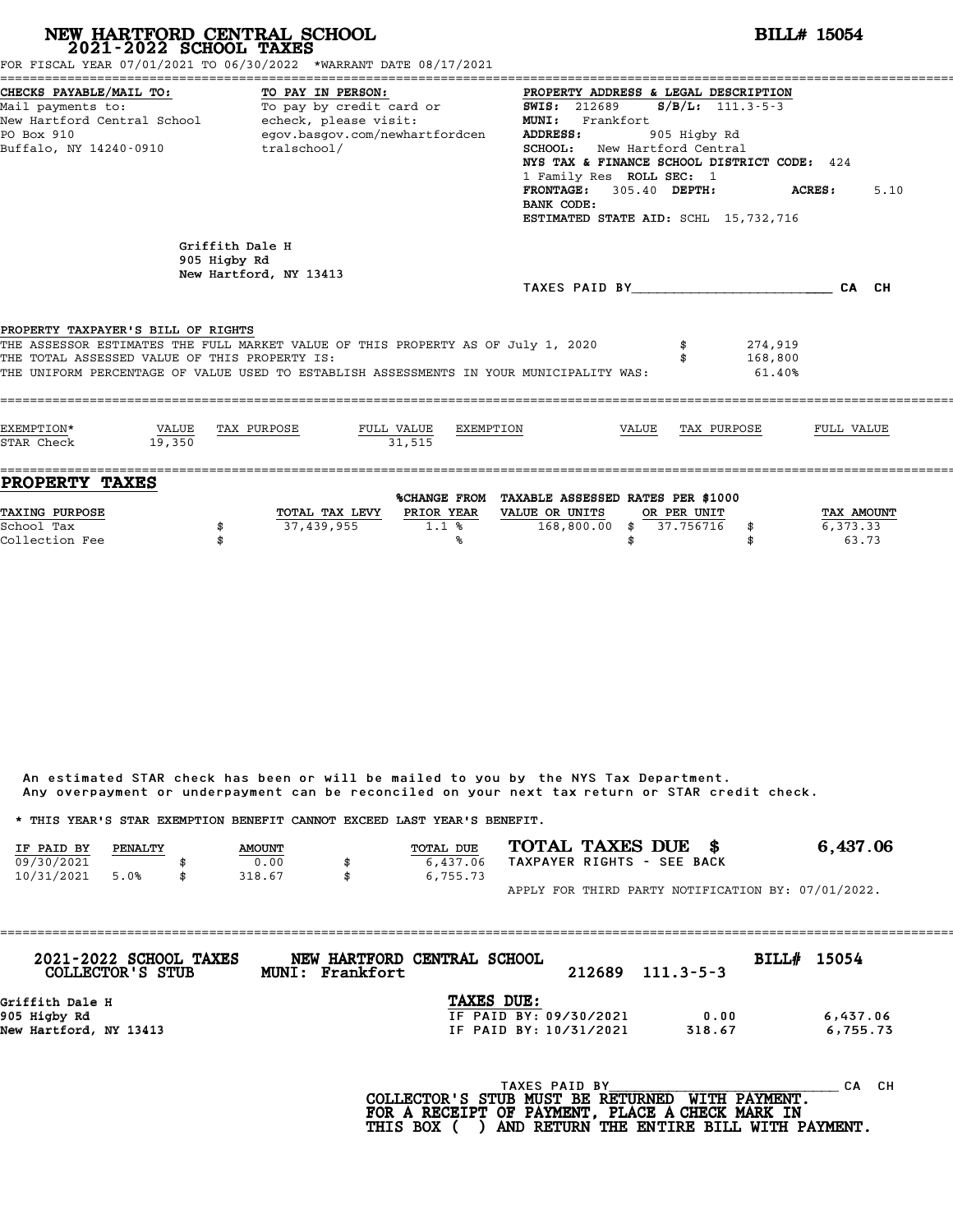| 2021-2022 SCHOOL TAXES                                                              | NEW HARTFORD CENTRAL SCHOOL<br>FOR FISCAL YEAR 07/01/2021 TO 06/30/2022 *WARRANT DATE 08/17/2021                                                                            | <b>BILL# 15055</b>                                                                                                                                                                                                                                                                                                                                                                                                                                    |  |  |  |  |
|-------------------------------------------------------------------------------------|-----------------------------------------------------------------------------------------------------------------------------------------------------------------------------|-------------------------------------------------------------------------------------------------------------------------------------------------------------------------------------------------------------------------------------------------------------------------------------------------------------------------------------------------------------------------------------------------------------------------------------------------------|--|--|--|--|
| CHECKS PAYABLE/MAIL TO:<br>PO Box 910<br>Buffalo, NY 14240-0910                     | TO PAY IN PERSON:<br>egov.basgov.com/newhartfordcen<br>tralschool/                                                                                                          | PROPERTY ADDRESS & LEGAL DESCRIPTION<br>Mail payments to:<br>Mail payments to: To pay by credit card or $\frac{1.000 \text{ m/s}}{1.000 \text{ m/s}} = 212689$ S/B/L: 111.3-1-38.1<br><b>ADDRESS:</b><br>137 Wilson Rd<br><b>SCHOOL:</b> New Hartford Central<br>NYS TAX & FINANCE SCHOOL DISTRICT CODE: 424<br>1 Family Res ROLL SEC: 1<br><b>FRONTAGE:</b><br>DEPTH:<br><b>ACRES:</b><br>5.40<br>BANK CODE:<br>ESTIMATED STATE AID: SCHL 15,732,716 |  |  |  |  |
|                                                                                     | Grimaldi Douglas G<br>808 Third Ave<br>Utica, NY 13501                                                                                                                      |                                                                                                                                                                                                                                                                                                                                                                                                                                                       |  |  |  |  |
| PROPERTY TAXPAYER'S BILL OF RIGHTS<br>THE TOTAL ASSESSED VALUE OF THIS PROPERTY IS: | THE ASSESSOR ESTIMATES THE FULL MARKET VALUE OF THIS PROPERTY AS OF July 1, 2020<br>THE UNIFORM PERCENTAGE OF VALUE USED TO ESTABLISH ASSESSMENTS IN YOUR MUNICIPALITY WAS: | 246,743<br>151,500<br>61.40%                                                                                                                                                                                                                                                                                                                                                                                                                          |  |  |  |  |
| EXEMPTION*<br>19,350<br><b>BAS STAR</b>                                             | VALUE TAX PURPOSE<br>FULL VALUE<br>SCHOOL<br>31,515                                                                                                                         | EXEMPTION<br>VALUE<br>TAX PURPOSE<br>FULL VALUE                                                                                                                                                                                                                                                                                                                                                                                                       |  |  |  |  |
| <b>PROPERTY TAXES</b><br><b>TAXING PURPOSE</b><br>School Tax<br>Collection Fee      | TOTAL TAX LEVY<br>PRIOR YEAR<br>37,439,955<br>1.1%<br>\$<br>\$<br>%                                                                                                         | %CHANGE FROM TAXABLE ASSESSED RATES PER \$1000<br>VALUE OR UNITS<br>OR PER UNIT<br>TAX AMOUNT<br>151,500.00 \$ 37.756716<br>5,720.14<br>\$<br>49.97<br>\$<br>\$                                                                                                                                                                                                                                                                                       |  |  |  |  |
| IF PAID BY<br>PENALTY                                                               | * THIS YEAR'S STAR EXEMPTION BENEFIT CANNOT EXCEED LAST YEAR'S BENEFIT.<br>TOTAL DUE<br><b>AMOUNT</b>                                                                       | TOTAL SAVINGS DUE TO STAR: \$<br>723.00<br>TOTAL TAXES DUE \$<br>5,047.11                                                                                                                                                                                                                                                                                                                                                                             |  |  |  |  |
| 09/30/2021<br>10/31/2021 5.0%<br>\$                                                 | 0.00<br>5,047.11<br>249.86<br>\$<br>5,296.97                                                                                                                                | TAXPAYER RIGHTS - SEE BACK<br>APPLY FOR THIRD PARTY NOTIFICATION BY: 07/01/2022.                                                                                                                                                                                                                                                                                                                                                                      |  |  |  |  |
| 2021-2022 SCHOOL TAXES<br>COLLECTOR'S STUB                                          | NEW HARTFORD CENTRAL SCHOOL<br><b>MUNI: Frankfort</b>                                                                                                                       | BILL# 15055<br>212689 111.3-1-38.1                                                                                                                                                                                                                                                                                                                                                                                                                    |  |  |  |  |
| Grimaldi Douglas G<br>808 Third Ave<br>Utica, NY 13501                              |                                                                                                                                                                             | TAXES DUE:<br>IF PAID BY: 09/30/2021<br>0.00<br>5,047.11<br>IF PAID BY: 10/31/2021<br>249.86<br>5,296.97                                                                                                                                                                                                                                                                                                                                              |  |  |  |  |
|                                                                                     |                                                                                                                                                                             | TAXES PAID BY<br>CA CH<br>COLLECTOR'S STUB MUST BE RETURNED WITH PAYMENT.<br>FOR A RECEIPT OF PAYMENT, PLACE A CHECK MARK IN<br>THIS BOX ( ) AND RETURN THE ENTIRE BILL WITH PAYMENT.                                                                                                                                                                                                                                                                 |  |  |  |  |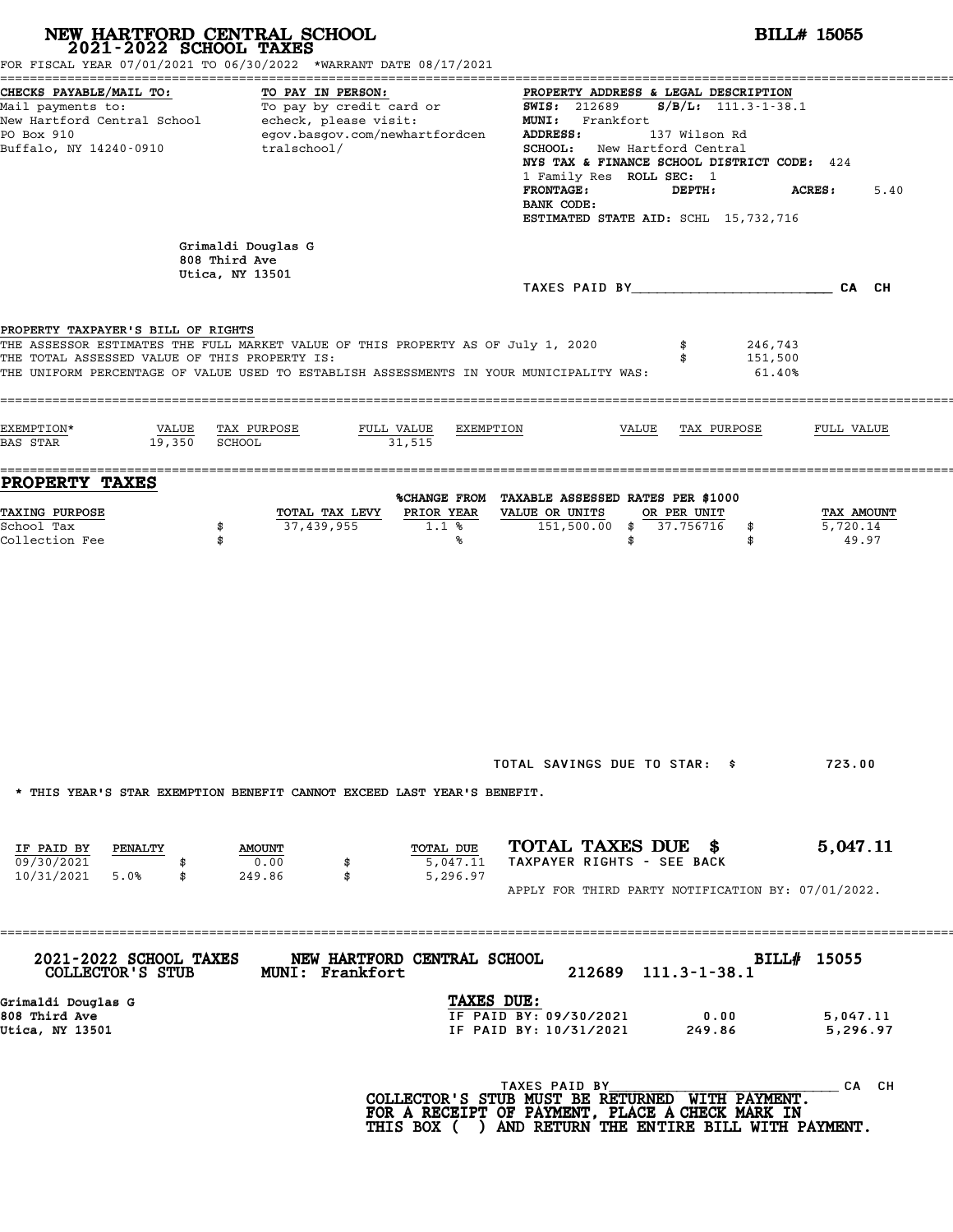| NEW HARTFORD CENTRAL SCHOOL 2021-2022 SCHOOL TAXES<br>FOR FISCAL YEAR 07/01/2021 TO 06/30/2022 *WARRANT DATE 08/17/2021                                                                                                                                            |                                              |                                                                                   |                                           | <b>BILL# 15056</b>                                                                                                                                                                                                                                                                             |                    |                           |                              |                                          |  |
|--------------------------------------------------------------------------------------------------------------------------------------------------------------------------------------------------------------------------------------------------------------------|----------------------------------------------|-----------------------------------------------------------------------------------|-------------------------------------------|------------------------------------------------------------------------------------------------------------------------------------------------------------------------------------------------------------------------------------------------------------------------------------------------|--------------------|---------------------------|------------------------------|------------------------------------------|--|
| CHECKS PAYABLE/MAIL TO:<br>Mail payments to:<br>New Hartford Central School - echeck, please visit:<br>PO Box 910<br>Buffalo, NY 14240-0910                                                                                                                        |                                              | TO PAY IN PERSON:<br>TO PAY IN PERSON:<br>To pay by credit card or<br>tralschool/ | egov.basgov.com/newhartfordcen            | PROPERTY ADDRESS & LEGAL DESCRIPTION<br><b>SWIS: 212689</b><br>MUNI: Frankfort<br><b>ADDRESS:</b><br>SCHOOL: New Hartford Central<br>NYS TAX & FINANCE SCHOOL DISTRICT CODE: 424<br>1 Family Res ROLL SEC: 1<br>FRONTAGE: 2055.00 DEPTH:<br>BANK CODE:<br>ESTIMATED STATE AID: SCHL 15,732,716 | 1022 Higby Rd      | $S/B/L: 111.3 - 1 - 58.1$ | <b>ACRES:</b>                | 60.70                                    |  |
|                                                                                                                                                                                                                                                                    | Hale Philip K<br>Hale Linda<br>1022 Higby Rd | New Hartford, NY 13413                                                            |                                           | TAXES PAID BY____________________________CA CH                                                                                                                                                                                                                                                 |                    |                           |                              |                                          |  |
| PROPERTY TAXPAYER'S BILL OF RIGHTS<br>THE ASSESSOR ESTIMATES THE FULL MARKET VALUE OF THIS PROPERTY AS OF July 1, 2020<br>THE TOTAL ASSESSED VALUE OF THIS PROPERTY IS:<br>THE UNIFORM PERCENTAGE OF VALUE USED TO ESTABLISH ASSESSMENTS IN YOUR MUNICIPALITY WAS: |                                              |                                                                                   |                                           |                                                                                                                                                                                                                                                                                                | \$<br>\$           |                           | 489,739<br>300,700<br>61.40% |                                          |  |
| PROPERTY TAXES                                                                                                                                                                                                                                                     |                                              |                                                                                   |                                           |                                                                                                                                                                                                                                                                                                |                    |                           |                              |                                          |  |
| TAXING PURPOSE<br>School Tax<br>Collection Fee                                                                                                                                                                                                                     | \$<br>\$                                     | 37,439,955                                                                        | 1.1%<br>℁                                 | %CHANGE FROM TAXABLE ASSESSED RATES PER \$1000<br>TOTAL TAX LEVY PRIOR YEAR VALUE OR UNITS<br>300,700.00 \$                                                                                                                                                                                    | OR PER UNIT<br>\$  | 37.756716<br>\$<br>\$     |                              | <b>TAX AMOUNT</b><br>11,353.44<br>113.53 |  |
| IF PAID BY<br>PENALTY<br>09/30/2021<br>10/31/2021<br>5.0%                                                                                                                                                                                                          | \$                                           | <b>AMOUNT</b><br>0.00<br>567.67                                                   | \$<br>TOTAL DUE<br>11,466.97<br>12,034.64 | TOTAL TAXES DUE \$<br>TAXPAYER RIGHTS - SEE BACK                                                                                                                                                                                                                                               |                    |                           |                              | 11,466.97                                |  |
|                                                                                                                                                                                                                                                                    |                                              |                                                                                   |                                           | APPLY FOR THIRD PARTY NOTIFICATION BY: 07/01/2022.                                                                                                                                                                                                                                             |                    |                           |                              |                                          |  |
| 2021-2022 SCHOOL TAXES<br>COLLECTOR'S STUB                                                                                                                                                                                                                         |                                              | MUNI: Frankfort                                                                   | NEW HARTFORD CENTRAL SCHOOL               | 212689                                                                                                                                                                                                                                                                                         | $111.3 - 1 - 58.1$ |                           |                              | BILL# 15056                              |  |
| Hale Philip K<br>Hale Linda<br>1022 Higby Rd<br>New Hartford, NY 13413                                                                                                                                                                                             |                                              |                                                                                   | TAXES DUE:                                | IF PAID BY: 09/30/2021<br>IF PAID BY: 10/31/2021                                                                                                                                                                                                                                               |                    | 0.00<br>567.67            |                              | 11,466.97<br>12,034.64                   |  |
|                                                                                                                                                                                                                                                                    |                                              |                                                                                   |                                           | TAXES PAID BY<br>COLLECTOR'S STUB MUST BE RETURNED WITH PAYMENT.<br>FOR A RECEIPT OF PAYMENT, PLACE A CHECK MARK IN                                                                                                                                                                            |                    |                           |                              | CA CH                                    |  |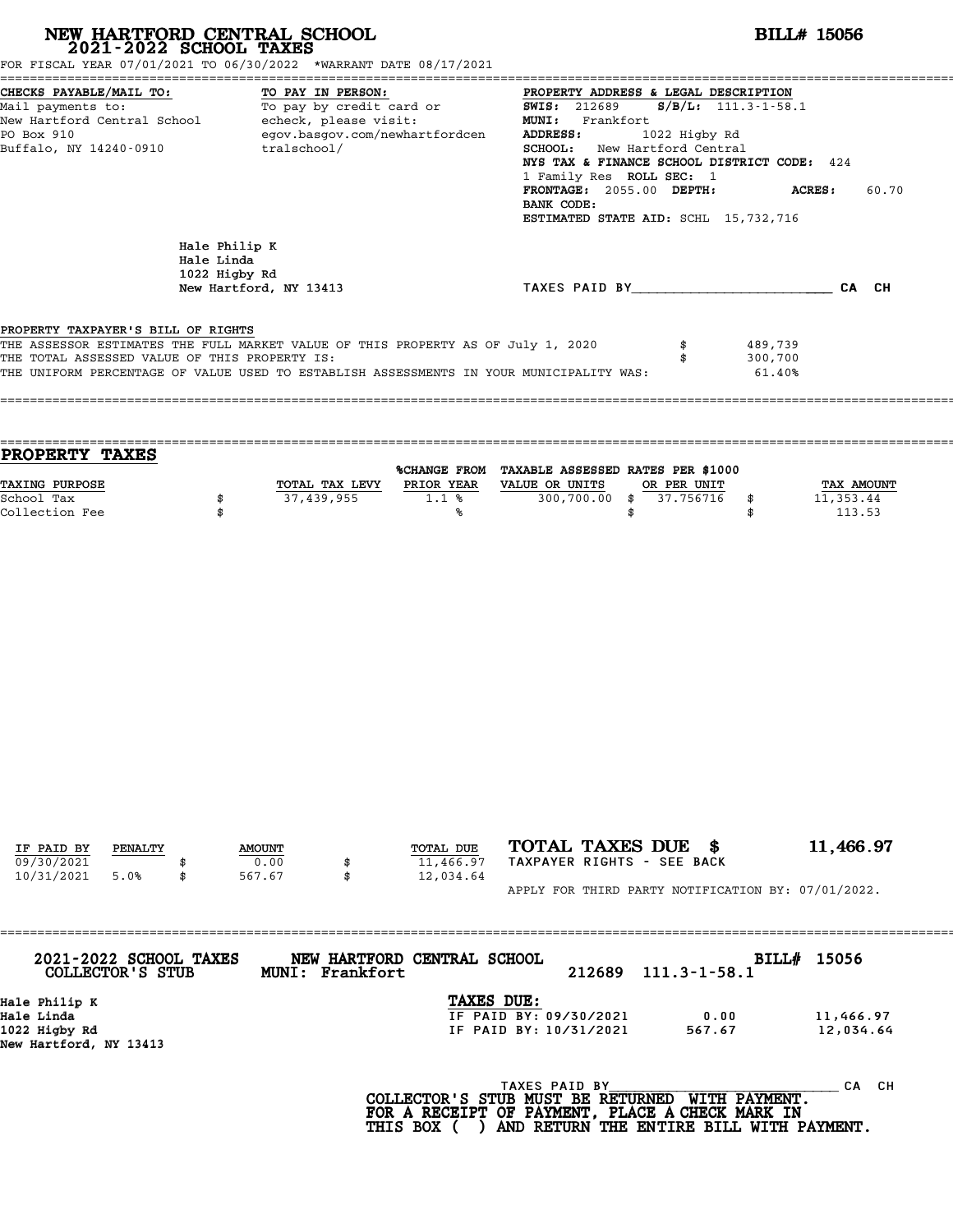|                                                                                             | NEW HARTFORD CENTRAL SCHOOL 2021-2022 SCHOOL TAXES<br>FOR FISCAL YEAR 07/01/2021 TO 06/30/2022 *WARRANT DATE 08/17/2021                                                     |                                   | <b>BILL# 15057</b>                                                                                                                                                                                                                                                                                          |                                              |                                 |  |  |
|---------------------------------------------------------------------------------------------|-----------------------------------------------------------------------------------------------------------------------------------------------------------------------------|-----------------------------------|-------------------------------------------------------------------------------------------------------------------------------------------------------------------------------------------------------------------------------------------------------------------------------------------------------------|----------------------------------------------|---------------------------------|--|--|
| CHECKS PAYABLE/MAIL TO:<br>Mail payments to:<br>PO Box 910<br>Buffalo, NY 14240-0910        | TO PAY IN PERSON:<br>Mail payments to:<br>Mail payments to:<br>New Hartford Central School echeck, please visit:<br>egov.basgov.com/newhartfordcen<br>tralschool/           |                                   | PROPERTY ADDRESS & LEGAL DESCRIPTION<br><b>SWIS: 212689</b><br>MUNI: Frankfort<br><b>ADDRESS:</b><br>SCHOOL: New Hartford Central<br>NYS TAX & FINANCE SCHOOL DISTRICT CODE: 424<br>1 Family Res ROLL SEC: 1<br>FRONTAGE: 103.10 DEPTH: 329.30 ACRES:<br>BANK CODE:<br>ESTIMATED STATE AID: SCHL 15,732,716 | $S/B/L$ : 111.37-1-27<br>2951 Graffenburg Rd |                                 |  |  |
|                                                                                             | Hawkins Irrev. Trust<br>C/O Thomas Hawkins<br>2951 Graffenburg Rd<br>New Hartford, NY 13413                                                                                 |                                   | TAXES PAID BY CAN CH                                                                                                                                                                                                                                                                                        |                                              |                                 |  |  |
| PROPERTY TAXPAYER'S BILL OF RIGHTS<br>THE TOTAL ASSESSED VALUE OF THIS PROPERTY IS:         | THE ASSESSOR ESTIMATES THE FULL MARKET VALUE OF THIS PROPERTY AS OF July 1, 2020<br>THE UNIFORM PERCENTAGE OF VALUE USED TO ESTABLISH ASSESSMENTS IN YOUR MUNICIPALITY WAS: |                                   |                                                                                                                                                                                                                                                                                                             | 230,456<br>141,500<br>$61.40\%$              |                                 |  |  |
| EXEMPTION*<br>VALUE<br>45,600<br>ENH STAR                                                   | TAX PURPOSE<br><b>SCHOOL</b>                                                                                                                                                | FULL VALUE<br>EXEMPTION<br>74,267 | VALUE                                                                                                                                                                                                                                                                                                       | TAX PURPOSE                                  | FULL VALUE                      |  |  |
| PROPERTY TAXES                                                                              |                                                                                                                                                                             |                                   | %CHANGE FROM TAXABLE ASSESSED RATES PER \$1000                                                                                                                                                                                                                                                              |                                              |                                 |  |  |
| TAXING PURPOSE<br>School Tax<br>Collection Fee                                              | TOTAL TAX LEVY<br>37,439,955<br>\$<br>\$                                                                                                                                    | PRIOR YEAR<br>1.1%<br>℁           | VALUE OR UNITS<br>141,500.00 \$ 37.756716<br>\$                                                                                                                                                                                                                                                             | OR PER UNIT<br>\$<br>\$                      | TAX AMOUNT<br>5,342.58<br>38.94 |  |  |
|                                                                                             | * THIS YEAR'S STAR EXEMPTION BENEFIT CANNOT EXCEED LAST YEAR'S BENEFIT.                                                                                                     |                                   | TOTAL SAVINGS DUE TO STAR: \$                                                                                                                                                                                                                                                                               |                                              | 1,449.00                        |  |  |
| IF PAID BY<br>PENALTY<br>09/30/2021<br>10/31/2021<br>5.0%<br>\$                             | <b>AMOUNT</b><br>0.00<br>\$<br>194.68<br>\$                                                                                                                                 | TOTAL DUE<br>3,932.52<br>4,127.20 | TOTAL TAXES DUE \$<br>TAXPAYER RIGHTS - SEE BACK<br>APPLY FOR THIRD PARTY NOTIFICATION BY: 07/01/2022.                                                                                                                                                                                                      |                                              | 3,932.52                        |  |  |
| 2021-2022 SCHOOL TAXES<br>COLLECTOR'S STUB                                                  | MUNI: Frankfort                                                                                                                                                             | NEW HARTFORD CENTRAL SCHOOL       | 212689                                                                                                                                                                                                                                                                                                      | $111.37 - 1 - 27$                            | BILL# 15057                     |  |  |
| Hawkins Irrev. Trust<br>C/O Thomas Hawkins<br>2951 Graffenburg Rd<br>New Hartford, NY 13413 |                                                                                                                                                                             | TAXES DUE:                        | IF PAID BY: 09/30/2021<br>IF PAID BY: 10/31/2021                                                                                                                                                                                                                                                            | 0.00<br>194.68                               | 3,932.52<br>4,127.20            |  |  |
|                                                                                             |                                                                                                                                                                             |                                   | TAXES PAID BY<br>COLLECTOR'S STUB MUST BE RETURNED WITH PAYMENT.<br>FOR A RECEIPT OF PAYMENT, PLACE A CHECK MARK IN                                                                                                                                                                                         |                                              | CA CH                           |  |  |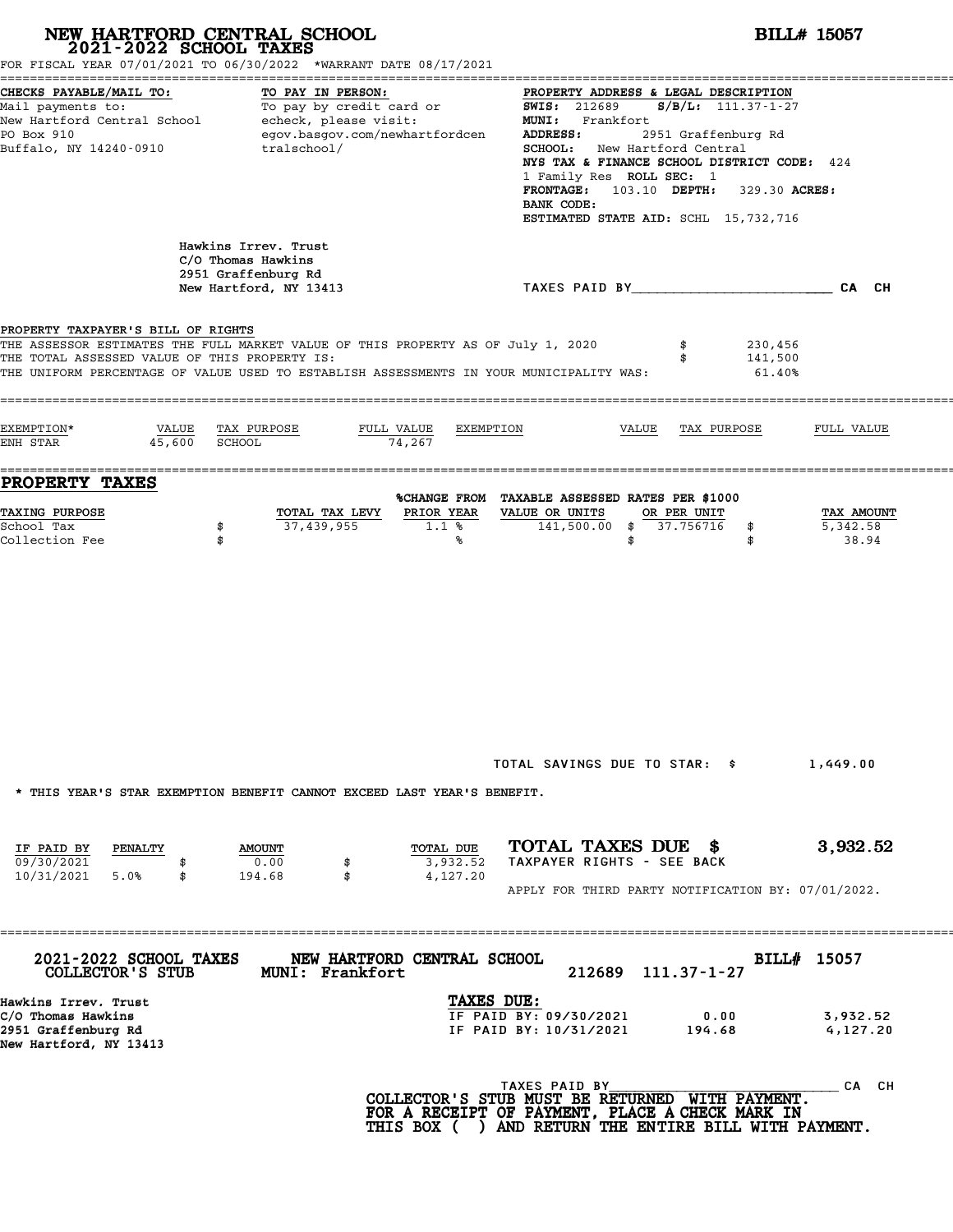|                                                                                                                                     | NEW HARTFORD CENTRAL SCHOOL 2021-2022 SCHOOL TAXES<br>FOR FISCAL YEAR 07/01/2021 TO 06/30/2022 *WARRANT DATE 08/17/2021                                                     |                                         |                                                                                                                                                  |               |                                                                                                                                                                              | <b>BILL# 15058</b>                  |
|-------------------------------------------------------------------------------------------------------------------------------------|-----------------------------------------------------------------------------------------------------------------------------------------------------------------------------|-----------------------------------------|--------------------------------------------------------------------------------------------------------------------------------------------------|---------------|------------------------------------------------------------------------------------------------------------------------------------------------------------------------------|-------------------------------------|
| CHECKS PAYABLE/MAIL TO:<br>PO Box 910<br>Buffalo, NY 14240-0910                                                                     | TO PAY IN PERSON:<br>Mail payments to: To pay by credit card or<br>New Hartford Central School echeck, please visit:<br>egov.basgov.com/newhartfordcen<br>tralschool/       |                                         | <b>SWIS: 212689</b><br>MUNI: Frankfort<br>ADDRESS:<br>SCHOOL: New Hartford Central<br>1 Family Res ROLL SEC: 1<br><b>FRONTAGE:</b><br>BANK CODE: | 755.60 DEPTH: | PROPERTY ADDRESS & LEGAL DESCRIPTION<br>$S/B/L$ : 111.1-2-60.2<br>2807 Graffenburg Rd<br>NYS TAX & FINANCE SCHOOL DISTRICT CODE: 424<br>ESTIMATED STATE AID: SCHL 15,732,716 | <b>ACRES:</b><br>31.70              |
|                                                                                                                                     | Higgins Charles A<br>Higgins Carol N<br>2807 Graffenburg Rd<br>New Hartford, NY 13413                                                                                       |                                         |                                                                                                                                                  |               | TAXES PAID BY CAN CH                                                                                                                                                         |                                     |
| PROPERTY TAXPAYER'S BILL OF RIGHTS<br>THE TOTAL ASSESSED VALUE OF THIS PROPERTY IS:                                                 | THE ASSESSOR ESTIMATES THE FULL MARKET VALUE OF THIS PROPERTY AS OF July 1, 2020<br>THE UNIFORM PERCENTAGE OF VALUE USED TO ESTABLISH ASSESSMENTS IN YOUR MUNICIPALITY WAS: |                                         |                                                                                                                                                  |               | 283,876<br>174,300<br>$61.40\%$                                                                                                                                              |                                     |
| EXEMPTION*<br>VALUE<br>AG MKTS L                                                                                                    | TAX PURPOSE<br>11,020 CO/TOWN/SCH                                                                                                                                           | FULL VALUE EXEMPTION<br>17,948 BAS STAR |                                                                                                                                                  | 19,350        | VALUE TAX PURPOSE<br>SCHOOL                                                                                                                                                  | FULL VALUE<br>31,515                |
| PROPERTY TAXES<br>TAXING PURPOSE<br>School Tax<br>Collection Fee                                                                    | TOTAL TAX LEVY<br>37,439,955<br>\$<br>\$                                                                                                                                    | PRIOR YEAR<br>1.1%<br>℁                 | %CHANGE FROM TAXABLE ASSESSED RATES PER \$1000<br>VALUE OR UNITS<br>163,280.00                                                                   | \$<br>\$      | OR PER UNIT<br>37.756716<br>\$<br>\$                                                                                                                                         | TAX AMOUNT<br>6,164.92<br>54.42     |
| IF PAID BY<br>PENALTY<br>09/30/2021                                                                                                 | * THIS YEAR'S STAR EXEMPTION BENEFIT CANNOT EXCEED LAST YEAR'S BENEFIT.<br><b>AMOUNT</b><br>0.00<br>\$                                                                      | TOTAL DUE<br>5,496.34                   | TOTAL SAVINGS DUE TO STAR: \$<br>TOTAL TAXES DUE \$<br>TAXPAYER RIGHTS - SEE BACK                                                                |               |                                                                                                                                                                              | 723.00<br>5,496.34                  |
| 10/31/2021 5.0%<br>\$                                                                                                               | 272.10<br>\$                                                                                                                                                                | 5,768.44                                |                                                                                                                                                  |               | APPLY FOR THIRD PARTY NOTIFICATION BY: 07/01/2022.                                                                                                                           |                                     |
| 2021-2022 SCHOOL TAXES<br>COLLECTOR'S STUB<br>Higgins Charles A<br>Higgins Carol N<br>2807 Graffenburg Rd<br>New Hartford, NY 13413 | NEW HARTFORD CENTRAL SCHOOL<br>MUNI: Frankfort                                                                                                                              | TAXES DUE:                              | 212689<br>IF PAID BY: 09/30/2021<br>IF PAID BY: 10/31/2021                                                                                       |               | $111.1 - 2 - 60.2$<br>0.00<br>272.10                                                                                                                                         | BILL# 15058<br>5,496.34<br>5,768.44 |
|                                                                                                                                     |                                                                                                                                                                             |                                         | TAXES PAID BY                                                                                                                                    |               | COLLECTOR'S STUB MUST BE RETURNED WITH PAYMENT.<br>FOR A RECEIPT OF PAYMENT, PLACE A CHECK MARK IN<br>THIS BOX ( ) AND RETURN THE ENTIRE BILL WITH PAYMENT.                  | CA CH                               |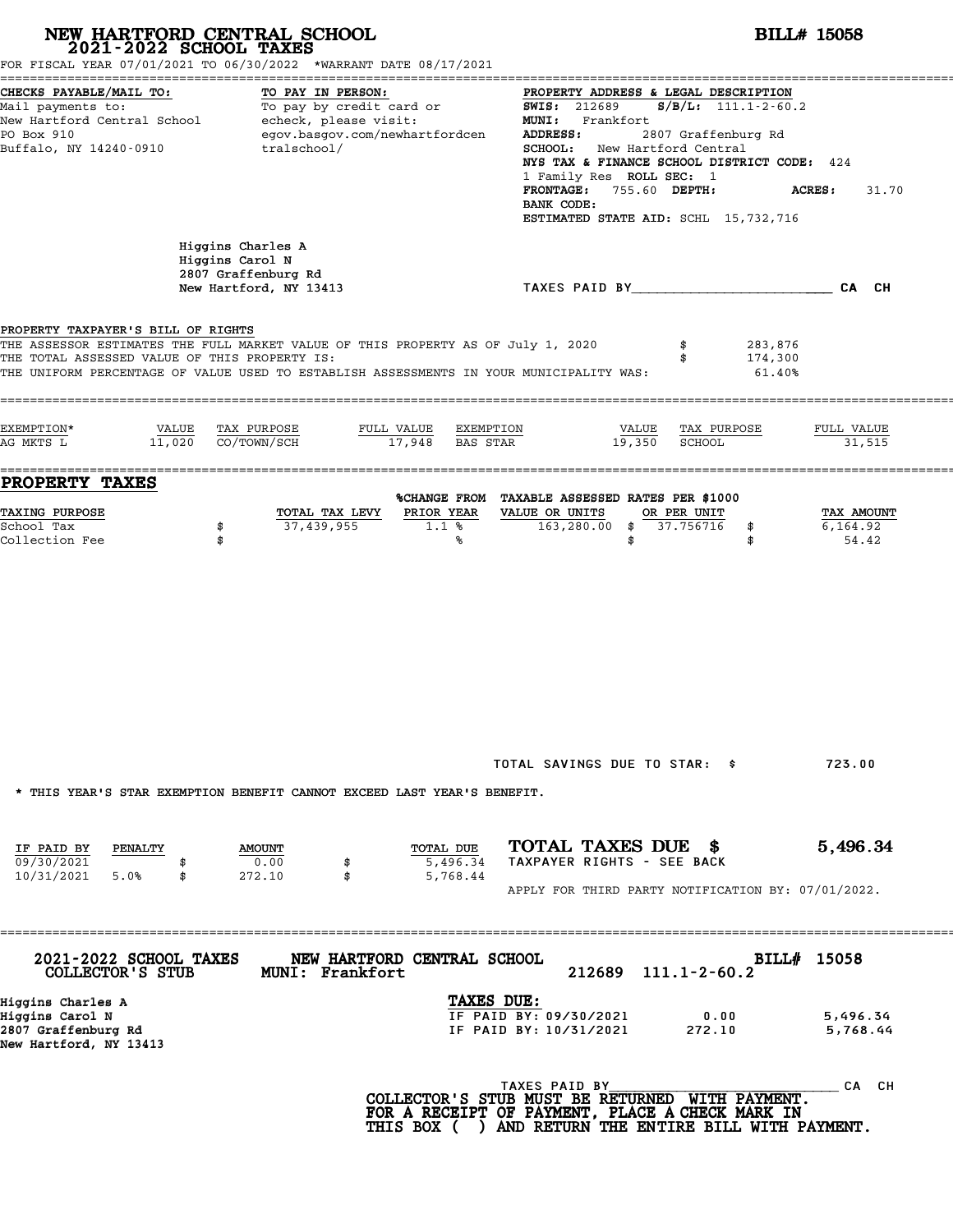| NEW HARTFORD CENTRAL SCHOOL 2021-2022 SCHOOL TAXES<br>FOR FISCAL YEAR 07/01/2021 TO 06/30/2022 *WARRANT DATE 08/17/2021                                                                                                                                            |          |                                                                     |                   |                                                                                          |                                                                  |                                                                                                                                                                                                                                                                  | <b>BILL# 15059</b>           |                                 |
|--------------------------------------------------------------------------------------------------------------------------------------------------------------------------------------------------------------------------------------------------------------------|----------|---------------------------------------------------------------------|-------------------|------------------------------------------------------------------------------------------|------------------------------------------------------------------|------------------------------------------------------------------------------------------------------------------------------------------------------------------------------------------------------------------------------------------------------------------|------------------------------|---------------------------------|
| CHECKS PAYABLE/MAIL TO:<br>Mail payments to:<br>New Hartford Central School - echeck, please visit:<br>PO Box 910<br>Buffalo, NY 14240-0910                                                                                                                        |          | tralschool/                                                         | TO PAY IN PERSON: | To pay by credit card or<br>egov.basgov.com/newhartfordcen                               | <b>SWIS: 212689</b><br>MUNI: Frankfort<br>ADDRESS:<br>BANK CODE: | PROPERTY ADDRESS & LEGAL DESCRIPTION<br>$S/B/L: 111.3 - 5 - 5$<br>2543 Graffenburg Rd<br>SCHOOL: New Hartford Central<br>NYS TAX & FINANCE SCHOOL DISTRICT CODE: 424<br>Rural res ROLL SEC: 1<br>FRONTAGE: 265.10 DEPTH:<br>ESTIMATED STATE AID: SCHL 15,732,716 |                              | ACRES:<br>9.60                  |
|                                                                                                                                                                                                                                                                    |          | Hulser Catherine C<br>2543 Graffenburg Rd<br>New Hartford, NY 13413 |                   |                                                                                          |                                                                  |                                                                                                                                                                                                                                                                  |                              |                                 |
|                                                                                                                                                                                                                                                                    |          |                                                                     |                   |                                                                                          |                                                                  | TAXES PAID BY CA CH                                                                                                                                                                                                                                              |                              |                                 |
| PROPERTY TAXPAYER'S BILL OF RIGHTS<br>THE ASSESSOR ESTIMATES THE FULL MARKET VALUE OF THIS PROPERTY AS OF July 1, 2020<br>THE TOTAL ASSESSED VALUE OF THIS PROPERTY IS:<br>THE UNIFORM PERCENTAGE OF VALUE USED TO ESTABLISH ASSESSMENTS IN YOUR MUNICIPALITY WAS: |          |                                                                     |                   |                                                                                          |                                                                  | \$                                                                                                                                                                                                                                                               | 312,704<br>192,000<br>61.40% |                                 |
| PROPERTY TAXES                                                                                                                                                                                                                                                     |          |                                                                     |                   |                                                                                          |                                                                  |                                                                                                                                                                                                                                                                  |                              |                                 |
| TAXING PURPOSE<br>School Tax<br>Collection Fee                                                                                                                                                                                                                     | \$<br>\$ |                                                                     | 37,439,955        | %CHANGE FROM TAXABLE ASSESSED RATES PER \$1000<br>TOTAL TAX LEVY PRIOR YEAR<br>1.1%<br>℁ | VALUE OR UNITS<br>192,000.00 \$                                  | \$<br>OR PER UNIT<br>37.756716                                                                                                                                                                                                                                   | \$<br>\$                     | TAX AMOUNT<br>7,249.29<br>72.49 |
|                                                                                                                                                                                                                                                                    |          |                                                                     |                   |                                                                                          |                                                                  |                                                                                                                                                                                                                                                                  |                              |                                 |
| IF PAID BY<br>PENALTY                                                                                                                                                                                                                                              |          | <b>AMOUNT</b>                                                       |                   | TOTAL DUE                                                                                |                                                                  | TOTAL TAXES DUE \$                                                                                                                                                                                                                                               |                              | 7,321.78                        |
| 09/30/2021<br>10/31/2021<br>5.0%                                                                                                                                                                                                                                   | \$       | 0.00<br>362.46                                                      | \$<br>\$          | 7,321.78<br>7,684.24                                                                     |                                                                  | TAXPAYER RIGHTS - SEE BACK                                                                                                                                                                                                                                       |                              |                                 |
|                                                                                                                                                                                                                                                                    |          | -----------------------------                                       |                   |                                                                                          |                                                                  | APPLY FOR THIRD PARTY NOTIFICATION BY: 07/01/2022.                                                                                                                                                                                                               |                              |                                 |
| 2021-2022 SCHOOL TAXES<br>COLLECTOR'S STUB                                                                                                                                                                                                                         |          |                                                                     | MUNI: Frankfort   | NEW HARTFORD CENTRAL SCHOOL                                                              |                                                                  | 212689 111.3-5-5                                                                                                                                                                                                                                                 | BILL# 15059                  |                                 |
| Hulser Catherine C<br>2543 Graffenburg Rd<br>New Hartford, NY 13413                                                                                                                                                                                                |          |                                                                     |                   | TAXES DUE:                                                                               | IF PAID BY: 09/30/2021<br>IF PAID BY: 10/31/2021                 | 0.00<br>362.46                                                                                                                                                                                                                                                   |                              | 7,321.78<br>7,684.24            |
|                                                                                                                                                                                                                                                                    |          |                                                                     |                   | COLLECTOR'S STUB MUST BE RETURNED WITH PAYMENT.                                          | TAXES PAID BY<br>FOR A RECEIPT OF PAYMENT, PLACE A CHECK MARK IN |                                                                                                                                                                                                                                                                  |                              | CA CH                           |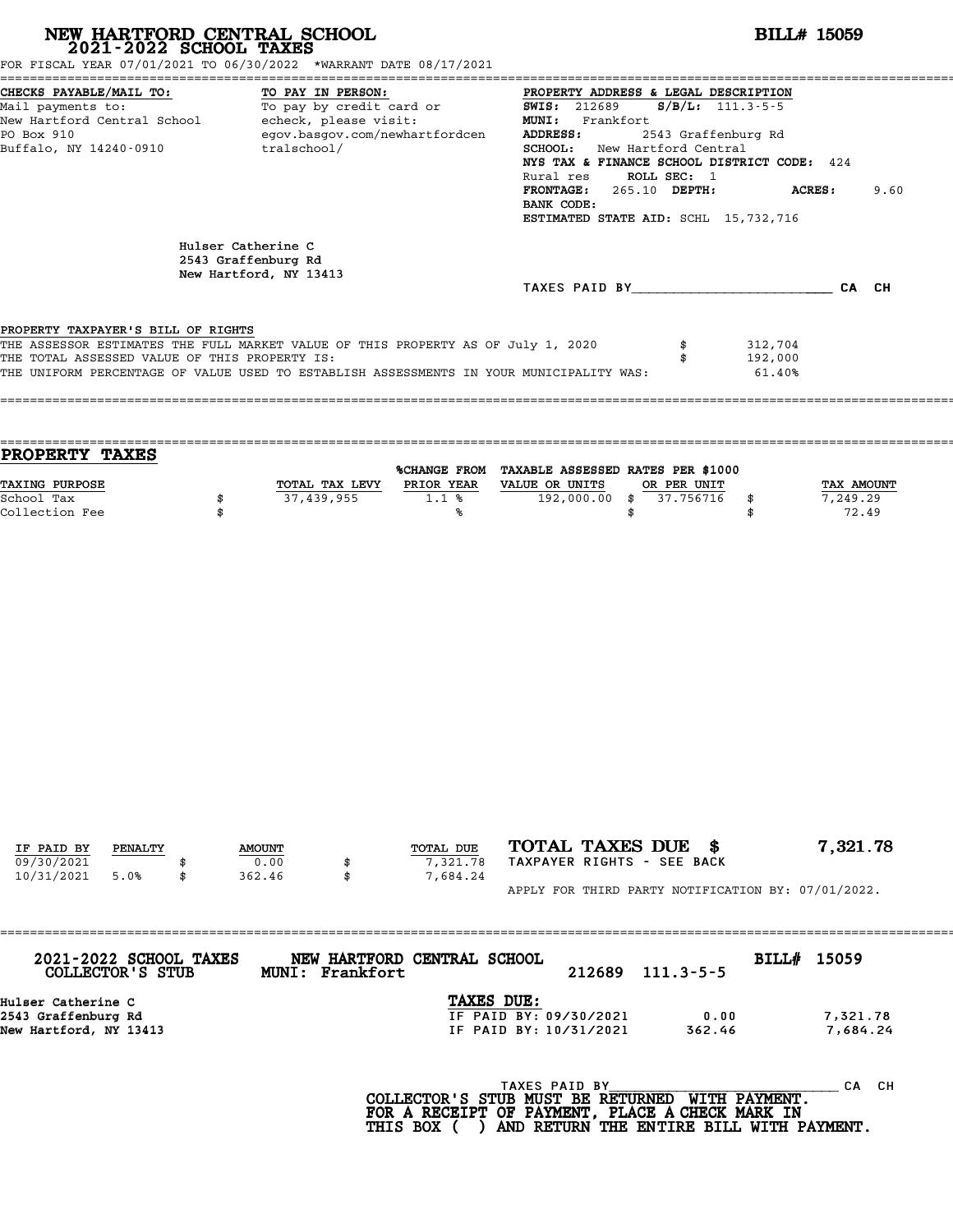|                                                                                                                                                                | NEW HARTFORD CENTRAL SCHOOL 2021-2022 SCHOOL TAXES<br>FOR FISCAL YEAR 07/01/2021 TO 06/30/2022 *WARRANT DATE 08/17/2021                                                     |                                                                                                                                                                                                                                                                                                                                                   | <b>BILL# 15060</b>              |
|----------------------------------------------------------------------------------------------------------------------------------------------------------------|-----------------------------------------------------------------------------------------------------------------------------------------------------------------------------|---------------------------------------------------------------------------------------------------------------------------------------------------------------------------------------------------------------------------------------------------------------------------------------------------------------------------------------------------|---------------------------------|
| CHECKS PAYABLE/MAIL TO:<br>Mail payments to:<br>Mail payments to:<br>New Hartford Central School echeck, please visit:<br>PO Box 910<br>Buffalo, NY 14240-0910 | TO PAY IN PERSON:<br>egov.basgov.com/newhartfordcen<br>tralschool/                                                                                                          | PROPERTY ADDRESS & LEGAL DESCRIPTION<br><b>SWIS: 212689</b><br>$S/B/L$ : 111.1-2-54.2<br>MUNI: Frankfort<br>ADDRESS:<br>2800 Graffenburg Rd<br>SCHOOL: New Hartford Central<br>NYS TAX & FINANCE SCHOOL DISTRICT CODE: 424<br>1 Family Res ROLL SEC: 1<br><b>FRONTAGE:</b><br>DEPTH:<br>720<br>BANK CODE:<br>ESTIMATED STATE AID: SCHL 15,732,716 | <b>ACRES :</b><br>2.50          |
|                                                                                                                                                                | Hutchinson Thomas R<br>Hutchinson Darlene J<br>2800 Graffenburg Rd<br>New Hartford, NY 13413                                                                                | TAXES PAID BY___________________________CA CH                                                                                                                                                                                                                                                                                                     |                                 |
| PROPERTY TAXPAYER'S BILL OF RIGHTS<br>THE TOTAL ASSESSED VALUE OF THIS PROPERTY IS:                                                                            | THE ASSESSOR ESTIMATES THE FULL MARKET VALUE OF THIS PROPERTY AS OF July 1, 2020<br>THE UNIFORM PERCENTAGE OF VALUE USED TO ESTABLISH ASSESSMENTS IN YOUR MUNICIPALITY WAS: | 148,697<br>\$<br>91,300<br>\$<br>61.40%                                                                                                                                                                                                                                                                                                           |                                 |
| EXEMPTION*<br>VALUE<br>19,350<br>BAS STAR                                                                                                                      | TAX PURPOSE<br>FULL VALUE<br>EXEMPTION<br>SCHOOL<br>31,515                                                                                                                  | VALUE<br>TAX PURPOSE                                                                                                                                                                                                                                                                                                                              | FULL VALUE                      |
| PROPERTY TAXES<br><b>TAXING PURPOSE</b><br>School Tax<br>\$<br>Collection Fee<br>\$                                                                            | PRIOR YEAR<br>TOTAL TAX LEVY<br>37,439,955<br>1.1%<br>℁                                                                                                                     | %CHANGE FROM TAXABLE ASSESSED RATES PER \$1000<br>VALUE OR UNITS<br>OR PER UNIT<br>91,300.00 \$ 37.756716<br>\$<br>\$<br>\$                                                                                                                                                                                                                       | TAX AMOUNT<br>3,447.19<br>27.24 |
|                                                                                                                                                                |                                                                                                                                                                             |                                                                                                                                                                                                                                                                                                                                                   |                                 |
|                                                                                                                                                                | * THIS YEAR'S STAR EXEMPTION BENEFIT CANNOT EXCEED LAST YEAR'S BENEFIT.                                                                                                     | TOTAL SAVINGS DUE TO STAR: \$                                                                                                                                                                                                                                                                                                                     | 723.00                          |
| IF PAID BY<br>PENALTY<br>09/30/2021<br>10/31/2021<br>5.0%<br>\$                                                                                                | TOTAL DUE<br><b>AMOUNT</b><br>0.00<br>2,751.43<br>\$<br>136.21<br>\$<br>2,887.64                                                                                            | TOTAL TAXES DUE \$<br>TAXPAYER RIGHTS - SEE BACK<br>APPLY FOR THIRD PARTY NOTIFICATION BY: 07/01/2022.                                                                                                                                                                                                                                            | 2,751.43                        |
| 2021-2022 SCHOOL TAXES<br>COLLECTOR'S STUB                                                                                                                     | NEW HARTFORD CENTRAL SCHOOL<br><b>MUNI: Frankfort</b>                                                                                                                       | $111.1 - 2 - 54.2$<br>212689                                                                                                                                                                                                                                                                                                                      | BILL# 15060                     |
| Hutchinson Thomas R<br>Hutchinson Darlene J<br>2800 Graffenburg Rd<br>New Hartford, NY 13413                                                                   | TAXES DUE:                                                                                                                                                                  | IF PAID BY: 09/30/2021<br>0.00<br>IF PAID BY: 10/31/2021<br>136.21                                                                                                                                                                                                                                                                                | 2,751.43<br>2,887.64            |
|                                                                                                                                                                |                                                                                                                                                                             |                                                                                                                                                                                                                                                                                                                                                   |                                 |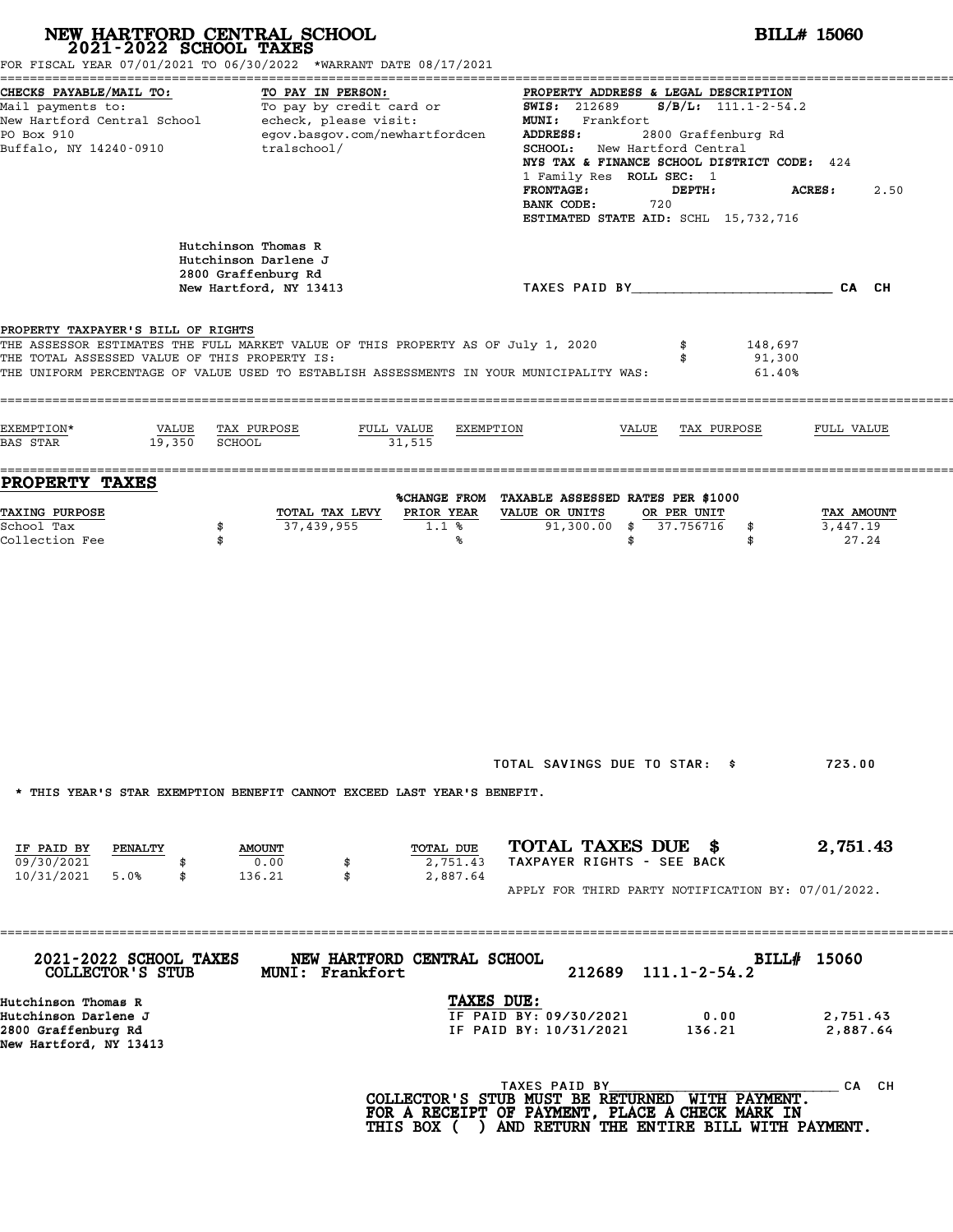| NEW HARTFORD CENTRAL SCHOOL<br>$2021 - 2022$ SCHOOL TAXES<br>FOR FISCAL YEAR 07/01/2021 TO 06/30/2022 *WARRANT DATE 08/17/2021                                                                                                                                     |                                                           |                        |                                               |           |                                                                                                                                                                                                                                                                                               |       |              |                              | <b>BILL# 15061</b> |      |
|--------------------------------------------------------------------------------------------------------------------------------------------------------------------------------------------------------------------------------------------------------------------|-----------------------------------------------------------|------------------------|-----------------------------------------------|-----------|-----------------------------------------------------------------------------------------------------------------------------------------------------------------------------------------------------------------------------------------------------------------------------------------------|-------|--------------|------------------------------|--------------------|------|
| CHECKS PAYABLE/MAIL TO:<br>Mail payments to: To pay by credit card or<br>New Hartford Central School - echeck, please visit:<br>PO Box 910<br>Buffalo, NY 14240-0910                                                                                               |                                                           | TO PAY IN PERSON:      | egov.basgov.com/newhartfordcen<br>tralschool/ |           | PROPERTY ADDRESS & LEGAL DESCRIPTION<br><b>SWIS:</b> 212689<br>MUNI: Frankfort<br><b>ADDRESS:</b><br>SCHOOL: New Hartford Central<br>NYS TAX & FINANCE SCHOOL DISTRICT CODE: 424<br>1 Family Res ROLL SEC: 1<br>FRONTAGE: 682.50 DEPTH:<br>BANK CODE:<br>ESTIMATED STATE AID: SCHL 15,732,716 |       | 746 Higby Rd | $S/B/L: 111.3 - 1 - 3.3$     | ACRES:             | 8.50 |
|                                                                                                                                                                                                                                                                    | Imobersteg Robert A<br>Imobersteg Donna C<br>746 Higby Rd | New Hartford, NY 13413 |                                               |           | TAXES PAID BY CA CH                                                                                                                                                                                                                                                                           |       |              |                              |                    |      |
| PROPERTY TAXPAYER'S BILL OF RIGHTS<br>THE ASSESSOR ESTIMATES THE FULL MARKET VALUE OF THIS PROPERTY AS OF July 1, 2020<br>THE TOTAL ASSESSED VALUE OF THIS PROPERTY IS:<br>THE UNIFORM PERCENTAGE OF VALUE USED TO ESTABLISH ASSESSMENTS IN YOUR MUNICIPALITY WAS: |                                                           |                        |                                               |           |                                                                                                                                                                                                                                                                                               |       |              | 442,508<br>271,700<br>61.40% |                    |      |
| EXEMPTION*<br>VALUE<br>STAR Check                                                                                                                                                                                                                                  | 19.350                                                    | TAX PURPOSE            | FULL VALUE<br>31.515                          | EXEMPTION |                                                                                                                                                                                                                                                                                               | VALUE | TAX PURPOSE  |                              | FULL VALUE         |      |
| <b>PROPERTY TAXES</b><br><b>TAXING PURPOSE</b>                                                                                                                                                                                                                     |                                                           |                        | TOTAL TAX LEVY PRIOR YEAR                     |           | %CHANGE FROM TAXABLE ASSESSED RATES PER \$1000<br>VALUE OR UNITS                                                                                                                                                                                                                              |       | OR PER UNIT  |                              | <b>TAX AMOUNT</b>  |      |

|                                                                         |         |               | Any overpayment or underpayment can be reconciled on your next tax return or STAR credit check. |                  |  |                            |                                                    |
|-------------------------------------------------------------------------|---------|---------------|-------------------------------------------------------------------------------------------------|------------------|--|----------------------------|----------------------------------------------------|
| * THIS YEAR'S STAR EXEMPTION BENEFIT CANNOT EXCEED LAST YEAR'S BENEFIT. |         |               |                                                                                                 |                  |  |                            |                                                    |
| IF PAID BY                                                              | PENALTY | <b>AMOUNT</b> |                                                                                                 | <b>TOTAL DUE</b> |  | TOTAL TAXES DUE \$         | 10,361.09                                          |
| 09/30/2021                                                              |         | 0.00          | \$                                                                                              | 10,361.09        |  | TAXPAYER RIGHTS - SEE BACK |                                                    |
| 10/31/2021                                                              | 5.0%    | 512.93        | \$                                                                                              | 10,874.02        |  |                            |                                                    |
|                                                                         |         |               |                                                                                                 |                  |  |                            | APPLY FOR THIRD PARTY NOTIFICATION BY: 07/01/2022. |

| 2021-2022 SCHOOL TAXES<br>COLLECTOR'S STUB | MUNI: Frankfort | NEW HARTFORD CENTRAL SCHOOL | 212689        | $111.3 - 1 - 3.3$ | BILL# 15061 |
|--------------------------------------------|-----------------|-----------------------------|---------------|-------------------|-------------|
| Imobersteg Robert A                        |                 | TAXES DUE:                  |               |                   |             |
| Imobersteg Donna C                         |                 | IF PAID BY: 09/30/2021      |               | 0.00              | 10,361.09   |
| 746 Higby Rd                               |                 | IF PAID BY: 10/31/2021      |               | 512.93            | 10,874.02   |
| New Hartford, NY 13413                     |                 |                             |               |                   |             |
|                                            |                 |                             | TAXES PAID BY |                   | CH.<br>CА   |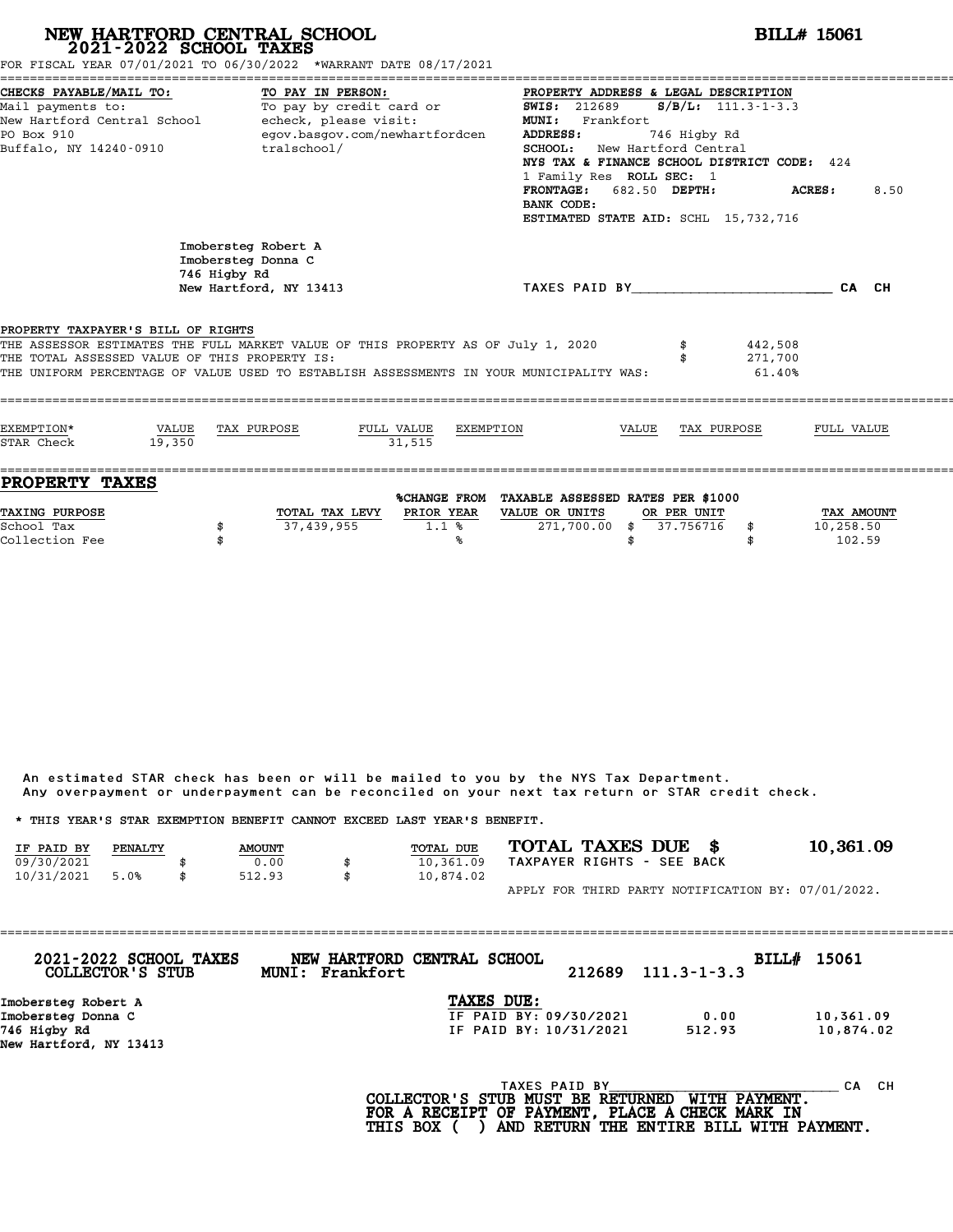| NEW HARTFORD CENTRAL SCHOOL<br>2021-2022 SCHOOL TAXES                                         | FOR FISCAL YEAR 07/01/2021 TO 06/30/2022 *WARRANT DATE 08/17/2021                                                                                                           |                                                                                                                                                                                                                                                                                                                                                                                                                                                                                     | <b>BILL# 15062</b>              |
|-----------------------------------------------------------------------------------------------|-----------------------------------------------------------------------------------------------------------------------------------------------------------------------------|-------------------------------------------------------------------------------------------------------------------------------------------------------------------------------------------------------------------------------------------------------------------------------------------------------------------------------------------------------------------------------------------------------------------------------------------------------------------------------------|---------------------------------|
| CHECKS PAYABLE/MAIL TO:<br>PO Box 910<br>Buffalo, NY 14240-0910                               | TO PAY IN PERSON:<br>egov.basgov.com/newhartfordcen<br>tralschool/                                                                                                          | PROPERTY ADDRESS & LEGAL DESCRIPTION<br>Mail payments to:<br>Mail payments to:<br>New Hartford Central School echeck, please visit: MUNI: Frankfort<br>New Hartford Central School echeck, please visit: MUNI: Frankfort<br><b>ADDRESS:</b><br>2698 Graffenburg Rd<br>SCHOOL: New Hartford Central<br>NYS TAX & FINANCE SCHOOL DISTRICT CODE: 424<br>1 Family Res ROLL SEC: 1<br>FRONTAGE: 157.99 DEPTH: 228.80 ACRES:<br>BANK CODE:<br>135<br>ESTIMATED STATE AID: SCHL 15,732,716 |                                 |
|                                                                                               | Inman Irrev. Trust H & S<br>2698 Graffenburg Rd<br>New Hartford, NY 13413                                                                                                   | TAXES PAID BY CA CH                                                                                                                                                                                                                                                                                                                                                                                                                                                                 |                                 |
| PROPERTY TAXPAYER'S BILL OF RIGHTS<br>THE TOTAL ASSESSED VALUE OF THIS PROPERTY IS:           | THE ASSESSOR ESTIMATES THE FULL MARKET VALUE OF THIS PROPERTY AS OF July 1, 2020<br>THE UNIFORM PERCENTAGE OF VALUE USED TO ESTABLISH ASSESSMENTS IN YOUR MUNICIPALITY WAS: | 136,482<br>83,800<br>61.40%                                                                                                                                                                                                                                                                                                                                                                                                                                                         |                                 |
| EXEMPTION*<br>VALUE TAX PURPOSE<br>ENH STAR 45,600 SCHOOL                                     | FULL VALUE<br>EXEMPTION<br>74,267                                                                                                                                           | VALUE TAX PURPOSE                                                                                                                                                                                                                                                                                                                                                                                                                                                                   | FULL VALUE                      |
| <b>PROPERTY TAXES</b><br><b>TAXING PURPOSE</b><br>School Tax<br>\$<br>Collection Fee<br>\$    | TOTAL TAX LEVY<br>PRIOR YEAR<br>37,439,955<br>1.1%<br>℁                                                                                                                     | %CHANGE FROM TAXABLE ASSESSED RATES PER \$1000<br>VALUE OR UNITS<br>OR PER UNIT<br>83,800.00 \$ 37.756716<br>\$<br>\$<br>\$                                                                                                                                                                                                                                                                                                                                                         | TAX AMOUNT<br>3,164.01<br>17.15 |
| IF PAID BY<br>PENALTY                                                                         | * THIS YEAR'S STAR EXEMPTION BENEFIT CANNOT EXCEED LAST YEAR'S BENEFIT.<br>TOTAL DUE<br><b>AMOUNT</b>                                                                       | TOTAL SAVINGS DUE TO STAR: \$<br>TOTAL TAXES DUE \$                                                                                                                                                                                                                                                                                                                                                                                                                                 | 1,449.00<br>1,732.16            |
| 09/30/2021<br>10/31/2021 5.0%<br>\$                                                           | 0.00<br>1,732.16<br>85.75<br>\$<br>1,817.91                                                                                                                                 | TAXPAYER RIGHTS - SEE BACK<br>APPLY FOR THIRD PARTY NOTIFICATION BY: 07/01/2022.                                                                                                                                                                                                                                                                                                                                                                                                    |                                 |
| 2021-2022 SCHOOL TAXES<br>COLLECTOR'S STUB<br>Inman Irrev. Trust H & S<br>2698 Graffenburg Rd | NEW HARTFORD CENTRAL SCHOOL<br>MUNI: Frankfort<br>TAXES DUE:                                                                                                                | 212689 111.1-2-59<br>IF PAID BY: 09/30/2021<br>0.00                                                                                                                                                                                                                                                                                                                                                                                                                                 | BILL# 15062<br>1,732.16         |
| New Hartford, NY 13413                                                                        |                                                                                                                                                                             | IF PAID BY: 10/31/2021<br>85.75<br>TAXES PAID BY<br>COLLECTOR'S STUB MUST BE RETURNED WITH PAYMENT.<br>FOR A RECEIPT OF PAYMENT, PLACE A CHECK MARK IN<br>THIS BOX ( ) AND RETURN THE ENTIRE BILL WITH PAYMENT.                                                                                                                                                                                                                                                                     | 1,817.91<br>CA CH               |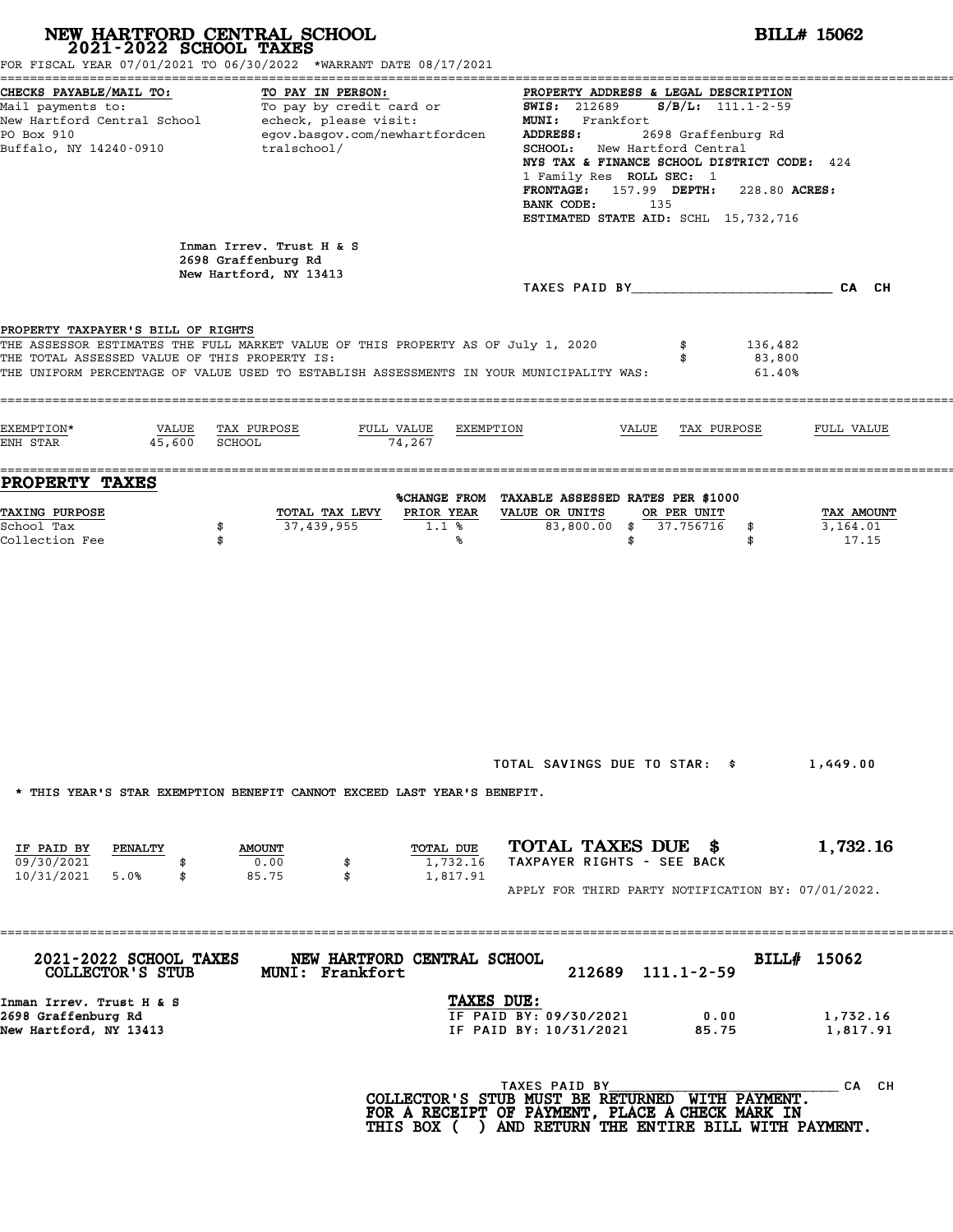| FOR FISCAL YEAR 07/01/2021 TO 06/30/2022 *WARRANT DATE 08/17/2021                                                                                                                                                                                                                                            | NEW HARTFORD CENTRAL SCHOOL<br>2021-2022 SCHOOL TAXES                        |                                   |                                                                                                                                                                                                                                                                                                                                      | <b>BILL# 15063</b>                            |
|--------------------------------------------------------------------------------------------------------------------------------------------------------------------------------------------------------------------------------------------------------------------------------------------------------------|------------------------------------------------------------------------------|-----------------------------------|--------------------------------------------------------------------------------------------------------------------------------------------------------------------------------------------------------------------------------------------------------------------------------------------------------------------------------------|-----------------------------------------------|
| CHECKS PAYABLE/MAIL TO:<br>Mail payments to: To pay by credit card or<br>New Hartford Central School echeck, please visit:<br>PO Box 910<br>Buffalo, NY 14240-0910                                                                                                                                           | TO PAY IN PERSON:<br>egov.basgov.com/newhartfordcen<br>tralschool/           |                                   | PROPERTY ADDRESS & LEGAL DESCRIPTION<br>$S/B/L: 111.1-2-58$<br><b>SWIS:</b> 212689<br>MUNI: Frankfort<br>2710 Graffenburg Rd<br>ADDRESS:<br>SCHOOL: New Hartford Central<br>NYS TAX & FINANCE SCHOOL DISTRICT CODE: 424<br>1 Family Res ROLL SEC: 1<br>FRONTAGE: 150.00 DEPTH:<br>BANK CODE:<br>ESTIMATED STATE AID: SCHL 15,732,716 | 200.00 ACRES:                                 |
|                                                                                                                                                                                                                                                                                                              | Inman John A<br>Inman Anita<br>2710 Graffenburg Rd<br>New Hartford, NY 13413 |                                   | TAXES PAID BY And All And All And All CA CH                                                                                                                                                                                                                                                                                          |                                               |
| PROPERTY TAXPAYER'S BILL OF RIGHTS<br>THE ASSESSOR ESTIMATES THE FULL MARKET VALUE OF THIS PROPERTY AS OF July 1, 2020<br>THE TOTAL ASSESSED VALUE OF THIS PROPERTY IS:<br>THE UNIFORM PERCENTAGE OF VALUE USED TO ESTABLISH ASSESSMENTS IN YOUR MUNICIPALITY WAS:<br>EXEMPTION*<br>VALUE<br><b>BAS STAR</b> | TAX PURPOSE<br>19,350 SCHOOL                                                 | FULL VALUE<br>EXEMPTION<br>31,515 | \$<br>VALUE<br>TAX PURPOSE                                                                                                                                                                                                                                                                                                           | 168,078<br>103,200<br>$61.40\%$<br>FULL VALUE |
| <b>PROPERTY TAXES</b>                                                                                                                                                                                                                                                                                        |                                                                              |                                   |                                                                                                                                                                                                                                                                                                                                      |                                               |
| TAXING PURPOSE<br>School Tax<br>Collection Fee                                                                                                                                                                                                                                                               | TOTAL TAX LEVY<br>37,439,955<br>\$<br>\$                                     | PRIOR YEAR<br>1.1%<br>℁           | %CHANGE FROM TAXABLE ASSESSED RATES PER \$1000<br>VALUE OR UNITS<br>OR PER UNIT<br>103,200.00 \$ 37.756716<br>\$<br>\$<br>\$                                                                                                                                                                                                         | TAX AMOUNT<br>3,896.49<br>31.73               |
| * THIS YEAR'S STAR EXEMPTION BENEFIT CANNOT EXCEED LAST YEAR'S BENEFIT.                                                                                                                                                                                                                                      |                                                                              |                                   | TOTAL SAVINGS DUE TO STAR: \$                                                                                                                                                                                                                                                                                                        | 723.00                                        |
| IF PAID BY<br><b>PENALTY</b><br>09/30/2021<br>10/31/2021 5.0%<br>\$                                                                                                                                                                                                                                          | <b>AMOUNT</b><br>0.00<br>\$<br>\$<br>158.67                                  | TOTAL DUE<br>3,205.22<br>3,363.89 | TOTAL TAXES DUE \$<br>TAXPAYER RIGHTS - SEE BACK<br>APPLY FOR THIRD PARTY NOTIFICATION BY: 07/01/2022.                                                                                                                                                                                                                               | 3,205.22                                      |
| 2021-2022 SCHOOL TAXES<br>COLLECTOR'S STUB                                                                                                                                                                                                                                                                   | <b>MUNI: Frankfort</b>                                                       | NEW HARTFORD CENTRAL SCHOOL       | 212689 111.1-2-58                                                                                                                                                                                                                                                                                                                    | BILL# 15063                                   |
| Inman John A<br>Inman Anita<br>2710 Graffenburg Rd<br>New Hartford, NY 13413                                                                                                                                                                                                                                 |                                                                              | TAXES DUE:                        | IF PAID BY: 09/30/2021<br>0.00<br>IF PAID BY: 10/31/2021<br>158.67                                                                                                                                                                                                                                                                   | 3,205.22<br>3,363.89                          |
|                                                                                                                                                                                                                                                                                                              |                                                                              |                                   | TAXES PAID BY<br>COLLECTOR'S STUB MUST BE RETURNED WITH PAYMENT.<br>FOR A RECEIPT OF PAYMENT, PLACE A CHECK MARK IN                                                                                                                                                                                                                  | CA CH                                         |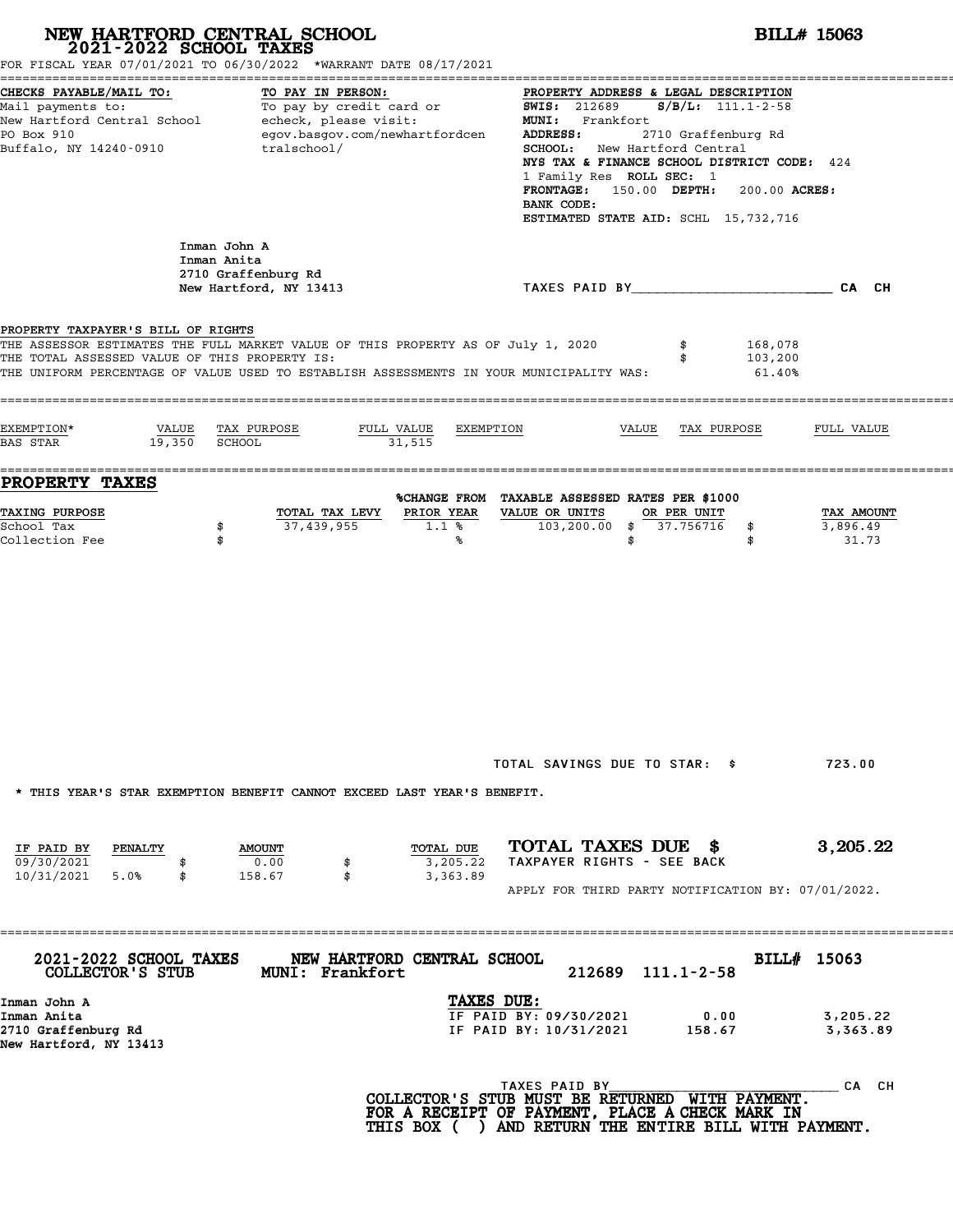|                                                                                                            | NEW HARTFORD CENTRAL SCHOOL 2021-2022 SCHOOL TAXES<br>FOR FISCAL YEAR 07/01/2021 TO 06/30/2022 *WARRANT DATE 08/17/2021                                                     |                                                                                                                                                                                                                                                                                                                                                    | <b>BILL# 15064</b>                  |
|------------------------------------------------------------------------------------------------------------|-----------------------------------------------------------------------------------------------------------------------------------------------------------------------------|----------------------------------------------------------------------------------------------------------------------------------------------------------------------------------------------------------------------------------------------------------------------------------------------------------------------------------------------------|-------------------------------------|
| CHECKS PAYABLE/MAIL TO:<br>PO Box 910<br>Buffalo, NY 14240-0910                                            | TO PAY IN PERSON:<br>Mail payments to: To pay by credit card or<br>New Hartford Central School echeck, please visit:<br>egov.basgov.com/newhartfordcen<br>tralschool/       | PROPERTY ADDRESS & LEGAL DESCRIPTION<br><b>SWIS: 212689</b><br>$S/B/L: 111.1-2-53$<br>MUNI: Frankfort<br>ADDRESS:<br>2814 Graffenburg Rd<br>SCHOOL: New Hartford Central<br>NYS TAX & FINANCE SCHOOL DISTRICT CODE: 424<br>1 Family Res ROLL SEC: 1<br>FRONTAGE: 109.00 DEPTH: 320.00 ACRES:<br>BANK CODE:<br>ESTIMATED STATE AID: SCHL 15,732,716 |                                     |
|                                                                                                            | Inman Peter<br>2814 Graffenburg Rd<br>New Hartford, NY 13413                                                                                                                | TAXES PAID BY CA CH                                                                                                                                                                                                                                                                                                                                |                                     |
| PROPERTY TAXPAYER'S BILL OF RIGHTS<br>THE TOTAL ASSESSED VALUE OF THIS PROPERTY IS:                        | THE ASSESSOR ESTIMATES THE FULL MARKET VALUE OF THIS PROPERTY AS OF July 1, 2020<br>THE UNIFORM PERCENTAGE OF VALUE USED TO ESTABLISH ASSESSMENTS IN YOUR MUNICIPALITY WAS: | \$<br>\$                                                                                                                                                                                                                                                                                                                                           | 122,801<br>75,400<br>61.40%         |
| EXEMPTION*<br>19,350 SCHOOL<br>BAS STAR                                                                    | VALUE TAX PURPOSE<br>FULL VALUE<br>31,515                                                                                                                                   | EXEMPTION<br>VALUE<br>TAX PURPOSE                                                                                                                                                                                                                                                                                                                  | FULL VALUE                          |
| PROPERTY TAXES<br><b>TAXING PURPOSE</b><br>School Tax<br>Collection Fee                                    | TOTAL TAX LEVY<br>37,439,955<br>\$<br>\$                                                                                                                                    | %CHANGE FROM TAXABLE ASSESSED RATES PER \$1000<br>PRIOR YEAR<br>VALUE OR UNITS<br>OR PER UNIT<br>$75,400.00$ \$ 37.756716<br>1.1%<br>\$<br>\$<br>℁<br>\$                                                                                                                                                                                           | TAX AMOUNT<br>2,846.86<br>21.24     |
| IF PAID BY<br>PENALTY                                                                                      | * THIS YEAR'S STAR EXEMPTION BENEFIT CANNOT EXCEED LAST YEAR'S BENEFIT.<br><b>AMOUNT</b>                                                                                    | TOTAL SAVINGS DUE TO STAR: \$<br>TOTAL TAXES DUE \$<br>TOTAL DUE                                                                                                                                                                                                                                                                                   | 723.00<br>2,145.10                  |
| 09/30/2021<br>10/31/2021<br>5.0%<br>\$                                                                     | 0.00<br>\$<br>106.19<br>\$                                                                                                                                                  | TAXPAYER RIGHTS - SEE BACK<br>2,145.10<br>2,251.29<br>APPLY FOR THIRD PARTY NOTIFICATION BY: 07/01/2022.                                                                                                                                                                                                                                           |                                     |
| 2021-2022 SCHOOL TAXES<br>COLLECTOR'S STUB<br>Inman Peter<br>2814 Graffenburg Rd<br>New Hartford, NY 13413 | NEW HARTFORD CENTRAL SCHOOL<br><b>MUNI: Frankfort</b>                                                                                                                       | 212689 111.1-2-53<br>TAXES DUE:<br>IF PAID BY: 09/30/2021<br>0.00<br>IF PAID BY: 10/31/2021<br>106.19                                                                                                                                                                                                                                              | BILL# 15064<br>2,145.10<br>2,251.29 |
|                                                                                                            |                                                                                                                                                                             | TAXES PAID BY<br>COLLECTOR'S STUB MUST BE RETURNED WITH PAYMENT.<br>FOR A RECEIPT OF PAYMENT, PLACE A CHECK MARK IN<br>THIS BOX ( ) AND RETURN THE ENTIRE BILL WITH PAYMENT.                                                                                                                                                                       | CA CH                               |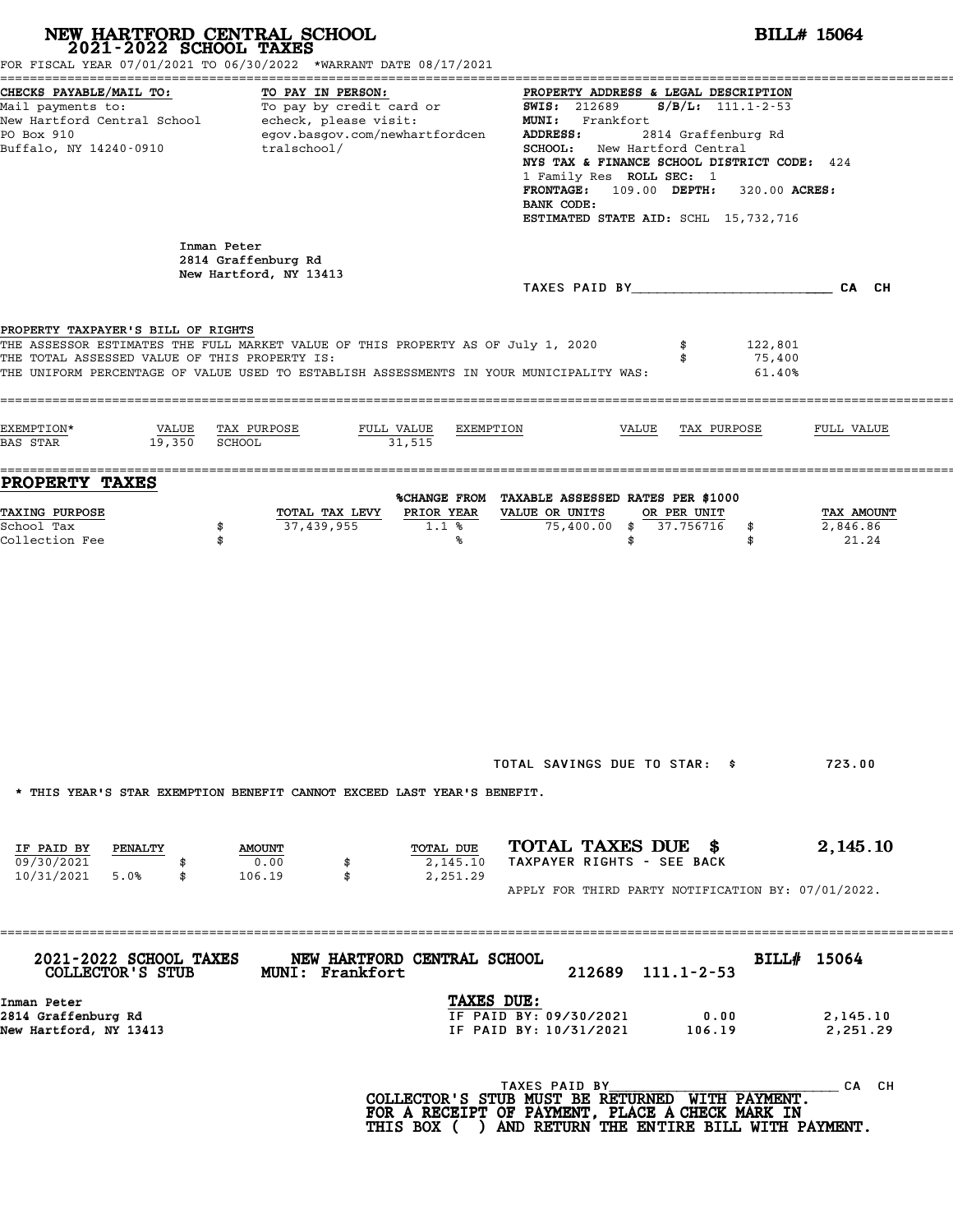| NEW HARTFORD CENTRAL SCHOOL 2021-2022 SCHOOL TAXES                                                                                          | FOR FISCAL YEAR 07/01/2021 TO 06/30/2022 *WARRANT DATE 08/17/2021                                                                                                           | <b>BILL# 15065</b>                                                                                                                                                                                                                                                                                                                                  |
|---------------------------------------------------------------------------------------------------------------------------------------------|-----------------------------------------------------------------------------------------------------------------------------------------------------------------------------|-----------------------------------------------------------------------------------------------------------------------------------------------------------------------------------------------------------------------------------------------------------------------------------------------------------------------------------------------------|
| CHECKS PAYABLE/MAIL TO:<br>Mail payments to:<br>New Hartford Central School - echeck, please visit:<br>PO Box 910<br>Buffalo, NY 14240-0910 | TO PAY IN PERSON:<br>To pay by credit card or<br>egov.basgov.com/newhartfordcen<br>tralschool/                                                                              | PROPERTY ADDRESS & LEGAL DESCRIPTION<br>$S/B/L: 111.1 - 2 - 56.3$<br><b>SWIS:</b> 212689<br>MUNI: Frankfort<br>ADDRESS:<br>Graffenburg Rd<br>SCHOOL: New Hartford Central<br>NYS TAX & FINANCE SCHOOL DISTRICT CODE: 424<br>Rural vac<10 ROLL SEC: 1<br>FRONTAGE: 158.91 DEPTH: 179.16 ACRES:<br>BANK CODE:<br>ESTIMATED STATE AID: SCHL 15,732,716 |
| Inman Peter P                                                                                                                               | 2814 Graffenburg Rd<br>New Hartford, NY 13413                                                                                                                               | TAXES PAID BY CA CH                                                                                                                                                                                                                                                                                                                                 |
| PROPERTY TAXPAYER'S BILL OF RIGHTS<br>THE TOTAL ASSESSED VALUE OF THIS PROPERTY IS:                                                         | THE ASSESSOR ESTIMATES THE FULL MARKET VALUE OF THIS PROPERTY AS OF July 1, 2020<br>THE UNIFORM PERCENTAGE OF VALUE USED TO ESTABLISH ASSESSMENTS IN YOUR MUNICIPALITY WAS: | 16,612<br>\$<br>10,200<br>\$<br>61.40%                                                                                                                                                                                                                                                                                                              |
| PROPERTY TAXES                                                                                                                              |                                                                                                                                                                             | %CHANGE FROM TAXABLE ASSESSED RATES PER \$1000                                                                                                                                                                                                                                                                                                      |
| TAXING PURPOSE<br>School Tax<br>\$<br>Collection Fee<br>\$                                                                                  | TOTAL TAX LEVY PRIOR YEAR VALUE OR UNITS<br>37,439,955<br>1.1%<br>%ร                                                                                                        | OR PER UNIT<br>TAX AMOUNT<br>$10,200.00$ \$<br>37.756716<br>385.12<br>\$<br>3.85<br>\$<br>\$                                                                                                                                                                                                                                                        |
|                                                                                                                                             |                                                                                                                                                                             |                                                                                                                                                                                                                                                                                                                                                     |
| IF PAID BY<br>PENALTY<br>09/30/2021                                                                                                         | TOTAL DUE<br><b>AMOUNT</b><br>0.00<br>388.97<br>\$                                                                                                                          | TOTAL TAXES DUE \$<br>388.97<br>TAXPAYER RIGHTS - SEE BACK                                                                                                                                                                                                                                                                                          |
| 10/31/2021<br>5.0%<br>\$                                                                                                                    | 19.26<br>408.23<br>\$                                                                                                                                                       | APPLY FOR THIRD PARTY NOTIFICATION BY: 07/01/2022.                                                                                                                                                                                                                                                                                                  |
| 2021-2022 SCHOOL TAXES<br>COLLECTOR'S STUB                                                                                                  | NEW HARTFORD CENTRAL SCHOOL<br>MUNI: Frankfort                                                                                                                              | BILL# 15065<br>212689<br>$111.1 - 2 - 56.3$                                                                                                                                                                                                                                                                                                         |
| Inman Peter P<br>2814 Graffenburg Rd<br>New Hartford, NY 13413                                                                              | TAXES DUE:                                                                                                                                                                  | IF PAID BY: 09/30/2021<br>0.00<br>388.97<br>IF PAID BY: 10/31/2021<br>19.26<br>408.23                                                                                                                                                                                                                                                               |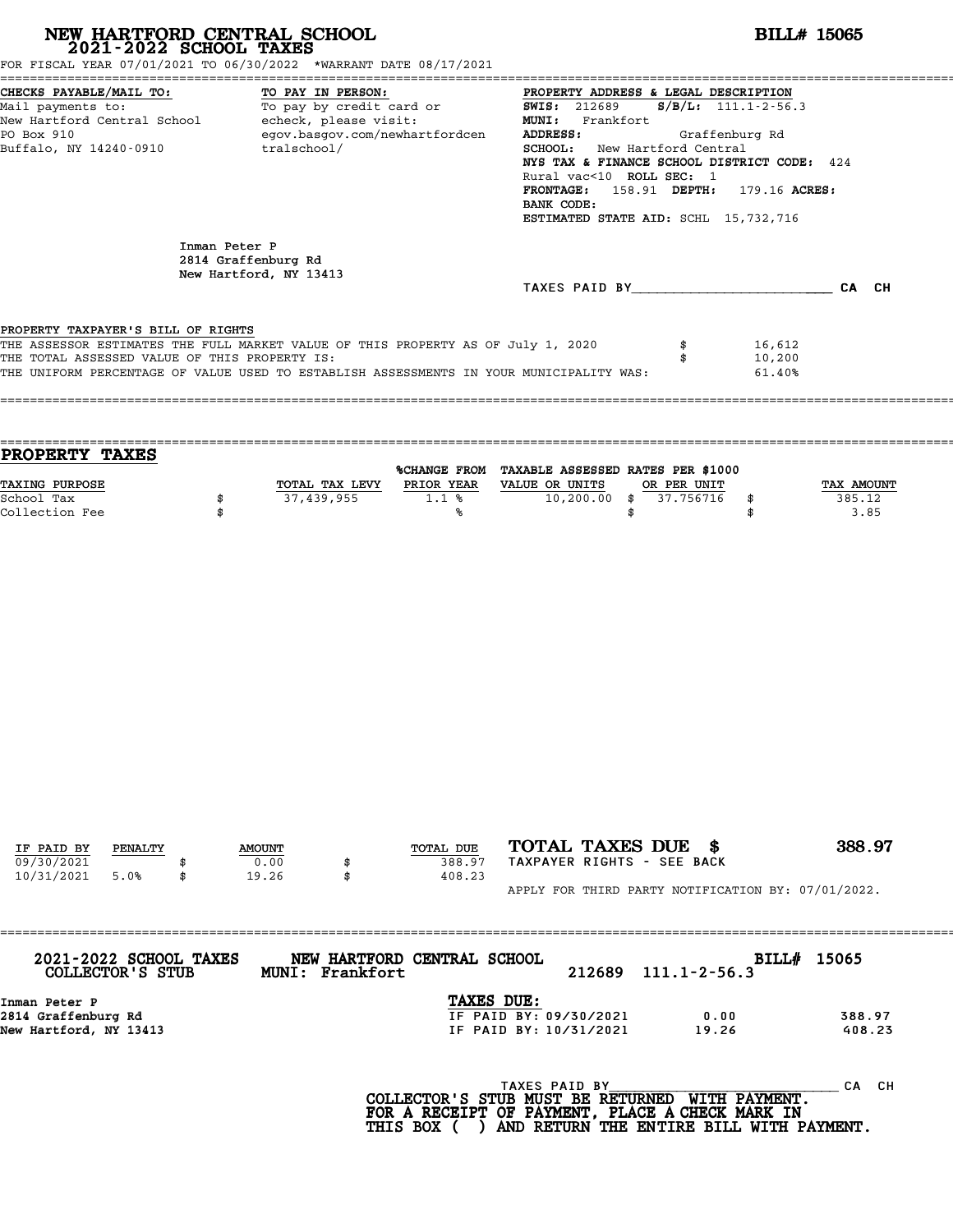| NEW HARTFORD CENTRAL SCHOOL 2021-2022 SCHOOL TAXES<br>FOR FISCAL YEAR 07/01/2021 TO 06/30/2022 *WARRANT DATE 08/17/2021                                                                                                                                                   |                                                                    |           |                                                                                                                                                                                                                                       |                                                   |                            |                                 |  |  |
|---------------------------------------------------------------------------------------------------------------------------------------------------------------------------------------------------------------------------------------------------------------------------|--------------------------------------------------------------------|-----------|---------------------------------------------------------------------------------------------------------------------------------------------------------------------------------------------------------------------------------------|---------------------------------------------------|----------------------------|---------------------------------|--|--|
| CHECKS PAYABLE/MAIL TO:<br>CHECKS PAYABLE/MAIL TO: TO PAY IN PERSON: TO PAY IN PROPERTY ADDRESS &<br>Mail payments to: To pay by credit card or SWIS: 212689<br>New Hartford Central School echeck, please visit: MUNI: Frankfort<br>PO Box 910<br>Buffalo, NY 14240-0910 | TO PAY IN PERSON:<br>egov.basgov.com/newhartfordcen<br>tralschool/ |           | PROPERTY ADDRESS & LEGAL DESCRIPTION<br>ADDRESS:<br>SCHOOL: New Hartford Central<br>NYS TAX & FINANCE SCHOOL DISTRICT CODE: 424<br>Rural vac>10 ROLL SEC: 1<br><b>FRONTAGE:</b><br>BANK CODE:<br>ESTIMATED STATE AID: SCHL 15,732,716 | $S/B/L: 111.1-2-56.1$<br>Graffenburg Rd<br>DEPTH: |                            | <b>ACRES :</b><br>29.00         |  |  |
| Inman Roy<br>Inman Peter                                                                                                                                                                                                                                                  | 2702 Graffenburg Rd<br>New Hartford, NY 13413                      |           | TAXES PAID BY _________________________________CA CH                                                                                                                                                                                  |                                                   |                            |                                 |  |  |
| PROPERTY TAXPAYER'S BILL OF RIGHTS<br>THE ASSESSOR ESTIMATES THE FULL MARKET VALUE OF THIS PROPERTY AS OF July 1, 2020<br>THE TOTAL ASSESSED VALUE OF THIS PROPERTY IS:<br>THE UNIFORM PERCENTAGE OF VALUE USED TO ESTABLISH ASSESSMENTS IN YOUR MUNICIPALITY WAS:        |                                                                    |           |                                                                                                                                                                                                                                       | \$                                                | 64,007<br>39,300<br>61.40% |                                 |  |  |
|                                                                                                                                                                                                                                                                           |                                                                    |           |                                                                                                                                                                                                                                       |                                                   |                            |                                 |  |  |
| PROPERTY TAXES<br>TAXING PURPOSE<br>School Tax<br>\$<br>Collection Fee<br>\$                                                                                                                                                                                              | TOTAL TAX LEVY<br>37,439,955                                       | 1.1%<br>℁ | %CHANGE FROM TAXABLE ASSESSED RATES PER \$1000<br>PRIOR YEAR VALUE OR UNITS<br>\$                                                                                                                                                     | OR PER UNIT<br>39,300.00 \$ 37.756716             | \$<br>\$                   | TAX AMOUNT<br>1,483.84<br>14.84 |  |  |
|                                                                                                                                                                                                                                                                           |                                                                    |           |                                                                                                                                                                                                                                       |                                                   |                            |                                 |  |  |

| 2021-2022 SCHOOL TAXES<br>COLLECTOR'S STUB    | NEW HARTFORD CENTRAL SCHOOL<br><b>MUNI: Frankfort</b> | 212689 | BllLl#<br>$111.1 - 2 - 56.1$ | 15000    |
|-----------------------------------------------|-------------------------------------------------------|--------|------------------------------|----------|
| Inman Roy                                     | TAXES DUE:                                            |        |                              |          |
| Inman Peter                                   | IF PAID BY: 09/30/2021                                |        | 0.00                         | 1,498.68 |
| 2702 Graffenburg Rd<br>New Hartford, NY 13413 | IF PAID BY: 10/31/2021                                |        | 74.19                        | 1,572.87 |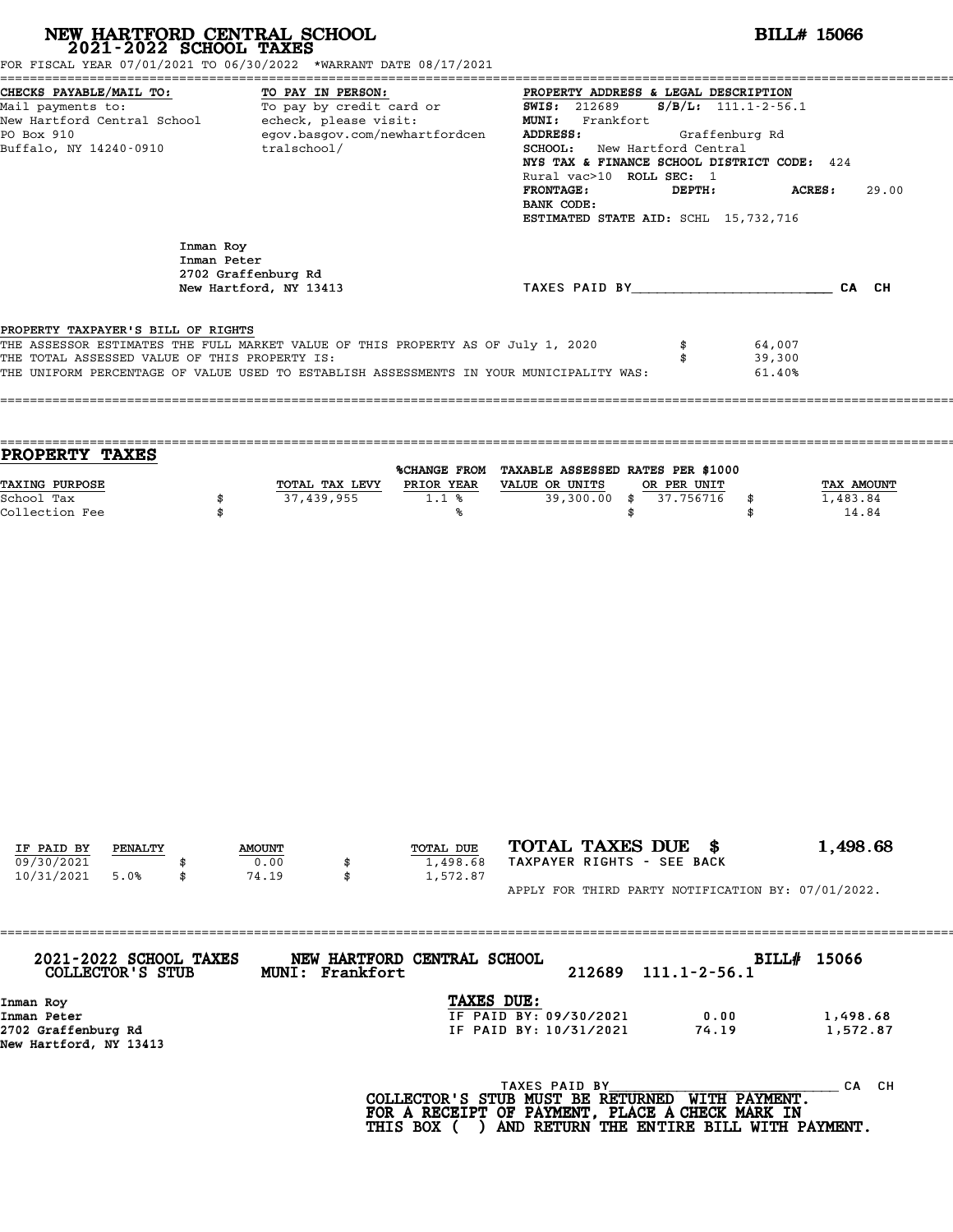| NEW HARTFORD CENTRAL SCHOOL 2021-2022 SCHOOL TAXES                                                                                                             | FOR FISCAL YEAR 07/01/2021 TO 06/30/2022 *WARRANT DATE 08/17/2021                                                                                                           |                                                                                                                                                                                                                                                                                                                                                                  | <b>BILL# 15067</b>             |  |  |  |
|----------------------------------------------------------------------------------------------------------------------------------------------------------------|-----------------------------------------------------------------------------------------------------------------------------------------------------------------------------|------------------------------------------------------------------------------------------------------------------------------------------------------------------------------------------------------------------------------------------------------------------------------------------------------------------------------------------------------------------|--------------------------------|--|--|--|
| CHECKS PAYABLE/MAIL TO:<br>Mail payments to:<br>Mail payments to:<br>New Hartford Central School echeck, please visit:<br>PO Box 910<br>Buffalo, NY 14240-0910 | TO PAY IN PERSON:<br>egov.basgov.com/newhartfordcen<br>tralschool/                                                                                                          | PROPERTY ADDRESS & LEGAL DESCRIPTION<br><b>SWIS: 212689</b><br>$S/B/L$ : 111.1-2-56.6<br>MUNI: Frankfort<br>2702 Graffenburg Rd<br>ADDRESS:<br>SCHOOL: New Hartford Central<br>NYS TAX & FINANCE SCHOOL DISTRICT CODE: 424<br>Mfg housing ROLL SEC: 1<br>35.80 DEPTH:<br><b>FRONTAGE:</b><br>195.80 ACRES:<br>BANK CODE:<br>ESTIMATED STATE AID: SCHL 15,732,716 |                                |  |  |  |
| Inman Roy                                                                                                                                                      | 2702 Graffenburg Rd<br>New Hartford, NY 13413                                                                                                                               |                                                                                                                                                                                                                                                                                                                                                                  |                                |  |  |  |
| PROPERTY TAXPAYER'S BILL OF RIGHTS<br>THE TOTAL ASSESSED VALUE OF THIS PROPERTY IS:                                                                            | THE ASSESSOR ESTIMATES THE FULL MARKET VALUE OF THIS PROPERTY AS OF July 1, 2020<br>THE UNIFORM PERCENTAGE OF VALUE USED TO ESTABLISH ASSESSMENTS IN YOUR MUNICIPALITY WAS: | 50,814<br>\$<br>31,200<br>\$<br>61.40%                                                                                                                                                                                                                                                                                                                           |                                |  |  |  |
| EXEMPTION*<br>VALUE<br>31,200<br>ENH STAR                                                                                                                      | TAX PURPOSE<br>FULL VALUE<br>EXEMPTION<br>SCHOOL<br>50,814                                                                                                                  | VALUE<br>TAX PURPOSE                                                                                                                                                                                                                                                                                                                                             | FULL VALUE                     |  |  |  |
| <b>PROPERTY TAXES</b><br>TAXING PURPOSE<br>School Tax<br>\$<br>Collection Fee<br>\$                                                                            | PRIOR YEAR<br>TOTAL TAX LEVY<br>37,439,955<br>1.1%<br>℁                                                                                                                     | %CHANGE FROM TAXABLE ASSESSED RATES PER \$1000<br>VALUE OR UNITS<br>OR PER UNIT<br>$31,200.00$ \$<br>37.756716<br>\$<br>\$<br>\$                                                                                                                                                                                                                                 | TAX AMOUNT<br>1,178.01<br>0.00 |  |  |  |
|                                                                                                                                                                | * THIS YEAR'S STAR EXEMPTION BENEFIT CANNOT EXCEED LAST YEAR'S BENEFIT.                                                                                                     | TOTAL SAVINGS DUE TO STAR: \$1,178.01<br>TOTAL TAXES DUE \$<br>APPLY FOR THIRD PARTY NOTIFICATION BY: 07/01/2022.                                                                                                                                                                                                                                                | $.00 \,$                       |  |  |  |
|                                                                                                                                                                |                                                                                                                                                                             |                                                                                                                                                                                                                                                                                                                                                                  |                                |  |  |  |
| COLLECTOR'S STUB MUNI: Frankfort<br>Inman Roy<br>2702 Graffenburg Rd<br>New Hartford, NY 13413                                                                 | 2021-2022 SCHOOL TAXES NEW HARTFORD CENTRAL SCHOOL<br>TAXES DUE:<br>IF PAID BY:                                                                                             | 212689 111.1-2-56.6                                                                                                                                                                                                                                                                                                                                              | BILL# 15067<br>.00             |  |  |  |
|                                                                                                                                                                |                                                                                                                                                                             | TAXES PAID BY<br>COLLECTOR'S STUB MUST BE RETURNED WITH PAYMENT.<br>FOR A RECEIPT OF PAYMENT, PLACE A CHECK MARK IN<br>THIS BOX ( ) AND RETURN THE ENTIRE BILL WITH PAYMENT.                                                                                                                                                                                     | CA CH                          |  |  |  |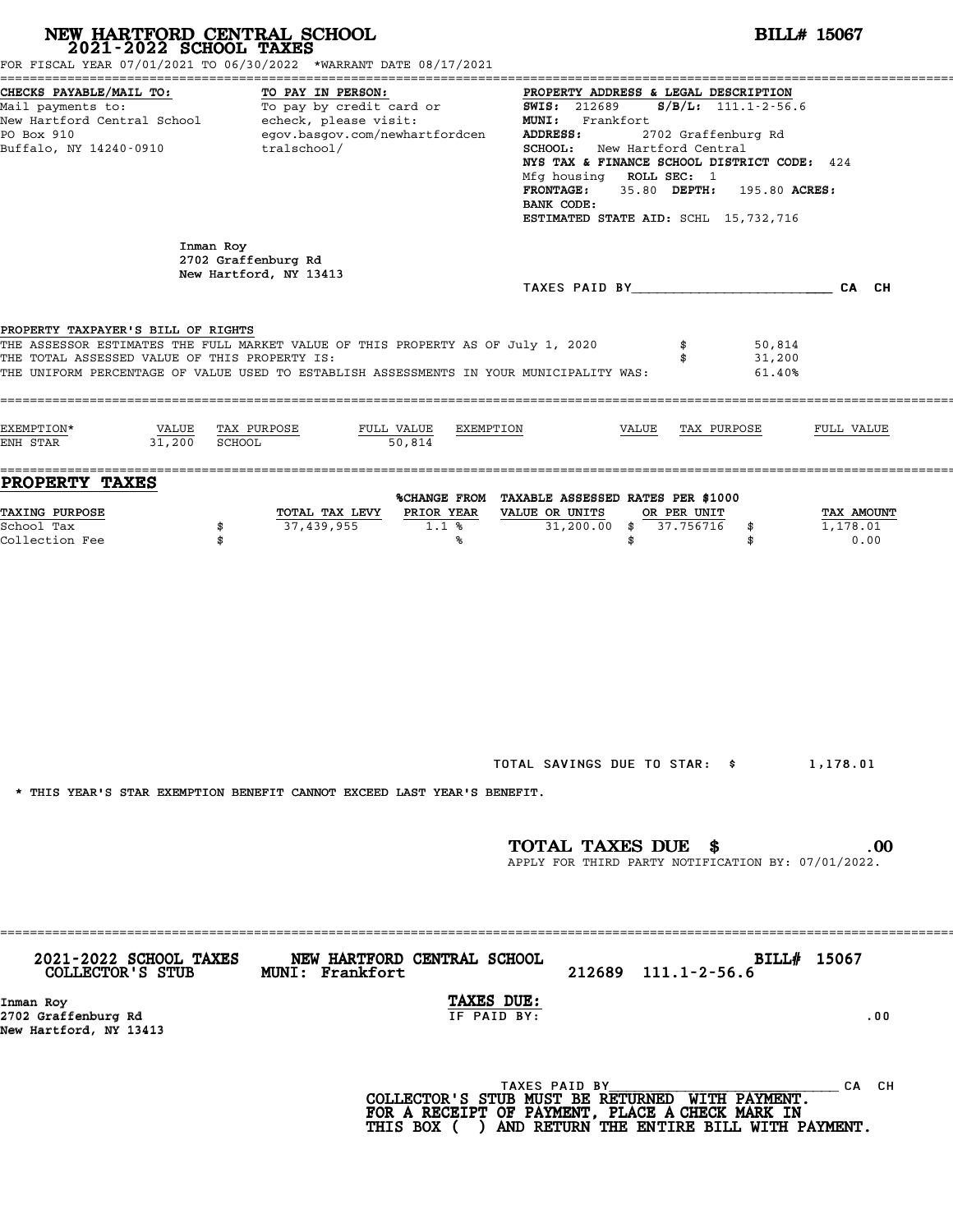# **NEW HARTFORD CENTRAL SCHOOL**<br>
2021-2022 SCHOOL TAXES<br>
FOR FISCAL YEAR 07/01/2021 TO 06/30/2022 \*WARRANT DATE 08/17/2021<br> **POR FISCAL YEAR 07/01/2021 TO 06/30/2022** \*WARRANT DATE 08/17/2021

|                                                                                                                     | FOR FISCAL YEAR 07/01/2021 TO 06/30/2022 *WARRANT DATE 08/17/2021                                                                                                           |                                                                                |                                                                                                                                                                                                                                                                                                                               |                      |  |  |  |
|---------------------------------------------------------------------------------------------------------------------|-----------------------------------------------------------------------------------------------------------------------------------------------------------------------------|--------------------------------------------------------------------------------|-------------------------------------------------------------------------------------------------------------------------------------------------------------------------------------------------------------------------------------------------------------------------------------------------------------------------------|----------------------|--|--|--|
| CHECKS PAYABLE/MAIL TO:<br>Mail payments to:<br>New Hartford Central School<br>PO Box 910<br>Buffalo, NY 14240-0910 | TO PAY IN PERSON:<br>To pay by credit card or<br>echeck, please visit:<br>egov.basgov.com/newhartfordcen<br>tralschool/                                                     | ADDRESS:<br><b>FRONTAGE:</b><br>BANK CODE:                                     | PROPERTY ADDRESS & LEGAL DESCRIPTION<br><b>SWIS: 212689</b><br>$S/B/L: 111.3 - 1 - 36$<br>MUNI: Frankfort<br>2638 Graffenburg Rd<br><b>SCHOOL:</b> New Hartford Central<br>NYS TAX & FINANCE SCHOOL DISTRICT CODE: 424<br>1 Family Res ROLL SEC: 1<br>ACRES:<br>3.00<br>DEPTH:<br>135<br>ESTIMATED STATE AID: SCHL 15,732,716 |                      |  |  |  |
|                                                                                                                     | Jones James Eric<br>2638 Graffenburg Rd<br>New Hartford, NY 13413                                                                                                           |                                                                                | TAXES PAID BY CA CH                                                                                                                                                                                                                                                                                                           |                      |  |  |  |
| PROPERTY TAXPAYER'S BILL OF RIGHTS                                                                                  |                                                                                                                                                                             |                                                                                |                                                                                                                                                                                                                                                                                                                               |                      |  |  |  |
| THE TOTAL ASSESSED VALUE OF THIS PROPERTY IS:                                                                       | THE ASSESSOR ESTIMATES THE FULL MARKET VALUE OF THIS PROPERTY AS OF July 1, 2020<br>THE UNIFORM PERCENTAGE OF VALUE USED TO ESTABLISH ASSESSMENTS IN YOUR MUNICIPALITY WAS: |                                                                                | 272,150<br>167,100<br>61.40%                                                                                                                                                                                                                                                                                                  |                      |  |  |  |
| EXEMPTION*<br>VALUE<br>19,350<br>BAS STAR                                                                           | TAX PURPOSE<br>FULL VALUE<br>SCHOOL<br>31,515                                                                                                                               | EXEMPTION                                                                      | VALUE<br>TAX PURPOSE                                                                                                                                                                                                                                                                                                          | FULL VALUE           |  |  |  |
| =====<br><b>PROPERTY TAXES</b>                                                                                      |                                                                                                                                                                             |                                                                                | =============================                                                                                                                                                                                                                                                                                                 |                      |  |  |  |
| <b>TAXING PURPOSE</b>                                                                                               | TOTAL TAX LEVY                                                                                                                                                              | %CHANGE FROM TAXABLE ASSESSED RATES PER \$1000<br>PRIOR YEAR<br>VALUE OR UNITS | OR PER UNIT                                                                                                                                                                                                                                                                                                                   | TAX AMOUNT           |  |  |  |
| School Tax<br>Collection Fee                                                                                        | 37,439,955<br>\$<br>\$                                                                                                                                                      | 167,100.00 \$<br>$1.1$ %<br>℁                                                  | 37.756716<br>\$<br>\$<br>\$                                                                                                                                                                                                                                                                                                   | 6,309.15<br>55.86    |  |  |  |
|                                                                                                                     |                                                                                                                                                                             |                                                                                | TOTAL SAVINGS DUE TO STAR: \$                                                                                                                                                                                                                                                                                                 | 723.00               |  |  |  |
|                                                                                                                     | * THIS YEAR'S STAR EXEMPTION BENEFIT CANNOT EXCEED LAST YEAR'S BENEFIT.                                                                                                     |                                                                                |                                                                                                                                                                                                                                                                                                                               |                      |  |  |  |
| IF PAID BY<br>PENALTY<br>09/30/2021<br>10/31/2021 5.0%<br>\$                                                        | <b>AMOUNT</b><br>0.00<br>279.31<br>\$                                                                                                                                       | TOTAL DUE<br>5,642.01<br>5,921.32                                              | TOTAL TAXES DUE \$<br>TAXPAYER RIGHTS - SEE BACK<br>APPLY FOR THIRD PARTY NOTIFICATION BY: 07/01/2022.                                                                                                                                                                                                                        | 5,642.01             |  |  |  |
| <b>2021-2022 SCHOOL TAXES</b><br>COLLECTOR'S STUB                                                                   | NEW HARTFORD CENTRAL SCHOOL<br><b>MUNI: Frankfort</b>                                                                                                                       |                                                                                | 212689 111.3-1-36                                                                                                                                                                                                                                                                                                             | BILL# 15068          |  |  |  |
| Jones James Eric<br>2638 Graffenburg Rd<br>New Hartford, NY 13413                                                   |                                                                                                                                                                             | TAXES DUE:<br>IF PAID BY: 09/30/2021<br>IF PAID BY: 10/31/2021                 | 0.00<br>279.31                                                                                                                                                                                                                                                                                                                | 5,642.01<br>5,921.32 |  |  |  |
|                                                                                                                     |                                                                                                                                                                             | TAXES PAID BY                                                                  | COLLECTOR'S STUB MUST BE RETURNED WITH PAYMENT.<br>FOR A RECEIPT OF PAYMENT, PLACE A CHECK MARK IN<br>THIS BOX ( ) AND RETURN THE ENTIRE BILL WITH PAYMENT.                                                                                                                                                                   | _CA CH               |  |  |  |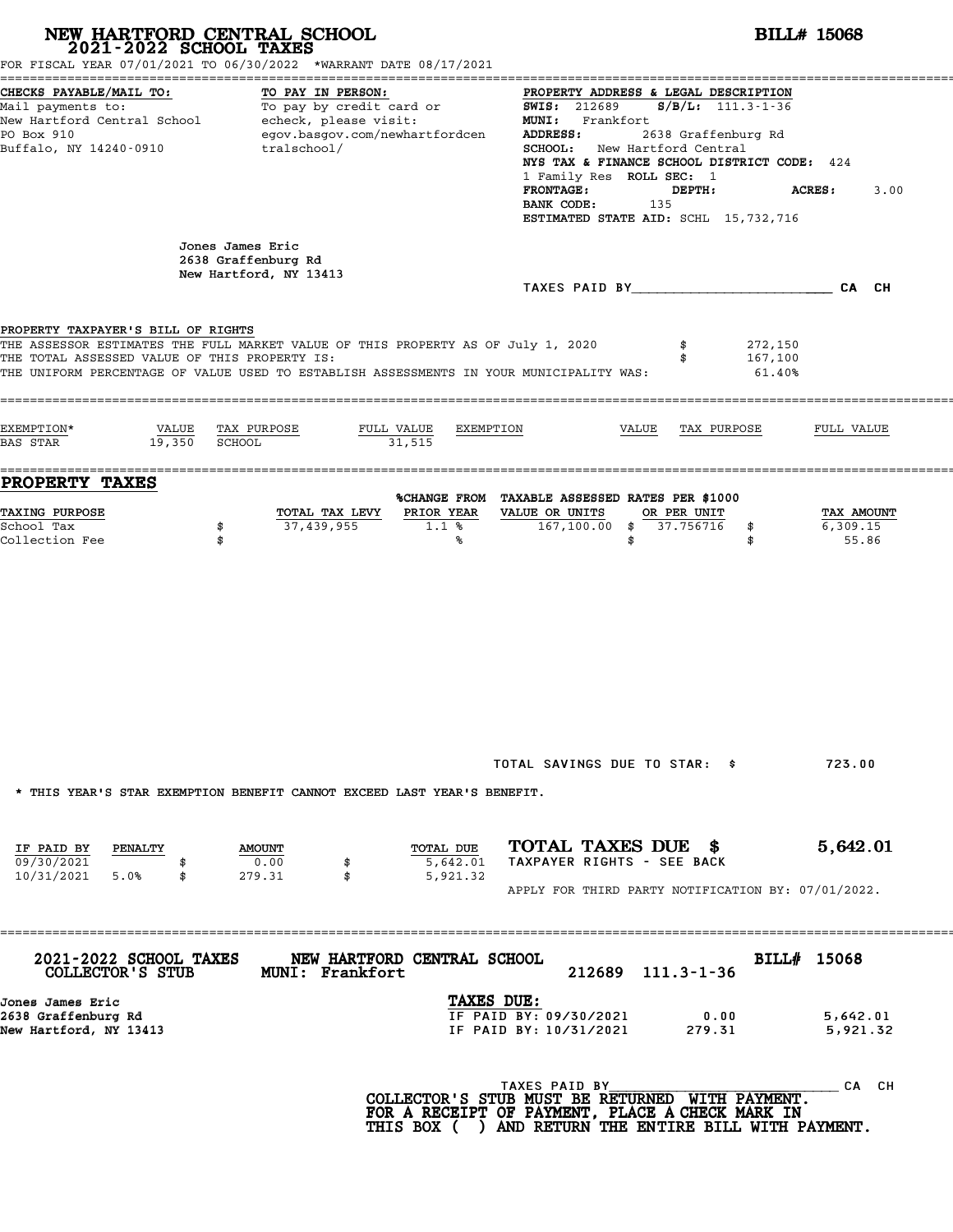| FOR FISCAL YEAR 07/01/2021 TO 06/30/2022 *WARRANT DATE 08/17/2021                                                                                                                                                                                                  | NEW HARTFORD CENTRAL SCHOOL 2021-2022 SCHOOL TAXES                                                                  |                      |                                                                                                                                                                                                                                                                                                                                                                    | <b>BILL# 15069</b>                     |                                        |
|--------------------------------------------------------------------------------------------------------------------------------------------------------------------------------------------------------------------------------------------------------------------|---------------------------------------------------------------------------------------------------------------------|----------------------|--------------------------------------------------------------------------------------------------------------------------------------------------------------------------------------------------------------------------------------------------------------------------------------------------------------------------------------------------------------------|----------------------------------------|----------------------------------------|
| CHECKS PAYABLE/MAIL TO:<br>Mail payments to:<br>New Hartford Central School echeck, please visit:<br>PO Box 910<br>Buffalo, NY 14240-0910                                                                                                                          | TO PAY IN PERSON:<br>TO PAY IN PERSON:<br>To pay by credit card or<br>egov.basgov.com/newhartfordcen<br>tralschool/ |                      | PROPERTY ADDRESS & LEGAL DESCRIPTION<br><b>SWIS: 212689</b><br>$S/B/L: 111.3 - 1 - 53.11$<br>MUNI: Frankfort<br>ADDRESS:<br>2570 Graffenburg Rd<br>SCHOOL: New Hartford Central<br>NYS TAX & FINANCE SCHOOL DISTRICT CODE: 424<br>Rural res ROLL SEC: 1<br>FRONTAGE: 242.00 DEPTH:<br><b>ACRES :</b><br>1.40<br>BANK CODE:<br>ESTIMATED STATE AID: SCHL 15,732,716 |                                        |                                        |
|                                                                                                                                                                                                                                                                    | Kelley Dolores C<br>Mania C. Kelly<br>PO Box 54809<br>Jacksonville, FL 32245                                        |                      | TAXES PAID BY CAN CH                                                                                                                                                                                                                                                                                                                                               |                                        |                                        |
| PROPERTY TAXPAYER'S BILL OF RIGHTS<br>THE ASSESSOR ESTIMATES THE FULL MARKET VALUE OF THIS PROPERTY AS OF July 1, 2020<br>THE TOTAL ASSESSED VALUE OF THIS PROPERTY IS:<br>THE UNIFORM PERCENTAGE OF VALUE USED TO ESTABLISH ASSESSMENTS IN YOUR MUNICIPALITY WAS: |                                                                                                                     |                      |                                                                                                                                                                                                                                                                                                                                                                    | \$<br>57,003<br>35,000<br>\$<br>61.40% |                                        |
| PROPERTY TAXES                                                                                                                                                                                                                                                     |                                                                                                                     |                      |                                                                                                                                                                                                                                                                                                                                                                    |                                        |                                        |
| TAXING PURPOSE<br>School Tax<br>Collection Fee                                                                                                                                                                                                                     | TOTAL TAX LEVY PRIOR YEAR VALUE OR UNITS<br>37,439,955<br>\$<br>\$                                                  | 1.1%<br>℁            | %CHANGE FROM TAXABLE ASSESSED RATES PER \$1000<br>$35,000.00$ \$<br>\$                                                                                                                                                                                                                                                                                             | OR PER UNIT<br>37.756716<br>\$<br>\$   | <b>TAX AMOUNT</b><br>1,321.49<br>13.21 |
|                                                                                                                                                                                                                                                                    |                                                                                                                     | TOTAL DUE            | TOTAL TAXES DUE \$                                                                                                                                                                                                                                                                                                                                                 |                                        | 1,334.70                               |
| IF PAID BY<br>PENALTY<br>09/30/2021<br>10/31/2021<br>5.0%                                                                                                                                                                                                          | <b>AMOUNT</b><br>0.00<br>66.07<br>\$                                                                                | 1,334.70<br>1,400.77 | TAXPAYER RIGHTS - SEE BACK<br>APPLY FOR THIRD PARTY NOTIFICATION BY: 07/01/2022.                                                                                                                                                                                                                                                                                   |                                        |                                        |
| 2021-2022 SCHOOL TAXES<br>COLLECTOR'S STUB                                                                                                                                                                                                                         | NEW HARTFORD CENTRAL SCHOOL<br>MUNI: Frankfort                                                                      |                      | 212689                                                                                                                                                                                                                                                                                                                                                             | BILL# 15069<br>$111.3 - 1 - 53.11$     |                                        |
| Kelley Dolores C<br>Mania C. Kelly<br>PO Box 54809<br>Jacksonville, FL 32245                                                                                                                                                                                       |                                                                                                                     | TAXES DUE:           | IF PAID BY: 09/30/2021<br>IF PAID BY: 10/31/2021                                                                                                                                                                                                                                                                                                                   | 0.00<br>66.07                          | 1,334.70<br>1,400.77                   |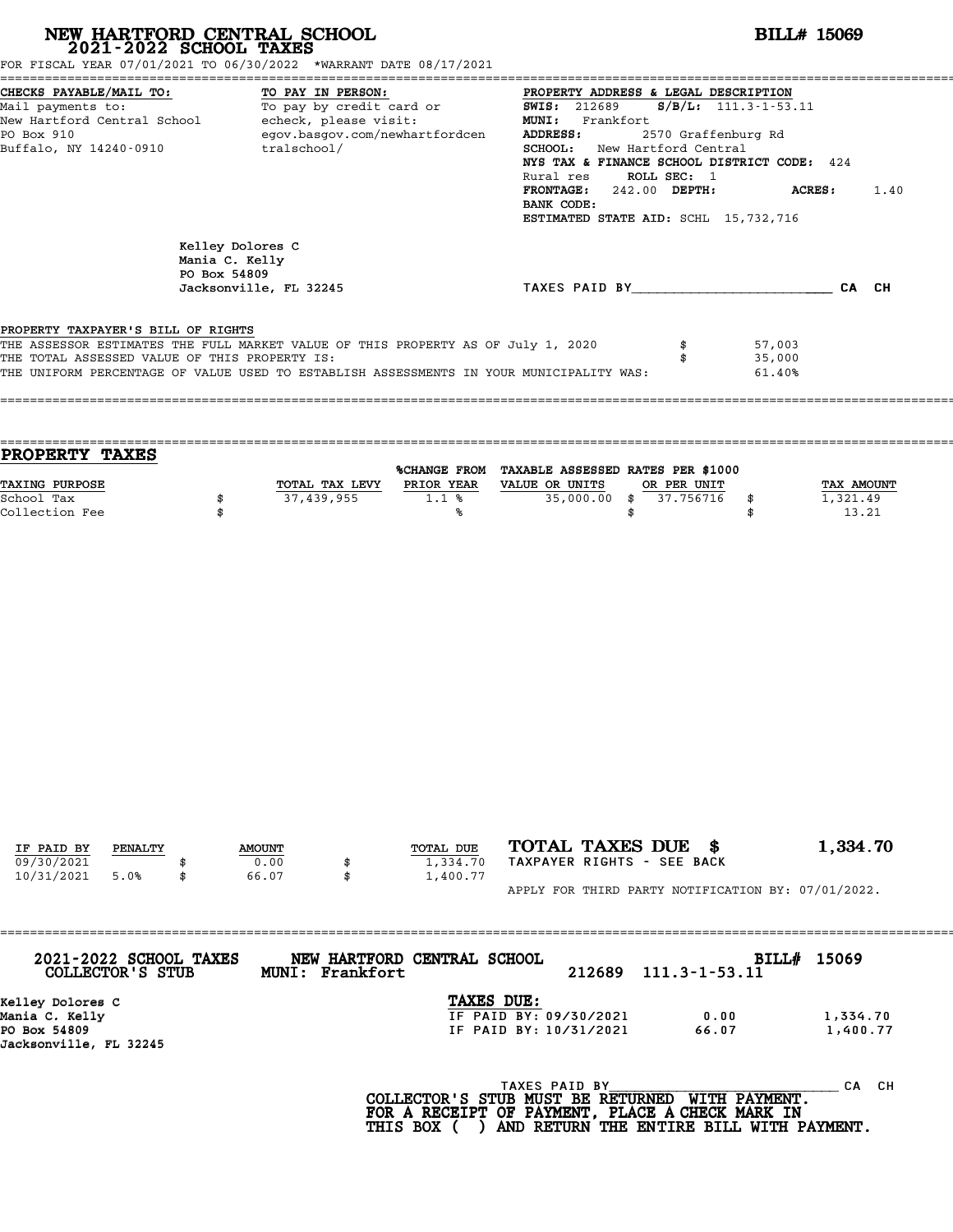| NEW HARTFORD CENTRAL SCHOOL 2021-2022 SCHOOL TAXES<br>FOR FISCAL YEAR 07/01/2021 TO 06/30/2022 *WARRANT DATE 08/17/2021                                                                                                                                            |              |                                             |                                                                                                                                                                                                                                                                                                                                                            |                                                                                                    |                                                    | <b>BILL# 15069</b> |                          |                            |                                 |  |
|--------------------------------------------------------------------------------------------------------------------------------------------------------------------------------------------------------------------------------------------------------------------|--------------|---------------------------------------------|------------------------------------------------------------------------------------------------------------------------------------------------------------------------------------------------------------------------------------------------------------------------------------------------------------------------------------------------------------|----------------------------------------------------------------------------------------------------|----------------------------------------------------|--------------------|--------------------------|----------------------------|---------------------------------|--|
| CHECKS PAYABLE/MAIL TO:<br>TO PAY IN PERSON:<br>To pay by credit card or<br>Mail payments to:<br>New Hartford Central School - echeck, please visit:<br>egov.basgov.com/newhartfordcen<br>PO Box 910<br>Buffalo, NY 14240-0910<br>tralschool/                      |              |                                             | PROPERTY ADDRESS & LEGAL DESCRIPTION<br>$S/B/L: 111.3 - 1 - 53.11$<br><b>SWIS: 212689</b><br>MUNI: Frankfort<br>ADDRESS:<br>2570 Graffenburg Rd<br>SCHOOL: New Hartford Central<br>NYS TAX & FINANCE SCHOOL DISTRICT CODE: 424<br>Rural res ROLL SEC: 1<br>FRONTAGE: 242.00 DEPTH:<br>ACRES:<br>1.40<br>BANK CODE:<br>ESTIMATED STATE AID: SCHL 15,732,716 |                                                                                                    |                                                    |                    |                          |                            |                                 |  |
|                                                                                                                                                                                                                                                                    | PO Box 54809 | Kelly Mania C POA<br>Jacksonville, FL 32245 |                                                                                                                                                                                                                                                                                                                                                            |                                                                                                    |                                                    |                    |                          |                            |                                 |  |
|                                                                                                                                                                                                                                                                    |              |                                             |                                                                                                                                                                                                                                                                                                                                                            |                                                                                                    |                                                    |                    |                          | TAXES PAID BY CA CH        |                                 |  |
| PROPERTY TAXPAYER'S BILL OF RIGHTS<br>THE ASSESSOR ESTIMATES THE FULL MARKET VALUE OF THIS PROPERTY AS OF July 1, 2020<br>THE TOTAL ASSESSED VALUE OF THIS PROPERTY IS:<br>THE UNIFORM PERCENTAGE OF VALUE USED TO ESTABLISH ASSESSMENTS IN YOUR MUNICIPALITY WAS: |              |                                             |                                                                                                                                                                                                                                                                                                                                                            |                                                                                                    |                                                    |                    | \$                       | 57,003<br>35,000<br>61.40% |                                 |  |
| PROPERTY TAXES                                                                                                                                                                                                                                                     |              |                                             |                                                                                                                                                                                                                                                                                                                                                            | %CHANGE FROM TAXABLE ASSESSED RATES PER \$1000                                                     |                                                    |                    |                          |                            |                                 |  |
| TAXING PURPOSE<br>School Tax<br>Collection Fee                                                                                                                                                                                                                     | \$<br>\$     | 37,439,955                                  |                                                                                                                                                                                                                                                                                                                                                            | TOTAL TAX LEVY PRIOR YEAR VALUE OR UNITS<br>1.1%<br>%ร                                             | $\overline{35,000.00}$ \$                          | \$                 | OR PER UNIT<br>37.756716 | \$<br>\$                   | TAX AMOUNT<br>1,321.49<br>13.21 |  |
|                                                                                                                                                                                                                                                                    |              |                                             |                                                                                                                                                                                                                                                                                                                                                            |                                                                                                    |                                                    |                    |                          |                            |                                 |  |
| IF PAID BY<br>PENALTY<br>09/30/2021<br>10/31/2021<br>5.0%                                                                                                                                                                                                          | \$           | <b>AMOUNT</b><br>0.00<br>66.07              | \$<br>\$                                                                                                                                                                                                                                                                                                                                                   | TOTAL DUE<br>1,334.70<br>1,400.77                                                                  | TOTAL TAXES DUE \$<br>TAXPAYER RIGHTS - SEE BACK   |                    |                          |                            | 1,334.70                        |  |
|                                                                                                                                                                                                                                                                    |              |                                             |                                                                                                                                                                                                                                                                                                                                                            |                                                                                                    | APPLY FOR THIRD PARTY NOTIFICATION BY: 07/01/2022. |                    |                          |                            |                                 |  |
| 2021-2022 SCHOOL TAXES<br>COLLECTOR'S STUB                                                                                                                                                                                                                         |              |                                             | MUNI: Frankfort                                                                                                                                                                                                                                                                                                                                            | NEW HARTFORD CENTRAL SCHOOL                                                                        |                                                    | 212689             | 111.3-1-53.11            | BILL# 15069                |                                 |  |
| Kelly Mania C POA<br>PO Box 54809<br>Jacksonville, FL 32245                                                                                                                                                                                                        |              |                                             |                                                                                                                                                                                                                                                                                                                                                            | TAXES DUE:                                                                                         | IF PAID BY: 09/30/2021<br>IF PAID BY: 10/31/2021   |                    | 0.00<br>66.07            |                            | 1,334.70<br>1,400.77            |  |
|                                                                                                                                                                                                                                                                    |              |                                             |                                                                                                                                                                                                                                                                                                                                                            | COLLECTOR'S STUB MUST BE RETURNED WITH PAYMENT.<br>FOR A RECEIPT OF PAYMENT, PLACE A CHECK MARK IN | TAXES PAID BY                                      |                    |                          |                            | CA CH                           |  |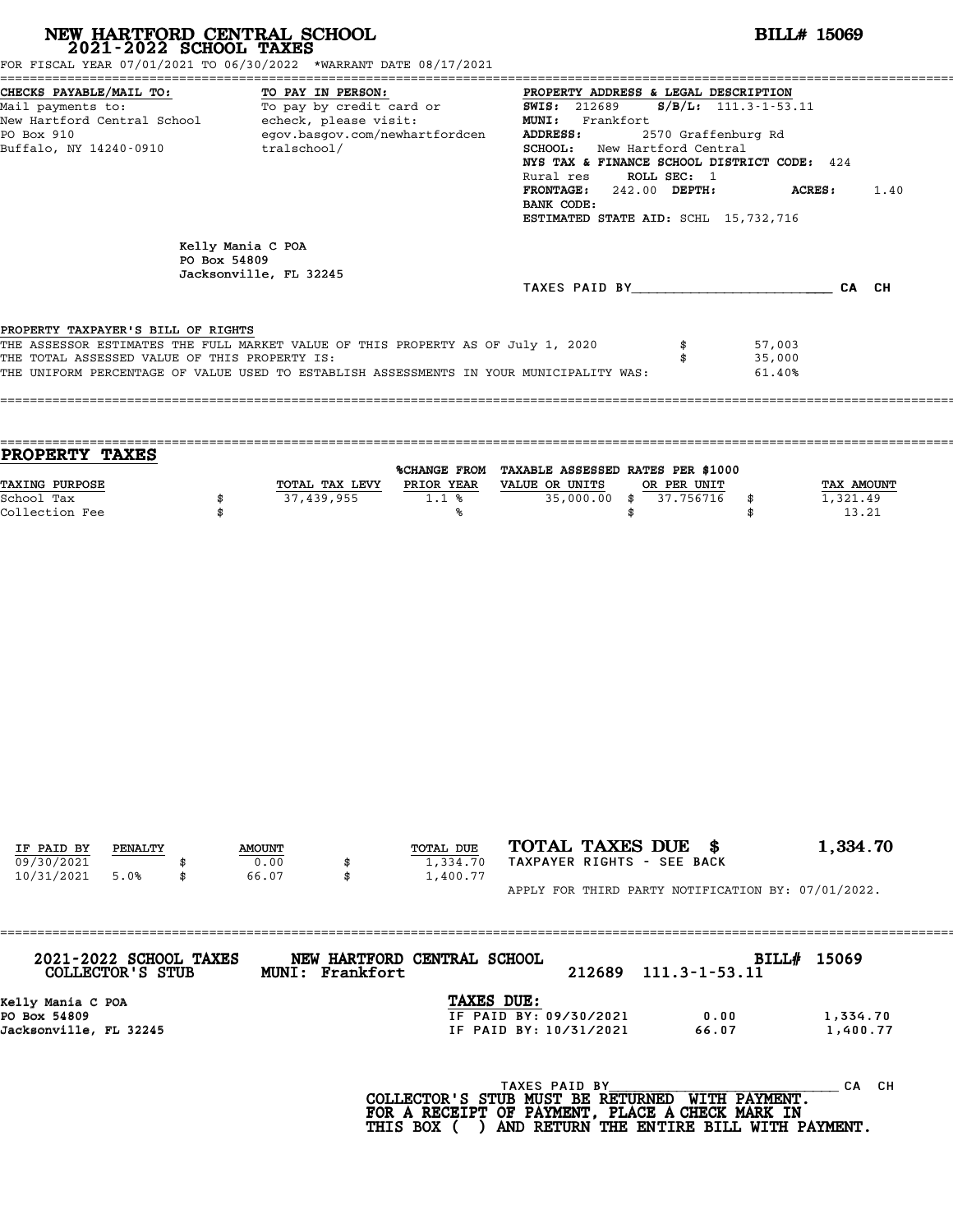# **NEW HARTFORD CENTRAL SCHOOL**<br>
2021-2022 SCHOOL TAXES<br>
FOR FISCAL YEAR 07/01/2021 TO 06/30/2022 \*WARRANT DATE 08/17/2021<br> **POR FISCAL YEAR 07/01/2021** TO 06/30/2022 \*WARRANT DATE 08/17/2021

|                                                                                                                                                                                                                                                | FOR FISCAL YEAR 07/01/2021 TO 06/30/2022 *WARRANT DATE 08/17/2021                                                                                                           |                                                                                                                                                                              |                                                                                                                                                                                                                                                                                                   |                                 |
|------------------------------------------------------------------------------------------------------------------------------------------------------------------------------------------------------------------------------------------------|-----------------------------------------------------------------------------------------------------------------------------------------------------------------------------|------------------------------------------------------------------------------------------------------------------------------------------------------------------------------|---------------------------------------------------------------------------------------------------------------------------------------------------------------------------------------------------------------------------------------------------------------------------------------------------|---------------------------------|
| CHECKS PAYABLE/MAIL TO:<br>TO PAY IN PERSON:<br>To pay by credit card or<br>Mail payments to:<br>New Hartford Central School<br>echeck, please visit:<br>PO Box 910<br>egov.basgov.com/newhartfordcen<br>Buffalo, NY 14240-0910<br>tralschool/ |                                                                                                                                                                             | <b>SWIS:</b> 212689<br>ADDRESS:<br><b>FRONTAGE:</b><br>BANK CODE:                                                                                                            | PROPERTY ADDRESS & LEGAL DESCRIPTION<br>$S/B/L: 111.37-1-5$<br>MUNI: Frankfort<br>135 Harts Dr<br><b>SCHOOL:</b> New Hartford Central<br>NYS TAX & FINANCE SCHOOL DISTRICT CODE: 424<br>1 Family Res ROLL SEC: 1<br>228.46 DEPTH:<br>165.00 ACRES:<br>330<br>ESTIMATED STATE AID: SCHL 15,732,716 |                                 |
|                                                                                                                                                                                                                                                | Kesler James R<br>Kesler Anne E<br>135 Harts Dr<br>New Hartford, NY 13413                                                                                                   |                                                                                                                                                                              |                                                                                                                                                                                                                                                                                                   | CA CH                           |
| PROPERTY TAXPAYER'S BILL OF RIGHTS<br>THE TOTAL ASSESSED VALUE OF THIS PROPERTY IS:                                                                                                                                                            | THE ASSESSOR ESTIMATES THE FULL MARKET VALUE OF THIS PROPERTY AS OF July 1, 2020<br>THE UNIFORM PERCENTAGE OF VALUE USED TO ESTABLISH ASSESSMENTS IN YOUR MUNICIPALITY WAS: |                                                                                                                                                                              | 179,153<br>110,000<br>61.40%                                                                                                                                                                                                                                                                      |                                 |
| EXEMPTION*<br>VALUE<br>19,350<br>BAS STAR                                                                                                                                                                                                      | TAX PURPOSE<br>FULL VALUE<br><b>SCHOOL</b>                                                                                                                                  | EXEMPTION<br>31,515                                                                                                                                                          | VALUE<br>TAX PURPOSE                                                                                                                                                                                                                                                                              | FULL VALUE                      |
| PROPERTY TAXES<br>TAXING PURPOSE<br>School Tax<br>Collection Fee                                                                                                                                                                               | TOTAL TAX LEVY<br>37,439,955<br>\$<br>\$                                                                                                                                    | %CHANGE FROM TAXABLE ASSESSED RATES PER \$1000<br>VALUE OR UNITS<br>PRIOR YEAR<br>110,000.00<br>1.1%<br>℁                                                                    | OR PER UNIT<br>37.756716<br>\$<br>\$<br>\$<br>\$                                                                                                                                                                                                                                                  | TAX AMOUNT<br>4,153.24<br>34.30 |
|                                                                                                                                                                                                                                                | * THIS YEAR'S STAR EXEMPTION BENEFIT CANNOT EXCEED LAST YEAR'S BENEFIT.                                                                                                     | TOTAL SAVINGS DUE TO STAR: \$                                                                                                                                                |                                                                                                                                                                                                                                                                                                   | 723.00                          |
| IF PAID BY<br>PENALTY<br>09/30/2021<br>$10/31/2021$ 5.0%<br>\$                                                                                                                                                                                 | <b>AMOUNT</b><br>0.00<br>\$<br>\$<br>171.51                                                                                                                                 | TOTAL TAXES DUE \$<br>TOTAL DUE<br>TAXPAYER RIGHTS - SEE BACK<br>3,464.54<br>3,636.05                                                                                        | APPLY FOR THIRD PARTY NOTIFICATION BY: 07/01/2022.                                                                                                                                                                                                                                                | 3,464.54                        |
| 2021-2022 SCHOOL TAXES<br>COLLECTOR'S STUB                                                                                                                                                                                                     | ===========================<br><b>MUNI: Frankfort</b>                                                                                                                       | NEW HARTFORD CENTRAL SCHOOL                                                                                                                                                  | 212689 111.37-1-5                                                                                                                                                                                                                                                                                 | BILL# 15070                     |
| Kesler James R<br>Kesler Anne E<br>135 Harts Dr<br>New Hartford, NY 13413                                                                                                                                                                      |                                                                                                                                                                             | TAXES DUE:<br>IF PAID BY: 09/30/2021<br>IF PAID BY: 10/31/2021                                                                                                               | 0.00<br>171.51                                                                                                                                                                                                                                                                                    | 3,464.54<br>3,636.05            |
|                                                                                                                                                                                                                                                |                                                                                                                                                                             | TAXES PAID BY<br>COLLECTOR'S STUB MUST BE RETURNED WITH PAYMENT.<br>FOR A RECEIPT OF PAYMENT, PLACE A CHECK MARK IN<br>THIS BOX ( ) AND RETURN THE ENTIRE BILL WITH PAYMENT. |                                                                                                                                                                                                                                                                                                   | CA CH                           |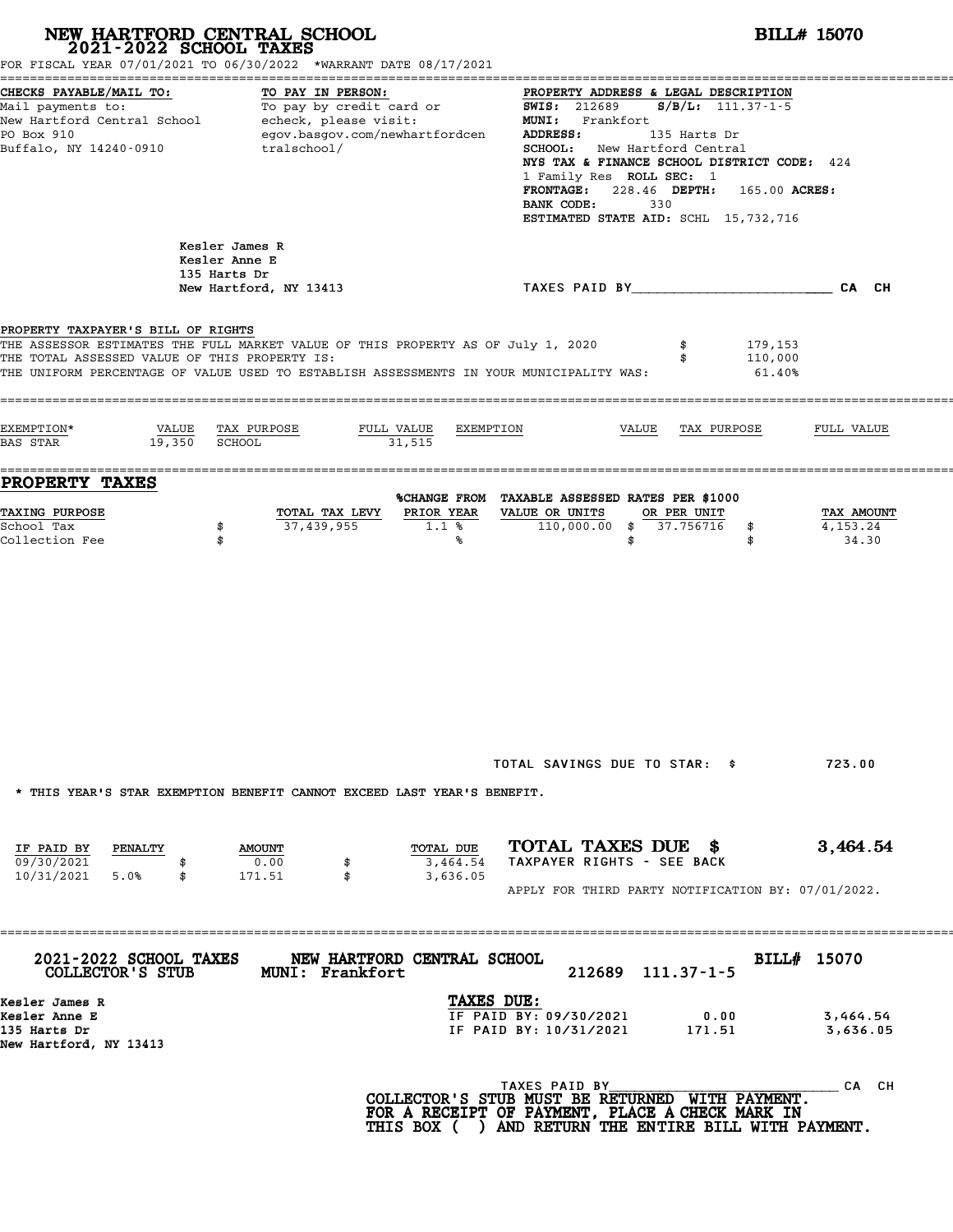|                                                                                     | NEW HARTFORD CENTRAL SCHOOL<br>2021-2022 SCHOOL TAXES<br>FOR FISCAL YEAR 07/01/2021 TO 06/30/2022 *WARRANT DATE 08/17/2021                                                  | <b>BILL# 15071</b>                                                                                                                                                                                                                                                                                                                             |                                 |  |  |  |  |
|-------------------------------------------------------------------------------------|-----------------------------------------------------------------------------------------------------------------------------------------------------------------------------|------------------------------------------------------------------------------------------------------------------------------------------------------------------------------------------------------------------------------------------------------------------------------------------------------------------------------------------------|---------------------------------|--|--|--|--|
| CHECKS PAYABLE/MAIL TO:<br>PO Box 910<br>Buffalo, NY 14240-0910                     | TO PAY IN PERSON:<br>Mail payments to:<br>Mail payments to:<br>New Hartford Central School echeck, please visit:<br>egov.basgov.com/newhartfordcen<br>tralschool/           | PROPERTY ADDRESS & LEGAL DESCRIPTION<br>$S/B/L$ : 111.3-1-33.1<br><b>SWIS: 212689</b><br>MUNI: Frankfort<br>2617 Graffenburg Rd<br>ADDRESS:<br>SCHOOL: New Hartford Central<br>NYS TAX & FINANCE SCHOOL DISTRICT CODE: 424<br>1 Family Res ROLL SEC: 1<br>FRONTAGE: 360.00 DEPTH:<br>BANK CODE:<br>033<br>ESTIMATED STATE AID: SCHL 15,732,716 | <b>ACRES:</b><br>9.40           |  |  |  |  |
|                                                                                     | King David A<br>King Teresa M<br>2617 Graffenburg Rd<br>New Hartford, NY 13413                                                                                              | TAXES PAID BY CAN CHE CAN CH                                                                                                                                                                                                                                                                                                                   |                                 |  |  |  |  |
| PROPERTY TAXPAYER'S BILL OF RIGHTS<br>THE TOTAL ASSESSED VALUE OF THIS PROPERTY IS: | THE ASSESSOR ESTIMATES THE FULL MARKET VALUE OF THIS PROPERTY AS OF July 1, 2020<br>THE UNIFORM PERCENTAGE OF VALUE USED TO ESTABLISH ASSESSMENTS IN YOUR MUNICIPALITY WAS: | 332,736<br>\$<br>204,300<br>\$<br>61.40%                                                                                                                                                                                                                                                                                                       |                                 |  |  |  |  |
| EXEMPTION*<br>VALUE<br>45,600<br>ENH STAR                                           | TAX PURPOSE<br>FULL VALUE<br>EXEMPTION<br>SCHOOL<br>74,267                                                                                                                  | VALUE<br>TAX PURPOSE                                                                                                                                                                                                                                                                                                                           | FULL VALUE                      |  |  |  |  |
| PROPERTY TAXES<br>TAXING PURPOSE<br>School Tax<br>Collection Fee                    | PRIOR YEAR<br>TOTAL TAX LEVY<br>37,439,955<br>\$<br>$1.1$ %<br>\$<br>℁                                                                                                      | %CHANGE FROM TAXABLE ASSESSED RATES PER \$1000<br>VALUE OR UNITS<br>OR PER UNIT<br>$204,300.00$ \$<br>37.756716<br>\$<br>\$<br>\$                                                                                                                                                                                                              | TAX AMOUNT<br>7,713.70<br>62.65 |  |  |  |  |
| IF PAID BY<br>PENALTY                                                               | * THIS YEAR'S STAR EXEMPTION BENEFIT CANNOT EXCEED LAST YEAR'S BENEFIT.<br>TOTAL DUE<br><b>AMOUNT</b>                                                                       | TOTAL SAVINGS DUE TO STAR: \$<br>TOTAL TAXES DUE \$                                                                                                                                                                                                                                                                                            | 1,449.00<br>6,327.35            |  |  |  |  |
| 09/30/2021<br>10/31/2021<br>5.0%<br>\$                                              | 0.00<br>6,327.35<br>\$<br>313.24<br>\$<br>6,640.59                                                                                                                          | TAXPAYER RIGHTS - SEE BACK<br>APPLY FOR THIRD PARTY NOTIFICATION BY: 07/01/2022.                                                                                                                                                                                                                                                               |                                 |  |  |  |  |
| 2021-2022 SCHOOL TAXES<br>COLLECTOR'S STUB                                          | NEW HARTFORD CENTRAL SCHOOL<br>MUNI: Frankfort                                                                                                                              | 212689<br>$111.3 - 1 - 33.1$<br>TAXES DUE:                                                                                                                                                                                                                                                                                                     | BILL# 15071                     |  |  |  |  |
| King David A<br>King Teresa M<br>2617 Graffenburg Rd<br>New Hartford, NY 13413      |                                                                                                                                                                             | IF PAID BY: 09/30/2021<br>0.00<br>IF PAID BY: 10/31/2021<br>313.24                                                                                                                                                                                                                                                                             | 6,327.35<br>6,640.59            |  |  |  |  |
|                                                                                     |                                                                                                                                                                             | TAXES PAID BY                                                                                                                                                                                                                                                                                                                                  | CA CH                           |  |  |  |  |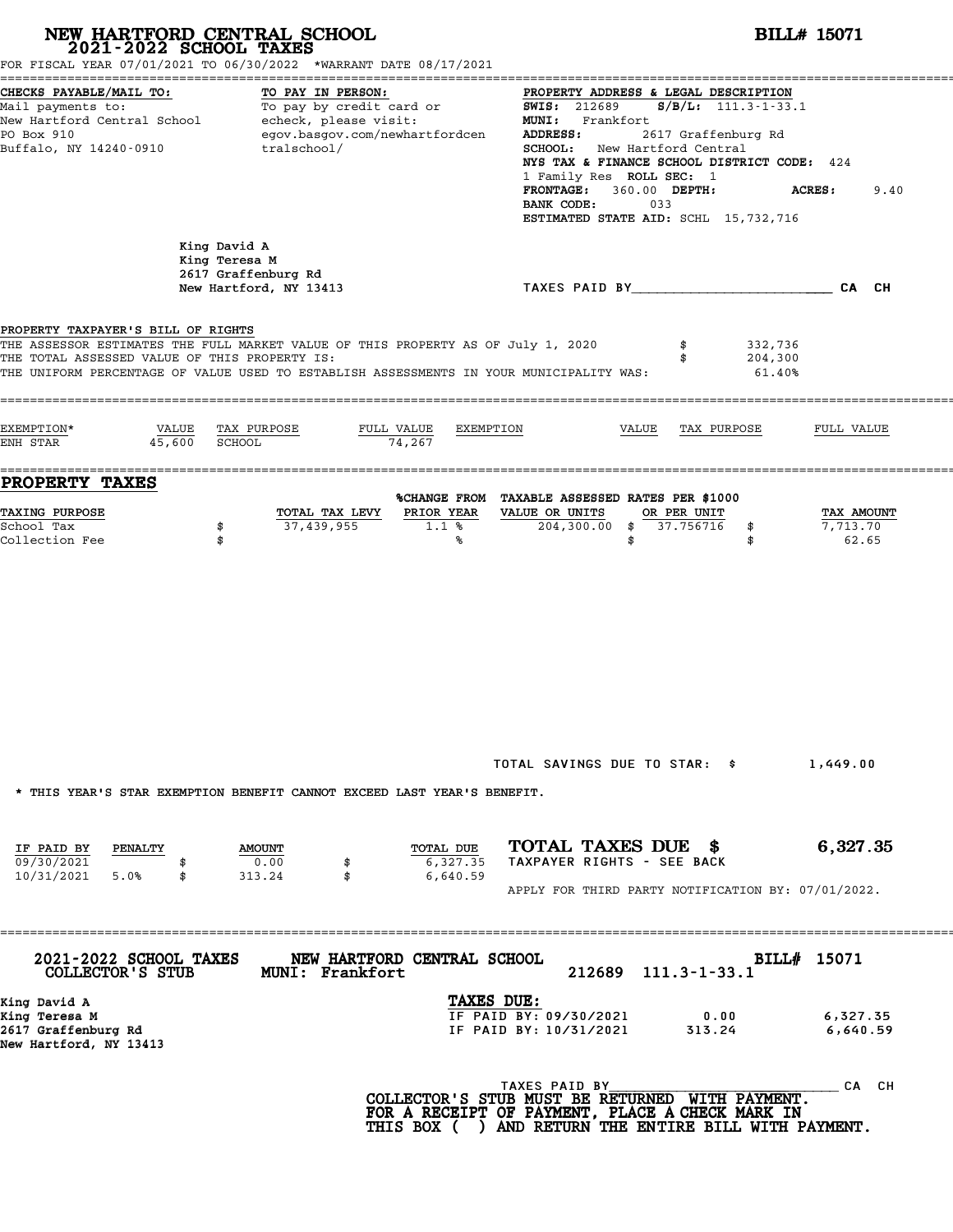| FOR FISCAL YEAR 07/01/2021 TO 06/30/2022 *WARRANT DATE 08/17/2021                                                                                                                                                                                                  | NEW HARTFORD CENTRAL SCHOOL<br>2021-2022 SCHOOL TAXES                                                                   |                                   | <b>BILL# 15072</b>                                                                                                                                                                                                                                                                                                                   |                              |                                 |  |  |  |
|--------------------------------------------------------------------------------------------------------------------------------------------------------------------------------------------------------------------------------------------------------------------|-------------------------------------------------------------------------------------------------------------------------|-----------------------------------|--------------------------------------------------------------------------------------------------------------------------------------------------------------------------------------------------------------------------------------------------------------------------------------------------------------------------------------|------------------------------|---------------------------------|--|--|--|
| CHECKS PAYABLE/MAIL TO:<br>Mail payments to:<br>New Hartford Central School<br>PO Box 910<br>Buffalo, NY 14240-0910                                                                                                                                                | TO PAY IN PERSON:<br>To pay by credit card or<br>echeck, please visit:<br>egov.basgov.com/newhartfordcen<br>tralschool/ |                                   | PROPERTY ADDRESS & LEGAL DESCRIPTION<br><b>SWIS:</b> 212689<br><b>MUNI:</b><br>Frankfort<br>2659 Graffenburg Rd<br>ADDRESS:<br>New Hartford Central<br>SCHOOL:<br>NYS TAX & FINANCE SCHOOL DISTRICT CODE: 424<br>1 Family Res ROLL SEC: 1<br>300.00 DEPTH:<br><b>FRONTAGE:</b><br>BANK CODE:<br>ESTIMATED STATE AID: SCHL 15,732,716 | $S/B/L$ : 111.3-1-2.5        | 5.20<br><b>ACRES:</b>           |  |  |  |
|                                                                                                                                                                                                                                                                    | Koslosky William<br>Koslosky Daniel<br>2659 Graffenburg Rd<br>New Hartford, NY 13413                                    |                                   | TAXES PAID BY                                                                                                                                                                                                                                                                                                                        |                              | CA CH                           |  |  |  |
| PROPERTY TAXPAYER'S BILL OF RIGHTS<br>THE ASSESSOR ESTIMATES THE FULL MARKET VALUE OF THIS PROPERTY AS OF July 1, 2020<br>THE TOTAL ASSESSED VALUE OF THIS PROPERTY IS:<br>THE UNIFORM PERCENTAGE OF VALUE USED TO ESTABLISH ASSESSMENTS IN YOUR MUNICIPALITY WAS: |                                                                                                                         |                                   | \$<br>\$                                                                                                                                                                                                                                                                                                                             | 342,508<br>210,300<br>61.40% |                                 |  |  |  |
| EXEMPTION*<br>VALUE<br>19,350<br><b>BAS STAR</b>                                                                                                                                                                                                                   | TAX PURPOSE<br><b>SCHOOL</b>                                                                                            | FULL VALUE<br>EXEMPTION<br>31,515 | VALUE<br>TAX PURPOSE                                                                                                                                                                                                                                                                                                                 |                              | FULL VALUE                      |  |  |  |
| <b>PROPERTY TAXES</b>                                                                                                                                                                                                                                              |                                                                                                                         |                                   | %CHANGE FROM TAXABLE ASSESSED RATES PER \$1000                                                                                                                                                                                                                                                                                       |                              |                                 |  |  |  |
| TAXING PURPOSE<br>School Tax<br>Collection Fee                                                                                                                                                                                                                     | TOTAL TAX LEVY<br>37,439,955<br>\$<br>\$                                                                                | PRIOR YEAR<br>1.1%<br>℁           | VALUE OR UNITS<br>OR PER UNIT<br>$210,300.00$ \$<br>37.756716<br>\$                                                                                                                                                                                                                                                                  | \$<br>\$                     | TAX AMOUNT<br>7,940.24<br>72.17 |  |  |  |
|                                                                                                                                                                                                                                                                    |                                                                                                                         |                                   |                                                                                                                                                                                                                                                                                                                                      |                              |                                 |  |  |  |
| * THIS YEAR'S STAR EXEMPTION BENEFIT CANNOT EXCEED LAST YEAR'S BENEFIT.<br>IF PAID BY<br>PENALTY<br>09/30/2021<br>10/31/2021<br>5.0%<br>\$                                                                                                                         | <b>AMOUNT</b><br>0.00<br>\$<br>\$<br>360.86                                                                             | TOTAL DUE<br>7,289.41<br>7,650.27 | TOTAL SAVINGS DUE TO STAR: \$<br>TOTAL TAXES DUE \$<br>TAXPAYER RIGHTS - SEE BACK<br>APPLY FOR THIRD PARTY NOTIFICATION BY: 07/01/2022.                                                                                                                                                                                              |                              | 723.00<br>7,289.41              |  |  |  |
| 2021-2022 SCHOOL TAXES<br>COLLECTOR'S STUB                                                                                                                                                                                                                         | MUNI: Frankfort                                                                                                         | NEW HARTFORD CENTRAL SCHOOL       | 212689<br>$111.3 - 1 - 2.5$                                                                                                                                                                                                                                                                                                          | BILL# 15072                  |                                 |  |  |  |
| Koslosky William<br>Koslosky Daniel<br>2659 Graffenburg Rd<br>New Hartford, NY 13413                                                                                                                                                                               |                                                                                                                         | TAXES DUE:                        | IF PAID BY: 09/30/2021<br>0.00<br>IF PAID BY: 10/31/2021<br>360.86                                                                                                                                                                                                                                                                   |                              | 7,289.41<br>7,650.27            |  |  |  |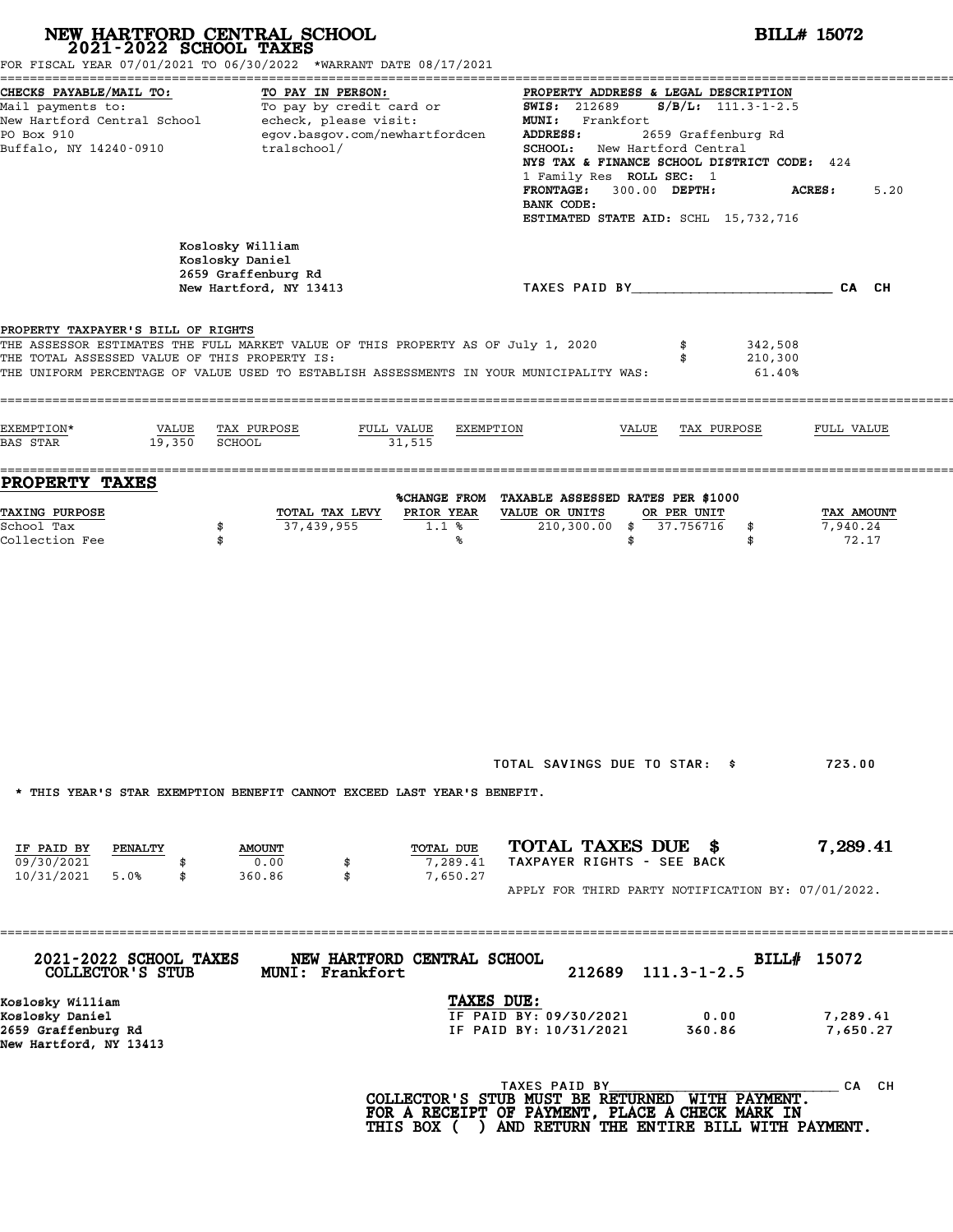| NEW HARTFORD CENTRAL SCHOOL 2021-2022 SCHOOL TAXES<br>FOR FISCAL YEAR 07/01/2021 TO 06/30/2022 *WARRANT DATE 08/17/2021                                                                                                                                            |          |                                       |                   |                                   |                                                                                                                                                                                                                                                                                                                                        |                                       | <b>BILL# 15073</b>         |                                        |  |
|--------------------------------------------------------------------------------------------------------------------------------------------------------------------------------------------------------------------------------------------------------------------|----------|---------------------------------------|-------------------|-----------------------------------|----------------------------------------------------------------------------------------------------------------------------------------------------------------------------------------------------------------------------------------------------------------------------------------------------------------------------------------|---------------------------------------|----------------------------|----------------------------------------|--|
| CHECKS PAYABLE/MAIL TO:<br>L TO: TO PAY IN PERSON: PROPERTY ADDRE<br>To pay by credit card or SWIS: 212689<br>Mail payments to:<br>New Hartford Central School echeck, please visit:<br>PO Box 910<br>Buffalo, NY 14240-0910 tralschool/                           |          |                                       | TO PAY IN PERSON: | egov.basgov.com/newhartfordcen    | PROPERTY ADDRESS & LEGAL DESCRIPTION<br>$S/B/L: 111.3 - 1 - 53.8$<br>MUNI: Frankfort<br>ADDRESS:<br>2546 Graffenburg Rd<br>SCHOOL: New Hartford Central<br>NYS TAX & FINANCE SCHOOL DISTRICT CODE: 424<br>Rural vacant ROLL SEC: 1<br>FRONTAGE: 410.00 DEPTH:<br>ACRES:<br>41.80<br>BANK CODE:<br>ESTIMATED STATE AID: SCHL 15,732,716 |                                       |                            |                                        |  |
|                                                                                                                                                                                                                                                                    |          | Koury Irrev. Trust<br>2 Woodstream Ct |                   |                                   |                                                                                                                                                                                                                                                                                                                                        |                                       |                            |                                        |  |
|                                                                                                                                                                                                                                                                    |          | New Hartford, NY 13413                |                   |                                   | TAXES PAID BY CA CH                                                                                                                                                                                                                                                                                                                    |                                       |                            |                                        |  |
|                                                                                                                                                                                                                                                                    |          |                                       |                   |                                   |                                                                                                                                                                                                                                                                                                                                        |                                       |                            |                                        |  |
| PROPERTY TAXPAYER'S BILL OF RIGHTS<br>THE ASSESSOR ESTIMATES THE FULL MARKET VALUE OF THIS PROPERTY AS OF July 1, 2020<br>THE TOTAL ASSESSED VALUE OF THIS PROPERTY IS:<br>THE UNIFORM PERCENTAGE OF VALUE USED TO ESTABLISH ASSESSMENTS IN YOUR MUNICIPALITY WAS: |          |                                       |                   |                                   |                                                                                                                                                                                                                                                                                                                                        | \$<br>\$                              | 59,283<br>36,400<br>61.40% |                                        |  |
| PROPERTY TAXES                                                                                                                                                                                                                                                     |          |                                       |                   |                                   | %CHANGE FROM TAXABLE ASSESSED RATES PER \$1000                                                                                                                                                                                                                                                                                         |                                       |                            |                                        |  |
| TAXING PURPOSE<br>School Tax<br>Collection Fee                                                                                                                                                                                                                     | \$<br>\$ |                                       | 37,439,955        | 1.1%<br>℁                         | TOTAL TAX LEVY PRIOR YEAR VALUE OR UNITS<br>\$                                                                                                                                                                                                                                                                                         | OR PER UNIT<br>36,400.00 \$ 37.756716 | \$<br>\$                   | <b>TAX AMOUNT</b><br>1,374.34<br>13.74 |  |
|                                                                                                                                                                                                                                                                    |          |                                       |                   |                                   |                                                                                                                                                                                                                                                                                                                                        |                                       |                            |                                        |  |
| IF PAID BY<br>PENALTY<br>09/30/2021<br>10/31/2021<br>5.0%                                                                                                                                                                                                          | \$       | <b>AMOUNT</b><br>0.00<br>68.72        | \$<br>\$          | TOTAL DUE<br>1,388.08<br>1,456.80 | TOTAL TAXES DUE \$<br>TAXPAYER RIGHTS - SEE BACK                                                                                                                                                                                                                                                                                       |                                       |                            | 1,388.08                               |  |
|                                                                                                                                                                                                                                                                    |          |                                       |                   |                                   | APPLY FOR THIRD PARTY NOTIFICATION BY: 07/01/2022.                                                                                                                                                                                                                                                                                     |                                       |                            |                                        |  |
| 2021-2022 SCHOOL TAXES<br>COLLECTOR'S STUB                                                                                                                                                                                                                         |          |                                       | MUNI: Frankfort   | NEW HARTFORD CENTRAL SCHOOL       | 212689                                                                                                                                                                                                                                                                                                                                 | $111.3 - 1 - 53.8$                    | BILL# 15073                |                                        |  |
| Koury Irrev. Trust<br>2 Woodstream Ct<br>New Hartford, NY 13413                                                                                                                                                                                                    |          |                                       |                   | TAXES DUE:                        | IF PAID BY: 09/30/2021<br>IF PAID BY: 10/31/2021                                                                                                                                                                                                                                                                                       | 0.00<br>68.72                         |                            | 1,388.08<br>1,456.80                   |  |
|                                                                                                                                                                                                                                                                    |          |                                       |                   |                                   | TAXES PAID BY<br>COLLECTOR'S STUB MUST BE RETURNED WITH PAYMENT.<br>FOR A RECEIPT OF PAYMENT, PLACE A CHECK MARK IN<br>THIS BOX ( ) AND RETURN THE ENTIRE BILL WITH PAYMENT.                                                                                                                                                           |                                       |                            | CA CH                                  |  |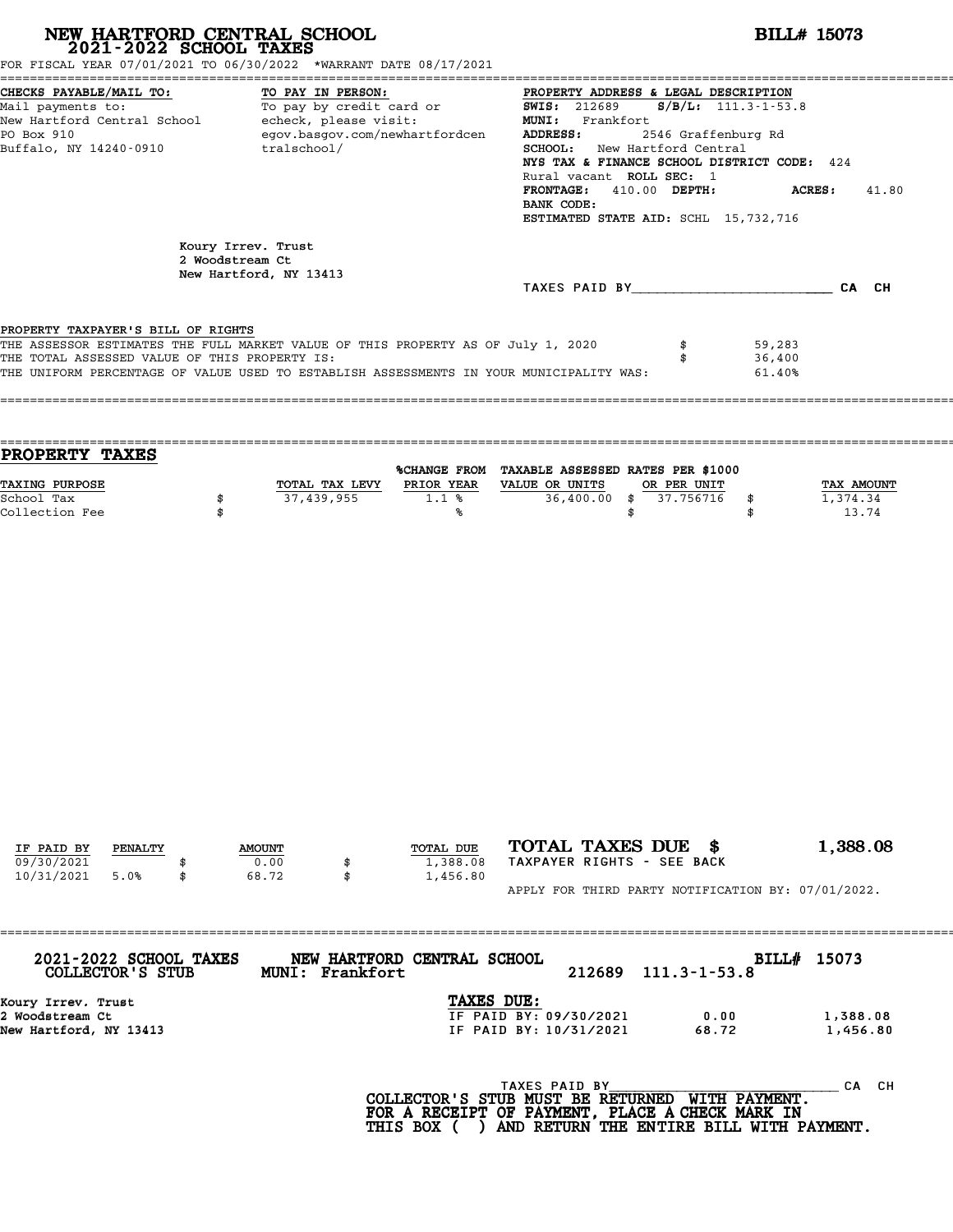| 2021-2022 SCHOOL TAXES                                                                            | NEW HARTFORD CENTRAL SCHOOL<br>FOR FISCAL YEAR 07/01/2021 TO 06/30/2022 *WARRANT DATE 08/17/2021                                                                                                               | <b>BILL# 15074</b>                                                                                                                                                                                                                                                                                                                                                                                                                                                                                       |
|---------------------------------------------------------------------------------------------------|----------------------------------------------------------------------------------------------------------------------------------------------------------------------------------------------------------------|----------------------------------------------------------------------------------------------------------------------------------------------------------------------------------------------------------------------------------------------------------------------------------------------------------------------------------------------------------------------------------------------------------------------------------------------------------------------------------------------------------|
| CHECKS PAYABLE/MAIL TO:<br>PO Box 910<br>Buffalo, NY 14240-0910                                   | TO PAY IN PERSON:<br>egov.basgov.com/newhartfordcen<br>tralschool/                                                                                                                                             | PROPERTY ADDRESS & LEGAL DESCRIPTION<br>Mail payments to:<br>Mail payments to:<br>New Hartford Central School echeck, please visit:<br>New Hartford Central School echeck, please visit:<br>NEW MI: Frankfort<br>Frankfort (1412) is also been<br><b>ADDRESS:</b><br>141 Ashrick Rd<br>SCHOOL: New Hartford Central<br>NYS TAX & FINANCE SCHOOL DISTRICT CODE: 424<br>1 Family Res ROLL SEC: 1<br>FRONTAGE: 284.00 DEPTH:<br><b>ACRES:</b><br>1.00<br>BANK CODE:<br>ESTIMATED STATE AID: SCHL 15,732,716 |
|                                                                                                   | Kudla Witold P<br>141 Ashrick Dr<br>New Hartford, NY 13413                                                                                                                                                     |                                                                                                                                                                                                                                                                                                                                                                                                                                                                                                          |
| PROPERTY TAXPAYER'S BILL OF RIGHTS<br>THE TOTAL ASSESSED VALUE OF THIS PROPERTY IS:<br>EXEMPTION* | THE ASSESSOR ESTIMATES THE FULL MARKET VALUE OF THIS PROPERTY AS OF July 1, 2020<br>THE UNIFORM PERCENTAGE OF VALUE USED TO ESTABLISH ASSESSMENTS IN YOUR MUNICIPALITY WAS:<br>VALUE TAX PURPOSE<br>FULL VALUE | 186,645<br>114,600<br>61.40%<br>EXEMPTION<br>VALUE TAX PURPOSE<br>FULL VALUE                                                                                                                                                                                                                                                                                                                                                                                                                             |
| $19,350$ SCHOOL<br><b>BAS STAR</b><br><b>PROPERTY TAXES</b>                                       | 31,515                                                                                                                                                                                                         |                                                                                                                                                                                                                                                                                                                                                                                                                                                                                                          |
| <b>TAXING PURPOSE</b><br>School Tax<br>Collection Fee                                             | TOTAL TAX LEVY<br>PRIOR YEAR<br>37,439,955<br>1.1%<br>\$<br>\$<br>℁                                                                                                                                            | %CHANGE FROM TAXABLE ASSESSED RATES PER \$1000<br>VALUE OR UNITS<br>OR PER UNIT<br>TAX AMOUNT<br>$114,600.00$ \$ 37.756716<br>4,326.92<br>\$<br>36.04<br>\$<br>\$                                                                                                                                                                                                                                                                                                                                        |
|                                                                                                   |                                                                                                                                                                                                                | TOTAL SAVINGS DUE TO STAR: \$<br>723.00                                                                                                                                                                                                                                                                                                                                                                                                                                                                  |
|                                                                                                   | * THIS YEAR'S STAR EXEMPTION BENEFIT CANNOT EXCEED LAST YEAR'S BENEFIT.                                                                                                                                        |                                                                                                                                                                                                                                                                                                                                                                                                                                                                                                          |
| IF PAID BY PENALTY<br>09/30/2021<br>10/31/2021 5.0%<br>\$                                         | TOTAL DUE<br><b>AMOUNT</b><br>0.00<br>3,639.96<br>180.20<br>\$<br>3,820.16                                                                                                                                     | TOTAL TAXES DUE \$<br>3,639.96<br>TAXPAYER RIGHTS - SEE BACK<br>APPLY FOR THIRD PARTY NOTIFICATION BY: 07/01/2022.                                                                                                                                                                                                                                                                                                                                                                                       |
| <b>2021-2022 SCHOOL TAXES</b><br>COLLECTOR'S STUB                                                 | NEW HARTFORD CENTRAL SCHOOL<br><b>MUNI: Frankfort</b>                                                                                                                                                          | BILL# 15074<br>212689 111.1-2-64.5                                                                                                                                                                                                                                                                                                                                                                                                                                                                       |
| Kudla Witold P<br>141 Ashrick Dr<br>New Hartford, NY 13413                                        |                                                                                                                                                                                                                | TAXES DUE:<br>IF PAID BY: 09/30/2021<br>0.00<br>3,639.96<br>IF PAID BY: 10/31/2021 180.20<br>3,820.16                                                                                                                                                                                                                                                                                                                                                                                                    |
|                                                                                                   |                                                                                                                                                                                                                | TAXES PAID BY<br>CA CH<br>COLLECTOR'S STUB MUST BE RETURNED WITH PAYMENT.<br>FOR A RECEIPT OF PAYMENT, PLACE A CHECK MARK IN<br>THIS BOX ( ) AND RETURN THE ENTIRE BILL WITH PAYMENT.                                                                                                                                                                                                                                                                                                                    |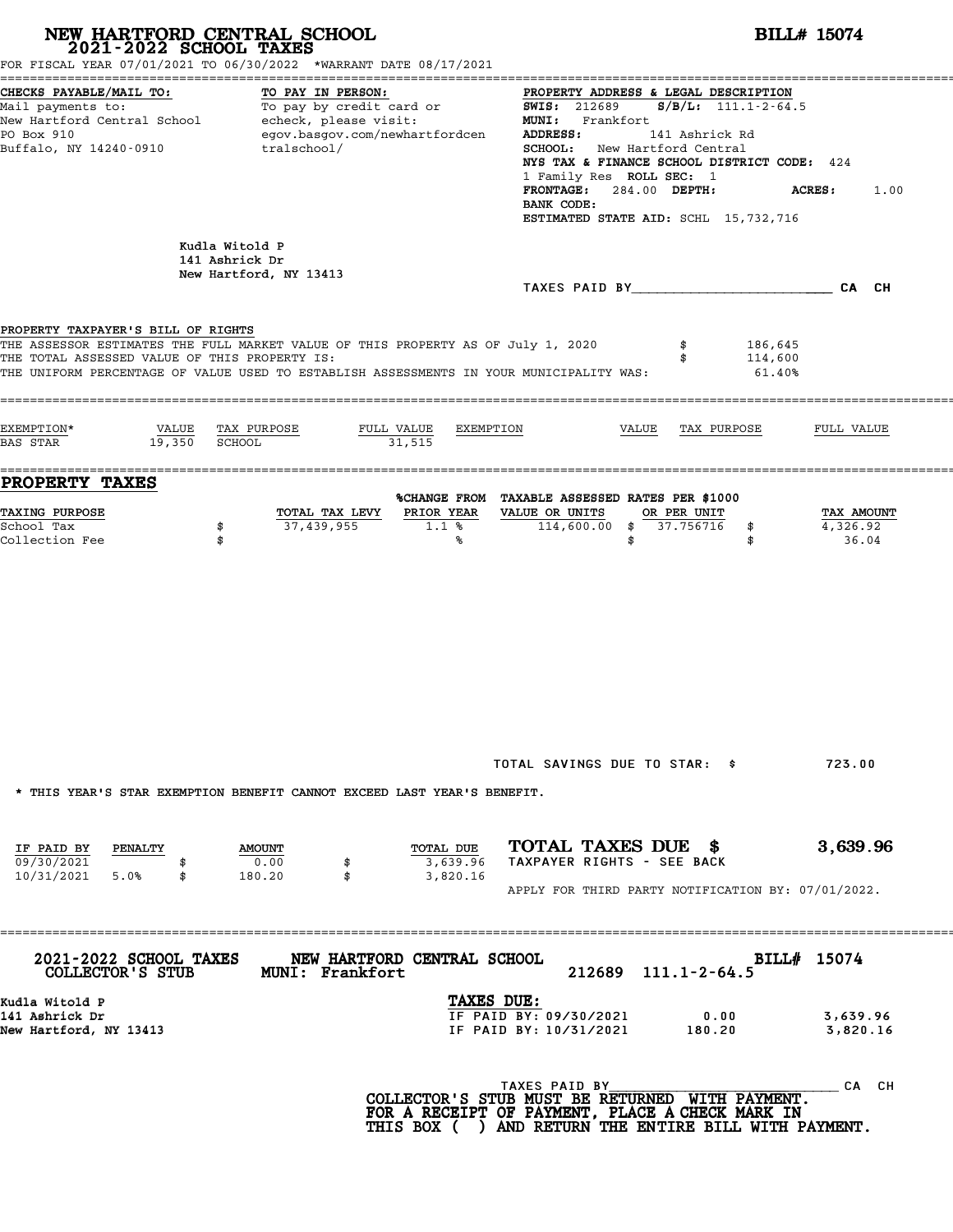| NEW HARTFORD CENTRAL SCHOOL 2021-2022 SCHOOL TAXES<br>FOR FISCAL YEAR 07/01/2021 TO 06/30/2022 *WARRANT DATE 08/17/2021                                                                                                                                            |          |                                         |                   |                                |                                                                                                                                                                                                                                                                                                                                             |                    | <b>BILL# 15075</b>           |                      |  |
|--------------------------------------------------------------------------------------------------------------------------------------------------------------------------------------------------------------------------------------------------------------------|----------|-----------------------------------------|-------------------|--------------------------------|---------------------------------------------------------------------------------------------------------------------------------------------------------------------------------------------------------------------------------------------------------------------------------------------------------------------------------------------|--------------------|------------------------------|----------------------|--|
| CHECKS PAYABLE/MAIL TO:<br>Mail payments to:<br>New Hartford Central School - echeck, please visit:<br>PO Box 910<br>Buffalo, NY 14240-0910                                                                                                                        |          | To pay by credit card or<br>tralschool/ | TO PAY IN PERSON: | egov.basgov.com/newhartfordcen | PROPERTY ADDRESS & LEGAL DESCRIPTION<br>$S/B/L: 111.3 - 1 - 53.4$<br>SWIS: 212689<br>MUNI: Frankfort<br>ADDRESS:<br>953 Higby Rd<br>SCHOOL: New Hartford Central<br>NYS TAX & FINANCE SCHOOL DISTRICT CODE: 424<br>1 Family Res ROLL SEC: 1<br>FRONTAGE:<br>DEPTH:<br>ACRES:<br>95.00<br>BANK CODE:<br>ESTIMATED STATE AID: SCHL 15,732,716 |                    |                              |                      |  |
|                                                                                                                                                                                                                                                                    |          | Leone Michael<br>17 Augusta Dr          |                   |                                |                                                                                                                                                                                                                                                                                                                                             |                    |                              |                      |  |
|                                                                                                                                                                                                                                                                    |          | New Hartford, NY 13413                  |                   |                                | TAXES PAID BY CA CH                                                                                                                                                                                                                                                                                                                         |                    |                              |                      |  |
| PROPERTY TAXPAYER'S BILL OF RIGHTS<br>THE ASSESSOR ESTIMATES THE FULL MARKET VALUE OF THIS PROPERTY AS OF July 1, 2020<br>THE TOTAL ASSESSED VALUE OF THIS PROPERTY IS:<br>THE UNIFORM PERCENTAGE OF VALUE USED TO ESTABLISH ASSESSMENTS IN YOUR MUNICIPALITY WAS: |          |                                         |                   |                                |                                                                                                                                                                                                                                                                                                                                             | \$<br>\$           | 287,459<br>176,500<br>61.40% |                      |  |
| PROPERTY TAXES<br>TAXING PURPOSE                                                                                                                                                                                                                                   |          |                                         |                   |                                | %CHANGE FROM TAXABLE ASSESSED RATES PER \$1000<br>TOTAL TAX LEVY PRIOR YEAR VALUE OR UNITS                                                                                                                                                                                                                                                  | OR PER UNIT        |                              | TAX AMOUNT           |  |
| School Tax<br>Collection Fee                                                                                                                                                                                                                                       | \$<br>\$ |                                         | 37,439,955        | 1.1%<br>℁                      | $176,500.00$ \$                                                                                                                                                                                                                                                                                                                             | 37.756716<br>\$    | \$<br>\$                     | 6,664.06<br>66.64    |  |
|                                                                                                                                                                                                                                                                    |          |                                         |                   |                                |                                                                                                                                                                                                                                                                                                                                             |                    |                              |                      |  |
| IF PAID BY<br>PENALTY<br>09/30/2021                                                                                                                                                                                                                                |          | <b>AMOUNT</b><br>0.00                   |                   | TOTAL DUE<br>6,730.70          | TOTAL TAXES DUE \$<br>TAXPAYER RIGHTS - SEE BACK                                                                                                                                                                                                                                                                                            |                    |                              | 6,730.70             |  |
| 10/31/2021<br>5.0%                                                                                                                                                                                                                                                 | \$       | 333.20                                  | \$                | 7,063.90                       | APPLY FOR THIRD PARTY NOTIFICATION BY: 07/01/2022.                                                                                                                                                                                                                                                                                          |                    |                              |                      |  |
| 2021-2022 SCHOOL TAXES<br>COLLECTOR'S STUB                                                                                                                                                                                                                         |          |                                         | MUNI: Frankfort   | NEW HARTFORD CENTRAL SCHOOL    | 212689                                                                                                                                                                                                                                                                                                                                      | $111.3 - 1 - 53.4$ | BILL# 15075                  |                      |  |
| Leone Michael<br>17 Augusta Dr<br>New Hartford, NY 13413                                                                                                                                                                                                           |          |                                         |                   | TAXES DUE:                     | IF PAID BY: 09/30/2021<br>IF PAID BY: 10/31/2021                                                                                                                                                                                                                                                                                            | 0.00<br>333.20     |                              | 6,730.70<br>7,063.90 |  |
|                                                                                                                                                                                                                                                                    |          |                                         |                   |                                | TAXES PAID BY<br>COLLECTOR'S STUB MUST BE RETURNED WITH PAYMENT.<br>FOR A RECEIPT OF PAYMENT, PLACE A CHECK MARK IN                                                                                                                                                                                                                         |                    |                              | CA CH                |  |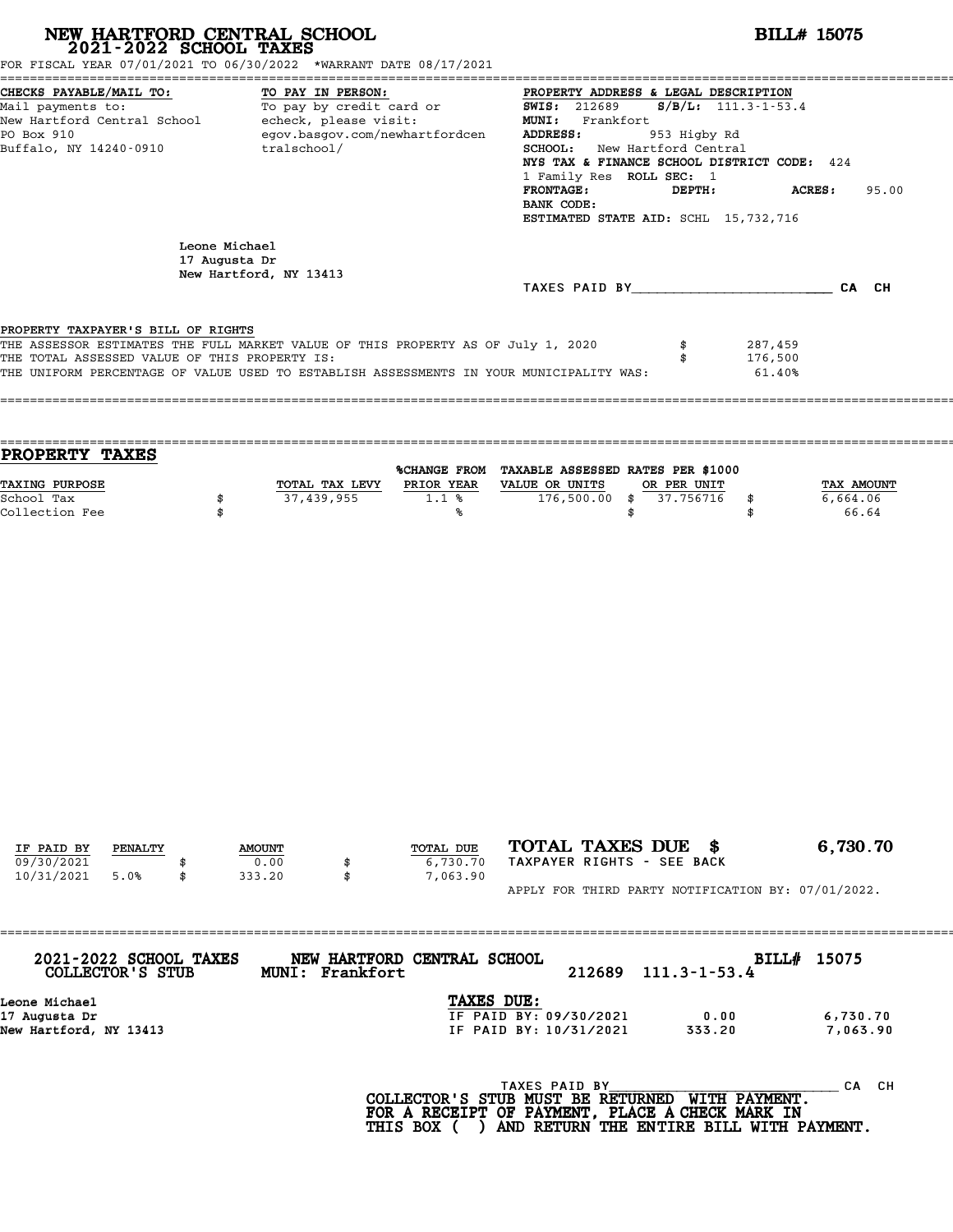|                                                                                                                                         | NEW HARTFORD CENTRAL SCHOOL<br>2021-2022 SCHOOL TAXES<br>FOR FISCAL YEAR 07/01/2021 TO 06/30/2022 *WARRANT DATE 08/17/2021                                                                                                   |                                                                                                                                                                   | <b>BILL# 15076</b>                                                                                                                                                                                   |  |  |  |  |  |
|-----------------------------------------------------------------------------------------------------------------------------------------|------------------------------------------------------------------------------------------------------------------------------------------------------------------------------------------------------------------------------|-------------------------------------------------------------------------------------------------------------------------------------------------------------------|------------------------------------------------------------------------------------------------------------------------------------------------------------------------------------------------------|--|--|--|--|--|
| CHECKS PAYABLE/MAIL TO:<br>Mail payments to:<br>New Hartford Central School<br>PO Box 910<br>Buffalo, NY 14240-0910                     | TO PAY IN PERSON:<br>To pay by credit card or<br>echeck, please visit:<br>egov.basgov.com/newhartfordcen<br>tralschool/                                                                                                      | <b>SWIS: 212689</b><br>MUNI: Frankfort<br>ADDRESS:<br>SCHOOL: New Hartford Central<br>1 Family Res ROLL SEC: 1<br>410.00 DEPTH:<br><b>FRONTAGE:</b><br>BANK CODE: | PROPERTY ADDRESS & LEGAL DESCRIPTION<br>$S/B/L$ : 111.3-1-2.3<br>2761 Graffenburg Rd<br>NYS TAX & FINANCE SCHOOL DISTRICT CODE: 424<br><b>ACRES:</b><br>4.40<br>ESTIMATED STATE AID: SCHL 15,732,716 |  |  |  |  |  |
|                                                                                                                                         | Lloyd David<br>Lloyd Susan<br>2761 Graffenburg Rd<br>New Hartford, NY 13413                                                                                                                                                  | TAXES PAID BY TAND AND TAXES PAID BY                                                                                                                              |                                                                                                                                                                                                      |  |  |  |  |  |
| PROPERTY TAXPAYER'S BILL OF RIGHTS<br>THE TOTAL ASSESSED VALUE OF THIS PROPERTY IS:<br>EXEMPTION*<br>VALUE<br>19,350<br><b>BAS STAR</b> | THE ASSESSOR ESTIMATES THE FULL MARKET VALUE OF THIS PROPERTY AS OF July 1, 2020<br>THE UNIFORM PERCENTAGE OF VALUE USED TO ESTABLISH ASSESSMENTS IN YOUR MUNICIPALITY WAS:<br>TAX PURPOSE<br>FULL VALUE<br>SCHOOL<br>31,515 | \$<br>\$<br>EXEMPTION<br>VALUE<br>TAX PURPOSE                                                                                                                     | 238,762<br>146,600<br>61.40%<br>FULL VALUE                                                                                                                                                           |  |  |  |  |  |
| <b>PROPERTY TAXES</b>                                                                                                                   |                                                                                                                                                                                                                              |                                                                                                                                                                   |                                                                                                                                                                                                      |  |  |  |  |  |
| TAXING PURPOSE<br>School Tax<br>Collection Fee                                                                                          | TOTAL TAX LEVY<br>37,439,955<br>\$<br>\$                                                                                                                                                                                     | %CHANGE FROM TAXABLE ASSESSED RATES PER \$1000<br>PRIOR YEAR<br>VALUE OR UNITS<br>OR PER UNIT<br>$146,600.00$ \$<br>37.756716<br>1.1%<br>\$<br>\$<br>℁<br>\$      | TAX AMOUNT<br>5,535.13<br>48.12                                                                                                                                                                      |  |  |  |  |  |
|                                                                                                                                         |                                                                                                                                                                                                                              |                                                                                                                                                                   |                                                                                                                                                                                                      |  |  |  |  |  |
|                                                                                                                                         | * THIS YEAR'S STAR EXEMPTION BENEFIT CANNOT EXCEED LAST YEAR'S BENEFIT.                                                                                                                                                      | TOTAL SAVINGS DUE TO STAR: \$                                                                                                                                     | 723.00                                                                                                                                                                                               |  |  |  |  |  |
| IF PAID BY<br>PENALTY<br>09/30/2021<br>10/31/2021<br>5.0%<br>\$                                                                         | <b>AMOUNT</b><br>0.00<br>\$<br>\$<br>240.61                                                                                                                                                                                  | TOTAL TAXES DUE \$<br>TOTAL DUE<br>TAXPAYER RIGHTS - SEE BACK<br>4,860.25<br>5,100.86<br>APPLY FOR THIRD PARTY NOTIFICATION BY: 07/01/2022.                       | 4,860.25                                                                                                                                                                                             |  |  |  |  |  |
| 2021-2022 SCHOOL TAXES<br>COLLECTOR'S STUB                                                                                              | NEW HARTFORD CENTRAL SCHOOL<br>MUNI: Frankfort                                                                                                                                                                               | 212689<br>$111.3 - 1 - 2.3$                                                                                                                                       | BILL# 15076                                                                                                                                                                                          |  |  |  |  |  |
| Lloyd David<br>Lloyd Susan<br>2761 Graffenburg Rd<br>New Hartford, NY 13413                                                             |                                                                                                                                                                                                                              | TAXES DUE:<br>IF PAID BY: 09/30/2021<br>0.00<br>IF PAID BY: 10/31/2021<br>240.61                                                                                  | 4,860.25<br>5,100.86                                                                                                                                                                                 |  |  |  |  |  |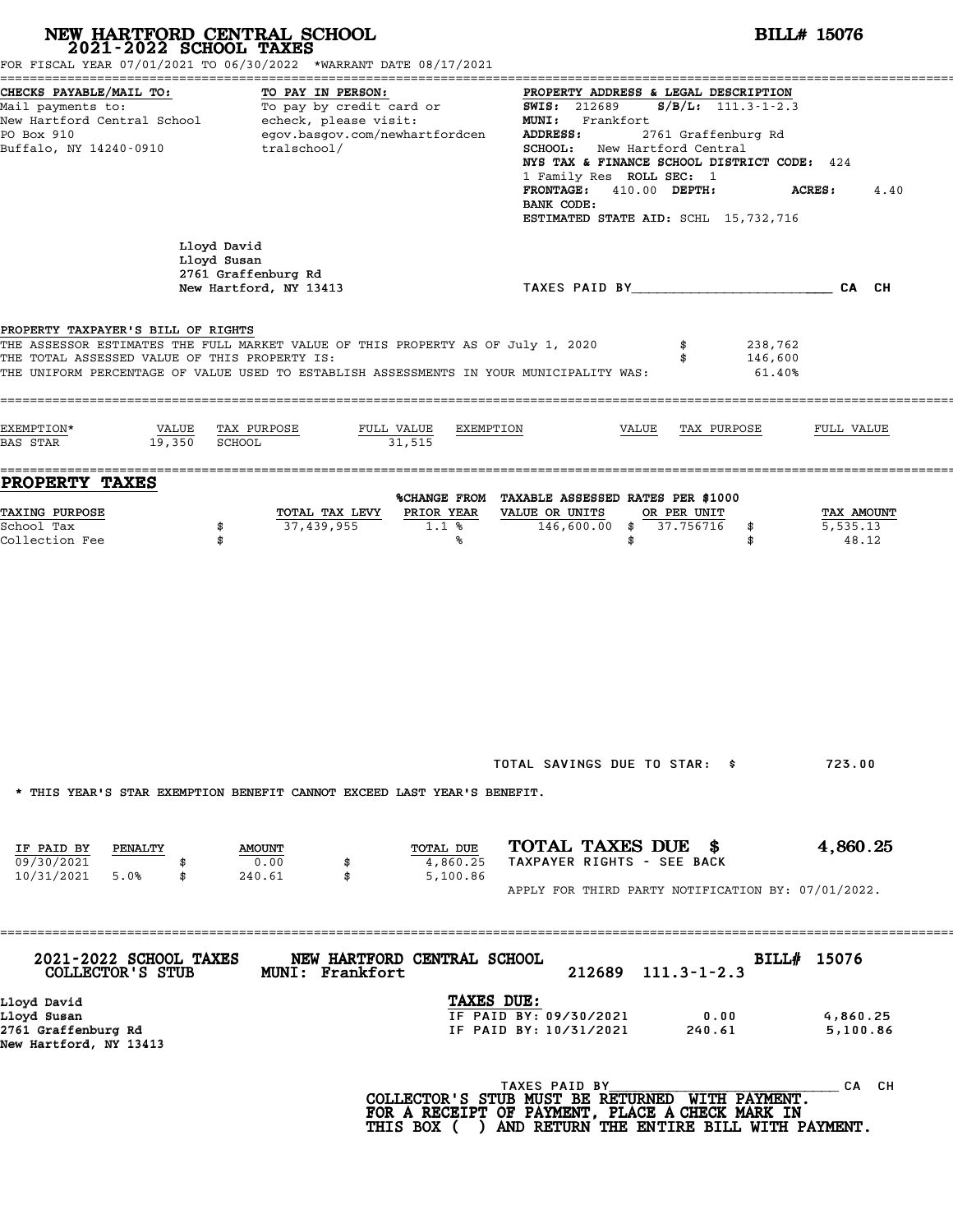|                                                                                     | NEW HARTFORD CENTRAL SCHOOL 2021-2022 SCHOOL TAXES<br>FOR FISCAL YEAR 07/01/2021 TO 06/30/2022 *WARRANT DATE 08/17/2021                                                     | <b>BILL# 15077</b>                                                                                                                                                                                                                                                                                                                                                    |
|-------------------------------------------------------------------------------------|-----------------------------------------------------------------------------------------------------------------------------------------------------------------------------|-----------------------------------------------------------------------------------------------------------------------------------------------------------------------------------------------------------------------------------------------------------------------------------------------------------------------------------------------------------------------|
| CHECKS PAYABLE/MAIL TO:<br>PO Box 910<br>Buffalo, NY 14240-0910                     | TO PAY IN PERSON:<br>Mail payments to:<br>Mail payments to:<br>New Hartford Central School echeck, please visit:<br>egov.basgov.com/newhartfordcen<br>tralschool/           | PROPERTY ADDRESS & LEGAL DESCRIPTION<br><b>SWIS: 212689</b><br>$S/B/L$ : 111.3-1-38.3<br>MUNI: Frankfort<br>ADDRESS:<br>209 Wilson Rd<br><b>SCHOOL:</b> New Hartford Central<br>NYS TAX & FINANCE SCHOOL DISTRICT CODE: 424<br>1 Family Res ROLL SEC: 1<br><b>FRONTAGE:</b><br>DEPTH:<br><b>ACRES :</b><br>5.40<br>BANK CODE:<br>ESTIMATED STATE AID: SCHL 15,732,716 |
|                                                                                     | Lockwood Christopher R<br>Lockwood Nicole M<br>209 Wilson Rd<br>Frankfort, NY 13340                                                                                         | TAXES PAID BY TAND AND TAXES PAID BY                                                                                                                                                                                                                                                                                                                                  |
| PROPERTY TAXPAYER'S BILL OF RIGHTS<br>THE TOTAL ASSESSED VALUE OF THIS PROPERTY IS: | THE ASSESSOR ESTIMATES THE FULL MARKET VALUE OF THIS PROPERTY AS OF July 1, 2020<br>THE UNIFORM PERCENTAGE OF VALUE USED TO ESTABLISH ASSESSMENTS IN YOUR MUNICIPALITY WAS: | 282,410<br>\$<br>173,400<br>\$<br>61.40%                                                                                                                                                                                                                                                                                                                              |
| EXEMPTION*<br>VALUE<br>19,350 SCHOOL<br>BAS STAR                                    | TAX PURPOSE<br>FULL VALUE<br>31,515                                                                                                                                         | EXEMPTION<br>VALUE<br>TAX PURPOSE<br>FULL VALUE                                                                                                                                                                                                                                                                                                                       |
| PROPERTY TAXES<br><b>TAXING PURPOSE</b><br>School Tax<br>Collection Fee             | TOTAL TAX LEVY<br>37,439,955<br>\$<br>\$                                                                                                                                    | %CHANGE FROM TAXABLE ASSESSED RATES PER \$1000<br>PRIOR YEAR<br>VALUE OR UNITS<br>OR PER UNIT<br>TAX AMOUNT<br>$173,400.00$ \$ 37.756716<br>6,547.01<br>$1.1$ %<br>\$<br>58.24<br>\$<br>℁<br>\$                                                                                                                                                                       |
| IF PAID BY<br>PENALTY                                                               | * THIS YEAR'S STAR EXEMPTION BENEFIT CANNOT EXCEED LAST YEAR'S BENEFIT.<br><b>AMOUNT</b>                                                                                    | TOTAL SAVINGS DUE TO STAR: \$<br>723.00<br>TOTAL TAXES DUE \$<br>5,882.25<br>TOTAL DUE                                                                                                                                                                                                                                                                                |
| 09/30/2021<br>5.0%<br>10/31/2021<br>\$                                              | 0.00<br>\$<br>291.20<br>\$                                                                                                                                                  | TAXPAYER RIGHTS - SEE BACK<br>5,882.25<br>6,173.45<br>APPLY FOR THIRD PARTY NOTIFICATION BY: 07/01/2022.                                                                                                                                                                                                                                                              |
| 2021-2022 SCHOOL TAXES<br>COLLECTOR'S STUB                                          | NEW HARTFORD CENTRAL SCHOOL<br>MUNI: Frankfort                                                                                                                              | BILL# 15077<br>212689<br>$111.3 - 1 - 38.3$                                                                                                                                                                                                                                                                                                                           |
| Lockwood Christopher R<br>Lockwood Nicole M<br>209 Wilson Rd<br>Frankfort, NY 13340 |                                                                                                                                                                             | TAXES DUE:<br>IF PAID BY: 09/30/2021<br>0.00<br>5,882.25<br>IF PAID BY: 10/31/2021<br>291.20<br>6,173.45                                                                                                                                                                                                                                                              |
|                                                                                     |                                                                                                                                                                             | TAXES PAID BY<br>CA CH<br>COLLECTOR'S STUB MUST BE RETURNED WITH PAYMENT.<br>FOR A RECEIPT OF PAYMENT, PLACE A CHECK MARK IN<br>THIS BOX ( ) AND RETURN THE ENTIRE BILL WITH PAYMENT.                                                                                                                                                                                 |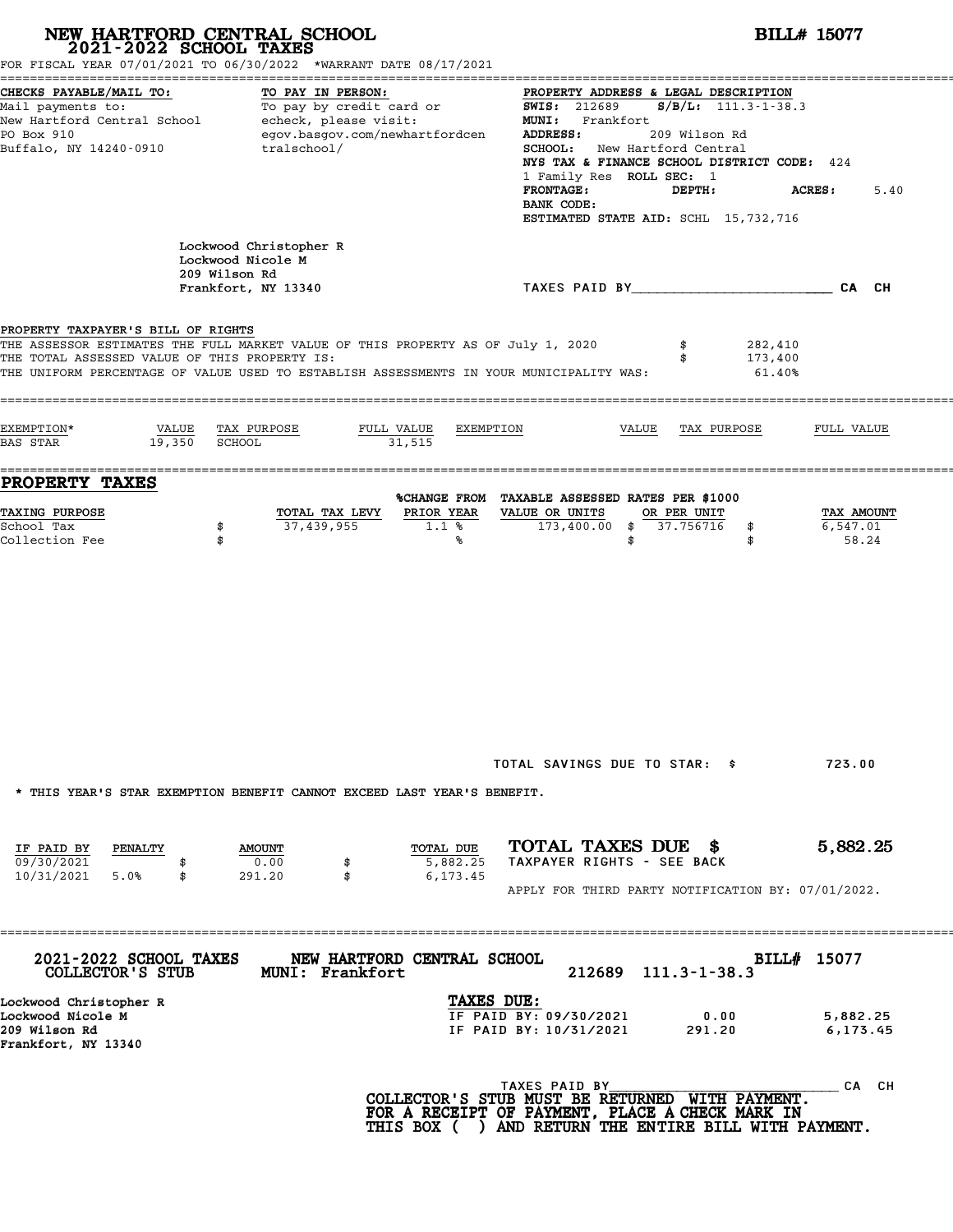| NEW HARTFORD CENTRAL SCHOOL 2021-2022 SCHOOL TAXES                                                                                                                                                                                                                                                                                    |                |                                |                                                                                                                                                                                                                                                                                                                                                                   |                             |                                                                                                                          |                          |                            | <b>BILL# 15078</b>   |
|---------------------------------------------------------------------------------------------------------------------------------------------------------------------------------------------------------------------------------------------------------------------------------------------------------------------------------------|----------------|--------------------------------|-------------------------------------------------------------------------------------------------------------------------------------------------------------------------------------------------------------------------------------------------------------------------------------------------------------------------------------------------------------------|-----------------------------|--------------------------------------------------------------------------------------------------------------------------|--------------------------|----------------------------|----------------------|
| FOR FISCAL YEAR 07/01/2021 TO 06/30/2022 *WARRANT DATE 08/17/2021<br>CHECKS PAYABLE/MAIL TO:<br>TO PAY IN PERSON:<br>TO PAY IN PERSON:<br>To pay by credit card or<br>Mail payments to:<br>New Hartford Central School echeck, please visit:<br>egov.basgov.com/newhartfordcen<br>PO Box 910<br>Buffalo, NY 14240-0910<br>tralschool/ |                |                                | PROPERTY ADDRESS & LEGAL DESCRIPTION<br><b>SWIS:</b> 212689<br>$S/B/L: 111.3 - 1 - 38.7$<br>MUNI: Frankfort<br>ADDRESS:<br>Wilson Rd<br><b>SCHOOL:</b> New Hartford Central<br>NYS TAX & FINANCE SCHOOL DISTRICT CODE: 424<br>Rural vac<10 ROLL SEC: 1<br>FRONTAGE: 275.80 DEPTH:<br><b>ACRES :</b><br>5.80<br>BANK CODE:<br>ESTIMATED STATE AID: SCHL 15,732,716 |                             |                                                                                                                          |                          |                            |                      |
|                                                                                                                                                                                                                                                                                                                                       | 50 Ironwood Rd | Lone Pine Campground d/b/a Cap |                                                                                                                                                                                                                                                                                                                                                                   |                             |                                                                                                                          |                          |                            |                      |
|                                                                                                                                                                                                                                                                                                                                       |                | New Hartford, NY 13413         |                                                                                                                                                                                                                                                                                                                                                                   |                             | TAXES PAID BY CA CH                                                                                                      |                          |                            |                      |
| PROPERTY TAXPAYER'S BILL OF RIGHTS<br>THE ASSESSOR ESTIMATES THE FULL MARKET VALUE OF THIS PROPERTY AS OF July 1, 2020<br>THE TOTAL ASSESSED VALUE OF THIS PROPERTY IS:<br>THE UNIFORM PERCENTAGE OF VALUE USED TO ESTABLISH ASSESSMENTS IN YOUR MUNICIPALITY WAS:                                                                    |                |                                |                                                                                                                                                                                                                                                                                                                                                                   |                             |                                                                                                                          | \$<br>\$                 | 30,619<br>18,800<br>61.40% |                      |
| PROPERTY TAXES<br>TAXING PURPOSE<br>School Tax                                                                                                                                                                                                                                                                                        | \$             |                                | TOTAL TAX LEVY<br>37,439,955                                                                                                                                                                                                                                                                                                                                      | 1.1%                        | %CHANGE FROM TAXABLE ASSESSED RATES PER \$1000<br>PRIOR YEAR VALUE OR UNITS<br>18,800.00 \$                              | OR PER UNIT<br>37.756716 |                            | TAX AMOUNT<br>709.83 |
|                                                                                                                                                                                                                                                                                                                                       |                |                                |                                                                                                                                                                                                                                                                                                                                                                   |                             |                                                                                                                          |                          |                            |                      |
| IF PAID BY<br>PENALTY                                                                                                                                                                                                                                                                                                                 |                | <b>AMOUNT</b>                  |                                                                                                                                                                                                                                                                                                                                                                   | TOTAL DUE                   | TOTAL TAXES DUE \$                                                                                                       |                          |                            | 716.93               |
| 09/30/2021<br>10/31/2021<br>5.0%                                                                                                                                                                                                                                                                                                      |                | 0.00<br>35.49                  | \$<br>\$                                                                                                                                                                                                                                                                                                                                                          | 716.93<br>752.42            | TAXPAYER RIGHTS - SEE BACK<br>APPLY FOR THIRD PARTY NOTIFICATION BY: 07/01/2022.                                         |                          |                            |                      |
|                                                                                                                                                                                                                                                                                                                                       |                |                                |                                                                                                                                                                                                                                                                                                                                                                   |                             |                                                                                                                          |                          |                            |                      |
| 2021-2022 SCHOOL TAXES<br><b>COLLECTOR'S STUB</b>                                                                                                                                                                                                                                                                                     |                |                                | MUNI: Frankfort                                                                                                                                                                                                                                                                                                                                                   | NEW HARTFORD CENTRAL SCHOOL | 212689                                                                                                                   | $111.3 - 1 - 38.7$       |                            | BILL# 15078          |
| Lone Pine Campground d/b/a Cap<br>50 Ironwood Rd<br>New Hartford, NY 13413                                                                                                                                                                                                                                                            |                |                                |                                                                                                                                                                                                                                                                                                                                                                   | TAXES DUE:                  | IF PAID BY: 09/30/2021<br>IF PAID BY: 10/31/2021                                                                         |                          | 0.00<br>35.49              | 716.93<br>752.42     |
|                                                                                                                                                                                                                                                                                                                                       |                |                                |                                                                                                                                                                                                                                                                                                                                                                   |                             | TAXES PAID BY TAND BY COLLECTOR'S STUB MUST BE RETURNED WITH PAYMENT.<br>FOR A RECEIPT OF PAYMENT, PLACE A CHECK MARK IN |                          |                            | CA CH                |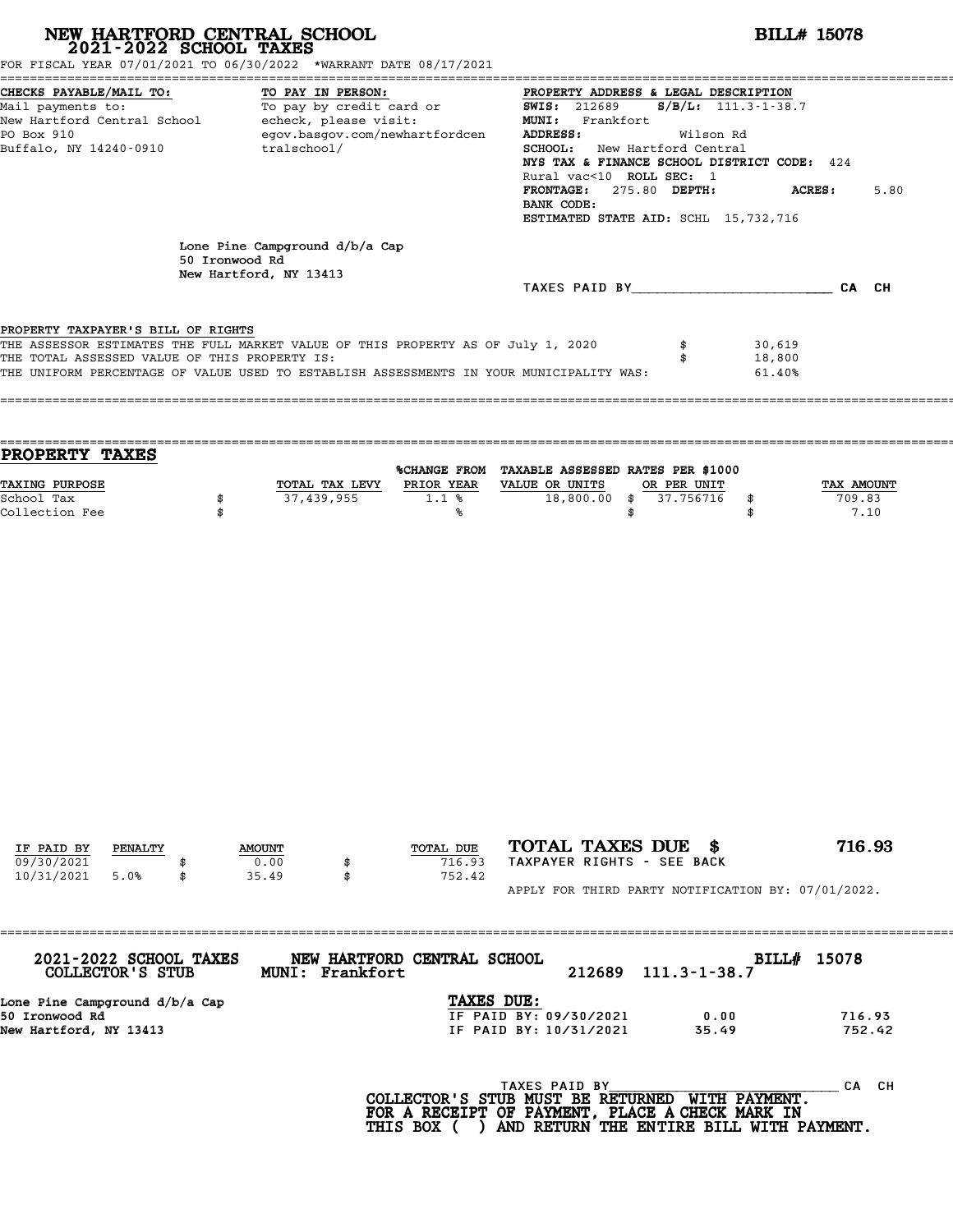|                                                                                                         | NEW HARTFORD CENTRAL SCHOOL<br>2021-2022 SCHOOL TAXES<br>FOR FISCAL YEAR 07/01/2021 TO 06/30/2022 *WARRANT DATE 08/17/2021                                            |                                                                                                                                                   | <b>BILL# 15079</b>                                                                                                                                                                                                          |  |  |  |  |
|---------------------------------------------------------------------------------------------------------|-----------------------------------------------------------------------------------------------------------------------------------------------------------------------|---------------------------------------------------------------------------------------------------------------------------------------------------|-----------------------------------------------------------------------------------------------------------------------------------------------------------------------------------------------------------------------------|--|--|--|--|
| CHECKS PAYABLE/MAIL TO:<br>PO Box 910<br>Buffalo, NY 14240-0910                                         | TO PAY IN PERSON:<br>Mail payments to: To pay by credit card or<br>New Hartford Central School echeck, please visit:<br>egov.basgov.com/newhartfordcen<br>tralschool/ | <b>SWIS: 212689</b><br>MUNI: Frankfort<br>ADDRESS:<br>SCHOOL:<br>272<br>BANK CODE:<br>ESTIMATED STATE AID: SCHL 15,732,716                        | PROPERTY ADDRESS & LEGAL DESCRIPTION<br>$S/B/L$ : 111.37-1-13<br>114 Hays Rd<br>New Hartford Central<br>NYS TAX & FINANCE SCHOOL DISTRICT CODE: 424<br>1 Family Res ROLL SEC: 1<br>FRONTAGE: 133.29 DEPTH:<br>201.13 ACRES: |  |  |  |  |
|                                                                                                         | MacDonough John M<br>MacDonough Patricia A<br>114 Hays Rd<br>New Hartfod, NY 13413                                                                                    | TAXES PAID BY CONTROLL CAN CH                                                                                                                     |                                                                                                                                                                                                                             |  |  |  |  |
| PROPERTY TAXPAYER'S BILL OF RIGHTS<br>THE TOTAL ASSESSED VALUE OF THIS PROPERTY IS:                     | THE ASSESSOR ESTIMATES THE FULL MARKET VALUE OF THIS PROPERTY AS OF July 1, 2020                                                                                      | THE UNIFORM PERCENTAGE OF VALUE USED TO ESTABLISH ASSESSMENTS IN YOUR MUNICIPALITY WAS:                                                           | 221,661<br>136,100<br>61.40%                                                                                                                                                                                                |  |  |  |  |
| EXEMPTION*<br>VALUE<br>19,350<br><b>BAS STAR</b>                                                        | TAX PURPOSE<br>FULL VALUE<br><b>SCHOOL</b><br>31,515                                                                                                                  | EXEMPTION<br>VALUE                                                                                                                                | TAX PURPOSE<br>FULL VALUE                                                                                                                                                                                                   |  |  |  |  |
| PROPERTY TAXES<br>TAXING PURPOSE<br>School Tax<br>Collection Fee                                        | TOTAL TAX LEVY<br>37,439,955<br>\$<br>\$                                                                                                                              | %CHANGE FROM TAXABLE ASSESSED RATES PER \$1000<br>PRIOR YEAR<br>VALUE OR UNITS<br>OR PER UNIT<br>$136, 100.00$ \$<br>37.756716<br>1.1%<br>℁<br>\$ | TAX AMOUNT<br>5,138.69<br>\$<br>44.16<br>\$                                                                                                                                                                                 |  |  |  |  |
| IF PAID BY<br>PENALTY                                                                                   | * THIS YEAR'S STAR EXEMPTION BENEFIT CANNOT EXCEED LAST YEAR'S BENEFIT.<br><b>AMOUNT</b>                                                                              | TOTAL SAVINGS DUE TO STAR: \$<br>TOTAL TAXES DUE \$<br>TOTAL DUE                                                                                  | 723.00<br>4,459.85                                                                                                                                                                                                          |  |  |  |  |
| 09/30/2021<br>10/31/2021<br>5.0%<br>\$                                                                  | 0.00<br>\$<br>\$<br>220.78                                                                                                                                            | TAXPAYER RIGHTS - SEE BACK<br>4,459.85<br>4,680.63<br>APPLY FOR THIRD PARTY NOTIFICATION BY: 07/01/2022.                                          |                                                                                                                                                                                                                             |  |  |  |  |
| 2021-2022 SCHOOL TAXES<br>COLLECTOR'S STUB<br>MacDonough John M<br>MacDonough Patricia A<br>114 Hays Rd | NEW HARTFORD CENTRAL SCHOOL<br>MUNI: Frankfort                                                                                                                        | 212689<br>$111.37 - 1 - 13$<br>TAXES DUE:<br>IF PAID BY: 09/30/2021<br>IF PAID BY: 10/31/2021                                                     | BILL# 15079<br>0.00<br>4,459.85<br>220.78<br>4,680.63                                                                                                                                                                       |  |  |  |  |
| New Hartfod, NY 13413                                                                                   |                                                                                                                                                                       | TAXES PAID BY<br>COLLECTOR'S STUB MUST BE RETURNED WITH PAYMENT.<br>FOR A RECEIPT OF PAYMENT, PLACE A CHECK MARK IN                               | CA CH                                                                                                                                                                                                                       |  |  |  |  |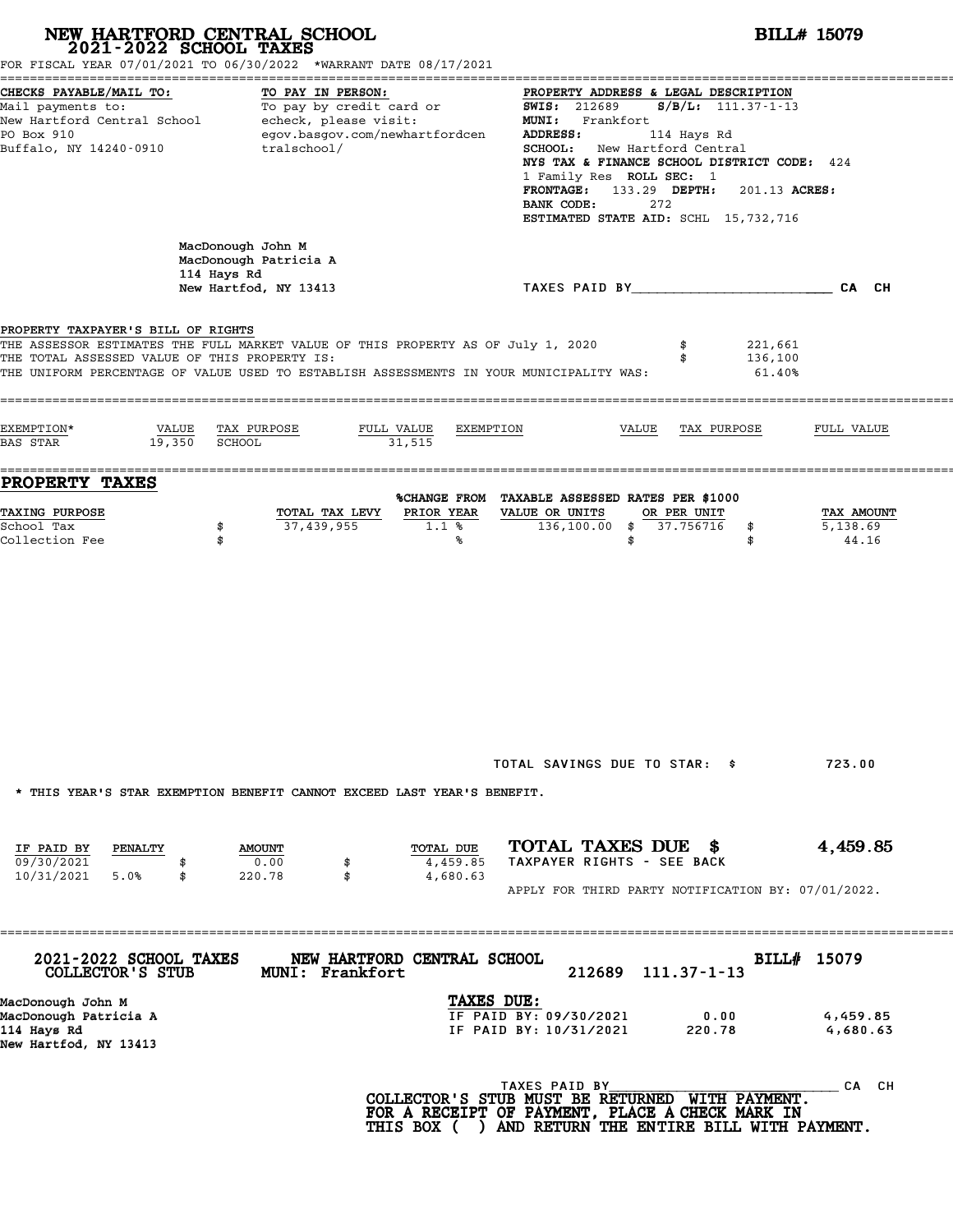| NEW HARTFORD CENTRAL SCHOOL 2021-2022 SCHOOL TAXES<br>FOR FISCAL YEAR 07/01/2021 TO 06/30/2022 *WARRANT DATE 08/17/2021                                                                                                                                            |                                                                                                                                                                                                                                                                                                                                                                                                                                          | <b>BILL# 15080</b>                                            |                           |           |                                                                                     |       |                          |                              |                                 |
|--------------------------------------------------------------------------------------------------------------------------------------------------------------------------------------------------------------------------------------------------------------------|------------------------------------------------------------------------------------------------------------------------------------------------------------------------------------------------------------------------------------------------------------------------------------------------------------------------------------------------------------------------------------------------------------------------------------------|---------------------------------------------------------------|---------------------------|-----------|-------------------------------------------------------------------------------------|-------|--------------------------|------------------------------|---------------------------------|
| CHECKS PAYABLE/MAIL TO:<br>Mail payments to:<br>New Hartford Central School - echeck, please visit:<br>PO Box 910<br>Buffalo, NY 14240-0910                                                                                                                        | PROPERTY ADDRESS & LEGAL DESCRIPTION<br>To pay by credit card or<br>$S/B/L: 111.37-1-3$<br><b>SWIS: 212689</b><br>MUNI: Frankfort<br>echeck, please visit:<br>egov.basgov.com/newhartfordcen<br><b>ADDRESS:</b><br>117 Harts Dr<br>SCHOOL: New Hartford Central<br>NYS TAX & FINANCE SCHOOL DISTRICT CODE: 424<br>1 Family Res ROLL SEC: 1<br>FRONTAGE: 75.95 DEPTH: 157.00 ACRES:<br>BANK CODE:<br>ESTIMATED STATE AID: SCHL 15,732,716 |                                                               |                           |           |                                                                                     |       |                          |                              |                                 |
|                                                                                                                                                                                                                                                                    | 117 Harts Dr                                                                                                                                                                                                                                                                                                                                                                                                                             | McCann Brian P<br>McCann Jennifer E<br>New Hartford, NY 13413 |                           |           |                                                                                     |       |                          | TAXES PAID BY CAN CHE CAN CH |                                 |
| PROPERTY TAXPAYER'S BILL OF RIGHTS<br>THE ASSESSOR ESTIMATES THE FULL MARKET VALUE OF THIS PROPERTY AS OF July 1, 2020<br>THE TOTAL ASSESSED VALUE OF THIS PROPERTY IS:<br>THE UNIFORM PERCENTAGE OF VALUE USED TO ESTABLISH ASSESSMENTS IN YOUR MUNICIPALITY WAS: |                                                                                                                                                                                                                                                                                                                                                                                                                                          |                                                               |                           |           |                                                                                     |       |                          | 182,410<br>112,000<br>61.40% |                                 |
| EXEMPTION*<br>STAR Check                                                                                                                                                                                                                                           | VALUE<br>19.350                                                                                                                                                                                                                                                                                                                                                                                                                          | TAX PURPOSE                                                   | FULL VALUE<br>31,515      | EXEMPTION |                                                                                     | VALUE |                          | TAX PURPOSE                  | FULL VALUE                      |
| <b>PROPERTY TAXES</b><br>TAXING PURPOSE<br>School Tax<br>Collection Fee                                                                                                                                                                                            | \$                                                                                                                                                                                                                                                                                                                                                                                                                                       | 37,439,955                                                    | TOTAL TAX LEVY PRIOR YEAR | 1.1%<br>℁ | %CHANGE FROM TAXABLE ASSESSED RATES PER \$1000<br>VALUE OR UNITS<br>$112,000.00$ \$ | \$    | OR PER UNIT<br>37.756716 | \$<br>\$                     | TAX AMOUNT<br>4,228.75<br>42.29 |

|            |         |               |                                                                         | Any overpayment or underpayment can be reconciled on your next tax return or STAR credit check. |                                                    |
|------------|---------|---------------|-------------------------------------------------------------------------|-------------------------------------------------------------------------------------------------|----------------------------------------------------|
|            |         |               | * THIS YEAR'S STAR EXEMPTION BENEFIT CANNOT EXCEED LAST YEAR'S BENEFIT. |                                                                                                 |                                                    |
| IF PAID BY | PENALTY | <b>AMOUNT</b> | <b>TOTAL DUE</b>                                                        | TOTAL TAXES DUE \$                                                                              | 4,271.04                                           |
| 09/30/2021 |         | 0.00          | 4,271.04                                                                | TAXPAYER RIGHTS - SEE BACK                                                                      |                                                    |
| 10/31/2021 | 5.0%    | \$<br>211.44  | \$<br>4,482.48                                                          |                                                                                                 |                                                    |
|            |         |               |                                                                         |                                                                                                 | APPLY FOR THIRD PARTY NOTIFICATION BY: 07/01/2022. |

| 2021-2022 SCHOOL TAXES<br>COLLECTOR'S STUB | NEW HARTFORD CENTRAL SCHOOL<br>MUNI: Frankfort |                        | 212689        | $111.37 - 1 - 3$ | <b>BILL# 15080</b> |           |
|--------------------------------------------|------------------------------------------------|------------------------|---------------|------------------|--------------------|-----------|
| McCann Brian P                             |                                                | TAXES DUE:             |               |                  |                    |           |
| McCann Jennifer E                          |                                                | IF PAID BY: 09/30/2021 |               | 0.00             |                    | 4,271.04  |
| 117 Harts Dr                               |                                                | IF PAID BY: 10/31/2021 |               | 211.44           |                    | 4,482.48  |
| New Hartford, NY 13413                     |                                                |                        |               |                  |                    |           |
|                                            |                                                |                        | TAXES PAID BY |                  |                    | CH.<br>CА |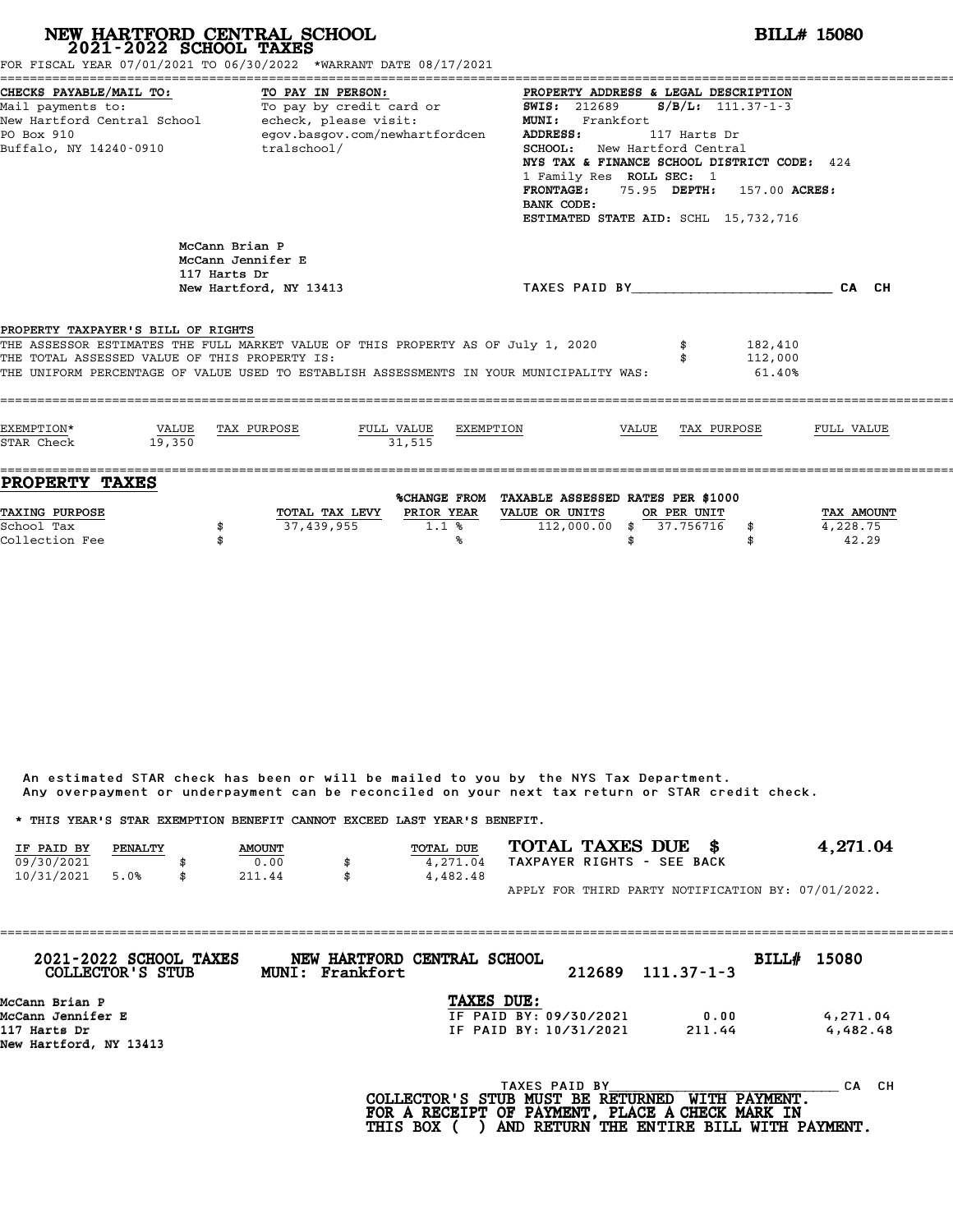# **NEW HARTFORD CENTRAL SCHOOL**<br>
2021-2022 SCHOOL TAXES<br>
FOR FISCAL YEAR 07/01/2021 TO 06/30/2022 \*WARRANT DATE 08/17/2021<br> **POR FISCAL YEAR 07/01/2021 TO 06/30/2022** \*WARRANT DATE 08/17/2021

| FOR FISCAL YEAR 07/01/2021 TO 06/30/2022 *WARRANT DATE 08/17/2021                                                       |                                                                                                                                                                                                                                                                                                                                                                                |                                                                                                                                                                                                                                                                                                                                                                                                                                                                                                                                                                                                                                                                                                                                         |
|-------------------------------------------------------------------------------------------------------------------------|--------------------------------------------------------------------------------------------------------------------------------------------------------------------------------------------------------------------------------------------------------------------------------------------------------------------------------------------------------------------------------|-----------------------------------------------------------------------------------------------------------------------------------------------------------------------------------------------------------------------------------------------------------------------------------------------------------------------------------------------------------------------------------------------------------------------------------------------------------------------------------------------------------------------------------------------------------------------------------------------------------------------------------------------------------------------------------------------------------------------------------------|
| TO PAY IN PERSON:<br>To pay by credit card or<br>echeck, please visit:<br>egov.basgov.com/newhartfordcen<br>tralschool/ | PROPERTY ADDRESS & LEGAL DESCRIPTION<br>$S/B/L$ : 111.3-1-34<br><b>SWIS: 212689</b><br>MUNI: Frankfort<br>ADDRESS:<br>2629 Graffenburg Rd<br><b>SCHOOL:</b> New Hartford Central<br>NYS TAX & FINANCE SCHOOL DISTRICT CODE: 424<br>1 Family Res ROLL SEC: 1<br><b>FRONTAGE:</b><br>185.00 DEPTH:<br>187.50 ACRES:<br>BANK CODE:<br>720<br>ESTIMATED STATE AID: SCHL 15,732,716 |                                                                                                                                                                                                                                                                                                                                                                                                                                                                                                                                                                                                                                                                                                                                         |
| Mccoy Daniel M<br>Mccoy Linda<br>2629 Graffenburg Rd<br>New Hartford, NY 13413                                          | TAXES PAID BY And All And All And All And All And All And All And All And All And All And All And All And All                                                                                                                                                                                                                                                                  | CA CH                                                                                                                                                                                                                                                                                                                                                                                                                                                                                                                                                                                                                                                                                                                                   |
| PROPERTY TAXPAYER'S BILL OF RIGHTS<br>THE TOTAL ASSESSED VALUE OF THIS PROPERTY IS:                                     | 147,883<br>90,800<br>61.40%                                                                                                                                                                                                                                                                                                                                                    |                                                                                                                                                                                                                                                                                                                                                                                                                                                                                                                                                                                                                                                                                                                                         |
| TAX PURPOSE<br>FULL VALUE<br><b>SCHOOL</b><br>31,515                                                                    | VALUE<br>TAX PURPOSE                                                                                                                                                                                                                                                                                                                                                           | FULL VALUE                                                                                                                                                                                                                                                                                                                                                                                                                                                                                                                                                                                                                                                                                                                              |
| TOTAL TAX LEVY<br>PRIOR YEAR                                                                                            | OR PER UNIT                                                                                                                                                                                                                                                                                                                                                                    | TAX AMOUNT                                                                                                                                                                                                                                                                                                                                                                                                                                                                                                                                                                                                                                                                                                                              |
|                                                                                                                         |                                                                                                                                                                                                                                                                                                                                                                                | 27.05                                                                                                                                                                                                                                                                                                                                                                                                                                                                                                                                                                                                                                                                                                                                   |
|                                                                                                                         |                                                                                                                                                                                                                                                                                                                                                                                | 723.00                                                                                                                                                                                                                                                                                                                                                                                                                                                                                                                                                                                                                                                                                                                                  |
| TOTAL DUE<br><b>AMOUNT</b><br>0.00<br>2,732.36<br>\$<br>\$<br>2,867.63<br>135.27                                        |                                                                                                                                                                                                                                                                                                                                                                                | 2,732.36                                                                                                                                                                                                                                                                                                                                                                                                                                                                                                                                                                                                                                                                                                                                |
| .============================                                                                                           | BILL# 15081                                                                                                                                                                                                                                                                                                                                                                    |                                                                                                                                                                                                                                                                                                                                                                                                                                                                                                                                                                                                                                                                                                                                         |
|                                                                                                                         | 0.00<br>135.27                                                                                                                                                                                                                                                                                                                                                                 | 2,732.36<br>2,867.63                                                                                                                                                                                                                                                                                                                                                                                                                                                                                                                                                                                                                                                                                                                    |
|                                                                                                                         |                                                                                                                                                                                                                                                                                                                                                                                | CA CH                                                                                                                                                                                                                                                                                                                                                                                                                                                                                                                                                                                                                                                                                                                                   |
|                                                                                                                         | 37,439,955<br>1.1%<br>℁<br><b>MUNI: Frankfort</b>                                                                                                                                                                                                                                                                                                                              | THE ASSESSOR ESTIMATES THE FULL MARKET VALUE OF THIS PROPERTY AS OF July 1, 2020<br>THE UNIFORM PERCENTAGE OF VALUE USED TO ESTABLISH ASSESSMENTS IN YOUR MUNICIPALITY WAS:<br>EXEMPTION<br>%CHANGE FROM TAXABLE ASSESSED RATES PER \$1000<br>VALUE OR UNITS<br>90,800.00<br>37.756716<br>\$<br>\$<br>\$<br>\$<br>TOTAL SAVINGS DUE TO STAR: \$<br>* THIS YEAR'S STAR EXEMPTION BENEFIT CANNOT EXCEED LAST YEAR'S BENEFIT.<br>TOTAL TAXES DUE \$<br>TAXPAYER RIGHTS - SEE BACK<br>APPLY FOR THIRD PARTY NOTIFICATION BY: 07/01/2022.<br>NEW HARTFORD CENTRAL SCHOOL<br>$111.3 - 1 - 34$<br>212689<br>TAXES DUE:<br>IF PAID BY: 09/30/2021<br>IF PAID BY: 10/31/2021<br>TAXES PAID BY<br>COLLECTOR'S STUB MUST BE RETURNED WITH PAYMENT. |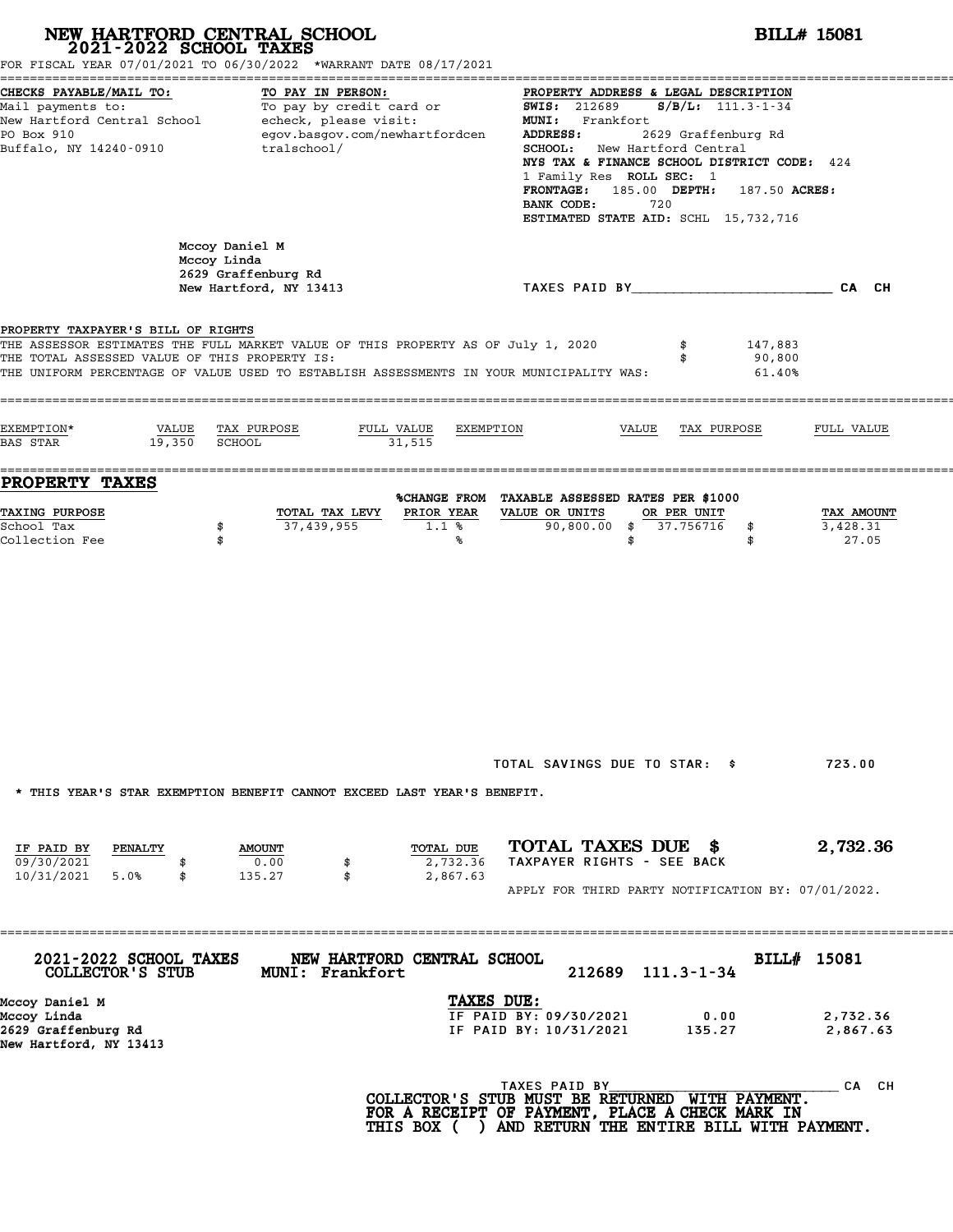# **NEW HARTFORD CENTRAL SCHOOL**<br>
2021-2022 SCHOOL TAXES<br>
FOR FISCAL YEAR 07/01/2021 TO 06/30/2022 \*WARRANT DATE 08/17/2021<br> **POR FISCAL YEAR 07/01/2021 TO 06/30/2022** \*WARRANT DATE 08/17/2021

|                                                                                 | FOR FISCAL YEAR 07/01/2021 TO 06/30/2022 *WARRANT DATE 08/17/2021                                                                                                       |                                                                                                                                                                                                                                                                                                                                           |                       |
|---------------------------------------------------------------------------------|-------------------------------------------------------------------------------------------------------------------------------------------------------------------------|-------------------------------------------------------------------------------------------------------------------------------------------------------------------------------------------------------------------------------------------------------------------------------------------------------------------------------------------|-----------------------|
| CHECKS PAYABLE/MAIL TO:<br>PO Box 910<br>Buffalo, NY 14240-0910                 | TO PAY IN PERSON:<br>Mail payments to: To pay by credit card or<br>New Hartford Central School - echeck, please visit:<br>egov.basgov.com/newhartfordcen<br>tralschool/ | PROPERTY ADDRESS & LEGAL DESCRIPTION<br>SWIS: $212689$ S/B/L: $111.1-3-18.2$<br><b>MUNI:</b><br>Frankfort<br><b>ADDRESS:</b><br>176 Wilson Rd<br>SCHOOL: New Hartford Central<br>NYS TAX & FINANCE SCHOOL DISTRICT CODE: 424<br>1 Family Res ROLL SEC: 1<br>FRONTAGE: 191.00 DEPTH:<br>BANK CODE:<br>ESTIMATED STATE AID: SCHL 15,732,716 | 8.80<br><b>ACRES:</b> |
| PROPERTY TAXPAYER'S BILL OF RIGHTS                                              | McDonald Paul T<br>McDonald Michele D<br>176 Wilson Rd<br>Frankfort, NY 13340<br>THE ASSESSOR ESTIMATES THE FULL MARKET VALUE OF THIS PROPERTY AS OF July 1, 2020       | TAXES PAID BY CA CH<br>303,257                                                                                                                                                                                                                                                                                                            |                       |
| THE TOTAL ASSESSED VALUE OF THIS PROPERTY IS:                                   | THE UNIFORM PERCENTAGE OF VALUE USED TO ESTABLISH ASSESSMENTS IN YOUR MUNICIPALITY WAS:                                                                                 | 186,200<br>61.40%                                                                                                                                                                                                                                                                                                                         |                       |
| EXEMPTION*<br>STAR Check<br>19,350                                              | VALUE TAX PURPOSE<br>FULL VALUE EXEMPTION<br>31.515                                                                                                                     | VALUE TAX PURPOSE                                                                                                                                                                                                                                                                                                                         | FULL VALUE            |
| ------------------------------------<br><b>PROPERTY TAXES</b><br>TAXING PURPOSE | TOTAL TAX LEVY PRIOR YEAR                                                                                                                                               | %CHANGE FROM TAXABLE ASSESSED RATES PER \$1000<br>VALUE OR UNITS<br>OR PER UNIT                                                                                                                                                                                                                                                           | TAX AMOUNT            |
| School Tax<br>Collection Fee                                                    | 37,439,955<br>1.1%<br>℁                                                                                                                                                 | 186,200.00 \$ 37.756716 \$<br>\$                                                                                                                                                                                                                                                                                                          | 7,030.30<br>70.30     |

An estimated STAR check has been or will be mailed to you by the NYS Tax Department. An estimated STAR check has been or will be mailed to you by the NYS Tax Department.<br>Any overpayment or underpayment can be reconciled on your next tax return or STAR credit check.

|                                                                         |         |               | Any overpayment or underpayment can be reconciled on your next tax return or STAR credit check. |           |                            |  |  |                                                    |
|-------------------------------------------------------------------------|---------|---------------|-------------------------------------------------------------------------------------------------|-----------|----------------------------|--|--|----------------------------------------------------|
| * THIS YEAR'S STAR EXEMPTION BENEFIT CANNOT EXCEED LAST YEAR'S BENEFIT. |         |               |                                                                                                 |           |                            |  |  |                                                    |
| IF PAID BY                                                              | PENALTY | <b>AMOUNT</b> |                                                                                                 | TOTAL DUE | TOTAL TAXES DUE \$         |  |  | 7,100.60                                           |
| 09/30/2021                                                              |         | 0.00          |                                                                                                 | 7,100.60  | TAXPAYER RIGHTS - SEE BACK |  |  |                                                    |
| 10/31/2021                                                              | 5.0%    | \$<br>351.52  | \$                                                                                              | 7,452.12  |                            |  |  |                                                    |
|                                                                         |         |               |                                                                                                 |           |                            |  |  | APPLY FOR THIRD PARTY NOTIFICATION BY: 07/01/2022. |

| TAXES DUE:<br>McDonald Paul T<br>McDonald Michele D<br>IF PAID BY: 09/30/2021<br>0.00<br>176 Wilson Rd | 7,100.60<br>7,452.12<br>IF PAID BY: 10/31/2021<br>351.52 |
|--------------------------------------------------------------------------------------------------------|----------------------------------------------------------|
|                                                                                                        |                                                          |
|                                                                                                        |                                                          |
| Frankfort, NY 13340                                                                                    |                                                          |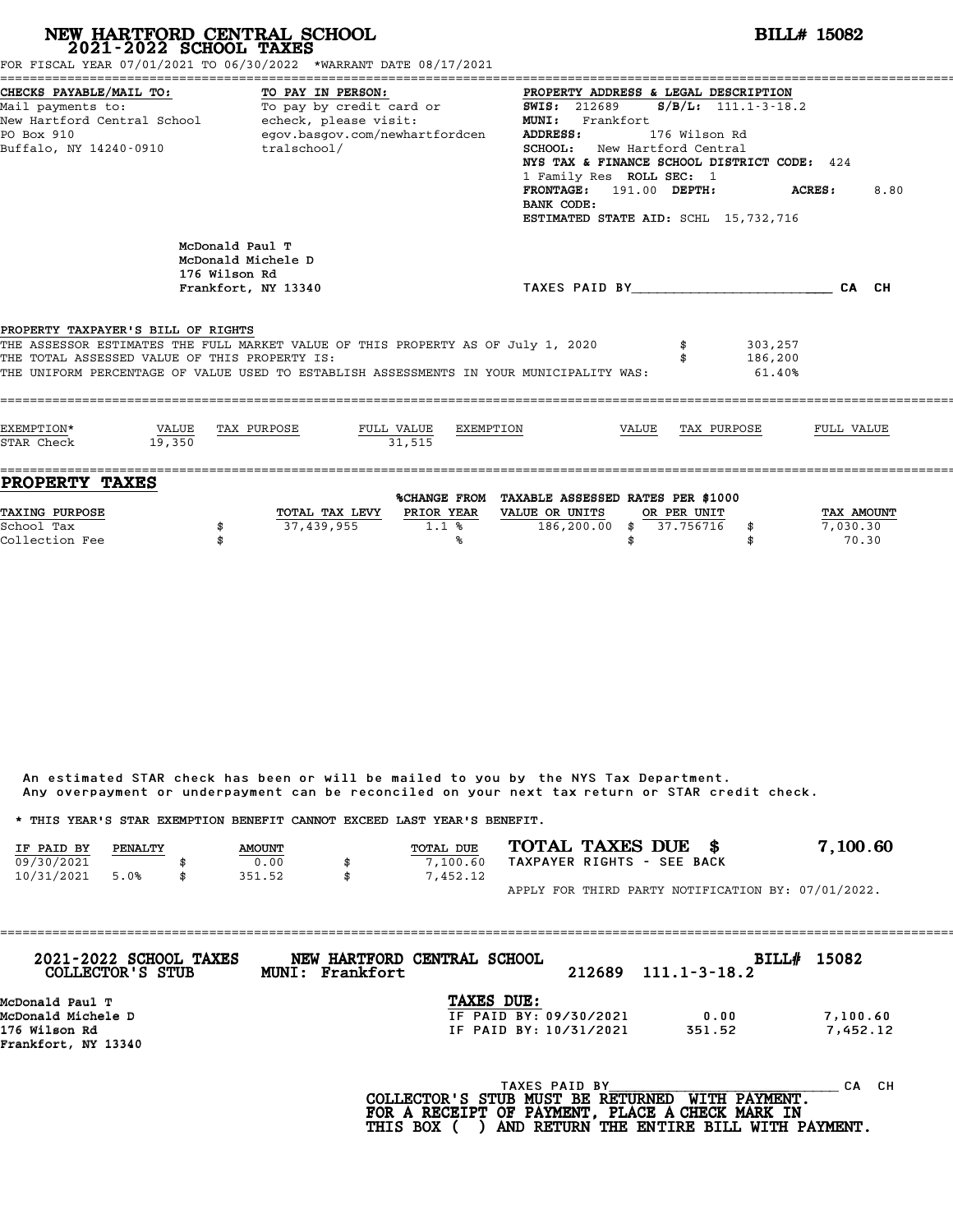|                                                                                                                     | NEW HARTFORD CENTRAL SCHOOL<br>2021-2022 SCHOOL TAXES<br>FOR FISCAL YEAR 07/01/2021 TO 06/30/2022 *WARRANT DATE 08/17/2021                                                  |                                                                                                                                                                                                                                                                                                                                                                      | <b>BILL# 15083</b>              |  |  |  |  |  |  |
|---------------------------------------------------------------------------------------------------------------------|-----------------------------------------------------------------------------------------------------------------------------------------------------------------------------|----------------------------------------------------------------------------------------------------------------------------------------------------------------------------------------------------------------------------------------------------------------------------------------------------------------------------------------------------------------------|---------------------------------|--|--|--|--|--|--|
| CHECKS PAYABLE/MAIL TO:<br>Mail payments to:<br>New Hartford Central School<br>PO Box 910<br>Buffalo, NY 14240-0910 | TO PAY IN PERSON:<br>To pay by credit card or<br>echeck, please visit:<br>egov.basgov.com/newhartfordcen<br>tralschool/                                                     | PROPERTY ADDRESS & LEGAL DESCRIPTION<br>$S/B/L$ : 111.37-1-23<br><b>SWIS: 212689</b><br><b>MUNI:</b><br>Frankfort<br>2922 Graffenburg Rd<br>ADDRESS:<br>New Hartford Central<br>SCHOOL:<br>NYS TAX & FINANCE SCHOOL DISTRICT CODE: 424<br>1 Family Res ROLL SEC: 1<br>FRONTAGE: 175.00 DEPTH:<br>173.00 ACRES:<br>BANK CODE:<br>ESTIMATED STATE AID: SCHL 15,732,716 |                                 |  |  |  |  |  |  |
|                                                                                                                     | McGauley Rose M<br>2922 Graffenburg Rd<br>New Hartford, NY 13413                                                                                                            | TAXES PAID BY TAXES PAID BY                                                                                                                                                                                                                                                                                                                                          | CA CH                           |  |  |  |  |  |  |
| PROPERTY TAXPAYER'S BILL OF RIGHTS<br>THE TOTAL ASSESSED VALUE OF THIS PROPERTY IS:                                 | THE ASSESSOR ESTIMATES THE FULL MARKET VALUE OF THIS PROPERTY AS OF July 1, 2020<br>THE UNIFORM PERCENTAGE OF VALUE USED TO ESTABLISH ASSESSMENTS IN YOUR MUNICIPALITY WAS: | 178,013<br>\$<br>109,300<br>\$<br>61.40%                                                                                                                                                                                                                                                                                                                             |                                 |  |  |  |  |  |  |
| EXEMPTION*<br>VALUE<br>19,350<br><b>BAS STAR</b>                                                                    | TAX PURPOSE<br>FULL VALUE<br>SCHOOL<br>31,515                                                                                                                               | EXEMPTION<br>VALUE<br>TAX PURPOSE                                                                                                                                                                                                                                                                                                                                    | FULL VALUE                      |  |  |  |  |  |  |
| <b>PROPERTY TAXES</b><br>TAXING PURPOSE<br>School Tax<br>Collection Fee                                             | PRIOR YEAR<br>TOTAL TAX LEVY<br>37,439,955<br>\$<br>1.1%<br>\$<br>℁                                                                                                         | %CHANGE FROM TAXABLE ASSESSED RATES PER \$1000<br>VALUE OR UNITS<br>OR PER UNIT<br>$109,300.00$ \$<br>37.756716<br>\$<br>\$<br>\$                                                                                                                                                                                                                                    | TAX AMOUNT<br>4,126.81<br>34.04 |  |  |  |  |  |  |
|                                                                                                                     | * THIS YEAR'S STAR EXEMPTION BENEFIT CANNOT EXCEED LAST YEAR'S BENEFIT.                                                                                                     | TOTAL SAVINGS DUE TO STAR: \$<br>TOTAL TAXES DUE \$                                                                                                                                                                                                                                                                                                                  | 723.00<br>3,437.85              |  |  |  |  |  |  |
| IF PAID BY<br>PENALTY<br>09/30/2021<br>10/31/2021<br>5.0%<br>\$                                                     | TOTAL DUE<br><b>AMOUNT</b><br>0.00<br>3,437.85<br>\$<br>170.19<br>\$<br>3,608.04                                                                                            | TAXPAYER RIGHTS - SEE BACK<br>APPLY FOR THIRD PARTY NOTIFICATION BY: 07/01/2022.                                                                                                                                                                                                                                                                                     |                                 |  |  |  |  |  |  |
| 2021-2022 SCHOOL TAXES<br>COLLECTOR'S STUB                                                                          | ================<br>NEW HARTFORD CENTRAL SCHOOL<br>MUNI: Frankfort                                                                                                          | 212689<br>$111.37 - 1 - 23$                                                                                                                                                                                                                                                                                                                                          | BILL# 15083                     |  |  |  |  |  |  |
| McGauley Rose M<br>2922 Graffenburg Rd<br>New Hartford, NY 13413                                                    |                                                                                                                                                                             | TAXES DUE:<br>IF PAID BY: 09/30/2021<br>0.00<br>IF PAID BY: 10/31/2021<br>170.19                                                                                                                                                                                                                                                                                     | 3,437.85<br>3,608.04            |  |  |  |  |  |  |
|                                                                                                                     |                                                                                                                                                                             | TAXES PAID BY<br>COLLECTOR'S STUB MUST BE RETURNED WITH PAYMENT.<br>FOR A RECEIPT OF PAYMENT, PLACE A CHECK MARK IN<br>THIS BOX ( ) AND RETURN THE ENTIRE BILL WITH PAYMENT.                                                                                                                                                                                         | CA CH                           |  |  |  |  |  |  |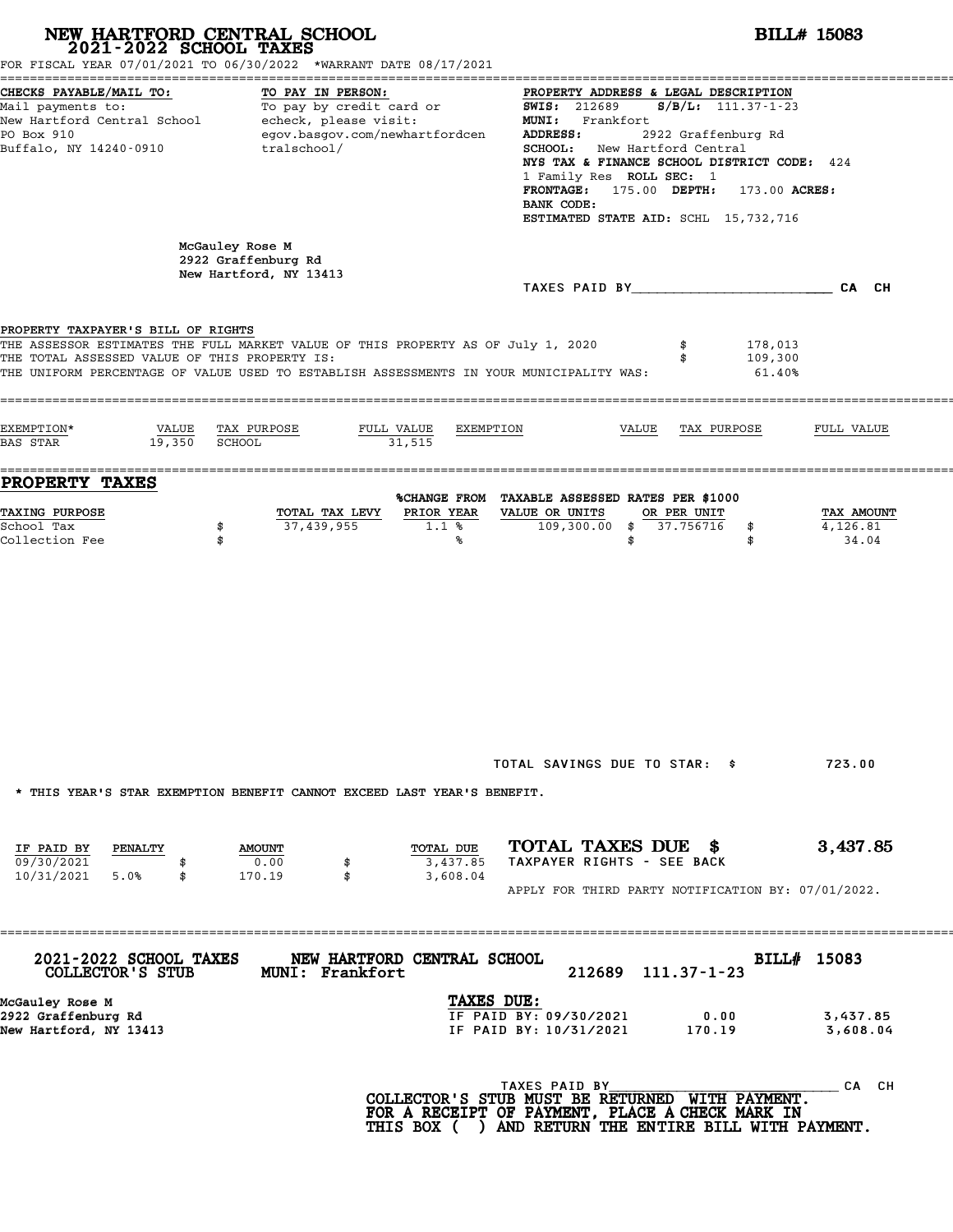|                                                                                                                                             |                 | NEW HARTFORD CENTRAL SCHOOL<br>2021-2022 SCHOOL TAXES                      | FOR FISCAL YEAR 07/01/2021 TO 06/30/2022 *WARRANT DATE 08/17/2021                                                                                                           |                                                     |                                                                                                                                                                                                                                                                                 |              |                          |                              | <b>BILL# 15084</b>              |      |
|---------------------------------------------------------------------------------------------------------------------------------------------|-----------------|----------------------------------------------------------------------------|-----------------------------------------------------------------------------------------------------------------------------------------------------------------------------|-----------------------------------------------------|---------------------------------------------------------------------------------------------------------------------------------------------------------------------------------------------------------------------------------------------------------------------------------|--------------|--------------------------|------------------------------|---------------------------------|------|
| CHECKS PAYABLE/MAIL TO:<br>Mail payments to:<br>New Hartford Central School - echeck, please visit:<br>PO Box 910<br>Buffalo, NY 14240-0910 |                 | TO PAY IN PERSON:<br>tralschool/                                           | To pay by credit card or<br>egov.basgov.com/newhartfordcen                                                                                                                  |                                                     | PROPERTY ADDRESS & LEGAL DESCRIPTION<br><b>SWIS: 212689</b><br>MUNI: Frankfort<br>ADDRESS:<br>SCHOOL: New Hartford Central<br>NYS TAX & FINANCE SCHOOL DISTRICT CODE: 424<br>1 Family Res ROLL SEC: 1<br><b>FRONTAGE:</b><br>BANK CODE:<br>ESTIMATED STATE AID: SCHL 15,732,716 | 30.00 DEPTH: | 864 Higby Rd             | $S/B/L$ : 111.3-1-5.11       | <b>ACRES:</b>                   | 1.20 |
|                                                                                                                                             |                 | Meelan Mark C<br>Branck Jacqua L<br>864 Higby Rd<br>New Hartford, NY 13413 |                                                                                                                                                                             |                                                     | TAXES PAID BY CALCH                                                                                                                                                                                                                                                             |              |                          |                              |                                 |      |
| PROPERTY TAXPAYER'S BILL OF RIGHTS<br>THE TOTAL ASSESSED VALUE OF THIS PROPERTY IS:                                                         |                 |                                                                            | THE ASSESSOR ESTIMATES THE FULL MARKET VALUE OF THIS PROPERTY AS OF July 1, 2020<br>THE UNIFORM PERCENTAGE OF VALUE USED TO ESTABLISH ASSESSMENTS IN YOUR MUNICIPALITY WAS: |                                                     |                                                                                                                                                                                                                                                                                 |              |                          | 289,088<br>177,500<br>61.40% |                                 |      |
| EXEMPTION*<br>STAR Check                                                                                                                    | VALUE<br>19,350 | TAX PURPOSE                                                                | FULL VALUE<br>31.515                                                                                                                                                        | EXEMPTION                                           |                                                                                                                                                                                                                                                                                 | VALUE        | TAX PURPOSE              |                              | FULL VALUE                      |      |
| PROPERTY TAXES<br>TAXING PURPOSE<br>School Tax<br>Collection Fee                                                                            |                 | 37,439,955<br>\$<br>\$                                                     | TOTAL TAX LEVY PRIOR YEAR<br>1.1%                                                                                                                                           | %CHANGE FROM TAXABLE ASSESSED RATES PER \$1000<br>℁ | VALUE OR UNITS<br>$177,500.00$ \$                                                                                                                                                                                                                                               | \$           | OR PER UNIT<br>37.756716 | \$<br>\$                     | TAX AMOUNT<br>6,701.82<br>67.02 |      |

|                                                                         |         |               | Any overpayment or underpayment can be reconciled on your next tax return or STAR credit check. |                  |                    |                            |  |                                                    |
|-------------------------------------------------------------------------|---------|---------------|-------------------------------------------------------------------------------------------------|------------------|--------------------|----------------------------|--|----------------------------------------------------|
| * THIS YEAR'S STAR EXEMPTION BENEFIT CANNOT EXCEED LAST YEAR'S BENEFIT. |         |               |                                                                                                 |                  |                    |                            |  |                                                    |
| IF PAID BY                                                              | PENALTY | <b>AMOUNT</b> |                                                                                                 | <b>TOTAL DUE</b> | TOTAL TAXES DUE \$ |                            |  | 6,768.84                                           |
| 09/30/2021                                                              |         | 0.00          | \$                                                                                              | 6,768.84         |                    | TAXPAYER RIGHTS - SEE BACK |  |                                                    |
| 10/31/2021                                                              | 5.0%    | 335.09        | \$                                                                                              | 7,103.93         |                    |                            |  |                                                    |
|                                                                         |         |               |                                                                                                 |                  |                    |                            |  | APPLY FOR THIRD PARTY NOTIFICATION BY: 07/01/2022. |

| 2021-2022 SCHOOL TAXES<br>COLLECTOR'S STUB | NEW HARTFORD CENTRAL SCHOOL<br>MUNI: Frankfort |                        | 212689 | $111.3 - 1 - 5.11$ | BILL# 15084 |
|--------------------------------------------|------------------------------------------------|------------------------|--------|--------------------|-------------|
| Meelan Mark C                              |                                                | TAXES DUE:             |        |                    |             |
| Branck Jacqua L                            |                                                | IF PAID BY: 09/30/2021 |        | 0.00               | 6,768.84    |
| 864 Higby Rd                               |                                                | IF PAID BY: 10/31/2021 |        | 335.09             | 7,103.93    |
| New Hartford, NY 13413                     |                                                |                        |        |                    |             |
|                                            |                                                | TAXES PAID BY          |        |                    | CH.<br>CА   |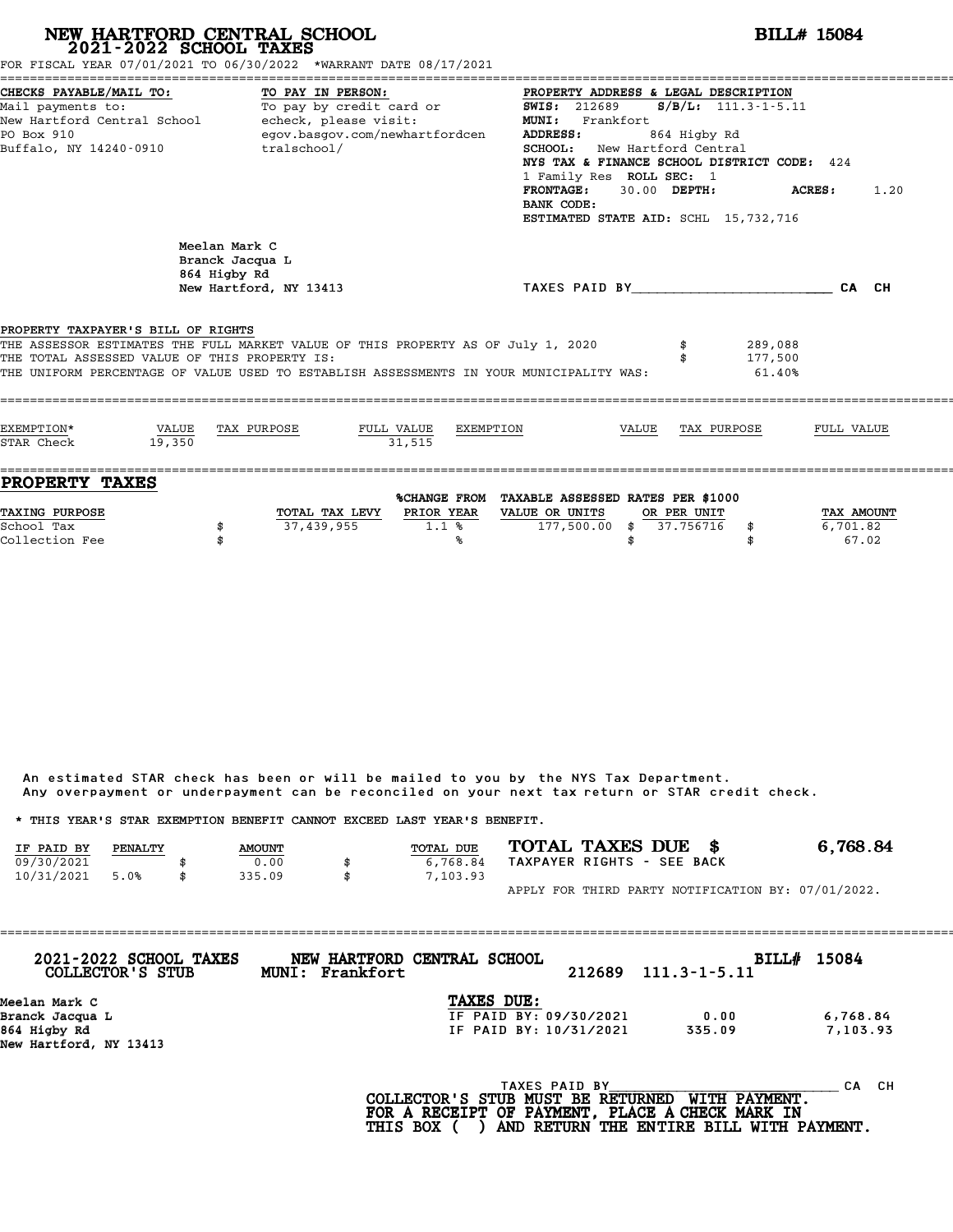| NEW HARTFORD CENTRAL SCHOOL<br>2021-2022 SCHOOL TAXES                                                                                       | FOR FISCAL YEAR 07/01/2021 TO 06/30/2022 *WARRANT DATE 08/17/2021                                                                                                           |                                                                                                                                                                                                                                                                                                                                                        | <b>BILL# 15085</b>                  |
|---------------------------------------------------------------------------------------------------------------------------------------------|-----------------------------------------------------------------------------------------------------------------------------------------------------------------------------|--------------------------------------------------------------------------------------------------------------------------------------------------------------------------------------------------------------------------------------------------------------------------------------------------------------------------------------------------------|-------------------------------------|
| CHECKS PAYABLE/MAIL TO:<br>Mail payments to:<br>New Hartford Central School - echeck, please visit:<br>PO Box 910<br>Buffalo, NY 14240-0910 | TO PAY IN PERSON:<br>To pay by credit card or<br>egov.basgov.com/newhartfordcen<br>tralschool/                                                                              | PROPERTY ADDRESS & LEGAL DESCRIPTION<br>$S/B/L$ : 111.3-1-5.5<br><b>SWIS: 212689</b><br><b>MUNI:</b><br>Frankfort<br>ADDRESS:<br>862 Higby Rd<br>SCHOOL:<br>New Hartford Central<br>NYS TAX & FINANCE SCHOOL DISTRICT CODE: 424<br>1 Family Res ROLL SEC: 1<br>225.00 DEPTH:<br><b>FRONTAGE:</b><br>BANK CODE:<br>ESTIMATED STATE AID: SCHL 15,732,716 | 2.70<br><b>ACRES:</b>               |
|                                                                                                                                             | Meelan Susan<br>862 Higby Rd<br>New Hartford, NY 13413                                                                                                                      |                                                                                                                                                                                                                                                                                                                                                        |                                     |
| PROPERTY TAXPAYER'S BILL OF RIGHTS<br>THE TOTAL ASSESSED VALUE OF THIS PROPERTY IS:                                                         | THE ASSESSOR ESTIMATES THE FULL MARKET VALUE OF THIS PROPERTY AS OF July 1, 2020<br>THE UNIFORM PERCENTAGE OF VALUE USED TO ESTABLISH ASSESSMENTS IN YOUR MUNICIPALITY WAS: | 281,433<br>\$<br>172,800<br>\$<br>61.40%                                                                                                                                                                                                                                                                                                               |                                     |
| EXEMPTION*<br>VALUE<br>19,350<br><b>BAS STAR</b>                                                                                            | TAX PURPOSE<br>FULL VALUE<br>EXEMPTION<br>SCHOOL<br>31,515                                                                                                                  | VALUE<br>TAX PURPOSE                                                                                                                                                                                                                                                                                                                                   | FULL VALUE                          |
| <b>PROPERTY TAXES</b><br>TAXING PURPOSE<br>School Tax<br>Collection Fee                                                                     | PRIOR YEAR<br>TOTAL TAX LEVY<br>37,439,955<br>\$<br>1.1%<br>\$<br>℁                                                                                                         | %CHANGE FROM TAXABLE ASSESSED RATES PER \$1000<br>VALUE OR UNITS<br>OR PER UNIT<br>$172,800.00$ \$<br>37.756716<br>\$<br>\$<br>\$                                                                                                                                                                                                                      | TAX AMOUNT<br>6,524.36<br>58.01     |
| IF PAID BY<br><b>PENALTY</b>                                                                                                                | * THIS YEAR'S STAR EXEMPTION BENEFIT CANNOT EXCEED LAST YEAR'S BENEFIT.<br>TOTAL DUE<br><b>AMOUNT</b>                                                                       | TOTAL SAVINGS DUE TO STAR: \$<br>TOTAL TAXES DUE \$                                                                                                                                                                                                                                                                                                    | 723.00<br>5,859.37                  |
| 09/30/2021<br>10/31/2021 5.0%<br>\$                                                                                                         | 0.00<br>5,859.37<br>\$<br>290.07<br>\$<br>6,149.44                                                                                                                          | TAXPAYER RIGHTS - SEE BACK<br>APPLY FOR THIRD PARTY NOTIFICATION BY: 07/01/2022.                                                                                                                                                                                                                                                                       |                                     |
| 2021-2022 SCHOOL TAXES<br>COLLECTOR'S STUB<br>Meelan Susan<br>862 Higby Rd<br>New Hartford, NY 13413                                        | NEW HARTFORD CENTRAL SCHOOL<br><b>MUNI: Frankfort</b><br>TAXES DUE:                                                                                                         | 212689<br>$111.3 - 1 - 5.5$<br>IF PAID BY: 09/30/2021<br>0.00<br>IF PAID BY: 10/31/2021<br>290.07                                                                                                                                                                                                                                                      | BILL# 15085<br>5,859.37<br>6,149.44 |
|                                                                                                                                             |                                                                                                                                                                             | TAXES PAID BY<br>COLLECTOR'S STUB MUST BE RETURNED WITH PAYMENT.<br>FOR A RECEIPT OF PAYMENT, PLACE A CHECK MARK IN<br>THIS BOX ( ) AND RETURN THE ENTIRE BILL WITH PAYMENT.                                                                                                                                                                           | CA CH                               |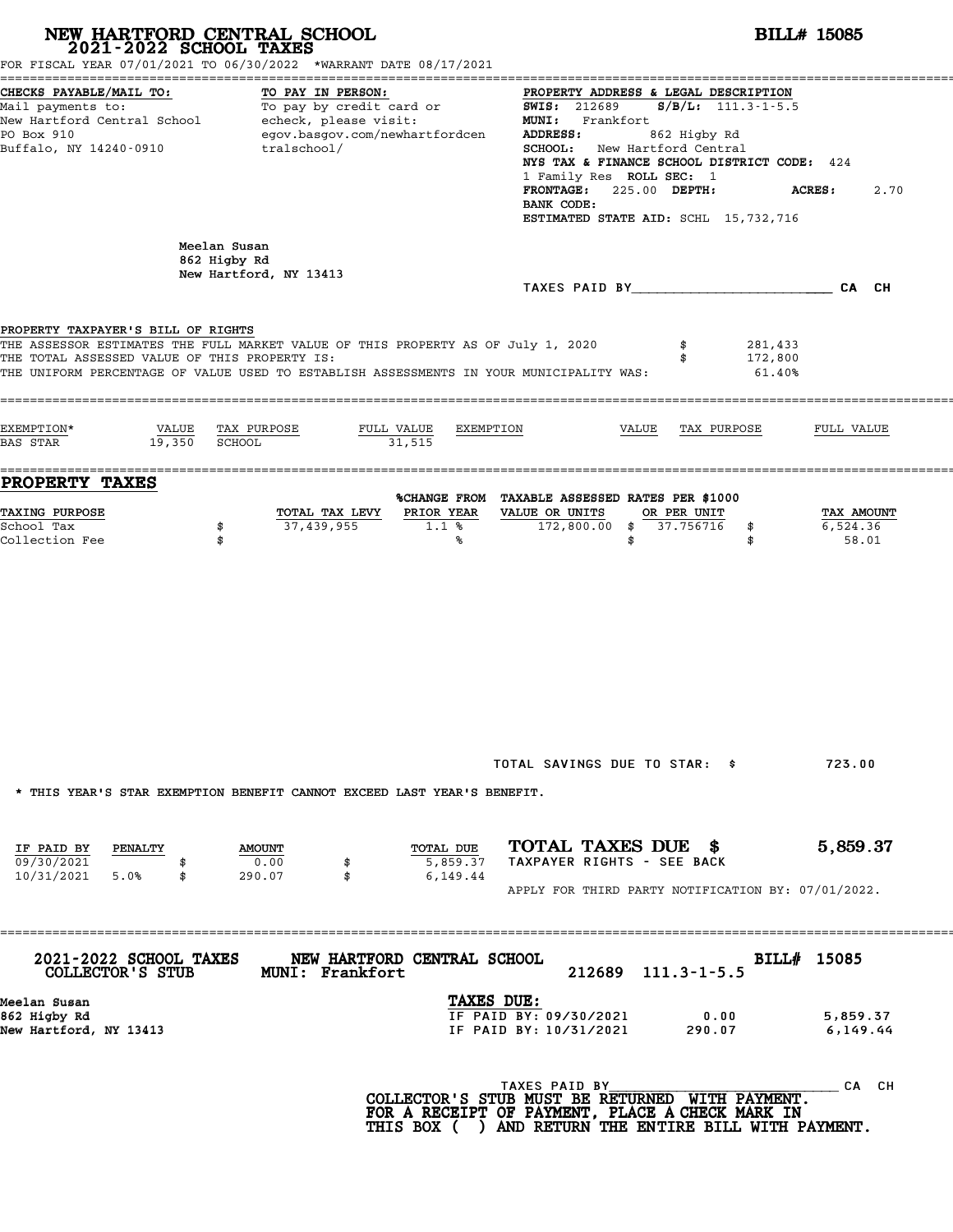| NEW HARTFORD CENTRAL SCHOOL 2021-2022 SCHOOL TAXES                                        | FOR FISCAL YEAR 07/01/2021 TO 06/30/2022 *WARRANT DATE 08/17/2021                                                                                                                          | <b>BILL# 15086</b>                                                                                                                                                                                                                                                                                                                                  |                                 |  |  |  |  |  |
|-------------------------------------------------------------------------------------------|--------------------------------------------------------------------------------------------------------------------------------------------------------------------------------------------|-----------------------------------------------------------------------------------------------------------------------------------------------------------------------------------------------------------------------------------------------------------------------------------------------------------------------------------------------------|---------------------------------|--|--|--|--|--|
| CHECKS PAYABLE/MAIL TO:<br>PO Box 910<br>Buffalo, NY 14240-0910                           | TO PAY IN PERSON:<br>Mail payments to:<br>Mail payments to: To pay by credit card or<br>New Hartford Central School echeck, please visit:<br>egov.basgov.com/newhartfordcen<br>tralschool/ | PROPERTY ADDRESS & LEGAL DESCRIPTION<br>$S/B/L: 111.37-1-21$<br><b>SWIS:</b> 212689<br>MUNI: Frankfort<br>ADDRESS:<br>124 Harts Dr<br><b>SCHOOL:</b> New Hartford Central<br>NYS TAX & FINANCE SCHOOL DISTRICT CODE: 424<br>1 Family Res ROLL SEC: 1<br>FRONTAGE: 110.00 DEPTH: 219.62 ACRES:<br>BANK CODE:<br>ESTIMATED STATE AID: SCHL 15,732,716 |                                 |  |  |  |  |  |
|                                                                                           | Mettais living Trust<br>Mettais Daniel & Adrienn<br>124 Harts Dr<br>New Hartford, NY 13413                                                                                                 | TAXES PAID BY___________________________CA CH                                                                                                                                                                                                                                                                                                       |                                 |  |  |  |  |  |
| PROPERTY TAXPAYER'S BILL OF RIGHTS<br>THE TOTAL ASSESSED VALUE OF THIS PROPERTY IS:       | THE ASSESSOR ESTIMATES THE FULL MARKET VALUE OF THIS PROPERTY AS OF July 1, 2020<br>THE UNIFORM PERCENTAGE OF VALUE USED TO ESTABLISH ASSESSMENTS IN YOUR MUNICIPALITY WAS:                | 192,182<br>\$<br>118,000<br>\$<br>$61.40\%$                                                                                                                                                                                                                                                                                                         |                                 |  |  |  |  |  |
| EXEMPTION*<br>19,350 SCHOOL<br>BAS STAR                                                   | VALUE TAX PURPOSE<br>FULL VALUE<br>31,515                                                                                                                                                  | EXEMPTION<br>VALUE<br>TAX PURPOSE                                                                                                                                                                                                                                                                                                                   | FULL VALUE                      |  |  |  |  |  |
| <b>PROPERTY TAXES</b>                                                                     |                                                                                                                                                                                            | %CHANGE FROM TAXABLE ASSESSED RATES PER \$1000                                                                                                                                                                                                                                                                                                      |                                 |  |  |  |  |  |
| TAXING PURPOSE<br>School Tax<br>Collection Fee                                            | PRIOR YEAR<br>TOTAL TAX LEVY<br>37,439,955<br>\$<br>$1.1$ %<br>\$<br>℁                                                                                                                     | VALUE OR UNITS<br>OR PER UNIT<br>118,000.00 \$ 37.756716<br>\$<br>\$<br>\$                                                                                                                                                                                                                                                                          | TAX AMOUNT<br>4,455.29<br>37.32 |  |  |  |  |  |
| IF PAID BY<br><b>PENALTY</b><br>09/30/2021                                                | * THIS YEAR'S STAR EXEMPTION BENEFIT CANNOT EXCEED LAST YEAR'S BENEFIT.<br>TOTAL DUE<br><b>AMOUNT</b><br>0.00<br>3,769.61<br>\$                                                            | TOTAL SAVINGS DUE TO STAR: \$<br>TOTAL TAXES DUE \$<br>TAXPAYER RIGHTS - SEE BACK                                                                                                                                                                                                                                                                   | 723.00<br>3,769.61              |  |  |  |  |  |
| 10/31/2021 5.0%<br>\$                                                                     | 186.61<br>\$<br>3,956.22                                                                                                                                                                   | APPLY FOR THIRD PARTY NOTIFICATION BY: 07/01/2022.                                                                                                                                                                                                                                                                                                  |                                 |  |  |  |  |  |
| 2021-2022 SCHOOL TAXES<br>COLLECTOR'S STUB                                                | NEW HARTFORD CENTRAL SCHOOL<br>MUNI: Frankfort                                                                                                                                             | 212689 111.37-1-21                                                                                                                                                                                                                                                                                                                                  | BILL# 15086                     |  |  |  |  |  |
| Mettais living Trust<br>Mettais Daniel &Adrienn<br>124 Harts Dr<br>New Hartford, NY 13413 |                                                                                                                                                                                            | TAXES DUE:<br>IF PAID BY: 09/30/2021<br>0.00<br>IF PAID BY: 10/31/2021<br>186.61                                                                                                                                                                                                                                                                    | 3,769.61<br>3,956.22            |  |  |  |  |  |
|                                                                                           |                                                                                                                                                                                            |                                                                                                                                                                                                                                                                                                                                                     |                                 |  |  |  |  |  |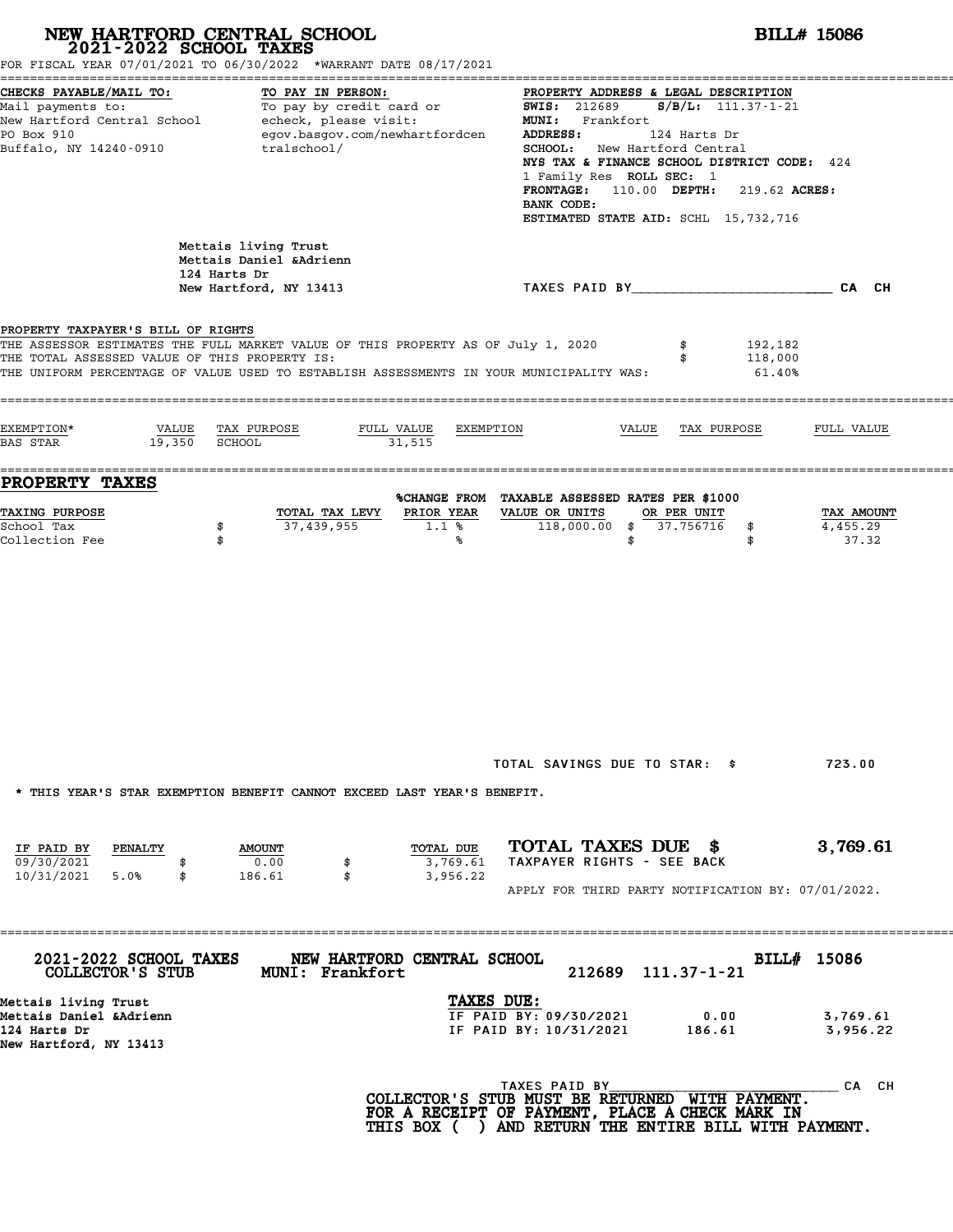| FOR FISCAL YEAR 07/01/2021 TO 06/30/2022 *WARRANT DATE 08/17/2021                                                                                                                                                                                                  |                 | NEW HARTFORD CENTRAL SCHOOL<br>2021-2022 SCHOOL TAXES   |                                               |                                                |                                                                                                                                                                                                                                                                                        |       |                        |                             | <b>BILL# 15087</b>            |      |
|--------------------------------------------------------------------------------------------------------------------------------------------------------------------------------------------------------------------------------------------------------------------|-----------------|---------------------------------------------------------|-----------------------------------------------|------------------------------------------------|----------------------------------------------------------------------------------------------------------------------------------------------------------------------------------------------------------------------------------------------------------------------------------------|-------|------------------------|-----------------------------|-------------------------------|------|
| CHECKS PAYABLE/MAIL TO:<br>Mail payments to: To pay by credit card or<br>New Hartford Central School - echeck, please visit:<br>PO Box 910<br>Buffalo, NY 14240-0910                                                                                               |                 | TO PAY IN PERSON:                                       | egov.basgov.com/newhartfordcen<br>tralschool/ |                                                | PROPERTY ADDRESS & LEGAL DESCRIPTION<br><b>SWIS:</b> 212689<br>MUNI: Frankfort<br><b>ADDRESS:</b><br>SCHOOL: New Hartford Central<br>NYS TAX & FINANCE SCHOOL DISTRICT CODE: 424<br>1 Family Res ROLL SEC: 1<br><b>FRONTAGE:</b><br>BANK CODE:<br>ESTIMATED STATE AID: SCHL 15,732,716 |       | 843 Higby Rd<br>DEPTH: | $S/B/L$ : 111.3-1-29        | ACRES :                       | 1.10 |
|                                                                                                                                                                                                                                                                    |                 | Meyers James A<br>1608 Clementine St<br>Utica, NY 13501 |                                               |                                                | TAXES PAID BY CA CH                                                                                                                                                                                                                                                                    |       |                        |                             |                               |      |
| PROPERTY TAXPAYER'S BILL OF RIGHTS<br>THE ASSESSOR ESTIMATES THE FULL MARKET VALUE OF THIS PROPERTY AS OF July 1, 2020<br>THE TOTAL ASSESSED VALUE OF THIS PROPERTY IS:<br>THE UNIFORM PERCENTAGE OF VALUE USED TO ESTABLISH ASSESSMENTS IN YOUR MUNICIPALITY WAS: |                 |                                                         |                                               |                                                |                                                                                                                                                                                                                                                                                        |       |                        | 118,241<br>72,600<br>61.40% |                               |      |
| EXEMPTION*<br>STAR Check                                                                                                                                                                                                                                           | VALUE<br>19.350 | TAX PURPOSE                                             | FULL VALUE<br>31.515                          | EXEMPTION                                      |                                                                                                                                                                                                                                                                                        | VALUE | TAX PURPOSE            |                             | FULL VALUE                    |      |
| <b>PROPERTY TAXES</b><br><b>TAXING PURPOSE</b><br>School Tax                                                                                                                                                                                                       | \$              | 37,439,955                                              | TOTAL TAX LEVY PRIOR YEAR<br>1.1%             | %CHANGE FROM TAXABLE ASSESSED RATES PER \$1000 | VALUE OR UNITS<br>72,600.00 \$ 37.756716                                                                                                                                                                                                                                               |       | OR PER UNIT            | \$                          | <b>TAX AMOUNT</b><br>2,741.14 |      |

|            |         |               | Any overpayment or underpayment can be reconciled on your next tax return or STAR credit check. |                            |                                                    |
|------------|---------|---------------|-------------------------------------------------------------------------------------------------|----------------------------|----------------------------------------------------|
|            |         |               | * THIS YEAR'S STAR EXEMPTION BENEFIT CANNOT EXCEED LAST YEAR'S BENEFIT.                         |                            |                                                    |
| IF PAID BY | PENALTY | <b>AMOUNT</b> | <b>TOTAL DUE</b>                                                                                | TOTAL TAXES DUE \$         | 2,768.55                                           |
| 09/30/2021 |         | 0.00          | 2,768.55                                                                                        | TAXPAYER RIGHTS - SEE BACK |                                                    |
| 10/31/2021 | 5.0%    | \$<br>137.06  | \$<br>2,905.61                                                                                  |                            |                                                    |
|            |         |               |                                                                                                 |                            | APPLY FOR THIRD PARTY NOTIFICATION BY: 07/01/2022. |

| 2021-2022 SCHOOL TAXES<br>COLLECTOR'S STUB | NEW HARTFORD CENTRAL SCHOOL<br>MUNI: Frankfort | 212689 | 111.3-1-29 | <b>BILL# 15087</b> |          |
|--------------------------------------------|------------------------------------------------|--------|------------|--------------------|----------|
| Meyers James A                             | TAXES DUE:                                     |        |            |                    |          |
| 1608 Clementine St                         | IF PAID BY: 09/30/2021                         |        | 0.00       |                    | 2,768.55 |
| Utica, NY 13501                            | IF PAID BY: 10/31/2021                         |        | 137.06     |                    | 2,905.61 |
|                                            |                                                |        |            |                    |          |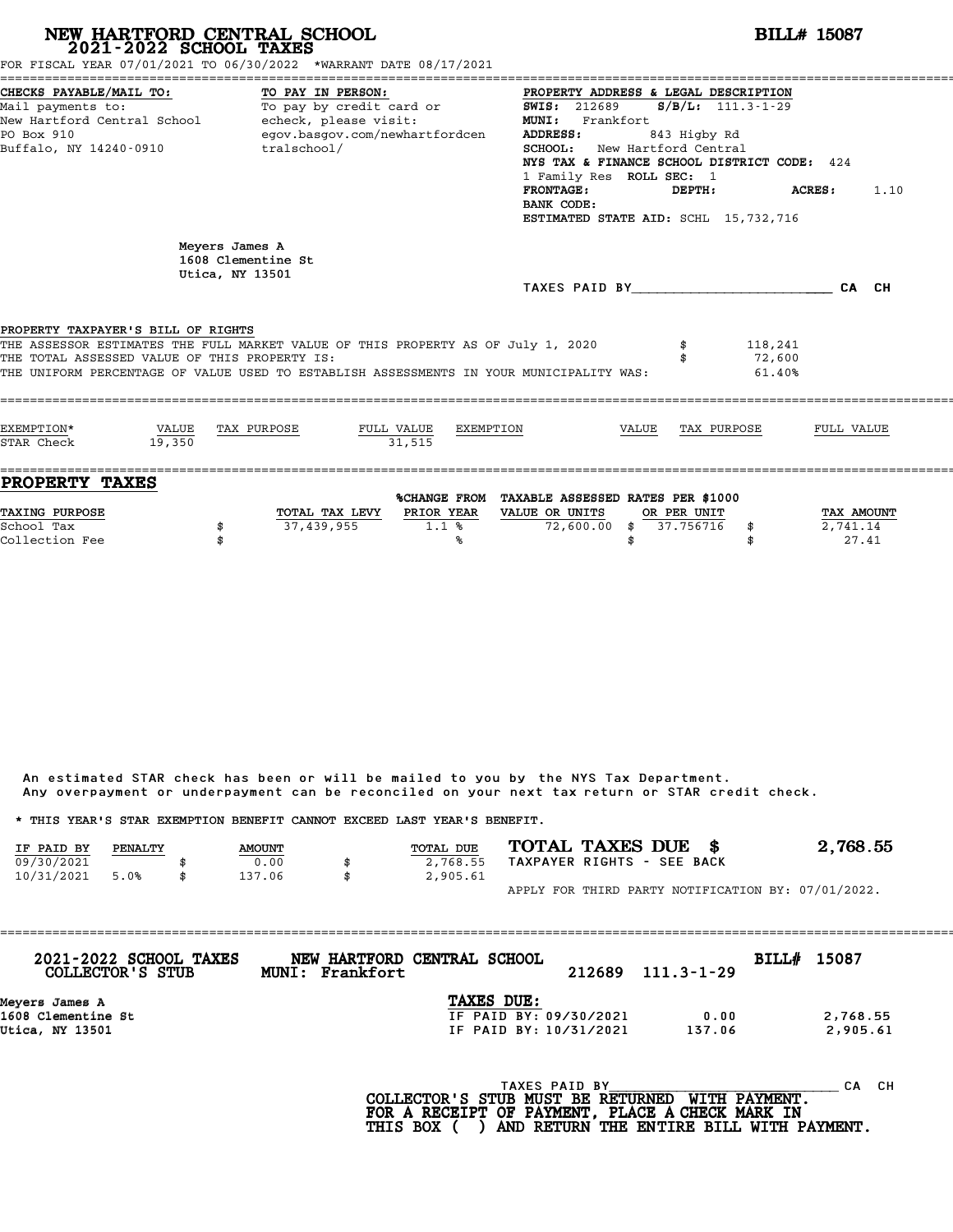| FOR FISCAL YEAR 07/01/2021 TO 06/30/2022 *WARRANT DATE 08/17/2021<br>TO PAY IN PERSON:<br>TO PAY IN PERSON!<br>To pay by credit card or TO SWIS: 212689 |                               |                                                                                                       |                                                                                                                                                                                                                                                                                                                                                                                                                                                                                                                                                                                                                                          |
|---------------------------------------------------------------------------------------------------------------------------------------------------------|-------------------------------|-------------------------------------------------------------------------------------------------------|------------------------------------------------------------------------------------------------------------------------------------------------------------------------------------------------------------------------------------------------------------------------------------------------------------------------------------------------------------------------------------------------------------------------------------------------------------------------------------------------------------------------------------------------------------------------------------------------------------------------------------------|
| New Hartford Central School - echeck, please visit:<br>tralschool/<br>Buffalo, NY 14240-0910                                                            |                               | PROPERTY ADDRESS & LEGAL DESCRIPTION<br>MUNI: Frankfort<br>ADDRESS:<br><b>FRONTAGE:</b><br>BANK CODE: | $S/B/L: 111.3 - 1 - 30.2$<br><b>ACRES:</b><br>2.90                                                                                                                                                                                                                                                                                                                                                                                                                                                                                                                                                                                       |
| Meyers James A<br>843 Higby Rd<br>New Hartford, NY 13413                                                                                                |                               |                                                                                                       |                                                                                                                                                                                                                                                                                                                                                                                                                                                                                                                                                                                                                                          |
| PROPERTY TAXPAYER'S BILL OF RIGHTS<br>THE TOTAL ASSESSED VALUE OF THIS PROPERTY IS:                                                                     |                               | \$<br>\$                                                                                              | 7,003<br>4,300<br>61.40%                                                                                                                                                                                                                                                                                                                                                                                                                                                                                                                                                                                                                 |
| 37,439,955<br>\$<br>\$                                                                                                                                  | 1.1%                          | $4,300.00$ \$                                                                                         | TAX AMOUNT<br>162.35<br>\$<br>1.62<br>\$                                                                                                                                                                                                                                                                                                                                                                                                                                                                                                                                                                                                 |
|                                                                                                                                                         |                               |                                                                                                       |                                                                                                                                                                                                                                                                                                                                                                                                                                                                                                                                                                                                                                          |
|                                                                                                                                                         |                               |                                                                                                       |                                                                                                                                                                                                                                                                                                                                                                                                                                                                                                                                                                                                                                          |
|                                                                                                                                                         |                               |                                                                                                       |                                                                                                                                                                                                                                                                                                                                                                                                                                                                                                                                                                                                                                          |
| <b>AMOUNT</b><br>0.00<br>8.12<br>\$                                                                                                                     | TOTAL DUE<br>163.97<br>172.09 |                                                                                                       | 163.97                                                                                                                                                                                                                                                                                                                                                                                                                                                                                                                                                                                                                                   |
|                                                                                                                                                         |                               | TOTAL TAX LEVY<br>℁                                                                                   | egov.basgov.com/newhartfordcen<br>Higby Rd<br>SCHOOL: New Hartford Central<br>NYS TAX & FINANCE SCHOOL DISTRICT CODE: 424<br>Rural vac<10 ROLL SEC: 1<br>DEPTH:<br>ESTIMATED STATE AID: SCHL 15,732,716<br>TAXES PAID BY CA CH<br>THE ASSESSOR ESTIMATES THE FULL MARKET VALUE OF THIS PROPERTY AS OF July 1, 2020<br>THE UNIFORM PERCENTAGE OF VALUE USED TO ESTABLISH ASSESSMENTS IN YOUR MUNICIPALITY WAS:<br>%CHANGE FROM TAXABLE ASSESSED RATES PER \$1000<br>PRIOR YEAR VALUE OR UNITS<br>OR PER UNIT<br>37.756716<br>\$<br>TOTAL TAXES DUE \$<br>TAXPAYER RIGHTS - SEE BACK<br>APPLY FOR THIRD PARTY NOTIFICATION BY: 07/01/2022. |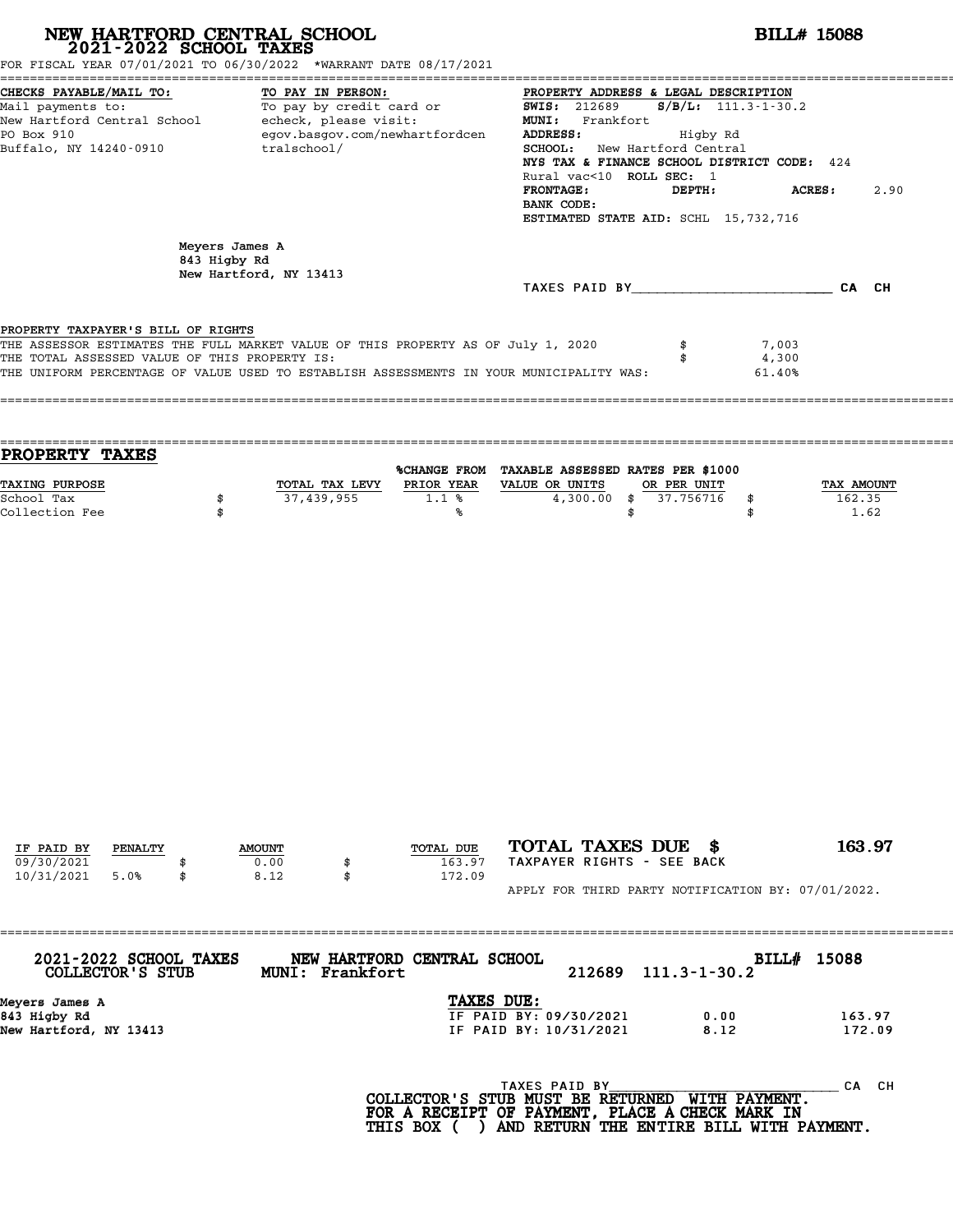| 2021-2022 SCHOOL TAXES                                                                            | NEW HARTFORD CENTRAL SCHOOL<br>FOR FISCAL YEAR 07/01/2021 TO 06/30/2022 *WARRANT DATE 08/17/2021                                                                                                               |                                                                                                                                                                                                                                                                                                                                                                                                                                                         | <b>BILL# 15089</b>                                                                   |  |  |  |  |
|---------------------------------------------------------------------------------------------------|----------------------------------------------------------------------------------------------------------------------------------------------------------------------------------------------------------------|---------------------------------------------------------------------------------------------------------------------------------------------------------------------------------------------------------------------------------------------------------------------------------------------------------------------------------------------------------------------------------------------------------------------------------------------------------|--------------------------------------------------------------------------------------|--|--|--|--|
| CHECKS PAYABLE/MAIL TO:<br>PO Box 910<br>Buffalo, NY 14240-0910                                   | TO PAY IN PERSON:<br>egov.basgov.com/newhartfordcen<br>tralschool/                                                                                                                                             | PROPERTY ADDRESS & LEGAL DESCRIPTION<br>Nail payments to:<br>Mail payments to:<br>New Hartford Central School echeck, please visit: 1993 MIS: 212689 S/B/L: 111.37-1-30<br>New Hartford Central School echeck, please visit: Frankfort<br>MINI: Frankfort<br>MINI: Frankfort<br>MI<br><b>ADDRESS:</b><br>123 Ashrick Dr<br><b>SCHOOL:</b> New Hartford Central<br>2 Family Res ROLL SEC: 1<br>BANK CODE:<br>135<br>ESTIMATED STATE AID: SCHL 15,732,716 | NYS TAX & FINANCE SCHOOL DISTRICT CODE: 424<br>FRONTAGE: 212.00 DEPTH: 150.00 ACRES: |  |  |  |  |
|                                                                                                   | Mulvihill Daniel<br>123 Ashrick Dr<br>New Hartford, NY 13413                                                                                                                                                   | TAXES PAID BY CA CH                                                                                                                                                                                                                                                                                                                                                                                                                                     |                                                                                      |  |  |  |  |
| PROPERTY TAXPAYER'S BILL OF RIGHTS<br>THE TOTAL ASSESSED VALUE OF THIS PROPERTY IS:<br>EXEMPTION* | THE ASSESSOR ESTIMATES THE FULL MARKET VALUE OF THIS PROPERTY AS OF July 1, 2020<br>THE UNIFORM PERCENTAGE OF VALUE USED TO ESTABLISH ASSESSMENTS IN YOUR MUNICIPALITY WAS:<br>VALUE TAX PURPOSE<br>FULL VALUE | 149,023<br>91,500<br>61.40%<br>EXEMPTION<br>VALUE TAX PURPOSE                                                                                                                                                                                                                                                                                                                                                                                           | FULL VALUE                                                                           |  |  |  |  |
| BAS STAR 19,350 SCHOOL<br><b>PROPERTY TAXES</b>                                                   | 31,515                                                                                                                                                                                                         |                                                                                                                                                                                                                                                                                                                                                                                                                                                         |                                                                                      |  |  |  |  |
| <b>TAXING PURPOSE</b><br>School Tax<br>Collection Fee                                             | TOTAL TAX LEVY<br>PRIOR YEAR<br>37,439,955<br>1.1%<br>\$<br>\$<br>℁                                                                                                                                            | %CHANGE FROM TAXABLE ASSESSED RATES PER \$1000<br>VALUE OR UNITS<br>OR PER UNIT<br>$91,500.00$ \$ 37.756716 \$<br>\$<br>\$                                                                                                                                                                                                                                                                                                                              | TAX AMOUNT<br>3,454.74<br>27.32                                                      |  |  |  |  |
|                                                                                                   |                                                                                                                                                                                                                |                                                                                                                                                                                                                                                                                                                                                                                                                                                         |                                                                                      |  |  |  |  |
|                                                                                                   | * THIS YEAR'S STAR EXEMPTION BENEFIT CANNOT EXCEED LAST YEAR'S BENEFIT.                                                                                                                                        | TOTAL SAVINGS DUE TO STAR: \$                                                                                                                                                                                                                                                                                                                                                                                                                           | 723.00                                                                               |  |  |  |  |
| IF PAID BY PENALTY<br>09/30/2021<br>10/31/2021 5.0%<br>\$                                         | TOTAL DUE<br><b>AMOUNT</b><br>0.00<br>2,759.06<br>\$<br>136.59<br>\$<br>2,895.65                                                                                                                               | TOTAL TAXES DUE \$<br>TAXPAYER RIGHTS - SEE BACK<br>APPLY FOR THIRD PARTY NOTIFICATION BY: 07/01/2022.                                                                                                                                                                                                                                                                                                                                                  | 2,759.06                                                                             |  |  |  |  |
| 2021-2022 SCHOOL TAXES<br>COLLECTOR'S STUB                                                        | NEW HARTFORD CENTRAL SCHOOL<br><b>MUNI: Frankfort</b>                                                                                                                                                          | 212689 111.37-1-30                                                                                                                                                                                                                                                                                                                                                                                                                                      | BILL# 15089                                                                          |  |  |  |  |
| Mulvihill Daniel<br>123 Ashrick Dr<br>New Hartford, NY 13413                                      |                                                                                                                                                                                                                | TAXES DUE:<br>IF PAID BY: 09/30/2021<br>0.00<br>IF PAID BY: 10/31/2021 136.59                                                                                                                                                                                                                                                                                                                                                                           | 2,759.06<br>2,895.65                                                                 |  |  |  |  |
|                                                                                                   |                                                                                                                                                                                                                | TAXES PAID BY<br>COLLECTOR'S STUB MUST BE RETURNED WITH PAYMENT.<br>FOR A RECEIPT OF PAYMENT, PLACE A CHECK MARK IN<br>THIS BOX ( ) AND RETURN THE ENTIRE BILL WITH PAYMENT.                                                                                                                                                                                                                                                                            | _ CA CH                                                                              |  |  |  |  |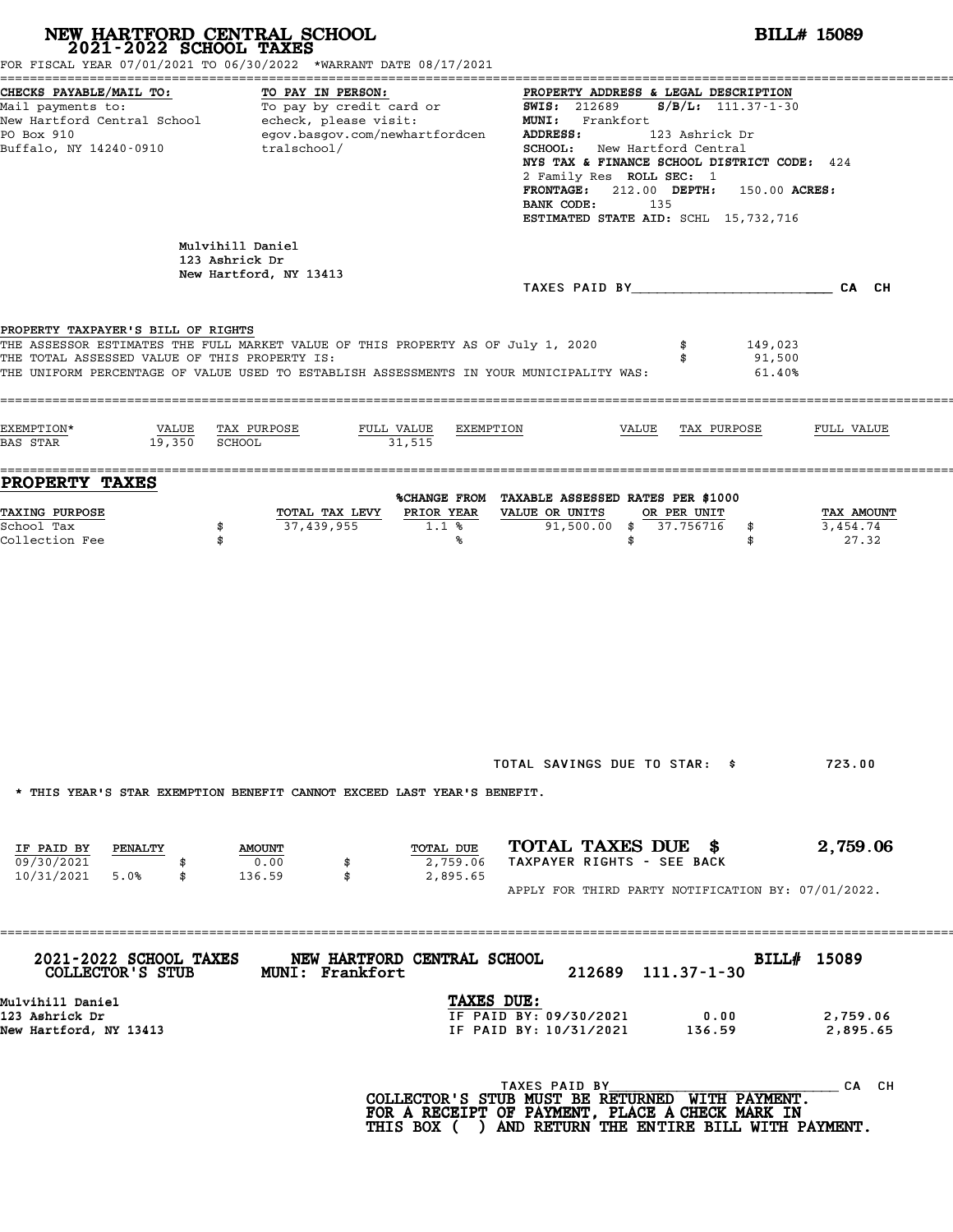| FOR FISCAL YEAR 07/01/2021 TO 06/30/2022 *WARRANT DATE 08/17/2021                                                                                                                                                                                                  |                | NEW HARTFORD CENTRAL SCHOOL 2021-2022 SCHOOL TAXES           |                                          |                                                  |                                                                                                                                                                                                                                                                                                                                                                                                               | <b>BILL# 15090</b>        |  |  |  |
|--------------------------------------------------------------------------------------------------------------------------------------------------------------------------------------------------------------------------------------------------------------------|----------------|--------------------------------------------------------------|------------------------------------------|--------------------------------------------------|---------------------------------------------------------------------------------------------------------------------------------------------------------------------------------------------------------------------------------------------------------------------------------------------------------------------------------------------------------------------------------------------------------------|---------------------------|--|--|--|
| CHECKS PAYABLE/MAIL TO:<br>TO PAY IN PERSON:<br>Mail payments to:<br>New Hartford Central School - echeck, please visit:<br>egov.basgov.com/newhartfordcen<br>PO Box 910<br>Buffalo, NY 14240-0910 tralschool/                                                     |                |                                                              |                                          | ADDRESS:<br>BANK CODE:                           | PROPERTY ADDRESS & LEGAL DESCRIPTION<br>TO: TO PAY IN PERSON: TO PAY IN PERSON: PROPERTY ADDRESS & LEGAL DESCRIPTION<br>To pay by credit card or TWIS: 212689 S/B/L: 111.37-1-33<br>MUNI: Frankfort<br>Ashrick Dr<br>SCHOOL: New Hartford Central<br>NYS TAX & FINANCE SCHOOL DISTRICT CODE: 424<br>Res vac land ROLL SEC: 1<br>FRONTAGE: 120.20 DEPTH: 150.00 ACRES:<br>ESTIMATED STATE AID: SCHL 15,732,716 |                           |  |  |  |
|                                                                                                                                                                                                                                                                    | 123 Ashrick Dr | Mulvihill Daniel P<br>Mulvihill Meg C<br>Frankfort, NY 13340 |                                          |                                                  | TAXES PAID BY CAN CH                                                                                                                                                                                                                                                                                                                                                                                          |                           |  |  |  |
| PROPERTY TAXPAYER'S BILL OF RIGHTS<br>THE ASSESSOR ESTIMATES THE FULL MARKET VALUE OF THIS PROPERTY AS OF July 1, 2020<br>THE TOTAL ASSESSED VALUE OF THIS PROPERTY IS:<br>THE UNIFORM PERCENTAGE OF VALUE USED TO ESTABLISH ASSESSMENTS IN YOUR MUNICIPALITY WAS: |                |                                                              |                                          |                                                  | \$<br>\$                                                                                                                                                                                                                                                                                                                                                                                                      | 14,658<br>9,000<br>61.40% |  |  |  |
| PROPERTY TAXES<br>TAXING PURPOSE                                                                                                                                                                                                                                   |                |                                                              | TOTAL TAX LEVY PRIOR YEAR VALUE OR UNITS | %CHANGE FROM TAXABLE ASSESSED RATES PER \$1000   | OR PER UNIT                                                                                                                                                                                                                                                                                                                                                                                                   | TAX AMOUNT                |  |  |  |
| School Tax<br>Collection Fee                                                                                                                                                                                                                                       | \$<br>\$       |                                                              | $\overline{37,439,955}$ 1.1 %<br>℁       |                                                  | 9,000.00 \$ 37.756716<br>\$<br>\$<br>\$                                                                                                                                                                                                                                                                                                                                                                       | 339.81<br>3.40            |  |  |  |
|                                                                                                                                                                                                                                                                    |                |                                                              |                                          |                                                  |                                                                                                                                                                                                                                                                                                                                                                                                               |                           |  |  |  |
|                                                                                                                                                                                                                                                                    |                |                                                              |                                          |                                                  |                                                                                                                                                                                                                                                                                                                                                                                                               |                           |  |  |  |
| IF PAID BY<br>PENALTY<br>09/30/2021                                                                                                                                                                                                                                |                | <b>AMOUNT</b><br>0.00                                        | TOTAL DUE<br>343.21                      | TOTAL TAXES DUE \$<br>TAXPAYER RIGHTS - SEE BACK |                                                                                                                                                                                                                                                                                                                                                                                                               | 343.21                    |  |  |  |
| 10/31/2021<br>5.0%<br>2021-2022 SCHOOL TAXES                                                                                                                                                                                                                       |                | 16.99<br>\$                                                  | 360.20<br>NEW HARTFORD CENTRAL SCHOOL    |                                                  | APPLY FOR THIRD PARTY NOTIFICATION BY: 07/01/2022.                                                                                                                                                                                                                                                                                                                                                            | BILL# 15090               |  |  |  |
| COLLECTOR'S STUB<br>Mulvihill Daniel P                                                                                                                                                                                                                             |                | MUNI: Frankfort                                              | TAXES DUE:                               | 212689                                           | $111.37 - 1 - 33$                                                                                                                                                                                                                                                                                                                                                                                             |                           |  |  |  |
| Mulvihill Meg C<br>123 Ashrick Dr<br>$F_{\text{random}}$ $F_{\text{out}}$ $N V$ 12240                                                                                                                                                                              |                |                                                              |                                          | IF PAID BY: 09/30/2021<br>IF PAID BY: 10/31/2021 | 0.00<br>16.99                                                                                                                                                                                                                                                                                                                                                                                                 | 343.21<br>360.20          |  |  |  |

123 Ashrick Dr<br>Frankfort, NY 13340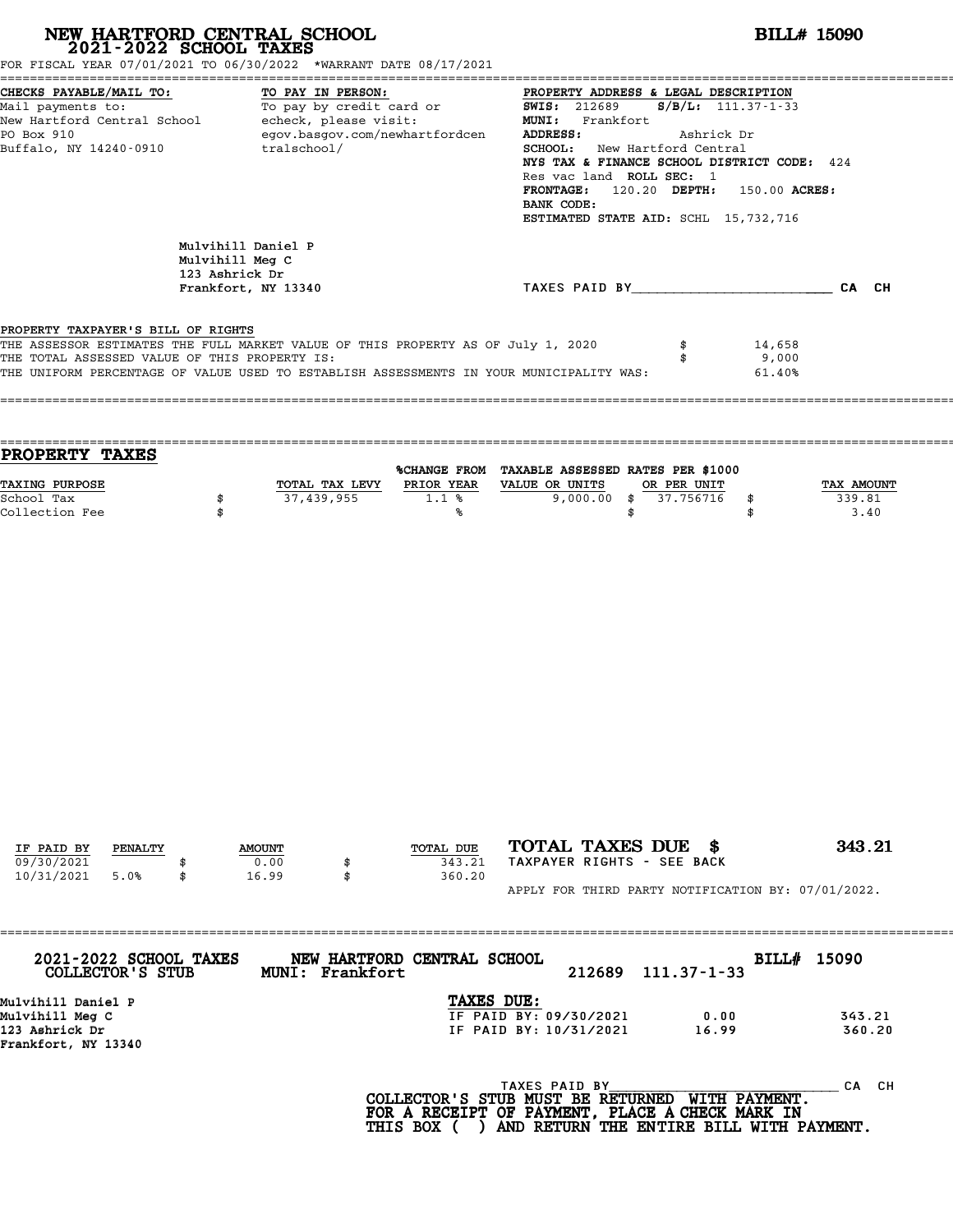| NEW HARTFORD CENTRAL SCHOOL 2021-2022 SCHOOL TAXES<br>FOR FISCAL YEAR 07/01/2021 TO 06/30/2022 *WARRANT DATE 08/17/2021                                                                                                                                            |    |                                                                  |             |                   |                                |                                                                                                                                                                              |                                                                                                                                                                                                                                                                                                                                                   |                          | <b>BILL# 15091</b>         |                      |                  |
|--------------------------------------------------------------------------------------------------------------------------------------------------------------------------------------------------------------------------------------------------------------------|----|------------------------------------------------------------------|-------------|-------------------|--------------------------------|------------------------------------------------------------------------------------------------------------------------------------------------------------------------------|---------------------------------------------------------------------------------------------------------------------------------------------------------------------------------------------------------------------------------------------------------------------------------------------------------------------------------------------------|--------------------------|----------------------------|----------------------|------------------|
| CHECKS PAYABLE/MAIL TO:<br>Mail payments to:<br>New Hartford Central School - echeck, please visit:<br>PO Box 910<br>Buffalo, NY 14240-0910                                                                                                                        |    |                                                                  | tralschool/ | TO PAY IN PERSON: | egov.basgov.com/newhartfordcen | ADDRESS:<br>BANK CODE:                                                                                                                                                       | PROPERTY ADDRESS & LEGAL DESCRIPTION<br>TU: TO PAY IN PERSON: TO PROPERTY ADDRE<br>$S/B/L: 111.1-2-64.1$<br>MUNI: Frankfort<br>Ashrick Rd<br>SCHOOL: New Hartford Central<br>NYS TAX & FINANCE SCHOOL DISTRICT CODE: 424<br>Rural vac<10 ROLL SEC: 1<br>FRONTAGE: 373.00 DEPTH:<br>8.70<br><b>ACRES :</b><br>ESTIMATED STATE AID: SCHL 15,732,716 |                          |                            |                      |                  |
|                                                                                                                                                                                                                                                                    |    | Mulvihill Steven D<br>1 Wild Turkey Rd<br>New Hartford, NY 13413 |             |                   |                                | TAXES PAID BY CA CH                                                                                                                                                          |                                                                                                                                                                                                                                                                                                                                                   |                          |                            |                      |                  |
|                                                                                                                                                                                                                                                                    |    |                                                                  |             |                   |                                |                                                                                                                                                                              |                                                                                                                                                                                                                                                                                                                                                   |                          |                            |                      |                  |
| PROPERTY TAXPAYER'S BILL OF RIGHTS<br>THE ASSESSOR ESTIMATES THE FULL MARKET VALUE OF THIS PROPERTY AS OF July 1, 2020<br>THE TOTAL ASSESSED VALUE OF THIS PROPERTY IS:<br>THE UNIFORM PERCENTAGE OF VALUE USED TO ESTABLISH ASSESSMENTS IN YOUR MUNICIPALITY WAS: |    |                                                                  |             |                   |                                |                                                                                                                                                                              |                                                                                                                                                                                                                                                                                                                                                   | \$<br>\$                 | 36,156<br>22,200<br>61.40% |                      |                  |
| <b>PROPERTY TAXES</b>                                                                                                                                                                                                                                              |    |                                                                  |             |                   |                                |                                                                                                                                                                              |                                                                                                                                                                                                                                                                                                                                                   |                          |                            |                      |                  |
| TAXING PURPOSE<br>School Tax<br>Collection Fee                                                                                                                                                                                                                     |    | \$<br>\$                                                         |             | 37,439,955        | 1.1%<br>℁                      | %CHANGE FROM TAXABLE ASSESSED RATES PER \$1000<br>TOTAL TAX LEVY PRIOR YEAR VALUE OR UNITS<br>$22,200.00$ \$                                                                 | \$                                                                                                                                                                                                                                                                                                                                                | OR PER UNIT<br>37.756716 | \$<br>\$                   | TAX AMOUNT<br>838.20 | 8.38             |
| IF PAID BY<br>PENALTY                                                                                                                                                                                                                                              |    | <b>AMOUNT</b>                                                    |             |                   | TOTAL DUE                      | TOTAL TAXES DUE \$                                                                                                                                                           |                                                                                                                                                                                                                                                                                                                                                   |                          |                            | 846.58               |                  |
| 09/30/2021<br>10/31/2021<br>5.0%                                                                                                                                                                                                                                   | \$ | 41.91                                                            | 0.00        | \$<br>\$          | 846.58<br>888.49               | TAXPAYER RIGHTS - SEE BACK                                                                                                                                                   |                                                                                                                                                                                                                                                                                                                                                   |                          |                            |                      |                  |
|                                                                                                                                                                                                                                                                    |    |                                                                  |             |                   |                                | APPLY FOR THIRD PARTY NOTIFICATION BY: 07/01/2022.                                                                                                                           |                                                                                                                                                                                                                                                                                                                                                   |                          |                            |                      |                  |
| 2021-2022 SCHOOL TAXES<br>COLLECTOR'S STUB                                                                                                                                                                                                                         |    |                                                                  |             | MUNI: Frankfort   | NEW HARTFORD CENTRAL SCHOOL    | 212689                                                                                                                                                                       |                                                                                                                                                                                                                                                                                                                                                   | $111.1 - 2 - 64.1$       | BILL# 15091                |                      |                  |
| Mulvihill Steven D<br>1 Wild Turkey Rd<br>New Hartford, NY 13413                                                                                                                                                                                                   |    |                                                                  |             |                   | TAXES DUE:                     | IF PAID BY: 09/30/2021<br>IF PAID BY: 10/31/2021                                                                                                                             |                                                                                                                                                                                                                                                                                                                                                   | 0.00<br>41.91            |                            |                      | 846.58<br>888.49 |
|                                                                                                                                                                                                                                                                    |    |                                                                  |             |                   |                                | TAXES PAID BY<br>COLLECTOR'S STUB MUST BE RETURNED WITH PAYMENT.<br>FOR A RECEIPT OF PAYMENT, PLACE A CHECK MARK IN<br>THIS BOX ( ) AND RETURN THE ENTIRE BILL WITH PAYMENT. |                                                                                                                                                                                                                                                                                                                                                   |                          |                            |                      | CA CH            |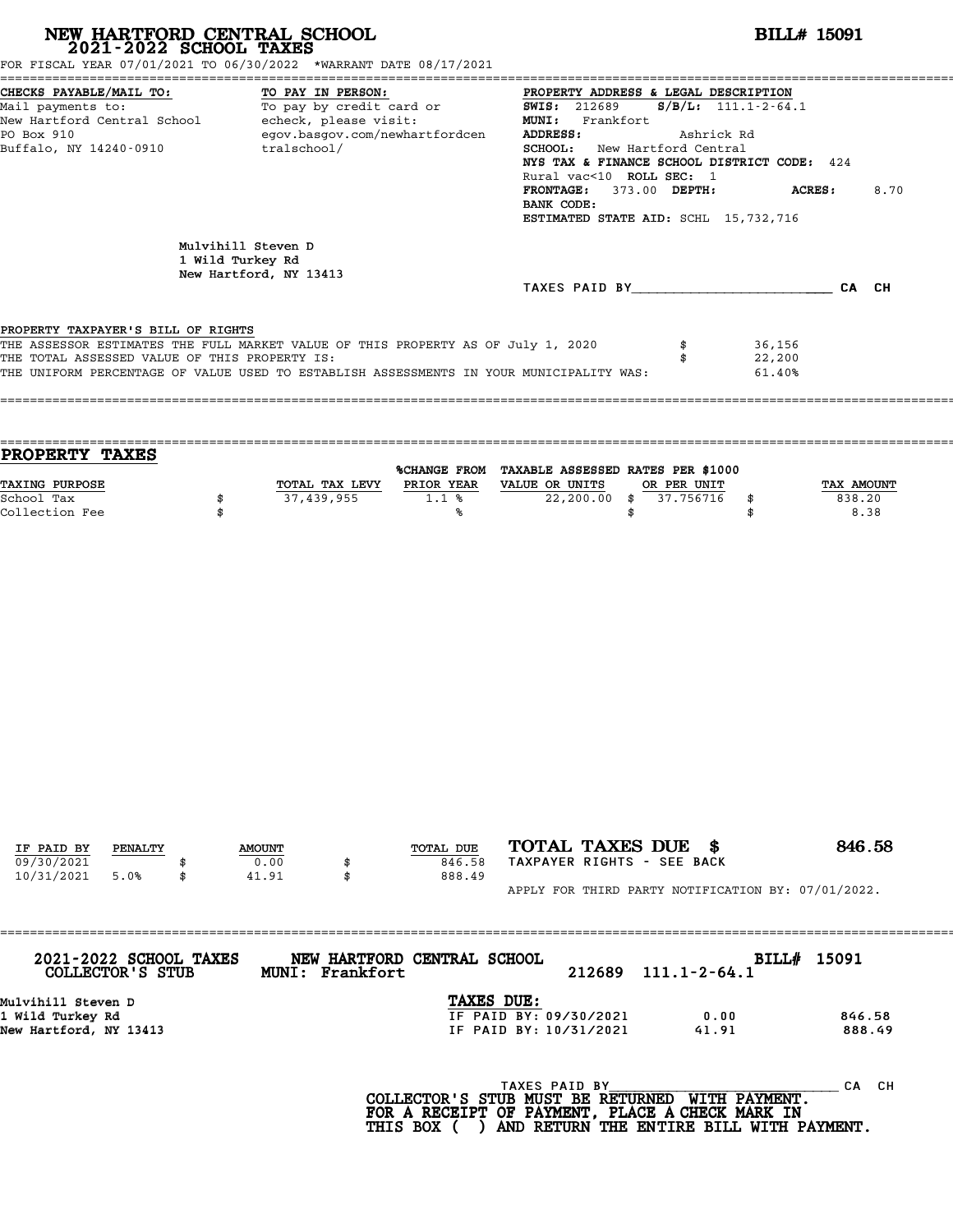| NEW HARTFORD CENTRAL SCHOOL 2021-2022 SCHOOL TAXES                                                                                                                                                                                                                               |         |          |                                        |                                |                                                        |                                                                                                                                                                                                                                                                                                                           |                                | <b>BILL# 15092</b>           |                                 |  |
|----------------------------------------------------------------------------------------------------------------------------------------------------------------------------------------------------------------------------------------------------------------------------------|---------|----------|----------------------------------------|--------------------------------|--------------------------------------------------------|---------------------------------------------------------------------------------------------------------------------------------------------------------------------------------------------------------------------------------------------------------------------------------------------------------------------------|--------------------------------|------------------------------|---------------------------------|--|
| FOR FISCAL YEAR 07/01/2021 TO 06/30/2022 *WARRANT DATE 08/17/2021<br>CHECKS PAYABLE/MAIL TO:<br>TO PAY IN PERSON:<br>To pay by credit card or<br>Mail payments to:<br>New Hartford Central School - echeck, please visit:<br>PO Box 910<br>Buffalo, NY 14240-0910<br>tralschool/ |         |          |                                        | egov.basgov.com/newhartfordcen | ADDRESS:<br>BANK CODE:                                 | PROPERTY ADDRESS & LEGAL DESCRIPTION<br>$S/B/L: 111.1 - 2 - 64.2$<br><b>SWIS: 212689</b><br>MUNI: Frankfort<br>118 Ashrick Rd<br>SCHOOL: New Hartford Central<br>NYS TAX & FINANCE SCHOOL DISTRICT CODE: 424<br>1 Family Res ROLL SEC: 1<br>FRONTAGE: 149.00 DEPTH: 178.00 ACRES:<br>ESTIMATED STATE AID: SCHL 15,732,716 |                                |                              |                                 |  |
|                                                                                                                                                                                                                                                                                  |         |          | Mulvihill Steven D<br>1 Wild Turkey Rd | New Hartford, NY 13413         |                                                        |                                                                                                                                                                                                                                                                                                                           |                                |                              |                                 |  |
|                                                                                                                                                                                                                                                                                  |         |          |                                        |                                |                                                        | TAXES PAID BY CA CH                                                                                                                                                                                                                                                                                                       |                                |                              |                                 |  |
| PROPERTY TAXPAYER'S BILL OF RIGHTS<br>THE ASSESSOR ESTIMATES THE FULL MARKET VALUE OF THIS PROPERTY AS OF July 1, 2020<br>THE TOTAL ASSESSED VALUE OF THIS PROPERTY IS:                                                                                                          |         |          |                                        |                                |                                                        | THE UNIFORM PERCENTAGE OF VALUE USED TO ESTABLISH ASSESSMENTS IN YOUR MUNICIPALITY WAS:                                                                                                                                                                                                                                   | \$<br>\$                       | 210,586<br>129,300<br>61.40% |                                 |  |
| <b>PROPERTY TAXES</b>                                                                                                                                                                                                                                                            |         |          |                                        |                                |                                                        |                                                                                                                                                                                                                                                                                                                           |                                |                              |                                 |  |
| <b>TAXING PURPOSE</b><br>School Tax<br>Collection Fee                                                                                                                                                                                                                            |         | \$<br>\$ |                                        | 37,439,955                     | TOTAL TAX LEVY PRIOR YEAR VALUE OR UNITS<br>1.1%<br>%ร | %CHANGE FROM TAXABLE ASSESSED RATES PER \$1000<br>$129,300.00$ \$                                                                                                                                                                                                                                                         | OR PER UNIT<br>37.756716<br>\$ | \$<br>\$                     | TAX AMOUNT<br>4,881.94<br>48.82 |  |
|                                                                                                                                                                                                                                                                                  |         |          |                                        |                                |                                                        |                                                                                                                                                                                                                                                                                                                           |                                |                              |                                 |  |
| IF PAID BY                                                                                                                                                                                                                                                                       | PENALTY |          | <b>AMOUNT</b>                          |                                | TOTAL DUE                                              | TOTAL TAXES DUE \$                                                                                                                                                                                                                                                                                                        |                                |                              | 4,930.76                        |  |
| 09/30/2021<br>10/31/2021<br>5.0%                                                                                                                                                                                                                                                 | \$      |          | 0.00<br>244.10                         | \$<br>\$                       | 4,930.76<br>5,174.86                                   | TAXPAYER RIGHTS - SEE BACK<br>APPLY FOR THIRD PARTY NOTIFICATION BY: 07/01/2022.                                                                                                                                                                                                                                          |                                |                              |                                 |  |
|                                                                                                                                                                                                                                                                                  |         |          |                                        |                                |                                                        |                                                                                                                                                                                                                                                                                                                           |                                |                              |                                 |  |
| 2021-2022 SCHOOL TAXES<br>COLLECTOR'S STUB                                                                                                                                                                                                                                       |         |          |                                        | MUNI: Frankfort                | NEW HARTFORD CENTRAL SCHOOL                            | 212689                                                                                                                                                                                                                                                                                                                    | $111.1 - 2 - 64.2$             | BILL# 15092                  |                                 |  |
| Mulvihill Steven D<br>1 Wild Turkey Rd<br>New Hartford, NY 13413                                                                                                                                                                                                                 |         |          |                                        |                                | TAXES DUE:                                             | IF PAID BY: 09/30/2021<br>IF PAID BY: 10/31/2021                                                                                                                                                                                                                                                                          |                                | 0.00<br>244.10               | 4,930.76<br>5,174.86            |  |
|                                                                                                                                                                                                                                                                                  |         |          |                                        |                                | FOR A RECEIPT OF PAYMENT, PLACE A CHECK MARK IN        | TAXES PAID BY<br>COLLECTOR'S STUB MUST BE RETURNED WITH PAYMENT.                                                                                                                                                                                                                                                          |                                |                              | CA CH                           |  |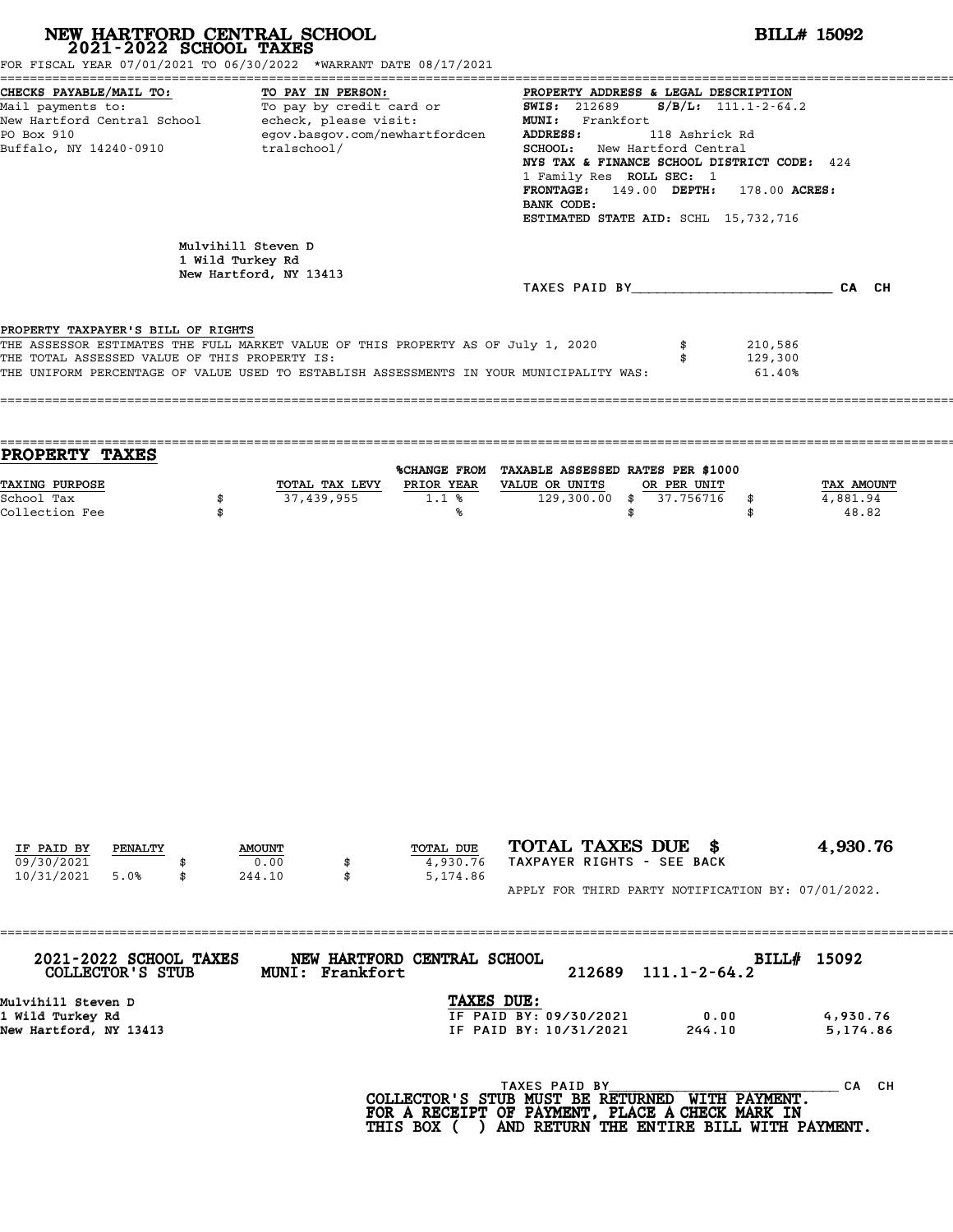| NEW HARTFORD CENTRAL SCHOOL 2021-2022 SCHOOL TAXES                                                                                                                                                                                                                                                                                                                      |    |                                        |                 |                                                                                                                                                                                                                                                                                                                                          |                                                                                                                     |                    | <b>BILL# 15093</b>       |                  |
|-------------------------------------------------------------------------------------------------------------------------------------------------------------------------------------------------------------------------------------------------------------------------------------------------------------------------------------------------------------------------|----|----------------------------------------|-----------------|------------------------------------------------------------------------------------------------------------------------------------------------------------------------------------------------------------------------------------------------------------------------------------------------------------------------------------------|---------------------------------------------------------------------------------------------------------------------|--------------------|--------------------------|------------------|
| FOR FISCAL YEAR 07/01/2021 TO 06/30/2022 *WARRANT DATE 08/17/2021<br>CHECKS PAYABLE/MAIL TO:<br>TO PAY IN PERSON:<br>TO: TO PAY IN PERSON: TO PAY IN PERSON:<br>To pay by credit card or TO 212689<br>Mail payments to:<br>New Hartford Central School - echeck, please visit:<br>PO Box 910<br>egov.basgov.com/newhartfordcen<br>Buffalo, NY 14240-0910<br>tralschool/ |    |                                        |                 | PROPERTY ADDRESS & LEGAL DESCRIPTION<br>$S/B/L: 111.1 - 2 - 64.3$<br>MUNI: Frankfort<br>ADDRESS:<br>Graffenburg Rd<br>SCHOOL: New Hartford Central<br>NYS TAX & FINANCE SCHOOL DISTRICT CODE: 424<br>Rural vac<10 ROLL SEC: 1<br>FRONTAGE: 310.00 DEPTH:<br><b>ACRES :</b><br>1.60<br>BANK CODE:<br>ESTIMATED STATE AID: SCHL 15,732,716 |                                                                                                                     |                    |                          |                  |
|                                                                                                                                                                                                                                                                                                                                                                         |    | Mulvihill Steven D<br>1 Wild Turkey Dr |                 |                                                                                                                                                                                                                                                                                                                                          |                                                                                                                     |                    |                          |                  |
|                                                                                                                                                                                                                                                                                                                                                                         |    | New Hartford, NY 13413                 |                 |                                                                                                                                                                                                                                                                                                                                          | TAXES PAID BY CA CH                                                                                                 |                    |                          |                  |
| PROPERTY TAXPAYER'S BILL OF RIGHTS<br>THE ASSESSOR ESTIMATES THE FULL MARKET VALUE OF THIS PROPERTY AS OF July 1, 2020<br>THE TOTAL ASSESSED VALUE OF THIS PROPERTY IS:<br>THE UNIFORM PERCENTAGE OF VALUE USED TO ESTABLISH ASSESSMENTS IN YOUR MUNICIPALITY WAS:                                                                                                      |    |                                        |                 |                                                                                                                                                                                                                                                                                                                                          |                                                                                                                     | \$<br>\$           | 8,143<br>5,000<br>61.40% |                  |
| <b>PROPERTY TAXES</b><br>TAXING PURPOSE                                                                                                                                                                                                                                                                                                                                 |    |                                        | 37,439,955      |                                                                                                                                                                                                                                                                                                                                          | %CHANGE FROM TAXABLE ASSESSED RATES PER \$1000<br>TOTAL TAX LEVY PRIOR YEAR VALUE OR UNITS<br>$5,000.00$ \$         | OR PER UNIT        |                          | TAX AMOUNT       |
| Collection Fee                                                                                                                                                                                                                                                                                                                                                          | \$ |                                        |                 | ℁                                                                                                                                                                                                                                                                                                                                        |                                                                                                                     | \$                 | \$                       | 1.89             |
| IF PAID BY<br>PENALTY                                                                                                                                                                                                                                                                                                                                                   |    | <b>AMOUNT</b>                          |                 | TOTAL DUE                                                                                                                                                                                                                                                                                                                                | TOTAL TAXES DUE \$                                                                                                  |                    |                          | 190.67           |
| 09/30/2021<br>10/31/2021<br>5.0%                                                                                                                                                                                                                                                                                                                                        | \$ | 0.00<br>9.44                           | \$<br>\$        | 190.67<br>200.11                                                                                                                                                                                                                                                                                                                         | TAXPAYER RIGHTS - SEE BACK<br>APPLY FOR THIRD PARTY NOTIFICATION BY: 07/01/2022.                                    |                    |                          |                  |
| 2021-2022 SCHOOL TAXES<br>COLLECTOR'S STUB                                                                                                                                                                                                                                                                                                                              |    |                                        | MUNI: Frankfort | NEW HARTFORD CENTRAL SCHOOL                                                                                                                                                                                                                                                                                                              | 212689                                                                                                              | $111.1 - 2 - 64.3$ | BILL# 15093              |                  |
| Mulvihill Steven D<br>1 Wild Turkey Dr<br>New Hartford, NY 13413                                                                                                                                                                                                                                                                                                        |    |                                        |                 | TAXES DUE:                                                                                                                                                                                                                                                                                                                               | IF PAID BY: 09/30/2021<br>IF PAID BY: 10/31/2021                                                                    |                    | 0.00<br>9.44             | 190.67<br>200.11 |
|                                                                                                                                                                                                                                                                                                                                                                         |    |                                        |                 |                                                                                                                                                                                                                                                                                                                                          | TAXES PAID BY<br>COLLECTOR'S STUB MUST BE RETURNED WITH PAYMENT.<br>FOR A RECEIPT OF PAYMENT, PLACE A CHECK MARK IN |                    |                          | CA CH            |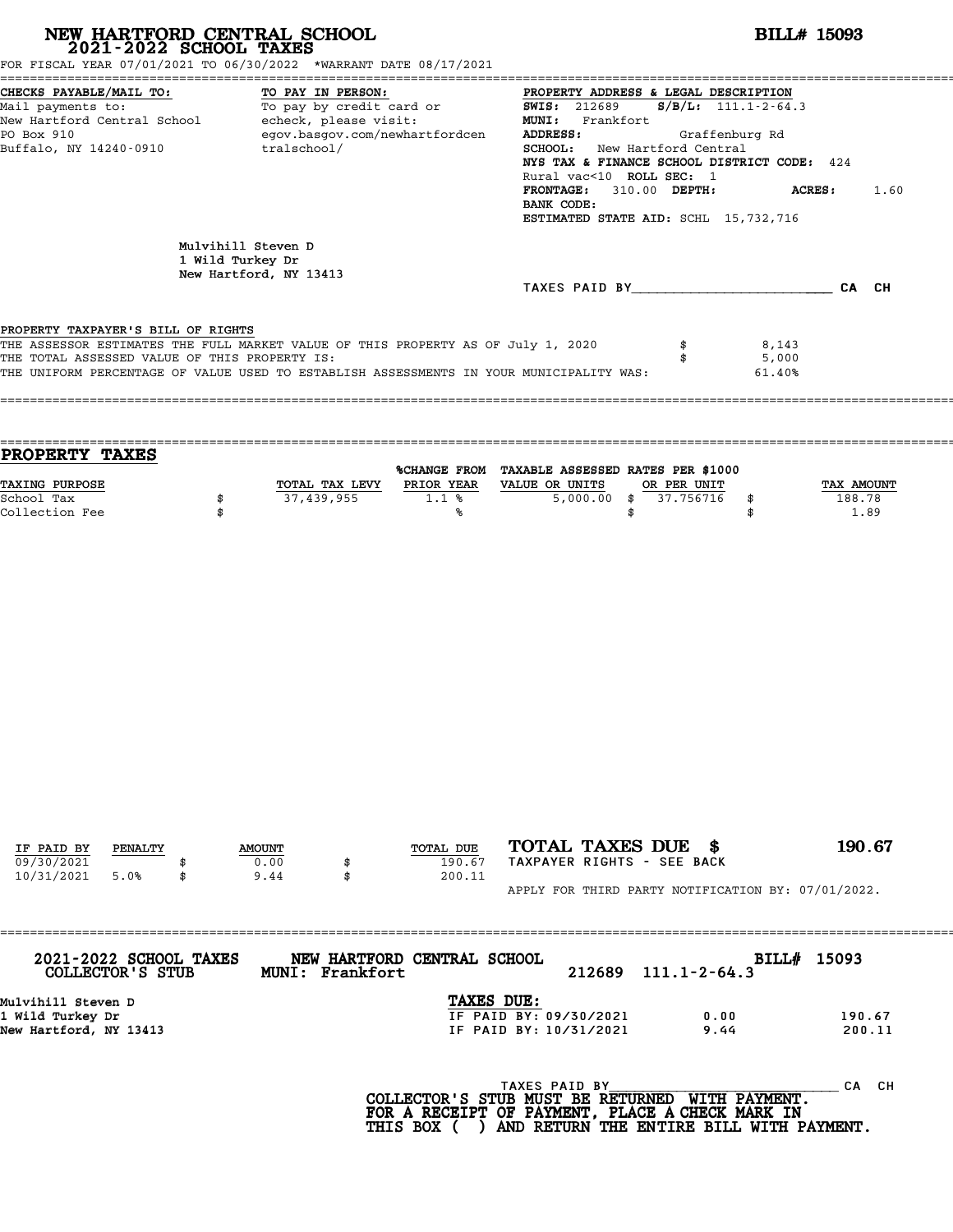| NEW HARTFORD CENTRAL SCHOOL 2021-2022 SCHOOL TAXES                                  | FOR FISCAL YEAR 07/01/2021 TO 06/30/2022 *WARRANT DATE 08/17/2021                                                                                                           |                                                                                                                                                                                                                                                                                                                                                                 | <b>BILL# 15094</b>              |  |  |  |  |  |
|-------------------------------------------------------------------------------------|-----------------------------------------------------------------------------------------------------------------------------------------------------------------------------|-----------------------------------------------------------------------------------------------------------------------------------------------------------------------------------------------------------------------------------------------------------------------------------------------------------------------------------------------------------------|---------------------------------|--|--|--|--|--|
| CHECKS PAYABLE/MAIL TO:<br>PO Box 910<br>Buffalo, NY 14240-0910                     | TO PAY IN PERSON:<br>Mail payments to:<br>New Hartford Central School echeck, please visit:<br>egov.basgov.com/newhartfordcen<br>tralschool/                                | PROPERTY ADDRESS & LEGAL DESCRIPTION<br><b>SWIS: 212689</b><br>$S/B/L$ : 111.29-1-2<br>MUNI: Frankfort<br>ADDRESS:<br>1 Slaytonbush Ter<br>SCHOOL: New Hartford Central<br>NYS TAX & FINANCE SCHOOL DISTRICT CODE: 424<br>1 Family Res ROLL SEC: 1<br><b>FRONTAGE:</b> 199.55 DEPTH: 163.50 ACRES:<br>BANK CODE:<br>408<br>ESTIMATED STATE AID: SCHL 15,732,716 |                                 |  |  |  |  |  |
|                                                                                     | Nigro Pamela J<br>1 Slaytonbush Ter                                                                                                                                         |                                                                                                                                                                                                                                                                                                                                                                 |                                 |  |  |  |  |  |
|                                                                                     | Utica, NY 13501                                                                                                                                                             | TAXES PAID BY CA CH                                                                                                                                                                                                                                                                                                                                             |                                 |  |  |  |  |  |
| PROPERTY TAXPAYER'S BILL OF RIGHTS<br>THE TOTAL ASSESSED VALUE OF THIS PROPERTY IS: | THE ASSESSOR ESTIMATES THE FULL MARKET VALUE OF THIS PROPERTY AS OF July 1, 2020<br>THE UNIFORM PERCENTAGE OF VALUE USED TO ESTABLISH ASSESSMENTS IN YOUR MUNICIPALITY WAS: | \$<br>176,547<br>108,400<br>\$<br>61.40%                                                                                                                                                                                                                                                                                                                        |                                 |  |  |  |  |  |
| <b>PROPERTY TAXES</b>                                                               |                                                                                                                                                                             |                                                                                                                                                                                                                                                                                                                                                                 |                                 |  |  |  |  |  |
| TAXING PURPOSE<br>School Tax<br>\$<br>Collection Fee                                | TOTAL TAX LEVY PRIOR YEAR VALUE OR UNITS<br>37,439,955<br>1.1%<br>%                                                                                                         | %CHANGE FROM TAXABLE ASSESSED RATES PER \$1000<br>OR PER UNIT<br>$\overline{108,400.00}$ \$<br>37.756716<br>\$<br>\$<br>\$                                                                                                                                                                                                                                      | TAX AMOUNT<br>4,092.83<br>40.93 |  |  |  |  |  |
|                                                                                     |                                                                                                                                                                             |                                                                                                                                                                                                                                                                                                                                                                 |                                 |  |  |  |  |  |
| IF PAID BY<br>PENALTY                                                               | TOTAL DUE<br><b>AMOUNT</b>                                                                                                                                                  | TOTAL TAXES DUE \$                                                                                                                                                                                                                                                                                                                                              | 4, 133.76                       |  |  |  |  |  |
| 09/30/2021<br>10/31/2021<br>5.0%<br>\$                                              | 0.00<br>4,133.76<br>\$<br>204.64<br>4,338.40<br>\$                                                                                                                          | TAXPAYER RIGHTS - SEE BACK<br>APPLY FOR THIRD PARTY NOTIFICATION BY: 07/01/2022.                                                                                                                                                                                                                                                                                |                                 |  |  |  |  |  |
|                                                                                     |                                                                                                                                                                             |                                                                                                                                                                                                                                                                                                                                                                 |                                 |  |  |  |  |  |
| 2021-2022 SCHOOL TAXES<br>COLLECTOR'S STUB                                          | NEW HARTFORD CENTRAL SCHOOL<br>MUNI: Frankfort                                                                                                                              | BILL# 15094<br>$111.29 - 1 - 2$<br>212689                                                                                                                                                                                                                                                                                                                       |                                 |  |  |  |  |  |
| Nigro Pamela J<br>1 Slaytonbush Ter<br>Utica, NY 13501                              |                                                                                                                                                                             | TAXES DUE:<br>IF PAID BY: 09/30/2021<br>0.00<br>IF PAID BY: 10/31/2021<br>204.64                                                                                                                                                                                                                                                                                | 4,133.76<br>4,338.40            |  |  |  |  |  |
|                                                                                     |                                                                                                                                                                             | TAXES PAID BY<br>COLLECTOR'S STUB MUST BE RETURNED WITH PAYMENT.<br>FOR A RECEIPT OF PAYMENT, PLACE A CHECK MARK IN                                                                                                                                                                                                                                             | CA CH                           |  |  |  |  |  |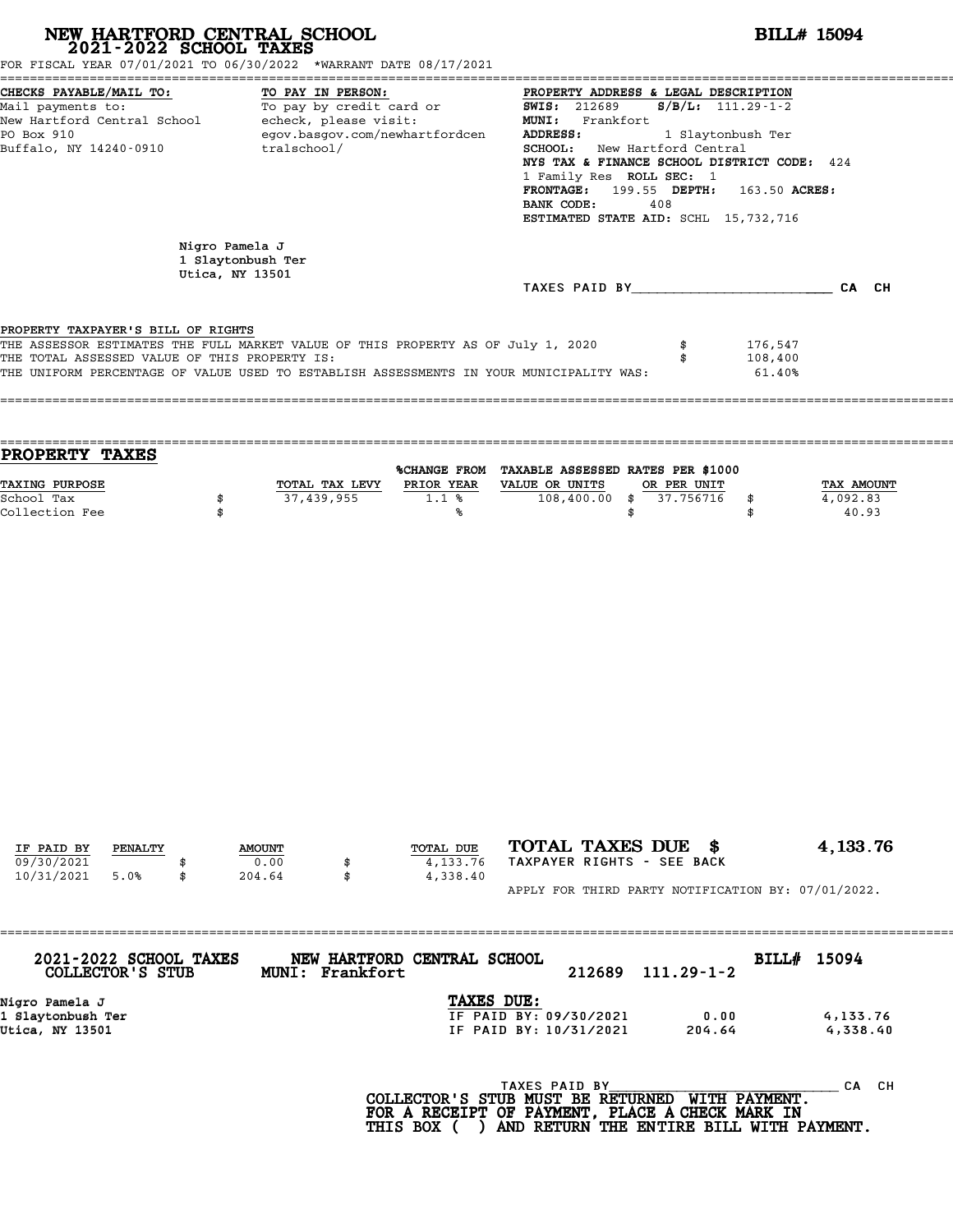| NEW HARTFORD CENTRAL SCHOOL 2021-2022 SCHOOL TAXES                                  | FOR FISCAL YEAR 07/01/2021 TO 06/30/2022 *WARRANT DATE 08/17/2021                                                                                                           |                                                                                                                                                                                                                                                                                                                                                                    | <b>BILL# 15095</b>              |  |  |  |
|-------------------------------------------------------------------------------------|-----------------------------------------------------------------------------------------------------------------------------------------------------------------------------|--------------------------------------------------------------------------------------------------------------------------------------------------------------------------------------------------------------------------------------------------------------------------------------------------------------------------------------------------------------------|---------------------------------|--|--|--|
| CHECKS PAYABLE/MAIL TO:<br>PO Box 910<br>Buffalo, NY 14240-0910                     | TO PAY IN PERSON:<br>Mail payments to: To pay by credit card or<br>New Hartford Central School echeck, please visit:<br>egov.basgov.com/newhartfordcen<br>tralschool/       | PROPERTY ADDRESS & LEGAL DESCRIPTION<br><b>SWIS: 212689</b><br>$S/B/L$ : 111.3-1-51.1<br>MUNI: Frankfort<br>ADDRESS:<br>154 Wilson Rd<br><b>SCHOOL:</b> New Hartford Central<br>NYS TAX & FINANCE SCHOOL DISTRICT CODE: 424<br>ROLL SEC: 1<br>Rural res<br>FRONTAGE: 807.00 DEPTH:<br><b>ACRES:</b><br>99.20<br>BANK CODE:<br>ESTIMATED STATE AID: SCHL 15,732,716 |                                 |  |  |  |
|                                                                                     | Nitti Joseph T<br>Nitti Arlene<br>154 Wilson Rd<br>Frankfort, NY 13340                                                                                                      | TAXES PAID BY CONTROLL CAN CH                                                                                                                                                                                                                                                                                                                                      |                                 |  |  |  |
| PROPERTY TAXPAYER'S BILL OF RIGHTS<br>THE TOTAL ASSESSED VALUE OF THIS PROPERTY IS: | THE ASSESSOR ESTIMATES THE FULL MARKET VALUE OF THIS PROPERTY AS OF July 1, 2020<br>THE UNIFORM PERCENTAGE OF VALUE USED TO ESTABLISH ASSESSMENTS IN YOUR MUNICIPALITY WAS: | 311,075<br>\$<br>191,000<br>\$<br>61.40%                                                                                                                                                                                                                                                                                                                           |                                 |  |  |  |
| EXEMPTION*<br>19,350 SCHOOL<br>BAS STAR                                             | VALUE TAX PURPOSE<br>FULL VALUE<br>EXEMPTION<br>31,515                                                                                                                      | VALUE<br>TAX PURPOSE                                                                                                                                                                                                                                                                                                                                               | FULL VALUE                      |  |  |  |
| PROPERTY TAXES<br><b>TAXING PURPOSE</b><br>School Tax<br>Collection Fee             | PRIOR YEAR<br>TOTAL TAX LEVY<br>37,439,955<br>1.1%<br>\$<br>\$<br>℁                                                                                                         | %CHANGE FROM TAXABLE ASSESSED RATES PER \$1000<br>VALUE OR UNITS<br>OR PER UNIT<br>191,000.00 \$ 37.756716<br>\$<br>\$<br>\$                                                                                                                                                                                                                                       | TAX AMOUNT<br>7,211.53<br>64.89 |  |  |  |
|                                                                                     | * THIS YEAR'S STAR EXEMPTION BENEFIT CANNOT EXCEED LAST YEAR'S BENEFIT.                                                                                                     | TOTAL SAVINGS DUE TO STAR: \$                                                                                                                                                                                                                                                                                                                                      | 723.00                          |  |  |  |
| IF PAID BY<br>PENALTY<br>09/30/2021<br>5.0%<br>10/31/2021<br>\$                     | TOTAL DUE<br><b>AMOUNT</b><br>0.00<br>6,553.42<br>\$<br>\$<br>6,877.85<br>324.43                                                                                            | TOTAL TAXES DUE \$<br>TAXPAYER RIGHTS - SEE BACK<br>APPLY FOR THIRD PARTY NOTIFICATION BY: 07/01/2022.                                                                                                                                                                                                                                                             | 6,553.42                        |  |  |  |
| 2021-2022 SCHOOL TAXES<br>COLLECTOR'S STUB                                          | NEW HARTFORD CENTRAL SCHOOL<br>MUNI: Frankfort                                                                                                                              | 212689 111.3-1-51.1                                                                                                                                                                                                                                                                                                                                                | BILL# 15095                     |  |  |  |
| Nitti Joseph T<br>Nitti Arlene<br>154 Wilson Rd<br>Frankfort, NY 13340              | TAXES DUE:                                                                                                                                                                  | IF PAID BY: 09/30/2021<br>0.00<br>IF PAID BY: 10/31/2021<br>324.43                                                                                                                                                                                                                                                                                                 | 6,553.42<br>6,877.85            |  |  |  |
|                                                                                     |                                                                                                                                                                             | TAXES PAID BY<br>COLLECTOR'S STUB MUST BE RETURNED WITH PAYMENT.<br>FOR A RECEIPT OF PAYMENT, PLACE A CHECK MARK IN<br>THIS BOX ( ) AND RETURN THE ENTIRE BILL WITH PAYMENT.                                                                                                                                                                                       | CA CH                           |  |  |  |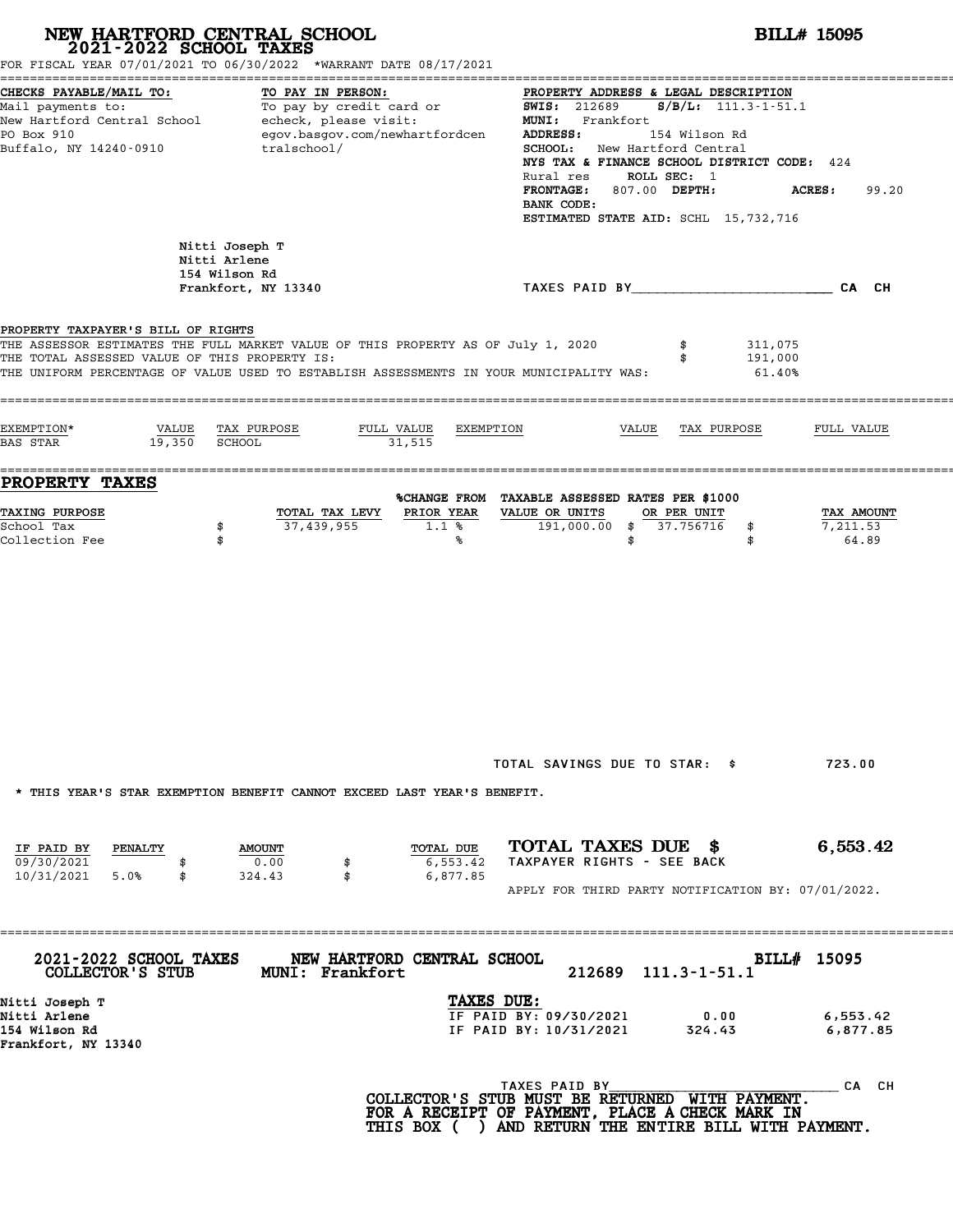|                                                                                                                                             |                          | NEW HARTFORD CENTRAL SCHOOL 2021-2022 SCHOOL TAXES<br>FOR FISCAL YEAR 07/01/2021 TO 06/30/2022 *WARRANT DATE 08/17/2021                                                     |                                                                                                                                                                                                                                                                                                                                     |                                                                                   |       |                          |                              | <b>BILL# 15096</b>     |
|---------------------------------------------------------------------------------------------------------------------------------------------|--------------------------|-----------------------------------------------------------------------------------------------------------------------------------------------------------------------------|-------------------------------------------------------------------------------------------------------------------------------------------------------------------------------------------------------------------------------------------------------------------------------------------------------------------------------------|-----------------------------------------------------------------------------------|-------|--------------------------|------------------------------|------------------------|
| CHECKS PAYABLE/MAIL TO:<br>Mail payments to:<br>New Hartford Central School - echeck, please visit:<br>PO Box 910<br>Buffalo, NY 14240-0910 | To pay by credit card or | egov.basgov.com/newhartfordcen<br>tralschool/<br><b>ADDRESS:</b><br>BANK CODE:                                                                                              | PROPERTY ADDRESS & LEGAL DESCRIPTION<br>$S/B/L: 111.3-1-51.4$<br><b>SWIS: 212689</b><br>MUNI: Frankfort<br>116 Wilson Rd<br><b>SCHOOL:</b> New Hartford Central<br>NYS TAX & FINANCE SCHOOL DISTRICT CODE: 424<br>1 Family Res ROLL SEC: 1<br>FRONTAGE: 200.00 DEPTH:<br><b>ACRES:</b> 1.50<br>ESTIMATED STATE AID: SCHL 15,732,716 |                                                                                   |       |                          |                              |                        |
|                                                                                                                                             |                          | Nitti Thomas A<br>Nitti Jessica<br>116 Wilson Rd<br>Frankfort, NY 13340                                                                                                     |                                                                                                                                                                                                                                                                                                                                     | TAXES PAID BY CALCULATE CALCH                                                     |       |                          |                              |                        |
| PROPERTY TAXPAYER'S BILL OF RIGHTS<br>THE TOTAL ASSESSED VALUE OF THIS PROPERTY IS:                                                         |                          | THE ASSESSOR ESTIMATES THE FULL MARKET VALUE OF THIS PROPERTY AS OF July 1, 2020<br>THE UNIFORM PERCENTAGE OF VALUE USED TO ESTABLISH ASSESSMENTS IN YOUR MUNICIPALITY WAS: |                                                                                                                                                                                                                                                                                                                                     |                                                                                   |       |                          | 288,274<br>177,000<br>61.40% |                        |
| EXEMPTION*<br>STAR Check                                                                                                                    | VALUE<br>19.350          | TAX PURPOSE                                                                                                                                                                 | FULL VALUE<br>EXEMPTION<br>31.515                                                                                                                                                                                                                                                                                                   |                                                                                   | VALUE | TAX PURPOSE              |                              | FULL VALUE             |
| <b>PROPERTY TAXES</b><br>TAXING PURPOSE<br>School Tax                                                                                       | \$                       | TOTAL TAX LEVY PRIOR YEAR<br>37,439,955                                                                                                                                     | $1.1*$                                                                                                                                                                                                                                                                                                                              | %CHANGE FROM TAXABLE ASSESSED RATES PER \$1000<br>VALUE OR UNITS<br>177,000.00 \$ |       | OR PER UNIT<br>37.756716 | \$                           | TAX AMOUNT<br>6,682.94 |

|            |         |               | Any overpayment or underpayment can be reconciled on your next tax return or STAR credit check. |                            |                                                    |
|------------|---------|---------------|-------------------------------------------------------------------------------------------------|----------------------------|----------------------------------------------------|
|            |         |               | * THIS YEAR'S STAR EXEMPTION BENEFIT CANNOT EXCEED LAST YEAR'S BENEFIT.                         |                            |                                                    |
| IF PAID BY | PENALTY | <b>AMOUNT</b> | <b>TOTAL DUE</b>                                                                                | TOTAL TAXES DUE \$         | 6,749.77                                           |
| 09/30/2021 |         | 0.00          | 6,749.77                                                                                        | TAXPAYER RIGHTS - SEE BACK |                                                    |
| 10/31/2021 | 5.0%    | \$<br>334.15  | \$<br>7,083.92                                                                                  |                            |                                                    |
|            |         |               |                                                                                                 |                            | APPLY FOR THIRD PARTY NOTIFICATION BY: 07/01/2022. |

| 2021-2022 SCHOOL TAXES<br>COLLECTOR'S STUB | MUNI: Frankfort | NEW HARTFORD CENTRAL SCHOOL | 212689 | $111.3 - 1 - 51.4$ | BILL# 15096 |
|--------------------------------------------|-----------------|-----------------------------|--------|--------------------|-------------|
| Nitti Thomas A                             |                 | <b>TAXES DUE:</b>           |        |                    |             |
| Nitti Jessica                              |                 | IF PAID BY: 09/30/2021      |        | 0.00               | 6,749.77    |
| 116 Wilson Rd                              |                 | IF PAID BY: 10/31/2021      |        | 334.15             | 7,083.92    |
| Frankfort, NY 13340                        |                 |                             |        |                    |             |
|                                            |                 | TAXES PAID BY               |        |                    | CH.<br>CА   |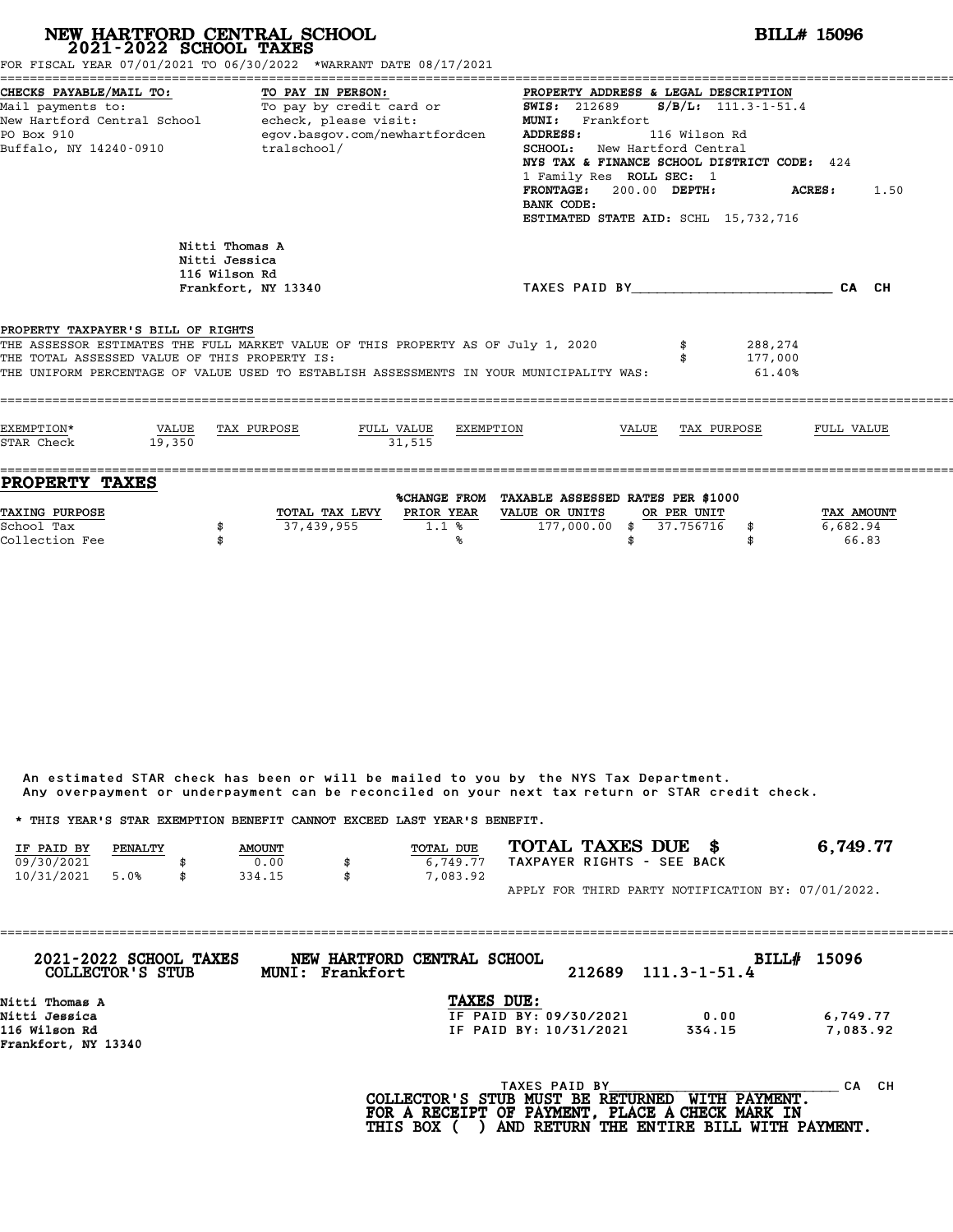| FOR FISCAL YEAR 07/01/2021 TO 06/30/2022 *WARRANT DATE 08/17/2021                                                                                                                                                                                                  |                                      | NEW HARTFORD CENTRAL SCHOOL 2021-2022 SCHOOL TAXES                                                                                                        |                             |                                                                                           |                                                                                                                                                                                                                  | <b>BILL# 15097</b>          |
|--------------------------------------------------------------------------------------------------------------------------------------------------------------------------------------------------------------------------------------------------------------------|--------------------------------------|-----------------------------------------------------------------------------------------------------------------------------------------------------------|-----------------------------|-------------------------------------------------------------------------------------------|------------------------------------------------------------------------------------------------------------------------------------------------------------------------------------------------------------------|-----------------------------|
| CHECKS PAYABLE/MAIL TO:<br>Mail payments to:<br>New Hartford Central School - echeck, please visit:<br>PO Box 910<br>Buffalo, NY 14240-0910                                                                                                                        |                                      | TO PAY IN PERSON:<br>TO: TO PAY IN PERSON: TO PAY IN PERSON:<br>To pay by credit card or TO SWIS: 212689<br>egov.basgov.com/newhartfordcen<br>tralschool/ |                             | MUNI: Frankfort<br>ADDRESS:<br>Rural vac<10 ROLL SEC: 1<br><b>FRONTAGE:</b><br>BANK CODE: | PROPERTY ADDRESS & LEGAL DESCRIPTION<br>$S/B/L: 111.1-2-64.4$<br>Graffenburg Rd<br>SCHOOL: New Hartford Central<br>NYS TAX & FINANCE SCHOOL DISTRICT CODE: 424<br>DEPTH:<br>ESTIMATED STATE AID: SCHL 15,732,716 | <b>ACRES :</b><br>.50       |
|                                                                                                                                                                                                                                                                    | Novotny Corey W<br>Novotny Kristin E | 2967 Graffenburg Rd<br>New Hartford, NY 13413                                                                                                             |                             |                                                                                           | TAXES PAID BY CAN CH                                                                                                                                                                                             |                             |
| PROPERTY TAXPAYER'S BILL OF RIGHTS<br>THE ASSESSOR ESTIMATES THE FULL MARKET VALUE OF THIS PROPERTY AS OF July 1, 2020<br>THE TOTAL ASSESSED VALUE OF THIS PROPERTY IS:<br>THE UNIFORM PERCENTAGE OF VALUE USED TO ESTABLISH ASSESSMENTS IN YOUR MUNICIPALITY WAS: |                                      |                                                                                                                                                           |                             |                                                                                           | \$<br>1,629<br>\$<br>1,000<br>61.40%                                                                                                                                                                             |                             |
| <b>PROPERTY TAXES</b>                                                                                                                                                                                                                                              |                                      |                                                                                                                                                           |                             | %CHANGE FROM TAXABLE ASSESSED RATES PER \$1000                                            |                                                                                                                                                                                                                  |                             |
| TAXING PURPOSE<br>School Tax<br>Collection Fee                                                                                                                                                                                                                     | \$<br>\$                             | TOTAL TAX LEVY PRIOR YEAR VALUE OR UNITS<br>37,439,955                                                                                                    | 1.1%<br>℁                   | $1,000.00$ \$<br>\$                                                                       | OR PER UNIT<br>37.756716<br>\$<br>\$                                                                                                                                                                             | TAX AMOUNT<br>37.76<br>0.38 |
|                                                                                                                                                                                                                                                                    |                                      |                                                                                                                                                           |                             |                                                                                           |                                                                                                                                                                                                                  |                             |
|                                                                                                                                                                                                                                                                    |                                      |                                                                                                                                                           |                             |                                                                                           |                                                                                                                                                                                                                  |                             |
| IF PAID BY<br>PENALTY<br>09/30/2021<br>10/31/2021<br>5.0%                                                                                                                                                                                                          | \$                                   | <b>AMOUNT</b><br>0.00<br>\$<br>1.89<br>\$                                                                                                                 | TOTAL DUE<br>38.14<br>40.03 | TOTAL TAXES DUE \$<br>TAXPAYER RIGHTS - SEE BACK                                          |                                                                                                                                                                                                                  | 38.14                       |
|                                                                                                                                                                                                                                                                    |                                      |                                                                                                                                                           |                             |                                                                                           | APPLY FOR THIRD PARTY NOTIFICATION BY: 07/01/2022.                                                                                                                                                               |                             |
| 2021-2022 SCHOOL TAXES<br>COLLECTOR'S STUB                                                                                                                                                                                                                         |                                      | MUNI: Frankfort                                                                                                                                           | NEW HARTFORD CENTRAL SCHOOL | 212689                                                                                    | $111.1 - 2 - 64.4$                                                                                                                                                                                               | BILL# 15097                 |
| Novotny Corey W<br>Novotny Kristin E<br>2967 Graffenburg Rd<br>New Hartford, NY 13413                                                                                                                                                                              |                                      |                                                                                                                                                           | TAXES DUE:                  | IF PAID BY: 09/30/2021<br>IF PAID BY: 10/31/2021                                          | 0.00<br>1.89                                                                                                                                                                                                     | 38.14<br>40.03              |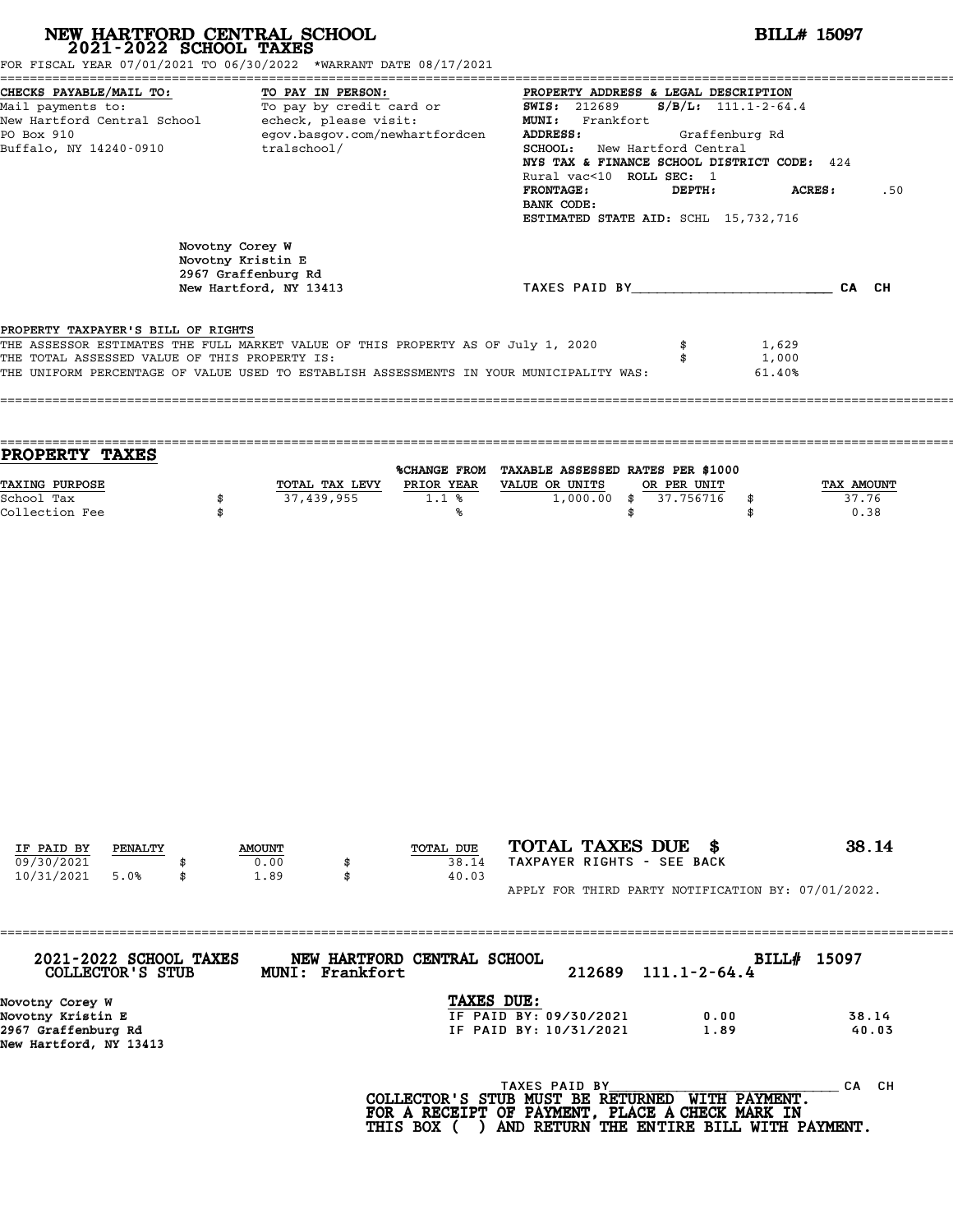| FOR FISCAL YEAR 07/01/2021 TO 06/30/2022 *WARRANT DATE 08/17/2021                                                                                                       |          | NEW HARTFORD CENTRAL SCHOOL 2021-2022 SCHOOL TAXES                                                                                                                |                                                       |                                                                                                                                                                                                                                                                               | <b>BILL# 15098</b>                      |                              |
|-------------------------------------------------------------------------------------------------------------------------------------------------------------------------|----------|-------------------------------------------------------------------------------------------------------------------------------------------------------------------|-------------------------------------------------------|-------------------------------------------------------------------------------------------------------------------------------------------------------------------------------------------------------------------------------------------------------------------------------|-----------------------------------------|------------------------------|
| CHECKS PAYABLE/MAIL TO:<br>Mail payments to:<br>New Hartford Central School - echeck, please visit:<br>PO Box 910<br>Buffalo, NY 14240-0910                             |          | TO PAY IN PERSON:<br><u>ro:</u> To PAY IN PERSON: The SECPERTY ADDRE<br>To pay by credit card or To SWIS: 212689<br>egov.basgov.com/newhartfordcen<br>tralschool/ |                                                       | PROPERTY ADDRESS & LEGAL DESCRIPTION<br>MUNI: Frankfort<br>ADDRESS:<br>SCHOOL: New Hartford Central<br>NYS TAX & FINANCE SCHOOL DISTRICT CODE: 424<br>Rural vac<10 ROLL SEC: 1<br>FRONTAGE: 100.00 DEPTH: 137.00 ACRES:<br>BANK CODE:<br>ESTIMATED STATE AID: SCHL 15,732,716 | $S/B/L$ : 111.37-1-31<br>Graffenburg Rd |                              |
|                                                                                                                                                                         |          | Novotny Corey W<br>Novotny Kristin E<br>2967 Graffenburg Rd<br>New Hartford, NY 13413                                                                             |                                                       | TAXES PAID BY____________________________CA CH                                                                                                                                                                                                                                |                                         |                              |
| PROPERTY TAXPAYER'S BILL OF RIGHTS<br>THE ASSESSOR ESTIMATES THE FULL MARKET VALUE OF THIS PROPERTY AS OF July 1, 2020<br>THE TOTAL ASSESSED VALUE OF THIS PROPERTY IS: |          |                                                                                                                                                                   |                                                       | \$<br>THE UNIFORM PERCENTAGE OF VALUE USED TO ESTABLISH ASSESSMENTS IN YOUR MUNICIPALITY WAS:                                                                                                                                                                                 | 8,143<br>5,000<br>61.40%                |                              |
| PROPERTY TAXES                                                                                                                                                          |          |                                                                                                                                                                   |                                                       | %CHANGE FROM TAXABLE ASSESSED RATES PER \$1000                                                                                                                                                                                                                                |                                         |                              |
| TAXING PURPOSE<br>School Tax<br>Collection Fee                                                                                                                          | \$<br>\$ | 37,439,955                                                                                                                                                        | TOTAL TAX LEVY PRIOR YEAR VALUE OR UNITS<br>1.1%<br>℁ | OR PER UNIT<br>$5,000.00$ \$ 37.756716<br>\$                                                                                                                                                                                                                                  | \$<br>\$                                | TAX AMOUNT<br>188.78<br>1.89 |
|                                                                                                                                                                         |          |                                                                                                                                                                   |                                                       |                                                                                                                                                                                                                                                                               |                                         |                              |
|                                                                                                                                                                         |          |                                                                                                                                                                   |                                                       |                                                                                                                                                                                                                                                                               |                                         |                              |
|                                                                                                                                                                         |          |                                                                                                                                                                   |                                                       |                                                                                                                                                                                                                                                                               |                                         |                              |
| IF PAID BY<br>PENALTY<br>09/30/2021<br>10/31/2021<br>5.0%                                                                                                               | \$       | <b>AMOUNT</b><br>0.00<br>9.44<br>\$                                                                                                                               | TOTAL DUE<br>190.67<br>200.11                         | TOTAL TAXES DUE \$<br>TAXPAYER RIGHTS - SEE BACK<br>APPLY FOR THIRD PARTY NOTIFICATION BY: 07/01/2022.                                                                                                                                                                        |                                         | 190.67                       |
| 2021-2022 SCHOOL TAXES<br>COLLECTOR'S STUB                                                                                                                              |          | MUNI: Frankfort                                                                                                                                                   | NEW HARTFORD CENTRAL SCHOOL                           | 212689<br>$111.37 - 1 - 31$                                                                                                                                                                                                                                                   | BILL# 15098                             |                              |
| Novotny Corey W<br>Novotny Kristin E<br>$2067$ Craffonburg $DA$                                                                                                         |          |                                                                                                                                                                   | TAXES DUE:                                            | IF PAID BY: 09/30/2021<br>0.00<br>$Q \sim 66$<br><b>TE DATN RV, 10/31/2021</b>                                                                                                                                                                                                |                                         | 190.67<br>20011              |

2967 Graffenburg Rd IF PAID BY: 10/31/2021 9.44 200.11 Novotny Corey W<br>Novotny Kristin E<br>2967 Graffenburg Rd<br>New Hartford, NY 13413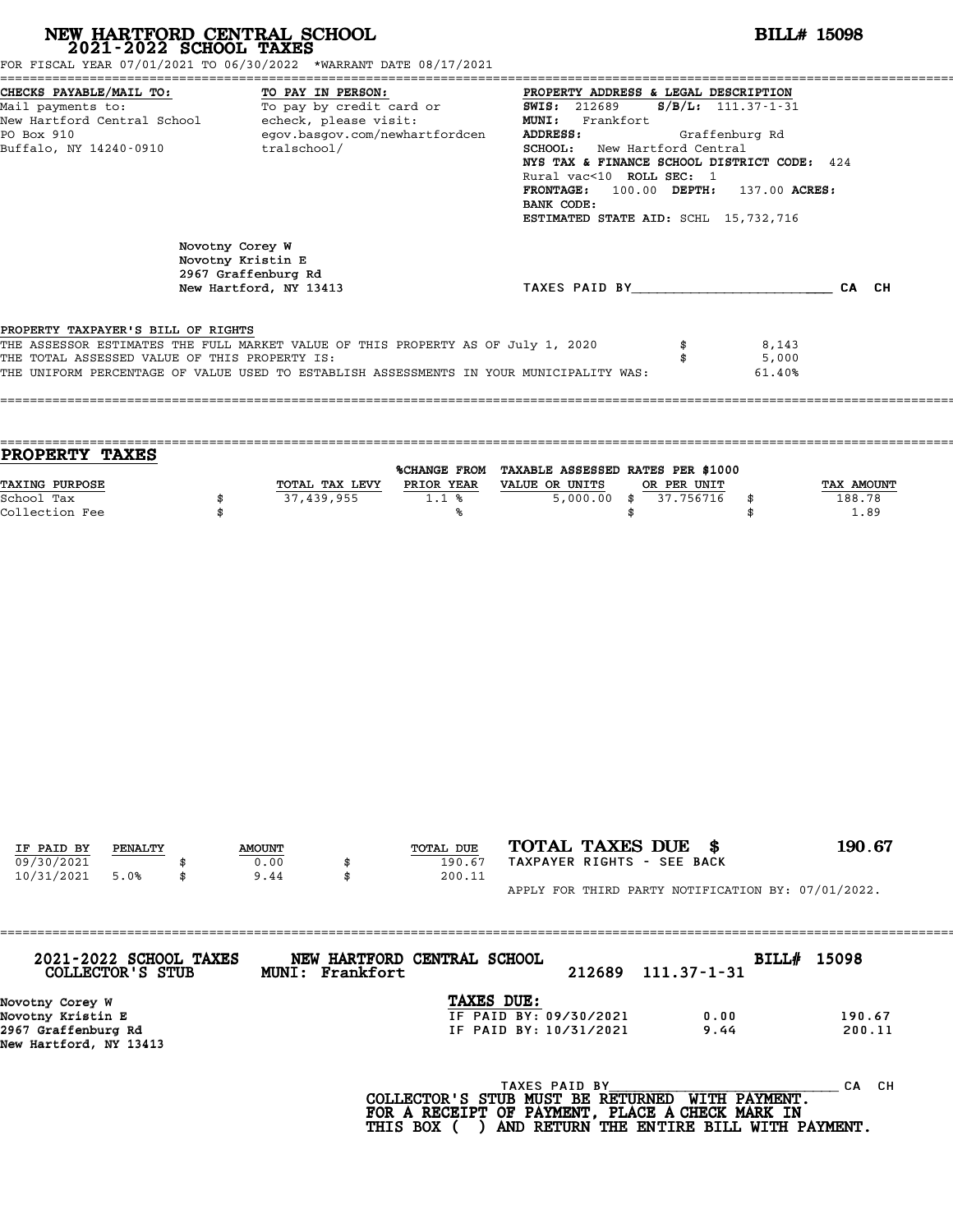| NEW HARTFORD CENTRAL SCHOOL<br>2021-2022 SCHOOL TAXES<br>FOR FISCAL YEAR 07/01/2021 TO 06/30/2022 *WARRANT DATE 08/17/2021                                                                                                                                         |          |                                                                                 |                   |                                                                                                    |                                                                |                                                                                         |                                                                                                            | <b>BILL# 15099</b>                                                                  |                                                                |
|--------------------------------------------------------------------------------------------------------------------------------------------------------------------------------------------------------------------------------------------------------------------|----------|---------------------------------------------------------------------------------|-------------------|----------------------------------------------------------------------------------------------------|----------------------------------------------------------------|-----------------------------------------------------------------------------------------|------------------------------------------------------------------------------------------------------------|-------------------------------------------------------------------------------------|----------------------------------------------------------------|
| CHECKS PAYABLE/MAIL TO:<br>Mail payments to:<br>New Hartford Central School - echeck, please visit:<br>PO Box 910<br>Buffalo, NY 14240-0910                                                                                                                        |          | tralschool/                                                                     | TO PAY IN PERSON: | To pay by credit card or<br>egov.basgov.com/newhartfordcen                                         | <b>MUNI:</b><br>ADDRESS:<br>BANK CODE:                         | <b>SWIS: 212689</b><br>Frankfort<br>1 Family Res ROLL SEC: 1<br>FRONTAGE: 172.00 DEPTH: | PROPERTY ADDRESS & LEGAL DESCRIPTION<br>$S/B/L: 111.3-3-1$<br>723 Higby Rd<br>SCHOOL: New Hartford Central | NYS TAX & FINANCE SCHOOL DISTRICT CODE: 424<br>ESTIMATED STATE AID: SCHL 15,732,716 | <b>ACRES:</b><br>7.80                                          |
|                                                                                                                                                                                                                                                                    |          | O'Brien Jeremy W<br>O'Brien Suzanne J<br>723 Higby Rd<br>New Hartford, NY 13413 |                   |                                                                                                    |                                                                |                                                                                         |                                                                                                            |                                                                                     | TAXES PAID BY CAN CHE CAN CH                                   |
| PROPERTY TAXPAYER'S BILL OF RIGHTS<br>THE ASSESSOR ESTIMATES THE FULL MARKET VALUE OF THIS PROPERTY AS OF July 1, 2020<br>THE TOTAL ASSESSED VALUE OF THIS PROPERTY IS:<br>THE UNIFORM PERCENTAGE OF VALUE USED TO ESTABLISH ASSESSMENTS IN YOUR MUNICIPALITY WAS: |          |                                                                                 |                   |                                                                                                    |                                                                |                                                                                         | \$<br>\$                                                                                                   | 285,016<br>175,000<br>61.40%                                                        |                                                                |
| PROPERTY TAXES                                                                                                                                                                                                                                                     |          |                                                                                 |                   |                                                                                                    |                                                                |                                                                                         |                                                                                                            |                                                                                     |                                                                |
| TAXING PURPOSE<br>School Tax<br>Collection Fee                                                                                                                                                                                                                     | \$<br>\$ |                                                                                 | 37,439,955        | %CHANGE FROM TAXABLE ASSESSED RATES PER \$1000<br>TOTAL TAX LEVY PRIOR YEAR<br>1.1%<br>%ร          | VALUE OR UNITS                                                 | $175,000.00$ \$                                                                         | \$<br>OR PER UNIT<br>37.756716                                                                             | \$<br>\$                                                                            | TAX AMOUNT<br>6,607.43<br>66.07                                |
| IF PAID BY<br><b>PENALTY</b><br>09/30/2021<br>10/31/2021<br>5.0%                                                                                                                                                                                                   | \$       | <b>AMOUNT</b><br>0.00<br>330.37                                                 | \$                | <b>TOTAL DUE</b><br>6,673.50<br>7,003.87                                                           | TOTAL TAXES DUE \$<br>TAXPAYER RIGHTS - SEE BACK               |                                                                                         |                                                                                                            |                                                                                     | 6,673.50<br>APPLY FOR THIRD PARTY NOTIFICATION BY: 07/01/2022. |
| 2021-2022 SCHOOL TAXES                                                                                                                                                                                                                                             |          |                                                                                 |                   | NEW HARTFORD CENTRAL SCHOOL                                                                        |                                                                |                                                                                         |                                                                                                            | BILL# 15099                                                                         |                                                                |
| COLLECTOR'S STUB<br>O'Brien Jeremy W<br>O'Brien Suzanne J<br>723 Higby Rd<br>New Hartford, NY 13413                                                                                                                                                                |          |                                                                                 | MUNI: Frankfort   |                                                                                                    | TAXES DUE:<br>IF PAID BY: 09/30/2021<br>IF PAID BY: 10/31/2021 | 212689                                                                                  | $111.3 - 3 - 1$<br>0.00<br>330.37                                                                          |                                                                                     | 6,673.50<br>7,003.87                                           |
|                                                                                                                                                                                                                                                                    |          |                                                                                 |                   | COLLECTOR'S STUB MUST BE RETURNED WITH PAYMENT.<br>FOR A RECEIPT OF PAYMENT, PLACE A CHECK MARK IN | TAXES PAID BY                                                  |                                                                                         |                                                                                                            |                                                                                     | CA CH                                                          |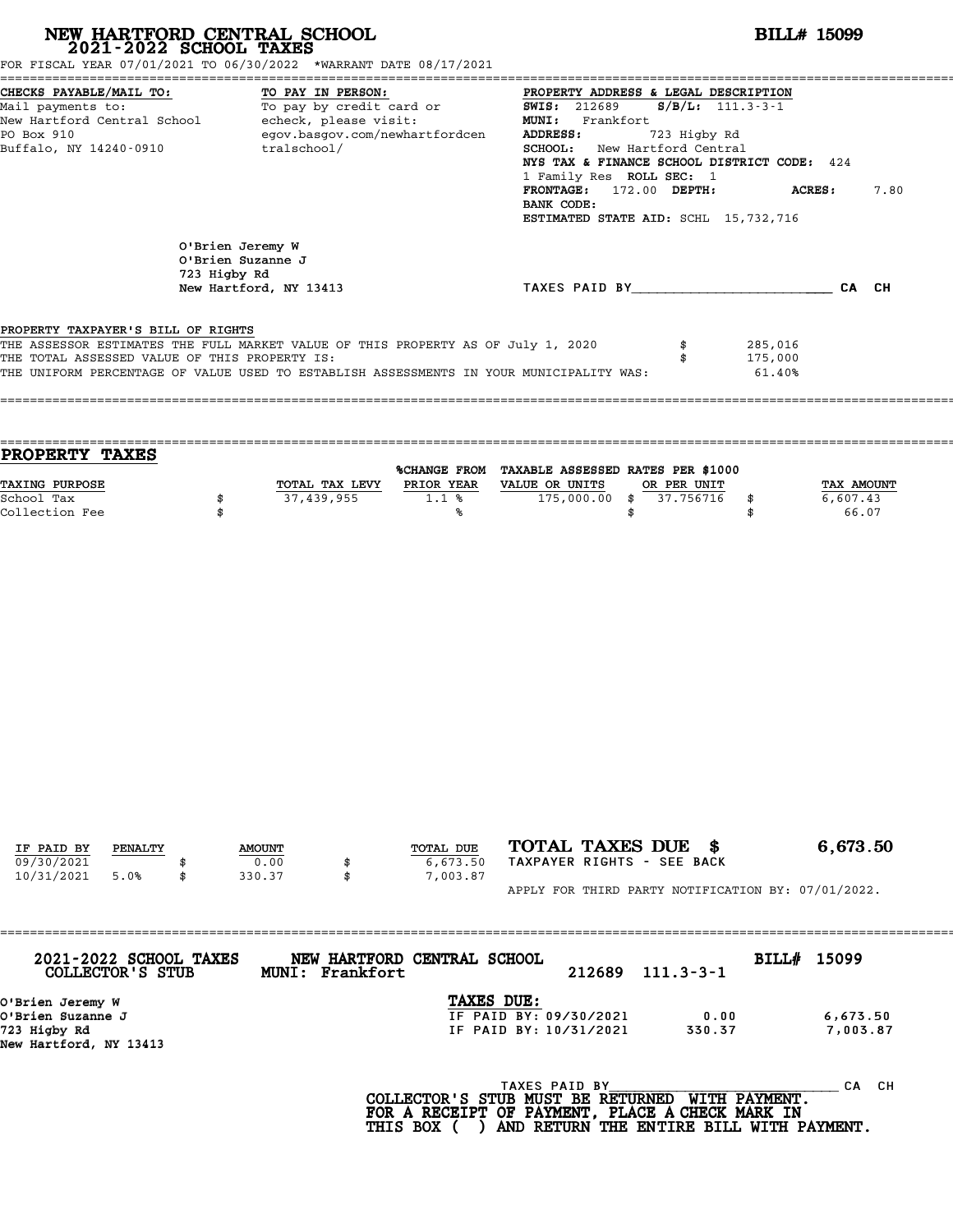|                                                                                     | NEW HARTFORD CENTRAL SCHOOL<br>2021-2022 SCHOOL TAXES<br>FOR FISCAL YEAR 07/01/2021 TO 06/30/2022 *WARRANT DATE 08/17/2021                                                  |                                                                                                                                                             |                                                                                                                                                                                                                                                                                                                                                                                                                                                                                    |                   |                              | <b>BILL# 15100</b>                |  |  |
|-------------------------------------------------------------------------------------|-----------------------------------------------------------------------------------------------------------------------------------------------------------------------------|-------------------------------------------------------------------------------------------------------------------------------------------------------------|------------------------------------------------------------------------------------------------------------------------------------------------------------------------------------------------------------------------------------------------------------------------------------------------------------------------------------------------------------------------------------------------------------------------------------------------------------------------------------|-------------------|------------------------------|-----------------------------------|--|--|
| CHECKS PAYABLE/MAIL TO:<br>PO Box 910<br>Buffalo, NY 14240-0910                     | TO PAY IN PERSON:<br>egov.basgov.com/newhartfordcen<br>tralschool/                                                                                                          |                                                                                                                                                             | PROPERTY ADDRESS & LEGAL DESCRIPTION<br>Mail payments to:<br>Mail payments to:<br>New Hartford Central School echeck, please visit:<br>New Hartford Central School echeck, please visit:<br>NEW MI: Frankfort Frankfort<br><b>ADDRESS:</b><br>2486 Graffenburg Rd<br>SCHOOL: New Hartford Central<br>NYS TAX & FINANCE SCHOOL DISTRICT CODE: 424<br>1 Family Res ROLL SEC: 1<br>FRONTAGE: 100.00 DEPTH: 267.48 ACRES:<br>BANK CODE:<br>931<br>ESTIMATED STATE AID: SCHL 15,732,716 |                   |                              |                                   |  |  |
|                                                                                     | O'Brien John M<br>2486 Graffenburg Rd<br>New Hartford, NY 13413                                                                                                             |                                                                                                                                                             |                                                                                                                                                                                                                                                                                                                                                                                                                                                                                    |                   |                              |                                   |  |  |
| PROPERTY TAXPAYER'S BILL OF RIGHTS<br>THE TOTAL ASSESSED VALUE OF THIS PROPERTY IS: | THE ASSESSOR ESTIMATES THE FULL MARKET VALUE OF THIS PROPERTY AS OF July 1, 2020<br>THE UNIFORM PERCENTAGE OF VALUE USED TO ESTABLISH ASSESSMENTS IN YOUR MUNICIPALITY WAS: |                                                                                                                                                             |                                                                                                                                                                                                                                                                                                                                                                                                                                                                                    |                   | 179,153<br>110,000<br>61.40% |                                   |  |  |
| EXEMPTION*<br>$19,350$ SCHOOL<br><b>BAS STAR</b>                                    | VALUE TAX PURPOSE<br>FULL VALUE<br>31,515                                                                                                                                   | EXEMPTION                                                                                                                                                   |                                                                                                                                                                                                                                                                                                                                                                                                                                                                                    | VALUE TAX PURPOSE |                              | FULL VALUE                        |  |  |
| <b>PROPERTY TAXES</b><br><b>TAXING PURPOSE</b><br>School Tax<br>Collection Fee      | TOTAL TAX LEVY<br>37,439,955<br>\$<br>\$                                                                                                                                    | %CHANGE FROM TAXABLE ASSESSED RATES PER \$1000<br>PRIOR YEAR<br>1.1%<br>℁                                                                                   | VALUE OR UNITS<br>110,000.00 \$ 37.756716                                                                                                                                                                                                                                                                                                                                                                                                                                          | OR PER UNIT<br>\$ | \$<br>\$                     | TAX AMOUNT<br>4, 153. 24<br>34.30 |  |  |
| IF PAID BY<br>PENALTY                                                               | * THIS YEAR'S STAR EXEMPTION BENEFIT CANNOT EXCEED LAST YEAR'S BENEFIT.<br><b>AMOUNT</b>                                                                                    | TOTAL DUE                                                                                                                                                   | TOTAL SAVINGS DUE TO STAR: \$<br>TOTAL TAXES DUE \$                                                                                                                                                                                                                                                                                                                                                                                                                                |                   |                              | 723.00<br>3,464.54                |  |  |
| 09/30/2021<br>\$<br>10/31/2021 5.0%<br>\$                                           | 0.00<br>\$<br>\$<br>171.51                                                                                                                                                  | 3,464.54<br>3,636.05                                                                                                                                        | TAXPAYER RIGHTS - SEE BACK<br>APPLY FOR THIRD PARTY NOTIFICATION BY: 07/01/2022.                                                                                                                                                                                                                                                                                                                                                                                                   |                   |                              |                                   |  |  |
| 2021-2022 SCHOOL TAXES<br>COLLECTOR'S STUB                                          | NEW HARTFORD CENTRAL SCHOOL<br><b>MUNI: Frankfort</b>                                                                                                                       |                                                                                                                                                             |                                                                                                                                                                                                                                                                                                                                                                                                                                                                                    | 212689 111.3-1-24 |                              | BILL# 15100                       |  |  |
| O'Brien John M<br>2486 Graffenburg Rd<br>New Hartford, NY 13413                     |                                                                                                                                                                             | TAXES DUE:                                                                                                                                                  | IF PAID BY: 09/30/2021<br>IF PAID BY: 10/31/2021                                                                                                                                                                                                                                                                                                                                                                                                                                   |                   | 0.00<br>171.51               | 3,464.54<br>3,636.05              |  |  |
|                                                                                     |                                                                                                                                                                             | COLLECTOR'S STUB MUST BE RETURNED WITH PAYMENT.<br>FOR A RECEIPT OF PAYMENT, PLACE A CHECK MARK IN<br>THIS BOX ( ) AND RETURN THE ENTIRE BILL WITH PAYMENT. | TAXES PAID BY                                                                                                                                                                                                                                                                                                                                                                                                                                                                      |                   |                              | CA CH                             |  |  |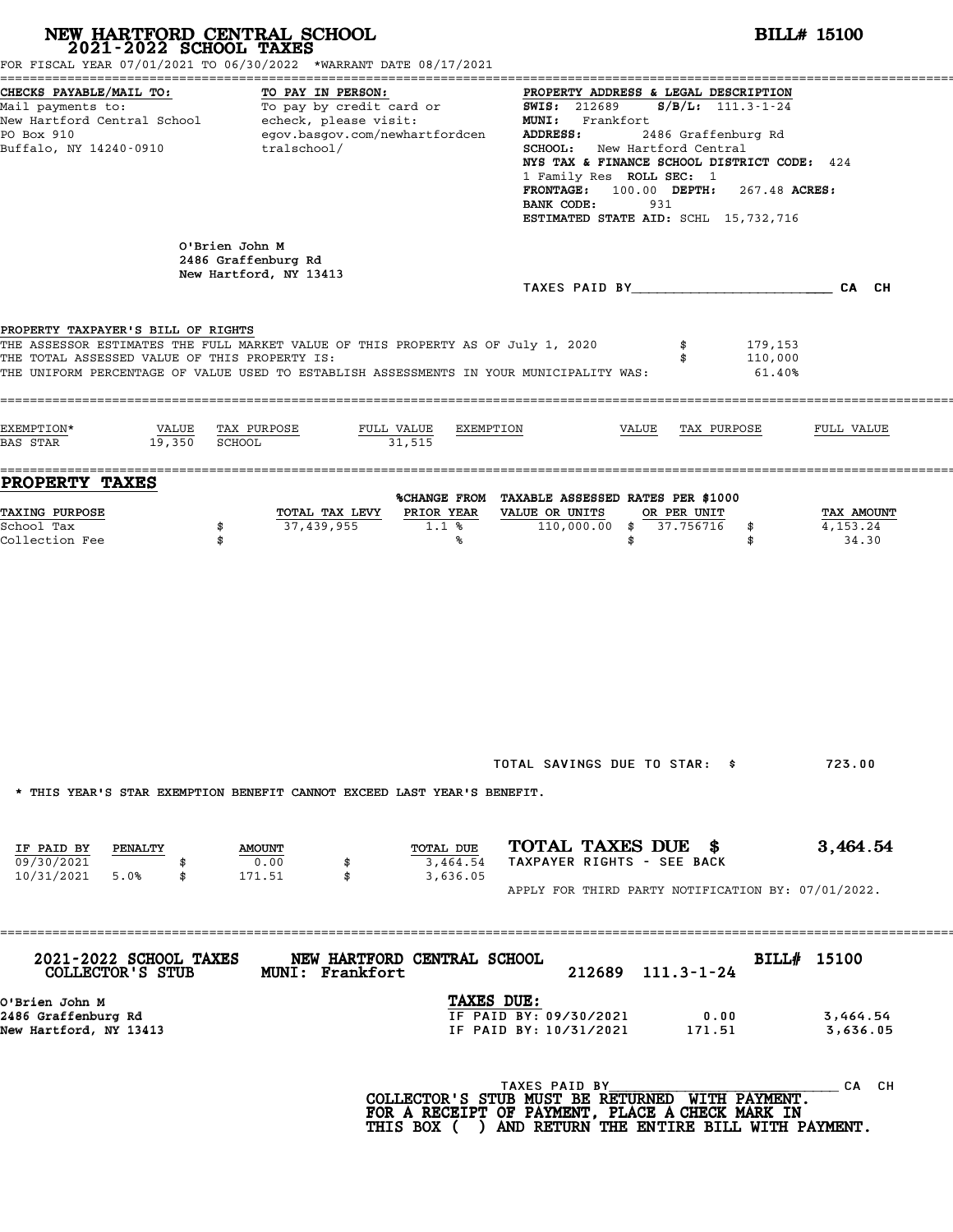|                                                                                     | NEW HARTFORD CENTRAL SCHOOL 2021-2022 SCHOOL TAXES<br>FOR FISCAL YEAR 07/01/2021 TO 06/30/2022 *WARRANT DATE 08/17/2021                                                     |                                                                                                                                                                                                                                                                                                                                                        | <b>BILL# 15101</b>              |
|-------------------------------------------------------------------------------------|-----------------------------------------------------------------------------------------------------------------------------------------------------------------------------|--------------------------------------------------------------------------------------------------------------------------------------------------------------------------------------------------------------------------------------------------------------------------------------------------------------------------------------------------------|---------------------------------|
| CHECKS PAYABLE/MAIL TO:<br>PO Box 910<br>Buffalo, NY 14240-0910                     | TO PAY IN PERSON:<br>Mail payments to:<br>Mail payments to:<br>New Hartford Central School echeck, please visit:<br>egov.basgov.com/newhartfordcen<br>tralschool/           | PROPERTY ADDRESS & LEGAL DESCRIPTION<br>SWIS: 212689<br>$S/B/L: 111.37 - 1 - 8$<br>MUNI: Frankfort<br>ADDRESS:<br>154 Harts Dr<br><b>SCHOOL:</b> New Hartford Central<br>NYS TAX & FINANCE SCHOOL DISTRICT CODE: 424<br>1 Family Res ROLL SEC: 1<br>FRONTAGE: 125.00 DEPTH: 130.04 ACRES:<br>BANK CODE:<br>135<br>ESTIMATED STATE AID: SCHL 15,732,716 |                                 |
|                                                                                     | Oliver Donald R Jr<br>Oliver Grace<br>154 Harts Dr<br>New Hartford, NY 13413                                                                                                | TAXES PAID BY And All And All And CA CH                                                                                                                                                                                                                                                                                                                |                                 |
| PROPERTY TAXPAYER'S BILL OF RIGHTS<br>THE TOTAL ASSESSED VALUE OF THIS PROPERTY IS: | THE ASSESSOR ESTIMATES THE FULL MARKET VALUE OF THIS PROPERTY AS OF July 1, 2020<br>THE UNIFORM PERCENTAGE OF VALUE USED TO ESTABLISH ASSESSMENTS IN YOUR MUNICIPALITY WAS: | 206,026<br>\$<br>126,500<br>$61.40\%$                                                                                                                                                                                                                                                                                                                  |                                 |
| EXEMPTION*<br>19,350 SCHOOL<br><b>BAS STAR</b>                                      | VALUE TAX PURPOSE<br>FULL VALUE<br>EXEMPTION<br>31,515                                                                                                                      | VALUE<br>TAX PURPOSE                                                                                                                                                                                                                                                                                                                                   | FULL VALUE                      |
| <b>PROPERTY TAXES</b><br>TAXING PURPOSE<br>School Tax<br>Collection Fee             | PRIOR YEAR<br>TOTAL TAX LEVY<br>37,439,955<br>\$<br>$1.1$ %<br>\$<br>℁                                                                                                      | %CHANGE FROM TAXABLE ASSESSED RATES PER \$1000<br>VALUE OR UNITS<br>OR PER UNIT<br>126,500.00 \$ 37.756716<br>\$<br>\$<br>\$                                                                                                                                                                                                                           | TAX AMOUNT<br>4,776.22<br>40.53 |
|                                                                                     | * THIS YEAR'S STAR EXEMPTION BENEFIT CANNOT EXCEED LAST YEAR'S BENEFIT.                                                                                                     | TOTAL SAVINGS DUE TO STAR: \$<br>TOTAL TAXES DUE \$                                                                                                                                                                                                                                                                                                    | 723.00                          |
| IF PAID BY<br><b>PENALTY</b><br>09/30/2021<br>10/31/2021 5.0%<br>\$                 | TOTAL DUE<br><b>AMOUNT</b><br>0.00<br>4,093.75<br>\$<br>202.66<br>\$<br>4,296.41                                                                                            | TAXPAYER RIGHTS - SEE BACK<br>APPLY FOR THIRD PARTY NOTIFICATION BY: 07/01/2022.                                                                                                                                                                                                                                                                       | 4,093.75                        |
| 2021-2022 SCHOOL TAXES<br>COLLECTOR'S STUB                                          | =================<br>NEW HARTFORD CENTRAL SCHOOL<br><b>MUNI: Frankfort</b>                                                                                                  | 212689 111.37-1-8                                                                                                                                                                                                                                                                                                                                      | BILL# 15101                     |
| Oliver Donald R Jr<br>Oliver Grace<br>154 Harts Dr<br>New Hartford, NY 13413        |                                                                                                                                                                             | TAXES DUE:<br>IF PAID BY: 09/30/2021<br>0.00<br>IF PAID BY: 10/31/2021<br>202.66                                                                                                                                                                                                                                                                       | 4,093.75<br>4,296.41            |
|                                                                                     |                                                                                                                                                                             | TAXES PAID BY<br>COLLECTOR'S STUB MUST BE RETURNED WITH PAYMENT.<br>FOR A RECEIPT OF PAYMENT, PLACE A CHECK MARK IN<br>THIS BOX ( ) AND RETURN THE ENTIRE BILL WITH PAYMENT.                                                                                                                                                                           | CA CH                           |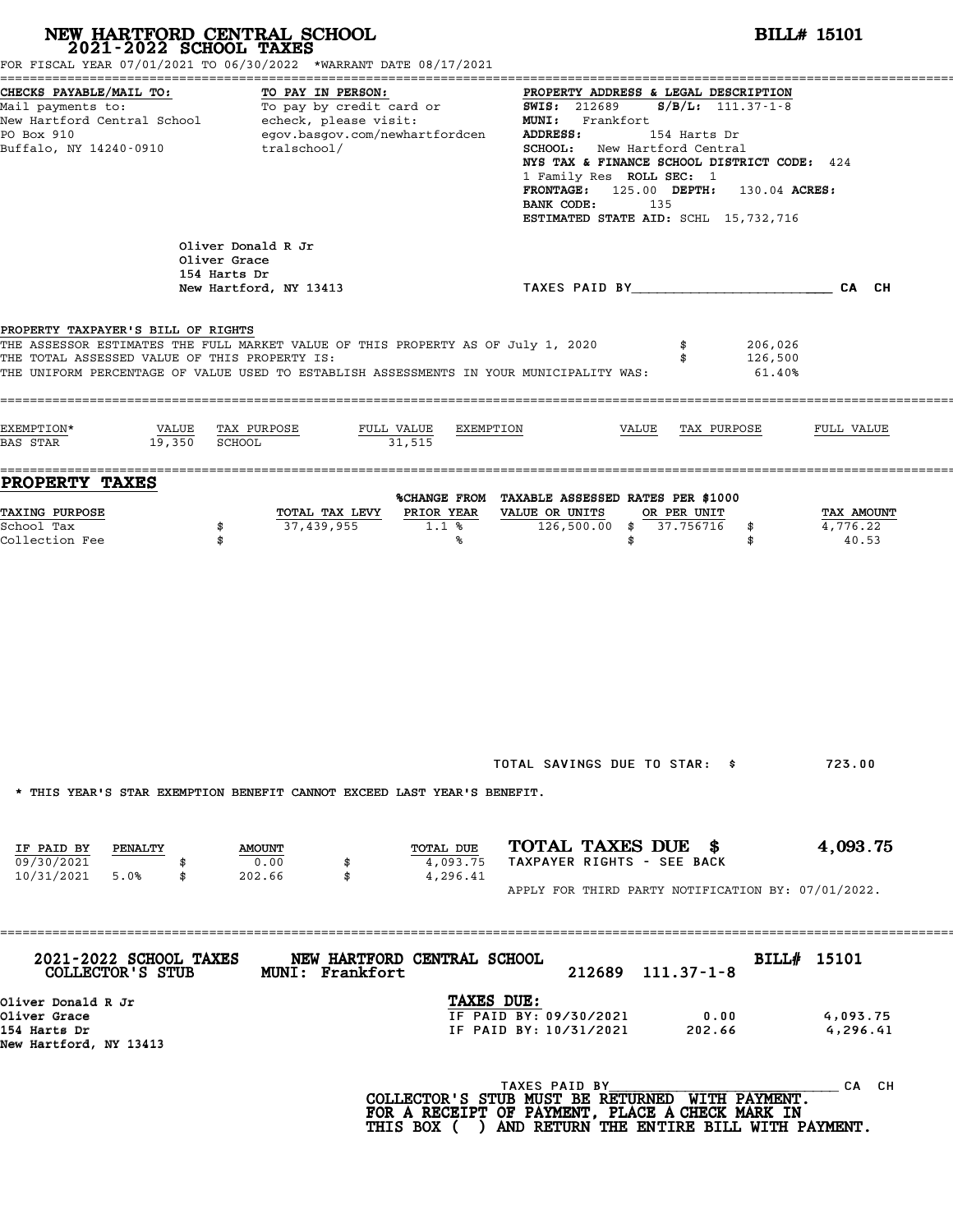|                                                                                                   | NEW HARTFORD CENTRAL SCHOOL 2021-2022 SCHOOL TAXES<br>FOR FISCAL YEAR 07/01/2021 TO 06/30/2022 *WARRANT DATE 08/17/2021                                                                                        |                                                                                                                                                                              |                                                                                                                                                                                                                                                                                                                               | <b>BILL# 15102</b>              |  |  |  |  |
|---------------------------------------------------------------------------------------------------|----------------------------------------------------------------------------------------------------------------------------------------------------------------------------------------------------------------|------------------------------------------------------------------------------------------------------------------------------------------------------------------------------|-------------------------------------------------------------------------------------------------------------------------------------------------------------------------------------------------------------------------------------------------------------------------------------------------------------------------------|---------------------------------|--|--|--|--|
| CHECKS PAYABLE/MAIL TO:<br>PO Box 910<br>Buffalo, NY 14240-0910                                   | TO PAY IN PERSON:<br>Mail payments to: To pay by credit card or<br>New Hartford Central School echeck, please visit:<br>egov.basgov.com/newhartfordcen<br>tralschool/                                          | ADDRESS:<br>BANK CODE:                                                                                                                                                       | PROPERTY ADDRESS & LEGAL DESCRIPTION<br><b>SWIS: 212689</b><br>$S/B/L: 111.37 - 1 - 28$<br>MUNI: Frankfort<br>2955 Graffenburg Rd<br>SCHOOL: New Hartford Central<br>NYS TAX & FINANCE SCHOOL DISTRICT CODE: 424<br>1 Family Res ROLL SEC: 1<br>FRONTAGE: 139.00 DEPTH: 165.50 ACRES:<br>ESTIMATED STATE AID: SCHL 15,732,716 |                                 |  |  |  |  |
|                                                                                                   | Ott Kimberley A<br>2955 Graffenburg Rd<br>New Hartford, NY 13413                                                                                                                                               |                                                                                                                                                                              |                                                                                                                                                                                                                                                                                                                               |                                 |  |  |  |  |
| PROPERTY TAXPAYER'S BILL OF RIGHTS<br>THE TOTAL ASSESSED VALUE OF THIS PROPERTY IS:<br>EXEMPTION* | THE ASSESSOR ESTIMATES THE FULL MARKET VALUE OF THIS PROPERTY AS OF July 1, 2020<br>THE UNIFORM PERCENTAGE OF VALUE USED TO ESTABLISH ASSESSMENTS IN YOUR MUNICIPALITY WAS:<br>VALUE TAX PURPOSE<br>FULL VALUE | EXEMPTION                                                                                                                                                                    | \$<br>154,919<br>95,120<br>\$<br>61.40%<br>VALUE<br>TAX PURPOSE                                                                                                                                                                                                                                                               | FULL VALUE                      |  |  |  |  |
| 19,350 SCHOOL<br>BAS STAR                                                                         | 31,515                                                                                                                                                                                                         |                                                                                                                                                                              |                                                                                                                                                                                                                                                                                                                               |                                 |  |  |  |  |
| PROPERTY TAXES<br><b>TAXING PURPOSE</b><br>School Tax<br>Collection Fee                           | TOTAL TAX LEVY<br>37,439,955<br>\$<br>\$                                                                                                                                                                       | %CHANGE FROM TAXABLE ASSESSED RATES PER \$1000<br>PRIOR YEAR<br>VALUE OR UNITS<br>1.1%<br>℁                                                                                  | OR PER UNIT<br>95,120.00 \$ 37.756716<br>\$<br>\$<br>\$                                                                                                                                                                                                                                                                       | TAX AMOUNT<br>3,591.42<br>28.68 |  |  |  |  |
|                                                                                                   | * THIS YEAR'S STAR EXEMPTION BENEFIT CANNOT EXCEED LAST YEAR'S BENEFIT.                                                                                                                                        |                                                                                                                                                                              | TOTAL SAVINGS DUE TO STAR: \$                                                                                                                                                                                                                                                                                                 | 723.00                          |  |  |  |  |
| IF PAID BY<br>PENALTY<br>09/30/2021<br>10/31/2021<br>5.0%<br>\$                                   | <b>AMOUNT</b><br>0.00<br>\$<br>143.42<br>\$                                                                                                                                                                    | TOTAL DUE<br>2,897.10<br>3,040.52                                                                                                                                            | TOTAL TAXES DUE \$<br>TAXPAYER RIGHTS - SEE BACK<br>APPLY FOR THIRD PARTY NOTIFICATION BY: 07/01/2022.                                                                                                                                                                                                                        | 2,897.10                        |  |  |  |  |
| 2021-2022 SCHOOL TAXES<br>COLLECTOR'S STUB                                                        | ================<br>NEW HARTFORD CENTRAL SCHOOL<br>MUNI: Frankfort                                                                                                                                             | 212689                                                                                                                                                                       | $111.37 - 1 - 28$                                                                                                                                                                                                                                                                                                             | BILL# 15102                     |  |  |  |  |
| Ott Kimberley A<br>2955 Graffenburg Rd<br>New Hartford, NY 13413                                  |                                                                                                                                                                                                                | TAXES DUE:<br>IF PAID BY: 09/30/2021<br>IF PAID BY: 10/31/2021                                                                                                               | 0.00<br>143.42                                                                                                                                                                                                                                                                                                                | 2,897.10<br>3,040.52            |  |  |  |  |
|                                                                                                   |                                                                                                                                                                                                                | TAXES PAID BY<br>COLLECTOR'S STUB MUST BE RETURNED WITH PAYMENT.<br>FOR A RECEIPT OF PAYMENT, PLACE A CHECK MARK IN<br>THIS BOX ( ) AND RETURN THE ENTIRE BILL WITH PAYMENT. |                                                                                                                                                                                                                                                                                                                               | CA CH                           |  |  |  |  |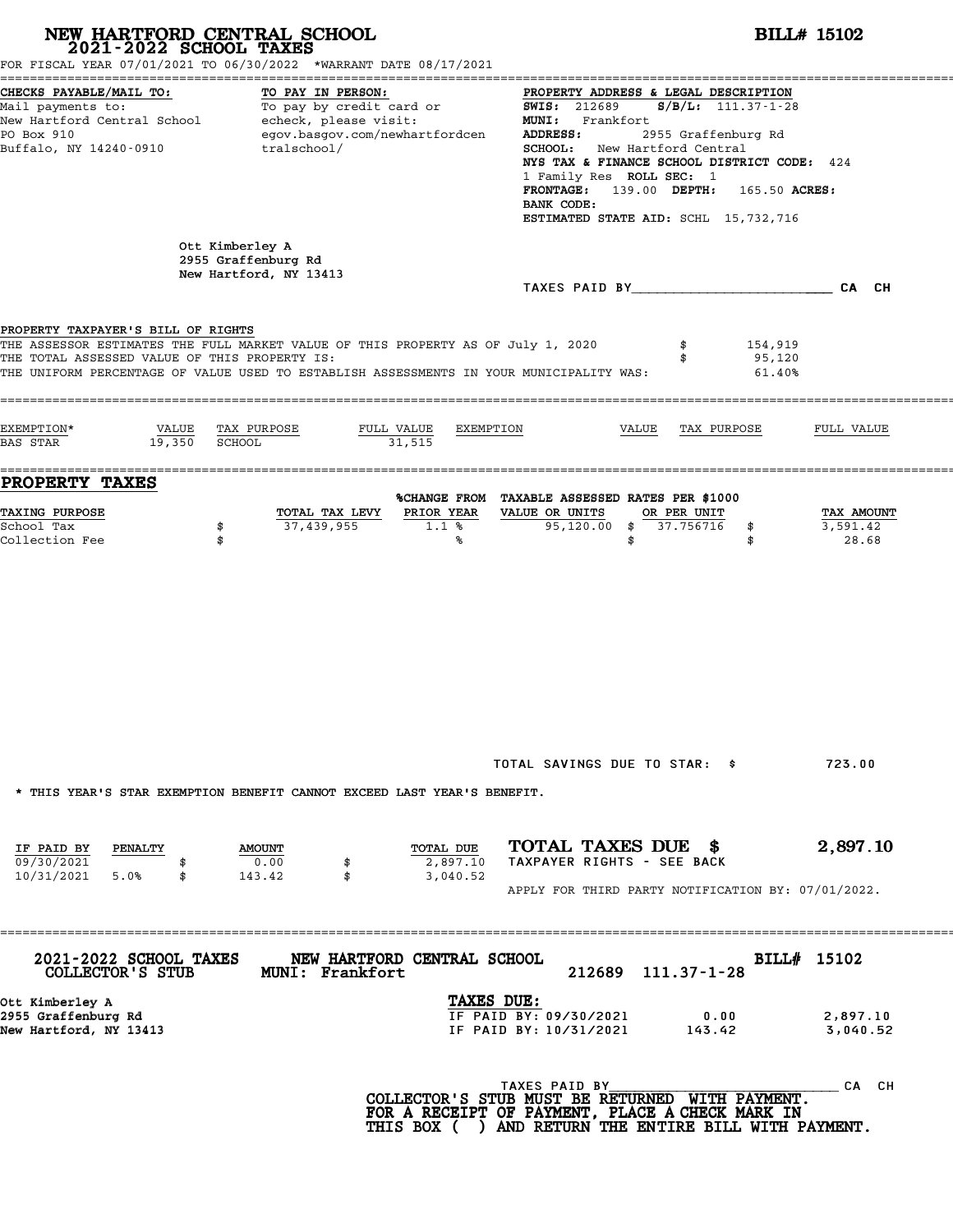|                                                                                     | NEW HARTFORD CENTRAL SCHOOL<br>2021-2022 SCHOOL TAXES<br>FOR FISCAL YEAR 07/01/2021 TO 06/30/2022 *WARRANT DATE 08/17/2021                                                  | <b>BILL# 15103</b>                                                                                                                                                                                                                                                                                                                                       |                                 |
|-------------------------------------------------------------------------------------|-----------------------------------------------------------------------------------------------------------------------------------------------------------------------------|----------------------------------------------------------------------------------------------------------------------------------------------------------------------------------------------------------------------------------------------------------------------------------------------------------------------------------------------------------|---------------------------------|
| CHECKS PAYABLE/MAIL TO:<br>PO Box 910<br>Buffalo, NY 14240-0910                     | TO PAY IN PERSON:<br>Mail payments to:<br>Mail payments to:<br>New Hartford Central School echeck, please visit:<br>egov.basgov.com/newhartfordcen<br>tralschool/           | PROPERTY ADDRESS & LEGAL DESCRIPTION<br>$S/B/L$ : 111.1-2-63.1<br><b>SWIS: 212689</b><br>MUNI: Frankfort<br>2962 Graffenburg Rd<br>ADDRESS:<br>SCHOOL: New Hartford Central<br>NYS TAX & FINANCE SCHOOL DISTRICT CODE: 424<br>ROLL SEC: 1<br>Rural res<br>FRONTAGE: 200.00 DEPTH:<br><b>ACRES:</b><br>BANK CODE:<br>ESTIMATED STATE AID: SCHL 15,732,716 | 16.20                           |
|                                                                                     | Owens Richard J<br>2962 Graffenburg Rd<br>New Hartford, NY 13413                                                                                                            | TAXES PAID BY CA CH                                                                                                                                                                                                                                                                                                                                      |                                 |
| PROPERTY TAXPAYER'S BILL OF RIGHTS<br>THE TOTAL ASSESSED VALUE OF THIS PROPERTY IS: | THE ASSESSOR ESTIMATES THE FULL MARKET VALUE OF THIS PROPERTY AS OF July 1, 2020<br>THE UNIFORM PERCENTAGE OF VALUE USED TO ESTABLISH ASSESSMENTS IN YOUR MUNICIPALITY WAS: | 195,114<br>\$<br>119,800<br>\$<br>61.40%                                                                                                                                                                                                                                                                                                                 |                                 |
| EXEMPTION*<br>VALUE<br>45,600<br>ENH STAR                                           | TAX PURPOSE<br>FULL VALUE<br>EXEMPTION<br>SCHOOL<br>74,267                                                                                                                  | VALUE<br>TAX PURPOSE                                                                                                                                                                                                                                                                                                                                     | FULL VALUE                      |
| PROPERTY TAXES                                                                      |                                                                                                                                                                             | %CHANGE FROM TAXABLE ASSESSED RATES PER \$1000                                                                                                                                                                                                                                                                                                           |                                 |
| TAXING PURPOSE<br>School Tax<br>Collection Fee                                      | PRIOR YEAR<br>TOTAL TAX LEVY<br>37,439,955<br>\$<br>$1.1$ %<br>\$<br>℁                                                                                                      | VALUE OR UNITS<br>OR PER UNIT<br>119,800.00 \$ 37.756716<br>\$<br>\$<br>\$                                                                                                                                                                                                                                                                               | TAX AMOUNT<br>4,523.25<br>30.74 |
| IF PAID BY<br><b>PENALTY</b>                                                        | * THIS YEAR'S STAR EXEMPTION BENEFIT CANNOT EXCEED LAST YEAR'S BENEFIT.<br>TOTAL DUE<br><b>AMOUNT</b>                                                                       | TOTAL SAVINGS DUE TO STAR: \$<br>TOTAL TAXES DUE \$                                                                                                                                                                                                                                                                                                      | 1,449.00<br>3,104.99            |
| 09/30/2021<br>10/31/2021 5.0%<br>\$                                                 | 0.00<br>3,104.99<br>\$<br>153.71<br>\$<br>3,258.70                                                                                                                          | TAXPAYER RIGHTS - SEE BACK<br>APPLY FOR THIRD PARTY NOTIFICATION BY: 07/01/2022.                                                                                                                                                                                                                                                                         |                                 |
| 2021-2022 SCHOOL TAXES<br>COLLECTOR'S STUB                                          | ================<br>NEW HARTFORD CENTRAL SCHOOL<br><b>MUNI: Frankfort</b>                                                                                                   | BILL# 15103<br>212689<br>$111.1 - 2 - 63.1$                                                                                                                                                                                                                                                                                                              |                                 |
| Owens Richard J<br>2962 Graffenburg Rd<br>New Hartford, NY 13413                    | TAXES DUE:                                                                                                                                                                  | IF PAID BY: 09/30/2021<br>0.00<br>IF PAID BY: 10/31/2021<br>153.71                                                                                                                                                                                                                                                                                       | 3,104.99<br>3,258.70            |
|                                                                                     |                                                                                                                                                                             | TAXES PAID BY<br>COLLECTOR'S STUB MUST BE RETURNED WITH PAYMENT.<br>FOR A RECEIPT OF PAYMENT, PLACE A CHECK MARK IN<br>THIS BOX ( ) AND RETURN THE ENTIRE BILL WITH PAYMENT.                                                                                                                                                                             | CA CH                           |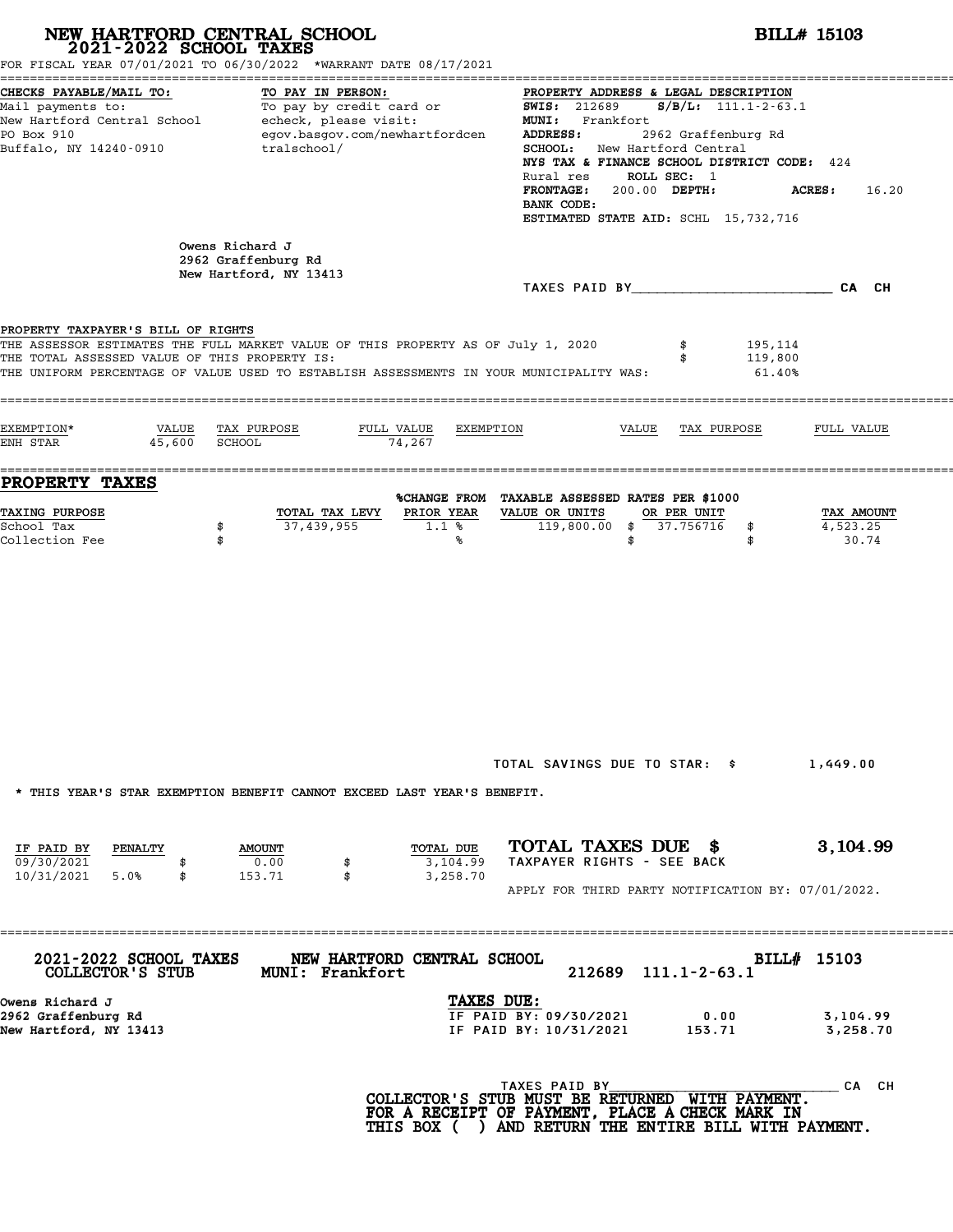| NEW HARTFORD CENTRAL SCHOOL 2021-2022 SCHOOL TAXES                                                                                          | FOR FISCAL YEAR 07/01/2021 TO 06/30/2022 *WARRANT DATE 08/17/2021                                                                                                           | <b>BILL# 15104</b>                                                                                                                                                                                                                                                                                                                       |
|---------------------------------------------------------------------------------------------------------------------------------------------|-----------------------------------------------------------------------------------------------------------------------------------------------------------------------------|------------------------------------------------------------------------------------------------------------------------------------------------------------------------------------------------------------------------------------------------------------------------------------------------------------------------------------------|
| CHECKS PAYABLE/MAIL TO:<br>Mail payments to:<br>New Hartford Central School - echeck, please visit:<br>PO Box 910<br>Buffalo, NY 14240-0910 | TO PAY IN PERSON:<br>TO: TO PAY IN PERSON: PROPERTY ADDRE<br>egov.basgov.com/newhartfordcen<br>tralschool/                                                                  | PROPERTY ADDRESS & LEGAL DESCRIPTION<br>$S/B/L$ : 111.1-2-63.2<br>MUNI: Frankfort<br>ADDRESS:<br>Graffenburg Rd<br>SCHOOL: New Hartford Central<br>NYS TAX & FINANCE SCHOOL DISTRICT CODE: 424<br>Rural vac<10 ROLL SEC: 1<br><b>FRONTAGE:</b><br>DEPTH:<br><b>ACRES :</b><br>1.00<br>BANK CODE:<br>ESTIMATED STATE AID: SCHL 15,732,716 |
|                                                                                                                                             | Owens Richard J<br>2962 Graffenburg Rd<br>New Hartford, NY 13413                                                                                                            | TAXES PAID BY CA CH                                                                                                                                                                                                                                                                                                                      |
| PROPERTY TAXPAYER'S BILL OF RIGHTS<br>THE TOTAL ASSESSED VALUE OF THIS PROPERTY IS:                                                         | THE ASSESSOR ESTIMATES THE FULL MARKET VALUE OF THIS PROPERTY AS OF July 1, 2020<br>THE UNIFORM PERCENTAGE OF VALUE USED TO ESTABLISH ASSESSMENTS IN YOUR MUNICIPALITY WAS: | \$<br>21,173<br>\$<br>13,000<br>61.40%                                                                                                                                                                                                                                                                                                   |
| <b>PROPERTY TAXES</b>                                                                                                                       |                                                                                                                                                                             |                                                                                                                                                                                                                                                                                                                                          |
| TAXING PURPOSE<br>School Tax<br>\$<br>Collection Fee<br>\$                                                                                  | TOTAL TAX LEVY PRIOR YEAR VALUE OR UNITS<br>37,439,955<br>1.1%<br>℁                                                                                                         | %CHANGE FROM TAXABLE ASSESSED RATES PER \$1000<br>OR PER UNIT<br>TAX AMOUNT<br>$13,000.00$ \$<br>37.756716<br>\$<br>490.84<br>4.91<br>\$<br>\$                                                                                                                                                                                           |
| IF PAID BY<br>PENALTY<br>09/30/2021                                                                                                         | TOTAL DUE<br><b>AMOUNT</b><br>0.00<br>495.75                                                                                                                                | TOTAL TAXES DUE \$<br>495.75<br>TAXPAYER RIGHTS - SEE BACK                                                                                                                                                                                                                                                                               |
| 10/31/2021<br>5.0%                                                                                                                          | 24.54<br>520.29<br>\$                                                                                                                                                       | APPLY FOR THIRD PARTY NOTIFICATION BY: 07/01/2022.                                                                                                                                                                                                                                                                                       |
| 2021-2022 SCHOOL TAXES<br>COLLECTOR'S STUB                                                                                                  | NEW HARTFORD CENTRAL SCHOOL<br>MUNI: Frankfort                                                                                                                              | BILL# 15104<br>212689<br>$111.1 - 2 - 63.2$                                                                                                                                                                                                                                                                                              |
| Owens Richard J<br>2962 Graffenburg Rd<br>New Hartford, NY 13413                                                                            | TAXES DUE:                                                                                                                                                                  | IF PAID BY: 09/30/2021<br>0.00<br>495.75<br>IF PAID BY: 10/31/2021<br>24.54<br>520.29                                                                                                                                                                                                                                                    |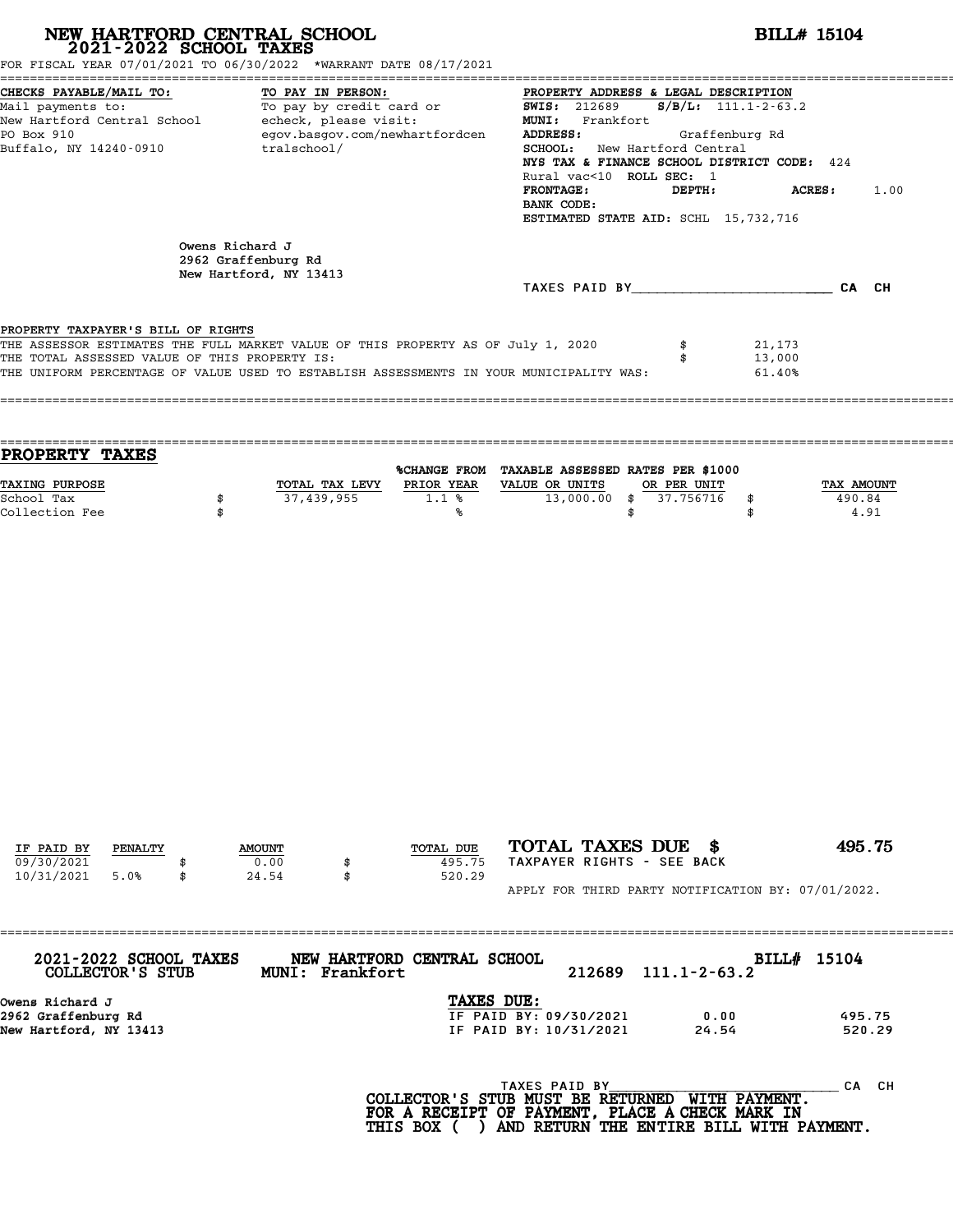| FOR FISCAL YEAR 07/01/2021 TO 06/30/2022 *WARRANT DATE 08/17/2021<br>CHECKS PAYABLE/MAIL TO:<br>TO PAY IN PERSON:<br>PROPERTY ADDRESS & LEGAL DESCRIPTION<br>The contract of the contract of the contract of the contract of the contract of the contract of the contract of the contract of the contract of the contract of the contract of the contract of the contract of the contract o<br><b>SWIS: 212689</b><br>$S/B/L: 111.1 - 2 - 63.3$<br>Mail payments to:<br>New Hartford Central School - echeck, please visit:<br>MUNI: Frankfort<br>PO Box 910<br>egov.basgov.com/newhartfordcen<br>ADDRESS:<br>Graffenburg Rd<br>Buffalo, NY 14240-0910<br>SCHOOL: New Hartford Central<br>tralschool/<br>NYS TAX & FINANCE SCHOOL DISTRICT CODE: 424<br>Rural vac<10 ROLL SEC: 1<br><b>FRONTAGE:</b><br>DEPTH:<br>ACRES:<br>1.30<br>BANK CODE:<br>ESTIMATED STATE AID: SCHL 15,732,716<br>Owens Richard J<br>2962 Graffenburg Rd<br>New Hartford, NY 13413<br>TAXES PAID BY CA CH<br>PROPERTY TAXPAYER'S BILL OF RIGHTS<br>THE ASSESSOR ESTIMATES THE FULL MARKET VALUE OF THIS PROPERTY AS OF July 1, 2020<br>\$<br>21,824<br>THE TOTAL ASSESSED VALUE OF THIS PROPERTY IS:<br>13,400<br>\$<br>THE UNIFORM PERCENTAGE OF VALUE USED TO ESTABLISH ASSESSMENTS IN YOUR MUNICIPALITY WAS:<br>61.40%<br>PROPERTY TAXES<br>%CHANGE FROM TAXABLE ASSESSED RATES PER \$1000<br>TAXING PURPOSE<br>TOTAL TAX LEVY PRIOR YEAR VALUE OR UNITS<br>OR PER UNIT<br>TAX AMOUNT<br>$13,400.00$ \$<br>37,439,955<br>1.1%<br>37.756716<br>505.94<br>School Tax<br>\$<br>\$<br>Collection Fee<br>5.06<br>\$<br>\$<br>℁<br>\$<br>TOTAL TAXES DUE \$<br>511.00<br>TOTAL DUE<br>IF PAID BY<br>PENALTY<br><b>AMOUNT</b><br>TAXPAYER RIGHTS - SEE BACK<br>09/30/2021<br>0.00<br>511.00<br>\$<br>10/31/2021<br>25.30<br>536.30<br>5.0%<br>\$<br>\$<br>APPLY FOR THIRD PARTY NOTIFICATION BY: 07/01/2022. | NEW HARTFORD CENTRAL SCHOOL 2021-2022 SCHOOL TAXES |  |  |                                                                                                                                                                              | <b>BILL# 15105</b> |                  |
|----------------------------------------------------------------------------------------------------------------------------------------------------------------------------------------------------------------------------------------------------------------------------------------------------------------------------------------------------------------------------------------------------------------------------------------------------------------------------------------------------------------------------------------------------------------------------------------------------------------------------------------------------------------------------------------------------------------------------------------------------------------------------------------------------------------------------------------------------------------------------------------------------------------------------------------------------------------------------------------------------------------------------------------------------------------------------------------------------------------------------------------------------------------------------------------------------------------------------------------------------------------------------------------------------------------------------------------------------------------------------------------------------------------------------------------------------------------------------------------------------------------------------------------------------------------------------------------------------------------------------------------------------------------------------------------------------------------------------------------------------------------------------------------------------------------------------------------------------------------------------------|----------------------------------------------------|--|--|------------------------------------------------------------------------------------------------------------------------------------------------------------------------------|--------------------|------------------|
|                                                                                                                                                                                                                                                                                                                                                                                                                                                                                                                                                                                                                                                                                                                                                                                                                                                                                                                                                                                                                                                                                                                                                                                                                                                                                                                                                                                                                                                                                                                                                                                                                                                                                                                                                                                                                                                                                  |                                                    |  |  |                                                                                                                                                                              |                    |                  |
|                                                                                                                                                                                                                                                                                                                                                                                                                                                                                                                                                                                                                                                                                                                                                                                                                                                                                                                                                                                                                                                                                                                                                                                                                                                                                                                                                                                                                                                                                                                                                                                                                                                                                                                                                                                                                                                                                  |                                                    |  |  |                                                                                                                                                                              |                    |                  |
|                                                                                                                                                                                                                                                                                                                                                                                                                                                                                                                                                                                                                                                                                                                                                                                                                                                                                                                                                                                                                                                                                                                                                                                                                                                                                                                                                                                                                                                                                                                                                                                                                                                                                                                                                                                                                                                                                  |                                                    |  |  |                                                                                                                                                                              |                    |                  |
|                                                                                                                                                                                                                                                                                                                                                                                                                                                                                                                                                                                                                                                                                                                                                                                                                                                                                                                                                                                                                                                                                                                                                                                                                                                                                                                                                                                                                                                                                                                                                                                                                                                                                                                                                                                                                                                                                  |                                                    |  |  |                                                                                                                                                                              |                    |                  |
|                                                                                                                                                                                                                                                                                                                                                                                                                                                                                                                                                                                                                                                                                                                                                                                                                                                                                                                                                                                                                                                                                                                                                                                                                                                                                                                                                                                                                                                                                                                                                                                                                                                                                                                                                                                                                                                                                  |                                                    |  |  |                                                                                                                                                                              |                    |                  |
|                                                                                                                                                                                                                                                                                                                                                                                                                                                                                                                                                                                                                                                                                                                                                                                                                                                                                                                                                                                                                                                                                                                                                                                                                                                                                                                                                                                                                                                                                                                                                                                                                                                                                                                                                                                                                                                                                  |                                                    |  |  |                                                                                                                                                                              |                    |                  |
|                                                                                                                                                                                                                                                                                                                                                                                                                                                                                                                                                                                                                                                                                                                                                                                                                                                                                                                                                                                                                                                                                                                                                                                                                                                                                                                                                                                                                                                                                                                                                                                                                                                                                                                                                                                                                                                                                  |                                                    |  |  |                                                                                                                                                                              |                    |                  |
|                                                                                                                                                                                                                                                                                                                                                                                                                                                                                                                                                                                                                                                                                                                                                                                                                                                                                                                                                                                                                                                                                                                                                                                                                                                                                                                                                                                                                                                                                                                                                                                                                                                                                                                                                                                                                                                                                  | Owens Richard J<br>2962 Graffenburg Rd             |  |  |                                                                                                                                                                              |                    | 511.00<br>536.30 |
| TAXES DUE:<br>IF PAID BY: 09/30/2021<br>0.00<br>IF PAID BY: 10/31/2021<br>25.30<br>New Hartford, NY 13413                                                                                                                                                                                                                                                                                                                                                                                                                                                                                                                                                                                                                                                                                                                                                                                                                                                                                                                                                                                                                                                                                                                                                                                                                                                                                                                                                                                                                                                                                                                                                                                                                                                                                                                                                                        |                                                    |  |  | TAXES PAID BY<br>COLLECTOR'S STUB MUST BE RETURNED WITH PAYMENT.<br>FOR A RECEIPT OF PAYMENT, PLACE A CHECK MARK IN<br>THIS BOX ( ) AND RETURN THE ENTIRE BILL WITH PAYMENT. |                    | CA CH            |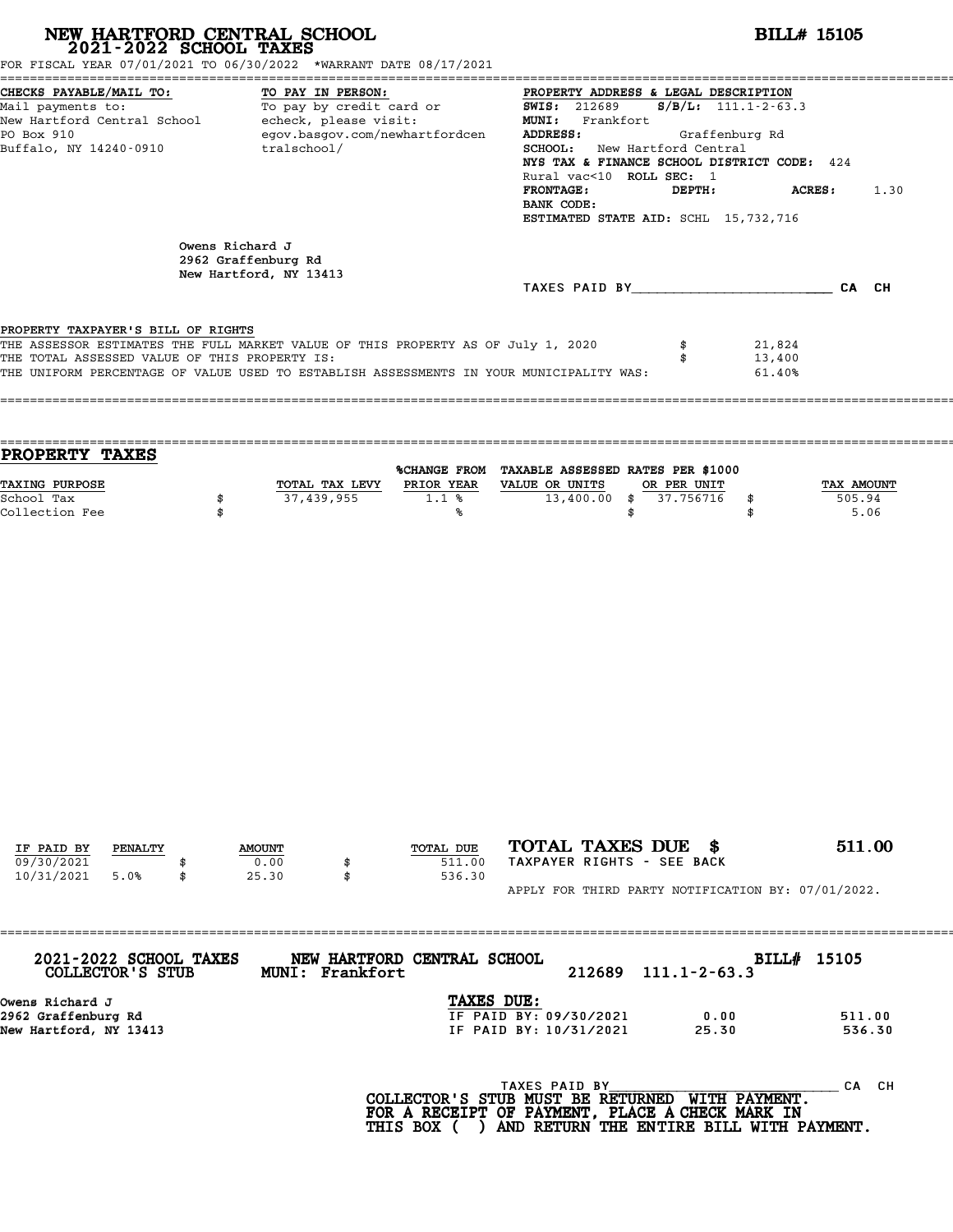# **NEW HARTFORD CENTRAL SCHOOL**<br>
2021-2022 SCHOOL TAXES<br>
FOR FISCAL YEAR 07/01/2021 TO 06/30/2022 \*WARRANT DATE 08/17/2021<br> **POR FISCAL YEAR 07/01/2021 TO 06/30/2022** \*WARRANT DATE 08/17/2021

|                                                                                                                                            | FOR FISCAL YEAR 07/01/2021 TO 06/30/2022 *WARRANT DATE 08/17/2021                                                                                                                                                                                                    |                                                                                                                                                                                                                                                                                                                                                       |                                 |
|--------------------------------------------------------------------------------------------------------------------------------------------|----------------------------------------------------------------------------------------------------------------------------------------------------------------------------------------------------------------------------------------------------------------------|-------------------------------------------------------------------------------------------------------------------------------------------------------------------------------------------------------------------------------------------------------------------------------------------------------------------------------------------------------|---------------------------------|
| CHECKS PAYABLE/MAIL TO:<br>Mail payments to:<br>New Hartford Central School (echeck, please visit:<br>PO Box 910<br>Buffalo, NY 14240-0910 | TO PAY IN PERSON:<br>To pay by credit card or<br>egov.basgov.com/newhartfordcen<br>tralschool/                                                                                                                                                                       | PROPERTY ADDRESS & LEGAL DESCRIPTION<br>$S/B/L$ : 111.3-5-4<br><b>SWIS:</b> 212689<br><b>MUNI:</b><br>Frankfort<br>ADDRESS:<br>2535 Graffenburg Rd<br><b>SCHOOL:</b> New Hartford Central<br>NYS TAX & FINANCE SCHOOL DISTRICT CODE: 424<br>1 Family Res ROLL SEC: 1<br>FRONTAGE: 280.00 DEPTH:<br>BANK CODE:<br>ESTIMATED STATE AID: SCHL 15,732,716 | 5.10<br><b>ACRES:</b>           |
| PROPERTY TAXPAYER'S BILL OF RIGHTS<br>THE TOTAL ASSESSED VALUE OF THIS PROPERTY IS:                                                        | Partenza Brandon<br>Partenza Shannon<br>2535 Graffenburg Rd<br>New Hartford, NY 13413<br>THE ASSESSOR ESTIMATES THE FULL MARKET VALUE OF THIS PROPERTY AS OF July 1, 2020<br>THE UNIFORM PERCENTAGE OF VALUE USED TO ESTABLISH ASSESSMENTS IN YOUR MUNICIPALITY WAS: | TAXES PAID BY CA CH<br>305,375<br>187,500<br>61.40%                                                                                                                                                                                                                                                                                                   |                                 |
| EXEMPTION*<br>VALUE TAX PURPOSE<br>STAR Check<br>19,350                                                                                    | FULL VALUE EXEMPTION<br>31.515                                                                                                                                                                                                                                       | VALUE TAX PURPOSE                                                                                                                                                                                                                                                                                                                                     | FULL VALUE                      |
| ------------------------------------<br><b>PROPERTY TAXES</b><br>TAXING PURPOSE<br>School Tax<br>Collection Fee                            | PRIOR YEAR<br>TOTAL TAX LEVY<br>37,439,955<br>1.1%<br>℁                                                                                                                                                                                                              | %CHANGE FROM TAXABLE ASSESSED RATES PER \$1000<br>VALUE OR UNITS<br>OR PER UNIT<br>187,500.00 \$ 37.756716 \$<br>\$                                                                                                                                                                                                                                   | TAX AMOUNT<br>7,079.38<br>70.79 |

An estimated STAR check has been or will be mailed to you by the NYS Tax Department. An estimated STAR check has been or will be mailed to you by the NYS Tax Department.<br>Any overpayment or underpayment can be reconciled on your next tax return or STAR credit check.

|                                                                         |         |               | Any overpayment or underpayment can be reconciled on your next tax return or STAR credit check. |                  |                            |  |                                                    |
|-------------------------------------------------------------------------|---------|---------------|-------------------------------------------------------------------------------------------------|------------------|----------------------------|--|----------------------------------------------------|
| * THIS YEAR'S STAR EXEMPTION BENEFIT CANNOT EXCEED LAST YEAR'S BENEFIT. |         |               |                                                                                                 |                  |                            |  |                                                    |
| IF PAID BY                                                              | PENALTY | <b>AMOUNT</b> |                                                                                                 | <b>TOTAL DUE</b> | TOTAL TAXES DUE \$         |  | 7,150.17                                           |
| 09/30/2021                                                              |         | 0.00          | \$                                                                                              | 7.150.17         | TAXPAYER RIGHTS - SEE BACK |  |                                                    |
| 10/31/2021                                                              | 5.0%    | 353.97        | \$                                                                                              | 7,504.14         |                            |  |                                                    |
|                                                                         |         |               |                                                                                                 |                  |                            |  | APPLY FOR THIRD PARTY NOTIFICATION BY: 07/01/2022. |

| 2021-2022 SCHOOL TAXES<br>COLLECTOR'S STUB    | MUNI: Frankfort | NEW HARTFORD CENTRAL SCHOOL                            | 212689 | $111.3 - 5 - 4$ | BILL# 15106         |           |
|-----------------------------------------------|-----------------|--------------------------------------------------------|--------|-----------------|---------------------|-----------|
| Partenza Brandon                              |                 | <b>TAXES DUE:</b>                                      |        |                 |                     |           |
| Partenza Shannon                              |                 | IF PAID BY: 09/30/2021                                 |        | 0.00            |                     | 7,150.17  |
| 2535 Graffenburg Rd<br>New Hartford, NY 13413 |                 | IF PAID BY: 10/31/2021                                 |        | 353.97          |                     | 7,504.14  |
|                                               |                 |                                                        |        |                 |                     |           |
|                                               |                 | TAXES PAID BY<br>$COT$ הקווסזוייקס קס ישטווא מזויים וכ |        |                 | <b>MTTU DAVMPNT</b> | CH.<br>CА |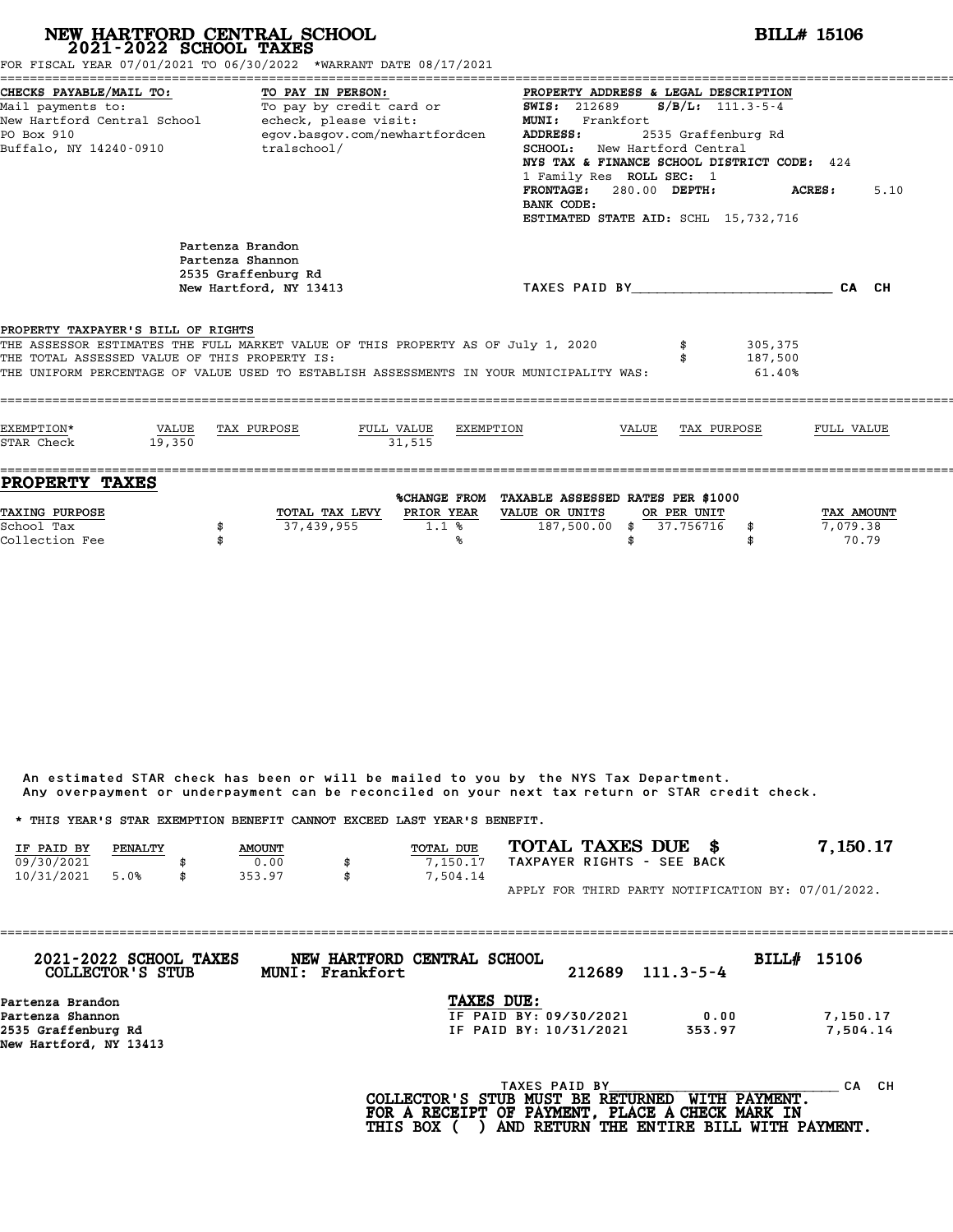| NEW HARTFORD CENTRAL SCHOOL 2021-2022 SCHOOL TAXES<br>FOR FISCAL YEAR 07/01/2021 TO 06/30/2022 *WARRANT DATE 08/17/2021                                                                                                                                            |          |                                                    |                   |                                |                                                                                                                                                                                                                                                                                                                                               |                                                  | <b>BILL# 15107</b>           |
|--------------------------------------------------------------------------------------------------------------------------------------------------------------------------------------------------------------------------------------------------------------------|----------|----------------------------------------------------|-------------------|--------------------------------|-----------------------------------------------------------------------------------------------------------------------------------------------------------------------------------------------------------------------------------------------------------------------------------------------------------------------------------------------|--------------------------------------------------|------------------------------|
| CHECKS PAYABLE/MAIL TO:<br>Mail payments to:<br>New Hartford Central School echeck, please visit:<br>PO Box 910<br>Buffalo, NY 14240-0910 tralschool/                                                                                                              |          |                                                    | TO PAY IN PERSON: | egov.basgov.com/newhartfordcen | PROPERTY ADDRESS & LEGAL DESCRIPTION<br><u>ro:</u><br>To pay by credit card or TO SANS: 212689 S/B/L: 111.1-3-11.2<br>MUNI: Frankfort<br>ADDRESS:<br>SCHOOL: New Hartford Central<br>NYS TAX & FINANCE SCHOOL DISTRICT CODE: 424<br>Rural vac<10 ROLL SEC: 1<br>FRONTAGE: 100.00 DEPTH:<br>BANK CODE:<br>ESTIMATED STATE AID: SCHL 15,732,716 | Wilson Rd                                        | <b>ACRES:</b><br>.37         |
|                                                                                                                                                                                                                                                                    |          | Pirnie Irrevocable Trust Karen<br>C/O Karen Pirnie |                   |                                |                                                                                                                                                                                                                                                                                                                                               |                                                  |                              |
|                                                                                                                                                                                                                                                                    |          | 272 Wilson Rd<br>Frankfort, NY 13340               |                   |                                | TAXES PAID BY____________________________CA CH                                                                                                                                                                                                                                                                                                |                                                  |                              |
| PROPERTY TAXPAYER'S BILL OF RIGHTS<br>THE ASSESSOR ESTIMATES THE FULL MARKET VALUE OF THIS PROPERTY AS OF July 1, 2020<br>THE TOTAL ASSESSED VALUE OF THIS PROPERTY IS:<br>THE UNIFORM PERCENTAGE OF VALUE USED TO ESTABLISH ASSESSMENTS IN YOUR MUNICIPALITY WAS: |          |                                                    |                   |                                |                                                                                                                                                                                                                                                                                                                                               | \$<br>\$                                         | 10,912<br>6,700<br>61.40%    |
| PROPERTY TAXES                                                                                                                                                                                                                                                     |          |                                                    |                   |                                | %CHANGE FROM TAXABLE ASSESSED RATES PER \$1000                                                                                                                                                                                                                                                                                                |                                                  |                              |
| TAXING PURPOSE<br>School Tax<br>Collection Fee                                                                                                                                                                                                                     | \$<br>\$ |                                                    | 37,439,955        | 1.1%<br>℁                      | TOTAL TAX LEVY PRIOR YEAR VALUE OR UNITS<br>\$                                                                                                                                                                                                                                                                                                | OR PER UNIT<br>6,700.00 \$ 37.756716<br>\$<br>\$ | TAX AMOUNT<br>252.97<br>2.53 |
| IF PAID BY<br>PENALTY<br>09/30/2021<br>10/31/2021<br>5.0%                                                                                                                                                                                                          | \$       | <b>AMOUNT</b><br>0.00<br>12.65                     | \$                | TOTAL DUE<br>255.50<br>268.15  | TOTAL TAXES DUE \$<br>TAXPAYER RIGHTS - SEE BACK                                                                                                                                                                                                                                                                                              |                                                  | 255.50                       |
|                                                                                                                                                                                                                                                                    |          |                                                    |                   |                                | APPLY FOR THIRD PARTY NOTIFICATION BY: 07/01/2022.                                                                                                                                                                                                                                                                                            |                                                  |                              |
| 2021-2022 SCHOOL TAXES<br>COLLECTOR'S STUB                                                                                                                                                                                                                         |          |                                                    | MUNI: Frankfort   | NEW HARTFORD CENTRAL SCHOOL    | 212689                                                                                                                                                                                                                                                                                                                                        | $111.1 - 3 - 11.2$                               | BILL# 15107                  |
| Pirnie Irrevocable Trust Karen<br>C/O Karen Pirnie<br>272 Wilson Rd<br>Frankfort, NY 13340                                                                                                                                                                         |          |                                                    |                   | TAXES DUE:                     | IF PAID BY: 09/30/2021<br>IF PAID BY: 10/31/2021                                                                                                                                                                                                                                                                                              | 0.00<br>12.65                                    | 255.50<br>268.15             |
|                                                                                                                                                                                                                                                                    |          |                                                    |                   |                                | TAXES PAID BY TAND TAXES PAID BY THE PAYMENT.<br>FOR A RECEIPT OF PAYMENT, PLACE A CHECK MARK IN<br>THIS BOX ( ) AND RETURN THE ENTIRE BILL WITH PAYMENT.                                                                                                                                                                                     |                                                  | CA CH                        |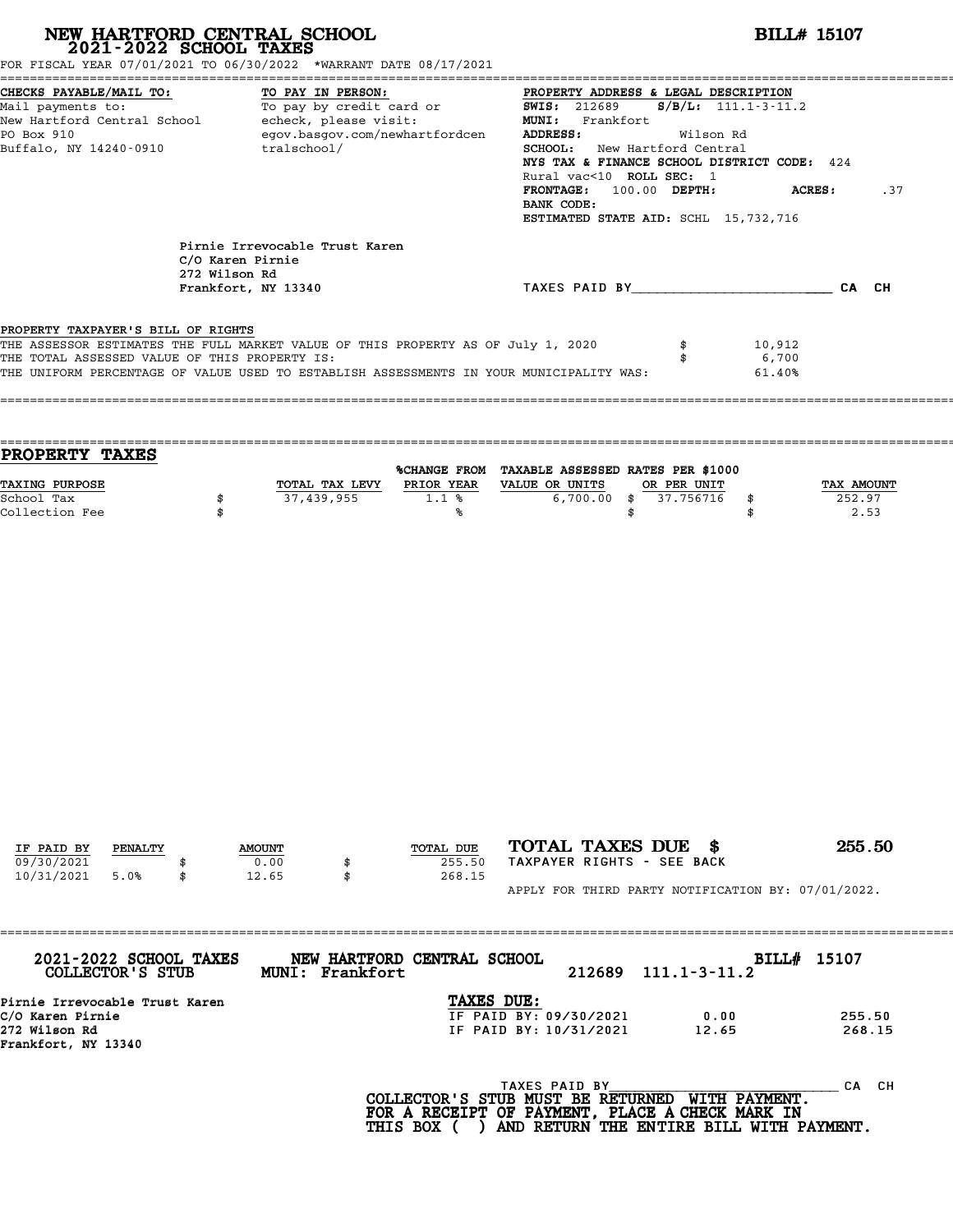| 2021-2022 SCHOOL TAXES                                                              | NEW HARTFORD CENTRAL SCHOOL<br>FOR FISCAL YEAR 07/01/2021 TO 06/30/2022 *WARRANT DATE 08/17/2021                                                                            |                                                                                                                                                                                                                                                                                                                                                                                                                                                                                                                                                                    | <b>BILL# 15108</b>              |
|-------------------------------------------------------------------------------------|-----------------------------------------------------------------------------------------------------------------------------------------------------------------------------|--------------------------------------------------------------------------------------------------------------------------------------------------------------------------------------------------------------------------------------------------------------------------------------------------------------------------------------------------------------------------------------------------------------------------------------------------------------------------------------------------------------------------------------------------------------------|---------------------------------|
| CHECKS PAYABLE/MAIL TO:<br>PO Box 910<br>Buffalo, NY 14240-0910                     | TO PAY IN PERSON:<br>egov.basgov.com/newhartfordcen<br>tralschool/                                                                                                          | PROPERTY ADDRESS & LEGAL DESCRIPTION<br>Mail payments to:<br>Mail payments to: To pay by credit card or $\frac{1000 \text{ m} \cdot \text{m} \cdot \text{m} \cdot \text{m} \cdot \text{m} \cdot \text{m} \cdot \text{m}}{111.3 \cdot 1 \cdot 31}$<br>New Hartford Central School echeck, please visit: MUNI: Frankfort Frankfort<br>ADDRESS:<br>2577 Graffenburg Rd<br>SCHOOL: New Hartford Central<br>NYS TAX & FINANCE SCHOOL DISTRICT CODE: 424<br>1 Family Res ROLL SEC: 1<br><b>FRONTAGE:</b><br>DEPTH:<br>BANK CODE:<br>ESTIMATED STATE AID: SCHL 15,732,716 | <b>ACRES:</b><br>1.60           |
| Poccia David                                                                        | 2577 Graffenburg Rd<br>New Hartford, NY 13413                                                                                                                               |                                                                                                                                                                                                                                                                                                                                                                                                                                                                                                                                                                    |                                 |
| PROPERTY TAXPAYER'S BILL OF RIGHTS<br>THE TOTAL ASSESSED VALUE OF THIS PROPERTY IS: | THE ASSESSOR ESTIMATES THE FULL MARKET VALUE OF THIS PROPERTY AS OF July 1, 2020<br>THE UNIFORM PERCENTAGE OF VALUE USED TO ESTABLISH ASSESSMENTS IN YOUR MUNICIPALITY WAS: | 105,049<br>64,500<br>61.40%                                                                                                                                                                                                                                                                                                                                                                                                                                                                                                                                        |                                 |
| EXEMPTION*<br>VALUE TAX PURPOSE<br>19,350 SCHOOL<br><b>BAS STAR</b>                 | FULL VALUE<br>EXEMPTION<br>31,515                                                                                                                                           | VALUE TAX PURPOSE                                                                                                                                                                                                                                                                                                                                                                                                                                                                                                                                                  | FULL VALUE                      |
| <b>PROPERTY TAXES</b>                                                               |                                                                                                                                                                             |                                                                                                                                                                                                                                                                                                                                                                                                                                                                                                                                                                    |                                 |
| <b>TAXING PURPOSE</b><br>School Tax<br>\$<br>Collection Fee<br>\$                   | TOTAL TAX LEVY<br>PRIOR YEAR<br>37,439,955<br>1.1%<br>%                                                                                                                     | %CHANGE FROM TAXABLE ASSESSED RATES PER \$1000<br>VALUE OR UNITS<br>OR PER UNIT<br>64,500.00 \$ 37.756716<br>\$<br>\$<br>\$                                                                                                                                                                                                                                                                                                                                                                                                                                        | TAX AMOUNT<br>2,435.31<br>17.12 |
|                                                                                     | * THIS YEAR'S STAR EXEMPTION BENEFIT CANNOT EXCEED LAST YEAR'S BENEFIT.                                                                                                     | TOTAL SAVINGS DUE TO STAR: \$                                                                                                                                                                                                                                                                                                                                                                                                                                                                                                                                      | 723.00                          |
| IF PAID BY<br>PENALTY<br>09/30/2021<br>\$<br>10/31/2021 5.0%<br>\$                  | TOTAL DUE<br><b>AMOUNT</b><br>0.00<br>1,729.43<br>\$<br>85.62<br>\$<br>1,815.05                                                                                             | TOTAL TAXES DUE \$<br>TAXPAYER RIGHTS - SEE BACK                                                                                                                                                                                                                                                                                                                                                                                                                                                                                                                   | 1,729.43                        |
|                                                                                     |                                                                                                                                                                             | APPLY FOR THIRD PARTY NOTIFICATION BY: 07/01/2022.                                                                                                                                                                                                                                                                                                                                                                                                                                                                                                                 |                                 |
| 2021-2022 SCHOOL TAXES<br>COLLECTOR'S STUB                                          | NEW HARTFORD CENTRAL SCHOOL<br><b>MUNI: Frankfort</b>                                                                                                                       | 212689 111.3-1-31                                                                                                                                                                                                                                                                                                                                                                                                                                                                                                                                                  | BILL# 15108                     |
| Poccia David<br>2577 Graffenburg Rd<br>New Hartford, NY 13413                       | TAXES DUE:                                                                                                                                                                  | IF PAID BY: 09/30/2021<br>0.00<br>IF PAID BY: 10/31/2021<br>85.62                                                                                                                                                                                                                                                                                                                                                                                                                                                                                                  | 1,729.43<br>1,815.05            |
|                                                                                     |                                                                                                                                                                             | TAXES PAID BY<br>COLLECTOR'S STUB MUST BE RETURNED WITH PAYMENT.<br>FOR A RECEIPT OF PAYMENT, PLACE A CHECK MARK IN<br>THIS BOX ( ) AND RETURN THE ENTIRE BILL WITH PAYMENT.                                                                                                                                                                                                                                                                                                                                                                                       | CA CH                           |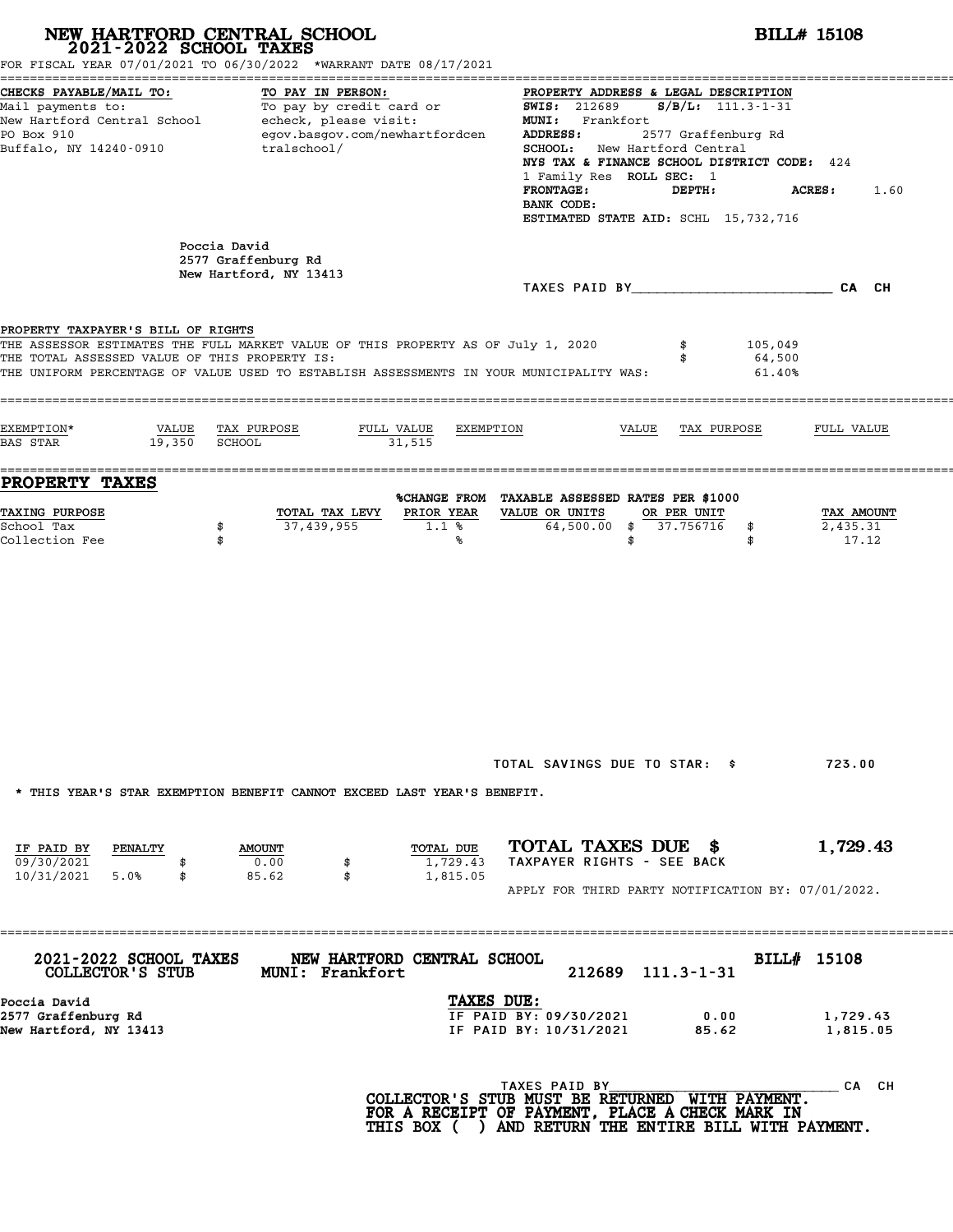| NEW HARTFORD CENTRAL SCHOOL<br>2021-2022 SCHOOL TAXES                                                                                                                                                                                                              |                 |                                                       |                                                                                 |                         |                                                                                |                                                          |                          |                                                                                                                                                                                                  | <b>BILL# 15109</b>              |
|--------------------------------------------------------------------------------------------------------------------------------------------------------------------------------------------------------------------------------------------------------------------|-----------------|-------------------------------------------------------|---------------------------------------------------------------------------------|-------------------------|--------------------------------------------------------------------------------|----------------------------------------------------------|--------------------------|--------------------------------------------------------------------------------------------------------------------------------------------------------------------------------------------------|---------------------------------|
| FOR FISCAL YEAR 07/01/2021 TO 06/30/2022 *WARRANT DATE 08/17/2021<br>CHECKS PAYABLE/MAIL TO:<br>Mail payments to:<br>New Hartford Central School - echeck, please visit:<br>PO Box 910<br>Buffalo, NY 14240-0910                                                   |                 | tralschool/                                           | TO PAY IN PERSON:<br>To pay by credit card or<br>egov.basgov.com/newhartfordcen |                         | <b>SWIS: 212689</b><br>MUNI: Frankfort<br><b>ADDRESS:</b><br>BANK CODE:        | SCHOOL: New Hartford Central<br>1 Family Res ROLL SEC: 1 | 120 Hays Rd              | PROPERTY ADDRESS & LEGAL DESCRIPTION<br>$S/B/L: 111.37 - 1 - 12$<br>NYS TAX & FINANCE SCHOOL DISTRICT CODE: 424<br>FRONTAGE: 123.32 DEPTH: 140.71 ACRES:<br>ESTIMATED STATE AID: SCHL 15,732,716 |                                 |
|                                                                                                                                                                                                                                                                    |                 | Quinn Lynzie<br>120 Hays Rd<br>Hew Hartford, NY 13413 |                                                                                 |                         |                                                                                |                                                          |                          | TAXES PAID BY CA CH                                                                                                                                                                              |                                 |
| PROPERTY TAXPAYER'S BILL OF RIGHTS<br>THE ASSESSOR ESTIMATES THE FULL MARKET VALUE OF THIS PROPERTY AS OF July 1, 2020<br>THE TOTAL ASSESSED VALUE OF THIS PROPERTY IS:<br>THE UNIFORM PERCENTAGE OF VALUE USED TO ESTABLISH ASSESSMENTS IN YOUR MUNICIPALITY WAS: |                 |                                                       |                                                                                 |                         |                                                                                |                                                          |                          | 168,567<br>103,500<br>61.40%                                                                                                                                                                     |                                 |
| EXEMPTION*<br>STAR Check                                                                                                                                                                                                                                           | VALUE<br>19.350 | TAX PURPOSE                                           | FULL VALUE                                                                      | 31.515                  | EXEMPTION                                                                      | VALUE                                                    |                          | TAX PURPOSE                                                                                                                                                                                      | FULL VALUE                      |
| <b>PROPERTY TAXES</b><br>TAXING PURPOSE<br>School Tax<br>Collection Fee                                                                                                                                                                                            |                 | \$                                                    | TOTAL TAX LEVY<br>37,439,955                                                    | PRIOR YEAR<br>1.1%<br>℁ | %CHANGE FROM TAXABLE ASSESSED RATES PER \$1000<br>VALUE OR UNITS<br>103,500.00 | \$<br>\$                                                 | OR PER UNIT<br>37.756716 | \$<br>\$                                                                                                                                                                                         | TAX AMOUNT<br>3,907.82<br>39.08 |

An estimated STAR check has been or will be mailed to you by the NYS Tax Department. An estimated STAR check has been or will be mailed to you by the NYS Tax Department.<br>Any overpayment or underpayment can be reconciled on your next tax return or STAR credit check.

|            |         |               | Any overpayment or underpayment can be reconciled on your next tax return or STAR credit check. |                            |                                                    |
|------------|---------|---------------|-------------------------------------------------------------------------------------------------|----------------------------|----------------------------------------------------|
|            |         |               | * THIS YEAR'S STAR EXEMPTION BENEFIT CANNOT EXCEED LAST YEAR'S BENEFIT.                         |                            |                                                    |
| IF PAID BY | PENALTY | <b>AMOUNT</b> | <b>TOTAL DUE</b>                                                                                | TOTAL TAXES DUE \$         | 3,946.90                                           |
| 09/30/2021 |         | 0.00          | 3,946.90                                                                                        | TAXPAYER RIGHTS - SEE BACK |                                                    |
| 10/31/2021 | 5.0%    | \$<br>195.39  | \$<br>4,142.29                                                                                  |                            |                                                    |
|            |         |               |                                                                                                 |                            | APPLY FOR THIRD PARTY NOTIFICATION BY: 07/01/2022. |

| 2021-2022 SCHOOL TAXES<br>COLLECTOR'S STUB | NEW HARTFORD CENTRAL SCHOOL<br>MUNI: Frankfort | 212689 | 111.37-1-12 | BILL# 15109 |          |
|--------------------------------------------|------------------------------------------------|--------|-------------|-------------|----------|
| Quinn Lynzie                               | TAXES DUE:                                     |        |             |             |          |
| 120 Hays Rd                                | IF PAID BY: 09/30/2021                         |        | 0.00        |             | 3,946.90 |
| Hew Hartford, NY 13413                     | IF PAID BY: 10/31/2021                         |        | 195.39      |             | 4,142.29 |
|                                            |                                                |        |             |             |          |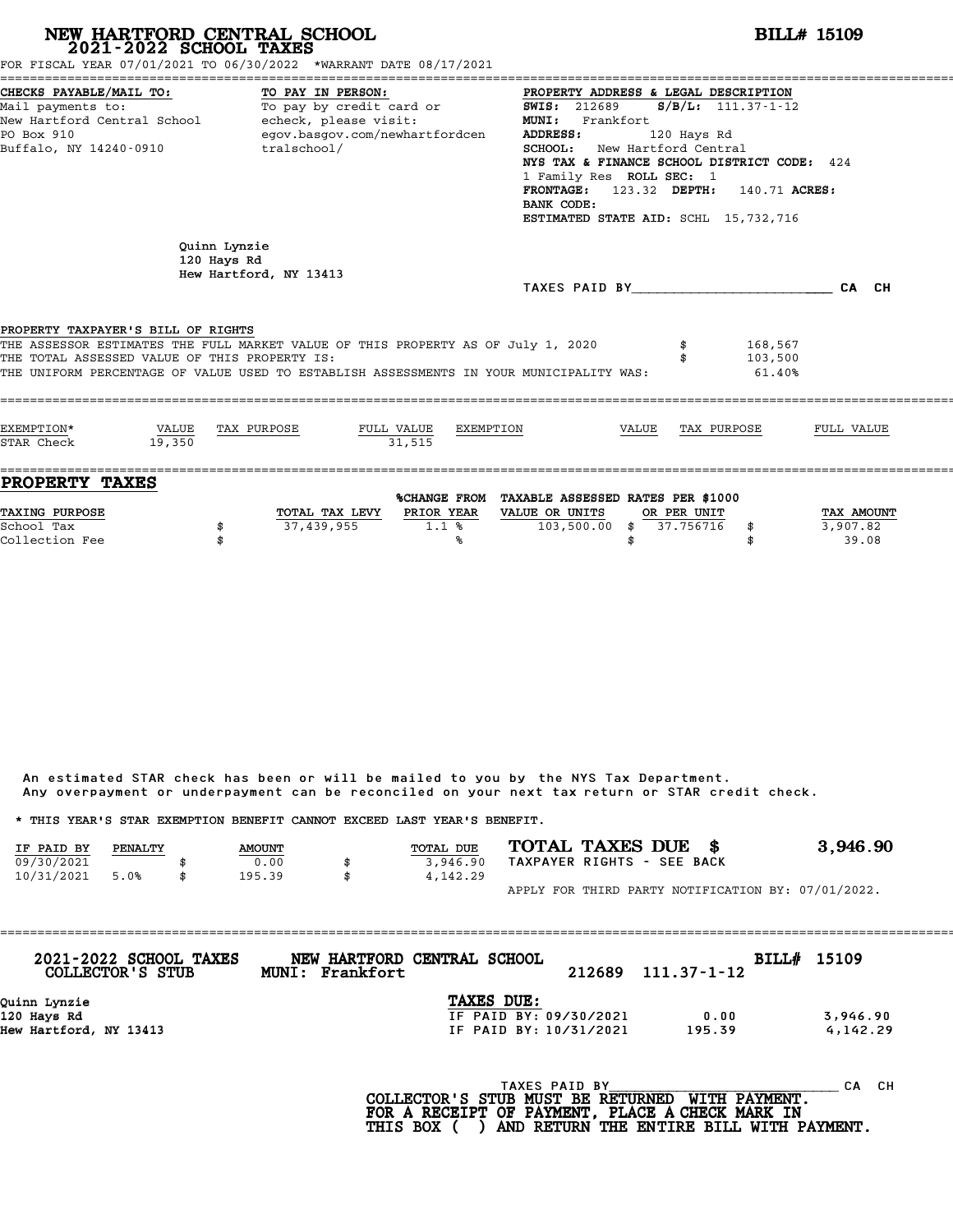|                                                                                                                                             |                                                | NEW HARTFORD CENTRAL SCHOOL 2021-2022 SCHOOL TAXES                                             |           |                                                                                      |                                                                                                                                                                                                               | <b>BILL# 15110</b>   |                              |
|---------------------------------------------------------------------------------------------------------------------------------------------|------------------------------------------------|------------------------------------------------------------------------------------------------|-----------|--------------------------------------------------------------------------------------|---------------------------------------------------------------------------------------------------------------------------------------------------------------------------------------------------------------|----------------------|------------------------------|
| FOR FISCAL YEAR 07/01/2021 TO 06/30/2022 *WARRANT DATE 08/17/2021                                                                           |                                                |                                                                                                |           |                                                                                      |                                                                                                                                                                                                               |                      |                              |
| CHECKS PAYABLE/MAIL TO:<br>Mail payments to:<br>New Hartford Central School - echeck, please visit:<br>PO Box 910<br>Buffalo, NY 14240-0910 |                                                | TO PAY IN PERSON:<br>To pay by credit card or<br>egov.basgov.com/newhartfordcen<br>tralschool/ |           | <b>SWIS: 212689</b><br>MUNI: Frankfort<br>ADDRESS:<br><b>FRONTAGE:</b><br>BANK CODE: | PROPERTY ADDRESS & LEGAL DESCRIPTION<br>Higby Rd<br>SCHOOL: New Hartford Central<br>NYS TAX & FINANCE SCHOOL DISTRICT CODE: 424<br>Rural vac<10 ROLL SEC: 1<br>DEPTH:<br>ESTIMATED STATE AID: SCHL 15,732,716 | $S/B/L$ : 111.1-2-67 | ACRES:<br>11.40              |
|                                                                                                                                             | Rao Rupa C<br>19 W Main St<br>Mohawk, NY 13407 |                                                                                                |           | TAXES PAID BY CA CH                                                                  |                                                                                                                                                                                                               |                      |                              |
| PROPERTY TAXES                                                                                                                              |                                                |                                                                                                |           | %CHANGE FROM TAXABLE ASSESSED RATES PER \$1000                                       |                                                                                                                                                                                                               |                      |                              |
| TAXING PURPOSE<br>School Tax<br>Collection Fee                                                                                              | \$<br>\$                                       | TOTAL TAX LEVY PRIOR YEAR VALUE OR UNITS<br>37,439,955                                         | 1.1%<br>℁ | $13,200.00$ \$                                                                       | OR PER UNIT<br>37.756716<br>\$                                                                                                                                                                                | \$<br>\$             | TAX AMOUNT<br>498.39<br>4.98 |
|                                                                                                                                             |                                                |                                                                                                |           |                                                                                      |                                                                                                                                                                                                               |                      |                              |
|                                                                                                                                             |                                                |                                                                                                |           |                                                                                      |                                                                                                                                                                                                               |                      |                              |

APPLY FOR THIRD PARTY NOTIFICATION BY: 07/01/2022.

| MUNI: Frankfort | 212689        | $111.1 - 2 - 67$                                                                              |                                                                             |
|-----------------|---------------|-----------------------------------------------------------------------------------------------|-----------------------------------------------------------------------------|
|                 |               |                                                                                               |                                                                             |
|                 |               | 0.00                                                                                          | 503.37                                                                      |
|                 |               | 24.92                                                                                         | 528.29                                                                      |
|                 |               |                                                                                               |                                                                             |
|                 | TAXES PAID BY |                                                                                               | CH.<br>CА                                                                   |
|                 |               | NEW HARTFORD CENTRAL SCHOOL<br>TAXES DUE:<br>IF PAID BY: 09/30/2021<br>IF PAID BY: 10/31/2021 | BILL# 15110<br><b>MTTU DAVMPNT</b><br>$COT$ הקווסזוייקס קס ישטווא מזויים וכ |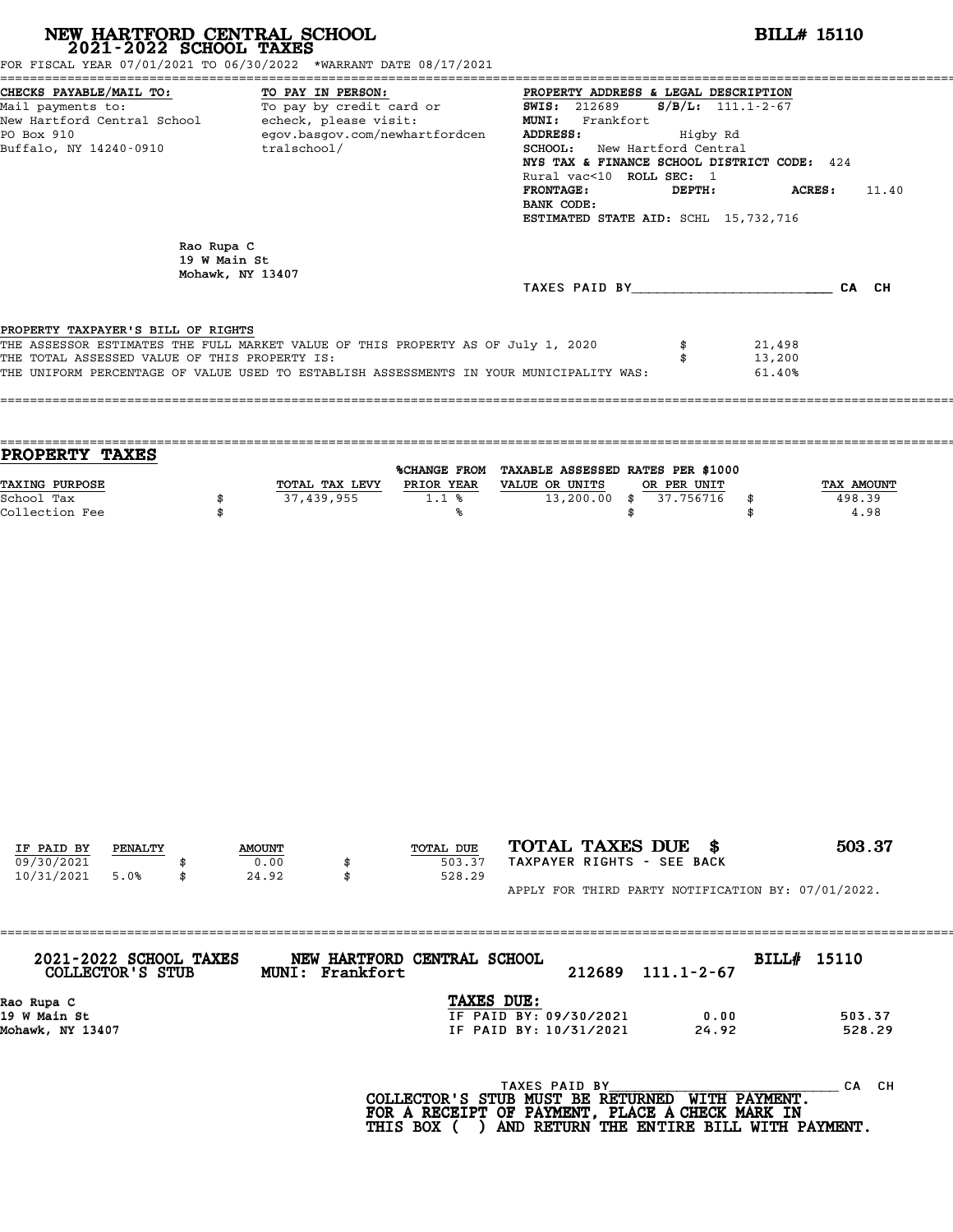|                                                                                     | NEW HARTFORD CENTRAL SCHOOL<br>2021-2022 SCHOOL TAXES<br>FOR FISCAL YEAR 07/01/2021 TO 06/30/2022 *WARRANT DATE 08/17/2021                                                  |                                                                                                                                                                                                                                                                                                                                                        | <b>BILL# 15111</b>              |
|-------------------------------------------------------------------------------------|-----------------------------------------------------------------------------------------------------------------------------------------------------------------------------|--------------------------------------------------------------------------------------------------------------------------------------------------------------------------------------------------------------------------------------------------------------------------------------------------------------------------------------------------------|---------------------------------|
| CHECKS PAYABLE/MAIL TO:<br>PO Box 910<br>Buffalo, NY 14240-0910                     | TO PAY IN PERSON:<br>Mail payments to: To pay by credit card or<br>New Hartford Central School echeck, please visit:<br>egov.basgov.com/newhartfordcen<br>tralschool/       | PROPERTY ADDRESS & LEGAL DESCRIPTION<br>$S/B/L$ : 111.3-1-25<br><b>SWIS: 212689</b><br>MUNI: Frankfort<br>2492 Graffenburg Rd<br>ADDRESS:<br>SCHOOL: New Hartford Central<br>NYS TAX & FINANCE SCHOOL DISTRICT CODE: 424<br>1 Family Res ROLL SEC: 1<br>FRONTAGE: 100.00 DEPTH:<br>272.78 ACRES:<br>BANK CODE:<br>ESTIMATED STATE AID: SCHL 15,732,716 |                                 |
|                                                                                     | Reilly Jeffrey<br>Reilly Jessica E<br>2492 Graffenburg Rd<br>New Hartford, NY 13413                                                                                         | TAXES PAID BY TAND AND TAXES PAID BY                                                                                                                                                                                                                                                                                                                   |                                 |
| PROPERTY TAXPAYER'S BILL OF RIGHTS<br>THE TOTAL ASSESSED VALUE OF THIS PROPERTY IS: | THE ASSESSOR ESTIMATES THE FULL MARKET VALUE OF THIS PROPERTY AS OF July 1, 2020<br>THE UNIFORM PERCENTAGE OF VALUE USED TO ESTABLISH ASSESSMENTS IN YOUR MUNICIPALITY WAS: | 189,251<br>\$<br>116,200<br>\$<br>61.40%                                                                                                                                                                                                                                                                                                               |                                 |
| EXEMPTION*<br>VALUE<br>19,350<br><b>BAS STAR</b>                                    | TAX PURPOSE<br>FULL VALUE<br>SCHOOL<br>31,515                                                                                                                               | EXEMPTION<br>VALUE<br>TAX PURPOSE                                                                                                                                                                                                                                                                                                                      | FULL VALUE                      |
| <b>PROPERTY TAXES</b>                                                               |                                                                                                                                                                             | %CHANGE FROM TAXABLE ASSESSED RATES PER \$1000                                                                                                                                                                                                                                                                                                         |                                 |
| TAXING PURPOSE<br>School Tax<br>Collection Fee                                      | PRIOR YEAR<br>TOTAL TAX LEVY<br>37,439,955<br>\$<br>1.1%<br>\$<br>℁                                                                                                         | VALUE OR UNITS<br>OR PER UNIT<br>$116,200.00$ \$<br>37.756716<br>\$<br>\$<br>\$                                                                                                                                                                                                                                                                        | TAX AMOUNT<br>4,387.33<br>36.64 |
|                                                                                     | * THIS YEAR'S STAR EXEMPTION BENEFIT CANNOT EXCEED LAST YEAR'S BENEFIT.                                                                                                     | TOTAL SAVINGS DUE TO STAR: \$                                                                                                                                                                                                                                                                                                                          | 723.00                          |
| IF PAID BY<br>PENALTY<br>09/30/2021<br>10/31/2021<br>5.0%<br>\$                     | TOTAL DUE<br><b>AMOUNT</b><br>0.00<br>3,700.97<br>\$<br>183.22<br>\$<br>3,884.19                                                                                            | TOTAL TAXES DUE \$<br>TAXPAYER RIGHTS - SEE BACK                                                                                                                                                                                                                                                                                                       | 3,700.97                        |
|                                                                                     |                                                                                                                                                                             | APPLY FOR THIRD PARTY NOTIFICATION BY: 07/01/2022.                                                                                                                                                                                                                                                                                                     |                                 |
| 2021-2022 SCHOOL TAXES<br>COLLECTOR'S STUB                                          | NEW HARTFORD CENTRAL SCHOOL<br>MUNI: Frankfort                                                                                                                              | 212689<br>$111.3 - 1 - 25$                                                                                                                                                                                                                                                                                                                             | BILL# 15111                     |
| Reilly Jeffrey<br>Reilly Jessica E<br>2492 Graffenburg Rd<br>New Hartford, NY 13413 |                                                                                                                                                                             | TAXES DUE:<br>IF PAID BY: 09/30/2021<br>0.00<br>IF PAID BY: 10/31/2021<br>183.22                                                                                                                                                                                                                                                                       | 3,700.97<br>3,884.19            |
|                                                                                     |                                                                                                                                                                             |                                                                                                                                                                                                                                                                                                                                                        | CA CH                           |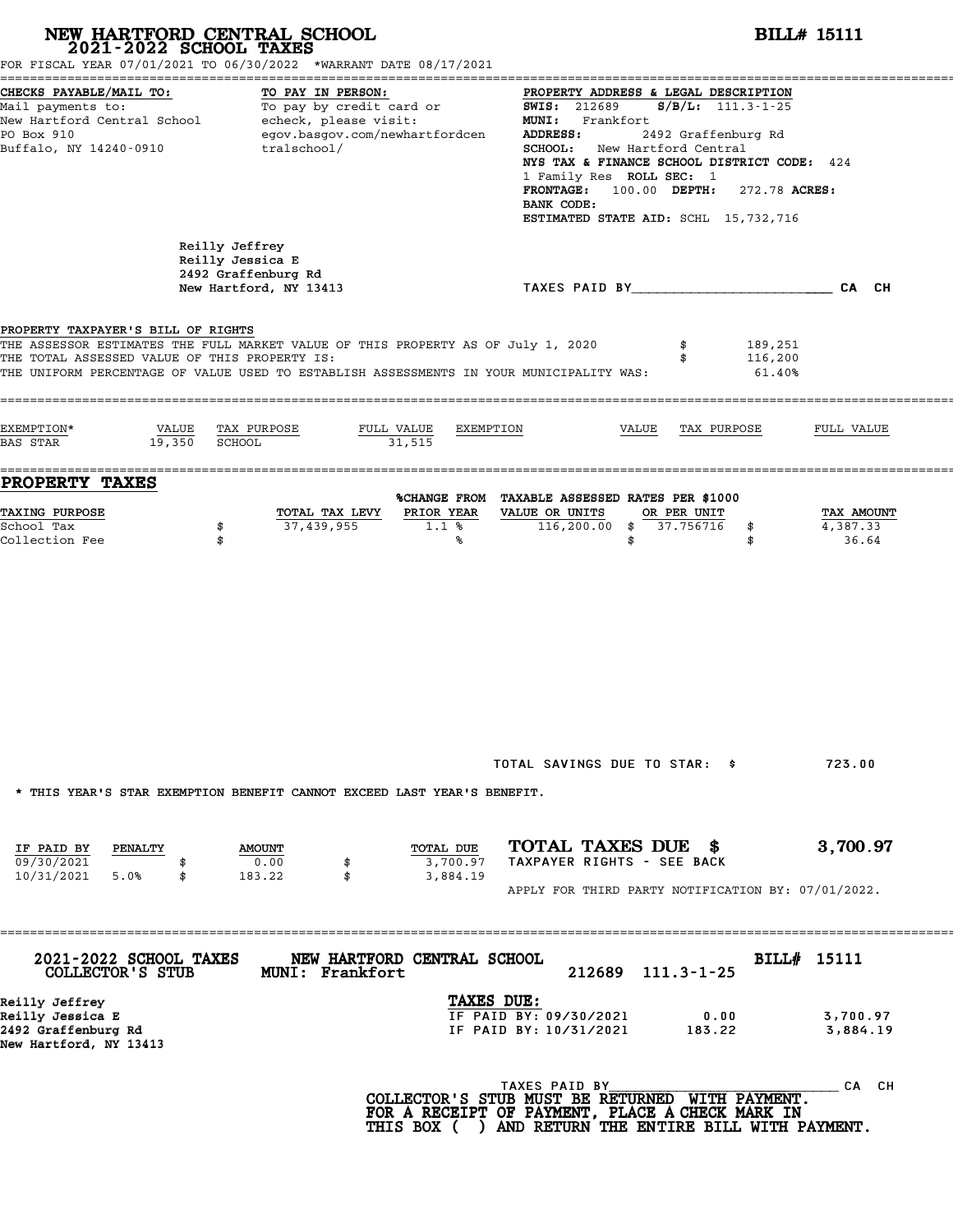|                                                                                                                     | NEW HARTFORD CENTRAL SCHOOL<br>2021-2022 SCHOOL TAXES<br>FOR FISCAL YEAR 07/01/2021 TO 06/30/2022 *WARRANT DATE 08/17/2021                                                  |                                                                                                                                                                                                                                                                                                                                                                                                                                     | <b>BILL# 15112</b>                  |
|---------------------------------------------------------------------------------------------------------------------|-----------------------------------------------------------------------------------------------------------------------------------------------------------------------------|-------------------------------------------------------------------------------------------------------------------------------------------------------------------------------------------------------------------------------------------------------------------------------------------------------------------------------------------------------------------------------------------------------------------------------------|-------------------------------------|
| CHECKS PAYABLE/MAIL TO:<br>PO Box 910<br>Buffalo, NY 14240-0910                                                     | TO PAY IN PERSON:<br>egov.basgov.com/newhartfordcen<br>tralschool/                                                                                                          | PROPERTY ADDRESS & LEGAL DESCRIPTION<br>Mail payments to: To pay by credit card or MIS: 212689 S/B/L: 111.37-1-17<br>New Hartford Central School echeck, please visit: MINI: Frankfort<br>ADDRESS:<br>2914 Graffenburg Rd<br>SCHOOL: New Hartford Central<br>NYS TAX & FINANCE SCHOOL DISTRICT CODE: 424<br>1 Family Res ROLL SEC: 1<br>FRONTAGE: 187.00 DEPTH: 173.00 ACRES:<br>BANK CODE:<br>ESTIMATED STATE AID: SCHL 15,732,716 |                                     |
|                                                                                                                     | Ridgway John 3Rd A<br>2914 Graffenburg Rd<br>New Hartford, NY 13413                                                                                                         |                                                                                                                                                                                                                                                                                                                                                                                                                                     |                                     |
| PROPERTY TAXPAYER'S BILL OF RIGHTS<br>THE TOTAL ASSESSED VALUE OF THIS PROPERTY IS:                                 | THE ASSESSOR ESTIMATES THE FULL MARKET VALUE OF THIS PROPERTY AS OF July 1, 2020<br>THE UNIFORM PERCENTAGE OF VALUE USED TO ESTABLISH ASSESSMENTS IN YOUR MUNICIPALITY WAS: | 162,866<br>100,000<br>61.40%                                                                                                                                                                                                                                                                                                                                                                                                        |                                     |
| EXEMPTION*<br>$19,350$ SCHOOL<br><b>BAS STAR</b>                                                                    | VALUE TAX PURPOSE<br>FULL VALUE<br>EXEMPTION<br>31,515                                                                                                                      | VALUE TAX PURPOSE                                                                                                                                                                                                                                                                                                                                                                                                                   | FULL VALUE                          |
| <b>PROPERTY TAXES</b><br><b>TAXING PURPOSE</b><br>School Tax<br>Collection Fee                                      | TOTAL TAX LEVY<br>PRIOR YEAR<br>37,439,955<br>1.1%<br>\$<br>\$<br>℁                                                                                                         | %CHANGE FROM TAXABLE ASSESSED RATES PER \$1000<br>VALUE OR UNITS<br>OR PER UNIT<br>100,000.00 \$ 37.756716<br>\$<br>\$<br>\$                                                                                                                                                                                                                                                                                                        | TAX AMOUNT<br>3,775.67<br>30.53     |
|                                                                                                                     | * THIS YEAR'S STAR EXEMPTION BENEFIT CANNOT EXCEED LAST YEAR'S BENEFIT.                                                                                                     | TOTAL SAVINGS DUE TO STAR: \$                                                                                                                                                                                                                                                                                                                                                                                                       | 723.00                              |
| IF PAID BY<br>PENALTY<br>09/30/2021<br>10/31/2021 5.0%<br>\$                                                        | TOTAL DUE<br><b>AMOUNT</b><br>0.00<br>3,083.20<br>\$<br>3,235.83<br>152.63                                                                                                  | TOTAL TAXES DUE \$<br>TAXPAYER RIGHTS - SEE BACK<br>APPLY FOR THIRD PARTY NOTIFICATION BY: 07/01/2022.                                                                                                                                                                                                                                                                                                                              | 3,083.20                            |
| 2021-2022 SCHOOL TAXES<br>COLLECTOR'S STUB<br>Ridgway John - 3Rd A<br>2914 Graffenburg Rd<br>New Hartford, NY 13413 | NEW HARTFORD CENTRAL SCHOOL<br>MUNI: Frankfort<br>TAXES DUE:                                                                                                                | 212689<br>111.37-1-17<br>IF PAID BY: 09/30/2021<br>0.00<br>IF PAID BY: 10/31/2021<br>152.63                                                                                                                                                                                                                                                                                                                                         | BILL# 15112<br>3,083.20<br>3,235.83 |
|                                                                                                                     |                                                                                                                                                                             | TAXES PAID BY<br>COLLECTOR'S STUB MUST BE RETURNED WITH PAYMENT.<br>FOR A RECEIPT OF PAYMENT, PLACE A CHECK MARK IN<br>THIS BOX ( ) AND RETURN THE ENTIRE BILL WITH PAYMENT.                                                                                                                                                                                                                                                        | CA CH                               |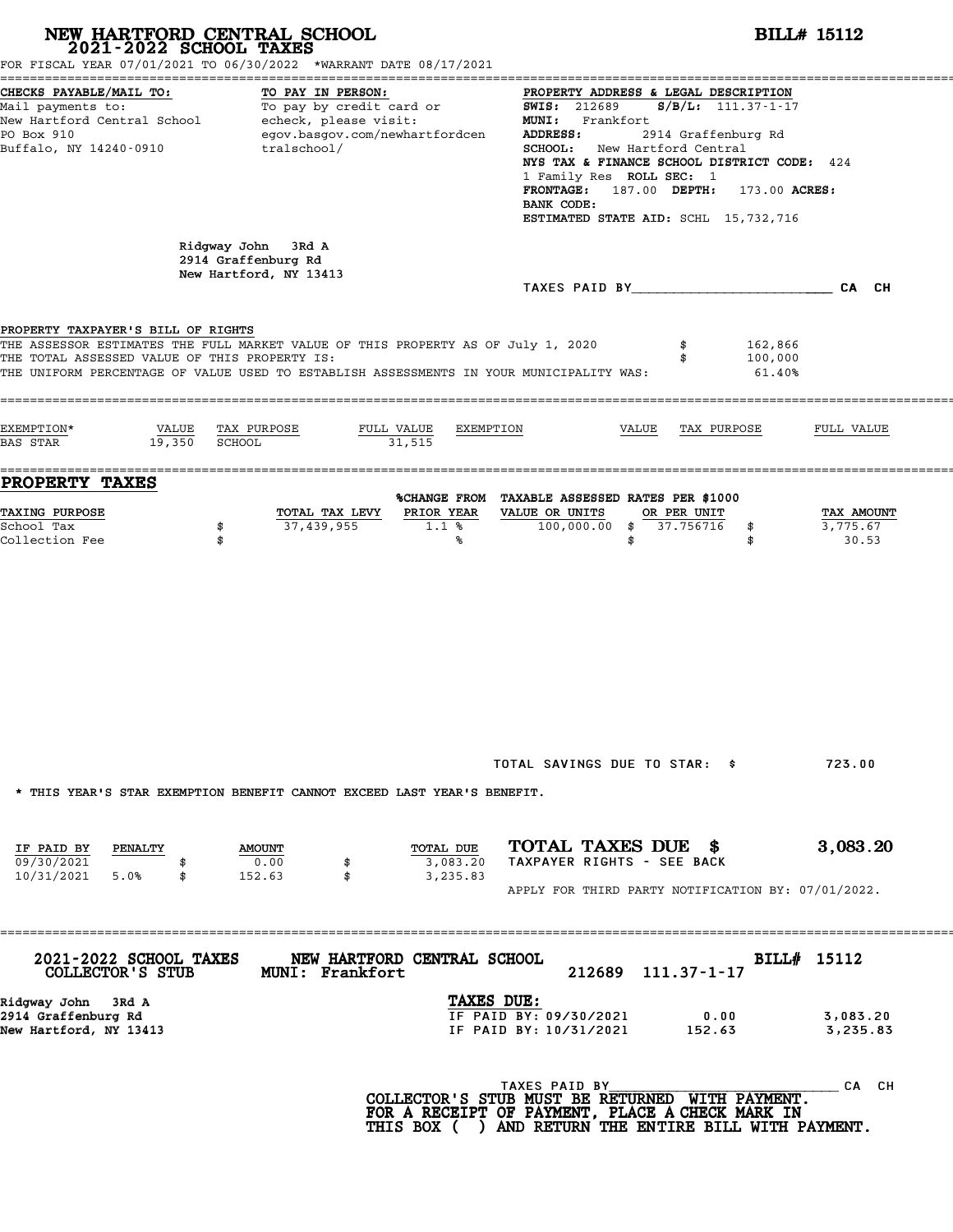| NEW HARTFORD CENTRAL SCHOOL 2021-2022 SCHOOL TAXES                                  | FOR FISCAL YEAR 07/01/2021 TO 06/30/2022 *WARRANT DATE 08/17/2021                                                                                                           |                                                                                                                                                                                                                                                                                                                                                         | <b>BILL# 15113</b>              |
|-------------------------------------------------------------------------------------|-----------------------------------------------------------------------------------------------------------------------------------------------------------------------------|---------------------------------------------------------------------------------------------------------------------------------------------------------------------------------------------------------------------------------------------------------------------------------------------------------------------------------------------------------|---------------------------------|
| CHECKS PAYABLE/MAIL TO:<br>PO Box 910<br>Buffalo, NY 14240-0910                     | TO PAY IN PERSON:<br>Mail payments to: To pay by credit card or<br>New Hartford Central School echeck, please visit:<br>egov.basgov.com/newhartfordcen<br>tralschool/       | PROPERTY ADDRESS & LEGAL DESCRIPTION<br><b>SWIS: 212689</b><br>$S/B/L: 111.37 - 1 - 22$<br>MUNI: Frankfort<br>ADDRESS:<br>116 Harts Dr<br><b>SCHOOL:</b> New Hartford Central<br>NYS TAX & FINANCE SCHOOL DISTRICT CODE: 424<br>1 Family Res ROLL SEC: 1<br>FRONTAGE: 251.10 DEPTH: 190.13 ACRES:<br>BANK CODE:<br>ESTIMATED STATE AID: SCHL 15,732,716 |                                 |
|                                                                                     | Rizzuto Amy B<br>116 Harts Dr<br>New Hartford, NY 13413                                                                                                                     |                                                                                                                                                                                                                                                                                                                                                         |                                 |
| PROPERTY TAXPAYER'S BILL OF RIGHTS<br>THE TOTAL ASSESSED VALUE OF THIS PROPERTY IS: | THE ASSESSOR ESTIMATES THE FULL MARKET VALUE OF THIS PROPERTY AS OF July 1, 2020<br>THE UNIFORM PERCENTAGE OF VALUE USED TO ESTABLISH ASSESSMENTS IN YOUR MUNICIPALITY WAS: | \$<br>198,046<br>121,600<br>\$<br>61.40%                                                                                                                                                                                                                                                                                                                |                                 |
| EXEMPTION*<br>19,350 SCHOOL<br>BAS STAR                                             | VALUE TAX PURPOSE<br>FULL VALUE<br>EXEMPTION<br>31,515                                                                                                                      | VALUE<br>TAX PURPOSE                                                                                                                                                                                                                                                                                                                                    | FULL VALUE                      |
| PROPERTY TAXES<br><b>TAXING PURPOSE</b><br>School Tax<br>Collection Fee             | PRIOR YEAR<br>TOTAL TAX LEVY<br>37,439,955<br>1.1%<br>\$<br>\$<br>℁                                                                                                         | %CHANGE FROM TAXABLE ASSESSED RATES PER \$1000<br>VALUE OR UNITS<br>OR PER UNIT<br>121,600.00 \$ 37.756716<br>\$<br>\$<br>\$                                                                                                                                                                                                                            | TAX AMOUNT<br>4,591.22<br>38.68 |
|                                                                                     | * THIS YEAR'S STAR EXEMPTION BENEFIT CANNOT EXCEED LAST YEAR'S BENEFIT.                                                                                                     | TOTAL SAVINGS DUE TO STAR: \$                                                                                                                                                                                                                                                                                                                           | 723.00                          |
| IF PAID BY<br><b>PENALTY</b><br>09/30/2021<br>10/31/2021<br>5.0%<br>\$              | TOTAL DUE<br><b>AMOUNT</b><br>0.00<br>3,906.90<br>\$<br>\$<br>4,100.31<br>193.41                                                                                            | TOTAL TAXES DUE \$<br>TAXPAYER RIGHTS - SEE BACK<br>APPLY FOR THIRD PARTY NOTIFICATION BY: 07/01/2022.                                                                                                                                                                                                                                                  | 3,906.90                        |
| 2021-2022 SCHOOL TAXES<br>COLLECTOR'S STUB                                          | NEW HARTFORD CENTRAL SCHOOL<br><b>MUNI: Frankfort</b>                                                                                                                       | 212689 111.37-1-22                                                                                                                                                                                                                                                                                                                                      | BILL# 15113                     |
| Rizzuto Amy B<br>116 Harts Dr<br>New Hartford, NY 13413                             | TAXES DUE:                                                                                                                                                                  | IF PAID BY: 09/30/2021<br>0.00<br>IF PAID BY: 10/31/2021<br>193.41                                                                                                                                                                                                                                                                                      | 3,906.90<br>4,100.31            |
|                                                                                     |                                                                                                                                                                             | TAXES PAID BY<br>COLLECTOR'S STUB MUST BE RETURNED WITH PAYMENT.<br>FOR A RECEIPT OF PAYMENT, PLACE A CHECK MARK IN<br>THIS BOX ( ) AND RETURN THE ENTIRE BILL WITH PAYMENT.                                                                                                                                                                            | CA CH                           |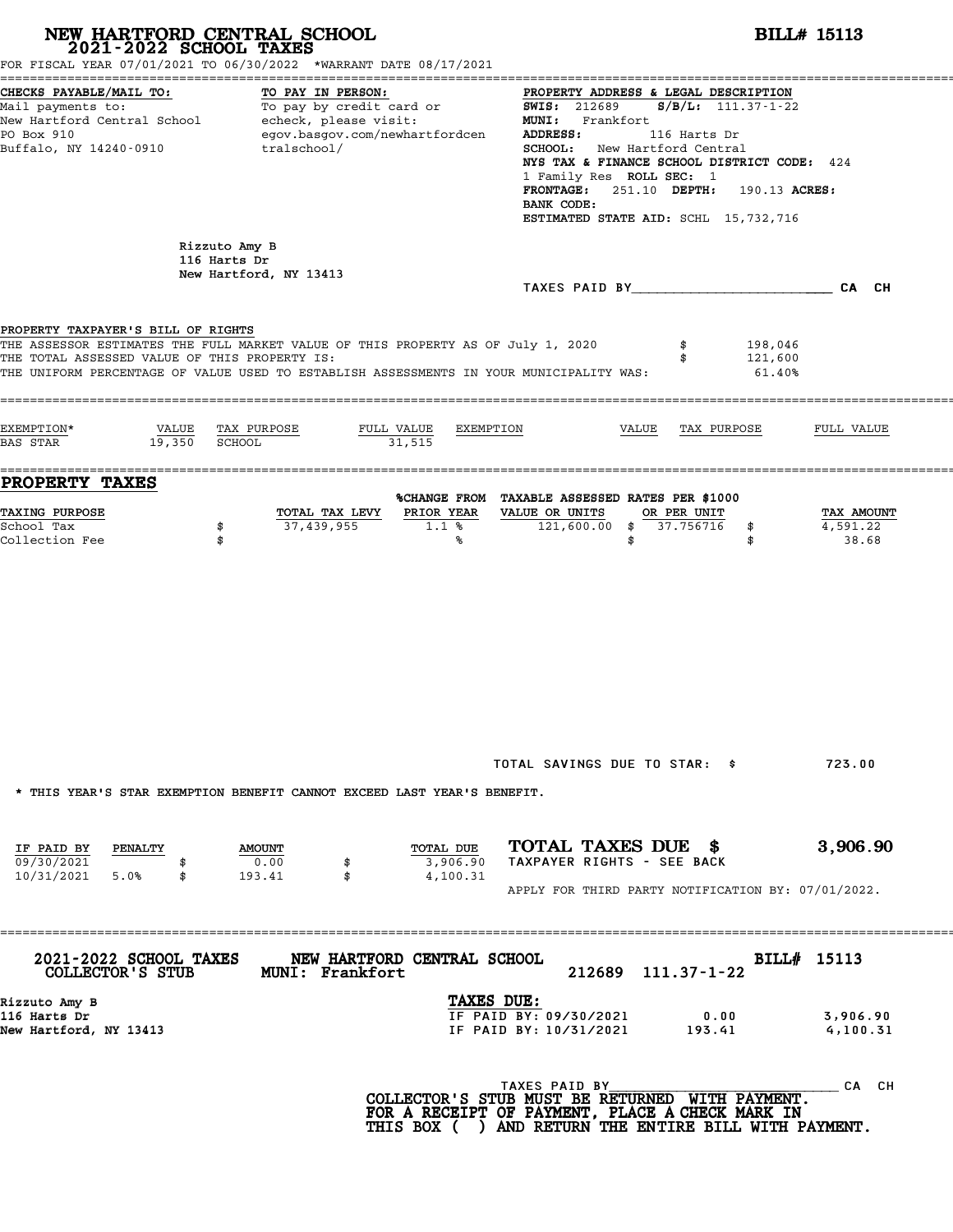| NEW HARTFORD CENTRAL SCHOOL 2021-2022 SCHOOL TAXES<br>FOR FISCAL YEAR 07/01/2021 TO 06/30/2022 *WARRANT DATE 08/17/2021                                                 |                |                                  |                                                                                                                          |                                                                                                                                                                                                                                                                               |                                             | <b>BILL# 15114</b>          |
|-------------------------------------------------------------------------------------------------------------------------------------------------------------------------|----------------|----------------------------------|--------------------------------------------------------------------------------------------------------------------------|-------------------------------------------------------------------------------------------------------------------------------------------------------------------------------------------------------------------------------------------------------------------------------|---------------------------------------------|-----------------------------|
| CHECKS PAYABLE/MAIL TO:<br>Mail payments to:<br>New Hartford Central School - echeck, please visit:<br>PO Box 910<br>Buffalo, NY 14240-0910                             |                | TO PAY IN PERSON:<br>tralschool/ | TU: TO PAY IN PERSON: TO PROPERTY ADDRENT TO DAY by credit card or Taylor SWIS: 212689<br>egov.basgov.com/newhartfordcen | PROPERTY ADDRESS & LEGAL DESCRIPTION<br>MUNI: Frankfort<br>ADDRESS:<br>SCHOOL: New Hartford Central<br>NYS TAX & FINANCE SCHOOL DISTRICT CODE: 424<br>Rural vac<10 ROLL SEC: 1<br>FRONTAGE: 150.00 DEPTH: 200.00 ACRES:<br>BANK CODE:<br>ESTIMATED STATE AID: SCHL 15,732,716 | $S/B/L: 111.1 - 2 - 56.4$<br>Graffenburg Rd | .69                         |
|                                                                                                                                                                         | Roberts Evelyn | 2720 Graffenburg Rd              |                                                                                                                          |                                                                                                                                                                                                                                                                               |                                             |                             |
|                                                                                                                                                                         |                | New Hartford, NY 13413           |                                                                                                                          | TAXES PAID BY CA CH                                                                                                                                                                                                                                                           |                                             |                             |
| PROPERTY TAXPAYER'S BILL OF RIGHTS<br>THE ASSESSOR ESTIMATES THE FULL MARKET VALUE OF THIS PROPERTY AS OF July 1, 2020<br>THE TOTAL ASSESSED VALUE OF THIS PROPERTY IS: |                |                                  |                                                                                                                          | THE UNIFORM PERCENTAGE OF VALUE USED TO ESTABLISH ASSESSMENTS IN YOUR MUNICIPALITY WAS:                                                                                                                                                                                       | 2,117<br>1,300<br>\$<br>61.40%              |                             |
| PROPERTY TAXES                                                                                                                                                          |                |                                  |                                                                                                                          | %CHANGE FROM TAXABLE ASSESSED RATES PER \$1000                                                                                                                                                                                                                                |                                             |                             |
| TAXING PURPOSE<br>School Tax<br>Collection Fee                                                                                                                          | \$<br>\$       | 37,439,955                       | TOTAL TAX LEVY PRIOR YEAR VALUE OR UNITS<br>1.1%<br>℁                                                                    | $1,300.00$ \$<br>\$                                                                                                                                                                                                                                                           | OR PER UNIT<br>37.756716<br>\$<br>\$        | TAX AMOUNT<br>49.08<br>0.49 |
| IF PAID BY<br>PENALTY<br>09/30/2021                                                                                                                                     |                | <b>AMOUNT</b><br>0.00<br>\$      | TOTAL DUE<br>49.57                                                                                                       | TOTAL TAXES DUE \$<br>TAXPAYER RIGHTS - SEE BACK                                                                                                                                                                                                                              |                                             | 49.57                       |
| 10/31/2021<br>5.0%                                                                                                                                                      | \$             | 2.45<br>\$                       | 52.02                                                                                                                    | APPLY FOR THIRD PARTY NOTIFICATION BY: 07/01/2022.                                                                                                                                                                                                                            |                                             |                             |
| 2021-2022 SCHOOL TAXES                                                                                                                                                  |                |                                  | NEW HARTFORD CENTRAL SCHOOL                                                                                              |                                                                                                                                                                                                                                                                               |                                             | BILL# 15114                 |
| COLLECTOR'S STUB<br>Roberts Evelyn                                                                                                                                      |                | MUNI: Frankfort                  |                                                                                                                          | 212689<br>TAXES DUE:                                                                                                                                                                                                                                                          | $111.1 - 2 - 56.4$                          |                             |
| 2720 Graffenburg Rd<br>New Hartford, NY 13413                                                                                                                           |                |                                  |                                                                                                                          | IF PAID BY: 09/30/2021<br>IF PAID BY: 10/31/2021                                                                                                                                                                                                                              | 0.00<br>2.45                                | 49.57<br>52.02              |
|                                                                                                                                                                         |                |                                  |                                                                                                                          | TAXES PAID BY TAND TAXES PAID BY THE PAYMENT.<br>FOR A RECEIPT OF PAYMENT, PLACE A CHECK MARK IN                                                                                                                                                                              |                                             | CA CH                       |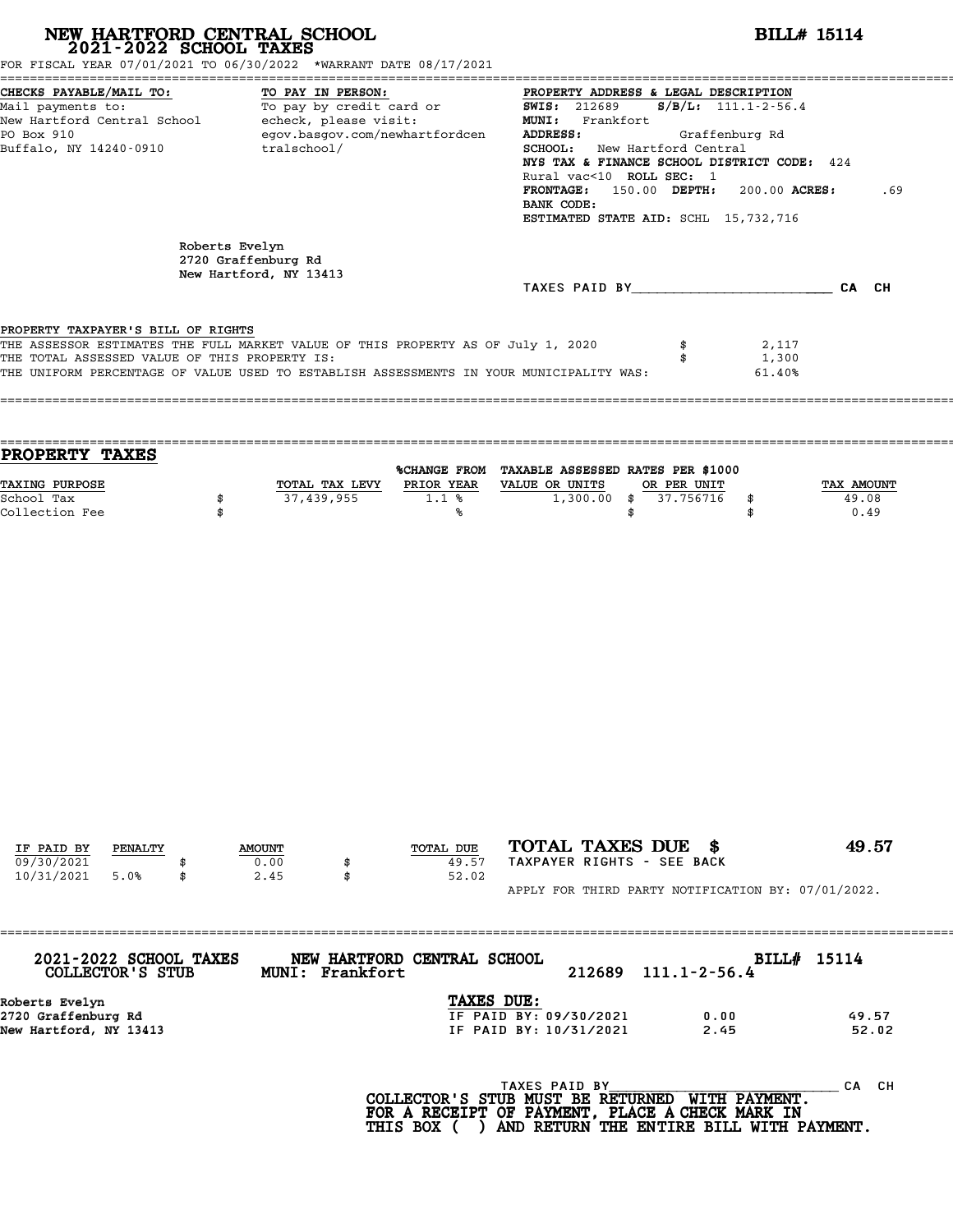| FOR FISCAL YEAR 07/01/2021 TO 06/30/2022 *WARRANT DATE 08/17/2021<br>CHECKS PAYABLE/MAIL TO:<br>TO PAY IN PERSON:<br>PROPERTY ADDRESS & LEGAL DESCRIPTION<br>Mail payments to:<br>Mail payments to:<br>New Hartford Central School echeck, please visit:<br>$S/B/L$ : 111.1-2-57<br><b>SWIS: 212689</b><br>MUNI: Frankfort<br>egov.basgov.com/newhartfordcen<br>2720 Graffenburg Rd<br>PO Box 910<br>ADDRESS:<br>Buffalo, NY 14240-0910<br>SCHOOL: New Hartford Central<br>tralschool/<br>NYS TAX & FINANCE SCHOOL DISTRICT CODE: 424<br>1 Family Res ROLL SEC: 1<br>FRONTAGE: 150.00 DEPTH:<br>200.00 ACRES:<br>BANK CODE:<br>ESTIMATED STATE AID: SCHL 15,732,716<br>Roberts Evelyn<br>2720 Graffenburg Rd<br>New Hartford, NY 13413<br>TAXES PAID BY CA CH<br>112,378<br>\$<br>69,000<br>\$<br>61.40%<br>VALUE<br>TAX PURPOSE<br>FULL VALUE<br>EXEMPTION<br>VALUE<br>TAX PURPOSE<br>FULL VALUE<br>19,350 SCHOOL<br>31,515<br>%CHANGE FROM TAXABLE ASSESSED RATES PER \$1000 |
|--------------------------------------------------------------------------------------------------------------------------------------------------------------------------------------------------------------------------------------------------------------------------------------------------------------------------------------------------------------------------------------------------------------------------------------------------------------------------------------------------------------------------------------------------------------------------------------------------------------------------------------------------------------------------------------------------------------------------------------------------------------------------------------------------------------------------------------------------------------------------------------------------------------------------------------------------------------------------------|
| PROPERTY TAXPAYER'S BILL OF RIGHTS<br>THE ASSESSOR ESTIMATES THE FULL MARKET VALUE OF THIS PROPERTY AS OF July 1, 2020<br>THE TOTAL ASSESSED VALUE OF THIS PROPERTY IS:<br>THE UNIFORM PERCENTAGE OF VALUE USED TO ESTABLISH ASSESSMENTS IN YOUR MUNICIPALITY WAS:<br>EXEMPTION*<br>BAS STAR<br><b>PROPERTY TAXES</b>                                                                                                                                                                                                                                                                                                                                                                                                                                                                                                                                                                                                                                                          |
|                                                                                                                                                                                                                                                                                                                                                                                                                                                                                                                                                                                                                                                                                                                                                                                                                                                                                                                                                                                |
|                                                                                                                                                                                                                                                                                                                                                                                                                                                                                                                                                                                                                                                                                                                                                                                                                                                                                                                                                                                |
|                                                                                                                                                                                                                                                                                                                                                                                                                                                                                                                                                                                                                                                                                                                                                                                                                                                                                                                                                                                |
| TAXING PURPOSE<br>PRIOR YEAR<br>VALUE OR UNITS<br>TOTAL TAX LEVY<br>OR PER UNIT<br>TAX AMOUNT<br>37,439,955<br>69,000.00 \$ 37.756716<br>2,605.21<br>School Tax<br>\$<br>1.1%<br>\$<br>Collection Fee<br>\$<br>\$<br>℁<br>\$                                                                                                                                                                                                                                                                                                                                                                                                                                                                                                                                                                                                                                                                                                                                                   |
| TOTAL SAVINGS DUE TO STAR: \$<br>723.00<br>* THIS YEAR'S STAR EXEMPTION BENEFIT CANNOT EXCEED LAST YEAR'S BENEFIT.                                                                                                                                                                                                                                                                                                                                                                                                                                                                                                                                                                                                                                                                                                                                                                                                                                                             |
|                                                                                                                                                                                                                                                                                                                                                                                                                                                                                                                                                                                                                                                                                                                                                                                                                                                                                                                                                                                |
| TOTAL TAXES DUE \$<br>1,901.03<br>TOTAL DUE<br>IF PAID BY<br><b>PENALTY</b><br><b>AMOUNT</b><br>TAXPAYER RIGHTS - SEE BACK<br>09/30/2021<br>0.00<br>1,901.03<br>\$<br>10/31/2021 5.0%<br>94.11<br>\$<br>1,995.14<br>\$<br>APPLY FOR THIRD PARTY NOTIFICATION BY: 07/01/2022.                                                                                                                                                                                                                                                                                                                                                                                                                                                                                                                                                                                                                                                                                                   |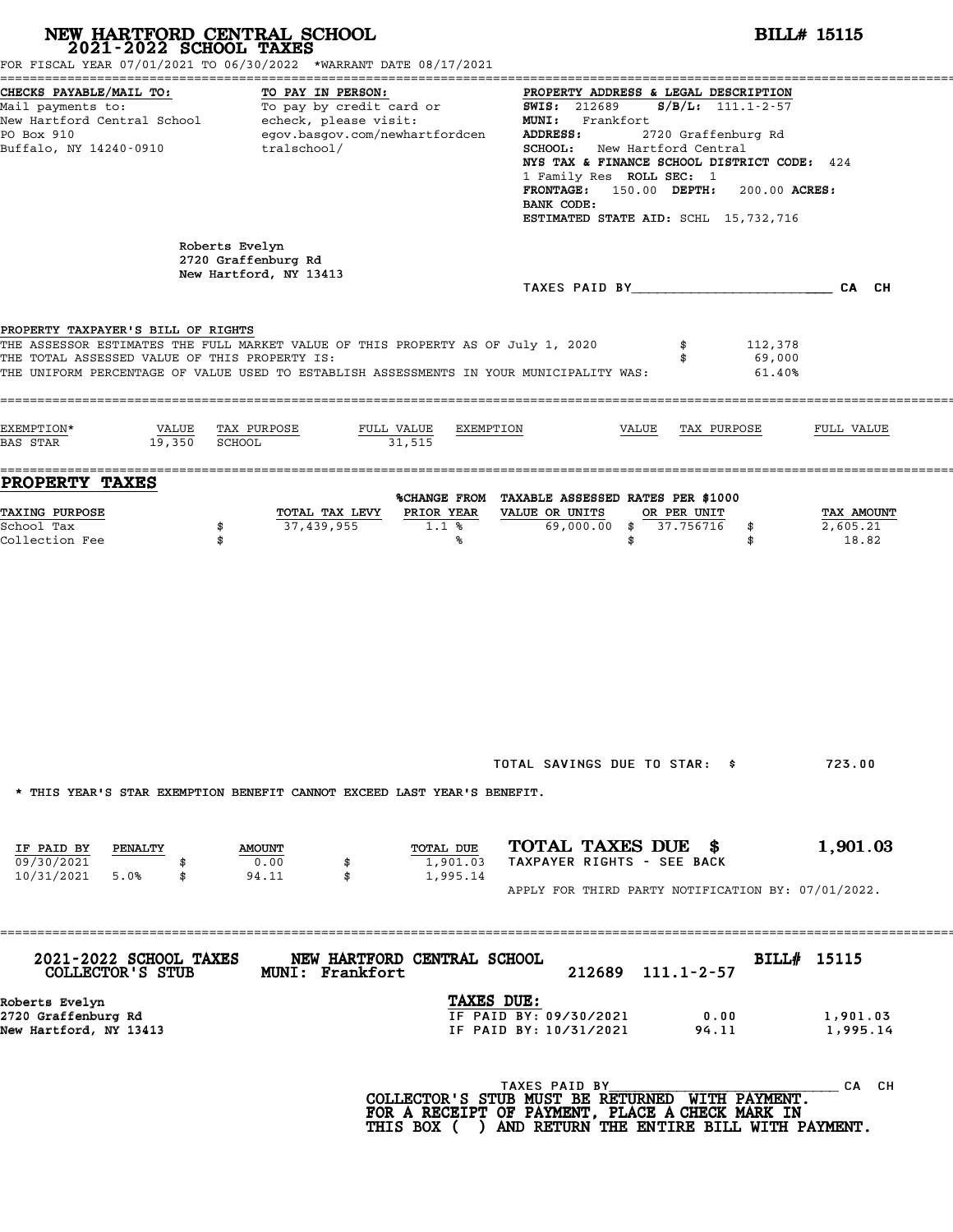| FOR FISCAL YEAR 07/01/2021 TO 06/30/2022 *WARRANT DATE 08/17/2021                                                                                                                                                                                                  | NEW HARTFORD CENTRAL SCHOOL 2021-2022 SCHOOL TAXES                                                                                                                                                                                                                                                                                                                                                                                                   |                                                        |                                                                                                                                                                              |                                        | <b>BILL# 15116</b>                     |  |
|--------------------------------------------------------------------------------------------------------------------------------------------------------------------------------------------------------------------------------------------------------------------|------------------------------------------------------------------------------------------------------------------------------------------------------------------------------------------------------------------------------------------------------------------------------------------------------------------------------------------------------------------------------------------------------------------------------------------------------|--------------------------------------------------------|------------------------------------------------------------------------------------------------------------------------------------------------------------------------------|----------------------------------------|----------------------------------------|--|
| CHECKS PAYABLE/MAIL TO:<br>Mail payments to:<br>New Hartford Central School echeck, please visit:<br>PO Box 910<br>Buffalo, NY 14240-0910 tralschool/                                                                                                              | PROPERTY ADDRESS & LEGAL DESCRIPTION<br><u>ro:</u> To PAY IN PERSON:<br>To pay by credit card or TO 11689 BOPERTY ADDRES<br>$S/B/L$ : 111.3-1-2.4<br>MUNI: Frankfort<br>egov.basgov.com/newhartfordcen<br>ADDRESS:<br>Graffenburg Rd<br>SCHOOL: New Hartford Central<br>NYS TAX & FINANCE SCHOOL DISTRICT CODE: 424<br>Rural vac>10 ROLL SEC: 1<br>FRONTAGE: 1450.00 DEPTH:<br>ACRES:<br>14.00<br>BANK CODE:<br>ESTIMATED STATE AID: SCHL 15,732,716 |                                                        |                                                                                                                                                                              |                                        |                                        |  |
|                                                                                                                                                                                                                                                                    | Rodgers Matthew A<br>1085 E Handsome Brook Rd<br>Franklin, NY 13775                                                                                                                                                                                                                                                                                                                                                                                  |                                                        |                                                                                                                                                                              |                                        |                                        |  |
|                                                                                                                                                                                                                                                                    |                                                                                                                                                                                                                                                                                                                                                                                                                                                      |                                                        | TAXES PAID BY CA CH                                                                                                                                                          |                                        |                                        |  |
| PROPERTY TAXPAYER'S BILL OF RIGHTS<br>THE ASSESSOR ESTIMATES THE FULL MARKET VALUE OF THIS PROPERTY AS OF July 1, 2020<br>THE TOTAL ASSESSED VALUE OF THIS PROPERTY IS:<br>THE UNIFORM PERCENTAGE OF VALUE USED TO ESTABLISH ASSESSMENTS IN YOUR MUNICIPALITY WAS: |                                                                                                                                                                                                                                                                                                                                                                                                                                                      |                                                        |                                                                                                                                                                              | \$<br>44,625<br>27,400<br>\$<br>61.40% |                                        |  |
| <b>PROPERTY TAXES</b>                                                                                                                                                                                                                                              |                                                                                                                                                                                                                                                                                                                                                                                                                                                      |                                                        | %CHANGE FROM TAXABLE ASSESSED RATES PER \$1000                                                                                                                               |                                        |                                        |  |
| TAXING PURPOSE<br>School Tax<br>Collection Fee                                                                                                                                                                                                                     | 37,439,955<br>\$<br>\$                                                                                                                                                                                                                                                                                                                                                                                                                               | TOTAL TAX LEVY PRIOR YEAR VALUE OR UNITS<br>1.1%<br>%ร | 27,400.00 \$ 37.756716<br>\$                                                                                                                                                 | OR PER UNIT<br>\$<br>\$                | <b>TAX AMOUNT</b><br>1,034.53<br>10.35 |  |
|                                                                                                                                                                                                                                                                    |                                                                                                                                                                                                                                                                                                                                                                                                                                                      |                                                        |                                                                                                                                                                              |                                        |                                        |  |
| IF PAID BY<br>PENALTY<br>09/30/2021<br>10/31/2021<br>5.0%<br>\$                                                                                                                                                                                                    | <b>AMOUNT</b><br>0.00<br>\$<br>51.73<br>\$                                                                                                                                                                                                                                                                                                                                                                                                           | TOTAL DUE<br>1,044.88<br>1,096.61                      | TOTAL TAXES DUE \$<br>TAXPAYER RIGHTS - SEE BACK                                                                                                                             |                                        | 1,044.88                               |  |
|                                                                                                                                                                                                                                                                    |                                                                                                                                                                                                                                                                                                                                                                                                                                                      |                                                        | APPLY FOR THIRD PARTY NOTIFICATION BY: 07/01/2022.                                                                                                                           |                                        |                                        |  |
| 2021-2022 SCHOOL TAXES<br>COLLECTOR'S STUB                                                                                                                                                                                                                         | MUNI: Frankfort                                                                                                                                                                                                                                                                                                                                                                                                                                      | NEW HARTFORD CENTRAL SCHOOL                            | 212689                                                                                                                                                                       | $111.3 - 1 - 2.4$                      | BILL# 15116                            |  |
| Rodgers Matthew A<br>1085 E Handsome Brook Rd<br>Franklin, NY 13775                                                                                                                                                                                                |                                                                                                                                                                                                                                                                                                                                                                                                                                                      | TAXES DUE:                                             | IF PAID BY: 09/30/2021<br>IF PAID BY: 10/31/2021                                                                                                                             | 0.00<br>51.73                          | 1,044.88<br>1,096.61                   |  |
|                                                                                                                                                                                                                                                                    |                                                                                                                                                                                                                                                                                                                                                                                                                                                      |                                                        | TAXES PAID BY<br>COLLECTOR'S STUB MUST BE RETURNED WITH PAYMENT.<br>FOR A RECEIPT OF PAYMENT, PLACE A CHECK MARK IN<br>THIS BOX ( ) AND RETURN THE ENTIRE BILL WITH PAYMENT. |                                        | CA CH                                  |  |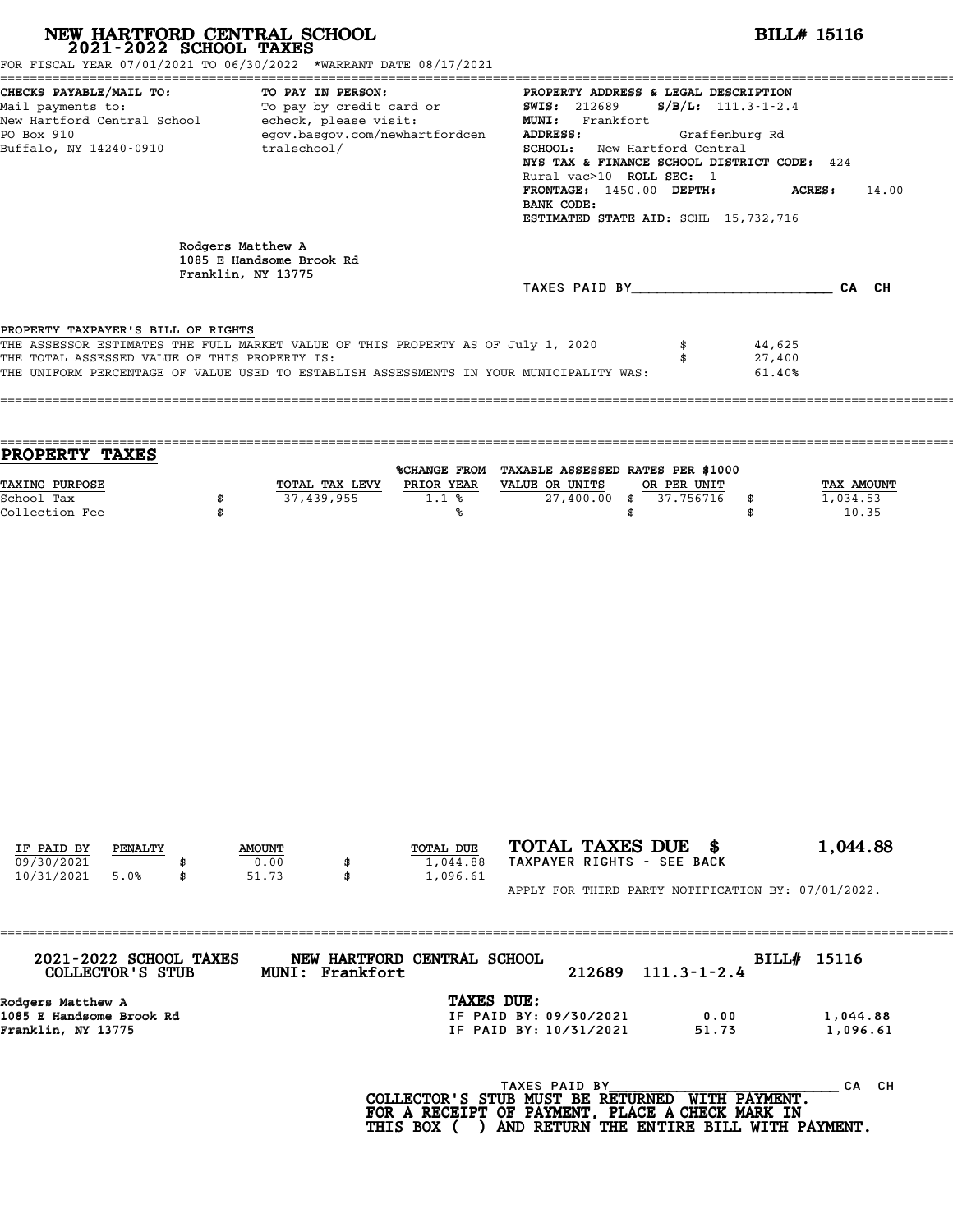| NEW HARTFORD CENTRAL SCHOOL<br>2021-2022 SCHOOL TAXES                               | FOR FISCAL YEAR 07/01/2021 TO 06/30/2022 *WARRANT DATE 08/17/2021                                                                                                           | <b>BILL# 15117</b>                                                                                                                                                                                                                                                                                                                                                                                                                                                                                             |
|-------------------------------------------------------------------------------------|-----------------------------------------------------------------------------------------------------------------------------------------------------------------------------|----------------------------------------------------------------------------------------------------------------------------------------------------------------------------------------------------------------------------------------------------------------------------------------------------------------------------------------------------------------------------------------------------------------------------------------------------------------------------------------------------------------|
| CHECKS PAYABLE/MAIL TO:<br>PO Box 910<br>Buffalo, NY 14240-0910                     | TO PAY IN PERSON:<br>egov.basgov.com/newhartfordcen<br>tralschool/                                                                                                          | PROPERTY ADDRESS & LEGAL DESCRIPTION<br>Mail payments to:<br>Mail payments to:<br>New Hartford Central School echeck, please visit:<br>New Hartford Central School echeck, please visit:<br>NEW MI: Frankfort<br>Frankfort (105 111.3-1-38.4)<br><b>ADDRESS:</b><br>195 Wilson Rd<br><b>SCHOOL:</b> New Hartford Central<br>NYS TAX & FINANCE SCHOOL DISTRICT CODE: 424<br>1 Family Res ROLL SEC: 1<br>FRONTAGE: 272.20 DEPTH:<br><b>ACRES :</b><br>5.30<br>BANK CODE:<br>ESTIMATED STATE AID: SCHL 15,732,716 |
|                                                                                     | Sadallah Michael<br>195 Wilson Rd<br>Frankfort, NY 13340                                                                                                                    |                                                                                                                                                                                                                                                                                                                                                                                                                                                                                                                |
| PROPERTY TAXPAYER'S BILL OF RIGHTS<br>THE TOTAL ASSESSED VALUE OF THIS PROPERTY IS: | THE ASSESSOR ESTIMATES THE FULL MARKET VALUE OF THIS PROPERTY AS OF July 1, 2020<br>THE UNIFORM PERCENTAGE OF VALUE USED TO ESTABLISH ASSESSMENTS IN YOUR MUNICIPALITY WAS: | 309,853<br>190,250<br>$61.40\%$                                                                                                                                                                                                                                                                                                                                                                                                                                                                                |
| EXEMPTION*<br>$19,350$ SCHOOL<br><b>BAS STAR</b>                                    | VALUE TAX PURPOSE<br>FULL VALUE<br>31,515                                                                                                                                   | EXEMPTION<br>VALUE TAX PURPOSE<br>FULL VALUE                                                                                                                                                                                                                                                                                                                                                                                                                                                                   |
| <b>PROPERTY TAXES</b><br><b>TAXING PURPOSE</b><br>School Tax<br>Collection Fee      | TOTAL TAX LEVY<br>PRIOR YEAR<br>37,439,955<br>1.1%<br>\$<br>\$<br>℁                                                                                                         | %CHANGE FROM TAXABLE ASSESSED RATES PER \$1000<br>VALUE OR UNITS<br>OR PER UNIT<br>TAX AMOUNT<br>190,250.00 \$ 37.756716<br>7,183.22<br>\$<br>64.60<br>\$<br>\$                                                                                                                                                                                                                                                                                                                                                |
|                                                                                     | * THIS YEAR'S STAR EXEMPTION BENEFIT CANNOT EXCEED LAST YEAR'S BENEFIT.                                                                                                     | TOTAL SAVINGS DUE TO STAR: \$<br>723.00                                                                                                                                                                                                                                                                                                                                                                                                                                                                        |
| IF PAID BY<br><b>PENALTY</b><br>09/30/2021<br>10/31/2021 5.0%<br>\$                 | TOTAL DUE<br><b>AMOUNT</b><br>0.00<br>6,524.82<br>\$<br>\$<br>6,847.83<br>323.01                                                                                            | TOTAL TAXES DUE \$<br>6,524.82<br>TAXPAYER RIGHTS - SEE BACK<br>APPLY FOR THIRD PARTY NOTIFICATION BY: 07/01/2022.                                                                                                                                                                                                                                                                                                                                                                                             |
| 2021-2022 SCHOOL TAXES<br>COLLECTOR'S STUB                                          | NEW HARTFORD CENTRAL SCHOOL<br><b>MUNI: Frankfort</b>                                                                                                                       | BILL# 15117<br>212689 111.3-1-38.4                                                                                                                                                                                                                                                                                                                                                                                                                                                                             |
| Sadallah Michael<br>195 Wilson Rd<br>Frankfort, NY 13340                            |                                                                                                                                                                             | TAXES DUE:<br>IF PAID BY: 09/30/2021<br>0.00<br>6,524.82<br>IF PAID BY: 10/31/2021<br>323.01<br>6,847.83                                                                                                                                                                                                                                                                                                                                                                                                       |
|                                                                                     |                                                                                                                                                                             | TAXES PAID BY<br>CA CH<br>COLLECTOR'S STUB MUST BE RETURNED WITH PAYMENT.<br>FOR A RECEIPT OF PAYMENT, PLACE A CHECK MARK IN<br>THIS BOX ( ) AND RETURN THE ENTIRE BILL WITH PAYMENT.                                                                                                                                                                                                                                                                                                                          |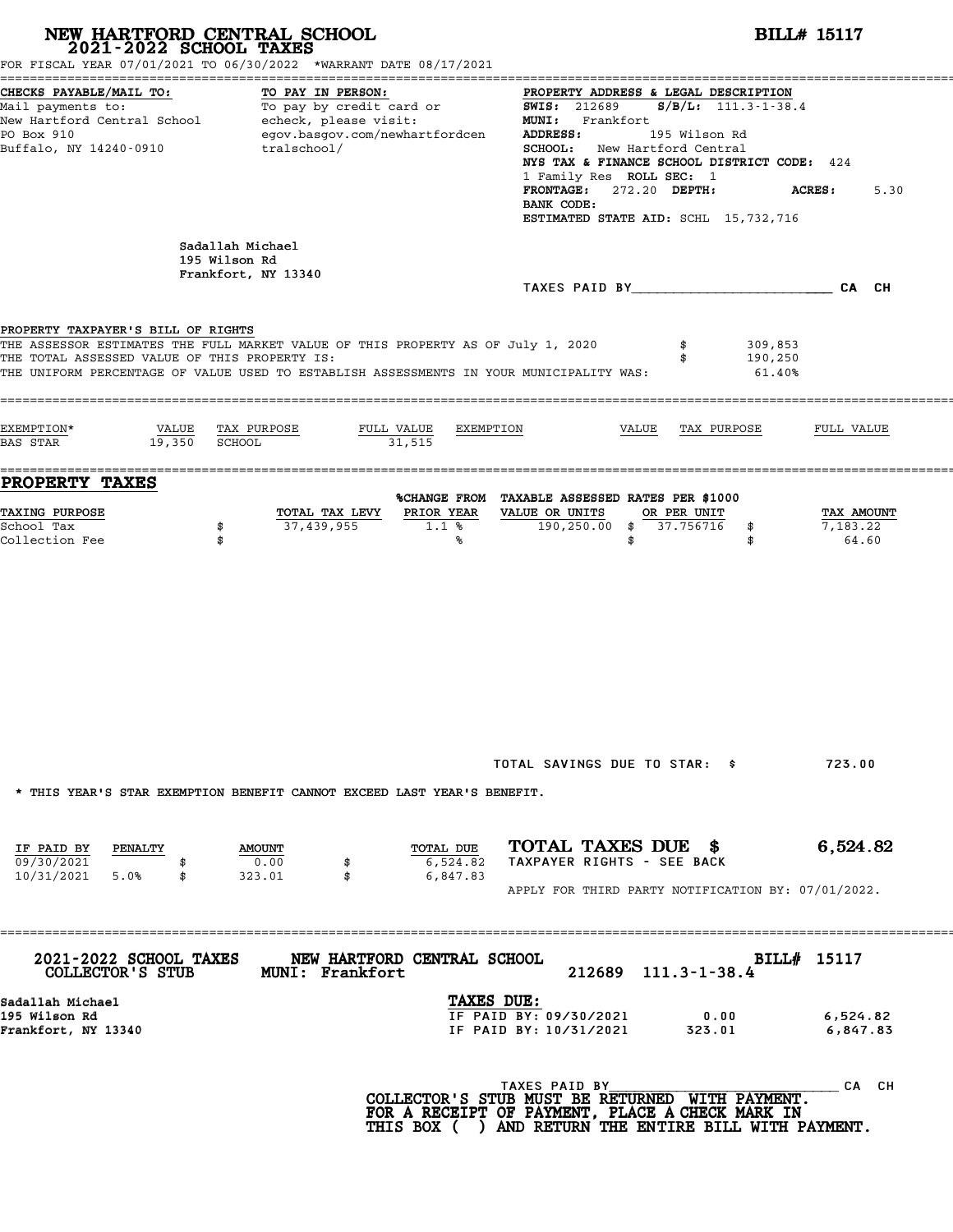| FOR FISCAL YEAR 07/01/2021 TO 06/30/2022 *WARRANT DATE 08/17/2021                                                                                                                                                                                                  |                                                                                                                                                                                                                                                                                                                                                  | NEW HARTFORD CENTRAL SCHOOL 2021-2022 SCHOOL TAXES |                                       | <b>BILL# 15118</b>                                                                                                                                                                                                                                                                |                        |                            |                  |  |  |  |
|--------------------------------------------------------------------------------------------------------------------------------------------------------------------------------------------------------------------------------------------------------------------|--------------------------------------------------------------------------------------------------------------------------------------------------------------------------------------------------------------------------------------------------------------------------------------------------------------------------------------------------|----------------------------------------------------|---------------------------------------|-----------------------------------------------------------------------------------------------------------------------------------------------------------------------------------------------------------------------------------------------------------------------------------|------------------------|----------------------------|------------------|--|--|--|
| CHECKS PAYABLE/MAIL TO:<br>PO Box 910                                                                                                                                                                                                                              | TO PAY IN PERSON:<br>CHECKS PAYABLE/MAIL TO: TO PAY IN PERSON: PROPERTY ADDRESS & LEGAL DESCRIPTION<br>Mail payments to: To pay by credit card or $\overline{SWIS}$ : 212689 $S/B/L$ : 111.3-1-38.5<br>New Hartford Central School echeck, please visit: MUNI: Frankf<br>egov.basgov.com/newhartfordcen<br>Buffalo, NY 14240-0910<br>tralschool/ |                                                    |                                       | PROPERTY ADDRESS & LEGAL DESCRIPTION<br><b>ADDRESS:</b><br>Wilson Rd<br><b>SCHOOL:</b> New Hartford Central<br>NYS TAX & FINANCE SCHOOL DISTRICT CODE: 424<br>Rural vac<10 ROLL SEC: 1<br>FRONTAGE: 272.10 DEPTH:<br>ACRES:<br>BANK CODE:<br>ESTIMATED STATE AID: SCHL 15,732,716 |                        |                            |                  |  |  |  |
|                                                                                                                                                                                                                                                                    | 195 Wilson Rd                                                                                                                                                                                                                                                                                                                                    | Sadallah Michael J<br>Frankfort, NY 13340          |                                       | TAXES PAID BY CA CH                                                                                                                                                                                                                                                               |                        |                            |                  |  |  |  |
| PROPERTY TAXPAYER'S BILL OF RIGHTS<br>THE ASSESSOR ESTIMATES THE FULL MARKET VALUE OF THIS PROPERTY AS OF July 1, 2020<br>THE TOTAL ASSESSED VALUE OF THIS PROPERTY IS:<br>THE UNIFORM PERCENTAGE OF VALUE USED TO ESTABLISH ASSESSMENTS IN YOUR MUNICIPALITY WAS: |                                                                                                                                                                                                                                                                                                                                                  |                                                    |                                       |                                                                                                                                                                                                                                                                                   | \$<br>\$               | 31,107<br>19,100<br>61.40% |                  |  |  |  |
| PROPERTY TAXES<br><b>TAXING PURPOSE</b>                                                                                                                                                                                                                            |                                                                                                                                                                                                                                                                                                                                                  | TOTAL TAX LEVY PRIOR YEAR VALUE OR UNITS           |                                       | %CHANGE FROM TAXABLE ASSESSED RATES PER \$1000                                                                                                                                                                                                                                    | OR PER UNIT            |                            | TAX AMOUNT       |  |  |  |
| School Tax<br>Collection Fee                                                                                                                                                                                                                                       | \$<br>\$                                                                                                                                                                                                                                                                                                                                         | 37,439,955                                         | 1.1%<br>°∝                            | \$                                                                                                                                                                                                                                                                                | 19,100.00 \$ 37.756716 | \$<br>\$                   | 721.15<br>7.21   |  |  |  |
|                                                                                                                                                                                                                                                                    |                                                                                                                                                                                                                                                                                                                                                  |                                                    |                                       |                                                                                                                                                                                                                                                                                   |                        |                            |                  |  |  |  |
|                                                                                                                                                                                                                                                                    |                                                                                                                                                                                                                                                                                                                                                  |                                                    |                                       |                                                                                                                                                                                                                                                                                   |                        |                            |                  |  |  |  |
| IF PAID BY<br>PENALTY<br>09/30/2021                                                                                                                                                                                                                                |                                                                                                                                                                                                                                                                                                                                                  | <b>AMOUNT</b><br>0.00                              | TOTAL DUE<br>728.36                   | TOTAL TAXES DUE \$<br>TAXPAYER RIGHTS - SEE BACK                                                                                                                                                                                                                                  |                        |                            | 728.36           |  |  |  |
| 10/31/2021<br>5.0%<br>2021-2022 SCHOOL TAXES                                                                                                                                                                                                                       | \$                                                                                                                                                                                                                                                                                                                                               | 36.06<br>\$<br>MUNI: Frankfort                     | 764.42<br>NEW HARTFORD CENTRAL SCHOOL | APPLY FOR THIRD PARTY NOTIFICATION BY: 07/01/2022.<br>212689                                                                                                                                                                                                                      | $111.3 - 1 - 38.5$     | BILL# 15118                |                  |  |  |  |
| COLLECTOR'S STUB<br>Sadallah Michael J<br>195 Wilson Rd<br>Frankfort, NY 13340                                                                                                                                                                                     |                                                                                                                                                                                                                                                                                                                                                  |                                                    | TAXES DUE:                            | IF PAID BY: 09/30/2021<br>IF PAID BY: 10/31/2021                                                                                                                                                                                                                                  | 0.00<br>36.06          |                            | 728.36<br>764.42 |  |  |  |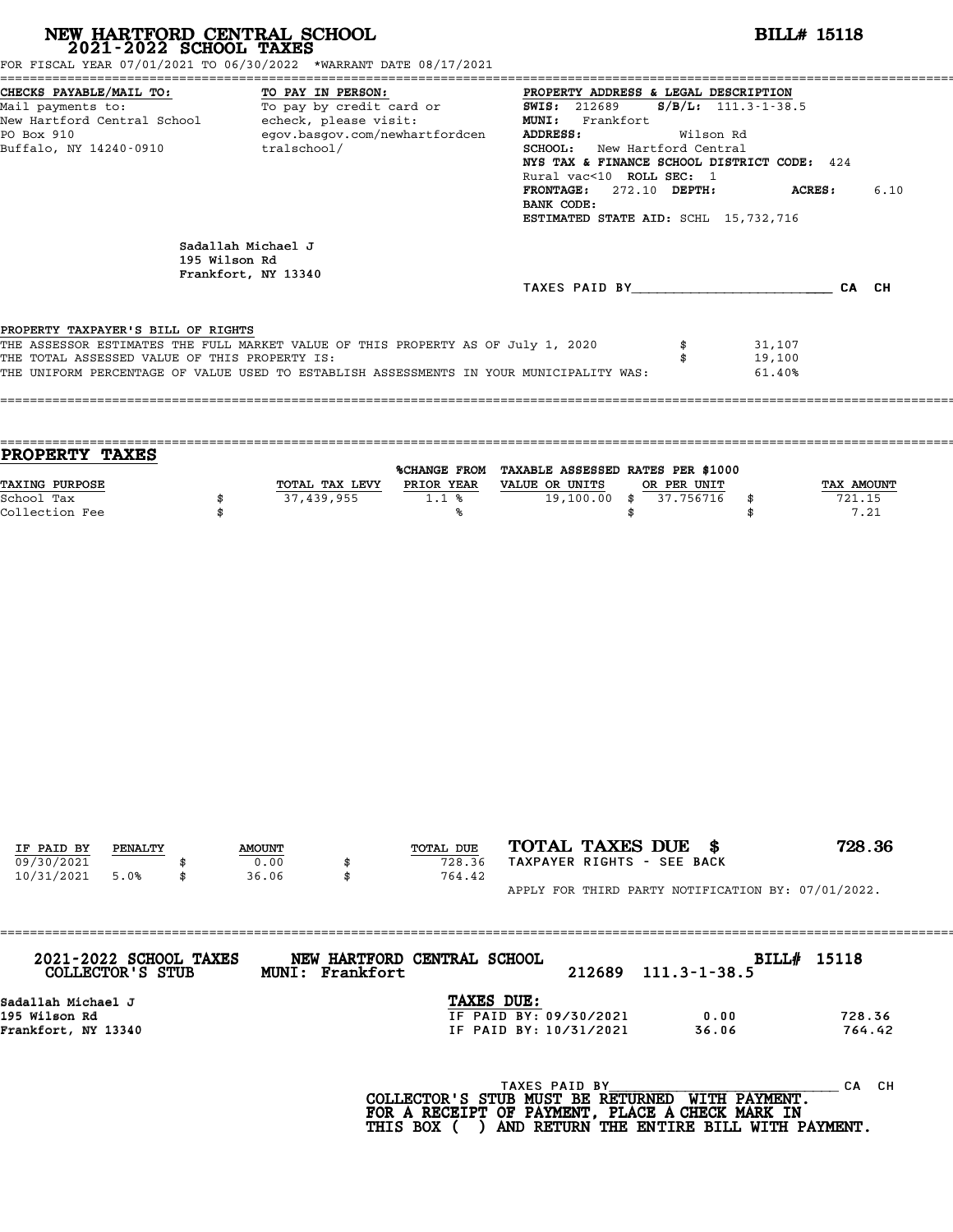|                                                                                     | NEW HARTFORD CENTRAL SCHOOL<br>2021-2022 SCHOOL TAXES<br>FOR FISCAL YEAR 07/01/2021 TO 06/30/2022 *WARRANT DATE 08/17/2021                                                                 |                                                                                                                                                                                                                                                         | <b>BILL# 15119</b>                                                                            |  |  |  |  |
|-------------------------------------------------------------------------------------|--------------------------------------------------------------------------------------------------------------------------------------------------------------------------------------------|---------------------------------------------------------------------------------------------------------------------------------------------------------------------------------------------------------------------------------------------------------|-----------------------------------------------------------------------------------------------|--|--|--|--|
| CHECKS PAYABLE/MAIL TO:<br>PO Box 910<br>Buffalo, NY 14240-0910                     | TO PAY IN PERSON:<br>Mail payments to:<br>Mail payments to: To pay by credit card or<br>New Hartford Central School echeck, please visit:<br>egov.basgov.com/newhartfordcen<br>tralschool/ | PROPERTY ADDRESS & LEGAL DESCRIPTION<br><b>SWIS:</b> 212689<br>MUNI: Frankfort<br>ADDRESS:<br>874 Higby Rd<br>SCHOOL: New Hartford Central<br>1 Family Res ROLL SEC: 1<br>FRONTAGE: 442.00 DEPTH:<br>BANK CODE:<br>ESTIMATED STATE AID: SCHL 15,732,716 | $S/B/L$ : 111.3-1-5.2<br>NYS TAX & FINANCE SCHOOL DISTRICT CODE: 424<br><b>ACRES:</b><br>3.80 |  |  |  |  |
|                                                                                     | Seho Almin<br>Seho Nedzada<br>874 Higby Rd<br>New Hartford, NY 13413                                                                                                                       | TAXES PAID BY CAN CHE CAN CH                                                                                                                                                                                                                            |                                                                                               |  |  |  |  |
| PROPERTY TAXPAYER'S BILL OF RIGHTS<br>THE TOTAL ASSESSED VALUE OF THIS PROPERTY IS: | THE ASSESSOR ESTIMATES THE FULL MARKET VALUE OF THIS PROPERTY AS OF July 1, 2020<br>THE UNIFORM PERCENTAGE OF VALUE USED TO ESTABLISH ASSESSMENTS IN YOUR MUNICIPALITY WAS:                | 307,980<br>\$<br>189,100<br>\$<br>61.40%                                                                                                                                                                                                                |                                                                                               |  |  |  |  |
| EXEMPTION*<br>VALUE<br>19,350 SCHOOL<br>BAS STAR                                    | TAX PURPOSE<br>FULL VALUE<br>EXEMPTION<br>31,515                                                                                                                                           | VALUE<br>TAX PURPOSE                                                                                                                                                                                                                                    | FULL VALUE                                                                                    |  |  |  |  |
| <b>PROPERTY TAXES</b>                                                               |                                                                                                                                                                                            | %CHANGE FROM TAXABLE ASSESSED RATES PER \$1000                                                                                                                                                                                                          |                                                                                               |  |  |  |  |
| TAXING PURPOSE<br>School Tax<br>Collection Fee                                      | PRIOR YEAR<br>TOTAL TAX LEVY<br>37,439,955<br>\$<br>$1.1$ %<br>\$<br>℁                                                                                                                     | VALUE OR UNITS<br>OR PER UNIT<br>189,100.00 \$ 37.756716<br>\$<br>\$<br>\$                                                                                                                                                                              | TAX AMOUNT<br>7,139.80<br>64.17                                                               |  |  |  |  |
| IF PAID BY<br>PENALTY                                                               | * THIS YEAR'S STAR EXEMPTION BENEFIT CANNOT EXCEED LAST YEAR'S BENEFIT.<br>TOTAL DUE<br><b>AMOUNT</b>                                                                                      | TOTAL SAVINGS DUE TO STAR: \$<br>TOTAL TAXES DUE \$                                                                                                                                                                                                     | 723.00<br>6,480.97                                                                            |  |  |  |  |
| 09/30/2021<br>10/31/2021 5.0%<br>\$                                                 | 0.00<br>6,480.97<br>\$<br>\$<br>6,801.81<br>320.84                                                                                                                                         | TAXPAYER RIGHTS - SEE BACK<br>APPLY FOR THIRD PARTY NOTIFICATION BY: 07/01/2022.                                                                                                                                                                        |                                                                                               |  |  |  |  |
| 2021-2022 SCHOOL TAXES<br>COLLECTOR'S STUB                                          | NEW HARTFORD CENTRAL SCHOOL<br><b>MUNI: Frankfort</b>                                                                                                                                      | 212689<br>$111.3 - 1 - 5.2$                                                                                                                                                                                                                             | BILL# 15119                                                                                   |  |  |  |  |
| Seho Almin<br>Seho Nedzada<br>874 Higby Rd<br>New Hartford, NY 13413                |                                                                                                                                                                                            | TAXES DUE:<br>IF PAID BY: 09/30/2021<br>0.00<br>IF PAID BY: 10/31/2021<br>320.84                                                                                                                                                                        | 6,480.97<br>6,801.81                                                                          |  |  |  |  |
|                                                                                     |                                                                                                                                                                                            | TAXES PAID BY<br>COLLECTOR'S STUB MUST BE RETURNED WITH PAYMENT.<br>FOR A RECEIPT OF PAYMENT, PLACE A CHECK MARK IN<br>THIS BOX ( ) AND RETURN THE ENTIRE BILL WITH PAYMENT.                                                                            | CA CH                                                                                         |  |  |  |  |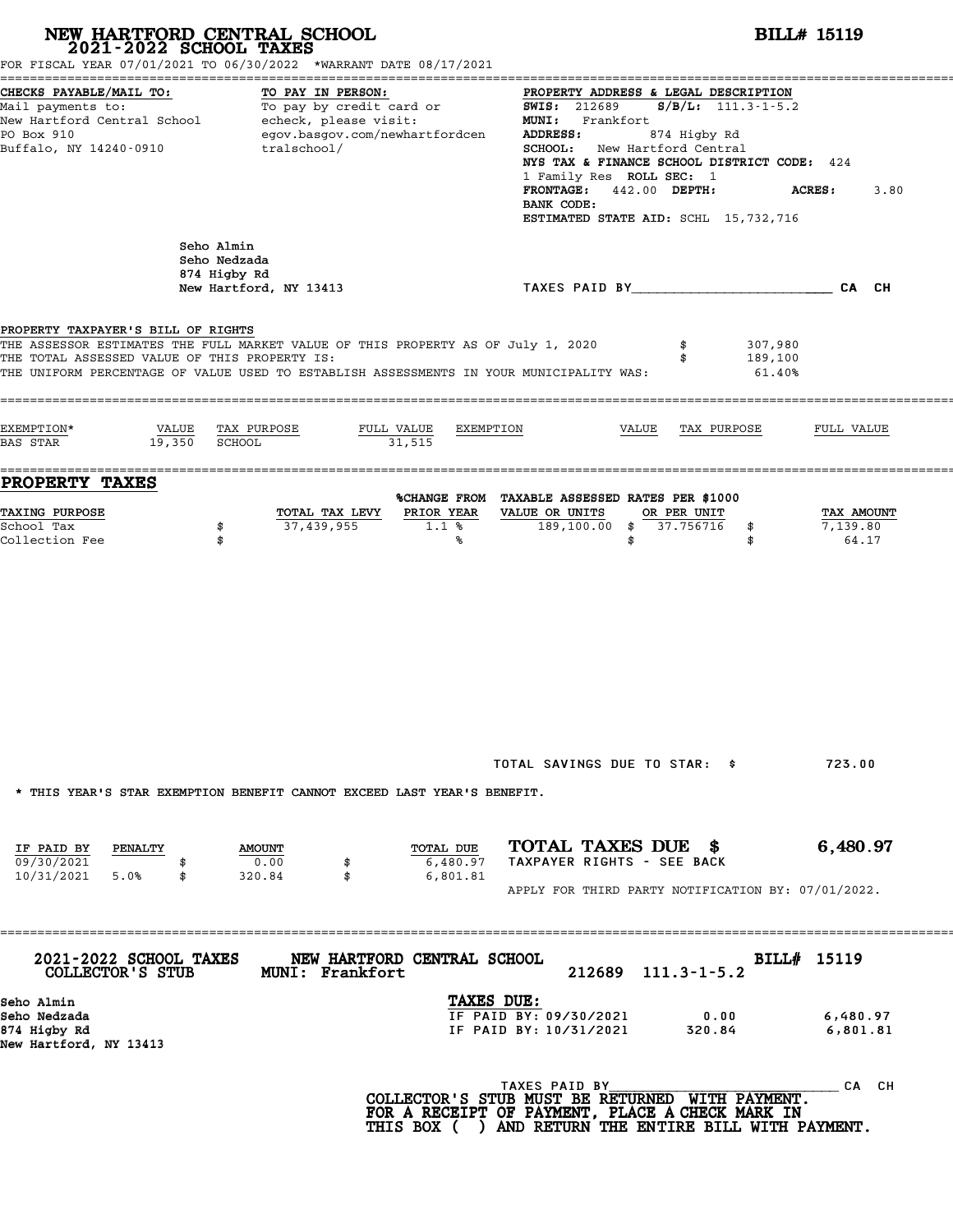| NEW HARTFORD CENTRAL SCHOOL 2021-2022 SCHOOL TAXES<br>FOR FISCAL YEAR 07/01/2021 TO 06/30/2022 *WARRANT DATE 08/17/2021                                                                                                                                            |                                 |               |                 |                                                                                                                                                                                                                                                                                                                                                               | <b>BILL# 15120</b>                               |                      |                                                                                  |                            |                              |  |
|--------------------------------------------------------------------------------------------------------------------------------------------------------------------------------------------------------------------------------------------------------------------|---------------------------------|---------------|-----------------|---------------------------------------------------------------------------------------------------------------------------------------------------------------------------------------------------------------------------------------------------------------------------------------------------------------------------------------------------------------|--------------------------------------------------|----------------------|----------------------------------------------------------------------------------|----------------------------|------------------------------|--|
| CHECKS PAYABLE/MAIL TO:<br>TO PAY IN PERSON:<br>TO PAI IN PERSON:<br>To pay by credit card or<br>Mail payments to:<br>New Hartford Central School - echeck, please visit:<br>egov.basgov.com/newhartfordcen<br>PO Box 910<br>Buffalo, NY 14240-0910<br>tralschool/ |                                 |               |                 | PROPERTY ADDRESS & LEGAL DESCRIPTION<br><b>SWIS: 212689</b><br>$S/B/L$ : 111.1-2-65<br>MUNI: Frankfort<br>ADDRESS:<br>Graffenburg Rd<br>SCHOOL: New Hartford Central<br>NYS TAX & FINANCE SCHOOL DISTRICT CODE: 424<br>Rural vac>10 ROLL SEC: 1<br><b>FRONTAGE:</b><br>DEPTH:<br><b>ACRES:</b><br>24.40<br>BANK CODE:<br>ESTIMATED STATE AID: SCHL 15,732,716 |                                                  |                      |                                                                                  |                            |                              |  |
|                                                                                                                                                                                                                                                                    | Shaheen Nancy<br>5 Wadsworth Ln |               |                 |                                                                                                                                                                                                                                                                                                                                                               |                                                  |                      |                                                                                  |                            |                              |  |
|                                                                                                                                                                                                                                                                    | Utica, NY 13501                 |               |                 |                                                                                                                                                                                                                                                                                                                                                               |                                                  |                      | TAXES PAID BY CA CH                                                              |                            |                              |  |
| PROPERTY TAXPAYER'S BILL OF RIGHTS<br>THE ASSESSOR ESTIMATES THE FULL MARKET VALUE OF THIS PROPERTY AS OF July 1, 2020<br>THE TOTAL ASSESSED VALUE OF THIS PROPERTY IS:<br>THE UNIFORM PERCENTAGE OF VALUE USED TO ESTABLISH ASSESSMENTS IN YOUR MUNICIPALITY WAS: |                                 |               |                 |                                                                                                                                                                                                                                                                                                                                                               |                                                  |                      | \$                                                                               | 32,248<br>19,800<br>61.40% |                              |  |
| PROPERTY TAXES<br>TAXING PURPOSE<br>School Tax<br>Collection Fee                                                                                                                                                                                                   | \$<br>\$                        | 37,439,955    | TOTAL TAX LEVY  | %CHANGE FROM TAXABLE ASSESSED RATES PER \$1000<br>PRIOR YEAR VALUE OR UNITS<br>$1.1$ %<br>℁                                                                                                                                                                                                                                                                   |                                                  | $19,800.00$ \$<br>\$ | OR PER UNIT<br>37.756716                                                         | \$<br>\$                   | TAX AMOUNT<br>747.58<br>7.48 |  |
|                                                                                                                                                                                                                                                                    |                                 |               |                 |                                                                                                                                                                                                                                                                                                                                                               |                                                  |                      |                                                                                  |                            |                              |  |
| IF PAID BY<br>PENALTY                                                                                                                                                                                                                                              |                                 | <b>AMOUNT</b> |                 | TOTAL DUE                                                                                                                                                                                                                                                                                                                                                     | TOTAL TAXES DUE \$                               |                      |                                                                                  |                            | 755.06                       |  |
| 09/30/2021<br>10/31/2021<br>5.0%                                                                                                                                                                                                                                   | \$                              | 0.00<br>37.38 | \$<br>\$        | 755.06<br>792.44                                                                                                                                                                                                                                                                                                                                              |                                                  |                      | TAXPAYER RIGHTS - SEE BACK<br>APPLY FOR THIRD PARTY NOTIFICATION BY: 07/01/2022. |                            |                              |  |
|                                                                                                                                                                                                                                                                    |                                 |               |                 |                                                                                                                                                                                                                                                                                                                                                               |                                                  |                      |                                                                                  |                            |                              |  |
| 2021-2022 SCHOOL TAXES<br>COLLECTOR'S STUB                                                                                                                                                                                                                         |                                 |               | MUNI: Frankfort | NEW HARTFORD CENTRAL SCHOOL                                                                                                                                                                                                                                                                                                                                   |                                                  | 212689               | $111.1 - 2 - 65$                                                                 | BILL# 15120                |                              |  |
| Shaheen Nancy<br>5 Wadsworth Ln<br>Utica, NY 13501                                                                                                                                                                                                                 |                                 |               |                 | TAXES DUE:                                                                                                                                                                                                                                                                                                                                                    | IF PAID BY: 09/30/2021<br>IF PAID BY: 10/31/2021 |                      | 0.00<br>37.38                                                                    |                            | 755.06<br>792.44             |  |
|                                                                                                                                                                                                                                                                    |                                 |               |                 | COLLECTOR'S STUB MUST BE RETURNED<br>FOR A RECEIPT OF PAYMENT, PLACE A CHECK MARK IN                                                                                                                                                                                                                                                                          | TAXES PAID BY                                    |                      |                                                                                  | WITH PAYMENT.              | CA CH                        |  |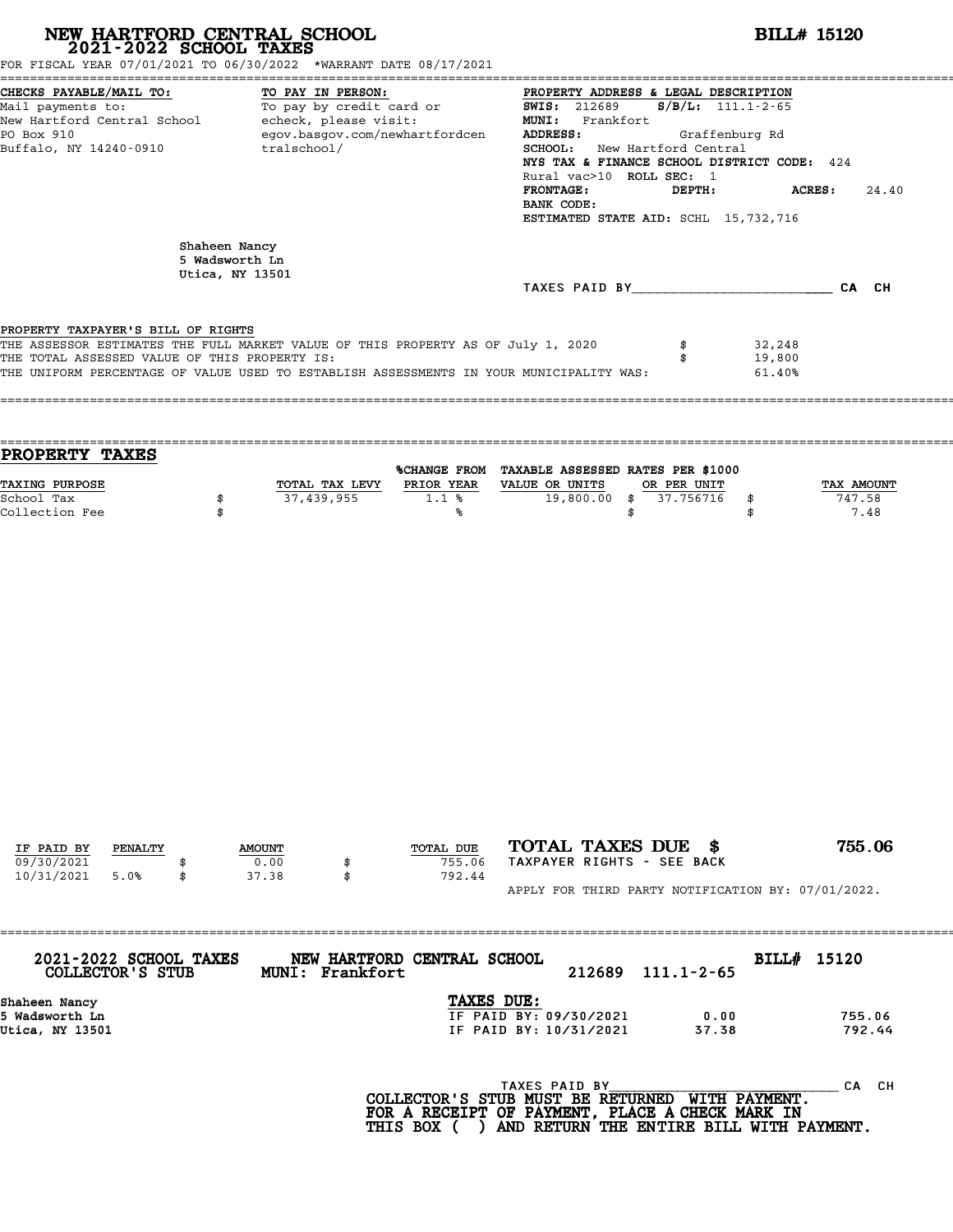| CHECKS PAYABLE/MAIL TO:<br>TO PAY IN PERSON:<br>PROPERTY ADDRESS & LEGAL DESCRIPTION<br>CHECKS PAYABLE/MAIL TO: TO PAY IN PERSON: PROPERTY ADDRESS & LEGAL DESCRIPTION<br>Mail payments to: To pay by credit card or SWIS: 212689 S/B/L: 111.1-2-66<br>New Hartford Central School echcick, please visit: MUNI: Frankfort<br>PO<br>egov.basgov.com/newhartfordcen<br>PO Box 910<br>ADDRESS:<br>Graffenburg Rd<br>Buffalo, NY 14240-0910<br>tralschool/<br><b>SCHOOL:</b> New Hartford Central<br>NYS TAX & FINANCE SCHOOL DISTRICT CODE: 424<br>Rural vac<10 ROLL SEC: 1<br>45.00 DEPTH: 214.00 ACRES:<br><b>FRONTAGE:</b><br>BANK CODE:<br>ESTIMATED STATE AID: SCHL 15,732,716<br>Shaheen Nancy<br>5 Wadsworth Ln E<br>Utica, NY 13501<br>TAXES PAID BY CA CH<br>PROPERTY TAXPAYER'S BILL OF RIGHTS<br>THE ASSESSOR ESTIMATES THE FULL MARKET VALUE OF THIS PROPERTY AS OF July 1, 2020<br>4,072<br>THE TOTAL ASSESSED VALUE OF THIS PROPERTY IS:<br>2,500<br>\$<br>THE UNIFORM PERCENTAGE OF VALUE USED TO ESTABLISH ASSESSMENTS IN YOUR MUNICIPALITY WAS:<br>61.40%<br>PROPERTY TAXES<br>%CHANGE FROM TAXABLE ASSESSED RATES PER \$1000<br><b>TAXING PURPOSE</b><br>TOTAL TAX LEVY PRIOR YEAR VALUE OR UNITS<br>OR PER UNIT<br>37,439,955<br>1.1%<br>2,500.00 \$ 37.756716<br>School Tax<br>\$<br>\$<br>Collection Fee<br>\$<br>\$<br>\$<br>°∝<br>TOTAL TAXES DUE \$<br>TOTAL DUE<br>IF PAID BY<br><b>PENALTY</b><br><b>AMOUNT</b><br>09/30/2021<br>TAXPAYER RIGHTS - SEE BACK<br>0.00<br>95.33<br>10/31/2021<br>5.0%<br>\$<br>4.72<br>100.05<br>\$<br>APPLY FOR THIRD PARTY NOTIFICATION BY: 07/01/2022.<br>2021-2022 SCHOOL TAXES<br>NEW HARTFORD CENTRAL SCHOOL<br>BILL# 15121<br><b>COLLECTOR'S STUB</b><br>MUNI: Frankfort<br>212689<br>$111.1 - 2 - 66$<br>TAXES DUE:<br>Shaheen Nancy<br>IF PAID BY: 09/30/2021<br>5 Wadsworth Ln E<br>0.00<br>IF PAID BY: 10/31/2021<br>4.72<br>Utica, NY 13501 | NEW HARTFORD CENTRAL SCHOOL 2021-2022 SCHOOL TAXES | FOR FISCAL YEAR 07/01/2021 TO 06/30/2022 *WARRANT DATE 08/17/2021 | <b>BILL# 15121</b>          |
|-------------------------------------------------------------------------------------------------------------------------------------------------------------------------------------------------------------------------------------------------------------------------------------------------------------------------------------------------------------------------------------------------------------------------------------------------------------------------------------------------------------------------------------------------------------------------------------------------------------------------------------------------------------------------------------------------------------------------------------------------------------------------------------------------------------------------------------------------------------------------------------------------------------------------------------------------------------------------------------------------------------------------------------------------------------------------------------------------------------------------------------------------------------------------------------------------------------------------------------------------------------------------------------------------------------------------------------------------------------------------------------------------------------------------------------------------------------------------------------------------------------------------------------------------------------------------------------------------------------------------------------------------------------------------------------------------------------------------------------------------------------------------------------------------------------------------------------------------------------------------------------------------------------|----------------------------------------------------|-------------------------------------------------------------------|-----------------------------|
|                                                                                                                                                                                                                                                                                                                                                                                                                                                                                                                                                                                                                                                                                                                                                                                                                                                                                                                                                                                                                                                                                                                                                                                                                                                                                                                                                                                                                                                                                                                                                                                                                                                                                                                                                                                                                                                                                                             |                                                    |                                                                   |                             |
|                                                                                                                                                                                                                                                                                                                                                                                                                                                                                                                                                                                                                                                                                                                                                                                                                                                                                                                                                                                                                                                                                                                                                                                                                                                                                                                                                                                                                                                                                                                                                                                                                                                                                                                                                                                                                                                                                                             |                                                    |                                                                   |                             |
|                                                                                                                                                                                                                                                                                                                                                                                                                                                                                                                                                                                                                                                                                                                                                                                                                                                                                                                                                                                                                                                                                                                                                                                                                                                                                                                                                                                                                                                                                                                                                                                                                                                                                                                                                                                                                                                                                                             |                                                    |                                                                   |                             |
|                                                                                                                                                                                                                                                                                                                                                                                                                                                                                                                                                                                                                                                                                                                                                                                                                                                                                                                                                                                                                                                                                                                                                                                                                                                                                                                                                                                                                                                                                                                                                                                                                                                                                                                                                                                                                                                                                                             |                                                    |                                                                   |                             |
|                                                                                                                                                                                                                                                                                                                                                                                                                                                                                                                                                                                                                                                                                                                                                                                                                                                                                                                                                                                                                                                                                                                                                                                                                                                                                                                                                                                                                                                                                                                                                                                                                                                                                                                                                                                                                                                                                                             |                                                    |                                                                   |                             |
|                                                                                                                                                                                                                                                                                                                                                                                                                                                                                                                                                                                                                                                                                                                                                                                                                                                                                                                                                                                                                                                                                                                                                                                                                                                                                                                                                                                                                                                                                                                                                                                                                                                                                                                                                                                                                                                                                                             |                                                    |                                                                   |                             |
|                                                                                                                                                                                                                                                                                                                                                                                                                                                                                                                                                                                                                                                                                                                                                                                                                                                                                                                                                                                                                                                                                                                                                                                                                                                                                                                                                                                                                                                                                                                                                                                                                                                                                                                                                                                                                                                                                                             |                                                    |                                                                   | TAX AMOUNT<br>94.39<br>0.94 |
|                                                                                                                                                                                                                                                                                                                                                                                                                                                                                                                                                                                                                                                                                                                                                                                                                                                                                                                                                                                                                                                                                                                                                                                                                                                                                                                                                                                                                                                                                                                                                                                                                                                                                                                                                                                                                                                                                                             |                                                    |                                                                   |                             |
|                                                                                                                                                                                                                                                                                                                                                                                                                                                                                                                                                                                                                                                                                                                                                                                                                                                                                                                                                                                                                                                                                                                                                                                                                                                                                                                                                                                                                                                                                                                                                                                                                                                                                                                                                                                                                                                                                                             |                                                    |                                                                   |                             |
|                                                                                                                                                                                                                                                                                                                                                                                                                                                                                                                                                                                                                                                                                                                                                                                                                                                                                                                                                                                                                                                                                                                                                                                                                                                                                                                                                                                                                                                                                                                                                                                                                                                                                                                                                                                                                                                                                                             |                                                    |                                                                   |                             |
|                                                                                                                                                                                                                                                                                                                                                                                                                                                                                                                                                                                                                                                                                                                                                                                                                                                                                                                                                                                                                                                                                                                                                                                                                                                                                                                                                                                                                                                                                                                                                                                                                                                                                                                                                                                                                                                                                                             |                                                    |                                                                   |                             |
|                                                                                                                                                                                                                                                                                                                                                                                                                                                                                                                                                                                                                                                                                                                                                                                                                                                                                                                                                                                                                                                                                                                                                                                                                                                                                                                                                                                                                                                                                                                                                                                                                                                                                                                                                                                                                                                                                                             |                                                    |                                                                   | 95.33                       |
|                                                                                                                                                                                                                                                                                                                                                                                                                                                                                                                                                                                                                                                                                                                                                                                                                                                                                                                                                                                                                                                                                                                                                                                                                                                                                                                                                                                                                                                                                                                                                                                                                                                                                                                                                                                                                                                                                                             |                                                    |                                                                   |                             |
|                                                                                                                                                                                                                                                                                                                                                                                                                                                                                                                                                                                                                                                                                                                                                                                                                                                                                                                                                                                                                                                                                                                                                                                                                                                                                                                                                                                                                                                                                                                                                                                                                                                                                                                                                                                                                                                                                                             |                                                    |                                                                   |                             |
|                                                                                                                                                                                                                                                                                                                                                                                                                                                                                                                                                                                                                                                                                                                                                                                                                                                                                                                                                                                                                                                                                                                                                                                                                                                                                                                                                                                                                                                                                                                                                                                                                                                                                                                                                                                                                                                                                                             |                                                    |                                                                   | 95.33<br>100.05             |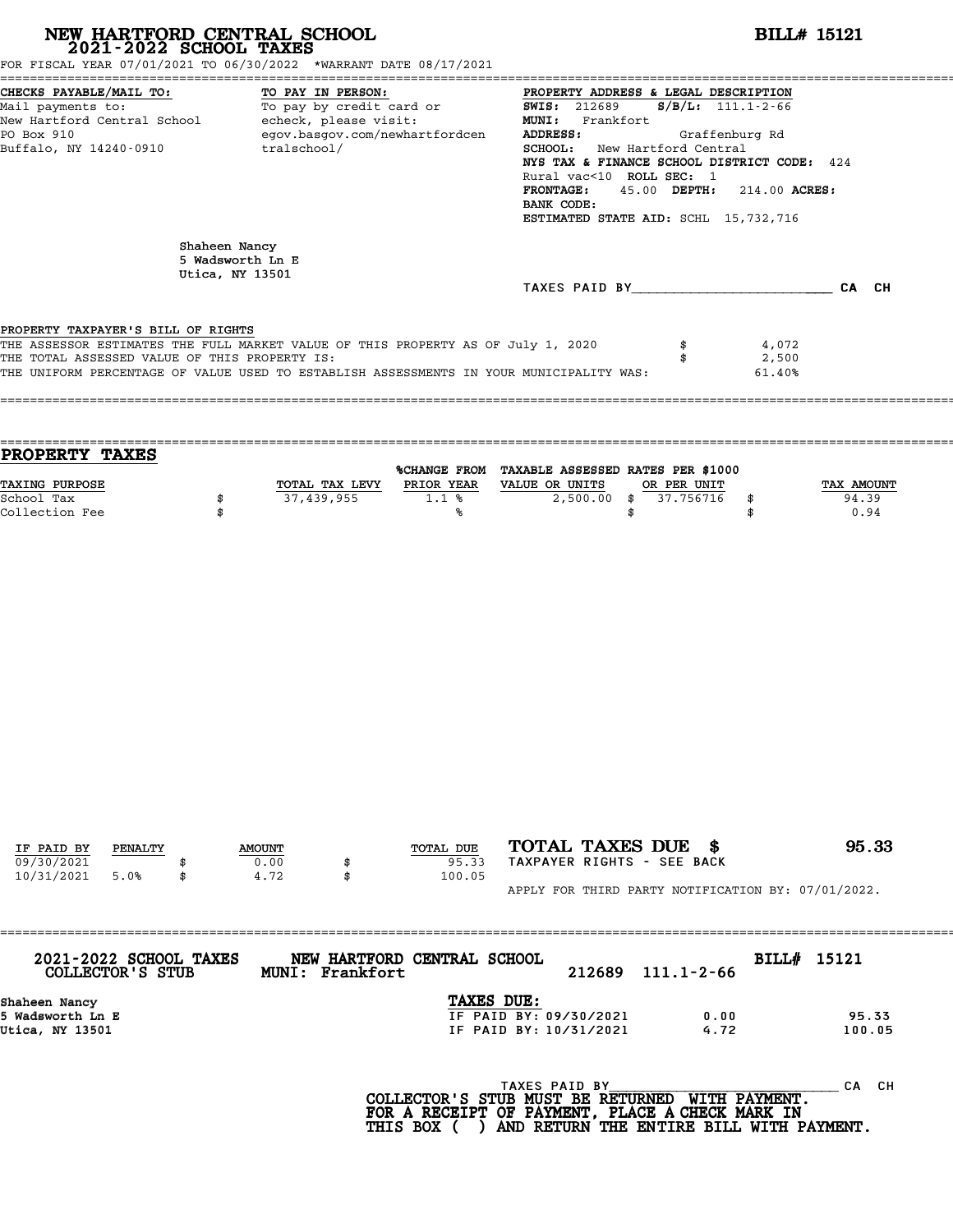| NEW HARTFORD CENTRAL SCHOOL 2021-2022 SCHOOL TAXES<br>FOR FISCAL YEAR 07/01/2021 TO 06/30/2022 *WARRANT DATE 08/17/2021                                                                                                                                            |                                                                          |                       |                                                                                                                            |                                                                |                                                                                                                                                                   |        |                 |                                          | <b>BILL# 15122</b>                                                                  |                                                    |
|--------------------------------------------------------------------------------------------------------------------------------------------------------------------------------------------------------------------------------------------------------------------|--------------------------------------------------------------------------|-----------------------|----------------------------------------------------------------------------------------------------------------------------|----------------------------------------------------------------|-------------------------------------------------------------------------------------------------------------------------------------------------------------------|--------|-----------------|------------------------------------------|-------------------------------------------------------------------------------------|----------------------------------------------------|
| CHECKS PAYABLE/MAIL TO:<br>Mail payments to:<br>New Hartford Central School echeck, please visit:<br>PO Box 910<br>Buffalo, NY 14240-0910 tralschool/                                                                                                              |                                                                          | TO PAY IN PERSON:     | <u>TO: TO: TO PAY IN PERSON:</u> PROPERTY ADDRE<br>To pay by credit card or SWIS: 212689<br>egov.basgov.com/newhartfordcen |                                                                | PROPERTY ADDRESS & LEGAL DESCRIPTION<br>MUNI: Frankfort<br>ADDRESS:<br>SCHOOL: New Hartford Central<br>Rural vac>10 ROLL SEC: 1<br><b>FRONTAGE:</b><br>BANK CODE: |        |                 | $S/B/L: 111.3-1-1$<br>Higby Rd<br>DEPTH: | NYS TAX & FINANCE SCHOOL DISTRICT CODE: 424<br>ESTIMATED STATE AID: SCHL 15,732,716 | <b>ACRES :</b><br>41.40                            |
|                                                                                                                                                                                                                                                                    | Shaheen Nancy H<br>Shaheen Gloria<br>5 Wadsworth Ln E<br>Utica, NY 13501 |                       |                                                                                                                            |                                                                |                                                                                                                                                                   |        |                 |                                          |                                                                                     | TAXES PAID BY CAN CH                               |
| PROPERTY TAXPAYER'S BILL OF RIGHTS<br>THE ASSESSOR ESTIMATES THE FULL MARKET VALUE OF THIS PROPERTY AS OF July 1, 2020<br>THE TOTAL ASSESSED VALUE OF THIS PROPERTY IS:<br>THE UNIFORM PERCENTAGE OF VALUE USED TO ESTABLISH ASSESSMENTS IN YOUR MUNICIPALITY WAS: |                                                                          |                       |                                                                                                                            |                                                                |                                                                                                                                                                   |        | \$<br>\$        |                                          | 54,886<br>33,700<br>61.40%                                                          |                                                    |
| PROPERTY TAXES                                                                                                                                                                                                                                                     |                                                                          |                       |                                                                                                                            |                                                                |                                                                                                                                                                   |        |                 |                                          |                                                                                     |                                                    |
| TAXING PURPOSE<br>School Tax<br>Collection Fee                                                                                                                                                                                                                     | \$<br>\$                                                                 | 37,439,955            | TOTAL TAX LEVY PRIOR YEAR VALUE OR UNITS<br>1.1%                                                                           | %CHANGE FROM TAXABLE ASSESSED RATES PER \$1000<br>℁            |                                                                                                                                                                   | \$     | OR PER UNIT     | 33,700.00 \$ 37.756716                   | \$<br>\$                                                                            | <b>TAX AMOUNT</b><br>1,272.40<br>12.72             |
| IF PAID BY<br>PENALTY<br>09/30/2021                                                                                                                                                                                                                                |                                                                          | <b>AMOUNT</b><br>0.00 | TOTAL DUE                                                                                                                  | 1,285.12                                                       | TOTAL TAXES DUE \$<br>TAXPAYER RIGHTS - SEE BACK                                                                                                                  |        |                 |                                          |                                                                                     | 1,285.12                                           |
| 10/31/2021<br>5.0%                                                                                                                                                                                                                                                 | \$                                                                       | 63.62<br>\$           |                                                                                                                            | 1,348.74                                                       |                                                                                                                                                                   |        |                 |                                          |                                                                                     | APPLY FOR THIRD PARTY NOTIFICATION BY: 07/01/2022. |
| 2021-2022 SCHOOL TAXES<br>COLLECTOR'S STUB                                                                                                                                                                                                                         |                                                                          | MUNI: Frankfort       | NEW HARTFORD CENTRAL SCHOOL                                                                                                |                                                                |                                                                                                                                                                   | 212689 | $111.3 - 1 - 1$ |                                          | BILL# 15122                                                                         |                                                    |
| Shaheen Nancy H<br>Shaheen Gloria<br>5 Wadsworth Ln E<br>Utica, NY 13501                                                                                                                                                                                           |                                                                          |                       |                                                                                                                            | TAXES DUE:<br>IF PAID BY: 09/30/2021<br>IF PAID BY: 10/31/2021 |                                                                                                                                                                   |        |                 | 0.00<br>63.62                            |                                                                                     | 1,285.12<br>1,348.74                               |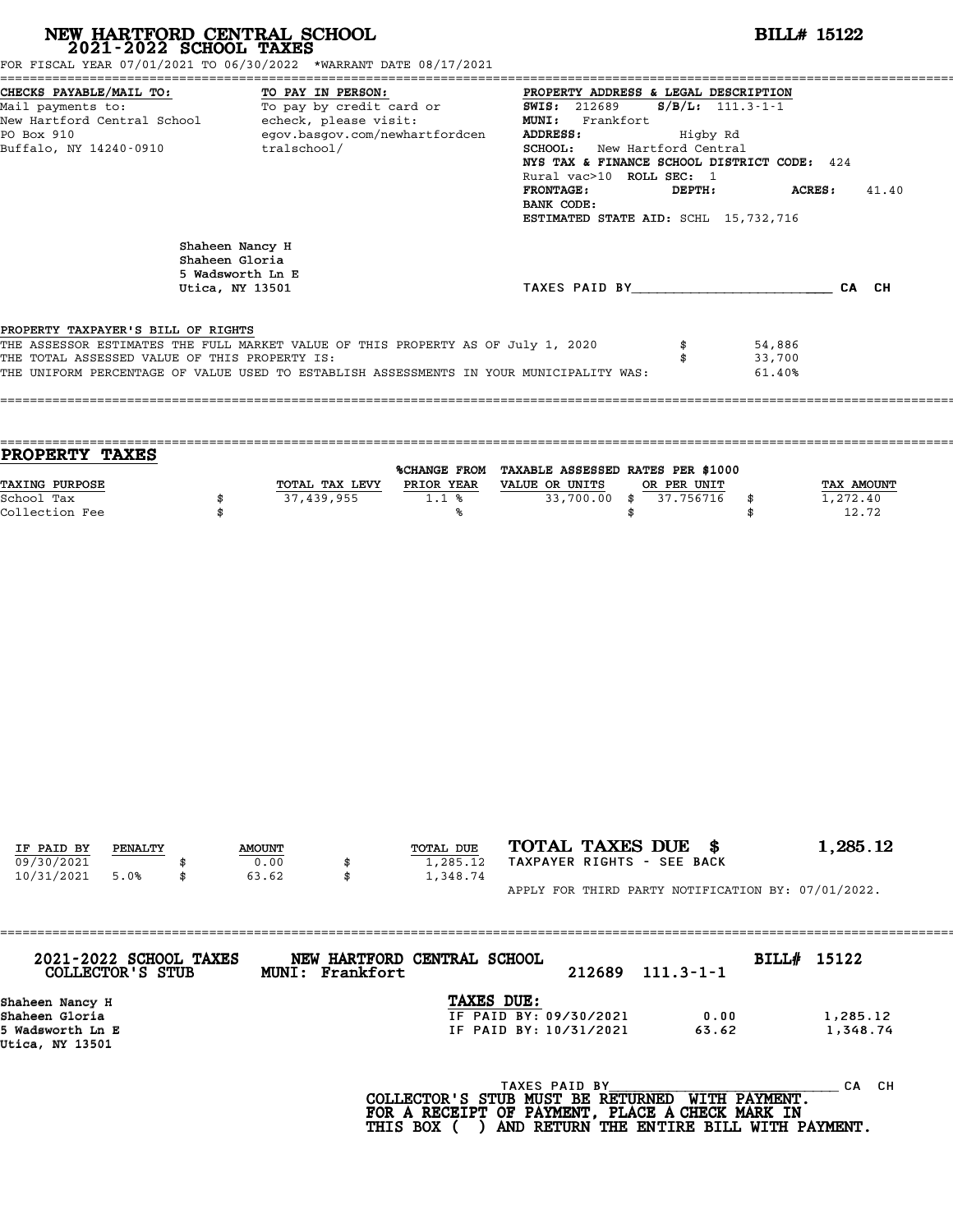|                                                                                      | NEW HARTFORD CENTRAL SCHOOL<br>2021-2022 SCHOOL TAXES                                                                                                                                                                      | BILL# 15123                       |                                                                                |                                                                                                                                                                                                                                                                                                                    |                          |                              |                                 |  |  |  |
|--------------------------------------------------------------------------------------|----------------------------------------------------------------------------------------------------------------------------------------------------------------------------------------------------------------------------|-----------------------------------|--------------------------------------------------------------------------------|--------------------------------------------------------------------------------------------------------------------------------------------------------------------------------------------------------------------------------------------------------------------------------------------------------------------|--------------------------|------------------------------|---------------------------------|--|--|--|
| CHECKS PAYABLE/MAIL TO:<br>Mail payments to:<br>PO Box 910<br>Buffalo, NY 14240-0910 | FOR FISCAL YEAR 07/01/2021 TO 06/30/2022 *WARRANT DATE 08/17/2021<br>TO PAY IN PERSON:<br>To pay by credit card or<br>New Hartford Central School - echeck, please visit:<br>egov.basgov.com/newhartfordcen<br>tralschool/ |                                   | <b>ADDRESS:</b><br>BANK CODE:                                                  | PROPERTY ADDRESS & LEGAL DESCRIPTION<br>$S/B/L$ : 111.37-1-2<br><b>SWIS: 212689</b><br>MUNI: Frankfort<br>111 Harts Dr<br>SCHOOL: New Hartford Central<br>NYS TAX & FINANCE SCHOOL DISTRICT CODE: 424<br>1 Family Res ROLL SEC: 1<br>FRONTAGE: 120.72 DEPTH: 147.07 ACRES:<br>ESTIMATED STATE AID: SCHL 15,732,716 |                          |                              |                                 |  |  |  |
|                                                                                      | Sheehy Michael P<br>Sheehy Jamie A<br>111 Harts Dr<br>New Hartford, NY 13413                                                                                                                                               |                                   | TAXES PAID BY CA CH                                                            |                                                                                                                                                                                                                                                                                                                    |                          |                              |                                 |  |  |  |
| PROPERTY TAXPAYER'S BILL OF RIGHTS<br>THE TOTAL ASSESSED VALUE OF THIS PROPERTY IS:  | THE ASSESSOR ESTIMATES THE FULL MARKET VALUE OF THIS PROPERTY AS OF July 1, 2020<br>THE UNIFORM PERCENTAGE OF VALUE USED TO ESTABLISH ASSESSMENTS IN YOUR MUNICIPALITY WAS:                                                |                                   |                                                                                |                                                                                                                                                                                                                                                                                                                    |                          | 175,407<br>107,700<br>61.40% |                                 |  |  |  |
| EXEMPTION*<br>STAR Check<br>19,350                                                   | VALUE<br>TAX PURPOSE                                                                                                                                                                                                       | FULL VALUE<br>EXEMPTION<br>31.515 |                                                                                | VALUE                                                                                                                                                                                                                                                                                                              | TAX PURPOSE              |                              | FULL VALUE                      |  |  |  |
| <b>PROPERTY TAXES</b><br>TAXING PURPOSE<br>School Tax<br>Collection Fee              | TOTAL TAX LEVY<br>37,439,955<br>\$<br>\$                                                                                                                                                                                   | PRIOR YEAR<br>1.1%<br>℁           | %CHANGE FROM TAXABLE ASSESSED RATES PER \$1000<br>VALUE OR UNITS<br>107,700.00 | \$<br>\$                                                                                                                                                                                                                                                                                                           | OR PER UNIT<br>37.756716 | \$<br>\$                     | TAX AMOUNT<br>4,066.40<br>40.66 |  |  |  |

An estimated STAR check has been or will be mailed to you by the NYS Tax Department. An estimated STAR check has been or will be mailed to you by the NYS Tax Department.<br>Any overpayment or underpayment can be reconciled on your next tax return or STAR credit check.

|                                                                         |         |               | Any overpayment or underpayment can be reconciled on your next tax return or STAR credit check. |                  |  |                            |                                                    |
|-------------------------------------------------------------------------|---------|---------------|-------------------------------------------------------------------------------------------------|------------------|--|----------------------------|----------------------------------------------------|
| * THIS YEAR'S STAR EXEMPTION BENEFIT CANNOT EXCEED LAST YEAR'S BENEFIT. |         |               |                                                                                                 |                  |  |                            |                                                    |
| IF PAID BY                                                              | PENALTY | <b>AMOUNT</b> |                                                                                                 | <b>TOTAL DUE</b> |  | TOTAL TAXES DUE \$         | 4,107.06                                           |
| 09/30/2021                                                              |         | 0.00          | \$                                                                                              | 4.107.06         |  | TAXPAYER RIGHTS - SEE BACK |                                                    |
| 10/31/2021                                                              | 5.0%    | 203.32        | \$                                                                                              | 4,310.38         |  |                            |                                                    |
|                                                                         |         |               |                                                                                                 |                  |  |                            | APPLY FOR THIRD PARTY NOTIFICATION BY: 07/01/2022. |

| 2021-2022 SCHOOL TAXES<br>COLLECTOR'S STUB | NEW HARTFORD CENTRAL SCHOOL<br>MUNI: Frankfort |                        | 212689        | $111.37 - 1 - 2$ | BILL# 15123 |           |
|--------------------------------------------|------------------------------------------------|------------------------|---------------|------------------|-------------|-----------|
| Sheehy Michael P                           |                                                | TAXES DUE:             |               |                  |             |           |
| Sheehy Jamie A                             |                                                | IF PAID BY: 09/30/2021 |               | 0.00             |             | 4,107.06  |
| 111 Harts Dr                               |                                                | IF PAID BY: 10/31/2021 |               | 203.32           |             | 4,310.38  |
| New Hartford, NY 13413                     |                                                |                        |               |                  |             |           |
|                                            |                                                |                        | TAXES PAID BY |                  |             | CH.<br>CА |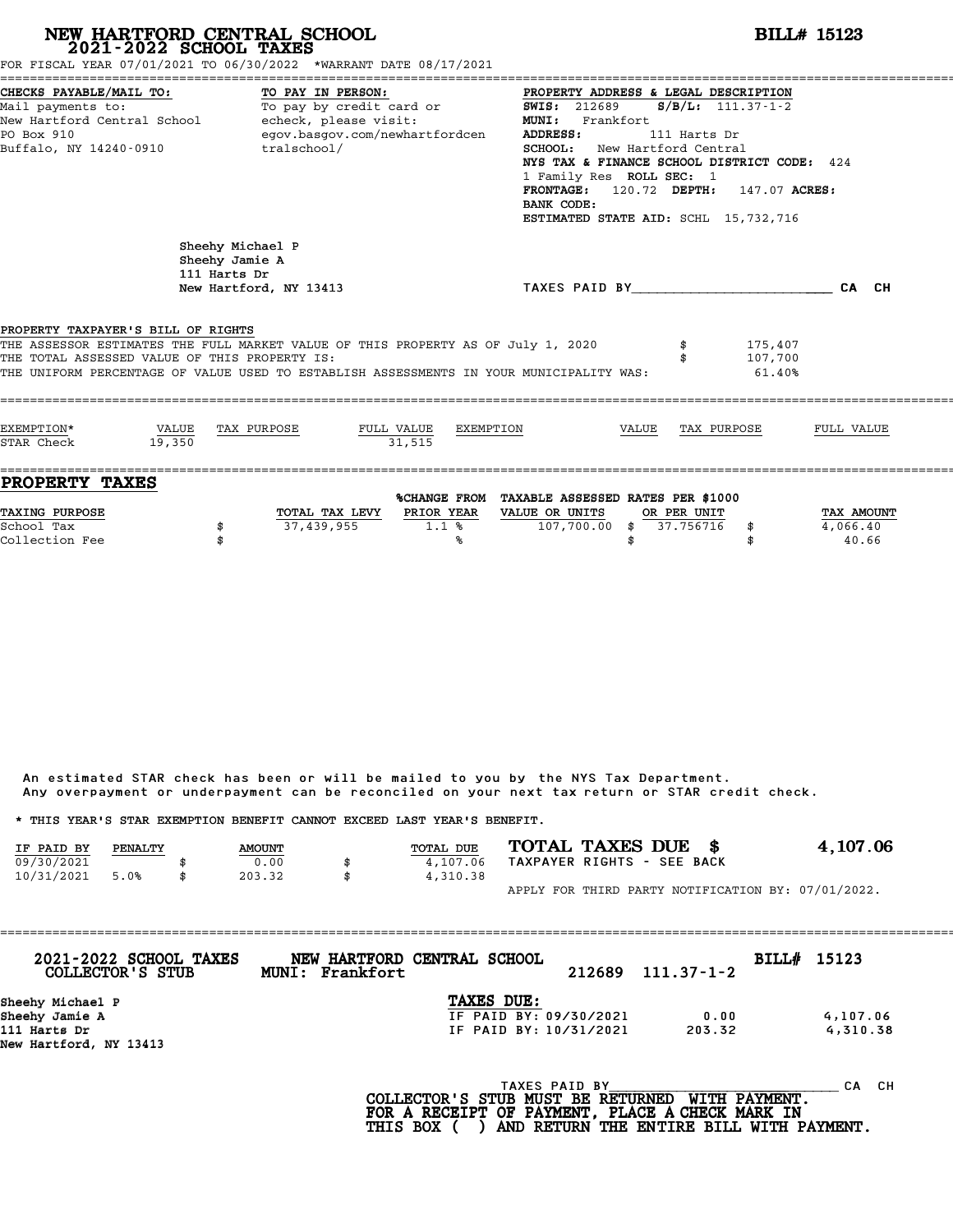| NEW HARTFORD CENTRAL SCHOOL<br>2021-2022 SCHOOL TAXES                               | FOR FISCAL YEAR 07/01/2021 TO 06/30/2022 *WARRANT DATE 08/17/2021                                                                                                           |                                                                                                                                                                                                                                                                                                                                                 | <b>BILL# 15124</b>              |
|-------------------------------------------------------------------------------------|-----------------------------------------------------------------------------------------------------------------------------------------------------------------------------|-------------------------------------------------------------------------------------------------------------------------------------------------------------------------------------------------------------------------------------------------------------------------------------------------------------------------------------------------|---------------------------------|
| CHECKS PAYABLE/MAIL TO:<br>PO Box 910<br>Buffalo, NY 14240-0910                     | TO PAY IN PERSON:<br>Mail payments to: To pay by credit card or<br>New Hartford Central School echeck, please visit:<br>egov.basgov.com/newhartfordcen<br>tralschool/       | PROPERTY ADDRESS & LEGAL DESCRIPTION<br>$S/B/L: 111.3-1-5.3$<br><b>SWIS:</b> 212689<br>MUNI: Frankfort<br>ADDRESS:<br>810 Higby Rd<br><b>SCHOOL:</b> New Hartford Central<br>NYS TAX & FINANCE SCHOOL DISTRICT CODE: 424<br>1 Family Res ROLL SEC: 1<br><b>FRONTAGE:</b><br>DEPTH:<br>BANK CODE:<br>135<br>ESTIMATED STATE AID: SCHL 15,732,716 | <b>ACRES:</b><br>1.70           |
|                                                                                     | Sheppard William J<br>Sheppard Varinya L<br>810 Higby Rd<br>New Hartford, NY 13413                                                                                          | TAXES PAID BY CAN CH                                                                                                                                                                                                                                                                                                                            |                                 |
| PROPERTY TAXPAYER'S BILL OF RIGHTS<br>THE TOTAL ASSESSED VALUE OF THIS PROPERTY IS: | THE ASSESSOR ESTIMATES THE FULL MARKET VALUE OF THIS PROPERTY AS OF July 1, 2020<br>THE UNIFORM PERCENTAGE OF VALUE USED TO ESTABLISH ASSESSMENTS IN YOUR MUNICIPALITY WAS: | 248,371<br>152,500<br>61.40%                                                                                                                                                                                                                                                                                                                    |                                 |
| EXEMPTION*<br>VALUE<br>19,350<br>BAS STAR                                           | TAX PURPOSE<br>FULL VALUE<br>EXEMPTION<br>SCHOOL<br>31,515                                                                                                                  | VALUE<br>TAX PURPOSE                                                                                                                                                                                                                                                                                                                            | FULL VALUE                      |
| <b>PROPERTY TAXES</b><br><b>TAXING PURPOSE</b><br>School Tax<br>Collection Fee      | TOTAL TAX LEVY<br>PRIOR YEAR<br>37,439,955<br>1.1%<br>\$<br>\$<br>%                                                                                                         | %CHANGE FROM TAXABLE ASSESSED RATES PER \$1000<br>VALUE OR UNITS<br>OR PER UNIT<br>152,500.00 \$ 37.756716<br>\$<br>\$<br>\$                                                                                                                                                                                                                    | TAX AMOUNT<br>5,757.90<br>50.35 |
|                                                                                     | * THIS YEAR'S STAR EXEMPTION BENEFIT CANNOT EXCEED LAST YEAR'S BENEFIT.                                                                                                     | TOTAL SAVINGS DUE TO STAR: \$                                                                                                                                                                                                                                                                                                                   | 723.00                          |
| IF PAID BY<br>PENALTY<br>09/30/2021<br>10/31/2021<br>5.0%<br>\$                     | TOTAL DUE<br><b>AMOUNT</b><br>0.00<br>5,085.25<br>\$<br>5,337.00<br>251.75                                                                                                  | TOTAL TAXES DUE \$<br>TAXPAYER RIGHTS - SEE BACK<br>APPLY FOR THIRD PARTY NOTIFICATION BY: 07/01/2022.                                                                                                                                                                                                                                          | 5,085.25                        |
| 2021-2022 SCHOOL TAXES<br>COLLECTOR'S STUB                                          | NEW HARTFORD CENTRAL SCHOOL<br>MUNI: Frankfort                                                                                                                              | 212689<br>$111.3 - 1 - 5.3$                                                                                                                                                                                                                                                                                                                     | BILL# 15124                     |
| Sheppard William J<br>Sheppard Varinya L<br>810 Higby Rd<br>New Hartford, NY 13413  | TAXES DUE:                                                                                                                                                                  | IF PAID BY: 09/30/2021<br>0.00<br>IF PAID BY: 10/31/2021<br>251.75                                                                                                                                                                                                                                                                              | 5,085.25<br>5,337.00            |
|                                                                                     |                                                                                                                                                                             | TAXES PAID BY<br>COLLECTOR'S STUB MUST BE RETURNED WITH PAYMENT.<br>FOR A RECEIPT OF PAYMENT, PLACE A CHECK MARK IN<br>THIS BOX ( ) AND RETURN THE ENTIRE BILL WITH PAYMENT.                                                                                                                                                                    | CA CH                           |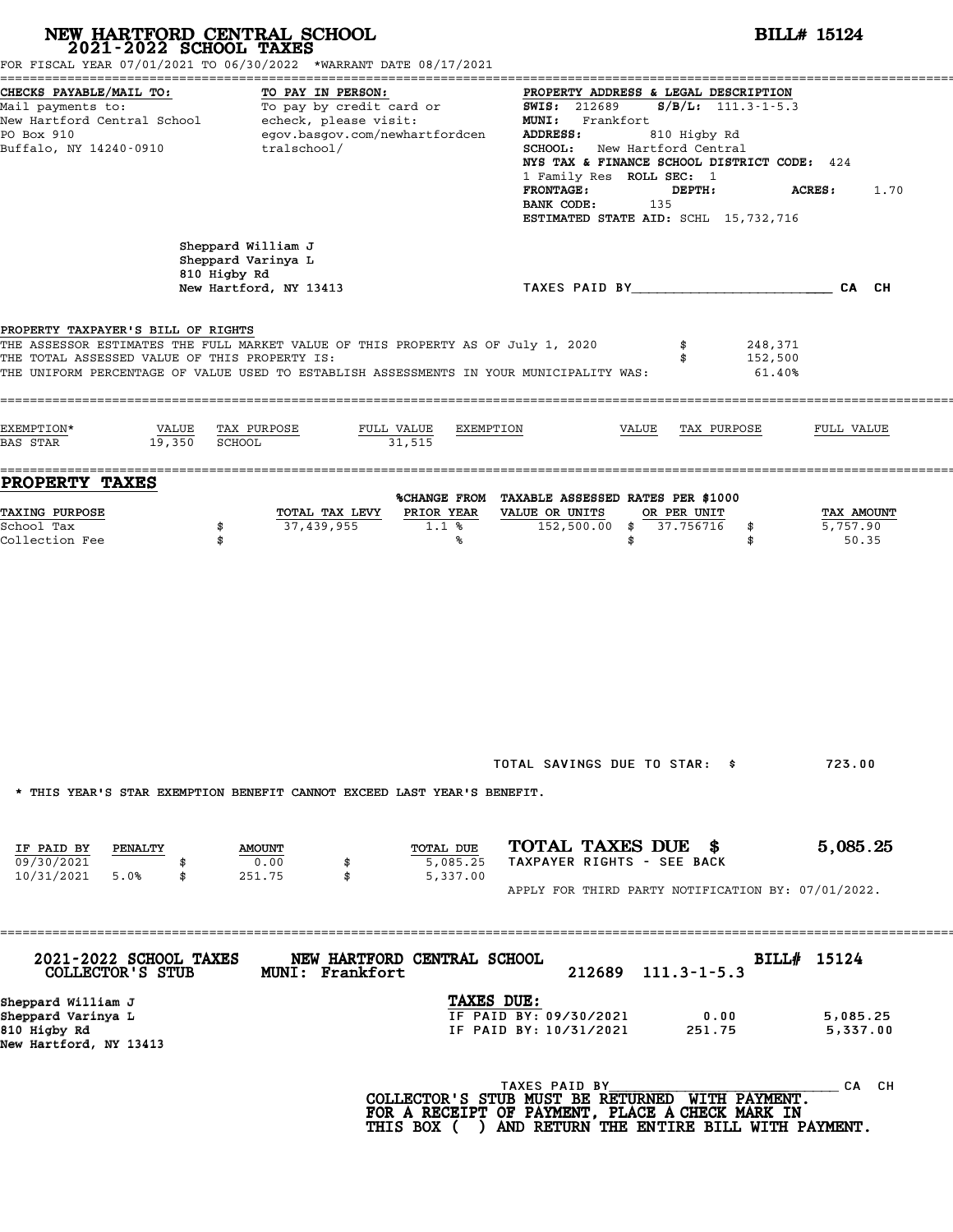| NEW HARTFORD CENTRAL SCHOOL 2021-2022 SCHOOL TAXES<br>FOR FISCAL YEAR 07/01/2021 TO 06/30/2022 *WARRANT DATE 08/17/2021                                                                                                                                            |    |                                   |                 |                                                                                                                                                                                                                                                                                                      |                                                                                                                                                                              |                                | <b>BILL# 15125</b>           |                                 |
|--------------------------------------------------------------------------------------------------------------------------------------------------------------------------------------------------------------------------------------------------------------------|----|-----------------------------------|-----------------|------------------------------------------------------------------------------------------------------------------------------------------------------------------------------------------------------------------------------------------------------------------------------------------------------|------------------------------------------------------------------------------------------------------------------------------------------------------------------------------|--------------------------------|------------------------------|---------------------------------|
| CHECKS PAYABLE/MAIL TO:<br>TO PAY IN PERSON:<br>TO PAI IN PERSON:<br>To pay by credit card or<br>Mail payments to:<br>New Hartford Central School - echeck, please visit:<br>PO Box 910<br>egov.basgov.com/newhartfordcen<br>Buffalo, NY 14240-0910<br>tralschool/ |    |                                   |                 | PROPERTY ADDRESS & LEGAL DESCRIPTION<br><b>SWIS: 212689</b><br>MUNI: Frankfort<br>ADDRESS:<br>SCHOOL: New Hartford Central<br>NYS TAX & FINANCE SCHOOL DISTRICT CODE: 424<br>1 Family Res ROLL SEC: 1<br>FRONTAGE: 160.00 DEPTH: 150.00 ACRES:<br>BANK CODE:<br>ESTIMATED STATE AID: SCHL 15,732,716 | $S/B/L: 111.37-1-32$<br>135 Ashrick Dr                                                                                                                                       |                                |                              |                                 |
|                                                                                                                                                                                                                                                                    |    | Sikora Andrew D<br>135 Ashrick Rd |                 |                                                                                                                                                                                                                                                                                                      |                                                                                                                                                                              |                                |                              |                                 |
|                                                                                                                                                                                                                                                                    |    | New Hartford, NY 13413            |                 |                                                                                                                                                                                                                                                                                                      | TAXES PAID BY CA CH                                                                                                                                                          |                                |                              |                                 |
| PROPERTY TAXPAYER'S BILL OF RIGHTS                                                                                                                                                                                                                                 |    |                                   |                 |                                                                                                                                                                                                                                                                                                      |                                                                                                                                                                              |                                |                              |                                 |
| THE ASSESSOR ESTIMATES THE FULL MARKET VALUE OF THIS PROPERTY AS OF July 1, 2020<br>THE TOTAL ASSESSED VALUE OF THIS PROPERTY IS:<br>THE UNIFORM PERCENTAGE OF VALUE USED TO ESTABLISH ASSESSMENTS IN YOUR MUNICIPALITY WAS:                                       |    |                                   |                 |                                                                                                                                                                                                                                                                                                      |                                                                                                                                                                              | \$                             | 171,010<br>105,000<br>61.40% |                                 |
| PROPERTY TAXES                                                                                                                                                                                                                                                     |    |                                   |                 |                                                                                                                                                                                                                                                                                                      | %CHANGE FROM TAXABLE ASSESSED RATES PER \$1000                                                                                                                               |                                |                              |                                 |
| TAXING PURPOSE<br>School Tax<br>Collection Fee                                                                                                                                                                                                                     | \$ | \$                                | 37,439,955      | 1.1%<br>%                                                                                                                                                                                                                                                                                            | TOTAL TAX LEVY PRIOR YEAR VALUE OR UNITS<br>$105,000.00$ \$                                                                                                                  | OR PER UNIT<br>37.756716<br>\$ | \$<br>\$                     | TAX AMOUNT<br>3,964.46<br>39.64 |
|                                                                                                                                                                                                                                                                    |    |                                   |                 |                                                                                                                                                                                                                                                                                                      |                                                                                                                                                                              |                                |                              |                                 |
| IF PAID BY<br>PENALTY<br>09/30/2021                                                                                                                                                                                                                                |    | <b>AMOUNT</b><br>0.00             | \$              | TOTAL DUE<br>4,004.10                                                                                                                                                                                                                                                                                | TOTAL TAXES DUE \$<br>TAXPAYER RIGHTS - SEE BACK                                                                                                                             |                                |                              | 4,004.10                        |
| 10/31/2021<br>5.0%                                                                                                                                                                                                                                                 | \$ | 198.22                            | \$              | 4,202.32                                                                                                                                                                                                                                                                                             | APPLY FOR THIRD PARTY NOTIFICATION BY: 07/01/2022.                                                                                                                           |                                |                              |                                 |
|                                                                                                                                                                                                                                                                    |    |                                   |                 |                                                                                                                                                                                                                                                                                                      |                                                                                                                                                                              |                                |                              |                                 |
| 2021-2022 SCHOOL TAXES<br>COLLECTOR'S STUB                                                                                                                                                                                                                         |    |                                   | MUNI: Frankfort | NEW HARTFORD CENTRAL SCHOOL                                                                                                                                                                                                                                                                          | 212689                                                                                                                                                                       | $111.37 - 1 - 32$              | BILL# 15125                  |                                 |
| Sikora Andrew D<br>135 Ashrick Rd<br>New Hartford, NY 13413                                                                                                                                                                                                        |    |                                   |                 | TAXES DUE:                                                                                                                                                                                                                                                                                           | IF PAID BY: 09/30/2021<br>IF PAID BY: 10/31/2021                                                                                                                             | 198.22                         | 0.00                         | 4,004.10<br>4,202.32            |
|                                                                                                                                                                                                                                                                    |    |                                   |                 |                                                                                                                                                                                                                                                                                                      | TAXES PAID BY<br>COLLECTOR'S STUB MUST BE RETURNED WITH PAYMENT.<br>FOR A RECEIPT OF PAYMENT, PLACE A CHECK MARK IN<br>THIS BOX ( ) AND RETURN THE ENTIRE BILL WITH PAYMENT. |                                |                              | CA CH                           |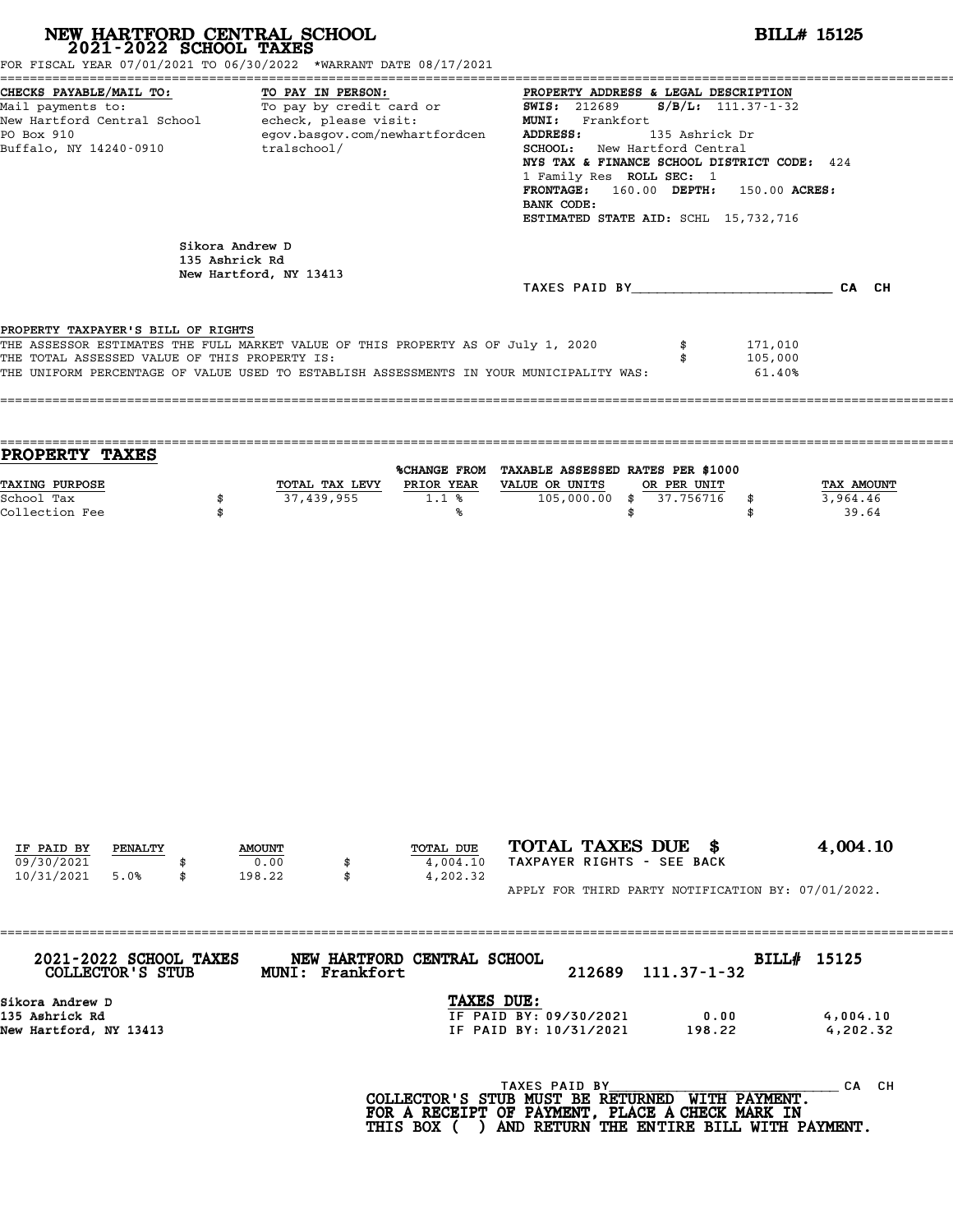# **NEW HARTFORD CENTRAL SCHOOL**<br>
2021-2022 SCHOOL TAXES<br>
FOR FISCAL YEAR 07/01/2021 TO 06/30/2022 \*WARRANT DATE 08/17/2021<br> **POR FISCAL YEAR 07/01/2021 TO 06/30/2022** \*WARRANT DATE 08/17/2021

|                                                                                                                                                                                                                                                                    | FOR FISCAL YEAR 07/01/2021 TO 06/30/2022 *WARRANT DATE 08/17/2021                                                       |                                                                                                                                                             |                                                                                                                                                                                                                                                                                                                                                         |                                                    |                              |                                 |  |
|--------------------------------------------------------------------------------------------------------------------------------------------------------------------------------------------------------------------------------------------------------------------|-------------------------------------------------------------------------------------------------------------------------|-------------------------------------------------------------------------------------------------------------------------------------------------------------|---------------------------------------------------------------------------------------------------------------------------------------------------------------------------------------------------------------------------------------------------------------------------------------------------------------------------------------------------------|----------------------------------------------------|------------------------------|---------------------------------|--|
| CHECKS PAYABLE/MAIL TO:<br>Mail payments to:<br>New Hartford Central School<br>PO Box 910<br>Buffalo, NY 14240-0910                                                                                                                                                | TO PAY IN PERSON:<br>To pay by credit card or<br>echeck, please visit:<br>egov.basgov.com/newhartfordcen<br>tralschool/ |                                                                                                                                                             | PROPERTY ADDRESS & LEGAL DESCRIPTION<br>$S/B/L: 111.1-2-52.1$<br><b>SWIS:</b> 212689<br>MUNI: Frankfort<br>ADDRESS:<br>2824 Graffenburg Rd<br>SCHOOL: New Hartford Central<br>NYS TAX & FINANCE SCHOOL DISTRICT CODE: 424<br>1 Family Res ROLL SEC: 1<br>FRONTAGE: 175.00 DEPTH:<br>250.00 ACRES:<br>BANK CODE:<br>ESTIMATED STATE AID: SCHL 15,732,716 |                                                    |                              |                                 |  |
|                                                                                                                                                                                                                                                                    | Smith Donald C<br>Smith Valerie M<br>2824 Graffenburg Rd<br>New Hartford, NY 13413                                      |                                                                                                                                                             |                                                                                                                                                                                                                                                                                                                                                         | TAXES PAID BY CALCH                                |                              |                                 |  |
| PROPERTY TAXPAYER'S BILL OF RIGHTS<br>THE ASSESSOR ESTIMATES THE FULL MARKET VALUE OF THIS PROPERTY AS OF July 1, 2020<br>THE TOTAL ASSESSED VALUE OF THIS PROPERTY IS:<br>THE UNIFORM PERCENTAGE OF VALUE USED TO ESTABLISH ASSESSMENTS IN YOUR MUNICIPALITY WAS: |                                                                                                                         |                                                                                                                                                             |                                                                                                                                                                                                                                                                                                                                                         | \$                                                 | 204,560<br>125,600<br>61.40% |                                 |  |
| EXEMPTION*<br>VALUE<br><b>BAS STAR</b><br>19,350                                                                                                                                                                                                                   | TAX PURPOSE<br>FULL VALUE<br><b>SCHOOL</b>                                                                              | EXEMPTION<br>31,515                                                                                                                                         |                                                                                                                                                                                                                                                                                                                                                         | VALUE<br>TAX PURPOSE                               |                              | FULL VALUE                      |  |
| PROPERTY TAXES<br>TAXING PURPOSE<br>School Tax<br>Collection Fee                                                                                                                                                                                                   | TOTAL TAX LEVY<br>37,439,955<br>\$                                                                                      | %CHANGE FROM TAXABLE ASSESSED RATES PER \$1000<br>PRIOR YEAR<br>1.1%<br>℁                                                                                   | VALUE OR UNITS<br>125,600.00<br>\$<br>\$                                                                                                                                                                                                                                                                                                                | OR PER UNIT<br>37.756716                           | \$<br>\$                     | TAX AMOUNT<br>4,742.24<br>40.19 |  |
|                                                                                                                                                                                                                                                                    |                                                                                                                         |                                                                                                                                                             |                                                                                                                                                                                                                                                                                                                                                         | TOTAL SAVINGS DUE TO STAR: \$                      |                              | 723.00                          |  |
|                                                                                                                                                                                                                                                                    | * THIS YEAR'S STAR EXEMPTION BENEFIT CANNOT EXCEED LAST YEAR'S BENEFIT.                                                 |                                                                                                                                                             |                                                                                                                                                                                                                                                                                                                                                         |                                                    |                              |                                 |  |
| IF PAID BY<br>PENALTY<br>09/30/2021<br>10/31/2021<br>5.0%<br>\$                                                                                                                                                                                                    | <b>AMOUNT</b><br>0.00<br>\$<br>\$<br>200.96                                                                             | TOTAL DUE<br>4,059.43<br>4,260.39                                                                                                                           | TOTAL TAXES DUE \$<br>TAXPAYER RIGHTS - SEE BACK                                                                                                                                                                                                                                                                                                        | APPLY FOR THIRD PARTY NOTIFICATION BY: 07/01/2022. |                              | 4,059.43                        |  |
| 2021-2022 SCHOOL TAXES<br>COLLECTOR'S STUB                                                                                                                                                                                                                         | --------------------------------------<br><b>MUNI: Frankfort</b>                                                        | NEW HARTFORD CENTRAL SCHOOL                                                                                                                                 | 212689                                                                                                                                                                                                                                                                                                                                                  | $111.1 - 2 - 52.1$                                 | BILL# 15126                  |                                 |  |
| Smith Donald C<br>Smith Valerie M<br>2824 Graffenburg Rd<br>New Hartford, NY 13413                                                                                                                                                                                 |                                                                                                                         | TAXES DUE:                                                                                                                                                  | IF PAID BY: 09/30/2021<br>IF PAID BY: 10/31/2021                                                                                                                                                                                                                                                                                                        | 0.00<br>200.96                                     |                              | 4,059.43<br>4,260.39            |  |
|                                                                                                                                                                                                                                                                    |                                                                                                                         | COLLECTOR'S STUB MUST BE RETURNED WITH PAYMENT.<br>FOR A RECEIPT OF PAYMENT, PLACE A CHECK MARK IN<br>THIS BOX ( ) AND RETURN THE ENTIRE BILL WITH PAYMENT. | TAXES PAID BY                                                                                                                                                                                                                                                                                                                                           |                                                    |                              | CA CH                           |  |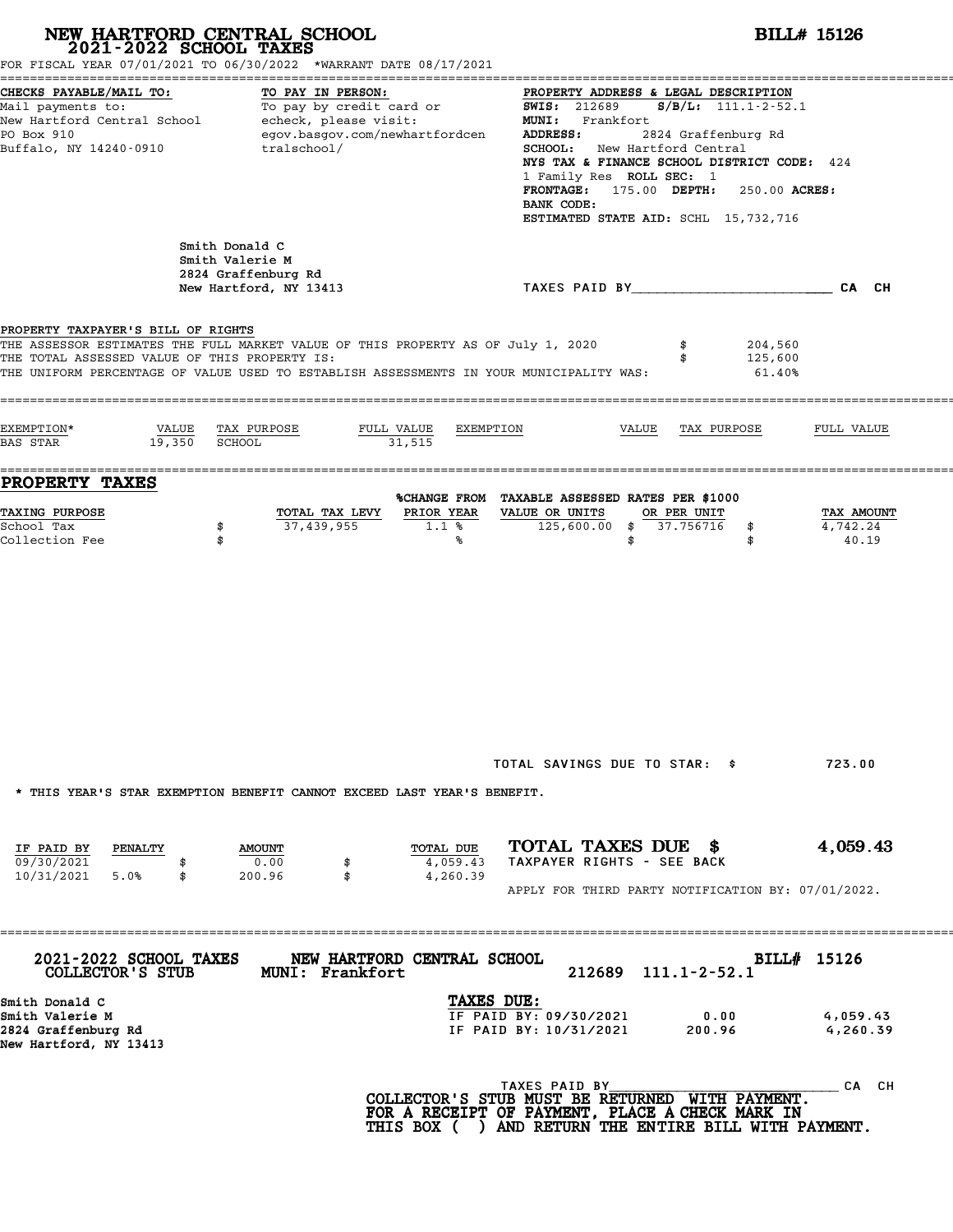| NEW HARTFORD CENTRAL SCHOOL<br>2021-2022 SCHOOL TAXES                               | FOR FISCAL YEAR 07/01/2021 TO 06/30/2022 *WARRANT DATE 08/17/2021                                                                                                           |                                                                                                                                                                                                                                                                                                                                                                      | <b>BILL# 15127</b>              |  |  |  |  |
|-------------------------------------------------------------------------------------|-----------------------------------------------------------------------------------------------------------------------------------------------------------------------------|----------------------------------------------------------------------------------------------------------------------------------------------------------------------------------------------------------------------------------------------------------------------------------------------------------------------------------------------------------------------|---------------------------------|--|--|--|--|
| CHECKS PAYABLE/MAIL TO:<br>PO Box 910<br>Buffalo, NY 14240-0910                     | TO PAY IN PERSON:<br>Mail payments to: To pay by credit card or<br>New Hartford Central School echeck, please visit:<br>egov.basgov.com/newhartfordcen<br>tralschool/       | PROPERTY ADDRESS & LEGAL DESCRIPTION<br>$S/B/L: 111.3 - 1 - 54$<br><b>SWIS:</b> 212689<br>MUNI: Frankfort<br>ADDRESS:<br>931 Higby Rd<br><b>SCHOOL:</b> New Hartford Central<br>NYS TAX & FINANCE SCHOOL DISTRICT CODE: 424<br>2 Family Res ROLL SEC: 1<br><b>FRONTAGE:</b><br>DEPTH:<br><b>ACRES:</b><br>2.97<br>BANK CODE:<br>ESTIMATED STATE AID: SCHL 15,732,716 |                                 |  |  |  |  |
|                                                                                     | Steele Eugene<br>931 Higby Rd<br>New Hartford, NY 13413                                                                                                                     |                                                                                                                                                                                                                                                                                                                                                                      |                                 |  |  |  |  |
|                                                                                     |                                                                                                                                                                             | TAXES PAID BY CA CH                                                                                                                                                                                                                                                                                                                                                  |                                 |  |  |  |  |
| PROPERTY TAXPAYER'S BILL OF RIGHTS<br>THE TOTAL ASSESSED VALUE OF THIS PROPERTY IS: | THE ASSESSOR ESTIMATES THE FULL MARKET VALUE OF THIS PROPERTY AS OF July 1, 2020<br>THE UNIFORM PERCENTAGE OF VALUE USED TO ESTABLISH ASSESSMENTS IN YOUR MUNICIPALITY WAS: | \$<br>122,964<br>75,500<br>61.40%                                                                                                                                                                                                                                                                                                                                    |                                 |  |  |  |  |
| EXEMPTION*<br>45,600<br>ENH STAR                                                    | VALUE TAX PURPOSE<br>FULL VALUE<br>EXEMPTION<br>SCHOOL<br>74,267                                                                                                            | VALUE<br>TAX PURPOSE                                                                                                                                                                                                                                                                                                                                                 | FULL VALUE                      |  |  |  |  |
| PROPERTY TAXES<br><b>TAXING PURPOSE</b><br>School Tax<br>\$<br>Collection Fee<br>\$ | TOTAL TAX LEVY<br>PRIOR YEAR<br>37,439,955<br>1.1%<br>%                                                                                                                     | %CHANGE FROM TAXABLE ASSESSED RATES PER \$1000<br>VALUE OR UNITS<br>OR PER UNIT<br>75,500.00 \$ 37.756716<br>\$<br>\$<br>\$                                                                                                                                                                                                                                          | TAX AMOUNT<br>2,850.63<br>14.02 |  |  |  |  |
|                                                                                     |                                                                                                                                                                             | TOTAL SAVINGS DUE TO STAR: \$                                                                                                                                                                                                                                                                                                                                        |                                 |  |  |  |  |
|                                                                                     | * THIS YEAR'S STAR EXEMPTION BENEFIT CANNOT EXCEED LAST YEAR'S BENEFIT.                                                                                                     |                                                                                                                                                                                                                                                                                                                                                                      | 1,449.00                        |  |  |  |  |
| IF PAID BY<br>PENALTY<br>09/30/2021<br>\$<br>10/31/2021 5.0%<br>\$                  | TOTAL DUE<br><b>AMOUNT</b><br>0.00<br>1,415.65<br>70.08<br>\$<br>1,485.73                                                                                                   | TOTAL TAXES DUE \$<br>TAXPAYER RIGHTS - SEE BACK                                                                                                                                                                                                                                                                                                                     | 1,415.65                        |  |  |  |  |
|                                                                                     |                                                                                                                                                                             | APPLY FOR THIRD PARTY NOTIFICATION BY: 07/01/2022.                                                                                                                                                                                                                                                                                                                   |                                 |  |  |  |  |
| 2021-2022 SCHOOL TAXES<br>COLLECTOR'S STUB                                          | NEW HARTFORD CENTRAL SCHOOL<br>MUNI: Frankfort                                                                                                                              | 212689 111.3-1-54                                                                                                                                                                                                                                                                                                                                                    | BILL# 15127                     |  |  |  |  |
| Steele Eugene<br>931 Higby Rd<br>New Hartford, NY 13413                             | TAXES DUE:                                                                                                                                                                  | IF PAID BY: 09/30/2021<br>0.00<br>IF PAID BY: 10/31/2021<br>70.08                                                                                                                                                                                                                                                                                                    | 1,415.65<br>1,485.73            |  |  |  |  |
|                                                                                     |                                                                                                                                                                             | TAXES PAID BY<br>COLLECTOR'S STUB MUST BE RETURNED WITH PAYMENT.<br>FOR A RECEIPT OF PAYMENT, PLACE A CHECK MARK IN<br>THIS BOX ( ) AND RETURN THE ENTIRE BILL WITH PAYMENT.                                                                                                                                                                                         | CA CH                           |  |  |  |  |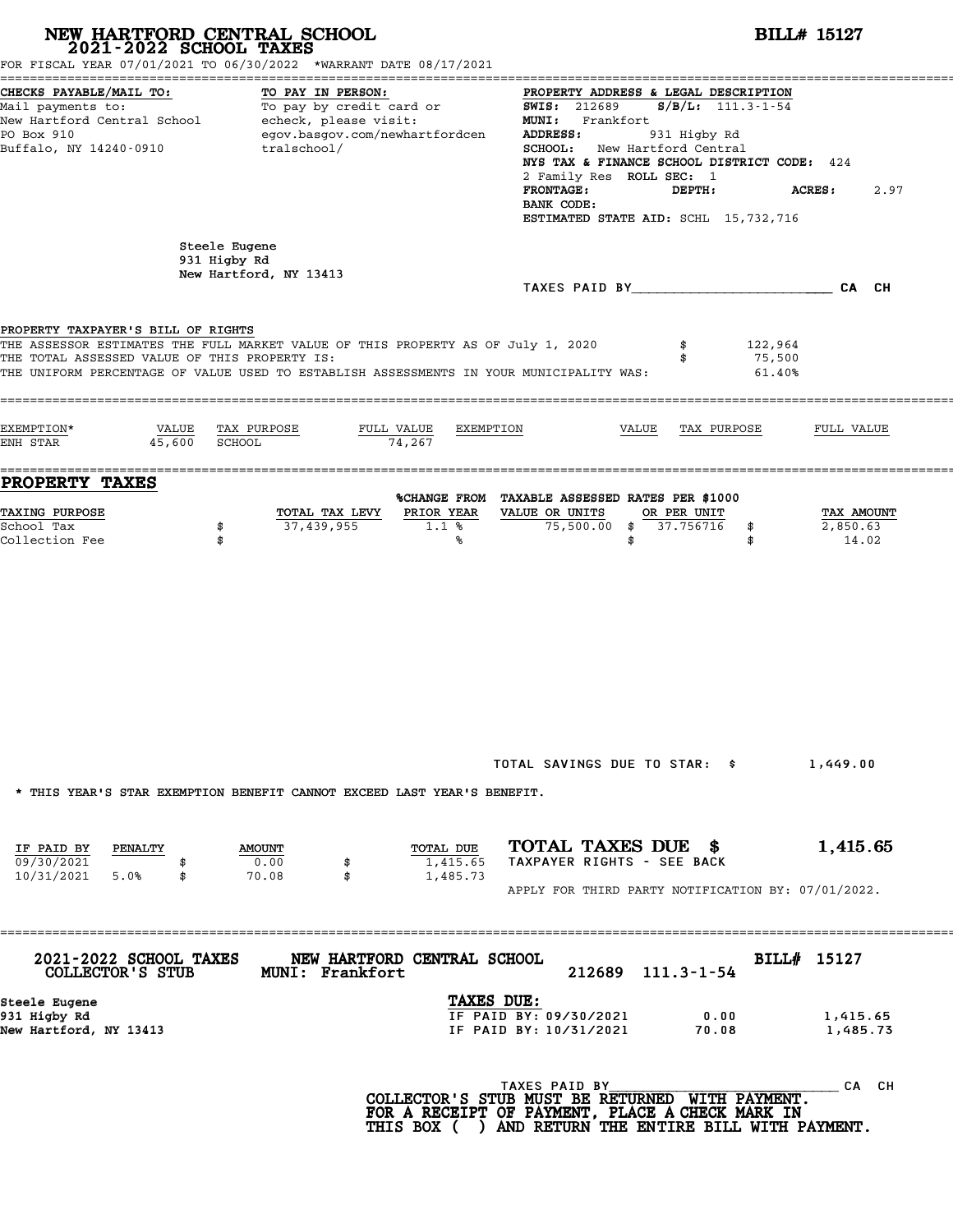|                                                                                      | 2021-2022 SCHOOL TAXES | NEW HARTFORD CENTRAL SCHOOL<br>FOR FISCAL YEAR 07/01/2021 TO 06/30/2022 *WARRANT DATE 08/17/2021                                                                            |                                   |                                                                                             | <b>BILL# 15128</b>                                                                                      |                          |                                                                                                              |                        |  |  |  |
|--------------------------------------------------------------------------------------|------------------------|-----------------------------------------------------------------------------------------------------------------------------------------------------------------------------|-----------------------------------|---------------------------------------------------------------------------------------------|---------------------------------------------------------------------------------------------------------|--------------------------|--------------------------------------------------------------------------------------------------------------|------------------------|--|--|--|
| CHECKS PAYABLE/MAIL TO:<br>Mail payments to:<br>PO Box 910<br>Buffalo, NY 14240-0910 |                        | TO PAY IN PERSON:<br>To pay by credit card or<br>New Hartford Central School - echeck, please visit:<br>egov.basgov.com/newhartfordcen<br>tralschool/                       |                                   | <b>SWIS: 212689</b><br>MUNI: Frankfort<br><b>ADDRESS:</b><br><b>FRONTAGE:</b><br>BANK CODE: | PROPERTY ADDRESS & LEGAL DESCRIPTION<br><b>SCHOOL:</b> New Hartford Central<br>1 Family Res ROLL SEC: 1 | 890 Higby Rd<br>DEPTH:   | $S/B/L$ : 111.3-1-5.6<br>NYS TAX & FINANCE SCHOOL DISTRICT CODE: 424<br>ESTIMATED STATE AID: SCHL 15,732,716 | <b>ACRES:</b> 1.60     |  |  |  |
|                                                                                      |                        | Stevener Jeffery<br>Stevener Kimberly<br>890 Higby Rd<br>New Hartford, NY 13413                                                                                             |                                   |                                                                                             |                                                                                                         |                          | TAXES PAID BY CALCH                                                                                          |                        |  |  |  |
| PROPERTY TAXPAYER'S BILL OF RIGHTS<br>THE TOTAL ASSESSED VALUE OF THIS PROPERTY IS:  |                        | THE ASSESSOR ESTIMATES THE FULL MARKET VALUE OF THIS PROPERTY AS OF July 1, 2020<br>THE UNIFORM PERCENTAGE OF VALUE USED TO ESTABLISH ASSESSMENTS IN YOUR MUNICIPALITY WAS: |                                   |                                                                                             |                                                                                                         |                          | 313,355<br>192,400<br>61.40%                                                                                 |                        |  |  |  |
| EXEMPTION*<br>STAR Check                                                             | VALUE<br>19,350        | TAX PURPOSE                                                                                                                                                                 | FULL VALUE<br>31.515              | EXEMPTION                                                                                   | VALUE                                                                                                   | TAX PURPOSE              |                                                                                                              | FULL VALUE             |  |  |  |
| <b>PROPERTY TAXES</b><br>TAXING PURPOSE<br>School Tax                                | \$                     | 37,439,955                                                                                                                                                                  | TOTAL TAX LEVY PRIOR YEAR<br>1.1% | %CHANGE FROM TAXABLE ASSESSED RATES PER \$1000<br>VALUE OR UNITS<br>$192,400.00$ \$         |                                                                                                         | OR PER UNIT<br>37.756716 | \$                                                                                                           | TAX AMOUNT<br>7,264.39 |  |  |  |

An estimated STAR check has been or will be mailed to you by the NYS Tax Department. An estimated STAR check has been or will be mailed to you by the NYS Tax Department.<br>Any overpayment or underpayment can be reconciled on your next tax return or STAR credit check.

|            |         |               | Any overpayment or underpayment can be reconciled on your next tax return or STAR credit check. |                            |                                                    |
|------------|---------|---------------|-------------------------------------------------------------------------------------------------|----------------------------|----------------------------------------------------|
|            |         |               | * THIS YEAR'S STAR EXEMPTION BENEFIT CANNOT EXCEED LAST YEAR'S BENEFIT.                         |                            |                                                    |
| IF PAID BY | PENALTY | <b>AMOUNT</b> | <b>TOTAL DUE</b>                                                                                | TOTAL TAXES DUE \$         | 7,337.03                                           |
| 09/30/2021 |         | 0.00          | \$<br>7.337.03                                                                                  | TAXPAYER RIGHTS - SEE BACK |                                                    |
| 10/31/2021 | 5.0%    | 363.22        | \$<br>7,700.25                                                                                  |                            |                                                    |
|            |         |               |                                                                                                 |                            | APPLY FOR THIRD PARTY NOTIFICATION BY: 07/01/2022. |

| 2021-2022 SCHOOL TAXES<br>COLLECTOR'S STUB | MUNI: Frankfort | NEW HARTFORD CENTRAL SCHOOL | 212689        | $111.3 - 1 - 5.6$ | BILL# 15128 |
|--------------------------------------------|-----------------|-----------------------------|---------------|-------------------|-------------|
| Stevener Jeffery                           |                 | TAXES DUE:                  |               |                   |             |
| Stevener Kimberly                          |                 | IF PAID BY: 09/30/2021      |               | 0.00              | 7,337.03    |
| 890 Higby Rd                               |                 | IF PAID BY: 10/31/2021      |               | 363.22            | 7,700.25    |
| New Hartford, NY 13413                     |                 |                             |               |                   |             |
|                                            |                 |                             | TAXES PAID BY |                   | CH.<br>CА   |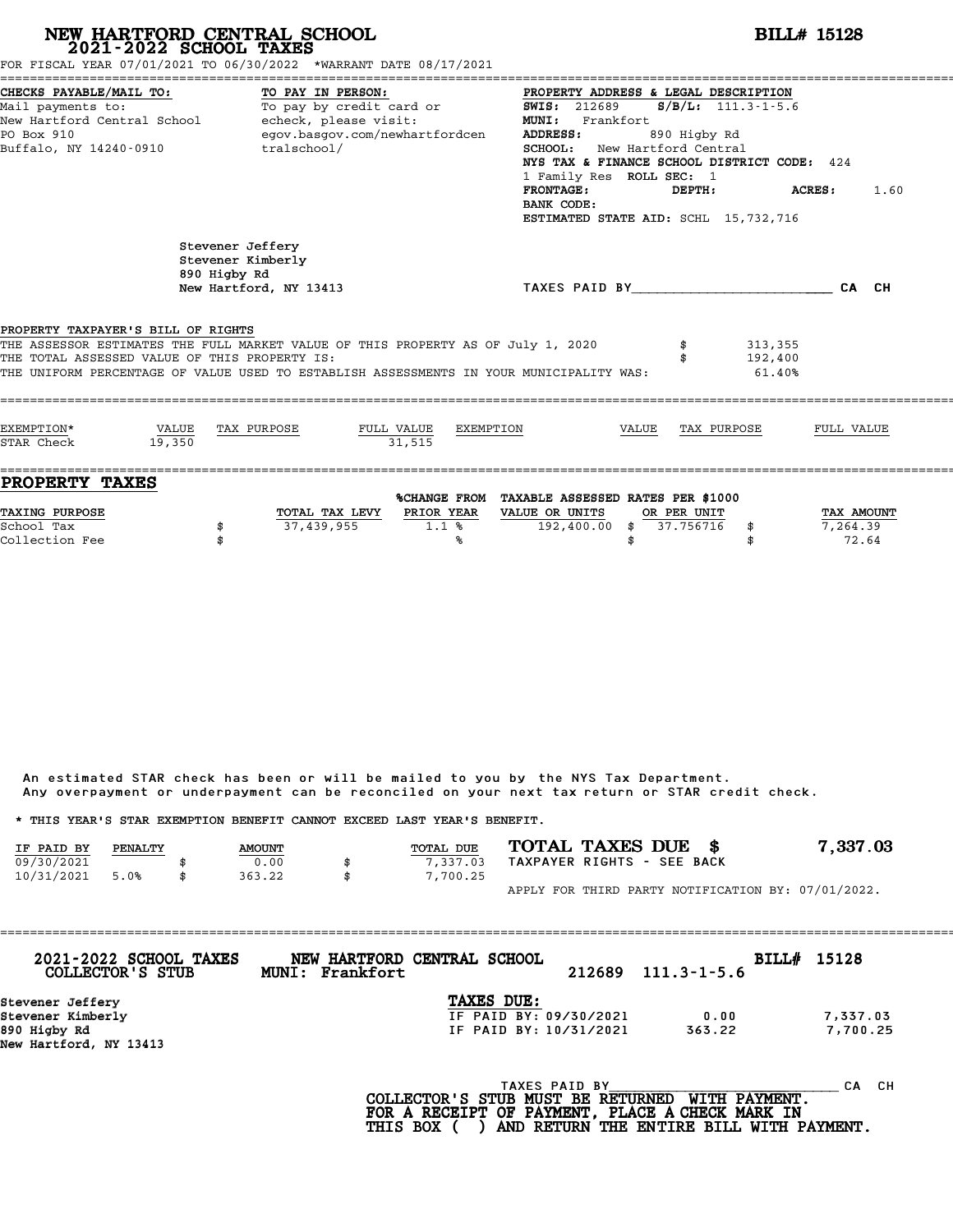|                                                                                          | NEW HARTFORD CENTRAL SCHOOL 2021-2022 SCHOOL TAXES<br>FOR FISCAL YEAR 07/01/2021 TO 06/30/2022 *WARRANT DATE 08/17/2021                                                     |                                                                                                                                                                                                                                                                                                                                                                   | <b>BILL# 15129</b>              |  |  |  |  |
|------------------------------------------------------------------------------------------|-----------------------------------------------------------------------------------------------------------------------------------------------------------------------------|-------------------------------------------------------------------------------------------------------------------------------------------------------------------------------------------------------------------------------------------------------------------------------------------------------------------------------------------------------------------|---------------------------------|--|--|--|--|
| CHECKS PAYABLE/MAIL TO:<br>PO Box 910<br>Buffalo, NY 14240-0910                          | TO PAY IN PERSON:<br>Mail payments to:<br>Mail payments to:<br>New Hartford Central School echeck, please visit:<br>egov.basgov.com/newhartfordcen<br>tralschool/           | PROPERTY ADDRESS & LEGAL DESCRIPTION<br>$S/B/L$ : 111.1-2-55<br><b>SWIS: 212689</b><br>MUNI: Frankfort<br>2756 Graffenburg Rd<br>ADDRESS:<br>SCHOOL: New Hartford Central<br>NYS TAX & FINANCE SCHOOL DISTRICT CODE: 424<br>1 Family Res ROLL SEC: 1<br><b>FRONTAGE:</b><br>DEPTH:<br><b>ACRES:</b><br>1.00<br>BANK CODE:<br>ESTIMATED STATE AID: SCHL 15,732,716 |                                 |  |  |  |  |
|                                                                                          | Stillwell Ronald A<br>Stillwell Debra I<br>2756 Graffenburg Rd<br>New Hartford, NY 13413                                                                                    | TAXES PAID BY CAN CHE CAN CH                                                                                                                                                                                                                                                                                                                                      |                                 |  |  |  |  |
| PROPERTY TAXPAYER'S BILL OF RIGHTS<br>THE TOTAL ASSESSED VALUE OF THIS PROPERTY IS:      | THE ASSESSOR ESTIMATES THE FULL MARKET VALUE OF THIS PROPERTY AS OF July 1, 2020<br>THE UNIFORM PERCENTAGE OF VALUE USED TO ESTABLISH ASSESSMENTS IN YOUR MUNICIPALITY WAS: | 159,935<br>\$<br>98,200<br>\$<br>61.40%                                                                                                                                                                                                                                                                                                                           |                                 |  |  |  |  |
| EXEMPTION*<br>VALUE<br>19,350 SCHOOL<br>BAS STAR                                         | TAX PURPOSE<br>FULL VALUE<br>31,515                                                                                                                                         | EXEMPTION<br>VALUE<br>TAX PURPOSE                                                                                                                                                                                                                                                                                                                                 | FULL VALUE                      |  |  |  |  |
| <b>PROPERTY TAXES</b>                                                                    |                                                                                                                                                                             | %CHANGE FROM TAXABLE ASSESSED RATES PER \$1000                                                                                                                                                                                                                                                                                                                    |                                 |  |  |  |  |
| TAXING PURPOSE<br>School Tax<br>Collection Fee                                           | PRIOR YEAR<br>TOTAL TAX LEVY<br>37,439,955<br>\$<br>$1.1$ %<br>\$<br>℁                                                                                                      | VALUE OR UNITS<br>OR PER UNIT<br>98,200.00 \$ 37.756716<br>\$<br>\$<br>\$                                                                                                                                                                                                                                                                                         | TAX AMOUNT<br>3,707.71<br>29.85 |  |  |  |  |
|                                                                                          | * THIS YEAR'S STAR EXEMPTION BENEFIT CANNOT EXCEED LAST YEAR'S BENEFIT.                                                                                                     | TOTAL SAVINGS DUE TO STAR: \$                                                                                                                                                                                                                                                                                                                                     | 723.00                          |  |  |  |  |
| IF PAID BY<br><b>PENALTY</b><br>09/30/2021<br>10/31/2021 5.0%<br>\$                      | TOTAL DUE<br><b>AMOUNT</b><br>0.00<br>3,014.56<br>\$<br>149.24<br>\$<br>3,163.80                                                                                            | TOTAL TAXES DUE \$<br>TAXPAYER RIGHTS - SEE BACK<br>APPLY FOR THIRD PARTY NOTIFICATION BY: 07/01/2022.                                                                                                                                                                                                                                                            | 3,014.56                        |  |  |  |  |
| 2021-2022 SCHOOL TAXES<br>COLLECTOR'S STUB                                               | NEW HARTFORD CENTRAL SCHOOL<br><b>MUNI: Frankfort</b>                                                                                                                       | 212689 111.1-2-55                                                                                                                                                                                                                                                                                                                                                 | BILL# 15129                     |  |  |  |  |
| Stillwell Ronald A<br>Stillwell Debra I<br>2756 Graffenburg Rd<br>New Hartford, NY 13413 |                                                                                                                                                                             | TAXES DUE:<br>IF PAID BY: 09/30/2021<br>0.00<br>IF PAID BY: 10/31/2021<br>149.24                                                                                                                                                                                                                                                                                  | 3,014.56<br>3,163.80            |  |  |  |  |
|                                                                                          |                                                                                                                                                                             | TAXES PAID BY<br>COLLECTOR'S STUB MUST BE RETURNED WITH PAYMENT.<br>FOR A RECEIPT OF PAYMENT, PLACE A CHECK MARK IN<br>THIS BOX ( ) AND RETURN THE ENTIRE BILL WITH PAYMENT.                                                                                                                                                                                      | CA CH                           |  |  |  |  |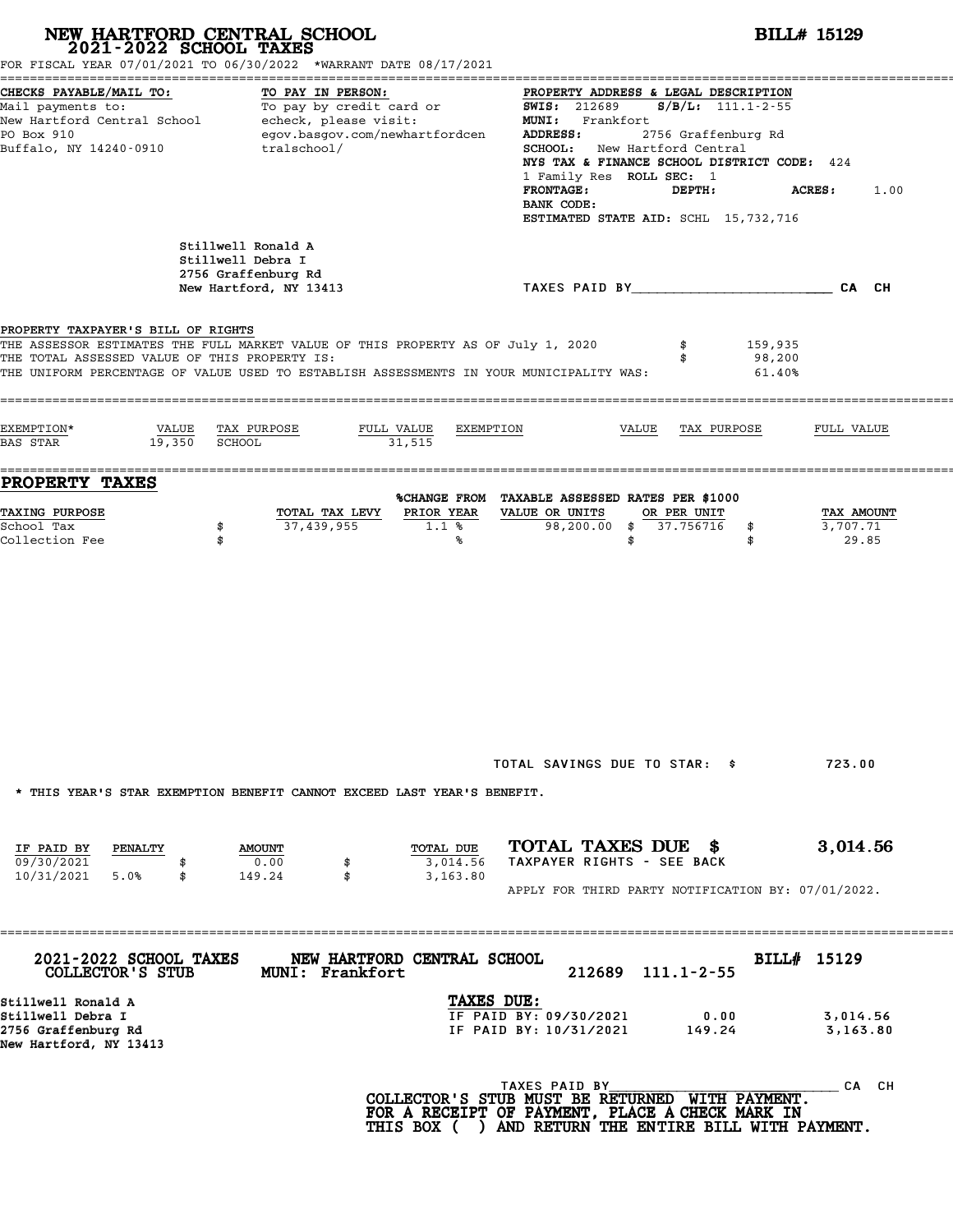| NEW HARTFORD CENTRAL SCHOOL 2021-2022 SCHOOL TAXES                                                                                        | FOR FISCAL YEAR 07/01/2021 TO 06/30/2022 *WARRANT DATE 08/17/2021                                                                                                           | <b>BILL# 15130</b>                                                                                                                                                                                                                                                                                                                      |
|-------------------------------------------------------------------------------------------------------------------------------------------|-----------------------------------------------------------------------------------------------------------------------------------------------------------------------------|-----------------------------------------------------------------------------------------------------------------------------------------------------------------------------------------------------------------------------------------------------------------------------------------------------------------------------------------|
| CHECKS PAYABLE/MAIL TO:<br>Mail payments to:<br>New Hartford Central School echeck, please visit:<br>PO Box 910<br>Buffalo, NY 14240-0910 | TO PAY IN PERSON:<br>TO: TO PAY IN PERSON: TO PROPERTY ADDRENT TO pay by credit card or Taylor SWIS: 212689<br>egov.basgov.com/newhartfordcen<br>tralschool/                | PROPERTY ADDRESS & LEGAL DESCRIPTION<br>$S/B/L: 111.1-2-56.2$<br>MUNI: Frankfort<br>ADDRESS:<br>Graffenburg Rd<br>SCHOOL: New Hartford Central<br>NYS TAX & FINANCE SCHOOL DISTRICT CODE: 424<br>Rural vac<10 ROLL SEC: 1<br><b>FRONTAGE:</b><br>DEPTH:<br><b>ACRES :</b><br>1.07<br>BANK CODE:<br>ESTIMATED STATE AID: SCHL 15,732,716 |
|                                                                                                                                           | Stillwell Ronald A<br>Stillwell Debra I<br>2756 Graffenburg Rd<br>New Hartford, NY 13413                                                                                    | TAXES PAID BY CAN CH                                                                                                                                                                                                                                                                                                                    |
| PROPERTY TAXPAYER'S BILL OF RIGHTS<br>THE TOTAL ASSESSED VALUE OF THIS PROPERTY IS:                                                       | THE ASSESSOR ESTIMATES THE FULL MARKET VALUE OF THIS PROPERTY AS OF July 1, 2020<br>THE UNIFORM PERCENTAGE OF VALUE USED TO ESTABLISH ASSESSMENTS IN YOUR MUNICIPALITY WAS: | \$<br>10,749<br>6,600<br>\$<br>61.40%                                                                                                                                                                                                                                                                                                   |
| PROPERTY TAXES                                                                                                                            |                                                                                                                                                                             |                                                                                                                                                                                                                                                                                                                                         |
| TAXING PURPOSE<br>School Tax<br>Collection Fee                                                                                            | TOTAL TAX LEVY PRIOR YEAR VALUE OR UNITS<br>37,439,955<br>1.1%<br>\$<br>\$<br>℁                                                                                             | %CHANGE FROM TAXABLE ASSESSED RATES PER \$1000<br>OR PER UNIT<br>TAX AMOUNT<br>$6,600.00$ \$<br>37.756716<br>249.19<br>\$<br>2.49<br>\$<br>\$                                                                                                                                                                                           |
| IF PAID BY<br>PENALTY<br>09/30/2021<br>10/31/2021<br>5.0%                                                                                 | TOTAL DUE<br><b>AMOUNT</b><br>0.00<br>251.68<br>12.46<br>264.14<br>\$                                                                                                       | TOTAL TAXES DUE \$<br>251.68<br>TAXPAYER RIGHTS - SEE BACK                                                                                                                                                                                                                                                                              |
| 2021-2022 SCHOOL TAXES                                                                                                                    | NEW HARTFORD CENTRAL SCHOOL                                                                                                                                                 | APPLY FOR THIRD PARTY NOTIFICATION BY: 07/01/2022.<br>BILL# 15130                                                                                                                                                                                                                                                                       |
| COLLECTOR'S STUB<br>Stillwell Ronald A<br>Stillwell Debra I<br>2756 Graffenburg Rd<br>New Hartford, NY 13413                              | MUNI: Frankfort                                                                                                                                                             | 212689<br>$111.1 - 2 - 56.2$<br>TAXES DUE:<br>IF PAID BY: 09/30/2021<br>0.00<br>251.68<br>IF PAID BY: 10/31/2021<br>12.46<br>264.14                                                                                                                                                                                                     |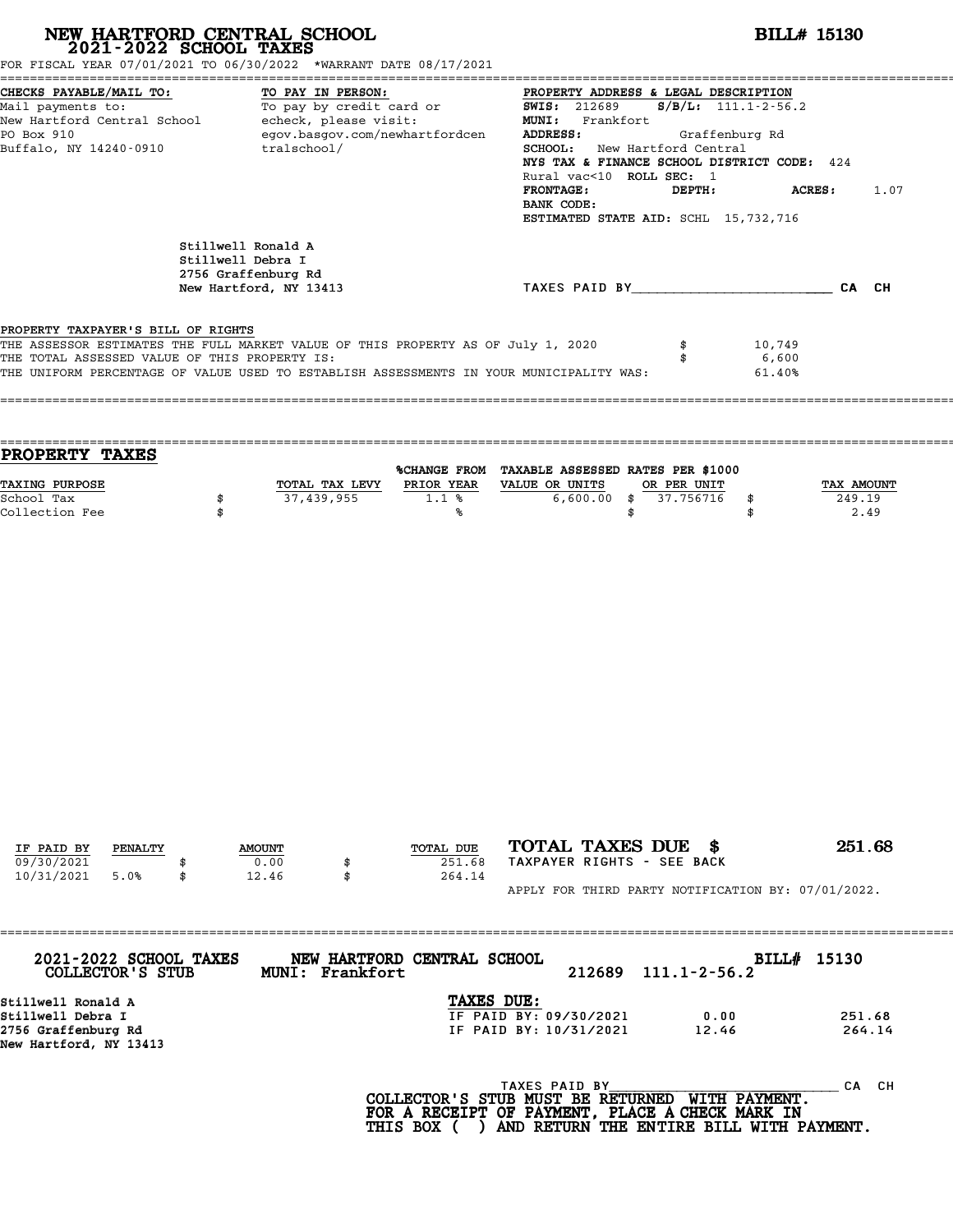# **NEW HARTFORD CENTRAL SCHOOL**<br>
2021-2022 SCHOOL TAXES<br>
FOR FISCAL YEAR 07/01/2021 TO 06/30/2022 \*WARRANT DATE 08/17/2021<br> **2021-2022** TO 06/30/2022 \*WARRANT DATE 08/17/2021

| FOR FISCAL YEAR 07/01/2021 TO 06/30/2022 *WARRANT DATE 08/17/2021                                                                                                                                                                                                            |            |                                               |                             | =========================                                                                                                                                                                                                                                                                                                                               |                                      |                             |  |  |  |
|------------------------------------------------------------------------------------------------------------------------------------------------------------------------------------------------------------------------------------------------------------------------------|------------|-----------------------------------------------|-----------------------------|---------------------------------------------------------------------------------------------------------------------------------------------------------------------------------------------------------------------------------------------------------------------------------------------------------------------------------------------------------|--------------------------------------|-----------------------------|--|--|--|
| CHECKS PAYABLE/MAIL TO:<br>TO PAY IN PERSON:<br>Mail payments to:<br>To pay by credit card or<br>echeck, please visit:<br>New Hartford Central School<br>PO Box 910<br>egov.basgov.com/newhartfordcen<br>tralschool/<br>Buffalo, NY 14240-0910<br>Stonebridge Golf & Country |            |                                               |                             | PROPERTY ADDRESS & LEGAL DESCRIPTION<br><b>SWIS: 212689</b><br>$S/B/L$ : 111.3-1-5.9<br>MUNI: Frankfort<br>ADDRESS:<br>Higby Rd<br><b>SCHOOL:</b> New Hartford Central<br>NYS TAX & FINANCE SCHOOL DISTRICT CODE: 424<br>Rural vac<10 ROLL SEC: 1<br><b>FRONTAGE:</b><br>DEPTH:<br>ACRES:<br>1.00<br>BANK CODE:<br>ESTIMATED STATE AID: SCHL 15,732,716 |                                      |                             |  |  |  |
|                                                                                                                                                                                                                                                                              | PO Box 839 | New Hartford, NY 13413                        |                             |                                                                                                                                                                                                                                                                                                                                                         | TAXES PAID BY TAXES PAID BY          | CA CH                       |  |  |  |
| PROPERTY TAXPAYER'S BILL OF RIGHTS<br>THE ASSESSOR ESTIMATES THE FULL MARKET VALUE OF THIS PROPERTY AS OF July 1, 2020<br>THE TOTAL ASSESSED VALUE OF THIS PROPERTY IS:<br>THE UNIFORM PERCENTAGE OF VALUE USED TO ESTABLISH ASSESSMENTS IN YOUR MUNICIPALITY WAS:           |            |                                               |                             |                                                                                                                                                                                                                                                                                                                                                         |                                      | 1,629<br>1,000<br>61.40%    |  |  |  |
| PROPERTY TAXES                                                                                                                                                                                                                                                               |            |                                               |                             | %CHANGE FROM TAXABLE ASSESSED RATES PER \$1000                                                                                                                                                                                                                                                                                                          |                                      |                             |  |  |  |
| TAXING PURPOSE<br>School Tax<br>Collection Fee                                                                                                                                                                                                                               | \$<br>\$   | TOTAL TAX LEVY<br>37,439,955                  | PRIOR YEAR<br>1.1%<br>್ಠಿ   | VALUE OR UNITS<br>1,000.00<br>\$<br>\$                                                                                                                                                                                                                                                                                                                  | OR PER UNIT<br>37.756716<br>\$<br>\$ | TAX AMOUNT<br>37.76<br>0.38 |  |  |  |
|                                                                                                                                                                                                                                                                              |            |                                               |                             |                                                                                                                                                                                                                                                                                                                                                         |                                      |                             |  |  |  |
|                                                                                                                                                                                                                                                                              |            |                                               |                             |                                                                                                                                                                                                                                                                                                                                                         |                                      |                             |  |  |  |
|                                                                                                                                                                                                                                                                              |            |                                               |                             |                                                                                                                                                                                                                                                                                                                                                         |                                      |                             |  |  |  |
| IF PAID BY<br>PENALTY<br>09/30/2021<br>10/31/2021<br>5.0%                                                                                                                                                                                                                    | \$         | <b>AMOUNT</b><br>0.00<br>\$<br>1.89<br>\$     | TOTAL DUE<br>38.14<br>40.03 | TOTAL TAXES DUE \$<br>TAXPAYER RIGHTS - SEE BACK                                                                                                                                                                                                                                                                                                        |                                      | 38.14                       |  |  |  |
| 2021-2022 SCHOOL TAXES                                                                                                                                                                                                                                                       |            | ==============<br>NEW HARTFORD CENTRAL SCHOOL |                             | APPLY FOR THIRD PARTY NOTIFICATION BY: 07/01/2022.                                                                                                                                                                                                                                                                                                      |                                      | BILL# 15131                 |  |  |  |
| COLLECTOR'S STUB<br>Stonebridge Golf & Country                                                                                                                                                                                                                               |            | MUNI: Frankfort                               | TAXES DUE:                  | 212689                                                                                                                                                                                                                                                                                                                                                  | $111.3 - 1 - 5.9$                    |                             |  |  |  |
| PO Box 839<br>New Hartford, NY 13413                                                                                                                                                                                                                                         |            |                                               |                             | IF PAID BY: 09/30/2021<br>IF PAID BY: 10/31/2021                                                                                                                                                                                                                                                                                                        | 0.00<br>1.89                         | 38.14<br>40.03              |  |  |  |
|                                                                                                                                                                                                                                                                              |            |                                               |                             | TAXES PAID BY<br>COLLECTOR'S STUB MUST BE RETURNED<br>FOR A RECEIPT OF PAYMENT, PLACE A CHECK MARK IN<br>THIS BOX ( ) AND RETURN THE ENTIRE BILL WITH PAYMENT.                                                                                                                                                                                          | WITH PAYMENT.                        | CA CH                       |  |  |  |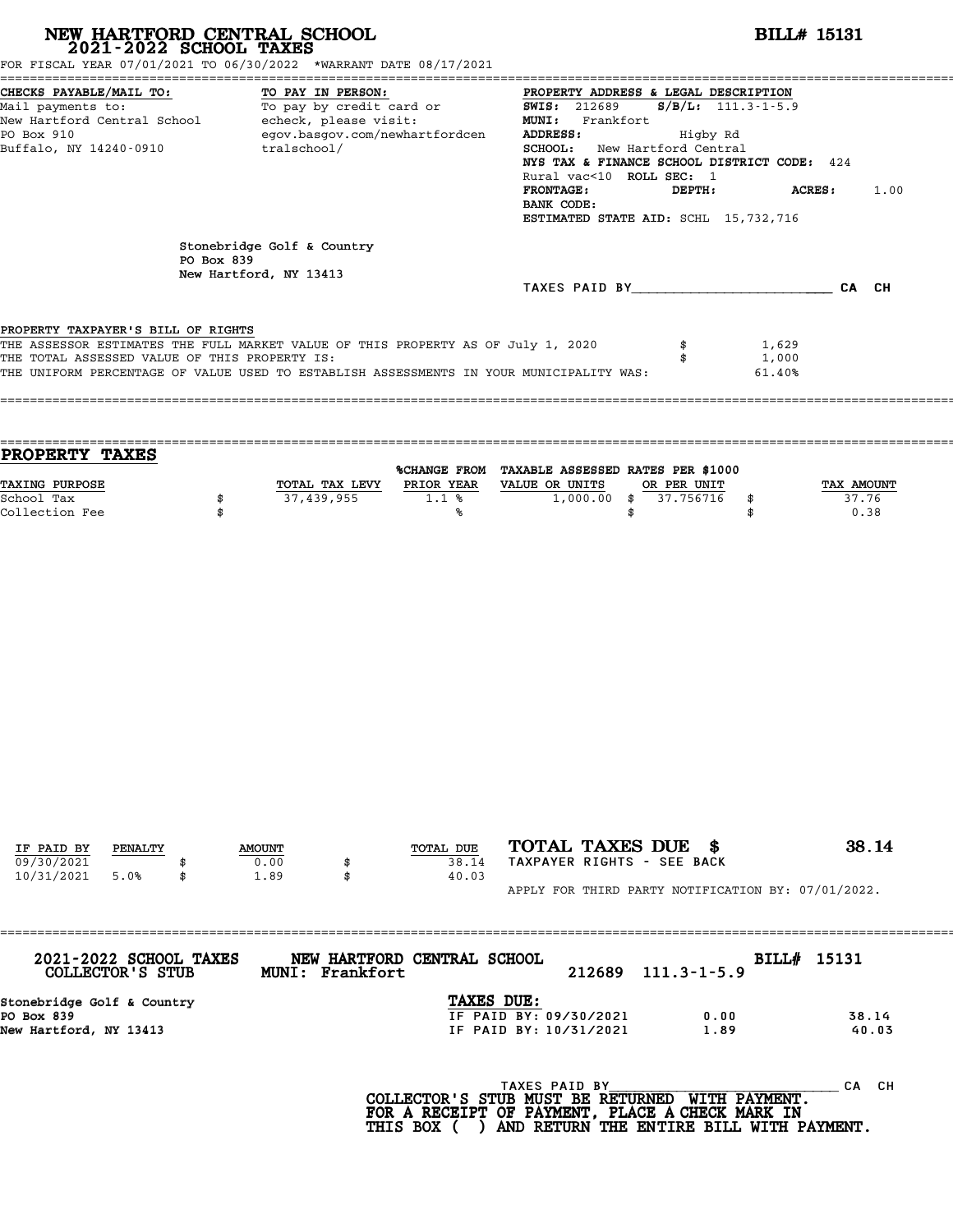| NEW HARTFORD CENTRAL SCHOOL 2021-2022 SCHOOL TAXES<br>FOR FISCAL YEAR 07/01/2021 TO 06/30/2022 *WARRANT DATE 08/17/2021                                                                                                      |                                                                                                                                                       |                                |                 |                               |                                                                                                                                                                                                                                                                                                                                                         |                                | <b>BILL# 15132</b>         |                              |  |  |
|------------------------------------------------------------------------------------------------------------------------------------------------------------------------------------------------------------------------------|-------------------------------------------------------------------------------------------------------------------------------------------------------|--------------------------------|-----------------|-------------------------------|---------------------------------------------------------------------------------------------------------------------------------------------------------------------------------------------------------------------------------------------------------------------------------------------------------------------------------------------------------|--------------------------------|----------------------------|------------------------------|--|--|
| CHECKS PAYABLE/MAIL TO:<br>Mail payments to:<br>PO Box 910<br>Buffalo, NY 14240-0910                                                                                                                                         | TO PAY IN PERSON:<br>To pay by credit card or<br>New Hartford Central School - echeck, please visit:<br>egov.basgov.com/newhartfordcen<br>tralschool/ |                                |                 |                               | PROPERTY ADDRESS & LEGAL DESCRIPTION<br><b>SWIS: 212689</b><br>$S/B/L: 111.3-1-6$<br>MUNI: Frankfort<br>ADDRESS:<br>Graffenburg Rd<br>SCHOOL: New Hartford Central<br>NYS TAX & FINANCE SCHOOL DISTRICT CODE: 424<br>Golf course ROLL SEC: 1<br>FRONTAGE: 526.75 DEPTH:<br><b>ACRES :</b><br>4.50<br>BANK CODE:<br>ESTIMATED STATE AID: SCHL 15,732,716 |                                |                            |                              |  |  |
|                                                                                                                                                                                                                              | PO Box 839                                                                                                                                            | Stonebridge Golf & Country Inc |                 |                               |                                                                                                                                                                                                                                                                                                                                                         |                                |                            |                              |  |  |
|                                                                                                                                                                                                                              |                                                                                                                                                       | New Hartford, NY 13413         |                 |                               | TAXES PAID BY CA CH                                                                                                                                                                                                                                                                                                                                     |                                |                            |                              |  |  |
| PROPERTY TAXPAYER'S BILL OF RIGHTS                                                                                                                                                                                           |                                                                                                                                                       |                                |                 |                               |                                                                                                                                                                                                                                                                                                                                                         |                                |                            |                              |  |  |
| THE ASSESSOR ESTIMATES THE FULL MARKET VALUE OF THIS PROPERTY AS OF July 1, 2020<br>THE TOTAL ASSESSED VALUE OF THIS PROPERTY IS:<br>THE UNIFORM PERCENTAGE OF VALUE USED TO ESTABLISH ASSESSMENTS IN YOUR MUNICIPALITY WAS: |                                                                                                                                                       |                                |                 |                               |                                                                                                                                                                                                                                                                                                                                                         | \$<br>\$                       | 25,733<br>15,800<br>61.40% |                              |  |  |
| PROPERTY TAXES                                                                                                                                                                                                               |                                                                                                                                                       |                                |                 |                               | %CHANGE FROM TAXABLE ASSESSED RATES PER \$1000                                                                                                                                                                                                                                                                                                          |                                |                            |                              |  |  |
| TAXING PURPOSE<br>School Tax<br>Collection Fee                                                                                                                                                                               | \$<br>\$                                                                                                                                              |                                | 37,439,955      | $1.1$ %<br>℁                  | TOTAL TAX LEVY PRIOR YEAR VALUE OR UNITS<br>$15,800.00$ \$                                                                                                                                                                                                                                                                                              | OR PER UNIT<br>37.756716<br>\$ | \$<br>\$                   | TAX AMOUNT<br>596.56<br>5.97 |  |  |
|                                                                                                                                                                                                                              |                                                                                                                                                       |                                |                 |                               |                                                                                                                                                                                                                                                                                                                                                         |                                |                            |                              |  |  |
| IF PAID BY<br>PENALTY<br>09/30/2021<br>10/31/2021<br>5.0%                                                                                                                                                                    | \$                                                                                                                                                    | <b>AMOUNT</b><br>0.00<br>29.83 | \$<br>\$        | TOTAL DUE<br>602.53<br>632.36 | TOTAL TAXES DUE \$<br>TAXPAYER RIGHTS - SEE BACK                                                                                                                                                                                                                                                                                                        |                                |                            | 602.53                       |  |  |
|                                                                                                                                                                                                                              |                                                                                                                                                       |                                |                 |                               | APPLY FOR THIRD PARTY NOTIFICATION BY: 07/01/2022.                                                                                                                                                                                                                                                                                                      |                                |                            |                              |  |  |
| 2021-2022 SCHOOL TAXES<br>COLLECTOR'S STUB                                                                                                                                                                                   |                                                                                                                                                       |                                | MUNI: Frankfort | NEW HARTFORD CENTRAL SCHOOL   | 212689                                                                                                                                                                                                                                                                                                                                                  | $111.3 - 1 - 6$                | BILL# 15132                |                              |  |  |
| Stonebridge Golf & Country Inc<br>PO Box 839<br>New Hartford, NY 13413                                                                                                                                                       |                                                                                                                                                       |                                |                 | TAXES DUE:                    | IF PAID BY: 09/30/2021<br>IF PAID BY: 10/31/2021                                                                                                                                                                                                                                                                                                        | 0.00<br>29.83                  |                            | 602.53<br>632.36             |  |  |
|                                                                                                                                                                                                                              |                                                                                                                                                       |                                |                 |                               | TAXES PAID BY<br>COLLECTOR'S STUB MUST BE RETURNED WITH PAYMENT.<br>FOR A RECEIPT OF PAYMENT, PLACE A CHECK MARK IN<br>THIS BOX ( ) AND RETURN THE ENTIRE BILL WITH PAYMENT.                                                                                                                                                                            |                                |                            | CA CH                        |  |  |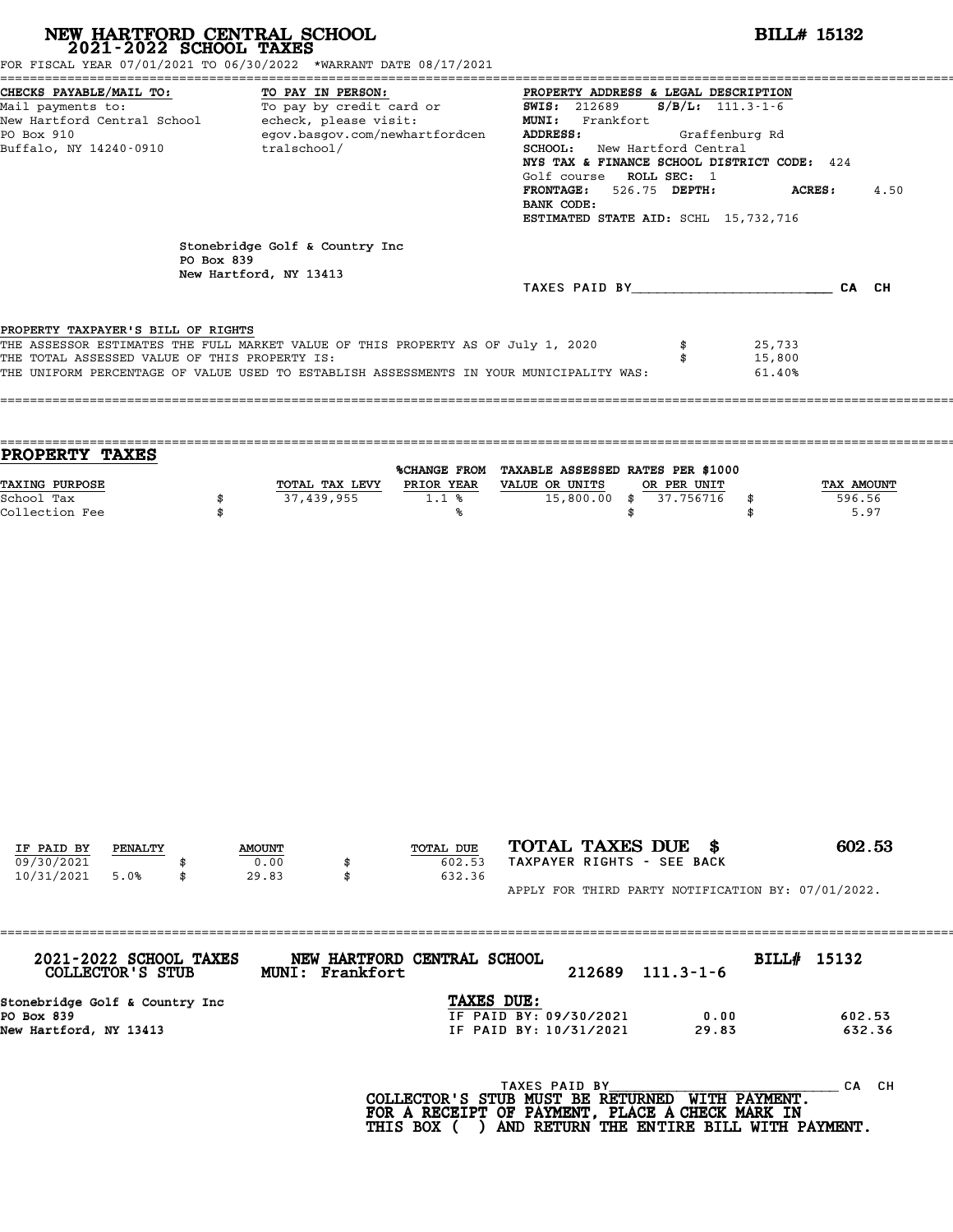| NEW HARTFORD CENTRAL SCHOOL 2021-2022 SCHOOL TAXES<br>FOR FISCAL YEAR 07/01/2021 TO 06/30/2022 *WARRANT DATE 08/17/2021                                                                                                                                            |            |                                                          |                   |                                                                                                                                                                                                                                                                                                                                                                                                                                                                                                                   |                                                                                                                                                                              |                          | <b>BILL# 15133</b>         |                            |  |
|--------------------------------------------------------------------------------------------------------------------------------------------------------------------------------------------------------------------------------------------------------------------|------------|----------------------------------------------------------|-------------------|-------------------------------------------------------------------------------------------------------------------------------------------------------------------------------------------------------------------------------------------------------------------------------------------------------------------------------------------------------------------------------------------------------------------------------------------------------------------------------------------------------------------|------------------------------------------------------------------------------------------------------------------------------------------------------------------------------|--------------------------|----------------------------|----------------------------|--|
| CHECKS PAYABLE/MAIL TO:<br>Mail payments to:<br>New Hartford Central School echeck, please visit:<br>PO Box 910<br>Buffalo, NY 14240-0910                                                                                                                          |            | egov.basgov.com/newhartfordcen<br>tralschool/            | TO PAY IN PERSON: | PROPERTY ADDRESS & LEGAL DESCRIPTION<br><u>TO: TO PAY IN PERSON:</u> TO PAY IN PROPERTY ADDRE PROPERTY ADDRENTY ADDRENTY ADDRENTY ADDRENTY ADDRENTY ADDRENTY A<br>To pay by credit card or and SWIS: 212689<br>$S/B/L: 111.3-1-7$<br>MUNI: Frankfort<br>ADDRESS:<br>Graffenburg Rd<br><b>SCHOOL:</b> New Hartford Central<br>NYS TAX & FINANCE SCHOOL DISTRICT CODE: 424<br>Golf course ROLL SEC: 1<br><b>FRONTAGE:</b><br>DEPTH:<br><b>ACRES:</b><br>50.00<br>BANK CODE:<br>ESTIMATED STATE AID: SCHL 15,732,716 |                                                                                                                                                                              |                          |                            |                            |  |
|                                                                                                                                                                                                                                                                    | PO Box 839 | Stonebridge Golf & Country Inc<br>New Hartford, NY 13413 |                   |                                                                                                                                                                                                                                                                                                                                                                                                                                                                                                                   |                                                                                                                                                                              |                          | TAXES PAID BY CA CH        |                            |  |
| PROPERTY TAXPAYER'S BILL OF RIGHTS<br>THE ASSESSOR ESTIMATES THE FULL MARKET VALUE OF THIS PROPERTY AS OF July 1, 2020<br>THE TOTAL ASSESSED VALUE OF THIS PROPERTY IS:<br>THE UNIFORM PERCENTAGE OF VALUE USED TO ESTABLISH ASSESSMENTS IN YOUR MUNICIPALITY WAS: |            |                                                          |                   |                                                                                                                                                                                                                                                                                                                                                                                                                                                                                                                   |                                                                                                                                                                              | \$<br>\$                 | 61,889<br>38,000<br>61.40% |                            |  |
| PROPERTY TAXES                                                                                                                                                                                                                                                     |            |                                                          |                   |                                                                                                                                                                                                                                                                                                                                                                                                                                                                                                                   | %CHANGE FROM TAXABLE ASSESSED RATES PER \$1000                                                                                                                               |                          |                            |                            |  |
| TAXING PURPOSE<br>School Tax<br>Collection Fee                                                                                                                                                                                                                     | \$<br>\$   |                                                          | 37,439,955        | 1.1%<br>%ร                                                                                                                                                                                                                                                                                                                                                                                                                                                                                                        | TOTAL TAX LEVY PRIOR YEAR VALUE OR UNITS<br>$38,000.00$ \$<br>\$                                                                                                             | OR PER UNIT<br>37.756716 | 1,434.76<br>\$<br>\$       | <b>TAX AMOUNT</b><br>14.35 |  |
| IF PAID BY<br>PENALTY                                                                                                                                                                                                                                              |            | <b>AMOUNT</b>                                            |                   | TOTAL DUE                                                                                                                                                                                                                                                                                                                                                                                                                                                                                                         | TOTAL TAXES DUE \$                                                                                                                                                           |                          |                            | 1,449.11                   |  |
| 09/30/2021<br>10/31/2021<br>5.0%                                                                                                                                                                                                                                   | \$         | 0.00<br>71.74                                            | \$<br>\$          | 1,449.11<br>1,520.85                                                                                                                                                                                                                                                                                                                                                                                                                                                                                              | TAXPAYER RIGHTS - SEE BACK<br>APPLY FOR THIRD PARTY NOTIFICATION BY: 07/01/2022.                                                                                             |                          |                            |                            |  |
| 2021-2022 SCHOOL TAXES<br>COLLECTOR'S STUB                                                                                                                                                                                                                         |            |                                                          | MUNI: Frankfort   | NEW HARTFORD CENTRAL SCHOOL                                                                                                                                                                                                                                                                                                                                                                                                                                                                                       | 212689                                                                                                                                                                       | $111.3 - 1 - 7$          | BILL# 15133                |                            |  |
| Stonebridge Golf & Country Inc<br>PO Box 839<br>New Hartford, NY 13413                                                                                                                                                                                             |            |                                                          |                   | TAXES DUE:                                                                                                                                                                                                                                                                                                                                                                                                                                                                                                        | IF PAID BY: 09/30/2021<br>IF PAID BY: 10/31/2021                                                                                                                             | 0.00<br>71.74            |                            | 1,449.11<br>1,520.85       |  |
|                                                                                                                                                                                                                                                                    |            |                                                          |                   |                                                                                                                                                                                                                                                                                                                                                                                                                                                                                                                   | TAXES PAID BY<br>COLLECTOR'S STUB MUST BE RETURNED WITH PAYMENT.<br>FOR A RECEIPT OF PAYMENT, PLACE A CHECK MARK IN<br>THIS BOX ( ) AND RETURN THE ENTIRE BILL WITH PAYMENT. |                          |                            | CA CH                      |  |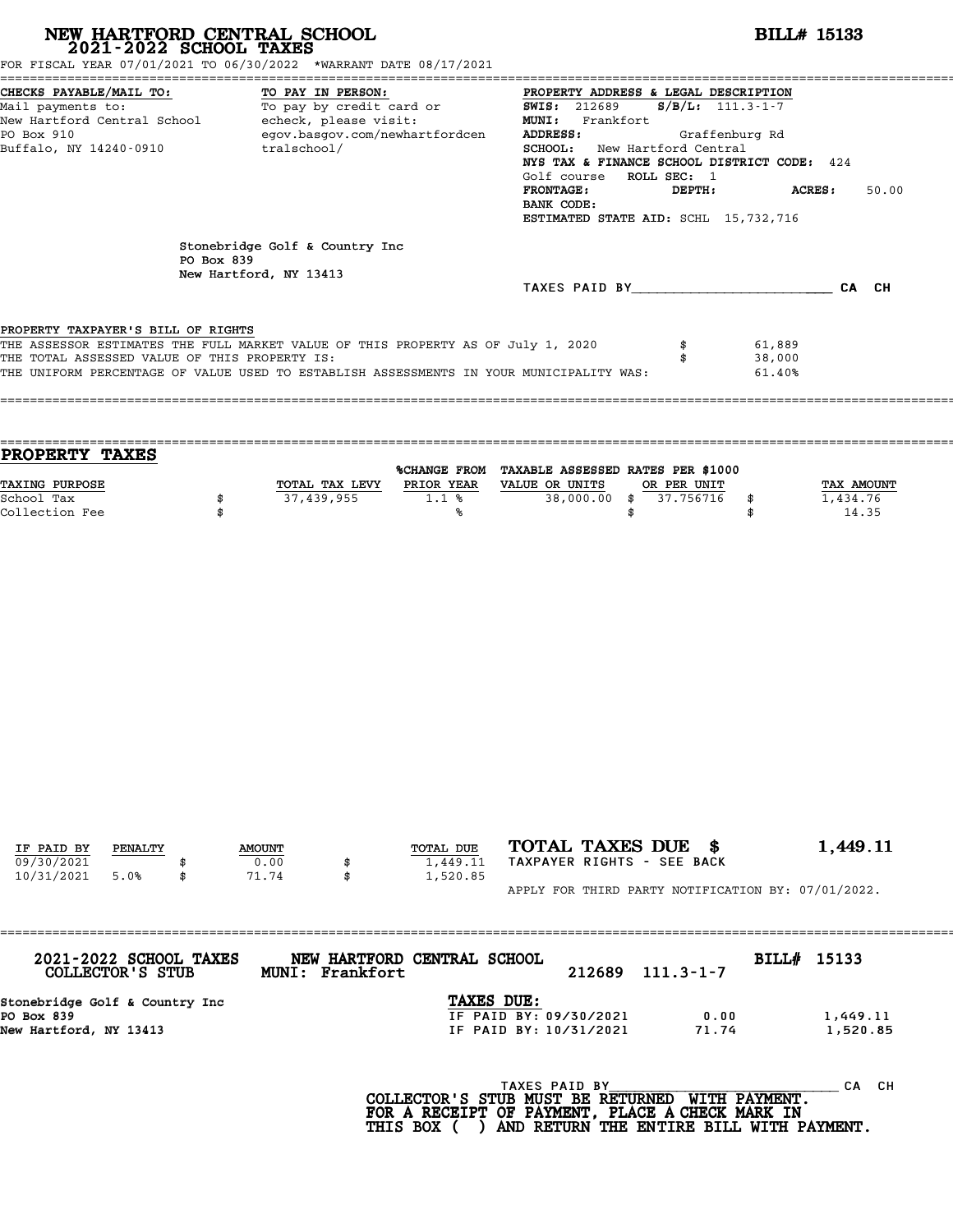| NEW HARTFORD CENTRAL SCHOOL 2021-2022 SCHOOL TAXES<br>FOR FISCAL YEAR 07/01/2021 TO 06/30/2022 *WARRANT DATE 08/17/2021                                                                                                                                            |            |                                                                                                                                                                                            |                 |                                                                                                          |                                                  |                                                                                                                                                                                                                                                                                                                                              |          |                          |                            | <b>BILL# 15134</b>                                 |  |
|--------------------------------------------------------------------------------------------------------------------------------------------------------------------------------------------------------------------------------------------------------------------|------------|--------------------------------------------------------------------------------------------------------------------------------------------------------------------------------------------|-----------------|----------------------------------------------------------------------------------------------------------|--------------------------------------------------|----------------------------------------------------------------------------------------------------------------------------------------------------------------------------------------------------------------------------------------------------------------------------------------------------------------------------------------------|----------|--------------------------|----------------------------|----------------------------------------------------|--|
| CHECKS PAYABLE/MAIL TO:<br>Mail payments to:<br>PO Box 910<br>Buffalo, NY 14240-0910                                                                                                                                                                               |            | TO PAY IN PERSON:<br>TO PAY IN PERSON:<br>To pay by credit card or TO SWIS: 212689<br>New Hartford Central School - echeck, please visit:<br>egov.basgov.com/newhartfordcen<br>tralschool/ |                 |                                                                                                          |                                                  | PROPERTY ADDRESS & LEGAL DESCRIPTION<br>$S/B/L$ : 111.3-1-15<br>MUNI: Frankfort<br>ADDRESS:<br>Graffenburg Rd<br><b>SCHOOL:</b> New Hartford Central<br>NYS TAX & FINANCE SCHOOL DISTRICT CODE: 424<br>Golf course ROLL SEC: 1<br><b>FRONTAGE:</b><br>DEPTH:<br><b>ACRES:</b><br>13.00<br>BANK CODE:<br>ESTIMATED STATE AID: SCHL 15,732,716 |          |                          |                            |                                                    |  |
|                                                                                                                                                                                                                                                                    | PO Box 839 | Stonebridge Golf & Country Inc                                                                                                                                                             |                 |                                                                                                          |                                                  |                                                                                                                                                                                                                                                                                                                                              |          |                          |                            |                                                    |  |
|                                                                                                                                                                                                                                                                    |            | New Hartford, NY 13413                                                                                                                                                                     |                 |                                                                                                          |                                                  |                                                                                                                                                                                                                                                                                                                                              |          |                          |                            | TAXES PAID BY CA CH                                |  |
| PROPERTY TAXPAYER'S BILL OF RIGHTS<br>THE ASSESSOR ESTIMATES THE FULL MARKET VALUE OF THIS PROPERTY AS OF July 1, 2020<br>THE TOTAL ASSESSED VALUE OF THIS PROPERTY IS:<br>THE UNIFORM PERCENTAGE OF VALUE USED TO ESTABLISH ASSESSMENTS IN YOUR MUNICIPALITY WAS: |            |                                                                                                                                                                                            |                 |                                                                                                          |                                                  |                                                                                                                                                                                                                                                                                                                                              | \$<br>\$ |                          | 23,779<br>14,600<br>61.40% |                                                    |  |
| PROPERTY TAXES<br>TAXING PURPOSE<br>School Tax<br>Collection Fee                                                                                                                                                                                                   | \$<br>\$   |                                                                                                                                                                                            | 37,439,955      | %CHANGE FROM TAXABLE ASSESSED RATES PER \$1000<br>TOTAL TAX LEVY PRIOR YEAR VALUE OR UNITS<br>1.1%<br>%ร |                                                  | $14,600.00$ \$                                                                                                                                                                                                                                                                                                                               | \$       | OR PER UNIT<br>37.756716 | \$<br>\$                   | TAX AMOUNT<br>551.25<br>5.51                       |  |
|                                                                                                                                                                                                                                                                    |            |                                                                                                                                                                                            |                 |                                                                                                          |                                                  |                                                                                                                                                                                                                                                                                                                                              |          |                          |                            |                                                    |  |
| IF PAID BY<br>PENALTY                                                                                                                                                                                                                                              |            | <b>AMOUNT</b>                                                                                                                                                                              |                 | TOTAL DUE                                                                                                |                                                  | TOTAL TAXES DUE \$                                                                                                                                                                                                                                                                                                                           |          |                          |                            | 556.76                                             |  |
| 09/30/2021<br>10/31/2021<br>5.0%                                                                                                                                                                                                                                   | \$         | 0.00<br>27.56                                                                                                                                                                              | \$<br>\$        | 556.76<br>584.32                                                                                         |                                                  | TAXPAYER RIGHTS - SEE BACK                                                                                                                                                                                                                                                                                                                   |          |                          |                            |                                                    |  |
|                                                                                                                                                                                                                                                                    |            |                                                                                                                                                                                            |                 |                                                                                                          |                                                  |                                                                                                                                                                                                                                                                                                                                              |          |                          |                            | APPLY FOR THIRD PARTY NOTIFICATION BY: 07/01/2022. |  |
| 2021-2022 SCHOOL TAXES<br>COLLECTOR'S STUB                                                                                                                                                                                                                         |            |                                                                                                                                                                                            | MUNI: Frankfort | NEW HARTFORD CENTRAL SCHOOL                                                                              |                                                  | 212689                                                                                                                                                                                                                                                                                                                                       |          | $111.3 - 1 - 15$         | BILL# 15134                |                                                    |  |
| Stonebridge Golf & Country Inc<br>PO Box 839<br>New Hartford, NY 13413                                                                                                                                                                                             |            |                                                                                                                                                                                            |                 | TAXES DUE:                                                                                               | IF PAID BY: 09/30/2021<br>IF PAID BY: 10/31/2021 |                                                                                                                                                                                                                                                                                                                                              |          | 0.00<br>27.56            |                            | 556.76<br>584.32                                   |  |
|                                                                                                                                                                                                                                                                    |            |                                                                                                                                                                                            |                 | COLLECTOR'S STUB MUST BE RETURNED WITH PAYMENT.<br>FOR A RECEIPT OF PAYMENT, PLACE A CHECK MARK IN       | TAXES PAID BY                                    |                                                                                                                                                                                                                                                                                                                                              |          |                          |                            | CA CH                                              |  |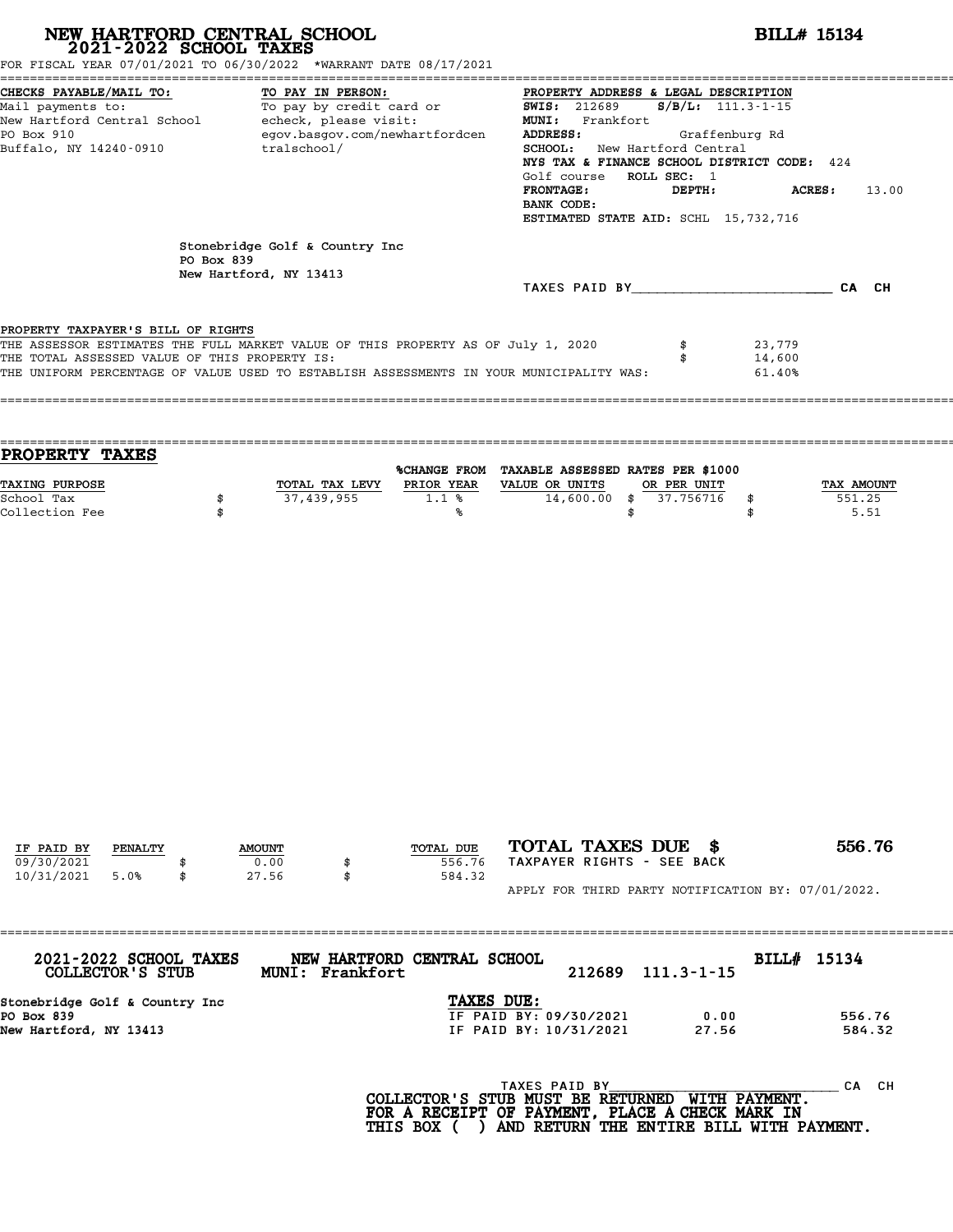| NEW HARTFORD CENTRAL SCHOOL 2021-2022 SCHOOL TAXES<br>FOR FISCAL YEAR 07/01/2021 TO 06/30/2022 *WARRANT DATE 08/17/2021                                                                                                                                            |                                                                                                                                                       |                                                          |                 |                             |                                                                                                                                                                              |                                                                                                                                                                                                                                                                                                                                                             |                              | <b>BILL# 15135</b>                       |  |  |  |
|--------------------------------------------------------------------------------------------------------------------------------------------------------------------------------------------------------------------------------------------------------------------|-------------------------------------------------------------------------------------------------------------------------------------------------------|----------------------------------------------------------|-----------------|-----------------------------|------------------------------------------------------------------------------------------------------------------------------------------------------------------------------|-------------------------------------------------------------------------------------------------------------------------------------------------------------------------------------------------------------------------------------------------------------------------------------------------------------------------------------------------------------|------------------------------|------------------------------------------|--|--|--|
| CHECKS PAYABLE/MAIL TO:<br>Mail payments to:<br>PO Box 910<br>Buffalo, NY 14240-0910                                                                                                                                                                               | TO PAY IN PERSON:<br>To pay by credit card or<br>New Hartford Central School - echeck, please visit:<br>egov.basgov.com/newhartfordcen<br>tralschool/ |                                                          |                 |                             |                                                                                                                                                                              | PROPERTY ADDRESS & LEGAL DESCRIPTION<br><b>SWIS: 212689</b><br>$S/B/L$ : 111.3-1-20<br>MUNI: Frankfort<br>2430 Graffenburg Rd<br>ADDRESS:<br>SCHOOL: New Hartford Central<br>NYS TAX & FINANCE SCHOOL DISTRICT CODE: 424<br>Golf course ROLL SEC: 1<br><b>FRONTAGE:</b><br>DEPTH:<br>ACRES:<br>115.00<br>BANK CODE:<br>ESTIMATED STATE AID: SCHL 15,732,716 |                              |                                          |  |  |  |
|                                                                                                                                                                                                                                                                    | PO Box 839                                                                                                                                            | Stonebridge Golf & Country Inc<br>New Hartford, NY 13413 |                 |                             | TAXES PAID BY CA CH                                                                                                                                                          |                                                                                                                                                                                                                                                                                                                                                             |                              |                                          |  |  |  |
| PROPERTY TAXPAYER'S BILL OF RIGHTS<br>THE ASSESSOR ESTIMATES THE FULL MARKET VALUE OF THIS PROPERTY AS OF July 1, 2020<br>THE TOTAL ASSESSED VALUE OF THIS PROPERTY IS:<br>THE UNIFORM PERCENTAGE OF VALUE USED TO ESTABLISH ASSESSMENTS IN YOUR MUNICIPALITY WAS: |                                                                                                                                                       |                                                          |                 |                             |                                                                                                                                                                              | \$                                                                                                                                                                                                                                                                                                                                                          | 818,078<br>502,300<br>61.40% |                                          |  |  |  |
| PROPERTY TAXES                                                                                                                                                                                                                                                     |                                                                                                                                                       |                                                          |                 |                             | %CHANGE FROM TAXABLE ASSESSED RATES PER \$1000                                                                                                                               |                                                                                                                                                                                                                                                                                                                                                             |                              |                                          |  |  |  |
| TAXING PURPOSE<br>School Tax<br>Collection Fee                                                                                                                                                                                                                     | \$<br>\$                                                                                                                                              |                                                          | 37,439,955      | 1.1%<br>‱                   | TOTAL TAX LEVY PRIOR YEAR VALUE OR UNITS<br>$502,300.00$ \$                                                                                                                  | OR PER UNIT<br>37.756716<br>\$                                                                                                                                                                                                                                                                                                                              | \$<br>\$                     | <b>TAX AMOUNT</b><br>18,965.20<br>189.65 |  |  |  |
| IF PAID BY<br>PENALTY                                                                                                                                                                                                                                              |                                                                                                                                                       | <b>AMOUNT</b>                                            |                 | TOTAL DUE                   | TOTAL TAXES DUE \$                                                                                                                                                           |                                                                                                                                                                                                                                                                                                                                                             |                              | 19, 154.85                               |  |  |  |
| 09/30/2021<br>10/31/2021<br>5.0%                                                                                                                                                                                                                                   | \$                                                                                                                                                    | 0.00<br>948.26                                           | \$<br>\$        | 19,154.85<br>20,103.11      | TAXPAYER RIGHTS - SEE BACK<br>APPLY FOR THIRD PARTY NOTIFICATION BY: 07/01/2022.                                                                                             |                                                                                                                                                                                                                                                                                                                                                             |                              |                                          |  |  |  |
| 2021-2022 SCHOOL TAXES<br>COLLECTOR'S STUB                                                                                                                                                                                                                         |                                                                                                                                                       | ================================                         | MUNI: Frankfort | NEW HARTFORD CENTRAL SCHOOL | 212689                                                                                                                                                                       | $111.3 - 1 - 20$                                                                                                                                                                                                                                                                                                                                            |                              | BILL# 15135                              |  |  |  |
| Stonebridge Golf & Country Inc<br>PO Box 839<br>New Hartford, NY 13413                                                                                                                                                                                             |                                                                                                                                                       |                                                          |                 | TAXES DUE:                  | IF PAID BY: 09/30/2021<br>IF PAID BY: 10/31/2021                                                                                                                             | 0.00<br>948.26                                                                                                                                                                                                                                                                                                                                              |                              | 19,154.85<br>20,103.11                   |  |  |  |
|                                                                                                                                                                                                                                                                    |                                                                                                                                                       |                                                          |                 |                             | TAXES PAID BY<br>COLLECTOR'S STUB MUST BE RETURNED WITH PAYMENT.<br>FOR A RECEIPT OF PAYMENT, PLACE A CHECK MARK IN<br>THIS BOX ( ) AND RETURN THE ENTIRE BILL WITH PAYMENT. |                                                                                                                                                                                                                                                                                                                                                             |                              | CA CH                                    |  |  |  |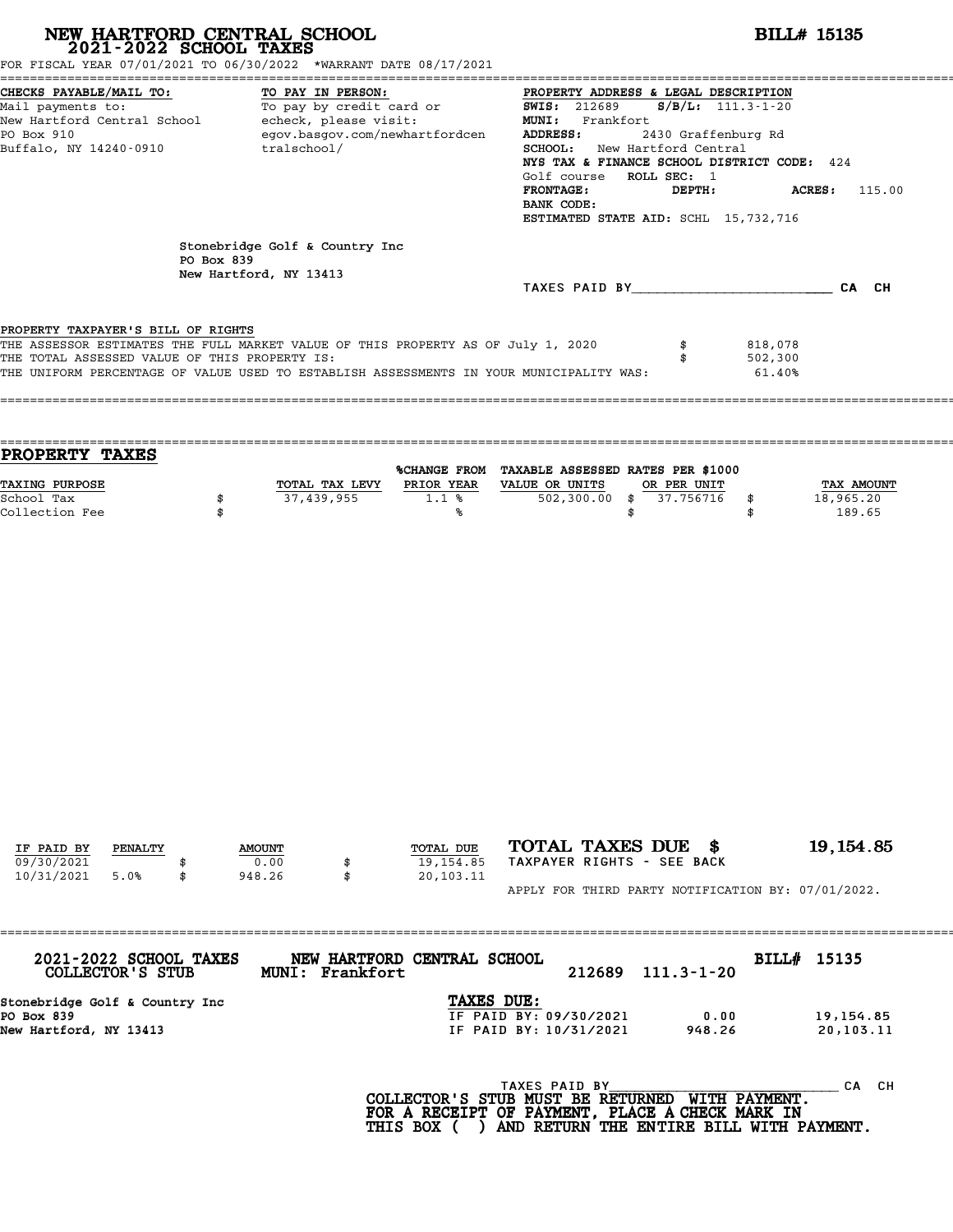| 2021-2022 SCHOOL TAXES                                                              | NEW HARTFORD CENTRAL SCHOOL<br>FOR FISCAL YEAR 07/01/2021 TO 06/30/2022 *WARRANT DATE 08/17/2021                                                                            | <b>BILL# 15136</b>                                                                                                                                                                                                                                                                                                                                               |                                 |  |  |
|-------------------------------------------------------------------------------------|-----------------------------------------------------------------------------------------------------------------------------------------------------------------------------|------------------------------------------------------------------------------------------------------------------------------------------------------------------------------------------------------------------------------------------------------------------------------------------------------------------------------------------------------------------|---------------------------------|--|--|
| CHECKS PAYABLE/MAIL TO:<br>PO Box 910<br>Buffalo, NY 14240-0910                     | TO PAY IN PERSON:<br>Mail payments to: To pay by credit card or<br>New Hartford Central School echeck, please visit:<br>egov.basgov.com/newhartfordcen<br>tralschool/       | PROPERTY ADDRESS & LEGAL DESCRIPTION<br>$S/B/L: 111.3 - 1 - 3.2$<br><b>SWIS:</b> 212689<br>MUNI: Frankfort<br>ADDRESS:<br>774 Higby Rd<br><b>SCHOOL:</b> New Hartford Central<br>NYS TAX & FINANCE SCHOOL DISTRICT CODE: 424<br>ROLL SEC: 1<br>Rural res<br>FRONTAGE: 700.00 DEPTH: 839.42 ACRES:<br>13.21<br>BANK CODE:<br>ESTIMATED STATE AID: SCHL 15,732,716 |                                 |  |  |
|                                                                                     | Talerico Joseph<br>774 Higby Rd<br>New Hartford, NY 13413                                                                                                                   | TAXES PAID BY CA CH                                                                                                                                                                                                                                                                                                                                              |                                 |  |  |
| PROPERTY TAXPAYER'S BILL OF RIGHTS<br>THE TOTAL ASSESSED VALUE OF THIS PROPERTY IS: | THE ASSESSOR ESTIMATES THE FULL MARKET VALUE OF THIS PROPERTY AS OF July 1, 2020<br>THE UNIFORM PERCENTAGE OF VALUE USED TO ESTABLISH ASSESSMENTS IN YOUR MUNICIPALITY WAS: | 137,948<br>84,700<br>61.40%                                                                                                                                                                                                                                                                                                                                      |                                 |  |  |
| EXEMPTION*<br>19,350<br><b>BAS STAR</b>                                             | VALUE TAX PURPOSE<br>FULL VALUE<br>EXEMPTION<br>SCHOOL<br>31,515                                                                                                            | VALUE<br>TAX PURPOSE                                                                                                                                                                                                                                                                                                                                             | FULL VALUE                      |  |  |
| <b>PROPERTY TAXES</b><br><b>TAXING PURPOSE</b><br>School Tax<br>Collection Fee      | TOTAL TAX LEVY<br>PRIOR YEAR<br>37,439,955<br>1.1%<br>\$<br>\$<br>%                                                                                                         | %CHANGE FROM TAXABLE ASSESSED RATES PER \$1000<br>VALUE OR UNITS<br>OR PER UNIT<br>84,700.00 \$ 37.756716<br>\$<br>\$<br>\$                                                                                                                                                                                                                                      | TAX AMOUNT<br>3,197.99<br>24.75 |  |  |
|                                                                                     |                                                                                                                                                                             |                                                                                                                                                                                                                                                                                                                                                                  |                                 |  |  |
|                                                                                     |                                                                                                                                                                             | TOTAL SAVINGS DUE TO STAR: \$                                                                                                                                                                                                                                                                                                                                    | 723.00                          |  |  |
| IF PAID BY<br>PENALTY<br>09/30/2021<br>\$                                           | * THIS YEAR'S STAR EXEMPTION BENEFIT CANNOT EXCEED LAST YEAR'S BENEFIT.<br>TOTAL DUE<br><b>AMOUNT</b><br>0.00<br>2,499.74<br>\$                                             | TOTAL TAXES DUE \$<br>TAXPAYER RIGHTS - SEE BACK                                                                                                                                                                                                                                                                                                                 | 2,499.74                        |  |  |
| 10/31/2021 5.0%<br>\$                                                               | 123.75<br>\$<br>2,623.49                                                                                                                                                    | APPLY FOR THIRD PARTY NOTIFICATION BY: 07/01/2022.                                                                                                                                                                                                                                                                                                               |                                 |  |  |
|                                                                                     | NEW HARTFORD CENTRAL SCHOOL<br><b>MUNI: Frankfort</b>                                                                                                                       | 212689<br>$111.3 - 1 - 3.2$                                                                                                                                                                                                                                                                                                                                      | BILL# 15136                     |  |  |
| 2021-2022 SCHOOL TAXES<br>COLLECTOR'S STUB                                          |                                                                                                                                                                             |                                                                                                                                                                                                                                                                                                                                                                  |                                 |  |  |
| Talerico Joseph<br>774 Higby Rd<br>New Hartford, NY 13413                           | TAXES DUE:                                                                                                                                                                  | IF PAID BY: 09/30/2021<br>0.00<br>IF PAID BY: 10/31/2021<br>123.75                                                                                                                                                                                                                                                                                               | 2,499.74<br>2,623.49            |  |  |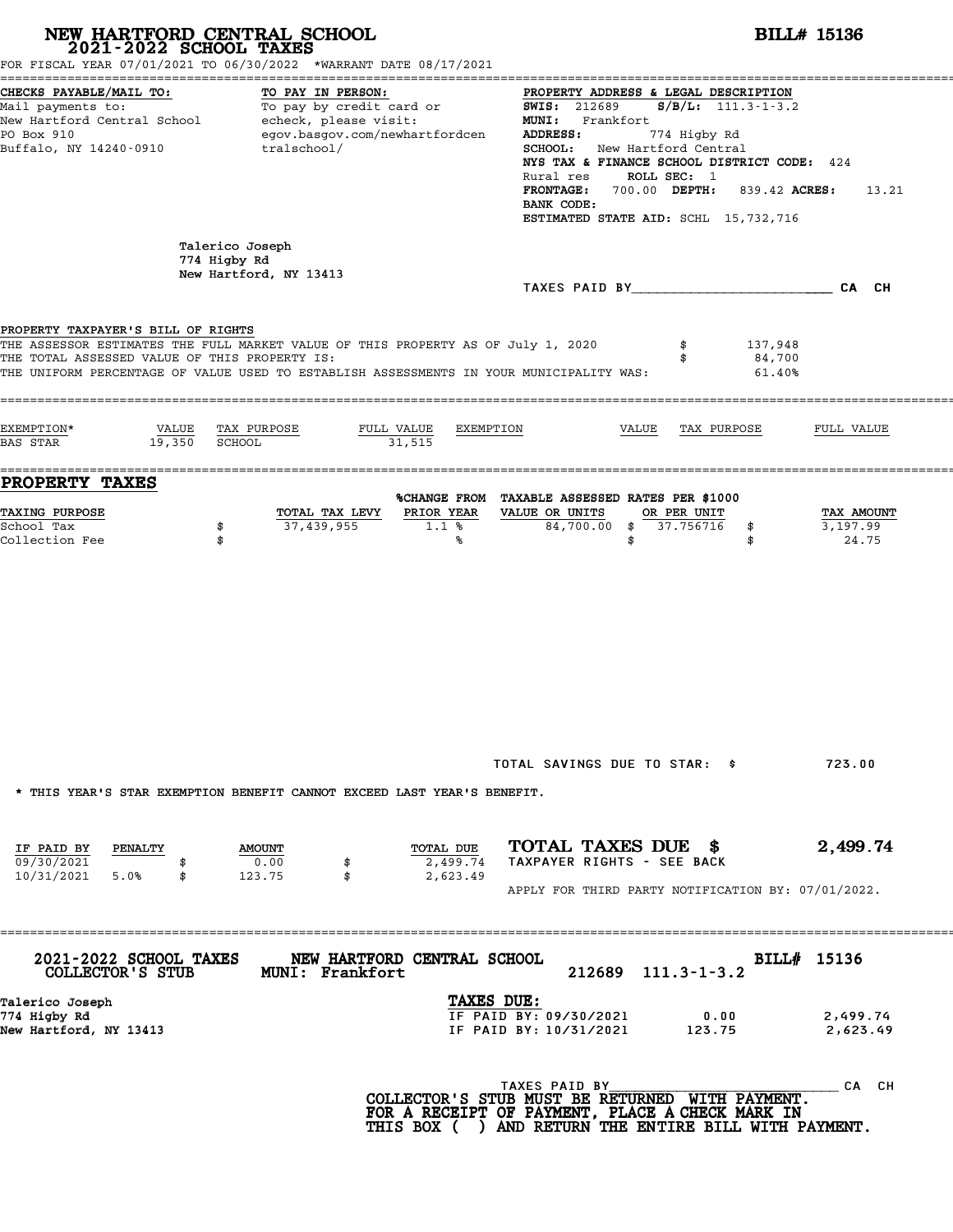| 2021-2022 SCHOOL TAXES                                                              | NEW HARTFORD CENTRAL SCHOOL<br>FOR FISCAL YEAR 07/01/2021 TO 06/30/2022 *WARRANT DATE 08/17/2021                                                                            |                                                                                                                                                                                                                                                                                                                                                                                                                                                                                                                                                                                | <b>BILL# 15137</b> |  |  |  |
|-------------------------------------------------------------------------------------|-----------------------------------------------------------------------------------------------------------------------------------------------------------------------------|--------------------------------------------------------------------------------------------------------------------------------------------------------------------------------------------------------------------------------------------------------------------------------------------------------------------------------------------------------------------------------------------------------------------------------------------------------------------------------------------------------------------------------------------------------------------------------|--------------------|--|--|--|
| CHECKS PAYABLE/MAIL TO:<br>PO Box 910<br>Buffalo, NY 14240-0910                     | TO PAY IN PERSON:<br>egov.basgov.com/newhartfordcen<br>tralschool/                                                                                                          | PROPERTY ADDRESS & LEGAL DESCRIPTION<br>Mail payments to:<br>Mail payments to: To pay by credit card or $\frac{1000 \text{ m} \cdot \text{m} \cdot \text{m} \cdot \text{m} \cdot \text{m} \cdot \text{m} \cdot \text{m}}{111.37 \cdot 1 \cdot 9}$<br>New Hartford Central School echeck, please visit: MUNI: Frankfort<br><b>ADDRESS:</b><br>146 Harts Dr<br><b>SCHOOL:</b> New Hartford Central<br>NYS TAX & FINANCE SCHOOL DISTRICT CODE: 424<br>1 Family Res ROLL SEC: 1<br>FRONTAGE: $135.00$ DEPTH: $133.15$ ACRES:<br>BANK CODE:<br>ESTIMATED STATE AID: SCHL 15,732,716 | 1.00               |  |  |  |
|                                                                                     | Temple Kenneth A<br>146 Harts Dr<br>New Hartford, NY 13413                                                                                                                  |                                                                                                                                                                                                                                                                                                                                                                                                                                                                                                                                                                                |                    |  |  |  |
| PROPERTY TAXPAYER'S BILL OF RIGHTS<br>THE TOTAL ASSESSED VALUE OF THIS PROPERTY IS: | THE ASSESSOR ESTIMATES THE FULL MARKET VALUE OF THIS PROPERTY AS OF July 1, 2020<br>THE UNIFORM PERCENTAGE OF VALUE USED TO ESTABLISH ASSESSMENTS IN YOUR MUNICIPALITY WAS: | 212,378<br>130,400<br>61.40%                                                                                                                                                                                                                                                                                                                                                                                                                                                                                                                                                   |                    |  |  |  |
| EXEMPTION*<br>19,350 SCHOOL<br><b>BAS STAR</b>                                      | VALUE TAX PURPOSE<br>FULL VALUE<br>31,515                                                                                                                                   | EXEMPTION<br>VALUE TAX PURPOSE<br>FULL VALUE                                                                                                                                                                                                                                                                                                                                                                                                                                                                                                                                   |                    |  |  |  |
| <b>PROPERTY TAXES</b><br><b>TAXING PURPOSE</b><br>School Tax<br>Collection Fee      | TOTAL TAX LEVY<br>PRIOR YEAR<br>37,439,955<br>1.1%<br>\$<br>\$<br>℁                                                                                                         | %CHANGE FROM TAXABLE ASSESSED RATES PER \$1000<br>VALUE OR UNITS<br>OR PER UNIT<br>TAX AMOUNT<br>130,400.00 \$ 37.756716<br>4,923.48<br>\$<br>42.00<br>\$<br>\$                                                                                                                                                                                                                                                                                                                                                                                                                |                    |  |  |  |
|                                                                                     | * THIS YEAR'S STAR EXEMPTION BENEFIT CANNOT EXCEED LAST YEAR'S BENEFIT.                                                                                                     | TOTAL SAVINGS DUE TO STAR: \$<br>723.00                                                                                                                                                                                                                                                                                                                                                                                                                                                                                                                                        |                    |  |  |  |
| IF PAID BY PENALTY<br>09/30/2021<br>10/31/2021 5.0%<br>\$                           | TOTAL DUE<br><b>AMOUNT</b><br>0.00<br>4,242.48<br>\$<br>\$<br>4,452.50<br>210.02                                                                                            | TOTAL TAXES DUE \$<br>4,242.48<br>TAXPAYER RIGHTS - SEE BACK<br>APPLY FOR THIRD PARTY NOTIFICATION BY: 07/01/2022.                                                                                                                                                                                                                                                                                                                                                                                                                                                             |                    |  |  |  |
| ===========<br>2021-2022 SCHOOL TAXES<br>COLLECTOR'S STUB                           | NEW HARTFORD CENTRAL SCHOOL<br><b>MUNI: Frankfort</b>                                                                                                                       | BILL# 15137<br>212689 111.37-1-9                                                                                                                                                                                                                                                                                                                                                                                                                                                                                                                                               |                    |  |  |  |
| Temple Kenneth A<br>146 Harts Dr<br>New Hartford, NY 13413                          |                                                                                                                                                                             | TAXES DUE:<br>IF PAID BY: 09/30/2021<br>0.00<br>4,242.48<br>IF PAID BY: 10/31/2021<br>210.02<br>4,452.50                                                                                                                                                                                                                                                                                                                                                                                                                                                                       |                    |  |  |  |
|                                                                                     |                                                                                                                                                                             | TAXES PAID BY<br>COLLECTOR'S STUB MUST BE RETURNED WITH PAYMENT.<br>FOR A RECEIPT OF PAYMENT, PLACE A CHECK MARK IN<br>THIS BOX ( ) AND RETURN THE ENTIRE BILL WITH PAYMENT.                                                                                                                                                                                                                                                                                                                                                                                                   | CA CH              |  |  |  |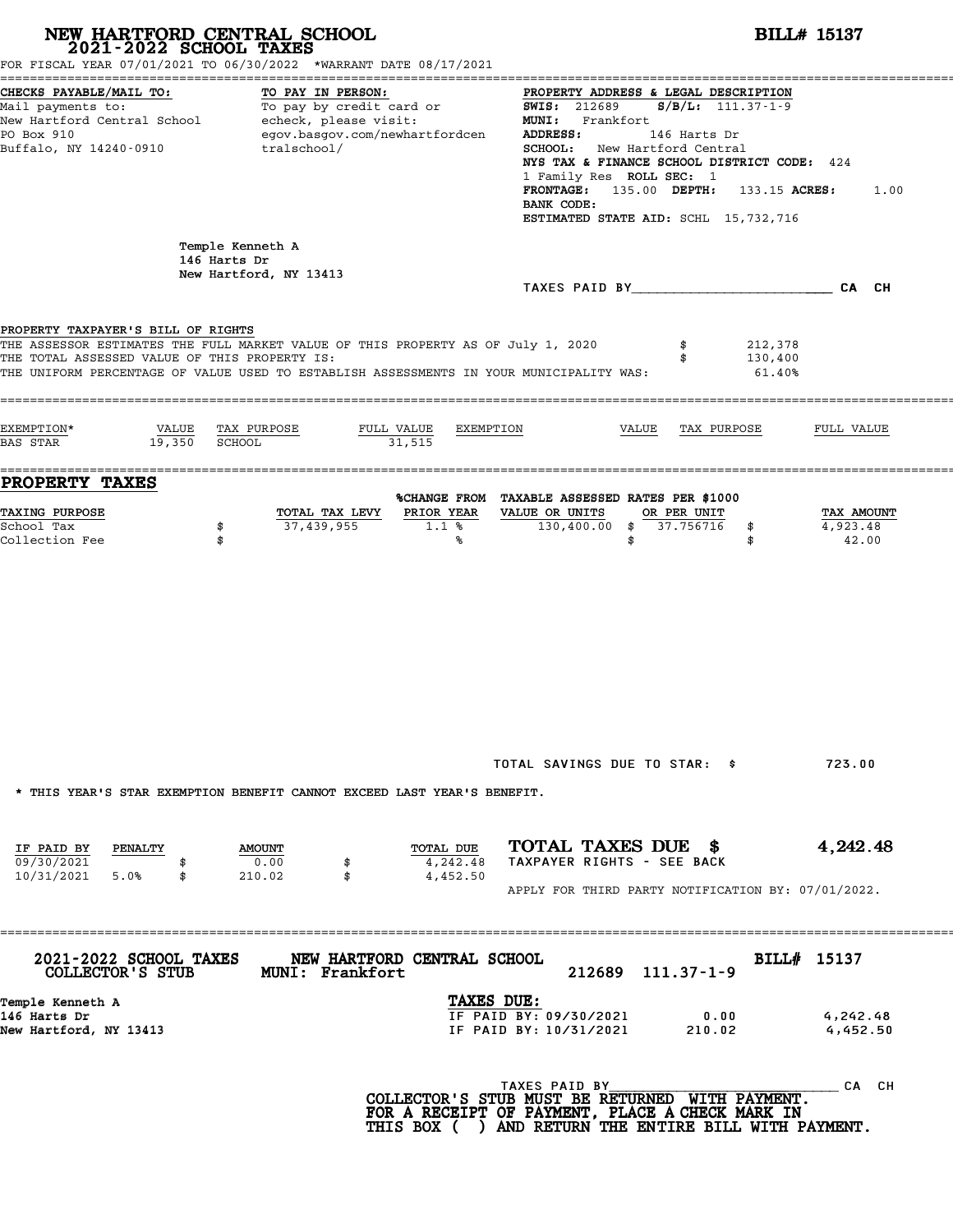|                                                                                     | NEW HARTFORD CENTRAL SCHOOL<br>2021-2022 SCHOOL TAXES<br>FOR FISCAL YEAR 07/01/2021 TO 06/30/2022 *WARRANT DATE 08/17/2021                                                  |                                                                                                                                                                                                                                    | <b>BILL# 15138</b>                                                                                                                        |  |  |  |  |
|-------------------------------------------------------------------------------------|-----------------------------------------------------------------------------------------------------------------------------------------------------------------------------|------------------------------------------------------------------------------------------------------------------------------------------------------------------------------------------------------------------------------------|-------------------------------------------------------------------------------------------------------------------------------------------|--|--|--|--|
| CHECKS PAYABLE/MAIL TO:<br>PO Box 910<br>Buffalo, NY 14240-0910                     | TO PAY IN PERSON:<br>Mail payments to:<br>Mail payments to:<br>New Hartford Central School echeck, please visit:<br>egov.basgov.com/newhartfordcen<br>tralschool/           | <b>SWIS: 212689</b><br>MUNI: Frankfort<br>Graffenburg Rd<br>ADDRESS:<br><b>SCHOOL:</b> New Hartford Central<br>1 Family Res ROLL SEC: 1<br>263.10 DEPTH:<br><b>FRONTAGE:</b><br>BANK CODE:<br>ESTIMATED STATE AID: SCHL 15,732,716 | PROPERTY ADDRESS & LEGAL DESCRIPTION<br>$S/B/L: 111.3 - 1 - 52.4$<br>NYS TAX & FINANCE SCHOOL DISTRICT CODE: 424<br><b>ACRES:</b><br>2.10 |  |  |  |  |
|                                                                                     | Tillson Michael R<br>Tillson Lauri B<br>875 Brockway Rd<br>Frankfort, NY 13340                                                                                              | TAXES PAID BY THE CALCULATION CALCH                                                                                                                                                                                                |                                                                                                                                           |  |  |  |  |
| PROPERTY TAXPAYER'S BILL OF RIGHTS<br>THE TOTAL ASSESSED VALUE OF THIS PROPERTY IS: | THE ASSESSOR ESTIMATES THE FULL MARKET VALUE OF THIS PROPERTY AS OF July 1, 2020<br>THE UNIFORM PERCENTAGE OF VALUE USED TO ESTABLISH ASSESSMENTS IN YOUR MUNICIPALITY WAS: | 292,345<br>179,500<br>61.40%                                                                                                                                                                                                       |                                                                                                                                           |  |  |  |  |
| EXEMPTION*<br>VALUE<br>19,350<br><b>BAS STAR</b>                                    | TAX PURPOSE<br>FULL VALUE<br><b>SCHOOL</b><br>31,515                                                                                                                        | EXEMPTION<br>VALUE<br>TAX PURPOSE                                                                                                                                                                                                  | FULL VALUE                                                                                                                                |  |  |  |  |
| PROPERTY TAXES                                                                      |                                                                                                                                                                             | %CHANGE FROM TAXABLE ASSESSED RATES PER \$1000                                                                                                                                                                                     |                                                                                                                                           |  |  |  |  |
| TAXING PURPOSE<br>School Tax<br>Collection Fee                                      | PRIOR YEAR<br>TOTAL TAX LEVY<br>37,439,955<br>\$<br>$1.1$ %<br>\$<br>℁                                                                                                      | VALUE OR UNITS<br>OR PER UNIT<br>179,500.00 \$ 37.756716<br>\$<br>\$<br>\$                                                                                                                                                         | TAX AMOUNT<br>6,777.33<br>60.54                                                                                                           |  |  |  |  |
|                                                                                     | * THIS YEAR'S STAR EXEMPTION BENEFIT CANNOT EXCEED LAST YEAR'S BENEFIT.                                                                                                     | TOTAL SAVINGS DUE TO STAR: \$                                                                                                                                                                                                      | 723.00                                                                                                                                    |  |  |  |  |
| IF PAID BY<br>PENALTY<br>09/30/2021<br>10/31/2021 5.0%<br>\$                        | TOTAL DUE<br><b>AMOUNT</b><br>0.00<br>6,114.87<br>\$<br>302.72<br>\$<br>6,417.59                                                                                            | TOTAL TAXES DUE \$<br>TAXPAYER RIGHTS - SEE BACK<br>APPLY FOR THIRD PARTY NOTIFICATION BY: 07/01/2022.                                                                                                                             | 6,114.87                                                                                                                                  |  |  |  |  |
|                                                                                     |                                                                                                                                                                             |                                                                                                                                                                                                                                    |                                                                                                                                           |  |  |  |  |
| 2021-2022 SCHOOL TAXES<br>COLLECTOR'S STUB                                          | NEW HARTFORD CENTRAL SCHOOL<br>MUNI: Frankfort                                                                                                                              | $111.3 - 1 - 52.4$<br>212689                                                                                                                                                                                                       | BILL# 15138                                                                                                                               |  |  |  |  |
| Tillson Michael R<br>Tillson Lauri B<br>875 Brockway Rd<br>Frankfort, NY 13340      |                                                                                                                                                                             | TAXES DUE:<br>IF PAID BY: 09/30/2021<br>0.00<br>IF PAID BY: 10/31/2021<br>302.72                                                                                                                                                   | 6,114.87<br>6,417.59                                                                                                                      |  |  |  |  |
|                                                                                     |                                                                                                                                                                             |                                                                                                                                                                                                                                    |                                                                                                                                           |  |  |  |  |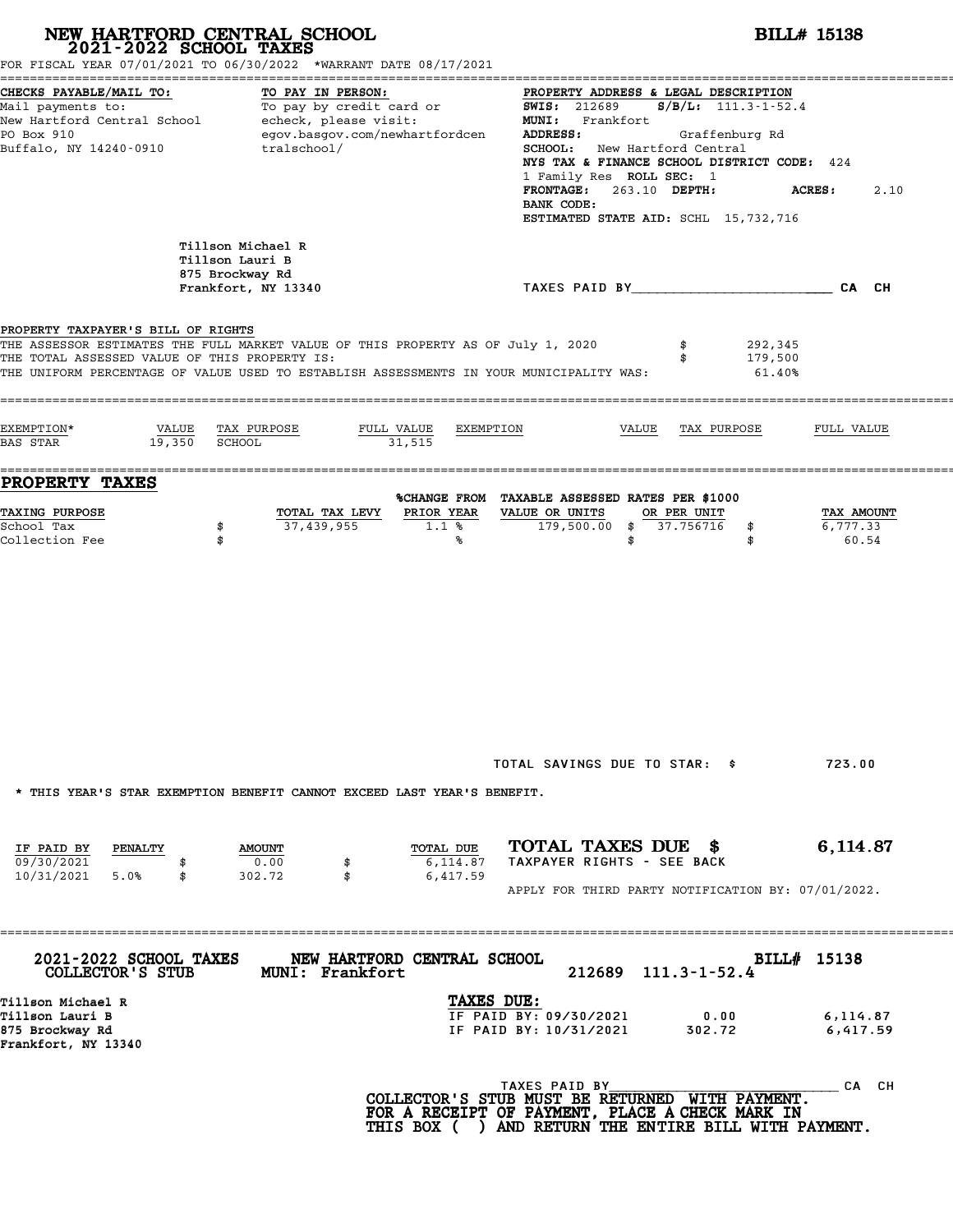# **NEW HARTFORD CENTRAL SCHOOL**<br>
2021-2022 SCHOOL TAXES<br>
FOR FISCAL YEAR 07/01/2021 TO 06/30/2022 \*WARRANT DATE 08/17/2021<br> **2021-2022** TO 06/30/2022 \*WARRANT DATE 08/17/2021

| CHECKS PAYABLE/MAIL TO:<br>TO PAY IN PERSON:<br>PROPERTY ADDRESS & LEGAL DESCRIPTION<br>To pay by credit card or<br>Mail payments to:<br>$S/B/L$ : 111.3-1-21<br><b>SWIS:</b> 212689<br>New Hartford Central School - echeck, please visit:<br><b>MUNI:</b><br>Frankfort<br>egov.basgov.com/newhartfordcen<br>PO Box 910<br>ADDRESS:<br>2452 Graffenburg<br>tralschool/<br>Buffalo, NY 14240-0910<br>SCHOOL: New Hartford Central<br>NYS TAX & FINANCE SCHOOL DISTRICT CODE: 424<br>1 Family Res ROLL SEC: 1<br>FRONTAGE: 150.00 DEPTH: 200.00 ACRES:<br>BANK CODE:<br>ESTIMATED STATE AID: SCHL 15,732,716<br>Tishim David<br>Tishim Terri<br>2452 Graffenburg Rd<br>TAXES PAID BY CA CH<br>New Hartford, NY 13413<br>PROPERTY TAXPAYER'S BILL OF RIGHTS<br>THE ASSESSOR ESTIMATES THE FULL MARKET VALUE OF THIS PROPERTY AS OF July 1, 2020<br>212,866<br>THE TOTAL ASSESSED VALUE OF THIS PROPERTY IS:<br>130,700<br>THE UNIFORM PERCENTAGE OF VALUE USED TO ESTABLISH ASSESSMENTS IN YOUR MUNICIPALITY WAS:<br>61.40%<br>EXEMPTION*<br>VALUE<br>TAX PURPOSE<br>FULL VALUE EXEMPTION<br>VALUE<br>TAX PURPOSE<br>FULL VALUE<br>31.515<br>STAR Check<br>19.350<br><b>PROPERTY TAXES</b><br>%CHANGE FROM TAXABLE ASSESSED RATES PER \$1000<br>TOTAL TAX LEVY PRIOR YEAR<br><b>TAXING PURPOSE</b><br>VALUE OR UNITS<br>OR PER UNIT<br>TAX AMOUNT<br>37,439,955<br>130,700.00 \$ 37.756716 \$<br>School Tax<br>1.1%<br>4,934.80<br>\$<br>Collection Fee<br>℁ | FOR FISCAL YEAR 07/01/2021 TO 06/30/2022 *WARRANT DATE 08/17/2021 |             |
|------------------------------------------------------------------------------------------------------------------------------------------------------------------------------------------------------------------------------------------------------------------------------------------------------------------------------------------------------------------------------------------------------------------------------------------------------------------------------------------------------------------------------------------------------------------------------------------------------------------------------------------------------------------------------------------------------------------------------------------------------------------------------------------------------------------------------------------------------------------------------------------------------------------------------------------------------------------------------------------------------------------------------------------------------------------------------------------------------------------------------------------------------------------------------------------------------------------------------------------------------------------------------------------------------------------------------------------------------------------------------------------------------------------------------------------------------------|-------------------------------------------------------------------|-------------|
|                                                                                                                                                                                                                                                                                                                                                                                                                                                                                                                                                                                                                                                                                                                                                                                                                                                                                                                                                                                                                                                                                                                                                                                                                                                                                                                                                                                                                                                            |                                                                   |             |
|                                                                                                                                                                                                                                                                                                                                                                                                                                                                                                                                                                                                                                                                                                                                                                                                                                                                                                                                                                                                                                                                                                                                                                                                                                                                                                                                                                                                                                                            |                                                                   |             |
|                                                                                                                                                                                                                                                                                                                                                                                                                                                                                                                                                                                                                                                                                                                                                                                                                                                                                                                                                                                                                                                                                                                                                                                                                                                                                                                                                                                                                                                            |                                                                   |             |
|                                                                                                                                                                                                                                                                                                                                                                                                                                                                                                                                                                                                                                                                                                                                                                                                                                                                                                                                                                                                                                                                                                                                                                                                                                                                                                                                                                                                                                                            |                                                                   |             |
|                                                                                                                                                                                                                                                                                                                                                                                                                                                                                                                                                                                                                                                                                                                                                                                                                                                                                                                                                                                                                                                                                                                                                                                                                                                                                                                                                                                                                                                            |                                                                   | \$<br>49.35 |

An estimated STAR check has been or will be mailed to you by the NYS Tax Department. An estimated STAR check has been or will be mailed to you by the NYS Tax Department.<br>Any overpayment or underpayment can be reconciled on your next tax return or STAR credit check.

|            |         |               | Any overpayment or underpayment can be reconciled on your next tax return or STAR credit check. |                            |                                                    |
|------------|---------|---------------|-------------------------------------------------------------------------------------------------|----------------------------|----------------------------------------------------|
|            |         |               | * THIS YEAR'S STAR EXEMPTION BENEFIT CANNOT EXCEED LAST YEAR'S BENEFIT.                         |                            |                                                    |
| IF PAID BY | PENALTY | <b>AMOUNT</b> | <b>TOTAL DUE</b>                                                                                | TOTAL TAXES DUE \$         | 4.984.15                                           |
| 09/30/2021 |         | 0.00          | 4,984.15                                                                                        | TAXPAYER RIGHTS - SEE BACK |                                                    |
| 10/31/2021 | 5.0%    | \$<br>246.74  | \$<br>5,230.89                                                                                  |                            |                                                    |
|            |         |               |                                                                                                 |                            | APPLY FOR THIRD PARTY NOTIFICATION BY: 07/01/2022. |

| 2021-2022 SCHOOL TAXES<br>COLLECTOR'S STUB | NEW HARTFORD CENTRAL SCHOOL<br>MUNI: Frankfort | 212689                 | $111.3 - 1 - 21$ | BILL# 15139 |          |
|--------------------------------------------|------------------------------------------------|------------------------|------------------|-------------|----------|
| Tishim David                               |                                                | TAXES DUE:             |                  |             |          |
| Tishim Terri                               |                                                | IF PAID BY: 09/30/2021 | 0.00             |             | 4,984.15 |
| 2452 Graffenburg Rd                        |                                                | IF PAID BY: 10/31/2021 | 246.74           |             | 5,230.89 |
| New Hartford, NY 13413                     |                                                |                        |                  |             |          |
|                                            |                                                | TAXES PAID BY          |                  | CА          | CH.      |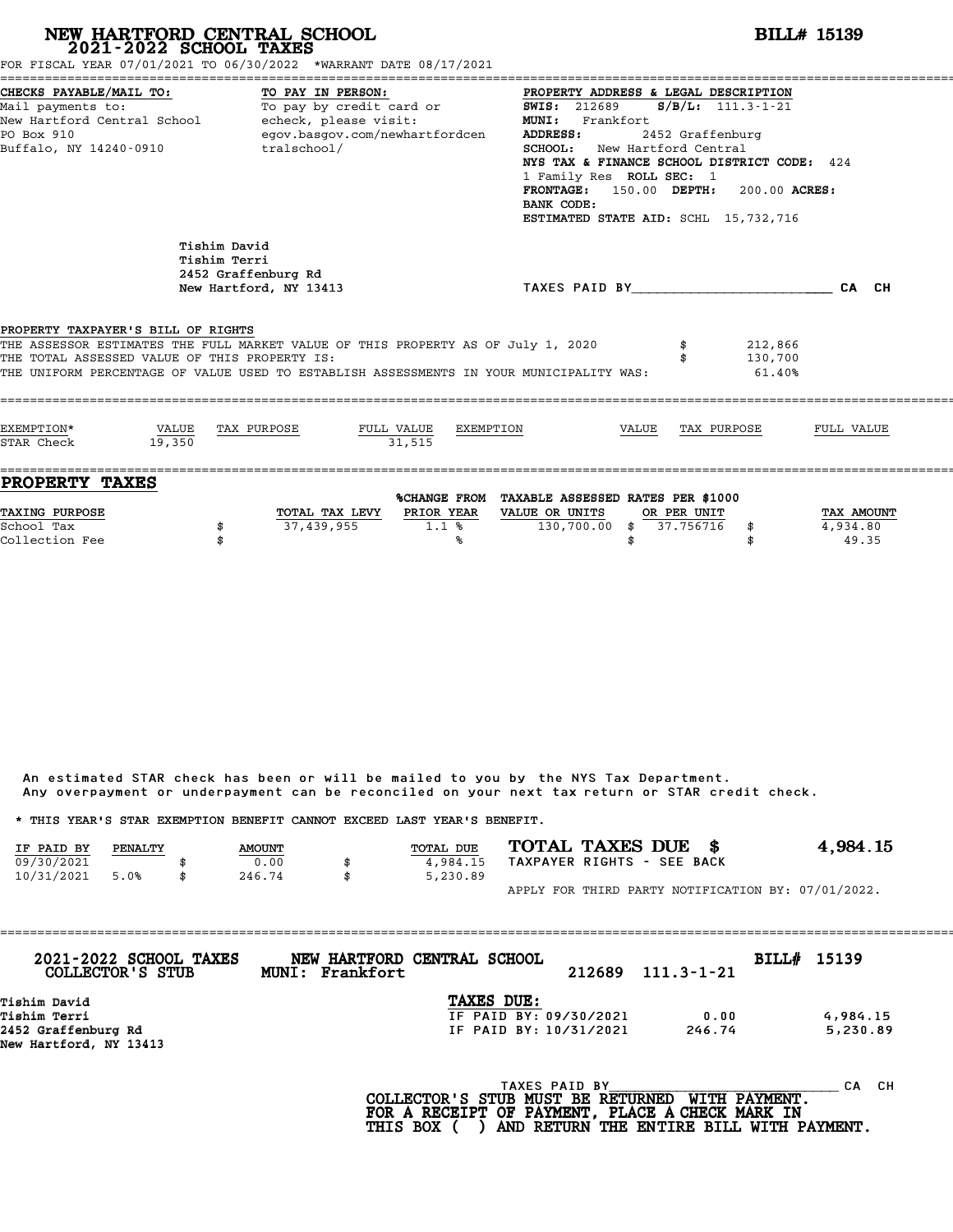|                                                                                     | NEW HARTFORD CENTRAL SCHOOL 2021-2022 SCHOOL TAXES<br>FOR FISCAL YEAR 07/01/2021 TO 06/30/2022 *WARRANT DATE 08/17/2021                                                     | <b>BILL# 15140</b>                                                                                                                                                                                                                                                                                                                                     |                                 |  |  |
|-------------------------------------------------------------------------------------|-----------------------------------------------------------------------------------------------------------------------------------------------------------------------------|--------------------------------------------------------------------------------------------------------------------------------------------------------------------------------------------------------------------------------------------------------------------------------------------------------------------------------------------------------|---------------------------------|--|--|
| CHECKS PAYABLE/MAIL TO:<br>PO Box 910<br>Buffalo, NY 14240-0910                     | TO PAY IN PERSON:<br>Mail payments to: To pay by credit card or<br>New Hartford Central School echeck, please visit:<br>egov.basgov.com/newhartfordcen<br>tralschool/       | PROPERTY ADDRESS & LEGAL DESCRIPTION<br><b>SWIS: 212689</b><br>$S/B/L$ : 111.3-3-3<br>MUNI: Frankfort<br>ADDRESS:<br>731 Higby Rd<br>SCHOOL: New Hartford Central<br>NYS TAX & FINANCE SCHOOL DISTRICT CODE: 424<br>1 Family Res ROLL SEC: 1<br>FRONTAGE: 255.00 DEPTH:<br><b>ACRES:</b><br>7.80<br>BANK CODE:<br>ESTIMATED STATE AID: SCHL 15,732,716 |                                 |  |  |
|                                                                                     | Tubert Mark D<br>Tubert Marialana C<br>731 Higby Rd<br>New Hartford, NY 13413                                                                                               | TAXES PAID BY TAND AND TAXES PAID BY                                                                                                                                                                                                                                                                                                                   |                                 |  |  |
| PROPERTY TAXPAYER'S BILL OF RIGHTS<br>THE TOTAL ASSESSED VALUE OF THIS PROPERTY IS: | THE ASSESSOR ESTIMATES THE FULL MARKET VALUE OF THIS PROPERTY AS OF July 1, 2020<br>THE UNIFORM PERCENTAGE OF VALUE USED TO ESTABLISH ASSESSMENTS IN YOUR MUNICIPALITY WAS: | 199,023<br>\$<br>122,200<br>\$<br>61.40%                                                                                                                                                                                                                                                                                                               |                                 |  |  |
| EXEMPTION*<br>19,350 SCHOOL<br>BAS STAR                                             | VALUE TAX PURPOSE<br>FULL VALUE<br>EXEMPTION<br>31,515                                                                                                                      | VALUE<br>TAX PURPOSE                                                                                                                                                                                                                                                                                                                                   | FULL VALUE                      |  |  |
| PROPERTY TAXES<br><b>TAXING PURPOSE</b><br>School Tax<br>\$<br>Collection Fee<br>\$ | PRIOR YEAR<br>TOTAL TAX LEVY<br>37,439,955<br>1.1%<br>℁                                                                                                                     | %CHANGE FROM TAXABLE ASSESSED RATES PER \$1000<br>VALUE OR UNITS<br>OR PER UNIT<br>122,200.00 \$ 37.756716<br>\$<br>\$<br>\$                                                                                                                                                                                                                           | TAX AMOUNT<br>4,613.87<br>38.91 |  |  |
|                                                                                     | * THIS YEAR'S STAR EXEMPTION BENEFIT CANNOT EXCEED LAST YEAR'S BENEFIT.<br>TOTAL DUE                                                                                        | TOTAL SAVINGS DUE TO STAR: \$<br>TOTAL TAXES DUE \$                                                                                                                                                                                                                                                                                                    | 723.00<br>3,929.78              |  |  |
| IF PAID BY<br>PENALTY<br>09/30/2021<br>5.0%<br>10/31/2021<br>\$                     | <b>AMOUNT</b><br>0.00<br>3,929.78<br>194.54<br>\$<br>4,124.32                                                                                                               | TAXPAYER RIGHTS - SEE BACK<br>APPLY FOR THIRD PARTY NOTIFICATION BY: 07/01/2022.                                                                                                                                                                                                                                                                       |                                 |  |  |
| 2021-2022 SCHOOL TAXES<br>COLLECTOR'S STUB<br>Tubert Mark D                         | NEW HARTFORD CENTRAL SCHOOL<br>MUNI: Frankfort<br>TAXES DUE:                                                                                                                | BILL# 15140<br>$212689$ $111.3-3-3$                                                                                                                                                                                                                                                                                                                    |                                 |  |  |
| Tubert Marialana C<br>731 Higby Rd                                                  |                                                                                                                                                                             | IF PAID BY: 09/30/2021<br>0.00<br>IF PAID BY: 10/31/2021<br>194.54                                                                                                                                                                                                                                                                                     | 3,929.78<br>4,124.32            |  |  |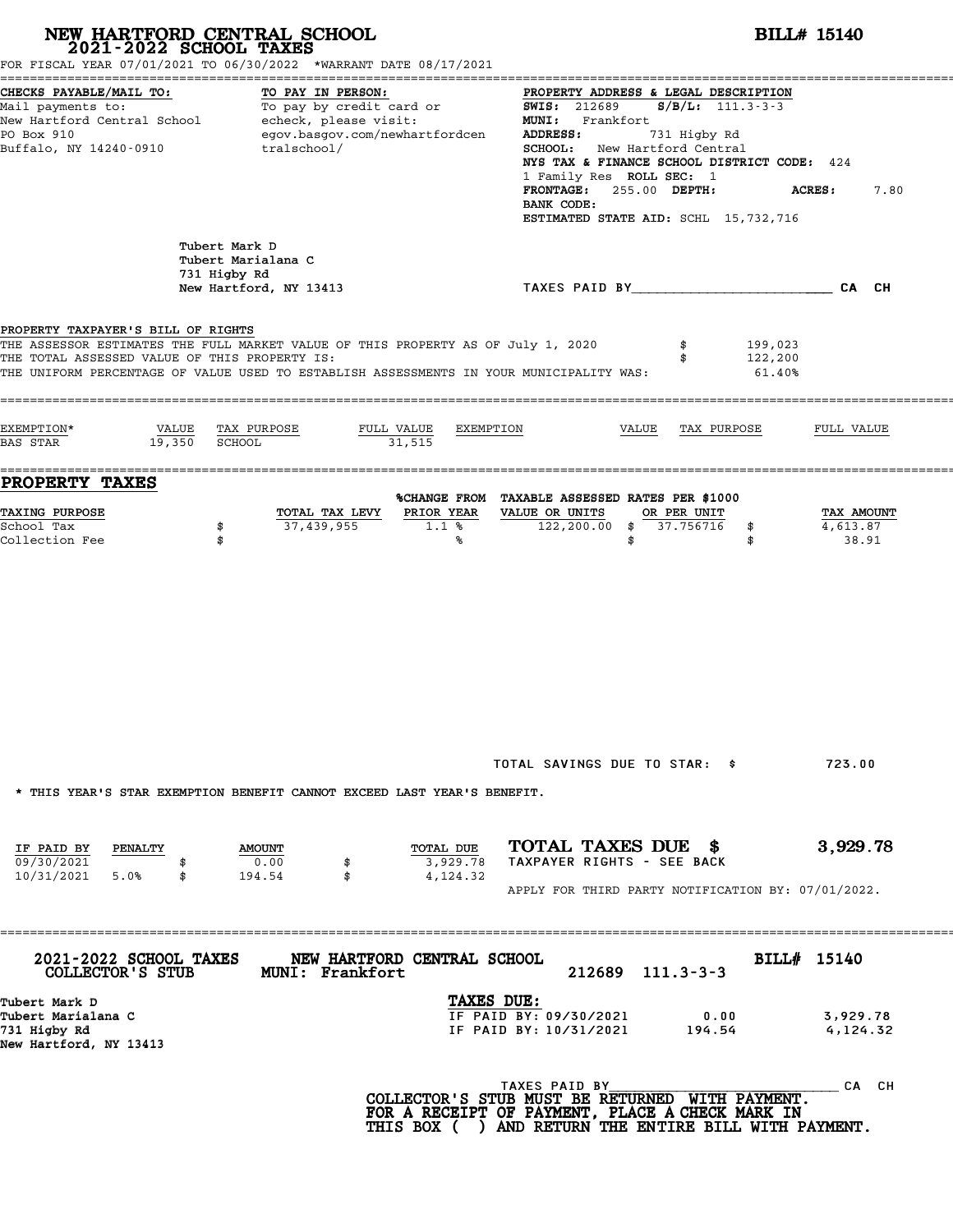|                                                                                     | NEW HARTFORD CENTRAL SCHOOL<br>2021-2022 SCHOOL TAXES<br>FOR FISCAL YEAR 07/01/2021 TO 06/30/2022 *WARRANT DATE 08/17/2021                                                                     |                                                                                                                                                                                                                      | <b>BILL# 15141</b>                                                                                                                                   |  |  |  |
|-------------------------------------------------------------------------------------|------------------------------------------------------------------------------------------------------------------------------------------------------------------------------------------------|----------------------------------------------------------------------------------------------------------------------------------------------------------------------------------------------------------------------|------------------------------------------------------------------------------------------------------------------------------------------------------|--|--|--|
| CHECKS PAYABLE/MAIL TO:<br>PO Box 910<br>Buffalo, NY 14240-0910                     | TO PAY IN PERSON:<br>Mail payments to: To pay by credit card<br>New Hartford Central School echeck, please visit:<br>To pay by credit card or<br>egov.basgov.com/newhartfordcen<br>tralschool/ | $S/B/L: 111.3-5-1$<br><b>SWIS: 212689</b><br><b>MUNI:</b><br>Frankfort<br>ADDRESS:<br>867 Higby Rd<br>SCHOOL:<br>New Hartford Central<br>1 Family Res ROLL SEC: 1<br>354.40 DEPTH:<br><b>FRONTAGE:</b><br>BANK CODE: | PROPERTY ADDRESS & LEGAL DESCRIPTION<br>NYS TAX & FINANCE SCHOOL DISTRICT CODE: 424<br><b>ACRES:</b><br>5.30<br>ESTIMATED STATE AID: SCHL 15,732,716 |  |  |  |
|                                                                                     | Unser Kevin F<br>Unser Taylor A<br>867 Higby Rd<br>New Hartford, NY 13431                                                                                                                      | TAXES PAID BY___________________________CA CH                                                                                                                                                                        |                                                                                                                                                      |  |  |  |
| PROPERTY TAXPAYER'S BILL OF RIGHTS<br>THE TOTAL ASSESSED VALUE OF THIS PROPERTY IS: | THE ASSESSOR ESTIMATES THE FULL MARKET VALUE OF THIS PROPERTY AS OF July 1, 2020<br>THE UNIFORM PERCENTAGE OF VALUE USED TO ESTABLISH ASSESSMENTS IN YOUR MUNICIPALITY WAS:                    | 250,326<br>\$<br>153,700<br>\$<br>61.40%                                                                                                                                                                             |                                                                                                                                                      |  |  |  |
| EXEMPTION*<br>VALUE<br>19,350<br><b>BAS STAR</b>                                    | TAX PURPOSE<br>FULL VALUE<br>SCHOOL<br>31,515                                                                                                                                                  | EXEMPTION<br>VALUE<br>TAX PURPOSE                                                                                                                                                                                    | FULL VALUE                                                                                                                                           |  |  |  |
| <b>PROPERTY TAXES</b><br>TAXING PURPOSE<br>School Tax<br>Collection Fee             | PRIOR YEAR<br>TOTAL TAX LEVY<br>37,439,955<br>\$<br>1.1%<br>\$<br>℁                                                                                                                            | %CHANGE FROM TAXABLE ASSESSED RATES PER \$1000<br>VALUE OR UNITS<br>OR PER UNIT<br>153,700.00 \$<br>37.756716<br>\$<br>\$<br>\$                                                                                      | TAX AMOUNT<br>5,803.21<br>50.80                                                                                                                      |  |  |  |
| IF PAID BY<br>PENALTY<br>09/30/2021                                                 | * THIS YEAR'S STAR EXEMPTION BENEFIT CANNOT EXCEED LAST YEAR'S BENEFIT.<br>TOTAL DUE<br><b>AMOUNT</b><br>0.00<br>5,131.01<br>\$                                                                | TOTAL SAVINGS DUE TO STAR: \$<br>TOTAL TAXES DUE \$<br>TAXPAYER RIGHTS - SEE BACK                                                                                                                                    | 723.00<br>5,131.01                                                                                                                                   |  |  |  |
| 10/31/2021<br>5.0%<br>\$                                                            | \$<br>5,385.02<br>254.01                                                                                                                                                                       | APPLY FOR THIRD PARTY NOTIFICATION BY: 07/01/2022.                                                                                                                                                                   |                                                                                                                                                      |  |  |  |
| 2021-2022 SCHOOL TAXES<br>COLLECTOR'S STUB<br>Unser Kevin F<br>Unser Taylor A       | NEW HARTFORD CENTRAL SCHOOL<br>MUNI: Frankfort                                                                                                                                                 | $212689$ $111.3-5-1$<br>TAXES DUE:<br>IF PAID BY: 09/30/2021<br>0.00<br>IF PAID BY: 10/31/2021                                                                                                                       | BILL# 15141<br>5,131.01                                                                                                                              |  |  |  |
| 867 Higby Rd<br>New Hartford, NY 13431                                              |                                                                                                                                                                                                | 254.01<br>TAXES PAID BY<br>COLLECTOR'S STUB MUST BE RETURNED WITH PAYMENT.<br>FOR A RECEIPT OF PAYMENT, PLACE A CHECK MARK IN<br>THIS BOX ( ) AND RETURN THE ENTIRE BILL WITH PAYMENT.                               | 5,385.02<br>CA CH                                                                                                                                    |  |  |  |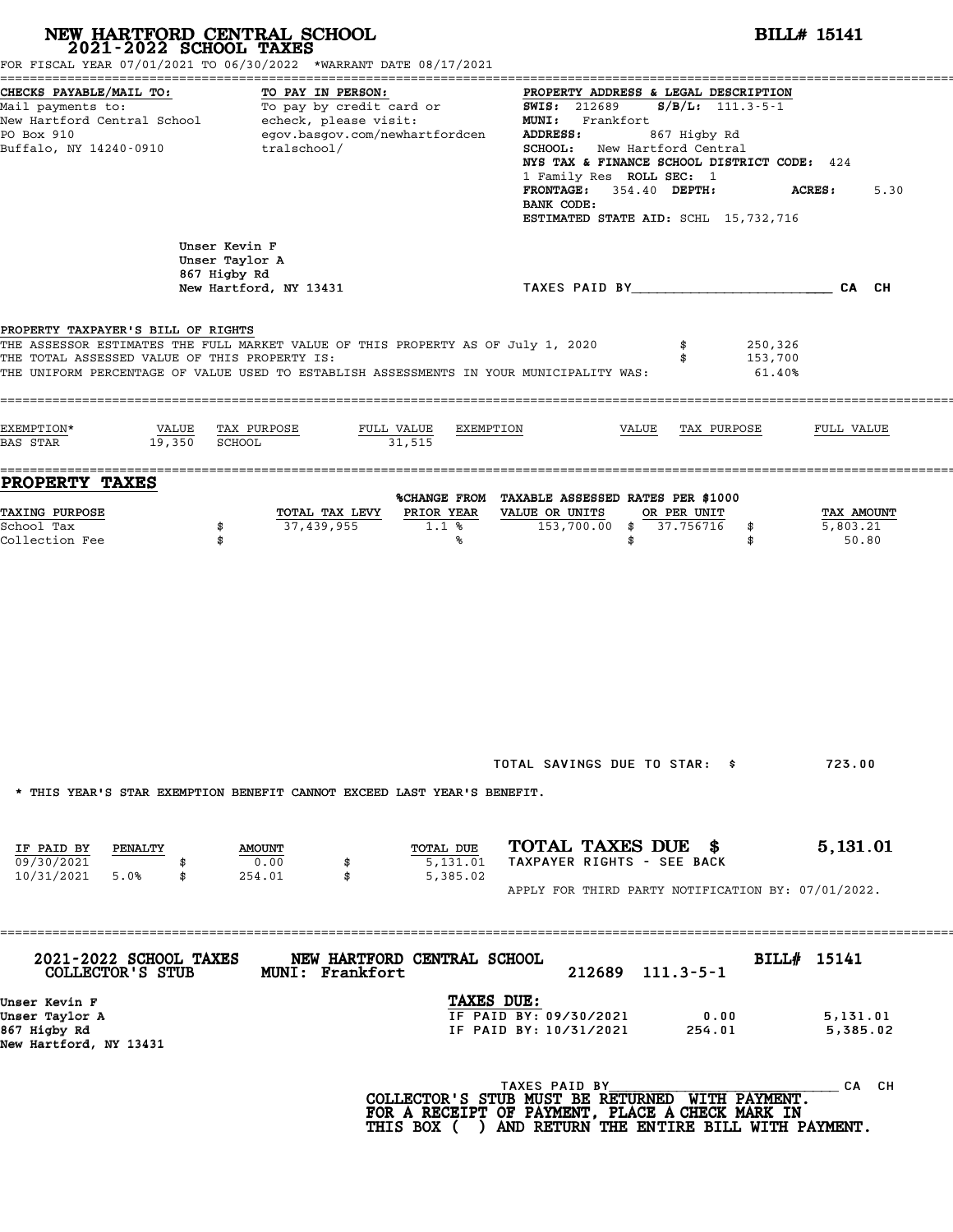# **NEW HARTFORD CENTRAL SCHOOL**<br>
2021-2022 SCHOOL TAXES<br>
FOR FISCAL YEAR 07/01/2021 TO 06/30/2022 \*WARRANT DATE 08/17/2021<br> **2021-2022** TO 06/30/2022 \*WARRANT DATE 08/17/2021

| FOR FISCAL YEAR 07/01/2021 TO 06/30/2022 *WARRANT DATE 08/17/2021                                                                                                                                                                                                  |                                                                                       |                                   |                                                                                                                                                                              |                                                                                                                                                                                                                              |                                 |
|--------------------------------------------------------------------------------------------------------------------------------------------------------------------------------------------------------------------------------------------------------------------|---------------------------------------------------------------------------------------|-----------------------------------|------------------------------------------------------------------------------------------------------------------------------------------------------------------------------|------------------------------------------------------------------------------------------------------------------------------------------------------------------------------------------------------------------------------|---------------------------------|
| CHECKS PAYABLE/MAIL TO:<br>Mail payments to:<br>New Hartford Central School<br>PO Box 910<br>Buffalo, NY 14240-0910                                                                                                                                                | TO PAY IN PERSON:<br>To pay by credit card or<br>echeck, please visit:<br>tralschool/ | egov.basgov.com/newhartfordcen    | <b>SWIS: 212689</b><br>MUNI: Frankfort<br>ADDRESS:<br><b>SCHOOL:</b><br>1 Family Res ROLL SEC: 1<br><b>FRONTAGE:</b><br>BANK CODE:                                           | PROPERTY ADDRESS & LEGAL DESCRIPTION<br>$S/B/L: 111.37-1-11$<br>126 Hays Rd<br>New Hartford Central<br>NYS TAX & FINANCE SCHOOL DISTRICT CODE: 424<br>186.87 DEPTH:<br>214.16 ACRES:<br>ESTIMATED STATE AID: SCHL 15,732,716 |                                 |
|                                                                                                                                                                                                                                                                    | Urbanke Brian S<br>Urbanke Brenda E<br>126 Hays Rd<br>New Hartford, NY 13413          |                                   |                                                                                                                                                                              | TAXES PAID BY TAND AND TAXES PAID BY                                                                                                                                                                                         | CA CH                           |
| PROPERTY TAXPAYER'S BILL OF RIGHTS<br>THE ASSESSOR ESTIMATES THE FULL MARKET VALUE OF THIS PROPERTY AS OF July 1, 2020<br>THE TOTAL ASSESSED VALUE OF THIS PROPERTY IS:<br>THE UNIFORM PERCENTAGE OF VALUE USED TO ESTABLISH ASSESSMENTS IN YOUR MUNICIPALITY WAS: |                                                                                       |                                   |                                                                                                                                                                              | 225,570<br>138,500<br>61.40%                                                                                                                                                                                                 |                                 |
| EXEMPTION*<br>VALUE<br>19,350<br>BAS STAR                                                                                                                                                                                                                          | TAX PURPOSE<br><b>SCHOOL</b>                                                          | FULL VALUE<br>EXEMPTION<br>31,515 | VALUE                                                                                                                                                                        | TAX PURPOSE                                                                                                                                                                                                                  | FULL VALUE                      |
| <b>PROPERTY TAXES</b><br>TAXING PURPOSE<br>School Tax<br>Collection Fee                                                                                                                                                                                            | TOTAL TAX LEVY<br>37,439,955<br>\$<br>\$                                              | PRIOR YEAR<br>1.1%<br>℁           | %CHANGE FROM TAXABLE ASSESSED RATES PER \$1000<br>VALUE OR UNITS<br>138,500.00<br>\$<br>\$                                                                                   | OR PER UNIT<br>37.756716<br>\$<br>\$                                                                                                                                                                                         | TAX AMOUNT<br>5,229.31<br>45.06 |
| * THIS YEAR'S STAR EXEMPTION BENEFIT CANNOT EXCEED LAST YEAR'S BENEFIT.                                                                                                                                                                                            |                                                                                       |                                   | TOTAL SAVINGS DUE TO STAR: \$                                                                                                                                                |                                                                                                                                                                                                                              | 723.00                          |
| IF PAID BY<br>PENALTY<br>09/30/2021<br>10/31/2021<br>5.0%<br>\$                                                                                                                                                                                                    | <b>AMOUNT</b><br>0.00<br>\$<br>\$<br>225.32                                           | TOTAL DUE<br>4,551.37<br>4,776.69 | TOTAL TAXES DUE \$<br>TAXPAYER RIGHTS - SEE BACK<br>APPLY FOR THIRD PARTY NOTIFICATION BY: 07/01/2022.                                                                       |                                                                                                                                                                                                                              | 4,551.37                        |
| 2021-2022 SCHOOL TAXES<br>COLLECTOR'S STUB                                                                                                                                                                                                                         | ;===============================<br><b>MUNI: Frankfort</b>                            | NEW HARTFORD CENTRAL SCHOOL       | 212689                                                                                                                                                                       | $111.37 - 1 - 11$                                                                                                                                                                                                            | BILL# 15142                     |
| Urbanke Brian S<br>Urbanke Brenda E<br>126 Hays Rd<br>New Hartford, NY 13413                                                                                                                                                                                       |                                                                                       | TAXES DUE:                        | IF PAID BY: 09/30/2021<br>IF PAID BY: 10/31/2021                                                                                                                             | 0.00<br>225.32                                                                                                                                                                                                               | 4,551.37<br>4,776.69            |
|                                                                                                                                                                                                                                                                    |                                                                                       |                                   | TAXES PAID BY<br>COLLECTOR'S STUB MUST BE RETURNED WITH PAYMENT.<br>FOR A RECEIPT OF PAYMENT, PLACE A CHECK MARK IN<br>THIS BOX ( ) AND RETURN THE ENTIRE BILL WITH PAYMENT. |                                                                                                                                                                                                                              | CA CH                           |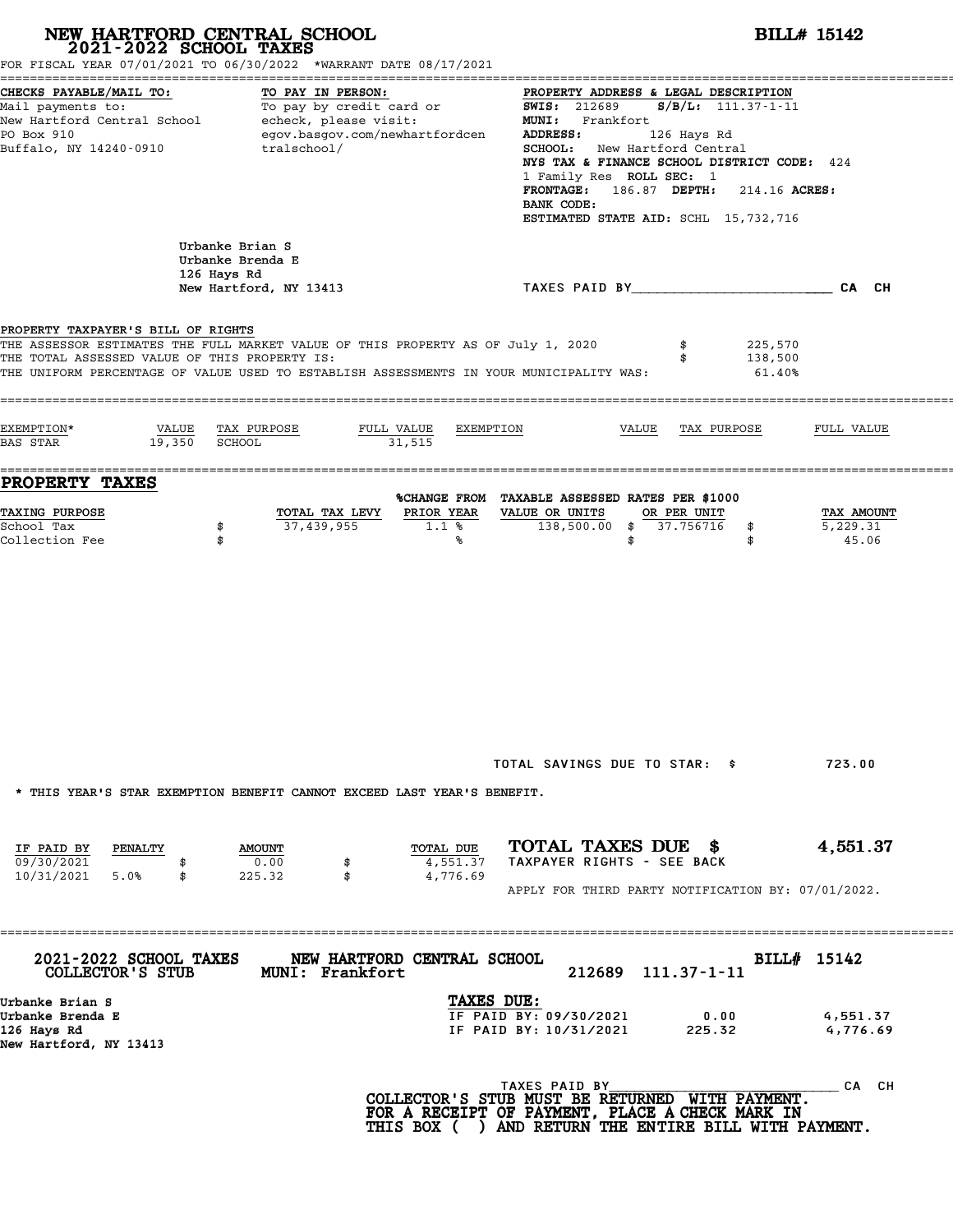|                                                                                                             | NEW HARTFORD CENTRAL SCHOOL 2021-2022 SCHOOL TAXES<br>FOR FISCAL YEAR 07/01/2021 TO 06/30/2022 *WARRANT DATE 08/17/2021                                                     |                                                                                                                                                                                                                                                                                                                                             | <b>BILL# 15143</b>                  |
|-------------------------------------------------------------------------------------------------------------|-----------------------------------------------------------------------------------------------------------------------------------------------------------------------------|---------------------------------------------------------------------------------------------------------------------------------------------------------------------------------------------------------------------------------------------------------------------------------------------------------------------------------------------|-------------------------------------|
| CHECKS PAYABLE/MAIL TO:<br>PO Box 910<br>Buffalo, NY 14240-0910                                             | TO PAY IN PERSON:<br>Mail payments to:<br>Mail payments to:<br>New Hartford Central School echeck, please visit:<br>egov.basgov.com/newhartfordcen<br>tralschool/           | PROPERTY ADDRESS & LEGAL DESCRIPTION<br><b>SWIS: 212689</b><br>$S/B/L: 111.37-1-6$<br>MUNI: Frankfort<br>ADDRESS:<br>147 Harts Dr<br>SCHOOL: New Hartford Central<br>NYS TAX & FINANCE SCHOOL DISTRICT CODE: 424<br>1 Family Res ROLL SEC: 1<br>FRONTAGE: 145.00 DEPTH: 265.00 ACRES:<br>BANK CODE:<br>ESTIMATED STATE AID: SCHL 15,732,716 |                                     |
|                                                                                                             | Urbanke Trust Donald<br>Urbanke Trust Barbara<br>147 Harts Dr<br>New Hartford, NY 13413                                                                                     | TAXES PAID BY CA CH                                                                                                                                                                                                                                                                                                                         |                                     |
| PROPERTY TAXPAYER'S BILL OF RIGHTS<br>THE TOTAL ASSESSED VALUE OF THIS PROPERTY IS:<br>=============        | THE ASSESSOR ESTIMATES THE FULL MARKET VALUE OF THIS PROPERTY AS OF July 1, 2020<br>THE UNIFORM PERCENTAGE OF VALUE USED TO ESTABLISH ASSESSMENTS IN YOUR MUNICIPALITY WAS: | 236,156<br>145,000<br>$61.40\%$                                                                                                                                                                                                                                                                                                             |                                     |
| EXEMPTION*<br>VALUE<br>45,600 SCHOOL<br>ENH STAR                                                            | TAX PURPOSE<br>FULL VALUE<br>EXEMPTION<br>74,267                                                                                                                            | VALUE<br>TAX PURPOSE                                                                                                                                                                                                                                                                                                                        | FULL VALUE                          |
| PROPERTY TAXES<br>TAXING PURPOSE<br>School Tax<br>Collection Fee                                            | PRIOR YEAR<br>TOTAL TAX LEVY<br>37,439,955<br>\$<br>1.1%<br>\$<br>℁                                                                                                         | %CHANGE FROM TAXABLE ASSESSED RATES PER \$1000<br>VALUE OR UNITS<br>OR PER UNIT<br>145,000.00 \$ 37.756716<br>\$<br>\$<br>\$                                                                                                                                                                                                                | TAX AMOUNT<br>5,474.72<br>40.26     |
| IF PAID BY<br>PENALTY                                                                                       | * THIS YEAR'S STAR EXEMPTION BENEFIT CANNOT EXCEED LAST YEAR'S BENEFIT.<br>TOTAL DUE<br><b>AMOUNT</b>                                                                       | TOTAL SAVINGS DUE TO STAR: \$<br>TOTAL TAXES DUE \$                                                                                                                                                                                                                                                                                         | 1,449.00<br>4,065.98                |
| 09/30/2021<br>10/31/2021 5.0%<br>\$                                                                         | 0.00<br>4,065.98<br>\$<br>201.29<br>\$<br>4,267.27                                                                                                                          | TAXPAYER RIGHTS - SEE BACK<br>APPLY FOR THIRD PARTY NOTIFICATION BY: 07/01/2022.                                                                                                                                                                                                                                                            |                                     |
| 2021-2022 SCHOOL TAXES<br>COLLECTOR'S STUB<br>Urbanke Trust Donald<br>Urbanke Trust Barbara<br>147 Harts Dr | NEW HARTFORD CENTRAL SCHOOL<br><b>MUNI: Frankfort</b><br>TAXES DUE:                                                                                                         | 212689 111.37-1-6<br>IF PAID BY: 09/30/2021<br>0.00<br>IF PAID BY: 10/31/2021<br>201.29                                                                                                                                                                                                                                                     | BILL# 15143<br>4,065.98<br>4,267.27 |
| New Hartford, NY 13413                                                                                      |                                                                                                                                                                             | TAXES PAID BY<br>COLLECTOR'S STUB MUST BE RETURNED WITH PAYMENT.<br>FOR A RECEIPT OF PAYMENT, PLACE A CHECK MARK IN<br>THIS BOX ( ) AND RETURN THE ENTIRE BILL WITH PAYMENT.                                                                                                                                                                | CA CH                               |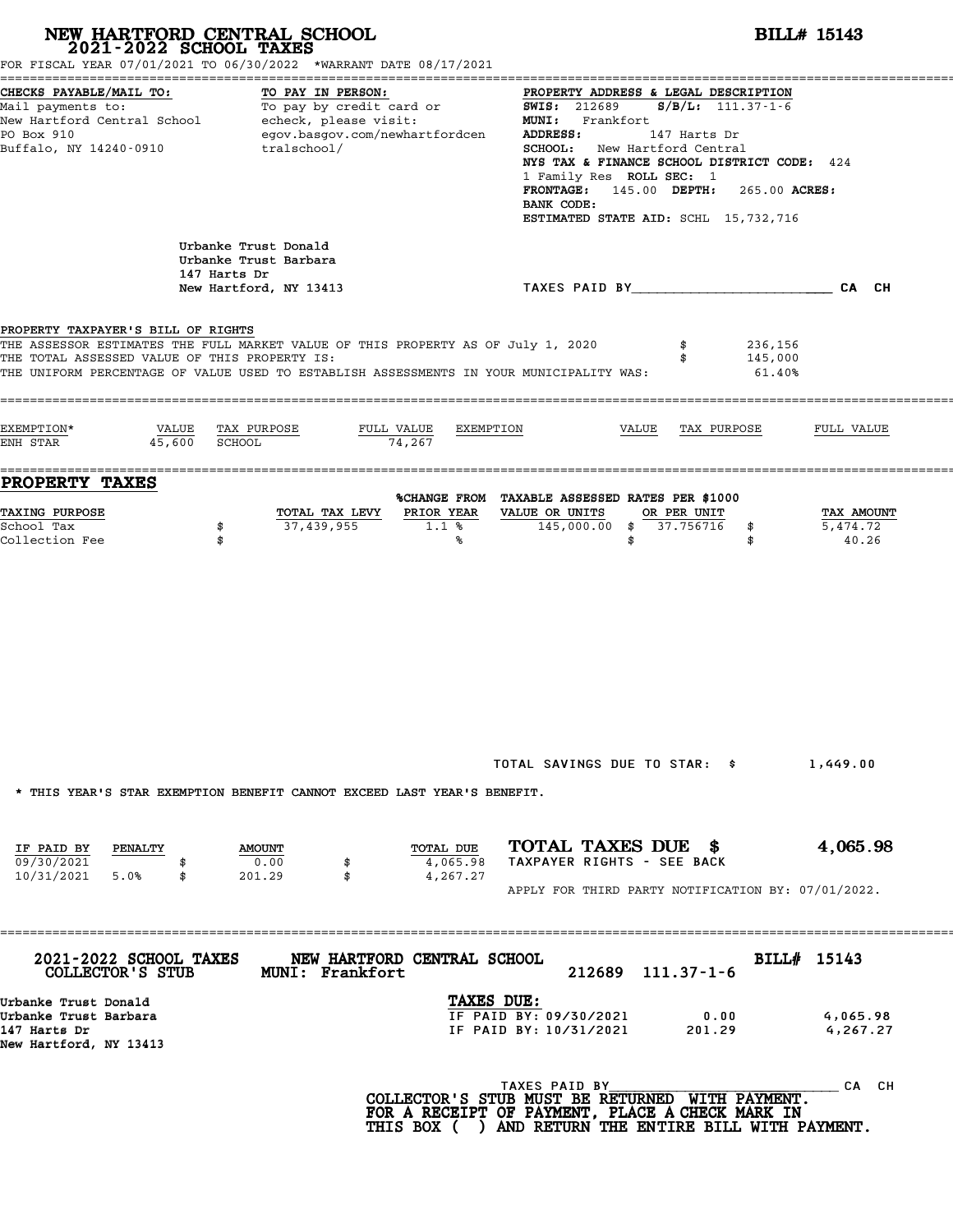|                                                                                      | NEW HARTFORD CENTRAL SCHOOL 2021-2022 SCHOOL TAXES<br>FOR FISCAL YEAR 07/01/2021 TO 06/30/2022 *WARRANT DATE 08/17/2021                                                     | <b>BILL# 15144</b>                                                                                                                                                                                                                                                                                                                                          |                                 |  |  |  |  |  |
|--------------------------------------------------------------------------------------|-----------------------------------------------------------------------------------------------------------------------------------------------------------------------------|-------------------------------------------------------------------------------------------------------------------------------------------------------------------------------------------------------------------------------------------------------------------------------------------------------------------------------------------------------------|---------------------------------|--|--|--|--|--|
| CHECKS PAYABLE/MAIL TO:<br>Mail payments to:<br>PO Box 910<br>Buffalo, NY 14240-0910 | TO PAY IN PERSON:<br>Mail payments to:<br>Mail payments to:<br>New Hartford Central School echeck, please visit:<br>egov.basgov.com/newhartfordcen<br>tralschool/           | PROPERTY ADDRESS & LEGAL DESCRIPTION<br><b>SWIS: 212689</b><br>$S/B/L: 111.3 - 1 - 53.7$<br>MUNI: Frankfort<br>2536 Graffenburg Rd<br><b>ADDRESS:</b><br>SCHOOL: New Hartford Central<br>NYS TAX & FINANCE SCHOOL DISTRICT CODE: 424<br>1 Family Res ROLL SEC: 1<br>267.00 DEPTH:<br><b>FRONTAGE:</b><br>BANK CODE:<br>ESTIMATED STATE AID: SCHL 15,732,716 | <b>ACRES :</b><br>2.00          |  |  |  |  |  |
|                                                                                      | Valent Henry J<br>Valent Andrea M<br>2536 Graffenburg Rd<br>New Hartford, NY 13413                                                                                          | TAXES PAID BY____________________________CA CH                                                                                                                                                                                                                                                                                                              |                                 |  |  |  |  |  |
| PROPERTY TAXPAYER'S BILL OF RIGHTS<br>THE TOTAL ASSESSED VALUE OF THIS PROPERTY IS:  | THE ASSESSOR ESTIMATES THE FULL MARKET VALUE OF THIS PROPERTY AS OF July 1, 2020<br>THE UNIFORM PERCENTAGE OF VALUE USED TO ESTABLISH ASSESSMENTS IN YOUR MUNICIPALITY WAS: | 312,215<br>191,700<br>61.40%                                                                                                                                                                                                                                                                                                                                |                                 |  |  |  |  |  |
| EXEMPTION*<br>VALUE<br>19,350<br><b>BAS STAR</b>                                     | FULL VALUE<br>TAX PURPOSE<br>EXEMPTION<br><b>SCHOOL</b><br>31,515                                                                                                           | VALUE<br>TAX PURPOSE                                                                                                                                                                                                                                                                                                                                        | FULL VALUE                      |  |  |  |  |  |
| PROPERTY TAXES                                                                       |                                                                                                                                                                             | %CHANGE FROM TAXABLE ASSESSED RATES PER \$1000                                                                                                                                                                                                                                                                                                              |                                 |  |  |  |  |  |
| TAXING PURPOSE<br>School Tax<br>Collection Fee                                       | PRIOR YEAR<br>TOTAL TAX LEVY<br>37,439,955<br>1.1%<br>\$<br>\$<br>℁                                                                                                         | VALUE OR UNITS<br>OR PER UNIT<br>191,700.00<br>\$37.756716<br>\$<br>\$<br>\$                                                                                                                                                                                                                                                                                | TAX AMOUNT<br>7,237.96<br>65.15 |  |  |  |  |  |
| IF PAID BY<br>PENALTY<br>09/30/2021                                                  | * THIS YEAR'S STAR EXEMPTION BENEFIT CANNOT EXCEED LAST YEAR'S BENEFIT.<br>TOTAL DUE<br><b>AMOUNT</b><br>0.00<br>6,580.11<br>\$                                             | TOTAL SAVINGS DUE TO STAR: \$<br>TOTAL TAXES DUE \$<br>TAXPAYER RIGHTS - SEE BACK                                                                                                                                                                                                                                                                           | 723.00<br>6,580.11              |  |  |  |  |  |
| 10/31/2021 5.0%<br>\$                                                                | 325.75<br>\$<br>6,905.86                                                                                                                                                    | APPLY FOR THIRD PARTY NOTIFICATION BY: 07/01/2022.                                                                                                                                                                                                                                                                                                          |                                 |  |  |  |  |  |
| 2021-2022 SCHOOL TAXES<br>COLLECTOR'S STUB                                           | NEW HARTFORD CENTRAL SCHOOL<br>MUNI: Frankfort                                                                                                                              | 212689<br>$111.3 - 1 - 53.7$                                                                                                                                                                                                                                                                                                                                | BILL# 15144                     |  |  |  |  |  |
| Valent Henry J<br>Valent Andrea M<br>2536 Graffenburg Rd                             |                                                                                                                                                                             | TAXES DUE:<br>IF PAID BY: 09/30/2021<br>0.00<br>IF PAID BY: 10/31/2021<br>325.75                                                                                                                                                                                                                                                                            | 6,580.11<br>6,905.86            |  |  |  |  |  |
| New Hartford, NY 13413                                                               |                                                                                                                                                                             |                                                                                                                                                                                                                                                                                                                                                             |                                 |  |  |  |  |  |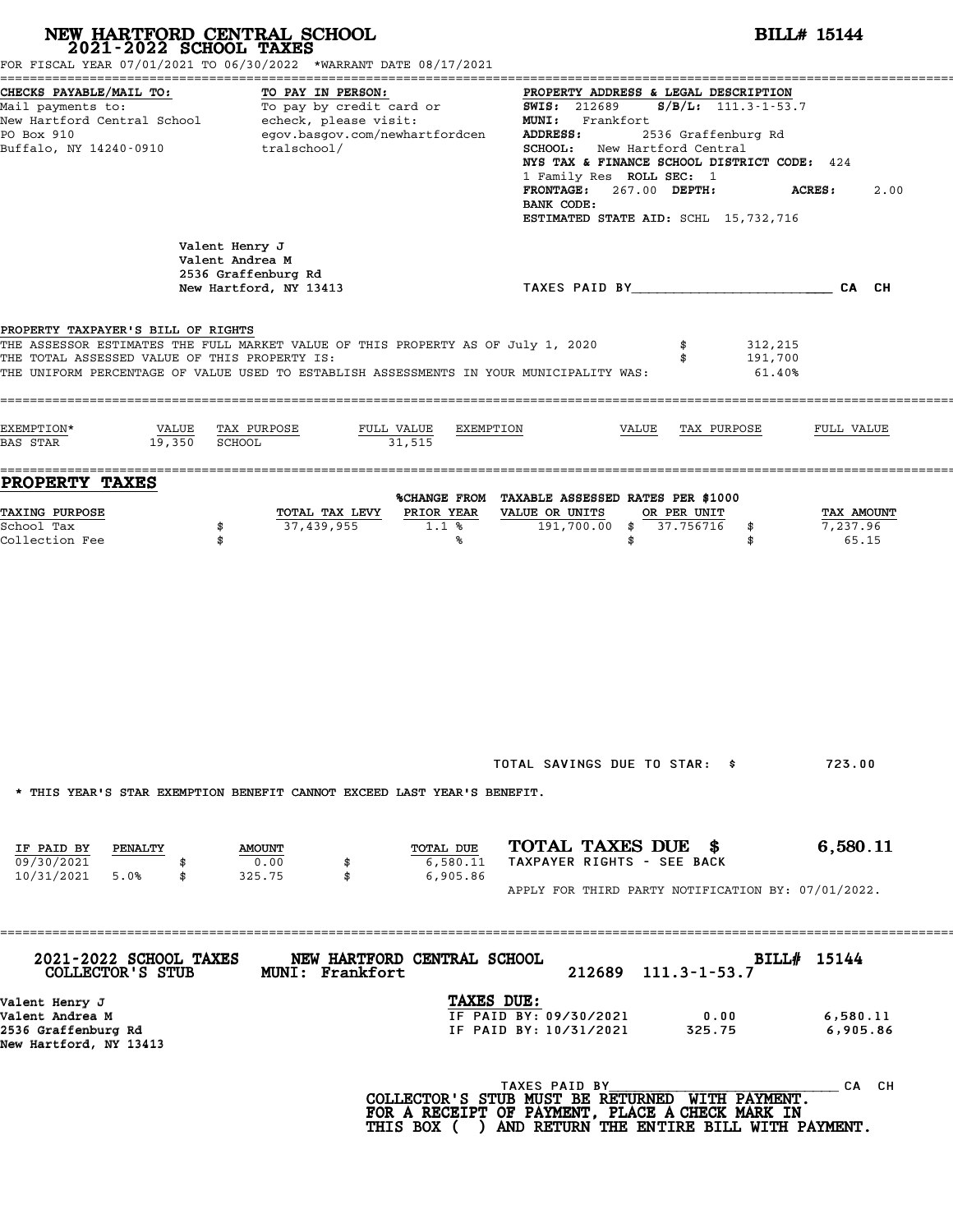|                                                                                     | NEW HARTFORD CENTRAL SCHOOL 2021-2022 SCHOOL TAXES<br>FOR FISCAL YEAR 07/01/2021 TO 06/30/2022 *WARRANT DATE 08/17/2021                                                     | <b>BILL# 15145</b>                                                                                                                                                                                                                                                                                                                                                       |      |
|-------------------------------------------------------------------------------------|-----------------------------------------------------------------------------------------------------------------------------------------------------------------------------|--------------------------------------------------------------------------------------------------------------------------------------------------------------------------------------------------------------------------------------------------------------------------------------------------------------------------------------------------------------------------|------|
| CHECKS PAYABLE/MAIL TO:<br>PO Box 910<br>Buffalo, NY 14240-0910                     | TO PAY IN PERSON:<br>Mail payments to: To pay by credit card or<br>New Hartford Central School echeck, please visit:<br>egov.basgov.com/newhartfordcen<br>tralschool/       | PROPERTY ADDRESS & LEGAL DESCRIPTION<br><b>SWIS: 212689</b><br>$S/B/L: 111.1 - 3 - 13.2$<br>MUNI: Frankfort<br>ADDRESS:<br>240 Wilson Rd<br><b>SCHOOL:</b> New Hartford Central<br>NYS TAX & FINANCE SCHOOL DISTRICT CODE: 424<br>1 Family Res ROLL SEC: 1<br>300.00 DEPTH:<br><b>FRONTAGE :</b><br><b>ACRES :</b><br>BANK CODE:<br>ESTIMATED STATE AID: SCHL 15,732,716 | 5.30 |
|                                                                                     | VanHorne Jeremy<br>VanHorne Kathleen<br>240 Wilson Rd                                                                                                                       |                                                                                                                                                                                                                                                                                                                                                                          |      |
|                                                                                     | Frankfort, NY 13340                                                                                                                                                         | TAXES PAID BY TAND AND TAXES PAID BY                                                                                                                                                                                                                                                                                                                                     |      |
| PROPERTY TAXPAYER'S BILL OF RIGHTS<br>THE TOTAL ASSESSED VALUE OF THIS PROPERTY IS: | THE ASSESSOR ESTIMATES THE FULL MARKET VALUE OF THIS PROPERTY AS OF July 1, 2020<br>THE UNIFORM PERCENTAGE OF VALUE USED TO ESTABLISH ASSESSMENTS IN YOUR MUNICIPALITY WAS: | 293,160<br>\$<br>180,000<br>\$<br>61.40%                                                                                                                                                                                                                                                                                                                                 |      |
| EXEMPTION*<br>19,350 SCHOOL<br>BAS STAR                                             | VALUE TAX PURPOSE<br>FULL VALUE<br>EXEMPTION<br>31,515                                                                                                                      | VALUE<br>TAX PURPOSE<br>FULL VALUE                                                                                                                                                                                                                                                                                                                                       |      |
| PROPERTY TAXES                                                                      |                                                                                                                                                                             | %CHANGE FROM TAXABLE ASSESSED RATES PER \$1000                                                                                                                                                                                                                                                                                                                           |      |
| <b>TAXING PURPOSE</b><br>School Tax<br>Collection Fee                               | PRIOR YEAR<br>TOTAL TAX LEVY<br>37,439,955<br>1.1%<br>\$<br>\$<br>℁                                                                                                         | VALUE OR UNITS<br>OR PER UNIT<br>TAX AMOUNT<br>180,000.00 \$ 37.756716<br>6,796.21<br>\$<br>60.73<br>\$<br>\$                                                                                                                                                                                                                                                            |      |
| IF PAID BY<br>PENALTY<br>09/30/2021<br>5.0%<br>10/31/2021<br>\$                     | * THIS YEAR'S STAR EXEMPTION BENEFIT CANNOT EXCEED LAST YEAR'S BENEFIT.<br>TOTAL DUE<br><b>AMOUNT</b><br>0.00<br>6,133.94<br>\$<br>303.66<br>\$<br>6,437.60                 | TOTAL SAVINGS DUE TO STAR: \$<br>723.00<br>TOTAL TAXES DUE \$<br>6,133.94<br>TAXPAYER RIGHTS - SEE BACK                                                                                                                                                                                                                                                                  |      |
| 2021-2022 SCHOOL TAXES                                                              | NEW HARTFORD CENTRAL SCHOOL                                                                                                                                                 | APPLY FOR THIRD PARTY NOTIFICATION BY: 07/01/2022.<br>BILL# 15145                                                                                                                                                                                                                                                                                                        |      |
| COLLECTOR'S STUB                                                                    | MUNI: Frankfort                                                                                                                                                             | 212689<br>$111.1 - 3 - 13.2$                                                                                                                                                                                                                                                                                                                                             |      |
| VanHorne Jeremy<br>VanHorne Kathleen<br>240 Wilson Rd<br>Frankfort, NY 13340        |                                                                                                                                                                             | TAXES DUE:<br>IF PAID BY: 09/30/2021<br>0.00<br>6,133.94<br>IF PAID BY: 10/31/2021<br>303.66<br>6,437.60                                                                                                                                                                                                                                                                 |      |
|                                                                                     |                                                                                                                                                                             | TAXES PAID BY<br>CA CH<br>COLLECTOR'S STUB MUST BE RETURNED WITH PAYMENT.<br>FOR A RECEIPT OF PAYMENT, PLACE A CHECK MARK IN<br>THIS BOX ( ) AND RETURN THE ENTIRE BILL WITH PAYMENT.                                                                                                                                                                                    |      |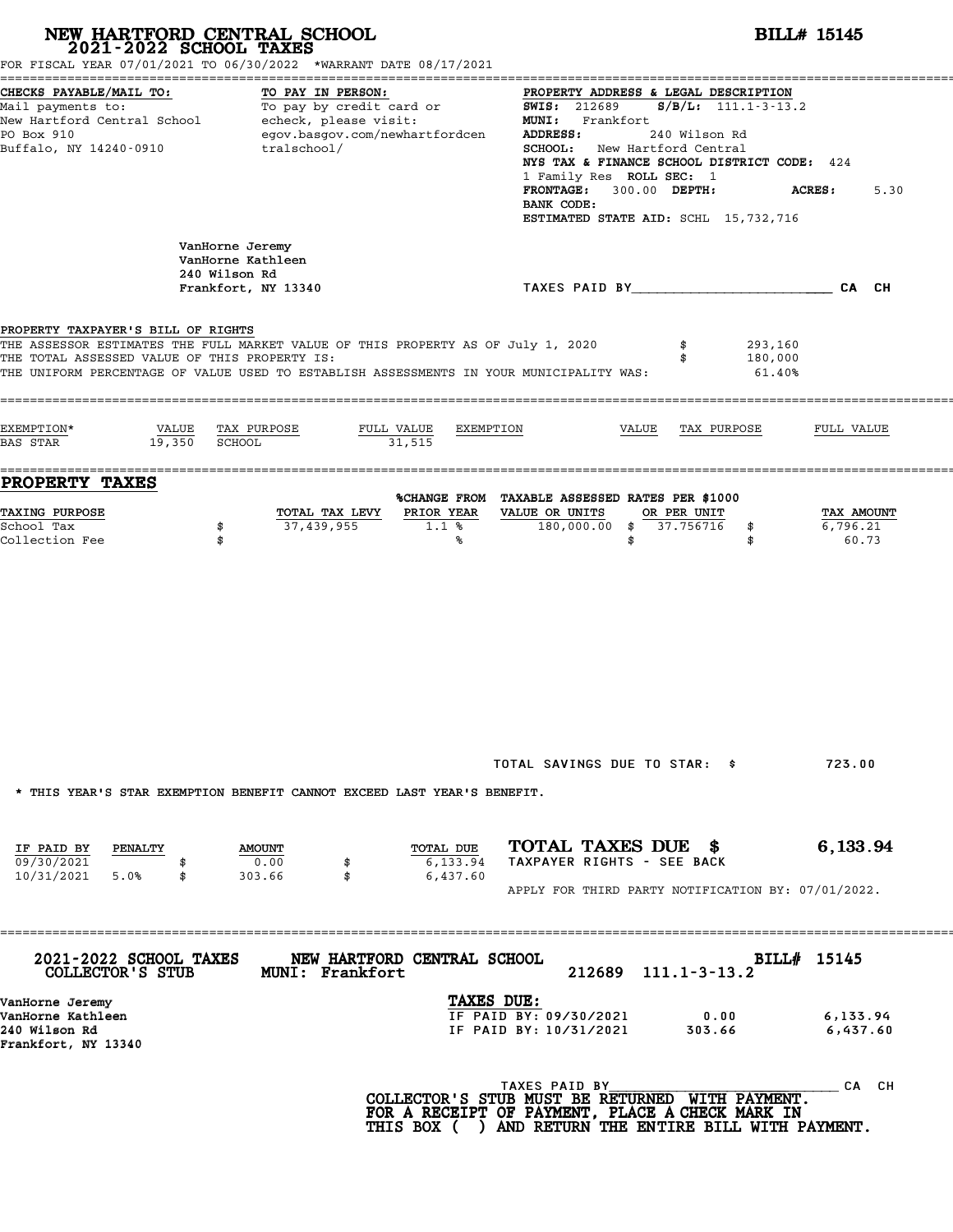| NEW HARTFORD CENTRAL SCHOOL 2021-2022 SCHOOL TAXES<br>FOR FISCAL YEAR 07/01/2021 TO 06/30/2022 *WARRANT DATE 08/17/2021                                                                                                                                            |          |                                      |                   |                                                                                                            |                                                                  | <b>BILL# 15146</b>   |                                                                                                                                                                                                                                           |                            |                                 |  |  |  |
|--------------------------------------------------------------------------------------------------------------------------------------------------------------------------------------------------------------------------------------------------------------------|----------|--------------------------------------|-------------------|------------------------------------------------------------------------------------------------------------|------------------------------------------------------------------|----------------------|-------------------------------------------------------------------------------------------------------------------------------------------------------------------------------------------------------------------------------------------|----------------------------|---------------------------------|--|--|--|
| CHECKS PAYABLE/MAIL TO:<br>Mail payments to:<br>New Hartford Central School - echeck, please visit:<br>PO Box 910<br>Buffalo, NY 14240-0910                                                                                                                        |          | tralschool/                          | TO PAY IN PERSON: | TO PAI IN PERSON:<br>To pay by credit card or<br>egov.basgov.com/newhartfordcen                            | <b>SWIS: 212689</b><br>MUNI: Frankfort<br>ADDRESS:<br>BANK CODE: |                      | PROPERTY ADDRESS & LEGAL DESCRIPTION<br>$S/B/L$ : 111.1-2-70<br>SCHOOL: New Hartford Central<br>NYS TAX & FINANCE SCHOOL DISTRICT CODE: 424<br>Vac w/imprv ROLL SEC: 1<br>FRONTAGE: 270.00 DEPTH:<br>ESTIMATED STATE AID: SCHL 15,732,716 | Graffenburg Rd             | <b>ACRES:</b><br>18.70          |  |  |  |
|                                                                                                                                                                                                                                                                    |          | Walters Terry Ann<br>5460 Kenwood Rd |                   |                                                                                                            |                                                                  |                      |                                                                                                                                                                                                                                           |                            |                                 |  |  |  |
|                                                                                                                                                                                                                                                                    |          | Utica, NY 13502                      |                   |                                                                                                            |                                                                  |                      | TAXES PAID BY CA CH                                                                                                                                                                                                                       |                            |                                 |  |  |  |
| PROPERTY TAXPAYER'S BILL OF RIGHTS<br>THE ASSESSOR ESTIMATES THE FULL MARKET VALUE OF THIS PROPERTY AS OF July 1, 2020<br>THE TOTAL ASSESSED VALUE OF THIS PROPERTY IS:<br>THE UNIFORM PERCENTAGE OF VALUE USED TO ESTABLISH ASSESSMENTS IN YOUR MUNICIPALITY WAS: |          |                                      |                   |                                                                                                            |                                                                  |                      | \$<br>\$                                                                                                                                                                                                                                  | 56,352<br>34,600<br>61.40% |                                 |  |  |  |
| PROPERTY TAXES<br>TAXING PURPOSE<br>School Tax<br>Collection Fee                                                                                                                                                                                                   | \$<br>\$ |                                      | 37,439,955        | %CHANGE FROM TAXABLE ASSESSED RATES PER \$1000<br>TOTAL TAX LEVY PRIOR YEAR VALUE OR UNITS<br>$1.1$ %<br>℁ |                                                                  | $34,600.00$ \$<br>\$ | OR PER UNIT<br>37.756716                                                                                                                                                                                                                  | \$<br>\$                   | TAX AMOUNT<br>1,306.38<br>13.06 |  |  |  |
|                                                                                                                                                                                                                                                                    |          |                                      |                   |                                                                                                            |                                                                  |                      |                                                                                                                                                                                                                                           |                            |                                 |  |  |  |
| IF PAID BY<br>PENALTY                                                                                                                                                                                                                                              |          | <b>AMOUNT</b>                        |                   | TOTAL DUE                                                                                                  |                                                                  |                      | TOTAL TAXES DUE \$                                                                                                                                                                                                                        |                            | 1,319.44                        |  |  |  |
| 09/30/2021<br>10/31/2021<br>5.0%                                                                                                                                                                                                                                   | \$       | 0.00<br>65.32                        | \$<br>\$          | 1,319.44<br>1,384.76                                                                                       |                                                                  |                      | TAXPAYER RIGHTS - SEE BACK<br>APPLY FOR THIRD PARTY NOTIFICATION BY: 07/01/2022.                                                                                                                                                          |                            |                                 |  |  |  |
|                                                                                                                                                                                                                                                                    |          |                                      |                   |                                                                                                            |                                                                  |                      |                                                                                                                                                                                                                                           |                            |                                 |  |  |  |
| 2021-2022 SCHOOL TAXES<br>COLLECTOR'S STUB                                                                                                                                                                                                                         |          |                                      | MUNI: Frankfort   | NEW HARTFORD CENTRAL SCHOOL                                                                                |                                                                  | 212689               | $111.1 - 2 - 70$                                                                                                                                                                                                                          | BILL# 15146                |                                 |  |  |  |
| Walters Terry Ann<br>5460 Kenwood Rd<br>Utica, NY 13502                                                                                                                                                                                                            |          |                                      |                   | TAXES DUE:                                                                                                 | IF PAID BY: 09/30/2021<br>IF PAID BY: 10/31/2021                 |                      | 0.00<br>65.32                                                                                                                                                                                                                             |                            | 1,319.44<br>1,384.76            |  |  |  |
|                                                                                                                                                                                                                                                                    |          |                                      |                   | COLLECTOR'S STUB MUST BE RETURNED WITH PAYMENT.<br>FOR A RECEIPT OF PAYMENT, PLACE A CHECK MARK IN         | TAXES PAID BY                                                    |                      |                                                                                                                                                                                                                                           |                            | CA CH                           |  |  |  |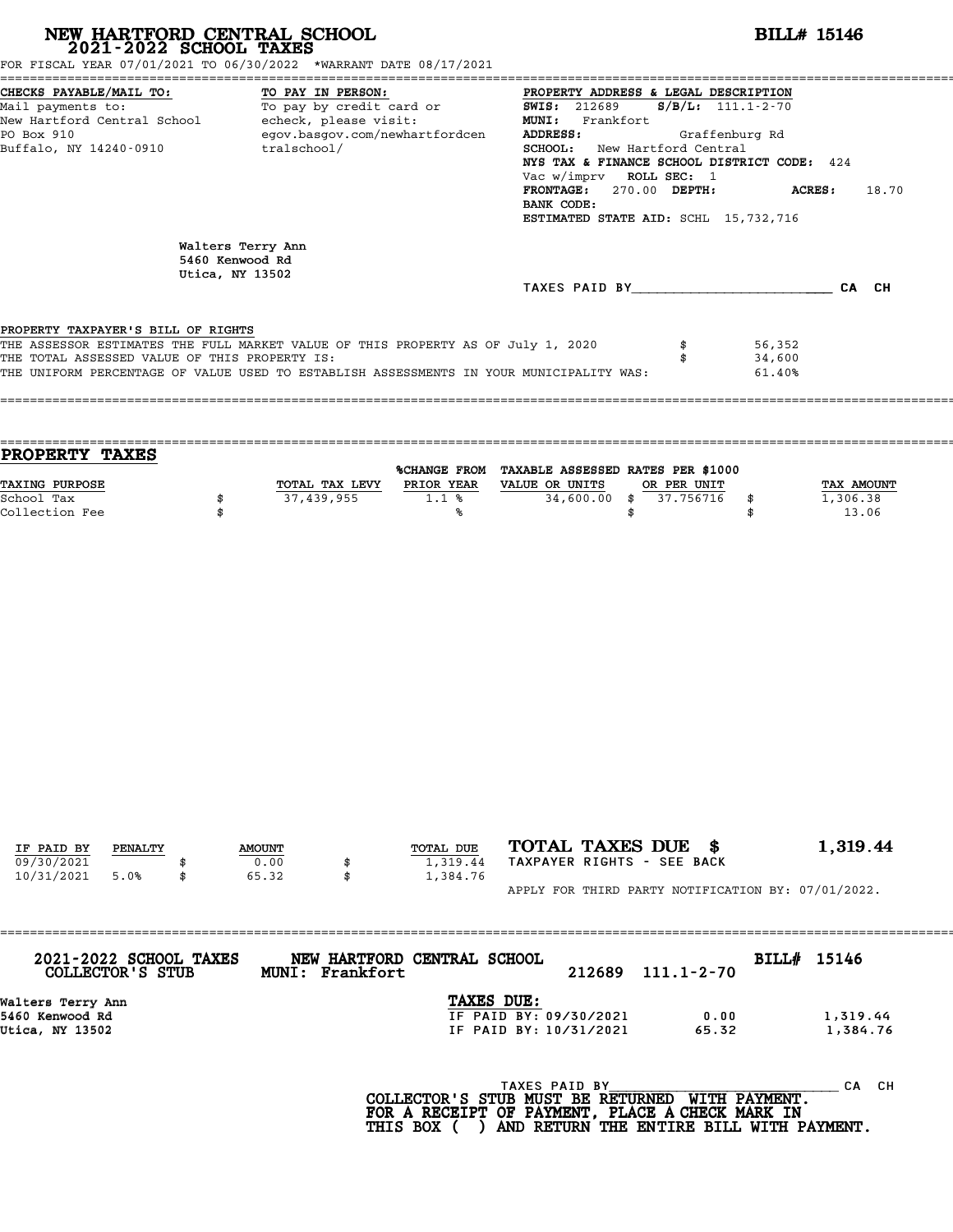|                                                                                      | 2021-2022 SCHOOL TAXES | NEW HARTFORD CENTRAL SCHOOL<br>FOR FISCAL YEAR 07/01/2021 TO 06/30/2022 *WARRANT DATE 08/17/2021                                                                            |                           |                                                                                                                                                                                                                                                                                                      |       |               |                              | BILL# 15147    |
|--------------------------------------------------------------------------------------|------------------------|-----------------------------------------------------------------------------------------------------------------------------------------------------------------------------|---------------------------|------------------------------------------------------------------------------------------------------------------------------------------------------------------------------------------------------------------------------------------------------------------------------------------------------|-------|---------------|------------------------------|----------------|
| CHECKS PAYABLE/MAIL TO:<br>Mail payments to:<br>PO Box 910<br>Buffalo, NY 14240-0910 |                        | TO PAY IN PERSON:<br>To pay by credit card or<br>New Hartford Central School - echeck, please visit:<br>egov.basgov.com/newhartfordcen<br>tralschool/                       |                           | PROPERTY ADDRESS & LEGAL DESCRIPTION<br><b>SWIS: 212689</b><br>MUNI: Frankfort<br><b>ADDRESS:</b><br><b>SCHOOL:</b> New Hartford Central<br>NYS TAX & FINANCE SCHOOL DISTRICT CODE: 424<br>1 Family Res ROLL SEC: 1<br>FRONTAGE: 244.80 DEPTH:<br>BANK CODE:<br>ESTIMATED STATE AID: SCHL 15,732,716 | 023   | 167 Wilson Rd | $S/B/L: 111.3 - 1 - 38.6$    | 5.90<br>ACRES: |
|                                                                                      |                        | Williams Kenneth<br>Williams Carolyn<br>167 Wilson Rd<br>Frankfort, NY 13340                                                                                                |                           | TAXES PAID BY CAN CH                                                                                                                                                                                                                                                                                 |       |               |                              |                |
| PROPERTY TAXPAYER'S BILL OF RIGHTS<br>THE TOTAL ASSESSED VALUE OF THIS PROPERTY IS:  |                        | THE ASSESSOR ESTIMATES THE FULL MARKET VALUE OF THIS PROPERTY AS OF July 1, 2020<br>THE UNIFORM PERCENTAGE OF VALUE USED TO ESTABLISH ASSESSMENTS IN YOUR MUNICIPALITY WAS: |                           |                                                                                                                                                                                                                                                                                                      |       |               | 314,658<br>193,200<br>61.40% |                |
| EXEMPTION*<br>STAR Check                                                             | VALUE<br>19,350        | TAX PURPOSE                                                                                                                                                                 | FULL VALUE<br>31.515      | EXEMPTION                                                                                                                                                                                                                                                                                            | VALUE | TAX PURPOSE   |                              | FULL VALUE     |
| <b>PROPERTY TAXES</b>                                                                |                        |                                                                                                                                                                             | TOTAL TAX LEVY PRIOR YEAR | %CHANGE FROM TAXABLE ASSESSED RATES PER \$1000<br>VALUE OR UNITS                                                                                                                                                                                                                                     |       | OR PER UNIT   |                              |                |

An estimated STAR check has been or will be mailed to you by the NYS Tax Department. An estimated STAR check has been or will be mailed to you by the NYS Tax Department.<br>Any overpayment or underpayment can be reconciled on your next tax return or STAR credit check.

|            |         |               | Any overpayment or underpayment can be reconciled on your next tax return or STAR credit check. |                            |                                                    |
|------------|---------|---------------|-------------------------------------------------------------------------------------------------|----------------------------|----------------------------------------------------|
|            |         |               | * THIS YEAR'S STAR EXEMPTION BENEFIT CANNOT EXCEED LAST YEAR'S BENEFIT.                         |                            |                                                    |
| IF PAID BY | PENALTY | <b>AMOUNT</b> | <b>TOTAL DUE</b>                                                                                | TOTAL TAXES DUE \$         | 7.367.55                                           |
| 09/30/2021 |         | 0.00          | \$<br>7.367.55                                                                                  | TAXPAYER RIGHTS - SEE BACK |                                                    |
| 10/31/2021 | 5.0%    | 364.73        | \$<br>7,732.28                                                                                  |                            |                                                    |
|            |         |               |                                                                                                 |                            | APPLY FOR THIRD PARTY NOTIFICATION BY: 07/01/2022. |

| 2021-2022 SCHOOL TAXES<br>COLLECTOR'S STUB | Frankfort<br><b>MUNI:</b> | NEW HARTFORD CENTRAL SCHOOL | 212689 | $111.3 - 1 - 38.6$ | BILL# 15147 |
|--------------------------------------------|---------------------------|-----------------------------|--------|--------------------|-------------|
| Williams Kenneth                           |                           | TAXES DUE:                  |        |                    |             |
| Williams Carolyn                           |                           | IF PAID BY: 09/30/2021      |        | 0.00               | 7,367.55    |
| 167 Wilson Rd                              |                           | IF PAID BY: 10/31/2021      |        | 364.73             | 7,732.28    |
| Frankfort, NY 13340                        |                           |                             |        |                    |             |
|                                            |                           | TAXES PAID BY               |        |                    | CH.<br>CА   |

**COLLECTOR'S STUB MUST BE RETURNED WITH PAYMENT.** <sup>TAXES PAID BY</sup><br>COLLECTOR'S STUB MUST BE RETURNED WITH PAYMENT.<br>FOR A RECEIPT OF PAYMENT, PLACE A CHECK MARK IN<br>THIS BOX ( ) AND RETURN THE ENTIRE BILL WITH PAYN COLLECTOR'S STUB MUST BE RETURNED WITH PAYMENT. HTTP CANNON BUST BE RETURNED WITH PAYMENT. THE CANNO<br>FOR A RECEIPT OF PAYMENT, PLACE A CHECK MARK IN<br>THIS BOX ( ) AND RETURN THE ENTIRE BILL WITH PAYMENT.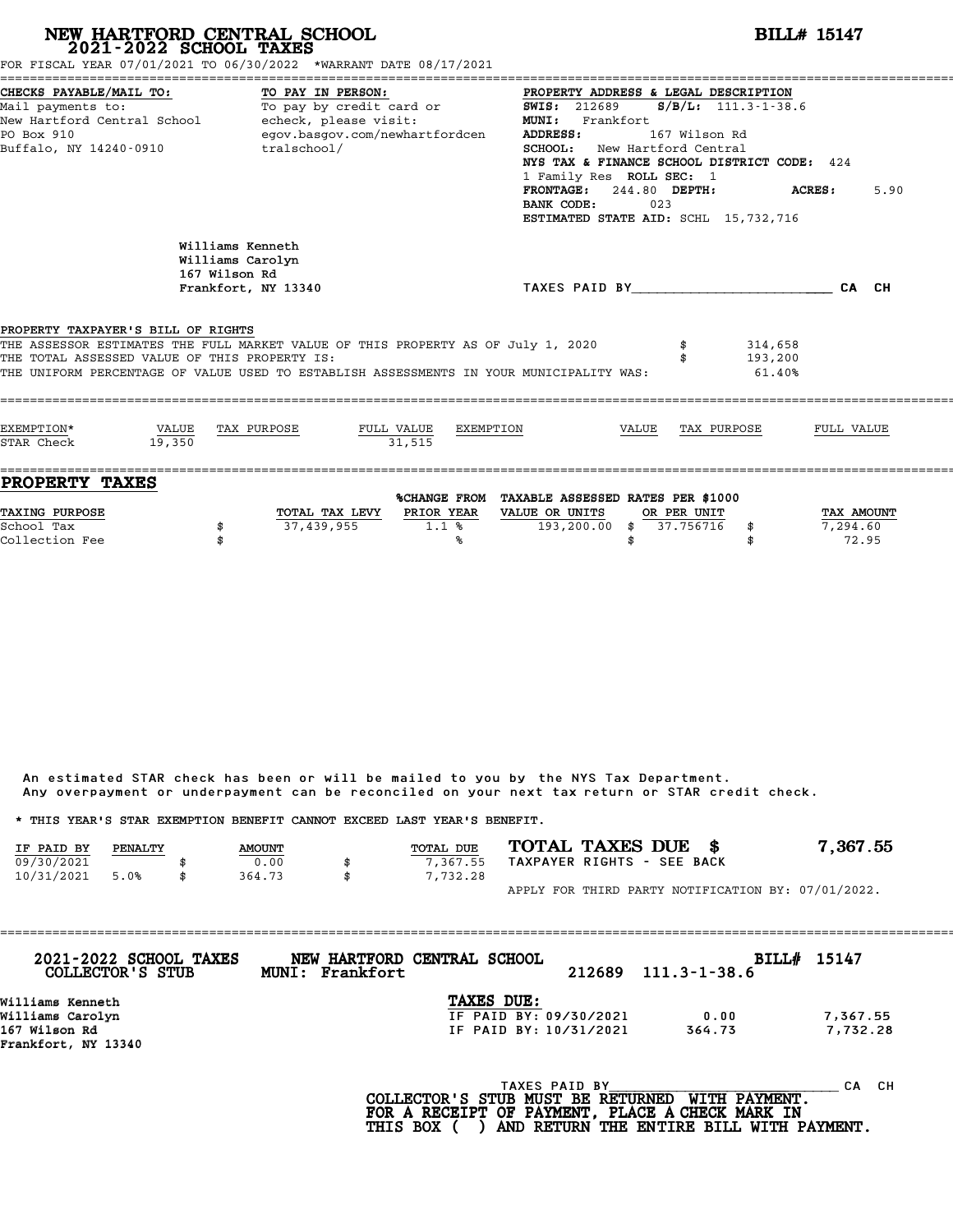| FOR FISCAL YEAR 07/01/2021 TO 06/30/2022 *WARRANT DATE 08/17/2021                                                                                                                                                                                                  | NEW HARTFORD CENTRAL SCHOOL 2021-2022 SCHOOL TAXES                                         |                                                                                                      |                                                                                                                                                                                                                                                                               | <b>BILL# 15148</b>                       |                                 |  |  |  |  |  |
|--------------------------------------------------------------------------------------------------------------------------------------------------------------------------------------------------------------------------------------------------------------------|--------------------------------------------------------------------------------------------|------------------------------------------------------------------------------------------------------|-------------------------------------------------------------------------------------------------------------------------------------------------------------------------------------------------------------------------------------------------------------------------------|------------------------------------------|---------------------------------|--|--|--|--|--|
| CHECKS PAYABLE/MAIL TO:<br>Mail payments to:<br>New Hartford Central School - echeck, please visit:<br>PO Box 910<br>Buffalo, NY 14240-0910                                                                                                                        | tralschool/                                                                                | TO PAY IN PERSON:<br>TO PAY IN PERSON:<br>To pay by credit card or<br>egov.basgov.com/newhartfordcen | PROPERTY ADDRESS & LEGAL DESCRIPTION<br><b>SWIS:</b> 212689<br>MUNI: Frankfort<br>ADDRESS:<br>SCHOOL: New Hartford Central<br>NYS TAX & FINANCE SCHOOL DISTRICT CODE: 424<br>Elec & gas ROLL SEC: 5<br><b>FRONTAGE:</b><br>BANK CODE:<br>ESTIMATED STATE AID: SCHL 15,732,716 | $S/B/L$ : 555.-4-2.1<br>304801<br>DEPTH: | ACRES:                          |  |  |  |  |  |
|                                                                                                                                                                                                                                                                    | National Grid<br>Attn: Real Estate Tax Dept B2<br>300 Erie Blvd West<br>Syracuse, NY 13202 |                                                                                                      | TAXES PAID BY CAN CH                                                                                                                                                                                                                                                          |                                          |                                 |  |  |  |  |  |
| PROPERTY TAXPAYER'S BILL OF RIGHTS<br>THE ASSESSOR ESTIMATES THE FULL MARKET VALUE OF THIS PROPERTY AS OF July 1, 2020<br>THE TOTAL ASSESSED VALUE OF THIS PROPERTY IS:<br>THE UNIFORM PERCENTAGE OF VALUE USED TO ESTABLISH ASSESSMENTS IN YOUR MUNICIPALITY WAS: |                                                                                            |                                                                                                      | \$<br>\$                                                                                                                                                                                                                                                                      | 397,238<br>243,904<br>61.40%             |                                 |  |  |  |  |  |
| PROPERTY TAXES                                                                                                                                                                                                                                                     |                                                                                            |                                                                                                      | %CHANGE FROM TAXABLE ASSESSED RATES PER \$1000                                                                                                                                                                                                                                |                                          |                                 |  |  |  |  |  |
|                                                                                                                                                                                                                                                                    | \$<br>\$                                                                                   | TOTAL TAX LEVY PRIOR YEAR VALUE OR UNITS<br>37,439,955<br>1.1%<br>%                                  | OR PER UNIT<br>$243,904.00$ \$<br>\$                                                                                                                                                                                                                                          | 37.756716<br>\$<br>\$                    | TAX AMOUNT<br>9,209.01<br>92.09 |  |  |  |  |  |
| TAXING PURPOSE<br>School Tax<br>Collection Fee                                                                                                                                                                                                                     |                                                                                            |                                                                                                      |                                                                                                                                                                                                                                                                               |                                          |                                 |  |  |  |  |  |

| 2021-2022 SCHOOL TAXES<br>COLLECTOR'S STUB | MUNI: Frankfort | NEW HARTFORD CENTRAL SCHOOL |               | $212689$ $555.-4-2.1$ | BILL# 15148 |          |
|--------------------------------------------|-----------------|-----------------------------|---------------|-----------------------|-------------|----------|
| National Grid                              |                 | <b>TAXES DUE:</b>           |               |                       |             |          |
| Attn: Real Estate Tax Dept B2              |                 | IF PAID BY: 09/30/2021      |               | 0.00                  |             | 9,301.10 |
| 300 Erie Blvd West                         |                 | IF PAID BY: 10/31/2021      |               | 460.45                |             | 9,761.55 |
| Syracuse, NY 13202                         |                 |                             |               |                       |             |          |
|                                            |                 |                             | TAXES PAID BY |                       |             | CH<br>CА |

**COLLECTOR'S STUB MUST BE RETURNED WITH PAYMENT.** <sup>TAXES PAID BY</sup><br>COLLECTOR'S STUB MUST BE RETURNED WITH PAYMENT.<br>FOR A RECEIPT OF PAYMENT, PLACE A CHECK MARK IN<br>THIS BOX ( ) AND RETURN THE ENTIRE BILL WITH PAYN COLLECTOR'S STUB MUST BE RETURNED WITH PAYMENT. HTTP CANNON BUST BE RETURNED WITH PAYMENT. THE CANNO<br>FOR A RECEIPT OF PAYMENT, PLACE A CHECK MARK IN<br>THIS BOX ( ) AND RETURN THE ENTIRE BILL WITH PAYMENT.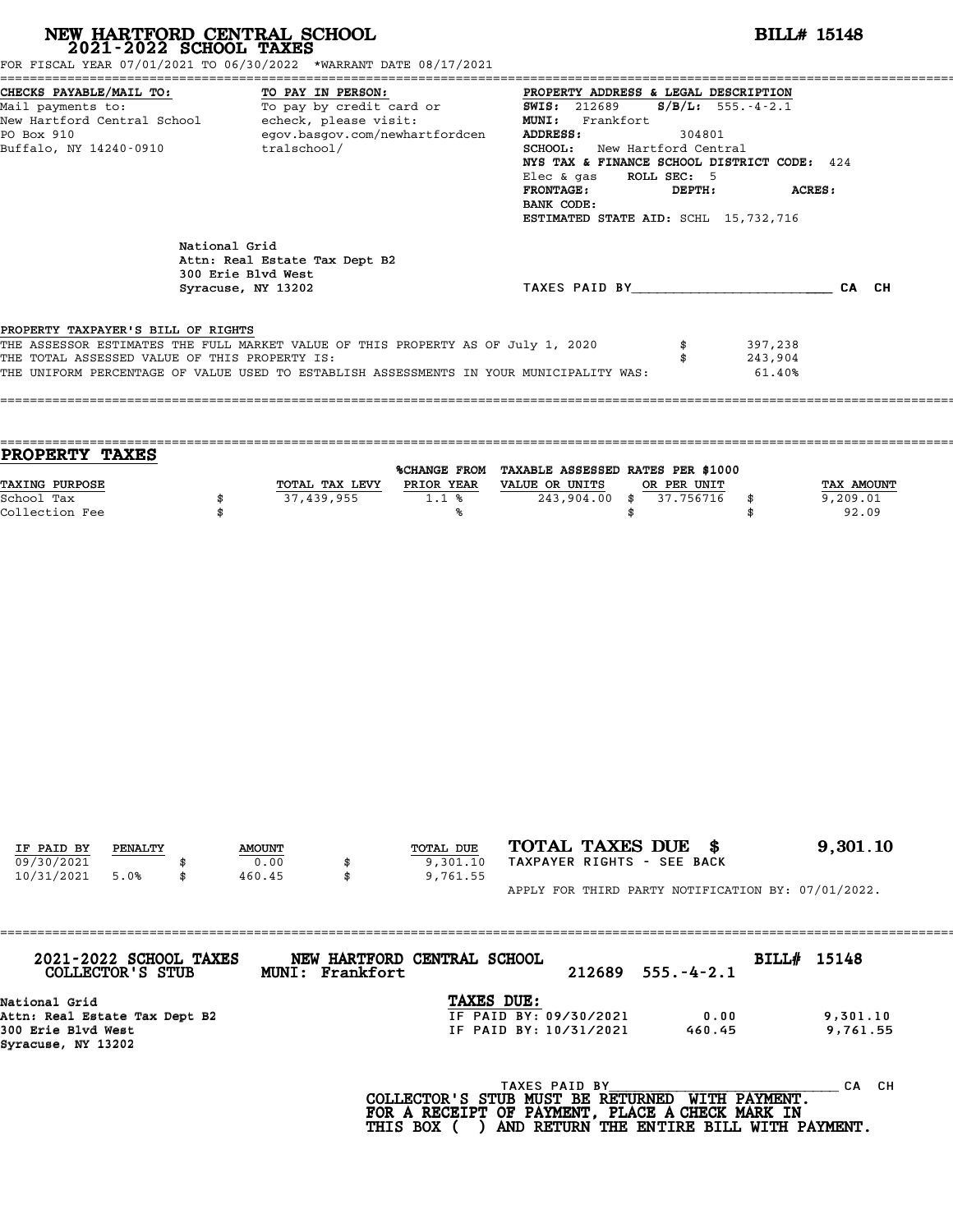| NEW HARTFORD CENTRAL SCHOOL 2021-2022 SCHOOL TAXES<br>FOR FISCAL YEAR 07/01/2021 TO 06/30/2022 *WARRANT DATE 08/17/2021                                                                                                                                            |             |                                             |                              |                                                                                                                                                                                                                                                                                                                                                  |                                                  |                            |          |                          | <b>BILL# 15149</b>         |                                                    |
|--------------------------------------------------------------------------------------------------------------------------------------------------------------------------------------------------------------------------------------------------------------------|-------------|---------------------------------------------|------------------------------|--------------------------------------------------------------------------------------------------------------------------------------------------------------------------------------------------------------------------------------------------------------------------------------------------------------------------------------------------|--------------------------------------------------|----------------------------|----------|--------------------------|----------------------------|----------------------------------------------------|
| CHECKS PAYABLE/MAIL TO:<br>TO PAY IN PERSON:<br>Mail payments to:<br>New Hartford Central School echeck, please visit:<br>egov.basgov.com/newhartfordcen<br>PO Box 910<br>Buffalo, NY 14240-0910<br>tralschool/                                                    |             |                                             |                              | PROPERTY ADDRESS & LEGAL DESCRIPTION<br><b>SWIS:</b> 212689<br>$S/B/L$ : 555.-3-2.3<br>MUNI: Frankfort<br>ADDRESS:<br>304801<br><b>SCHOOL:</b> New Hartford Central<br>NYS TAX & FINANCE SCHOOL DISTRICT CODE: 424<br>Telephone ROLL SEC: 5<br><b>FRONTAGE:</b><br>DEPTH:<br><b>ACRES:</b><br>BANK CODE:<br>ESTIMATED STATE AID: SCHL 15,732,716 |                                                  |                            |          |                          |                            |                                                    |
|                                                                                                                                                                                                                                                                    |             | Verizon New York Inc<br>$C/O$ Duff & Phelps |                              |                                                                                                                                                                                                                                                                                                                                                  |                                                  |                            |          |                          |                            |                                                    |
|                                                                                                                                                                                                                                                                    | PO Box 2749 | Addison, TX 75001                           |                              |                                                                                                                                                                                                                                                                                                                                                  |                                                  |                            |          |                          |                            | TAXES PAID BY CA CH                                |
| PROPERTY TAXPAYER'S BILL OF RIGHTS<br>THE ASSESSOR ESTIMATES THE FULL MARKET VALUE OF THIS PROPERTY AS OF July 1, 2020<br>THE TOTAL ASSESSED VALUE OF THIS PROPERTY IS:<br>THE UNIFORM PERCENTAGE OF VALUE USED TO ESTABLISH ASSESSMENTS IN YOUR MUNICIPALITY WAS: |             |                                             |                              |                                                                                                                                                                                                                                                                                                                                                  |                                                  |                            |          | \$                       | 60,511<br>37,154<br>61.40% |                                                    |
| PROPERTY TAXES<br>TAXING PURPOSE<br>School Tax<br>Collection Fee                                                                                                                                                                                                   | \$<br>\$    |                                             | TOTAL TAX LEVY<br>37,439,955 | %CHANGE FROM TAXABLE ASSESSED RATES PER \$1000<br>PRIOR YEAR VALUE OR UNITS<br>1.1%<br>℁                                                                                                                                                                                                                                                         |                                                  | 37,154.00                  | \$<br>\$ | OR PER UNIT<br>37.756716 | \$<br>\$                   | TAX AMOUNT<br>1,402.81<br>14.03                    |
|                                                                                                                                                                                                                                                                    |             |                                             |                              |                                                                                                                                                                                                                                                                                                                                                  |                                                  |                            |          |                          |                            |                                                    |
| IF PAID BY<br>PENALTY                                                                                                                                                                                                                                              |             | <b>AMOUNT</b>                               |                              | TOTAL DUE                                                                                                                                                                                                                                                                                                                                        |                                                  | TOTAL TAXES DUE \$         |          |                          |                            | 1,416.84                                           |
| 09/30/2021<br>10/31/2021<br>5.0%                                                                                                                                                                                                                                   | \$          | 0.00<br>70.14                               | \$<br>\$                     | 1,416.84<br>1,486.98                                                                                                                                                                                                                                                                                                                             |                                                  | TAXPAYER RIGHTS - SEE BACK |          |                          |                            | APPLY FOR THIRD PARTY NOTIFICATION BY: 07/01/2022. |
|                                                                                                                                                                                                                                                                    |             |                                             |                              |                                                                                                                                                                                                                                                                                                                                                  |                                                  |                            |          |                          |                            |                                                    |
| 2021-2022 SCHOOL TAXES<br>COLLECTOR'S STUB                                                                                                                                                                                                                         |             |                                             | MUNI: Frankfort              | NEW HARTFORD CENTRAL SCHOOL                                                                                                                                                                                                                                                                                                                      |                                                  | 212689                     |          | $555. - 3 - 2.3$         | BILL# 15149                |                                                    |
| Verizon New York Inc<br>$C/O$ Duff & Phelps<br>PO Box 2749<br>Addison, TX 75001                                                                                                                                                                                    |             |                                             |                              | TAXES DUE:                                                                                                                                                                                                                                                                                                                                       | IF PAID BY: 09/30/2021<br>IF PAID BY: 10/31/2021 |                            |          | 0.00<br>70.14            |                            | 1,416.84<br>1,486.98                               |
|                                                                                                                                                                                                                                                                    |             |                                             |                              | COLLECTOR'S STUB MUST BE RETURNED WITH PAYMENT.<br>FOR A RECEIPT OF PAYMENT, PLACE A CHECK MARK IN                                                                                                                                                                                                                                               | TAXES PAID BY                                    |                            |          |                          |                            | CA CH                                              |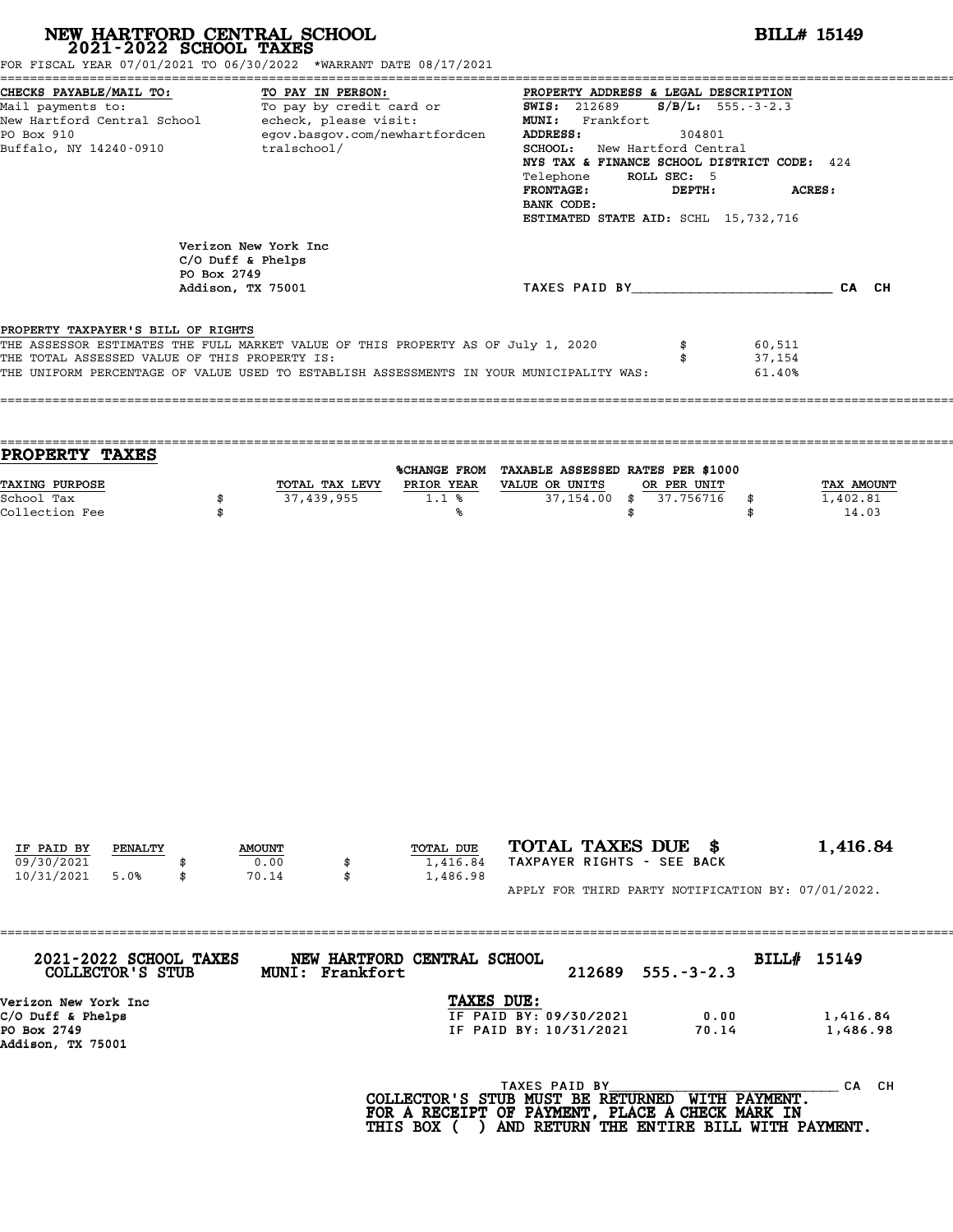| NEW HARTFORD CENTRAL SCHOOL 2021-2022 SCHOOL TAXES<br>FOR FISCAL YEAR 07/01/2021 TO 06/30/2022 *WARRANT DATE 08/17/2021                                                                                                                                            |                |                                                    |                   |                                                                                                                                                           |          |                                                                                                                                                                                                                                              |                          |                      |        | <b>BILL# 15150</b>      |       |
|--------------------------------------------------------------------------------------------------------------------------------------------------------------------------------------------------------------------------------------------------------------------|----------------|----------------------------------------------------|-------------------|-----------------------------------------------------------------------------------------------------------------------------------------------------------|----------|----------------------------------------------------------------------------------------------------------------------------------------------------------------------------------------------------------------------------------------------|--------------------------|----------------------|--------|-------------------------|-------|
| CHECKS PAYABLE/MAIL TO:<br>Mail payments to:<br>New Hartford Central School - echeck, please visit:<br>PO Box 910<br>Buffalo, NY 14240-0910                                                                                                                        |                | tralschool/                                        | TO PAY IN PERSON: | TO: TO PAY IN PERSON: TO PAY IN PERSON:<br>To pay by credit card or TO SWIS: 212689<br>egov.basgov.com/newhartfordcen                                     | ADDRESS: | PROPERTY ADDRESS & LEGAL DESCRIPTION<br>MUNI: Frankfort<br>SCHOOL: New Hartford Central<br>NYS TAX & FINANCE SCHOOL DISTRICT CODE: 424<br>Gas Meas Sta ROLL SEC: 6<br><b>FRONTAGE:</b><br>BANK CODE:<br>ESTIMATED STATE AID: SCHL 15,732,716 | Higby Rd<br>DEPTH:       | $S/B/L$ : 111.3-1-57 |        | <b>ACRES :</b>          | 6.70  |
|                                                                                                                                                                                                                                                                    | PO Box 27026   | Dominion Transmission Corp<br>Attn: Tax Department |                   |                                                                                                                                                           |          |                                                                                                                                                                                                                                              |                          |                      |        |                         |       |
|                                                                                                                                                                                                                                                                    |                | Richmond, VA 23261-7026                            |                   |                                                                                                                                                           |          | TAXES PAID BY CAN CH                                                                                                                                                                                                                         |                          |                      |        |                         |       |
| PROPERTY TAXPAYER'S BILL OF RIGHTS<br>THE ASSESSOR ESTIMATES THE FULL MARKET VALUE OF THIS PROPERTY AS OF July 1, 2020<br>THE TOTAL ASSESSED VALUE OF THIS PROPERTY IS:<br>THE UNIFORM PERCENTAGE OF VALUE USED TO ESTABLISH ASSESSMENTS IN YOUR MUNICIPALITY WAS: |                |                                                    |                   |                                                                                                                                                           |          |                                                                                                                                                                                                                                              | \$<br>\$                 | 1,488,798<br>914,122 | 61.40% |                         |       |
| PROPERTY TAXES<br>TAXING PURPOSE<br>School Tax                                                                                                                                                                                                                     | \$             | 37,439,955                                         | TOTAL TAX LEVY    | %CHANGE FROM TAXABLE ASSESSED RATES PER \$1000<br>PRIOR YEAR VALUE OR UNITS<br>1.1%                                                                       |          | $914, 122.00$ \$                                                                                                                                                                                                                             | OR PER UNIT<br>37.756716 | \$                   |        | TAX AMOUNT<br>34,514.24 |       |
| Collection Fee                                                                                                                                                                                                                                                     | \$             |                                                    |                   | ℁                                                                                                                                                         |          |                                                                                                                                                                                                                                              | \$                       | \$                   |        | 345.14                  |       |
| IF PAID BY<br>PENALTY                                                                                                                                                                                                                                              | <b>AMOUNT</b>  | 0.00                                               |                   | TOTAL DUE                                                                                                                                                 |          | TOTAL TAXES DUE \$<br>TAXPAYER RIGHTS - SEE BACK                                                                                                                                                                                             |                          |                      |        | 34,859.38               |       |
| 09/30/2021<br>10/31/2021<br>5.0%                                                                                                                                                                                                                                   | \$<br>1,725.71 |                                                    | \$                | 34,859.38<br>36,585.09                                                                                                                                    |          | APPLY FOR THIRD PARTY NOTIFICATION BY: 07/01/2022.                                                                                                                                                                                           |                          |                      |        |                         |       |
|                                                                                                                                                                                                                                                                    |                |                                                    |                   |                                                                                                                                                           |          |                                                                                                                                                                                                                                              |                          |                      |        |                         |       |
| 2021-2022 SCHOOL TAXES<br>COLLECTOR'S STUB                                                                                                                                                                                                                         |                |                                                    | MUNI: Frankfort   | NEW HARTFORD CENTRAL SCHOOL                                                                                                                               |          | 212689                                                                                                                                                                                                                                       | $111.3 - 1 - 57$         |                      |        | BILL# 15150             |       |
| Dominion Transmission Corp<br>Attn: Tax Department<br>PO Box 27026<br>Richmond, VA 23261-7026                                                                                                                                                                      |                |                                                    |                   | TAXES DUE:                                                                                                                                                |          | IF PAID BY: 09/30/2021<br>IF PAID BY: 10/31/2021                                                                                                                                                                                             | 0.00<br>1,725.71         |                      |        | 34,859.38<br>36,585.09  |       |
|                                                                                                                                                                                                                                                                    |                |                                                    |                   | TAXES PAID BY TAND TAXES PAID BY THE PAYMENT.<br>FOR A RECEIPT OF PAYMENT, PLACE A CHECK MARK IN<br>THIS BOX ( ) AND RETURN THE ENTIRE BILL WITH PAYMENT. |          |                                                                                                                                                                                                                                              |                          |                      |        |                         | CA CH |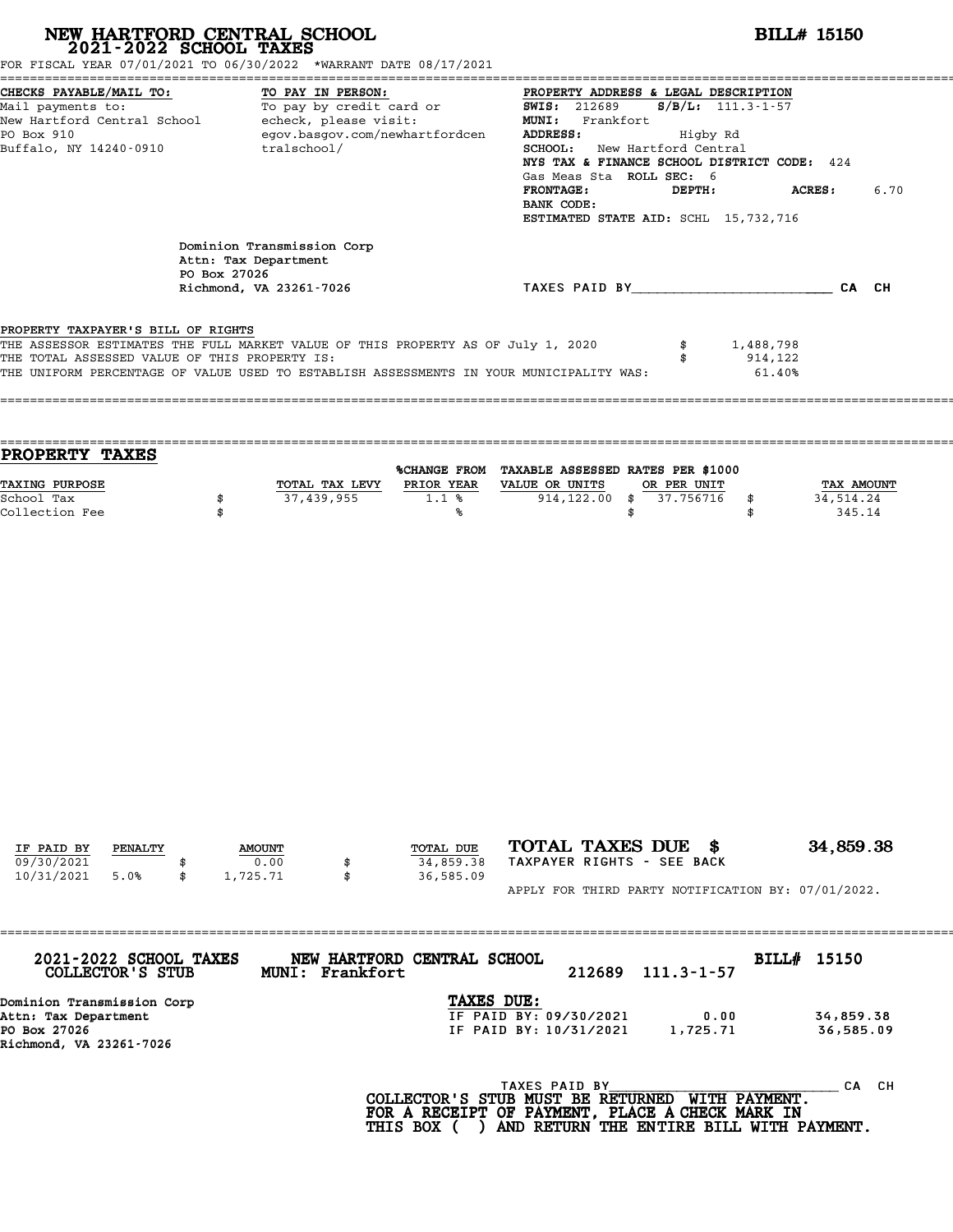| NEW HARTFORD CENTRAL SCHOOL 2021-2022 SCHOOL TAXES<br>FOR FISCAL YEAR 07/01/2021 TO 06/30/2022 *WARRANT DATE 08/17/2021                                                                                                                                            |              |                                                    |                              |                                                                                                                                                                                                                                                                                                                                                                     |                                                                                                                     |                                |                                 | <b>BILL# 15151</b>     |  |
|--------------------------------------------------------------------------------------------------------------------------------------------------------------------------------------------------------------------------------------------------------------------|--------------|----------------------------------------------------|------------------------------|---------------------------------------------------------------------------------------------------------------------------------------------------------------------------------------------------------------------------------------------------------------------------------------------------------------------------------------------------------------------|---------------------------------------------------------------------------------------------------------------------|--------------------------------|---------------------------------|------------------------|--|
| CHECKS PAYABLE/MAIL TO:<br>TO PAY IN PERSON:<br>Mail payments to:<br>Mail payments to:<br>New Hartford Central School echeck, please visit:<br>egov.basgov.com/newhartfordcen<br>PO Box 910<br>Buffalo, NY 14240-0910<br>tralschool/                               |              |                                                    |                              | PROPERTY ADDRESS & LEGAL DESCRIPTION<br><b>SWIS: 212689</b><br>$S/B/L: 626.089 - 9999 - 810.800 - 2003$<br>MUNI: Frankfort<br>ADDRESS:<br>Gas Trans<br>SCHOOL: New Hartford Central<br>NYS TAX & FINANCE SCHOOL DISTRICT CODE: 424<br>Gas Trans Im ROLL SEC: 6<br><b>FRONTAGE:</b><br>DEPTH:<br><b>ACRES:</b><br>BANK CODE:<br>ESTIMATED STATE AID: SCHL 15,732,716 |                                                                                                                     |                                |                                 |                        |  |
|                                                                                                                                                                                                                                                                    | PO Box 27026 | Dominion Transmission Corp<br>Attn: Tax Department |                              |                                                                                                                                                                                                                                                                                                                                                                     |                                                                                                                     |                                |                                 |                        |  |
|                                                                                                                                                                                                                                                                    |              | Richmond, VA 23261-7026                            |                              |                                                                                                                                                                                                                                                                                                                                                                     | TAXES PAID BY CAN CH                                                                                                |                                |                                 |                        |  |
| PROPERTY TAXPAYER'S BILL OF RIGHTS<br>THE ASSESSOR ESTIMATES THE FULL MARKET VALUE OF THIS PROPERTY AS OF July 1, 2020<br>THE TOTAL ASSESSED VALUE OF THIS PROPERTY IS:<br>THE UNIFORM PERCENTAGE OF VALUE USED TO ESTABLISH ASSESSMENTS IN YOUR MUNICIPALITY WAS: |              |                                                    |                              |                                                                                                                                                                                                                                                                                                                                                                     |                                                                                                                     | \$                             | 383,445<br>235,435<br>$61.40\%$ |                        |  |
| <b>PROPERTY TAXES</b><br>TAXING PURPOSE<br>School Tax                                                                                                                                                                                                              | \$           |                                                    | TOTAL TAX LEVY<br>37,439,955 | $1.1$ %                                                                                                                                                                                                                                                                                                                                                             | %CHANGE FROM TAXABLE ASSESSED RATES PER \$1000<br>PRIOR YEAR VALUE OR UNITS<br>235,435.00                           | OR PER UNIT<br>37.756716<br>\$ | \$                              | TAX AMOUNT<br>8,889.25 |  |
|                                                                                                                                                                                                                                                                    |              |                                                    |                              |                                                                                                                                                                                                                                                                                                                                                                     |                                                                                                                     |                                |                                 |                        |  |
| IF PAID BY<br>PENALTY                                                                                                                                                                                                                                              |              | <b>AMOUNT</b>                                      |                              | TOTAL DUE                                                                                                                                                                                                                                                                                                                                                           | TOTAL TAXES DUE \$                                                                                                  |                                |                                 | 8,978.14               |  |
| 09/30/2021<br>10/31/2021<br>5.0%                                                                                                                                                                                                                                   | \$           | 0.00<br>444.46                                     | \$<br>\$                     | 8,978.14<br>9,422.60                                                                                                                                                                                                                                                                                                                                                | TAXPAYER RIGHTS - SEE BACK<br>APPLY FOR THIRD PARTY NOTIFICATION BY: 07/01/2022.                                    |                                |                                 |                        |  |
|                                                                                                                                                                                                                                                                    |              |                                                    |                              |                                                                                                                                                                                                                                                                                                                                                                     |                                                                                                                     |                                |                                 |                        |  |
| 2021-2022 SCHOOL TAXES<br>COLLECTOR'S STUB                                                                                                                                                                                                                         |              |                                                    | MUNI: Frankfort              | NEW HARTFORD CENTRAL SCHOOL                                                                                                                                                                                                                                                                                                                                         | 212689                                                                                                              |                                | 626.089-9999-810.800-2003       | BILL# 15151            |  |
| Dominion Transmission Corp<br>Attn: Tax Department<br>PO Box 27026<br>Richmond, VA 23261-7026                                                                                                                                                                      |              |                                                    |                              | TAXES DUE:                                                                                                                                                                                                                                                                                                                                                          | IF PAID BY: 09/30/2021<br>IF PAID BY: 10/31/2021                                                                    | 444.46                         | 0.00                            | 8,978.14<br>9,422.60   |  |
|                                                                                                                                                                                                                                                                    |              |                                                    |                              |                                                                                                                                                                                                                                                                                                                                                                     | TAXES PAID BY<br>COLLECTOR'S STUB MUST BE RETURNED WITH PAYMENT.<br>FOR A RECEIPT OF PAYMENT, PLACE A CHECK MARK IN |                                |                                 | CA CH                  |  |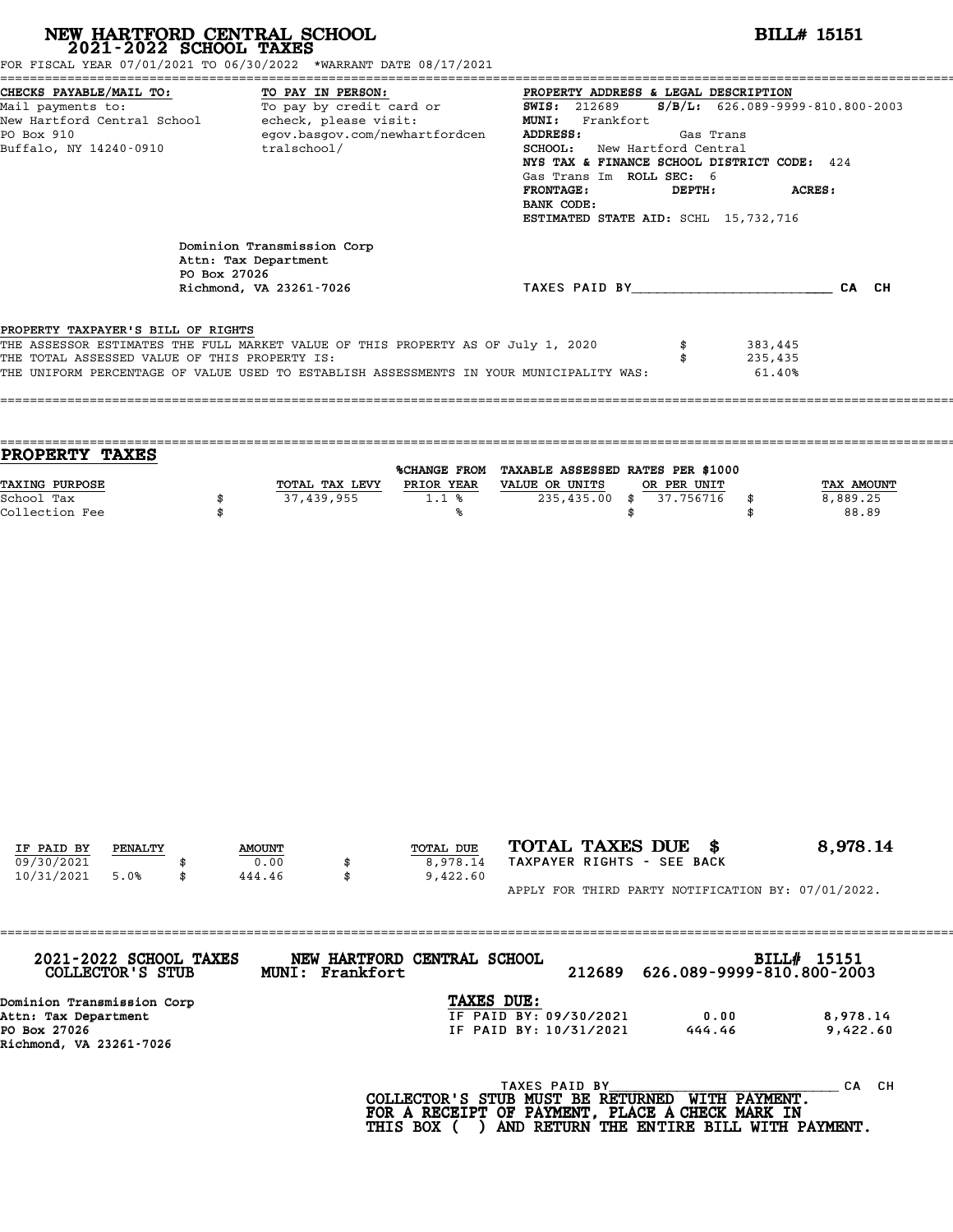| NEW HARTFORD CENTRAL SCHOOL<br>2021-2022 SCHOOL TAXES                                                                                                                                                                                                                                                                                                                                                                                                |               |                                                                        |                                                          | <b>BILL# 15152</b>                               |                                                                                                                                                                                                                                                                                                                       |                                 |  |  |  |
|------------------------------------------------------------------------------------------------------------------------------------------------------------------------------------------------------------------------------------------------------------------------------------------------------------------------------------------------------------------------------------------------------------------------------------------------------|---------------|------------------------------------------------------------------------|----------------------------------------------------------|--------------------------------------------------|-----------------------------------------------------------------------------------------------------------------------------------------------------------------------------------------------------------------------------------------------------------------------------------------------------------------------|---------------------------------|--|--|--|
| FOR FISCAL YEAR 07/01/2021 TO 06/30/2022 *WARRANT DATE 08/17/2021<br>CHECKS PAYABLE/MAIL TO:<br>TO PAY IN PERSON:<br>CHECKS PAYABLE/MAIL TO:<br>Mail payments to:<br>New Hartford Central School (To pay by credit card or<br>New Hartford Central School (Content of the card of the content of the card of the card of the card of the card<br>Content of<br>egov.basgov.com/newhartfordcen<br>PO Box 910<br>Buffalo, NY 14240-0910<br>tralschool/ |               |                                                                        |                                                          | ADDRESS:<br><b>FRONTAGE:</b><br>BANK CODE:       | PROPERTY ADDRESS & LEGAL DESCRIPTION<br><b>SWIS:</b> 212689 <b>S/B/L:</b> 626.089-9999-132.350-1883<br>MUNI: Frankfort<br>Outside Plant<br>SCHOOL: New Hartford Central<br>NYS TAX & FINANCE SCHOOL DISTRICT CODE: 424<br>Elec Dist Ou ROLL SEC: 6<br>DEPTH:<br><b>ACRES:</b><br>ESTIMATED STATE AID: SCHL 15,732,716 |                                 |  |  |  |
|                                                                                                                                                                                                                                                                                                                                                                                                                                                      | National Grid | Attn: Real Estate Tax Dept<br>300 Erie Blvd West<br>Syracuse, NY 13202 |                                                          | TAXES PAID BY CAN CH                             |                                                                                                                                                                                                                                                                                                                       |                                 |  |  |  |
| PROPERTY TAXPAYER'S BILL OF RIGHTS<br>THE ASSESSOR ESTIMATES THE FULL MARKET VALUE OF THIS PROPERTY AS OF July 1, 2020<br>THE TOTAL ASSESSED VALUE OF THIS PROPERTY IS:<br>THE UNIFORM PERCENTAGE OF VALUE USED TO ESTABLISH ASSESSMENTS IN YOUR MUNICIPALITY WAS:                                                                                                                                                                                   |               |                                                                        |                                                          |                                                  | 89,568<br>\$                                                                                                                                                                                                                                                                                                          | 54,995<br>61.40%                |  |  |  |
| PROPERTY TAXES                                                                                                                                                                                                                                                                                                                                                                                                                                       |               |                                                                        |                                                          | %CHANGE FROM TAXABLE ASSESSED RATES PER \$1000   |                                                                                                                                                                                                                                                                                                                       |                                 |  |  |  |
| TAXING PURPOSE<br>School Tax<br>Collection Fee                                                                                                                                                                                                                                                                                                                                                                                                       | \$<br>\$      | 37,439,955                                                             | TOTAL TAX LEVY PRIOR YEAR VALUE OR UNITS<br>$1.1$ %<br>℁ | 54,995.00<br>\$                                  | OR PER UNIT<br>\$37.756716<br>\$<br>\$                                                                                                                                                                                                                                                                                | TAX AMOUNT<br>2,076.43<br>20.76 |  |  |  |
|                                                                                                                                                                                                                                                                                                                                                                                                                                                      |               |                                                                        |                                                          |                                                  |                                                                                                                                                                                                                                                                                                                       |                                 |  |  |  |
|                                                                                                                                                                                                                                                                                                                                                                                                                                                      |               |                                                                        |                                                          |                                                  |                                                                                                                                                                                                                                                                                                                       |                                 |  |  |  |
| IF PAID BY<br>PENALTY<br>09/30/2021                                                                                                                                                                                                                                                                                                                                                                                                                  |               | <b>AMOUNT</b><br>0.00<br>\$                                            | TOTAL DUE<br>2,097.19                                    | TOTAL TAXES DUE \$<br>TAXPAYER RIGHTS - SEE BACK |                                                                                                                                                                                                                                                                                                                       | 2,097.19                        |  |  |  |
| 10/31/2021<br>5.0%                                                                                                                                                                                                                                                                                                                                                                                                                                   | \$            | 103.82<br>\$                                                           | 2,201.01                                                 |                                                  | APPLY FOR THIRD PARTY NOTIFICATION BY: 07/01/2022.                                                                                                                                                                                                                                                                    |                                 |  |  |  |
| 2021-2022 SCHOOL TAXES<br>COLLECTOR'S STUB                                                                                                                                                                                                                                                                                                                                                                                                           |               | =====================================<br>MUNI: Frankfort               | NEW HARTFORD CENTRAL SCHOOL                              | 212689                                           | 626.089-9999-132.350-1883                                                                                                                                                                                                                                                                                             | BILL# 15152                     |  |  |  |
| National Grid<br>Attn: Real Estate Tax Dept<br>300 Erie Blvd West<br>Syracuse, NY 13202                                                                                                                                                                                                                                                                                                                                                              |               |                                                                        | TAXES DUE:                                               | IF PAID BY: 09/30/2021<br>IF PAID BY: 10/31/2021 | 0.00<br>103.82                                                                                                                                                                                                                                                                                                        | 2,097.19<br>2,201.01            |  |  |  |

TAXES PAID BY\_\_\_\_\_\_\_\_\_\_\_\_\_\_\_\_\_\_\_\_\_ \_\_\_\_\_\_\_\_\_\_ CA CH **COLLECTOR'S STUB MUST BE RETURNED WITH PAYMENT.** <sup>TAXES PAID BY</sup><br>COLLECTOR'S STUB MUST BE RETURNED WITH PAYMENT.<br>FOR A RECEIPT OF PAYMENT, PLACE A CHECK MARK IN<br>THIS BOX ( ) AND RETURN THE ENTIRE BILL WITH PAYN COLLECTOR'S STUB MUST BE RETURNED WITH PAYMENT. HTTP CANNON BUST BE RETURNED WITH PAYMENT. THE CANNO<br>FOR A RECEIPT OF PAYMENT, PLACE A CHECK MARK IN<br>THIS BOX ( ) AND RETURN THE ENTIRE BILL WITH PAYMENT.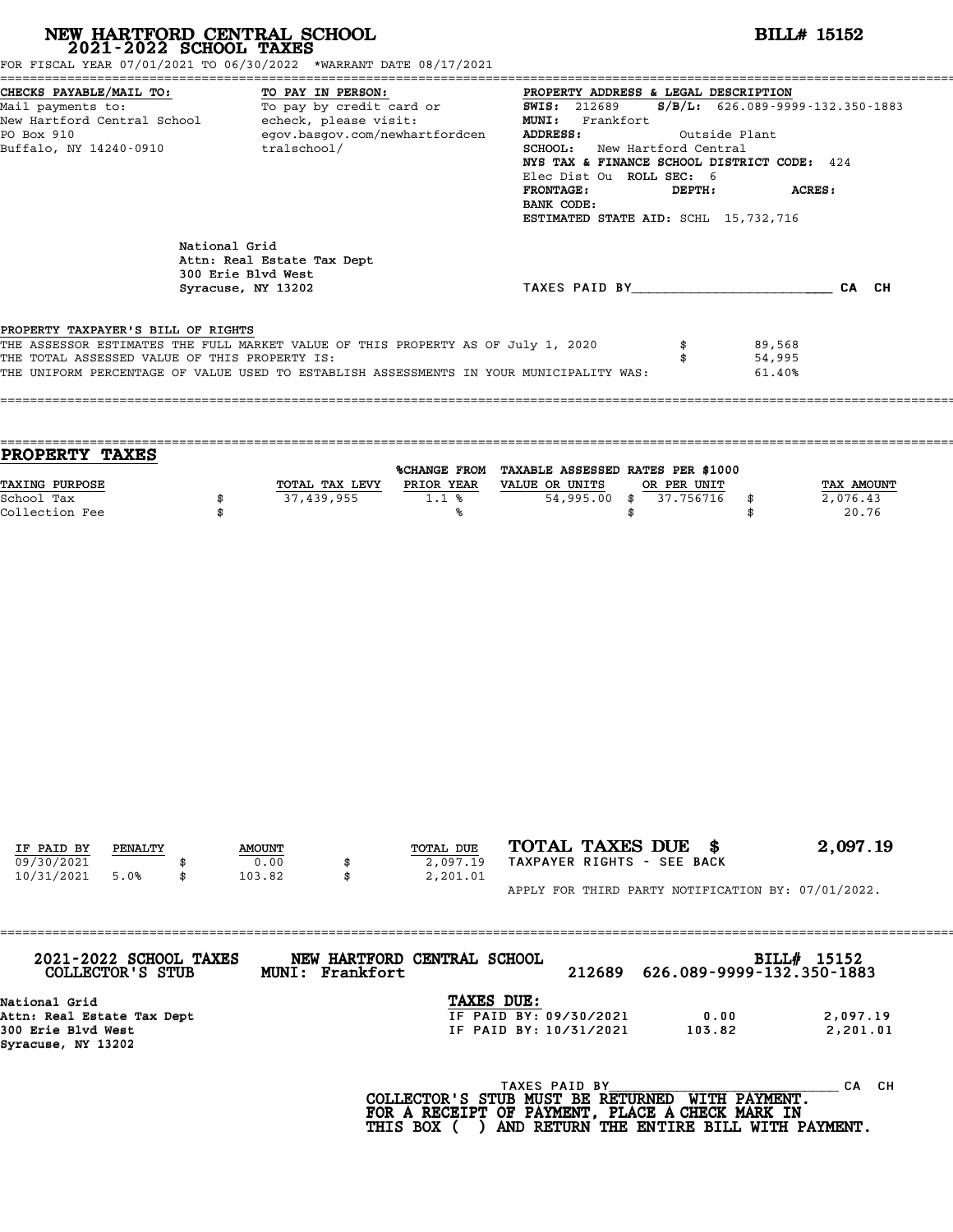| NEW HARTFORD CENTRAL SCHOOL 2021-2022 SCHOOL TAXES                                                                                                                                                                                                                 |               |                                                                        | <b>BILL# 15153</b>                                    |                                                                                                                                                                                                                                                                                                                                                                                                                    |                   |                                                                   |  |  |
|--------------------------------------------------------------------------------------------------------------------------------------------------------------------------------------------------------------------------------------------------------------------|---------------|------------------------------------------------------------------------|-------------------------------------------------------|--------------------------------------------------------------------------------------------------------------------------------------------------------------------------------------------------------------------------------------------------------------------------------------------------------------------------------------------------------------------------------------------------------------------|-------------------|-------------------------------------------------------------------|--|--|
| FOR FISCAL YEAR 07/01/2021 TO 06/30/2022 *WARRANT DATE 08/17/2021<br>Buffalo, NY 14240-0910                                                                                                                                                                        | tralschool/   |                                                                        | <b>FRONTAGE:</b><br>BANK CODE:                        | CHECKS PAYABLE/MAIL TO:<br>Mail payments to: To pay by credit card or and SWIS: 212689 S/B/L: 626.089-9999-132.350-2003<br>New Hartford Central School echeck, please visit: MUNI: Frankfort<br>PO Box 910 egov.basgov.com/newhartfo<br><b>SCHOOL:</b> New Hartford Central<br>NYS TAX & FINANCE SCHOOL DISTRICT CODE: 424<br>Gas Meas Sta ROLL SEC: 6<br>ACRES:<br>DEPTH:<br>ESTIMATED STATE AID: SCHL 15,732,716 |                   |                                                                   |  |  |
|                                                                                                                                                                                                                                                                    | National Grid | Attn: Real Estate Tax Dept<br>300 Erie Blvd West<br>Syracuse, NY 13202 |                                                       |                                                                                                                                                                                                                                                                                                                                                                                                                    |                   | TAXES PAID BY CAN CH                                              |  |  |
| PROPERTY TAXPAYER'S BILL OF RIGHTS<br>THE ASSESSOR ESTIMATES THE FULL MARKET VALUE OF THIS PROPERTY AS OF July 1, 2020<br>THE TOTAL ASSESSED VALUE OF THIS PROPERTY IS:<br>THE UNIFORM PERCENTAGE OF VALUE USED TO ESTABLISH ASSESSMENTS IN YOUR MUNICIPALITY WAS: |               |                                                                        |                                                       |                                                                                                                                                                                                                                                                                                                                                                                                                    |                   | 477,912<br>293,438<br>61.40%                                      |  |  |
| PROPERTY TAXES<br><b>TAXING PURPOSE</b><br>School Tax<br>Collection Fee                                                                                                                                                                                            | \$<br>\$      | 37,439,955                                                             | 1.1%<br>%ร                                            | %CHANGE FROM TAXABLE ASSESSED RATES PER \$1000<br>TOTAL TAX LEVY PRIOR YEAR VALUE OR UNITS<br>293,438.00 \$ 37.756716 \$                                                                                                                                                                                                                                                                                           | OR PER UNIT<br>\$ | TAX AMOUNT<br>11,079.26<br>110.79<br>\$                           |  |  |
| IF PAID BY<br>PENALTY                                                                                                                                                                                                                                              |               | <b>AMOUNT</b>                                                          | TOTAL DUE                                             | TOTAL TAXES DUE \$                                                                                                                                                                                                                                                                                                                                                                                                 |                   | 11,190.05                                                         |  |  |
| 09/30/2021<br>10/31/2021<br>5.0%<br>2021-2022 SCHOOL TAXES                                                                                                                                                                                                         | \$            | 0.00<br>\$<br>553.96<br>\$                                             | 11,190.05<br>11,744.01<br>NEW HARTFORD CENTRAL SCHOOL | TAXPAYER RIGHTS - SEE BACK                                                                                                                                                                                                                                                                                                                                                                                         |                   | APPLY FOR THIRD PARTY NOTIFICATION BY: 07/01/2022.<br>BILL# 15153 |  |  |
| COLLECTOR'S STUB<br>National Grid<br>Attn: Real Estate Tax Dept<br>300 Erie Blvd West                                                                                                                                                                              |               | MUNI: Frankfort                                                        |                                                       | 212689<br>TAXES DUE:<br>IF PAID BY: 09/30/2021<br>IF PAID BY: 10/31/2021                                                                                                                                                                                                                                                                                                                                           | 0.00<br>553.96    | 626.089-9999-132.350-2003<br>11,190.05<br>11,744.01               |  |  |

Attn: Real Estate Tax Dept<br>300 Erie Blvd West<br>Syracuse, NY 13202

TAXES PAID BY\_\_\_\_\_\_\_\_\_\_\_\_\_\_\_\_\_\_\_\_\_ \_\_\_\_\_\_\_\_\_\_ CA CH **COLLECTOR'S STUB MUST BE RETURNED WITH PAYMENT.** <sup>TAXES PAID BY</sup><br>COLLECTOR'S STUB MUST BE RETURNED WITH PAYMENT.<br>FOR A RECEIPT OF PAYMENT, PLACE A CHECK MARK IN<br>THIS BOX ( ) AND RETURN THE ENTIRE BILL WITH PAYN COLLECTOR'S STUB MUST BE RETURNED WITH PAYMENT. HTTP CANNON BUST BE RETURNED WITH PAYMENT. THE CANNO<br>FOR A RECEIPT OF PAYMENT, PLACE A CHECK MARK IN<br>THIS BOX ( ) AND RETURN THE ENTIRE BILL WITH PAYMENT.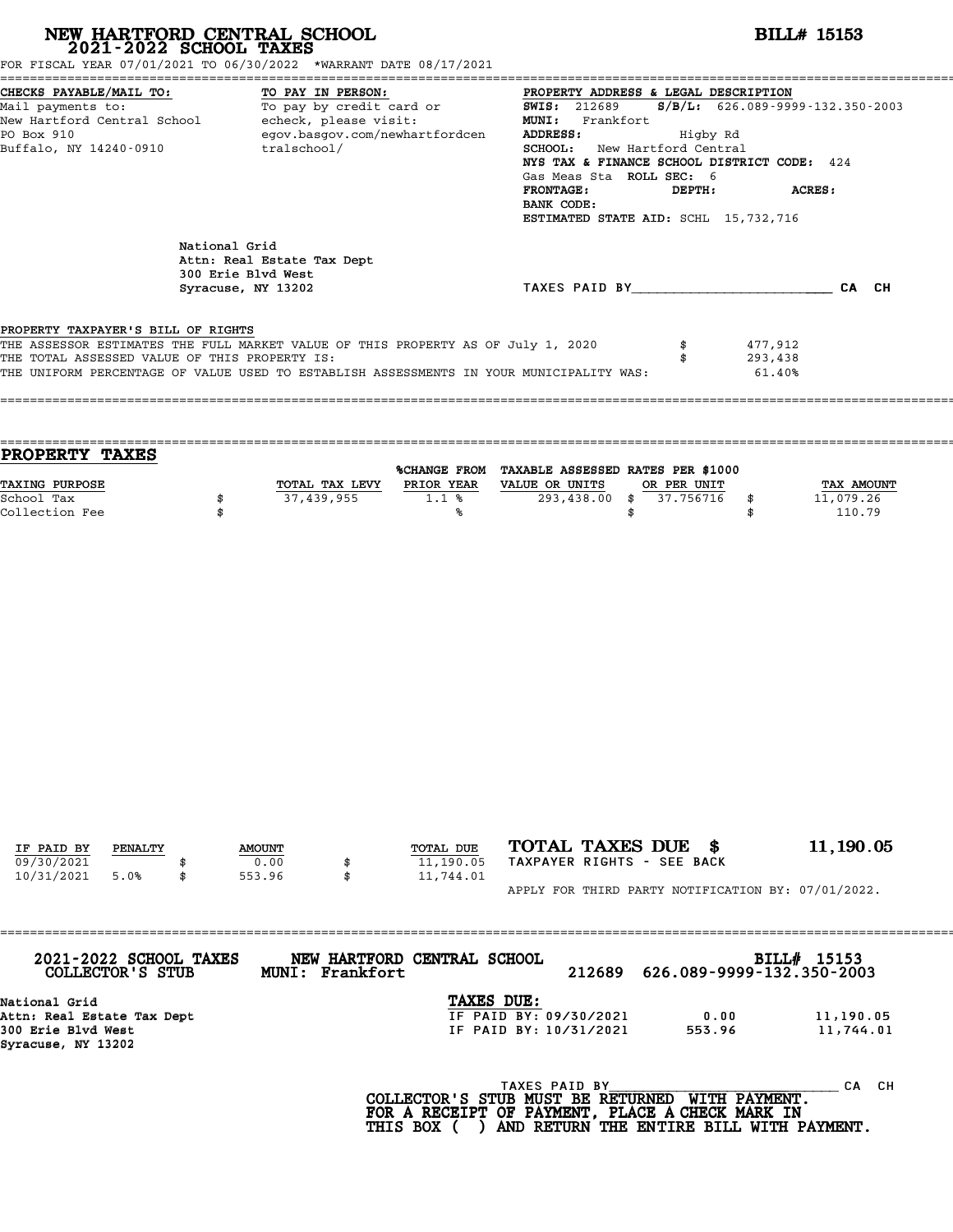| NEW HARTFORD CENTRAL SCHOOL 2021-2022 SCHOOL TAXES<br>FOR FISCAL YEAR 07/01/2021 TO 06/30/2022 *WARRANT DATE 08/17/2021                                                                                                                                                   |                                                           |                                                                    |                                   |                                                                                                                                                                                                                                                                                                                  | <b>BILL# 15154</b>                                 |                                 |  |  |
|---------------------------------------------------------------------------------------------------------------------------------------------------------------------------------------------------------------------------------------------------------------------------|-----------------------------------------------------------|--------------------------------------------------------------------|-----------------------------------|------------------------------------------------------------------------------------------------------------------------------------------------------------------------------------------------------------------------------------------------------------------------------------------------------------------|----------------------------------------------------|---------------------------------|--|--|
| CHECKS PAYABLE/MAIL TO:<br>CHECKS PAYABLE/MAIL TO: TO PAY IN PERSON: TO PAY IN PROPERTY ADDRESS &<br>Mail payments to: To pay by credit card or SWIS: 212689<br>New Hartford Central School echeck, please visit: MUNI: Frankfort<br>PO Box 910<br>Buffalo, NY 14240-0910 |                                                           | TO PAY IN PERSON:<br>egov.basgov.com/newhartfordcen<br>tralschool/ |                                   | PROPERTY ADDRESS & LEGAL DESCRIPTION<br>$S/B/L: 626.089 - 9999 - 132.350 - 2883$<br>ADDRESS:<br>Gas Dist<br>SCHOOL: New Hartford Central<br>NYS TAX & FINANCE SCHOOL DISTRICT CODE: 424<br>Gas Outside ROLL SEC: 6<br><b>FRONTAGE:</b><br>DEPTH:<br>ACRES:<br>BANK CODE:<br>ESTIMATED STATE AID: SCHL 15,732,716 |                                                    |                                 |  |  |
|                                                                                                                                                                                                                                                                           | National Grid<br>300 Erie Blvd West<br>Syracuse, NY 13202 | Attn: Real Estate Tax Dept                                         |                                   |                                                                                                                                                                                                                                                                                                                  | TAXES PAID BY CAN CH                               |                                 |  |  |
| PROPERTY TAXPAYER'S BILL OF RIGHTS<br>THE ASSESSOR ESTIMATES THE FULL MARKET VALUE OF THIS PROPERTY AS OF July 1, 2020<br>THE TOTAL ASSESSED VALUE OF THIS PROPERTY IS:<br>THE UNIFORM PERCENTAGE OF VALUE USED TO ESTABLISH ASSESSMENTS IN YOUR MUNICIPALITY WAS:        |                                                           |                                                                    |                                   |                                                                                                                                                                                                                                                                                                                  | \$                                                 | 52,306<br>32,116<br>61.40%      |  |  |
| PROPERTY TAXES                                                                                                                                                                                                                                                            |                                                           |                                                                    |                                   | %CHANGE FROM TAXABLE ASSESSED RATES PER \$1000                                                                                                                                                                                                                                                                   |                                                    |                                 |  |  |
| TAXING PURPOSE<br>School Tax<br>Collection Fee                                                                                                                                                                                                                            | \$<br>\$                                                  | TOTAL TAX LEVY<br>37,439,955                                       | 1.1%<br>℁                         | PRIOR YEAR VALUE OR UNITS<br>\$                                                                                                                                                                                                                                                                                  | OR PER UNIT<br>32,116.00 \$ 37.756716<br>\$<br>\$  | TAX AMOUNT<br>1,212.59<br>12.13 |  |  |
|                                                                                                                                                                                                                                                                           |                                                           |                                                                    |                                   |                                                                                                                                                                                                                                                                                                                  |                                                    |                                 |  |  |
|                                                                                                                                                                                                                                                                           |                                                           |                                                                    |                                   |                                                                                                                                                                                                                                                                                                                  |                                                    |                                 |  |  |
| IF PAID BY<br>PENALTY<br>09/30/2021<br>10/31/2021<br>5.0%<br>\$                                                                                                                                                                                                           |                                                           | <b>AMOUNT</b><br>0.00<br>\$<br>60.63<br>\$                         | TOTAL DUE<br>1,224.72<br>1,285.35 | TOTAL TAXES DUE \$<br>TAXPAYER RIGHTS - SEE BACK                                                                                                                                                                                                                                                                 |                                                    | 1,224.72                        |  |  |
|                                                                                                                                                                                                                                                                           |                                                           | =====================                                              |                                   |                                                                                                                                                                                                                                                                                                                  | APPLY FOR THIRD PARTY NOTIFICATION BY: 07/01/2022. |                                 |  |  |
| 2021-2022 SCHOOL TAXES<br><b>COLLECTOR'S STUB</b>                                                                                                                                                                                                                         |                                                           | MUNI: Frankfort                                                    | NEW HARTFORD CENTRAL SCHOOL       | 212689                                                                                                                                                                                                                                                                                                           | 626.089-9999-132.350-2883                          | BILL# $15154$                   |  |  |
| National Grid<br>Attn: Real Estate Tax Dept<br>300 Erie Blvd West<br>Syracuse, NY 13202                                                                                                                                                                                   |                                                           |                                                                    | TAXES DUE:                        | IF PAID BY: 09/30/2021<br>IF PAID BY: 10/31/2021                                                                                                                                                                                                                                                                 | 0.00<br>60.63                                      | 1,224.72<br>1,285.35            |  |  |

TAXES PAID BY\_\_\_\_\_\_\_\_\_\_\_\_\_\_\_\_\_\_\_\_\_ \_\_\_\_\_\_\_\_\_\_ CA CH **COLLECTOR'S STUB MUST BE RETURNED WITH PAYMENT.** <sup>TAXES PAID BY</sup><br>COLLECTOR'S STUB MUST BE RETURNED WITH PAYMENT.<br>FOR A RECEIPT OF PAYMENT, PLACE A CHECK MARK IN<br>THIS BOX ( ) AND RETURN THE ENTIRE BILL WITH PAYN COLLECTOR'S STUB MUST BE RETURNED WITH PAYMENT. HTTP CANNON BUST BE RETURNED WITH PAYMENT. THE CANNO<br>FOR A RECEIPT OF PAYMENT, PLACE A CHECK MARK IN<br>THIS BOX ( ) AND RETURN THE ENTIRE BILL WITH PAYMENT.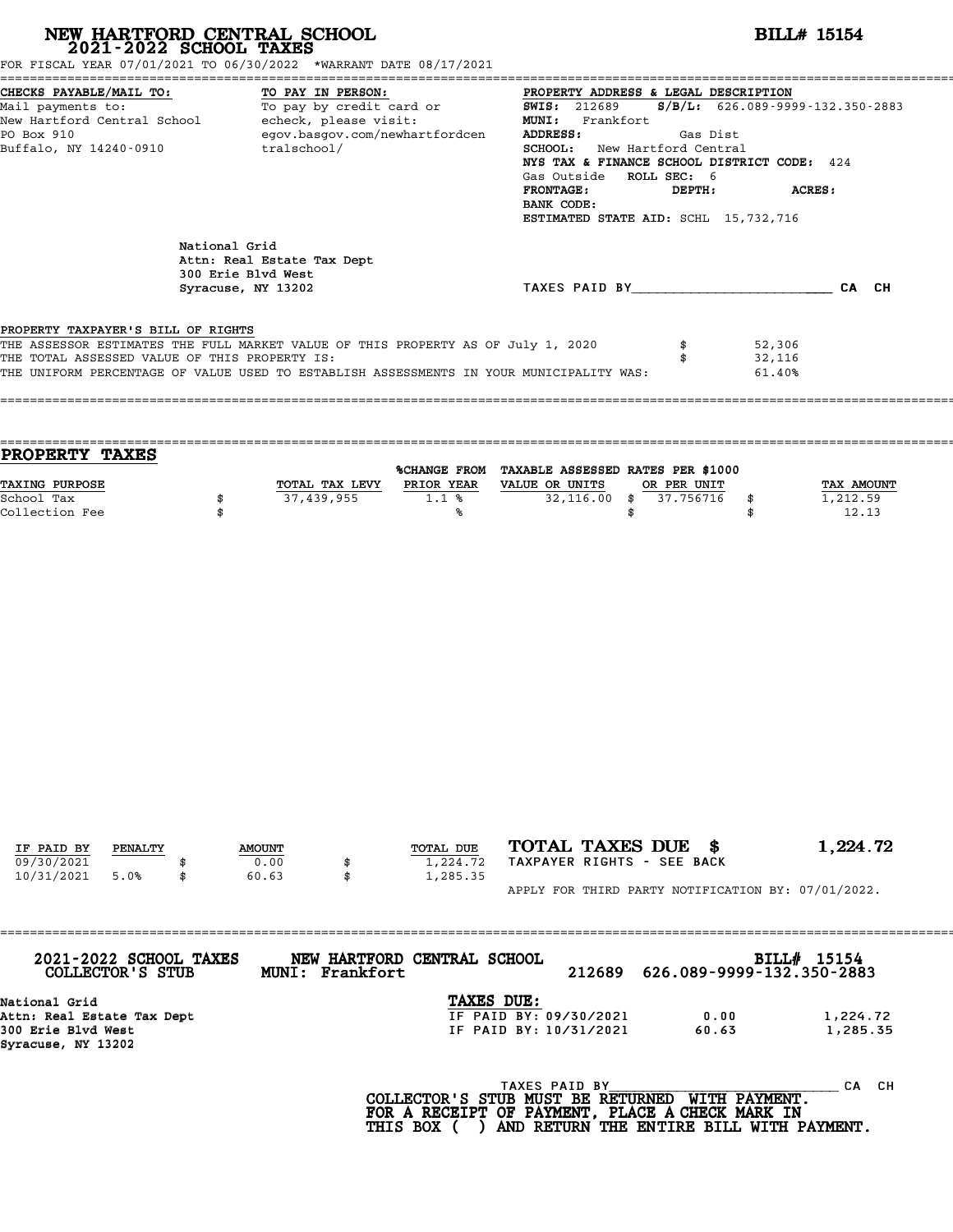**NEW HARTFORD CENTRAL SCHOOL**<br>
2021-2022 SCHOOL TAXES<br>
FOR FISCAL YEAR 07/01/2021 TO 06/30/2022 \*WARRANT DATE 08/17/2021<br> **2021-2022** TO 06/30/2022 \*WARRANT DATE 08/17/2021 ======================================================================================================================================== CHECKS PAYABLE/MAIL TO: TO PAY IN PERSON: PROPERTY ADDRESS & LEGAL DESCRIPTION Mail payments to: To pay by credit card or SWIS: <sup>212689</sup> S/B/L: 626.089-0000-746.120-1884 CHECKS PAYABLE/MAIL TO:<br>
Mail payments to: To pay by credit card or and the SWIS: 212689 S/<br>
New Hartford Central School echeck, please visit: MUNI: Frankfort<br>
Po Box 910 and ecouples are and the state of the state of the Mail payments to: To pay by credit card or<br>New Hartford Central School echeck, please visit: MUNI: Frankfort<br>PO Box 910 egov.basgov.com/newhartfordcen ADDRESS: New Hartford<br>Puffalo NY 14240-0910 tralschool/ SCHOOL: New Har New Hartford Central School echeck, please visit: MUNI: Frankfort<br>PO Box 910 egov.basgov.com/newhartfordcen ADDRESS: New Hartford<br>Buffalo, NY 14240-0910 tralschool/ SCHOOL: New Hartford Central<br>NYS TAX & FINANCE SCHOOL.DIS ADDRESS:<br>SCHOOL: New Hartford Central<br>NYS TAX & FINANCE SCHOOL DISTRICT CODE: 424<br>Telecom eq. POLL SEC: 6 SCHOOL: New Hartford Centra<br>NYS TAX & FINANCE SCHOOL DIST<br>Telecom. eq. ROLL SEC: 6<br>FRONTAGE. DEPTH. FRONTAGE: DEPTH: ACRES: Telecom. eq. ROLL SEC: 6<br>FRONTAGE: DEPTH:<br>BANK CODE: ESTIMATED STATE AID: SCHL 15,732,716 Sprint Communications Co<br>6500 Sprint Pkwy Sprint Communicatio<br>6500 Sprint Pkwy<br>Overland Park KS 6 6500 Sprint Pkwy<br>Overland Park, KS 66281 TAXES PAID BY\_\_\_\_\_\_\_\_\_\_\_\_\_\_\_\_\_\_\_\_\_\_\_\_ CA CH **PROPERTY TAXPAYER'S BILL OF RIGHTS**<br>THE ASSESSOP FSTIMATES THE FILL MAPER **PROPERTY TAXPAYER'S BILL OF RIGHTS**<br>THE ASSESSOR ESTIMATES THE FULL MARKET VALUE OF THIS PROPERTY AS OF July 1, 2020 \$ 360<br>THE TOTAL ASSESSED VALUE OF THIS PROPERTY IS. **PROPERTY TAXPAYER'S BILL OF RIGHTS<br>THE ASSESSOR ESTIMATES THE FULL MARKET VALUE OF THIS PROPERTY AS OF July 1, 2020 \$\$\$\$\$\$\$\$\$\$\$\$\$\$\$\$\$\$\$\$\$\$\$\$\$\$\$\$\$<br>THE TOTAL ASSESSED VALUE OF THIS PROPERTY IS:<br>THE INIEOPM PERCENTAGE OF VAL** THE ASSESSOR ESTIMATES THE FULL MARKET VALUE OF THIS PROPERTY AS OF July 1, 2020 \$\$\$\$\$\$\$\$\$\$\$\$\$\$\$\$\$\$\$\$\$\$\$\$\$\$\$\$<br>THE TOTAL ASSESSED VALUE OF THIS PROPERTY IS:<br>THE UNIFORM PERCENTAGE OF VALUE USED TO ESTABLISH ASSESSMENTS IN Y ==================================================================================================================================== EXEMPTION VALUE TAX PURPOSE FULL VALUE EXEMPTION VALUE TAX PURPOSE FULL VALUE EXEMPTION VALUE TAX PURPOSE FULL VALUE EXEMPTION Mass Telec 3 CO/TOWN/SCH 15 ==================================================================================================================================== **PROPERTY TAXES** %CHANGE FROM TAXABLE ASSESSED RATES PER \$1000 TAXING PURPOSE TOTAL TAX LEVY PRIOR YEAR VALUE OR UNITS OR PER UNIT TAX AMOUNT **EXING PURPOSE**<br>
School Tax **37,439,955 37,439,955 EXIOR YEAR School Tax amount**<br>
School Tax **\$** 37,439,955 1.1 % 212.00 \$ 37.756716 \$ 8.00<br>
Collection Fee \* 8.00 Collection Fee \$ % \$ \$ 0.08 IF PAID BY PENALTY<br>
09/30/2021 5.0% \$ 0.00 \$ 9.08 TAXPAYER RIGHTS - SEE BACK<br>
10/31/2021 5.0% \$ 0.40 \$ 8.48 **DUE TOTAL TAXES DUE \$** 8.0<br> **B.08** TAXPAYER RIGHTS - SEE BACK<br> **B.48**<br>
APPLY FOR THIRD PARTY NOTIFICATION BY: 07/01/2022. ==================================================================================================================================== **2021-2022 SCHOOL TAXES NEW HARTFORD CENTRAL SCHOOL BILL# <sup>15155</sup> COLLECTOR'S STUB MUNI: Frankfort <sup>212689</sup> 626.089-0000-746.120-1884** 2021-2022 SCHOOL TAXES NEW HARTFORD CENTRAL SCHOOL<br>COLLECTOR'S STUB MUNI: Frankfort<br>Sprint Communications Co<br>6500 Sprint Pkwy TF PAID BY: 09/ COLLECTOR'S STUB MUNI: Frankfort 212689 626.089-0000-746.120-1884<br>
Sprint Communications Co<br>
6500 Sprint Pkwy IF PAID BY: 09/30/2021 0.00 8.08<br>
Overland Park KS 66281 8.68 Sprint Communications Co<br>
Overland Park, KS 66281 Contract Communications Communications Communications Communications Communications C<br>
IF PAID BY: 10/31/2021 0.40 8.48<br>
Overland Park, KS 66281 TAXES PAID BY\_\_\_\_\_\_\_\_\_\_\_\_\_\_\_\_\_\_\_\_\_ \_\_\_\_\_\_\_\_\_\_ CA CH **COLLECTOR'S STUB MUST BE RETURNED WITH PAYMENT.** <sup>TAXES PAID BY</sup><br>COLLECTOR'S STUB MUST BE RETURNED WITH PAYMENT.<br>FOR A RECEIPT OF PAYMENT, PLACE A CHECK MARK IN<br>THIS BOX ( ) AND RETURN THE ENTIRE BILL WITH PAYN COLLECTOR'S STUB MUST BE RETURNED WITH PAYMENT. HTTP CANNON BUST BE RETURNED WITH PAYMENT. THE CANNO<br>FOR A RECEIPT OF PAYMENT, PLACE A CHECK MARK IN<br>THIS BOX ( ) AND RETURN THE ENTIRE BILL WITH PAYMENT.